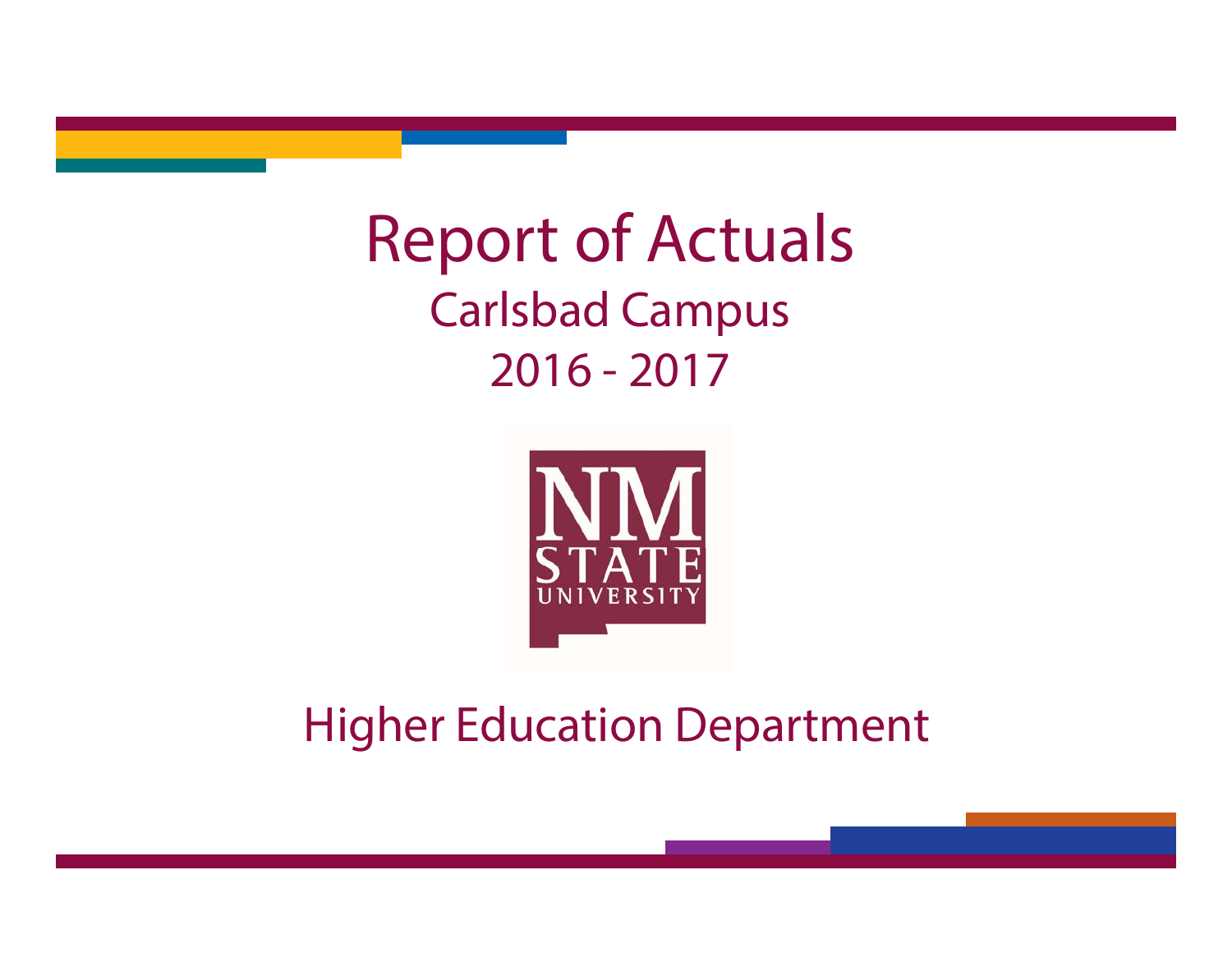### **Report of Actuals Carlsbad Campus 2016-2017**

### **Table of Contents**

| Exhibit 1:   |                                                                           |  |
|--------------|---------------------------------------------------------------------------|--|
| Exhibit 1A:  |                                                                           |  |
| Exhibit 2:   |                                                                           |  |
| Exhibit 3:   |                                                                           |  |
| Exhibit 4:   |                                                                           |  |
| Exhibit 5:   | Summary of Government Grants and Contracts for Instruction and General7   |  |
| Exhibit 6:   |                                                                           |  |
| Exhibit 7:   | Endowment, Land, and Permanent Fund Incomes for Instruction and General 8 |  |
| Exhibit 8:   |                                                                           |  |
| Exhibit 9:   |                                                                           |  |
| Exhibit 10:  |                                                                           |  |
| Exhibit 10:  |                                                                           |  |
| Exhibit 10:  |                                                                           |  |
| Exhibit 10A: |                                                                           |  |
| Exhibit 11:  |                                                                           |  |
| Exhibit 11:  |                                                                           |  |
| Exhibit 11:  |                                                                           |  |
| Exhibit 11A: |                                                                           |  |
| Exhibit 12:  |                                                                           |  |
| Exhibit 12:  |                                                                           |  |
| Exhibit 12:  |                                                                           |  |
| Exhibit 12A: |                                                                           |  |
| Exhibit 13:  |                                                                           |  |

i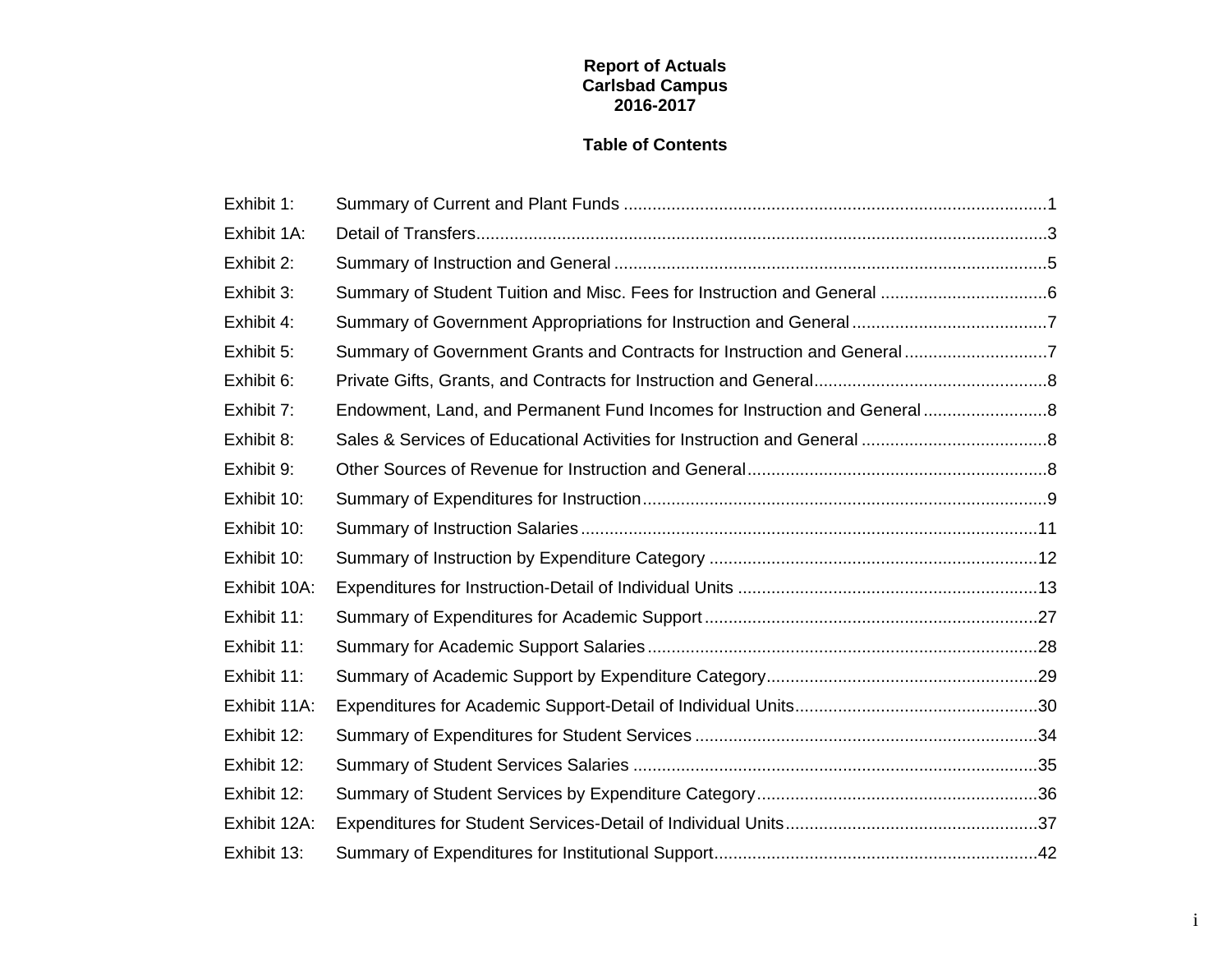### **Report of Actuals Carlsbad Campus 2016-2017**

### **Table of Contents**

| Exhibit 13:  |                                                                          |  |
|--------------|--------------------------------------------------------------------------|--|
| Exhibit 13:  |                                                                          |  |
| Exhibit 13A: |                                                                          |  |
| Exhibit 14:  |                                                                          |  |
| Exhibit 14:  |                                                                          |  |
| Exhibit 14:  | Summary of Operation and Maintenance of Plant by Expenditure Category 51 |  |
| Exhibit 14A: | Expenditures for Operation and Maintenance-Detail of Individual Units52  |  |
| Exhibit 15:  |                                                                          |  |
| Exhibit 15A: |                                                                          |  |
| Exhibit 17:  |                                                                          |  |
| Exhibit 17A: |                                                                          |  |
| Exhibit 18:  |                                                                          |  |
| Exhibit 18A: |                                                                          |  |
| Exhibit 19:  |                                                                          |  |
| Exhibit 20:  |                                                                          |  |
| Exhibit 20A: |                                                                          |  |
| Exhibit I:   |                                                                          |  |
| Exhibit II:  |                                                                          |  |
| Exhibit a:   |                                                                          |  |
| Exhibit b:   |                                                                          |  |
| Exhibit e:   |                                                                          |  |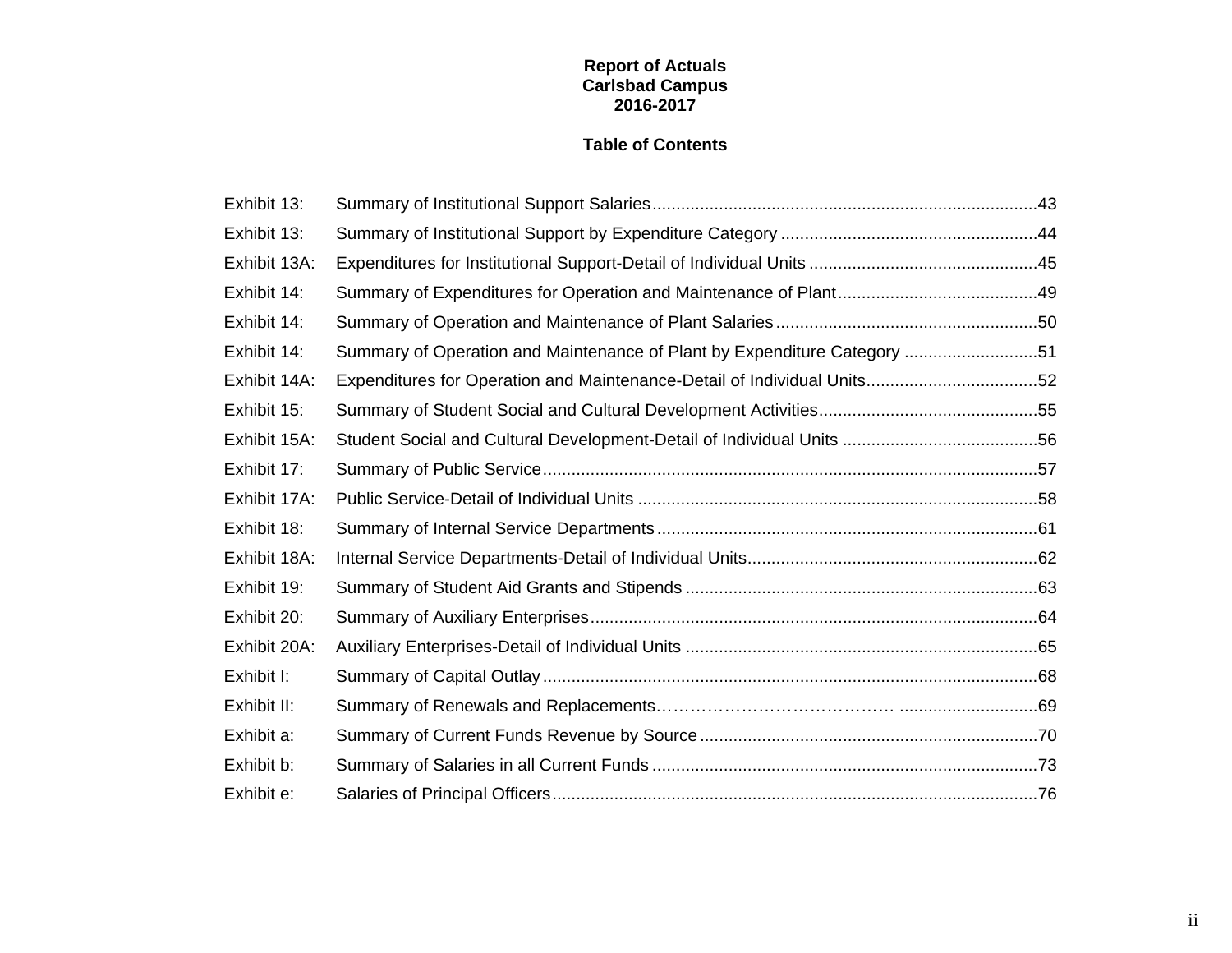#### **Exhibit 1. Summary of Current and Plant Funds New Mexico State University**

|                                                | <b>Operating Budget 2016-2017</b> |                 |              |                          | Revised Budget 2016-2017 |                 |              |                          |               | <b>Unaudited Actuals 2016-2017</b> |               |                          |
|------------------------------------------------|-----------------------------------|-----------------|--------------|--------------------------|--------------------------|-----------------|--------------|--------------------------|---------------|------------------------------------|---------------|--------------------------|
|                                                | Unrestricted<br>Restricted        |                 |              |                          |                          | Unrestricted    |              | Restricted               |               | Unrestricted                       |               | Restricted               |
|                                                |                                   |                 |              |                          |                          |                 |              |                          |               |                                    |               |                          |
| <b>Revenues</b>                                |                                   |                 |              |                          |                          |                 |              |                          |               |                                    |               |                          |
| Instruction and General (Exh 2)                | \$.                               | 10,699,025      | $\mathbf{s}$ | 557,189                  | $\mathcal{S}$            | 12,203,844      | $\mathbb{S}$ | 1,064,286                | $\mathbb{S}$  | 12,355,982                         | $\mathcal{S}$ | 1,080,260                |
| Student Soc & Cultural Dev Activities (Exh 15) |                                   | 50,000          |              | 18,700                   |                          | 56,193          |              | $\sim$                   |               | 83                                 |               | $\sim$                   |
| Research (Exh 16)                              |                                   |                 |              |                          |                          |                 |              |                          |               |                                    |               |                          |
| Public Service (Exh 17)                        |                                   | 230,300         |              | 184,070                  |                          | 222,620         |              | 79,410                   |               | 222,620                            |               | 78,105                   |
| Internal Service Depts (Exh 18)                |                                   | 25,000          |              |                          |                          | 28,097          |              |                          |               | $\overline{a}$                     |               |                          |
| Student Aid Grants & Stipends (Exh 19)         |                                   |                 |              | 1,472,980                |                          | $\sim$          |              | 1,506,505                |               |                                    |               | 1,401,301                |
| <b>Auxiliary Enterprises (Exh 20)</b>          |                                   | 76,000          |              | $\overline{\phantom{a}}$ |                          | 108,877         |              | $\sim$                   |               | 83,974                             |               |                          |
| <b>Subtotal Current Funds</b>                  |                                   | 11,080,325      |              | 2,232,939                |                          | 12,619,631      |              | 2,650,201                |               | 12,662,659                         |               | 2,559,666                |
| Capital Outlay (Exh I)                         |                                   | 500,000         |              | $\overline{\phantom{a}}$ |                          | 1,359,721       |              | $\sim$                   |               | 1,459,586                          |               |                          |
| Renewal & Replacement (Exh II)                 |                                   | $\sim$          |              | $\sim$                   |                          | $\sim$          |              | $\sim$                   |               | $\sim$                             |               | $\overline{\phantom{a}}$ |
| Debt Service (Exh III)                         |                                   |                 |              |                          |                          |                 |              |                          |               |                                    |               |                          |
| <b>Total Revenues</b>                          | <b>S</b>                          | $11,580,325$ \$ |              | 2,232,939                | <b>S</b>                 |                 |              | 2,650,201                | <b>S</b>      | 14, 122, 245                       | - \$          | 2,559,666                |
|                                                |                                   |                 |              |                          |                          |                 |              |                          |               |                                    |               |                          |
| <b>Beginning Balances</b>                      |                                   |                 |              |                          |                          |                 |              |                          |               |                                    |               |                          |
| Instruction and General (Exh 2)                | $\mathbf{s}$                      | $1,210,891$ \$  |              |                          | $\mathcal{S}$            | 2,789,988       | $\mathbf{s}$ |                          | <sup>\$</sup> | 2,789,988                          | - \$          |                          |
| Student Soc & Cultural Dev Activities (Exh 15) |                                   | 17,081          |              | $\overline{\phantom{a}}$ |                          | 38,263          |              | $\overline{\phantom{a}}$ |               | 38,263                             |               | $\sim$                   |
| Research (Exh 16)                              |                                   |                 |              | $\overline{\phantom{a}}$ |                          |                 |              | $\overline{\phantom{a}}$ |               |                                    |               | $\overline{\phantom{a}}$ |
| Public Service (Exh 17)                        |                                   | 186,849         |              | $\sim$                   |                          | 242,443         |              | $\overline{\phantom{a}}$ |               | 242,443                            |               | $\sim$                   |
| Internal Service Depts (Exh 18)                |                                   |                 |              | $\sim$                   |                          |                 |              | $\overline{\phantom{a}}$ |               |                                    |               | $\overline{\phantom{a}}$ |
| Student Aid Grants & Stipends (Exh 19)         |                                   | 9.502           |              | $\sim$                   |                          | 13,504          |              | $\sim$                   |               | 13.504                             |               | $\sim$                   |
| Auxiliary Enterprises (Exh 20)                 |                                   | 94,585          |              | $\overline{\phantom{a}}$ |                          | 180,952         |              |                          |               | 180,952                            |               |                          |
| <b>Subtotal Current Funds</b>                  |                                   | 1,518,908       |              | $\sim$                   |                          | 3,265,150       |              | $\sim$                   |               | 3,265,150                          |               | $\sim$                   |
| Capital Outlay (Exh I)                         |                                   | 8,694,231       |              | $\sim$                   |                          | 10,491,246      |              | $\sim$                   |               | 10,491,246                         |               | $\sim$                   |
| Renewal & Replacement (Exh II)                 |                                   | 5,986,787       |              | $\sim$                   |                          | 6,272,772       |              |                          |               | 6,272,772                          |               | $\sim$                   |
| Debt Service (Exh III)                         |                                   |                 |              | $\sim$                   |                          |                 |              | $\overline{\phantom{a}}$ |               |                                    |               | $\overline{\phantom{a}}$ |
| <b>Total Balances</b>                          | - \$                              | $16,199,926$ \$ |              | $\blacksquare$           | - \$                     |                 |              | $\sim$                   | -S            | $20,029,168$ \$                    |               | $\sim$                   |
|                                                |                                   |                 |              |                          |                          |                 |              |                          |               |                                    |               |                          |
| <b>Total Available</b>                         |                                   |                 |              |                          |                          |                 |              |                          |               |                                    |               |                          |
| Instruction and General (Exh 2)                | \$.                               | $11,909,916$ \$ |              | 557,189                  | <sup>\$</sup>            | 14,993,832      | -\$          | 1,064,286                | <sup>\$</sup> | 15,145,970                         | - \$          | 1,080,260                |
| Student Soc & Cultural Dev Activities (Exh 15) |                                   | 67,081          |              | 18,700                   |                          | 94,456          |              | $\sim$                   |               | 38,346                             |               | $\overline{\phantom{a}}$ |
| Research (Exh 16)                              |                                   |                 |              |                          |                          |                 |              |                          |               |                                    |               |                          |
| Public Service (Exh 17)                        |                                   | 417,149         |              | 184,070                  |                          | 465,063         |              | 79,410                   |               | 465,063                            |               | 78,105                   |
| Internal Service Depts (Exh 18)                |                                   | 25,000          |              | $\sim$                   |                          | 28,097          |              | $\sim$                   |               | $\sim$                             |               |                          |
| Student Aid Grants & Stipends (Exh 19)         |                                   | 9,502           |              | $\overline{1,}472,980$   |                          | 13,504          |              | 1,506,505                |               | 13,504                             |               | 1,401,301                |
| Auxiliary Enterprises (Exh 20)                 |                                   | 170,585         |              |                          |                          | 289,829         |              |                          |               | 264,926                            |               |                          |
| <b>Subtotal Current Funds</b>                  |                                   | 12,599,233      |              | 2,232,939                |                          | 15,884,781      |              | 2,650,201                |               | 15,927,809                         |               | 2,559,666                |
| Capital Outlay (Exh I)                         |                                   | 9,194,231       |              |                          |                          | 11,850,967      |              |                          |               | 11,950,832                         |               |                          |
| Renewal & Replacement (Exh II)                 |                                   | 5,986,787       |              | $\sim$                   |                          | 6,272,772       |              | $\sim$                   |               | 6,272,772                          |               | $\sim$                   |
| Debt Service (Exh III)                         |                                   |                 |              |                          |                          |                 |              |                          |               |                                    |               |                          |
| <b>Total Available</b>                         | \$                                | $27,780,251$ \$ |              | 2,232,939                | $\sim$                   | $34,008,520$ \$ |              | 2,650,201                | $\sqrt{3}$    | $34,151,413$ \$                    |               | 2,559,666                |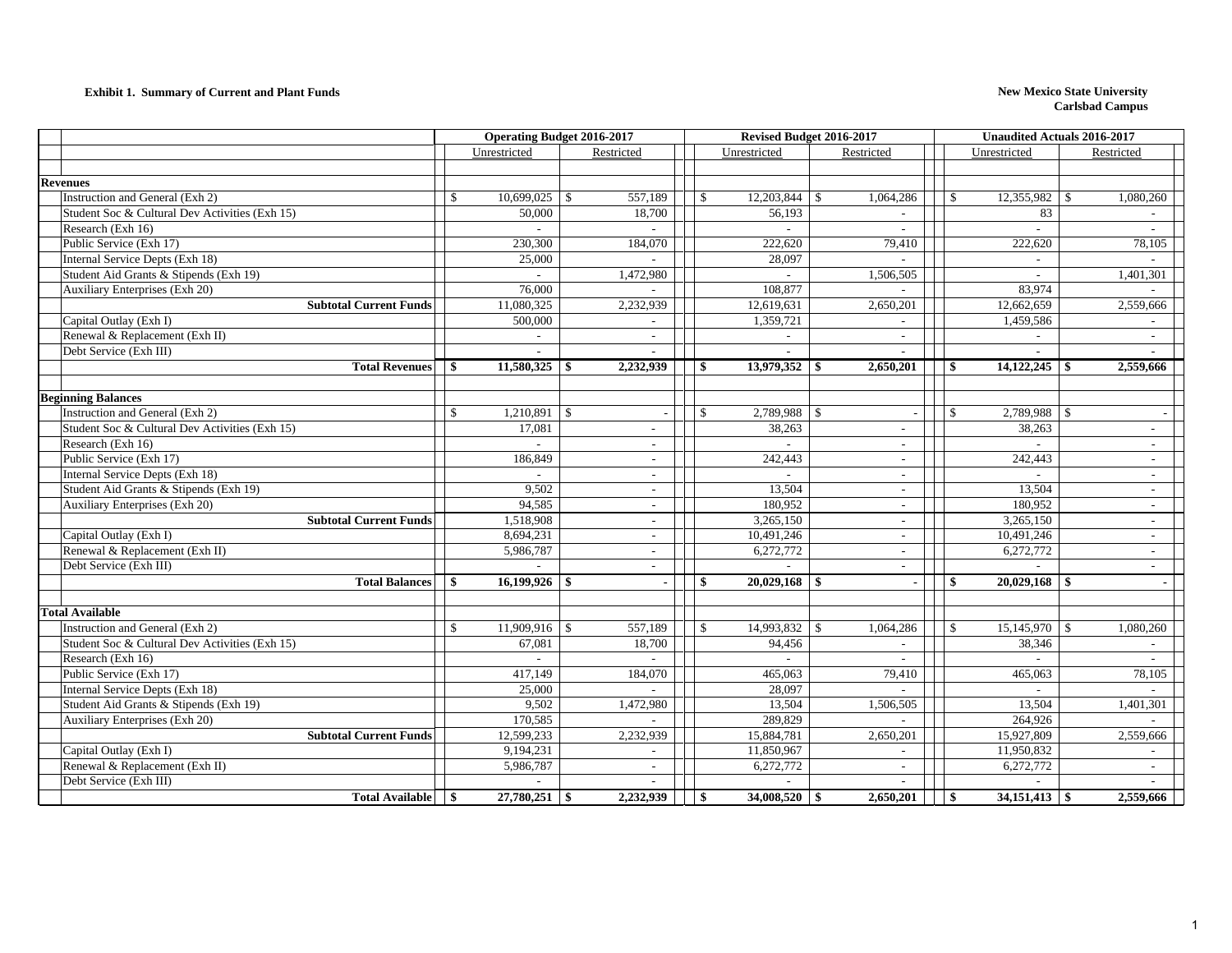#### **Exhibit 1. Summary of Current and Plant Funds New Mexico State University**

|                                                   | <b>Operating Budget 2016-2017</b> |                 |  |                          |              | Revised Budget 2016-2017        |              |                                    |               |                  | <b>Unaudited Actuals 2016-2017</b> |                                    |  |
|---------------------------------------------------|-----------------------------------|-----------------|--|--------------------------|--------------|---------------------------------|--------------|------------------------------------|---------------|------------------|------------------------------------|------------------------------------|--|
|                                                   |                                   | Unrestricted    |  | Restricted               |              | Unrestricted                    |              | Restricted                         |               | Unrestricted     |                                    | Restricted                         |  |
| <b>Expenditures</b>                               |                                   |                 |  |                          |              |                                 |              |                                    |               |                  |                                    |                                    |  |
| Instruction and General (Exh 2)                   | <sup>\$</sup>                     | 9,458,904 \$    |  | 557,189                  | $\mathbb{S}$ | $9,993,916$ \$                  |              | 1,064,286                          | -S            |                  |                                    | 1,080,260                          |  |
| Student Soc & Cultural Dev Activities (Exh 15)    |                                   | 47,768          |  | 18,700                   |              | 41,432                          |              |                                    |               | 29,432           |                                    |                                    |  |
| Research (Exh 16)                                 |                                   |                 |  |                          |              |                                 |              |                                    |               |                  |                                    |                                    |  |
| Public Service (Exh 17)                           |                                   | 233,300         |  | 184,070                  |              | 311,430                         |              | 79,410                             |               | 295.543          |                                    | 78,105                             |  |
| Internal Service Depts (Exh 18)                   |                                   | 25,000          |  |                          |              | 28,097                          |              |                                    |               |                  |                                    |                                    |  |
| Student Aid Grants & Stipends (Exh 19)            |                                   | 80,507          |  | 1,472,980                |              | 56,919                          |              | 1,506,505                          |               | 44,812           |                                    | 1,401,301                          |  |
| Auxiliary Enterprises (Exh 20)                    |                                   | 319,635         |  |                          |              | 275,683                         |              | $\overline{\phantom{a}}$           |               | 208,566          |                                    |                                    |  |
| <b>Subtotal Current Funds</b>                     |                                   | 10,165,114      |  | 2,232,939                |              | 10,707,477                      |              | 2,650,201                          |               | 9,626,986        |                                    | 2,559,666                          |  |
| Capital Outlay (Exh I)                            |                                   | 1,850,000       |  | $\overline{\phantom{a}}$ |              | 3,360,682                       |              |                                    |               | 1,962,432        |                                    |                                    |  |
| Renewal & Replacement (Exh II)                    |                                   | 1,000,000       |  | $\sim$                   |              | 288,833                         |              |                                    |               | 86,776           |                                    |                                    |  |
| Debt Service (Exh III)                            |                                   |                 |  | $\sim$                   |              | ÷                               |              | $\sim$                             |               |                  |                                    | $\sim$                             |  |
| <b>Total Expenditures</b>                         | - \$                              | $13,015,114$ \$ |  | 2,232,939                | - \$         | 14,356,992                      | -\$          | 2,650,201                          | -\$           | 11,676,194       |                                    | 2,559,666                          |  |
| Transfers to or (from)                            |                                   |                 |  |                          |              |                                 |              |                                    |               |                  |                                    |                                    |  |
| Instruction and General (Exh 2)                   | <sup>\$</sup>                     | 973,940 \$      |  | $\overline{\phantom{a}}$ | $\mathbb{S}$ | $3,962,715$ \$                  |              | $\overline{\phantom{a}}$           | <sup>\$</sup> | 3,962,715        | $\mathbf{s}$                       |                                    |  |
| Student Soc & Cultural Dev Activities (Exh 15)    |                                   |                 |  | $\overline{\phantom{a}}$ |              | 20,000                          |              |                                    |               |                  |                                    |                                    |  |
| Research (Exh 16)                                 |                                   | $\sim$          |  | $\sim$                   |              | $\sim$                          |              | $\sim$                             |               | $\sim$           |                                    | $\sim$                             |  |
| Public Service (Exh 17)                           |                                   | (3,000)         |  | $\sim$                   |              | (3,000)                         |              | $\sim$                             |               | (3,000)          |                                    | $\sim$                             |  |
| Internal Service Depts (Exh 18)                   |                                   |                 |  | $\sim$                   |              |                                 |              | $\overline{\phantom{a}}$           |               |                  |                                    |                                    |  |
| Student Aid Grants & Stipends (Exh 19)            |                                   | (71,005)        |  |                          |              | (53, 415)                       |              |                                    |               | (53, 415)        |                                    |                                    |  |
| Auxiliary Enterprises (Exh 20)                    |                                   | (243, 635)      |  | $\sim$<br>$\sim$         |              |                                 |              | $\sim$<br>$\overline{\phantom{a}}$ |               |                  |                                    | $\sim$<br>$\overline{\phantom{a}}$ |  |
| <b>Subtotal Current Funds</b>                     |                                   | 656,300         |  | $\sim$                   |              | 3,926,300                       |              |                                    |               | 3,906,300        |                                    | $\overline{\phantom{a}}$           |  |
| Capital Outlay (Exh I)                            |                                   | (416, 417)      |  |                          |              | (2,061,417)                     |              |                                    |               | (2,041,417)      |                                    |                                    |  |
| Renewal & Replacement (Exh II)                    |                                   | (239, 526)      |  | $\sim$<br>$\sim$         |              | (1,864,526)                     |              | $\sim$<br>$\sim$                   |               | (1,864,526)      |                                    | $\sim$<br>$\sim$                   |  |
| Debt Service (Exh III)                            |                                   |                 |  | $\sim$                   |              |                                 |              |                                    |               |                  |                                    | $\sim$                             |  |
|                                                   |                                   | 357S            |  |                          |              |                                 |              |                                    |               |                  |                                    |                                    |  |
| <b>Total Net Transfers</b>                        | <b>S</b>                          |                 |  | $\blacksquare$           | \$           | $357 \overline{\smash{\big)}\}$ |              | $\sim$                             | -\$           | 357              | - \$                               | $\sim$                             |  |
| <b>Ending Balances</b>                            |                                   |                 |  |                          |              |                                 |              |                                    |               |                  |                                    |                                    |  |
| Instruction and General (Exh 2)                   | $\mathbb{S}$                      | $1,477,072$ \$  |  | $\overline{\phantom{a}}$ | $\mathbb{S}$ | 1,037,201                       | $\mathbb{S}$ | $\overline{\phantom{a}}$           | $\mathbb{S}$  | $2,134,622$ \$   |                                    | $\overline{\phantom{a}}$           |  |
| Student Soc & Cultural Dev Activities (Exh 15)    |                                   | 19,313          |  | $\sim$                   |              | 33,024                          |              | $\sim$                             |               | 8,914            |                                    | $\sim$                             |  |
| Research (Exh 16)                                 |                                   |                 |  | $\sim$                   |              |                                 |              | $\overline{\phantom{a}}$           |               |                  |                                    | $\sim$                             |  |
| Public Service (Exh 17)                           |                                   | 186,849         |  | $\overline{a}$           |              | 156,633                         |              | $\sim$                             |               | 172,520          |                                    | $\sim$                             |  |
| Internal Service Depts (Exh 18)                   |                                   | $\overline{a}$  |  | $\sim$                   |              |                                 |              | $\sim$                             |               |                  |                                    | $\sim$                             |  |
| Student Aid Grants & Stipends (Exh 19)            |                                   | $\sim$          |  | $\sim$                   |              | 10,000                          |              | $\sim$                             |               | 22,107           |                                    | $\sim$                             |  |
| Auxiliary Enterprises (Exh 20)                    |                                   | 94,585          |  | $\overline{\phantom{a}}$ |              | 14,146                          |              | $\overline{\phantom{a}}$           |               | 56,360           |                                    |                                    |  |
| <b>Subtotal Current Funds</b>                     |                                   | 1,777,819       |  | $\overline{\phantom{a}}$ |              | 1,251,004                       |              | $\overline{\phantom{a}}$           |               | 2,394,523        |                                    | $\overline{\phantom{0}}$           |  |
| Capital Outlay (Exh I)                            |                                   | 7,760,648       |  | $\sim$                   |              | 10,551,702                      |              | $\sim$                             |               | 12,029,817       |                                    | $\sim$                             |  |
| Renewal & Replacement (Exh II)                    |                                   | 5,226,313       |  | $\sim$                   |              | 7,848,465                       |              | $\sim$                             |               | 8,050,522        |                                    | $\sim$                             |  |
| Debt Service (Exh III)                            |                                   |                 |  |                          |              |                                 |              |                                    |               |                  |                                    | $\sim$                             |  |
| <b>Total Ending Balances</b>                      | \$                                | $14,764,780$ \$ |  | $\sim$                   | -S           | 19,651,171                      | - \$         | $\sim$                             | - \$          | 22,474,862       | - \$                               |                                    |  |
|                                                   | \$                                |                 |  |                          |              |                                 |              |                                    | $\mathbf{\$}$ |                  |                                    |                                    |  |
| <b>Total Expenditures, Transfers and Balances</b> |                                   | $27,780,251$ \$ |  | 2,232,939                | \$           | $34,008,520$ \$                 |              | 2,650,201                          |               | $34,151,413$ \\$ |                                    | 2,559,666                          |  |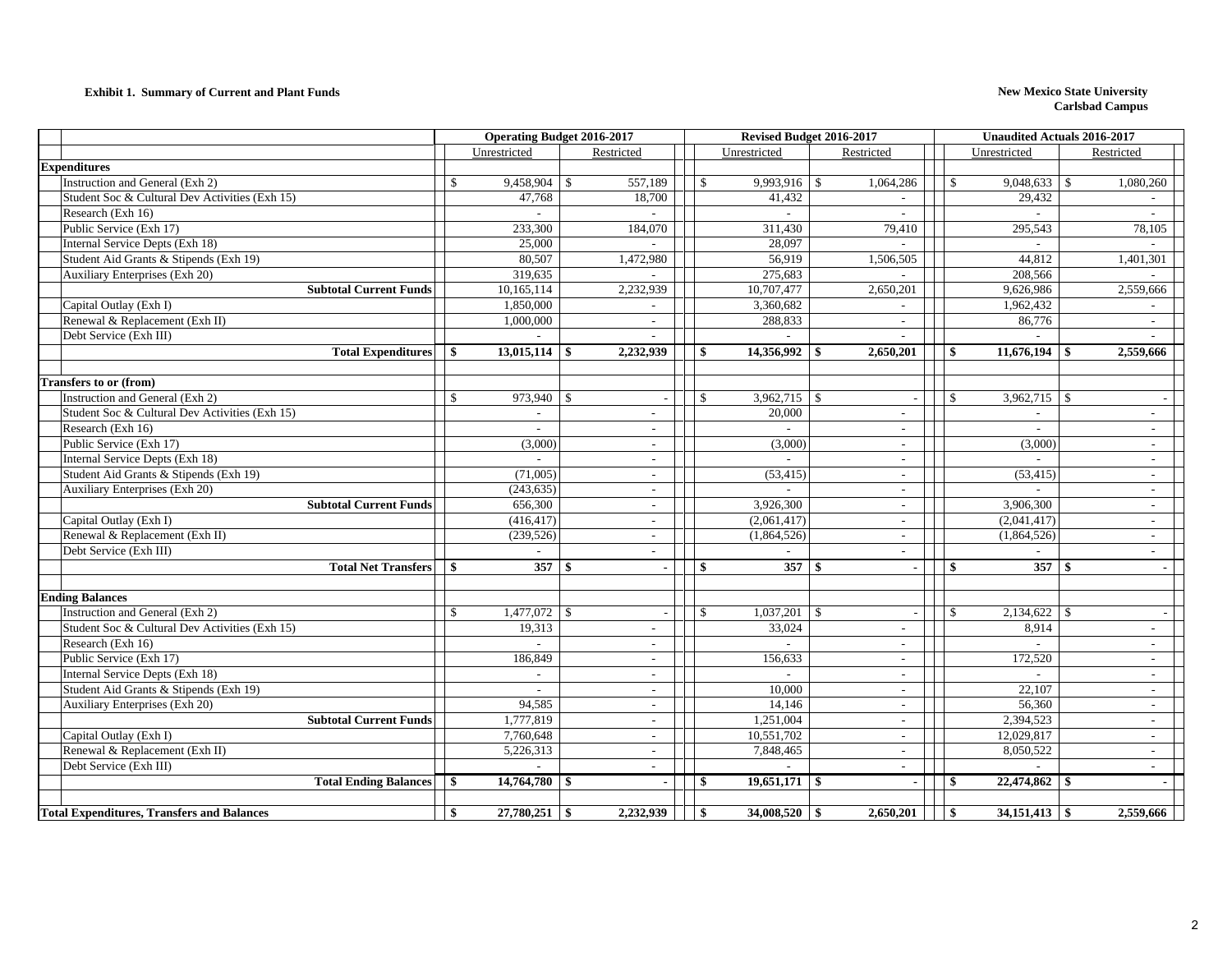#### **Exhibit 1A. Detail of Transfers**

#### **New Mexico State University Carlsbad Campus**

|                                                                    |                            | <b>Operating Budget 2016-2017</b> |                              | Revised Budget 2016-2017 | <b>Unaudited Actuals 2016-2017</b> |                          |  |  |  |
|--------------------------------------------------------------------|----------------------------|-----------------------------------|------------------------------|--------------------------|------------------------------------|--------------------------|--|--|--|
|                                                                    | Unrestricted               | Restricted                        | Unrestricted                 | Restricted               | Unrestricted                       | Restricted               |  |  |  |
|                                                                    |                            |                                   |                              |                          |                                    |                          |  |  |  |
| A. Instruction & General Transfers                                 |                            |                                   |                              |                          |                                    |                          |  |  |  |
| Non-Mandatory                                                      |                            |                                   |                              |                          |                                    |                          |  |  |  |
| Public Service                                                     | $\mathbb{S}$<br>$3,000$ \$ |                                   | $\mathbb{S}$<br>$3,000$ \ \$ |                          | $\mathbb{S}$<br>$3,000$ \$         |                          |  |  |  |
| Student Aid                                                        | 17,590                     | $\sim$                            | $\sim$                       | $\sim$                   | $\sim$                             | $\sim$                   |  |  |  |
| <b>Auxiliary Enterprises</b>                                       | 243,635                    | $\sim$                            | $\sim$                       | $\sim$                   | $\sim$                             | $\overline{\phantom{a}}$ |  |  |  |
| Capital Outlay                                                     | 350,000                    | $\sim$                            | 1,975,000                    | $\sim$                   | 1,975,000                          | $\overline{\phantom{a}}$ |  |  |  |
| Renewal and Replacement                                            | 100,000                    | $\overline{\phantom{a}}$          | 1,725,000                    | $\sim$                   | 1,725,000                          | $\sim$                   |  |  |  |
| Las Cruces Campus                                                  | 357                        | $\sim$                            | 357                          | $\sim$                   | 357                                | $\sim$                   |  |  |  |
| Subtotal Non-Mandatory                                             | 714,582                    | $\sim$                            | 3,703,357                    | $\overline{\phantom{a}}$ | 3,703,357                          | $\overline{\phantom{a}}$ |  |  |  |
| Required                                                           |                            |                                   |                              |                          |                                    |                          |  |  |  |
| Student Aid                                                        | 53,415                     | $\sim$                            | 53,415                       | $\sim$                   | 53,415                             | $\sim$                   |  |  |  |
| Capital Outlay                                                     | 66,417                     | $\sim$                            | 66,417                       | $\sim$                   | 66,417                             | $\sim$                   |  |  |  |
| Renewal and Replacement                                            | 139,526                    | $\sim$                            | 139,526                      | $\sim$                   | 139,526                            | $\overline{\phantom{a}}$ |  |  |  |
| <b>Subtotal Required</b>                                           | 259,358                    | $\sim$                            | 259,358                      | $\sim$                   | 259,358                            | $\sim$                   |  |  |  |
| <b>Total Transfers (Exh 2)</b>                                     | 973,940                    | $\blacksquare$                    | 3,962,715                    | $\blacksquare$           | 3,962,715                          | $\blacksquare$           |  |  |  |
| <b>B. Student Social &amp; Cultural Develop Activity Transfers</b> |                            |                                   |                              |                          |                                    |                          |  |  |  |
| Non-Mandatory                                                      |                            |                                   |                              |                          |                                    |                          |  |  |  |
| Capital Outlay                                                     | $\sim$                     | $\overline{\phantom{a}}$          | 20,000                       | $\sim$                   | $\sim$                             | $\sim$                   |  |  |  |
| Subtotal Non-Mandatory                                             | $\sim$                     | $\overline{\phantom{a}}$          | 20,000                       | $\overline{\phantom{a}}$ | $\sim$                             | $\overline{\phantom{a}}$ |  |  |  |
| <b>Total Transfers (Exh 15)</b>                                    | $\sim$                     | $\blacksquare$                    | 20,000                       | $\sim$                   | $\sim$                             | $\blacksquare$           |  |  |  |
| <b>C. Research Transfers</b>                                       |                            |                                   |                              |                          |                                    |                          |  |  |  |
| Non-Mandatory                                                      |                            |                                   |                              |                          |                                    |                          |  |  |  |
| Research                                                           | $\sim$                     | $\sim$                            | $\sim$                       | $\sim$                   | $\sim$                             | $\overline{\phantom{a}}$ |  |  |  |
| Subtotal Non-Mandatory                                             | $\overline{a}$             |                                   | $\sim$                       |                          | $\sim$                             |                          |  |  |  |
| <b>Total Transfers (Exh 16)</b>                                    | $\sim$                     | $\blacksquare$                    | $\sim$                       | $\sim$                   | $\blacksquare$                     | $\sim$                   |  |  |  |
| <b>D. Public Service Transfers</b>                                 |                            |                                   |                              |                          |                                    |                          |  |  |  |
| Non-Mandatory                                                      |                            |                                   |                              |                          |                                    |                          |  |  |  |
| I & G                                                              | (3,000)                    | $\overline{\phantom{a}}$          | (3,000)                      | $\sim$                   | (3,000)                            | $\overline{a}$           |  |  |  |
| Subtotal Non-Mandatory                                             | (3,000)                    | $\sim$                            | (3,000)                      | $\sim$                   | (3,000)                            | $\overline{a}$           |  |  |  |
| <b>Total Transfers (Exh 17)</b>                                    | (3,000)                    | $\blacksquare$                    | (3,000)                      | $\blacksquare$           | (3,000)                            | $\blacksquare$           |  |  |  |
| <b>E. Internal Service Transfers</b>                               |                            |                                   |                              |                          |                                    |                          |  |  |  |
| Non-Mandatory                                                      |                            |                                   |                              |                          |                                    |                          |  |  |  |
| <b>Internal Service</b>                                            | $\overline{\phantom{a}}$   | $\overline{\phantom{a}}$          | $\sim$                       | $\overline{\phantom{a}}$ | $\sim$                             |                          |  |  |  |
| Subtotal Non-Mandatory                                             | $\sim$                     | $\blacksquare$                    | $\sim$                       | $\overline{\phantom{a}}$ | $\sim$                             | $\sim$                   |  |  |  |
| <b>Total Transfers (Exh 18)</b>                                    | $\blacksquare$             | $\blacksquare$                    | $\blacksquare$               | $\sim$                   | $\blacksquare$                     | $\blacksquare$           |  |  |  |
| F. Student Aid Grants & Stipends Transfers                         |                            |                                   |                              |                          |                                    |                          |  |  |  |
| Non-Mandatory                                                      |                            |                                   |                              |                          |                                    |                          |  |  |  |
| I & G                                                              | (17,590)                   | $\overline{a}$                    | $\sim$                       | $\sim$                   | $\sim$                             | $\sim$                   |  |  |  |
| Subtotal Non-Mandatory                                             | (17,590)                   | $\sim$                            | $\sim$                       | $\sim$                   | $\sim$                             | $\overline{a}$           |  |  |  |
|                                                                    |                            |                                   |                              |                          |                                    |                          |  |  |  |
| Required<br>I & G                                                  | (53, 415)                  |                                   | (53, 415)                    |                          |                                    |                          |  |  |  |
|                                                                    |                            | $\overline{\phantom{a}}$          |                              | $\sim$                   | (53, 415)                          | $\overline{\phantom{a}}$ |  |  |  |
| <b>Subtotal Required</b>                                           | (53, 415)                  | $\overline{\phantom{a}}$          | (53, 415)                    | $\overline{\phantom{a}}$ | (53, 415)                          | $\overline{\phantom{a}}$ |  |  |  |
| <b>Total Transfers (Exh 19)</b>                                    | (71,005)                   | $\overline{a}$                    | (53, 415)                    | $\overline{a}$           | (53, 415)                          |                          |  |  |  |
|                                                                    |                            |                                   |                              |                          |                                    |                          |  |  |  |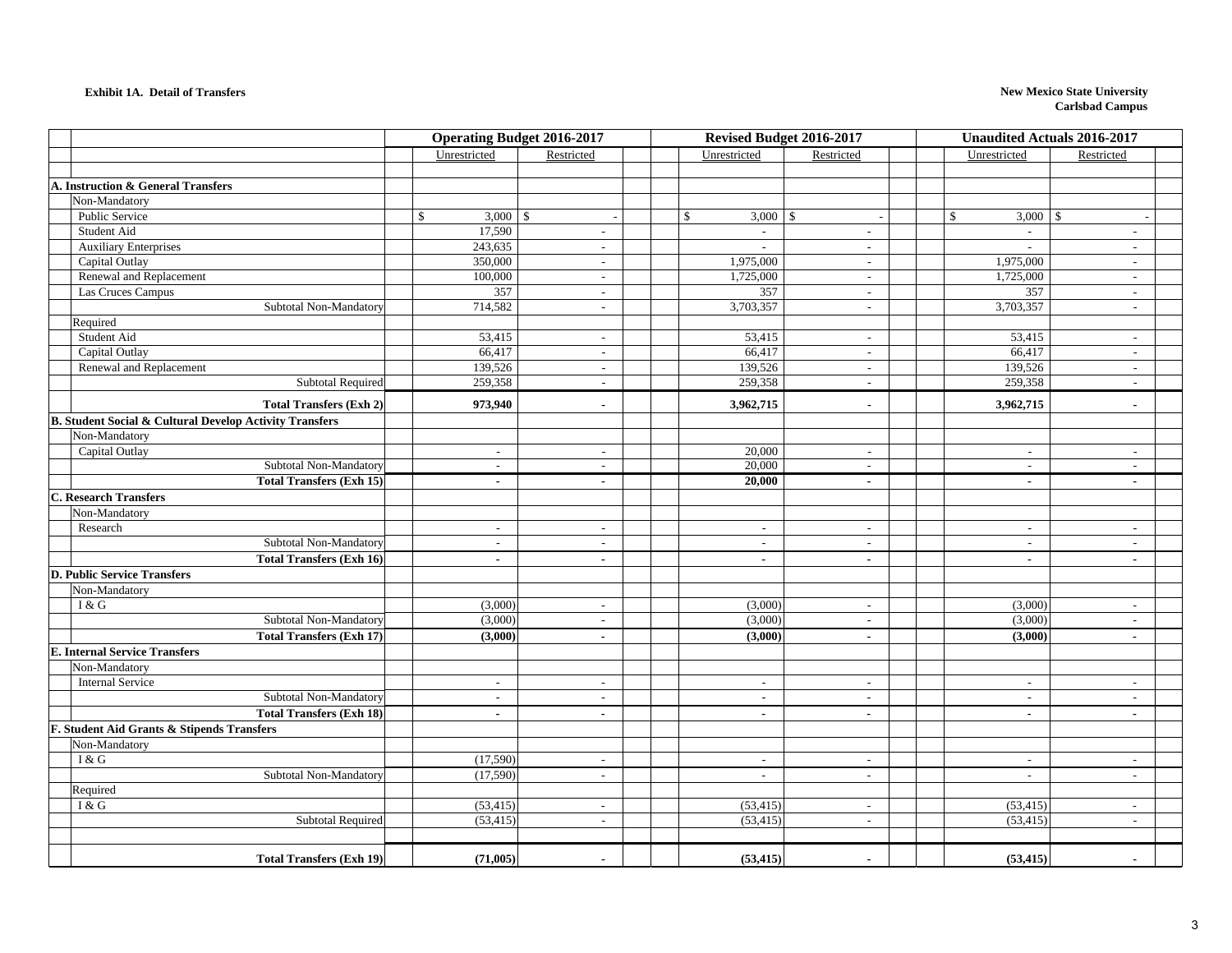#### **Exhibit 1A. Detail of Transfers**

#### **New Mexico State University Carlsbad Campus**

|                                                                  | <b>Operating Budget 2016-2017</b> |                          | Revised Budget 2016-2017 |                          | <b>Unaudited Actuals 2016-2017</b> |                          |  |  |
|------------------------------------------------------------------|-----------------------------------|--------------------------|--------------------------|--------------------------|------------------------------------|--------------------------|--|--|
|                                                                  | Unrestricted                      | Restricted               | Unrestricted             | Restricted               | Unrestricted                       | Restricted               |  |  |
| <b>G. Auxiliary Enterprises Transfers</b>                        |                                   |                          |                          |                          |                                    |                          |  |  |
| Non-Mandatory                                                    |                                   |                          |                          |                          |                                    |                          |  |  |
| I & G                                                            | (243, 635)                        | $\overline{\phantom{a}}$ | $\overline{\phantom{a}}$ | $\overline{\phantom{a}}$ | $\overline{\phantom{a}}$           |                          |  |  |
| Subtotal Non-Mandatory                                           | (243, 635)                        | $\overline{\phantom{a}}$ | $\overline{\phantom{a}}$ | $\overline{\phantom{a}}$ | $\overline{\phantom{a}}$           |                          |  |  |
| <b>Total Transfers (Exh 20)</b>                                  | (243, 635)                        | ٠                        | $\blacksquare$           | $\blacksquare$           | $\blacksquare$                     |                          |  |  |
| H. Intercollegiate Transfers                                     |                                   |                          |                          |                          |                                    |                          |  |  |
| Non-Mandatory                                                    |                                   |                          |                          |                          |                                    |                          |  |  |
| Athletics                                                        | $\overline{\phantom{a}}$          | $\overline{\phantom{a}}$ | $\sim$                   | $\overline{\phantom{a}}$ | $\sim$                             | $\overline{\phantom{a}}$ |  |  |
| Subtotal Non-Mandatory                                           | $\overline{a}$                    | $\overline{\phantom{a}}$ | $\overline{\phantom{a}}$ | $\overline{\phantom{a}}$ | $\overline{\phantom{a}}$           |                          |  |  |
| <b>Total Transfers (Exh 21)</b>                                  | $\blacksquare$                    | $\overline{\phantom{a}}$ | $\blacksquare$           | $\sim$                   | $\blacksquare$                     | $\overline{\phantom{a}}$ |  |  |
| <b>I. Independent Operations Transfers</b>                       |                                   |                          |                          |                          |                                    |                          |  |  |
| Non-Mandatory                                                    |                                   |                          |                          |                          |                                    |                          |  |  |
| <b>Independent Operations</b>                                    |                                   | $\overline{\phantom{a}}$ | $\overline{\phantom{a}}$ | $\overline{\phantom{a}}$ | $\overline{\phantom{a}}$           |                          |  |  |
| Subtotal Non-Mandatory                                           | $\overline{\phantom{a}}$          | $\sim$                   | $\sim$                   | $\sim$                   | $\sim$                             | $\overline{\phantom{a}}$ |  |  |
| <b>Total Transfers (Exh 22)</b>                                  | $\blacksquare$                    | $\overline{\phantom{a}}$ | $\sim$                   | $\sim$                   | $\blacksquare$                     | $\blacksquare$           |  |  |
| <b>J. Capital Outlay Transfers</b>                               |                                   |                          |                          |                          |                                    |                          |  |  |
| Non-Mandatory                                                    |                                   |                          |                          |                          | $\overline{\phantom{a}}$           | $\overline{a}$           |  |  |
| Unallocated                                                      |                                   |                          |                          |                          |                                    |                          |  |  |
| I & G                                                            | (350,000)                         | $\overline{\phantom{a}}$ | (1,975,000)              | $\sim$                   | (1,975,000)                        | $\overline{\phantom{a}}$ |  |  |
| Student Social and Cultural                                      |                                   | $\overline{\phantom{a}}$ | (20,000)                 | $\overline{\phantom{a}}$ |                                    |                          |  |  |
| Subtotal Non-Mandatory                                           | (350,000)                         | $\sim$                   | (1,995,000)              | $\sim$                   | (1,975,000)                        | $\overline{a}$           |  |  |
| Required                                                         |                                   |                          | $\mathbb{L}^2$           | $\overline{\phantom{a}}$ |                                    |                          |  |  |
| Allocated                                                        |                                   |                          |                          |                          |                                    |                          |  |  |
| I & G                                                            | (66, 417)                         | $\sim$                   | (66, 417)                | $\sim$                   | (66, 417)                          | $\overline{a}$           |  |  |
| <b>Subtotal Required</b>                                         | (66, 417)                         | $\overline{\phantom{a}}$ | (66, 417)                | $\overline{\phantom{a}}$ | (66, 417)                          | $\overline{a}$           |  |  |
| Total Transfers (Exh I)                                          | (416, 417)                        | $\blacksquare$           | (2,061,417)              | $\sim$                   | (2,041,417)                        | $\overline{\phantom{a}}$ |  |  |
| K. Renewal And Replacement Transfers                             |                                   |                          |                          |                          |                                    |                          |  |  |
| Non-Mandatory                                                    |                                   |                          |                          |                          |                                    |                          |  |  |
| I & G                                                            | (100,000)                         | $\overline{\phantom{a}}$ | (1,725,000)              | $\overline{\phantom{a}}$ | (1,725,000)                        |                          |  |  |
| Subtotal Non-Mandatory                                           | (100,000)                         | $\sim$                   | (1,725,000)              | $\sim$                   | (1,725,000)                        | $\overline{\phantom{a}}$ |  |  |
| Required                                                         |                                   |                          |                          |                          |                                    |                          |  |  |
| I & G                                                            | (139, 526)                        | $\overline{\phantom{a}}$ | (139, 526)               | $\sim$                   | (139, 526)                         |                          |  |  |
| <b>Subtotal Required</b>                                         | (139, 526)                        | $\overline{\phantom{a}}$ | (139, 526)               | $\sim$                   | (139, 526)                         | $\overline{\phantom{a}}$ |  |  |
| <b>Total Transfers (Exh II)</b>                                  | (239, 526)                        | $\overline{\phantom{a}}$ | (1,864,526)              | $\blacksquare$           | (1,864,526)                        | $\blacksquare$           |  |  |
| <b>L. Debt Service Transfers</b>                                 |                                   |                          |                          |                          |                                    |                          |  |  |
| Non-Mandatory                                                    |                                   |                          |                          |                          |                                    |                          |  |  |
| Debt Service                                                     | $\sim$                            | $\overline{\phantom{a}}$ | $\sim$                   | $\sim$                   | $\overline{\phantom{a}}$           | $\overline{\phantom{a}}$ |  |  |
| Subtotal Non-Mandatory                                           | $\overline{a}$                    | $\overline{\phantom{a}}$ | $\overline{a}$           | $\sim$                   | $\overline{\phantom{a}}$           |                          |  |  |
| <b>Total Transfers (Exh III)</b>                                 | $\blacksquare$                    | $\blacksquare$           | $\sim$                   | $\sim$                   | $\blacksquare$                     |                          |  |  |
| Net Transfers (should equal transfer to LC or other fund groups) | 357                               | $\sim$                   | 357                      | $\sim$                   | 357                                | $\overline{a}$           |  |  |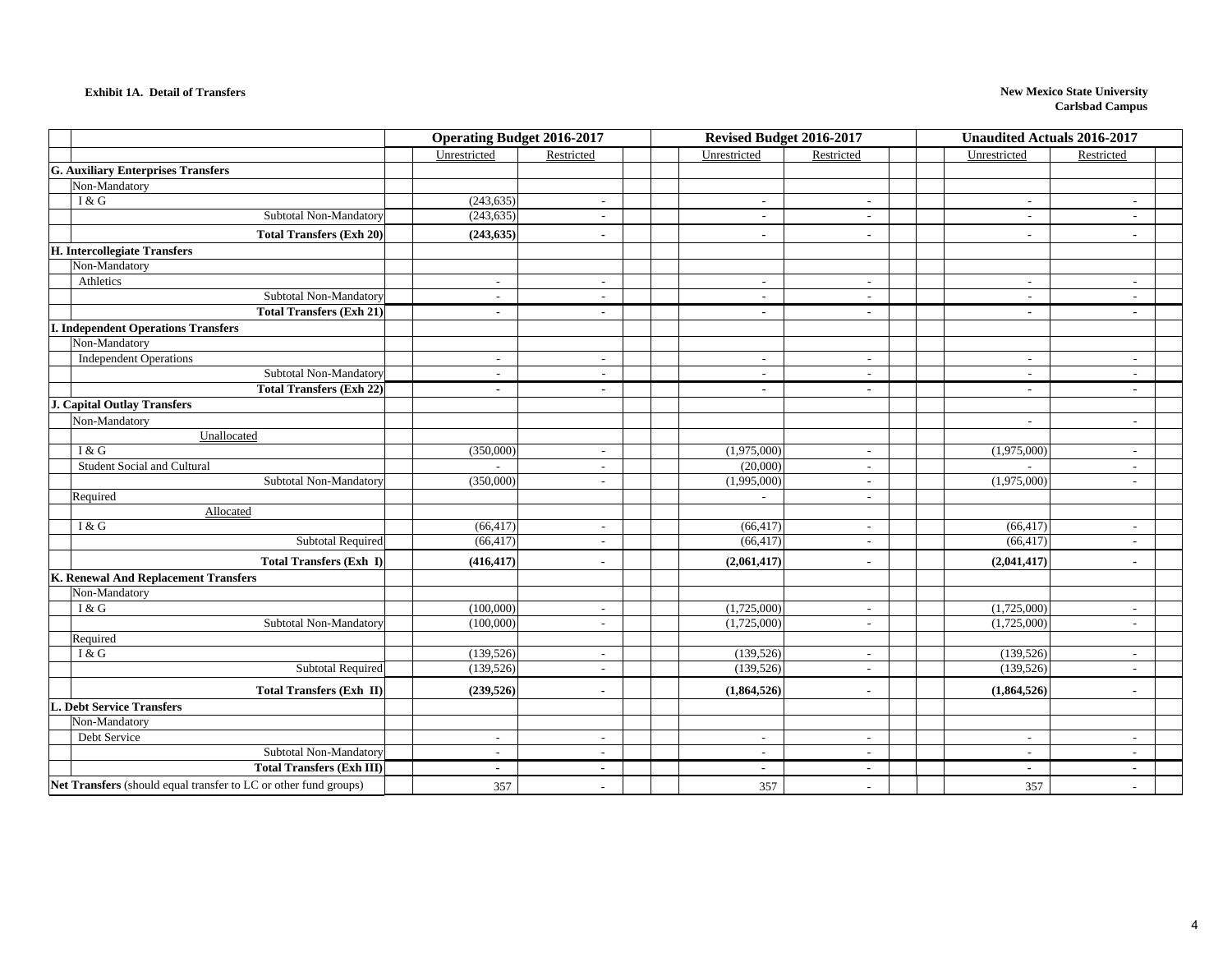#### **Exhibit 2. Summary of Instruction and General New Mexico State University**

|                                             | <b>Operating Budget 2016-2017</b> |                           |            |                            |            | Revised Budget 2016-2017  |            |                 |            |                  | <b>Unaudited Actuals 2016-2017</b> |            |  |  |
|---------------------------------------------|-----------------------------------|---------------------------|------------|----------------------------|------------|---------------------------|------------|-----------------|------------|------------------|------------------------------------|------------|--|--|
|                                             | <b>FTE</b>                        | Unrestricted              | <b>FTE</b> | Restricted                 | <b>FTE</b> | Unrestricted              | <b>FTE</b> | Restricted      | <b>FTE</b> | Unrestricted     | <b>FTE</b>                         | Restricted |  |  |
|                                             |                                   |                           |            |                            |            |                           |            |                 |            |                  |                                    |            |  |  |
| <b>Revenues</b>                             |                                   |                           |            |                            |            |                           |            |                 |            |                  |                                    |            |  |  |
| Tuition and Fees Income (Exh 3)             |                                   | $\mathbb{S}$<br>1,298,090 |            | $\mathbb{S}$               |            | $\mathbb{S}$<br>1,378,122 |            | $\mathbb{S}$    |            | \$<br>1,479,341  | $\mathbf{\hat{S}}$                 |            |  |  |
| Federal Govt Appropriations (Exh 4)         |                                   | $\sim$                    |            | $\sim$                     |            | $\sim$                    |            | $\sim$          |            | $\sim$           |                                    | $\sim$     |  |  |
| State Govt Appropriations (Exh 4)           |                                   | 4,253,900                 |            | $\sim$                     |            | 4,046,281                 |            | $\sim$          |            | 4,046,281        |                                    | $\sim$     |  |  |
| Local Govt Appropriations (Exh 4)           |                                   | 5,097,765                 |            | $\mathbf{r}$               |            | 6,733,478                 |            | $\sim$          |            | 6,757,241        |                                    | $\sim$     |  |  |
| Federal Govt G & C (Exh 5)                  |                                   |                           |            | 370,671                    |            |                           |            | 764,468         |            | 354              |                                    | 840.691    |  |  |
| State Govt G & C (Exh 5)                    |                                   | $\sim$                    |            | 186,518                    |            | $\sim$                    |            | 287,291         |            | $\sim$           |                                    | 226,701    |  |  |
| Local Govt G & C (Exh 5)                    |                                   | $\sim$                    |            | $\sim$                     |            | $\sim$                    |            | $\sim$          |            | $\sim$           |                                    | $\sim$     |  |  |
| Private Gifts, G & C (Exh 6)                |                                   | $\sim$                    |            | $\sim$                     |            | $\sim$                    |            | 12,527          |            | $\sim$           |                                    | 12,868     |  |  |
| Endow, Land & Perm Fund Income (Exh 7)      |                                   | $\sim$                    |            | $\sim$                     |            |                           |            | $\sim$          |            | $\sim$           |                                    | $\sim$     |  |  |
| Sales & Services of Educ Activities (Exh 8) |                                   | 2,270                     |            | $\sim$                     |            | 2,270                     |            | $\sim$          |            |                  |                                    | $\sim$     |  |  |
| Other Sources (Exh 9)                       |                                   | 47,000                    |            | $\sim$                     |            | 43,693                    |            | $\blacksquare$  |            | 72,765           |                                    | $\sim$     |  |  |
| <b>Total Revenues (Exh 1)</b>               |                                   | 10,699,025                |            | 557,189                    |            | 12,203,844                |            | 1,064,286       |            | 12,355,982       |                                    | 1,080,260  |  |  |
| <b>Beginning Balance (Exh 1)</b>            |                                   | 1,210,891                 |            | ٠                          |            | 2,789,988                 |            |                 |            | 2,789,988        |                                    |            |  |  |
| Total Available (Exh 1)                     |                                   | \$<br>11,909,916          |            | $\ddot{\bm{x}}$<br>557,189 |            | \$14,993,832              |            | 1,064,286<br>\$ |            | \$<br>15,145,970 | \$                                 | 1,080,260  |  |  |
| <b>Expenditures</b>                         |                                   |                           |            |                            |            |                           |            |                 |            |                  |                                    |            |  |  |
| Instruction (Exh 10)                        | 97.72                             | 4,460,007                 | 6.80       | 542,089                    | 110.17     | 4,879,718                 | 8.15       | 566,410         | 119.34     | 4,665,747        | 8.99                               | 602,935    |  |  |
| Academic Support (Exh 11)                   | 11.18                             | 702,985                   | 0.31       | 4.900                      | 11.09      | 698,044                   | 2.35       | 479.527         | 10.40      | 612,226          | 2.55                               | 462,527    |  |  |
| Student Services (Exh 12)                   | 20.99                             | 1,162,876                 | 0.64       | 10,200                     | 20.11      | 1,229,524                 | 0.94       | 14,900          | 19.77      | 1,078,168        | 0.68                               | 10,886     |  |  |
| Institutional Support (Exh 13)              | 16.23                             | 1,910,986                 | $\sim$     | $\sim$                     | 15.40      | 2,014,243                 | 0.21       | 3,449           | 14.93      | 1,732,299        | 0.23                               | 3,912      |  |  |
| Operation & Maintenance (Exh 14)            | 19.17                             | 1,222,050                 | $\sim$     | $\overline{a}$             | 16.25      | 1,172,387                 | $\sim$     |                 | 13.76      | 960,193          | $\sim$                             |            |  |  |
| <b>Total Expenditures (Exh 1)</b>           | 165.29                            | 9,458,904                 | 7.75       | 557,189                    | 173.02     | 9,993,916                 | 11.65      | 1,064,286       | 178.20     | 9,048,633        | 12.45                              | 1,080,260  |  |  |
|                                             |                                   |                           |            |                            |            |                           |            |                 |            |                  |                                    |            |  |  |
| <b>Transfers</b>                            |                                   |                           |            |                            |            |                           |            |                 |            |                  |                                    |            |  |  |
| Non-Mandatory                               |                                   |                           |            |                            |            |                           |            |                 |            |                  |                                    |            |  |  |
| <b>Public Service</b>                       |                                   | 3.000                     |            | $\sim$                     |            | 3,000                     |            | $\sim$          |            | 3,000            |                                    |            |  |  |
| Student Aid                                 |                                   | 17.590                    |            | $\sim$                     |            | $\sim$                    |            | $\sim$          |            | $\sim$           |                                    | $\sim$     |  |  |
| <b>Auxiliary Enterprises</b>                |                                   | 243,635                   |            | $\sim$                     |            | $\sim$                    |            | $\sim$          |            | $\sim$           |                                    | $\sim$     |  |  |
| Capital Outlay                              |                                   | 350,000                   |            | $\sim$                     |            | 1,975,000                 |            | $\sim$          |            | 1.975,000        |                                    | $\sim$     |  |  |
| Renewal and Replacement                     |                                   | 100,000                   |            | $\sim$                     |            | 1,725,000                 |            | $\sim$          |            | 1,725,000        |                                    | $\sim$     |  |  |
| Las Cruces Campus                           |                                   | 357                       |            | $\sim$                     |            | 357                       |            | $\sim$          |            | 357              |                                    | $\sim$     |  |  |
| Subtotal Non-Mandatory                      |                                   | 714,582                   |            | $\omega$                   |            | 3,703,357                 |            | $\sim$          |            | 3,703,357        |                                    | $\sim$     |  |  |
| Required                                    |                                   |                           |            |                            |            |                           |            |                 |            |                  |                                    |            |  |  |
| Student Aid                                 |                                   | 53,415                    |            | $\sim$                     |            | 53,415                    |            | $\blacksquare$  |            | 53,415           |                                    | $\sim$     |  |  |
| Capital Outlay                              |                                   | 66,417                    |            | $\sim$                     |            | 66,417                    |            | $\sim$          |            | 66,417           |                                    | $\sim$     |  |  |
| Renewal and Replacement                     |                                   | 139,526                   |            | $\sim$                     |            | 139,526                   |            | $\sim$          |            | 139,526          |                                    | $\sim$     |  |  |
| <b>Subtotal Required</b>                    |                                   | 259,358                   |            | $\sim$                     |            | 259,358                   |            | $\sim$          |            | 259,358          |                                    | $\sim$     |  |  |
|                                             |                                   |                           |            |                            |            |                           |            |                 |            |                  |                                    |            |  |  |
| <b>Total Net Transfers (Exh 1)</b>          |                                   | 973,940                   |            | $\sim$                     |            | 3,962,715                 |            | ÷               |            | 3,962,715        |                                    | $\sim$     |  |  |
| <b>Total Expenditures and Net Transfers</b> |                                   | 10,432,844<br>\$          |            | 557,189<br>\$              |            | \$13,956,631              |            | 1,064,286<br>\$ |            | \$<br>13,011,348 | -\$                                | 1,080,260  |  |  |
| <b>Ending Balance (Exh 1)</b>               |                                   | 1,477,072<br>\$           |            | \$                         |            | 1,037,201<br>\$           |            | \$              |            | \$<br>2,134,622  |                                    |            |  |  |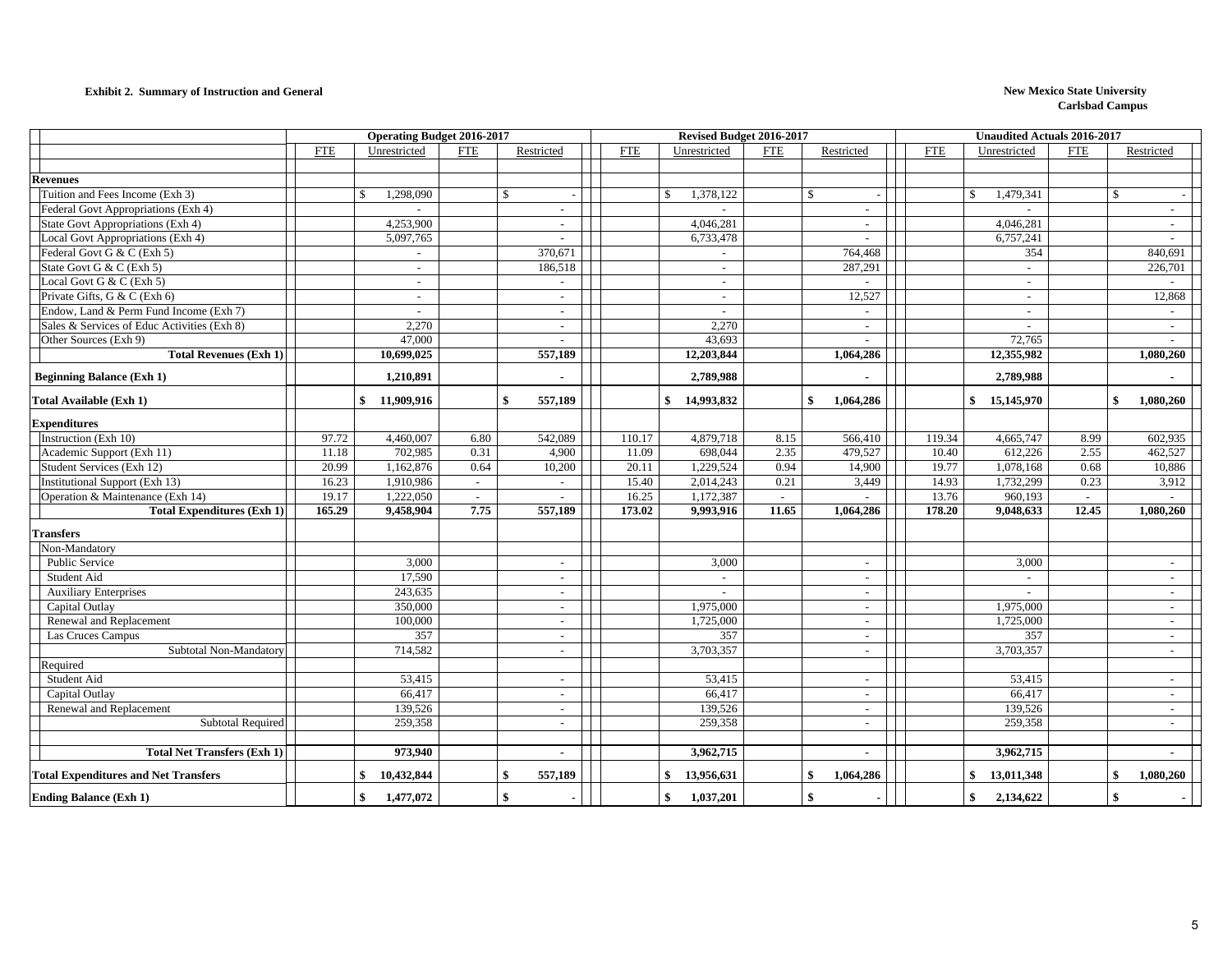### **Exhibit 3. Summary of Student Tuition and Misc Fees for Instruction and General New Mexico State University**

|                                                 | <b>Operating Budget 2016-2017</b> |                              |              |                          |              |              | Revised Budget 2016-2017                 | <b>Unaudited Actuals 2016-2017</b> |                          |  |  |
|-------------------------------------------------|-----------------------------------|------------------------------|--------------|--------------------------|--------------|--------------|------------------------------------------|------------------------------------|--------------------------|--|--|
|                                                 |                                   | Unrestricted                 |              | Restricted               |              | Unrestricted | Restricted                               | Unrestricted                       | Restricted               |  |  |
| <b>Tuition</b>                                  |                                   |                              |              |                          |              |              |                                          |                                    |                          |  |  |
| Resident Student/Full Time                      |                                   |                              |              |                          |              |              |                                          |                                    |                          |  |  |
| Summer                                          |                                   | $20,943$ \$<br>$\mathcal{S}$ |              |                          | $\mathbb{S}$ |              |                                          | $\mathbb{S}$                       |                          |  |  |
| Fall                                            |                                   | 186,756                      |              |                          |              | 249,843      |                                          | 165,896                            |                          |  |  |
| Spring                                          |                                   | 134,296                      |              | $\sim$                   |              | 235,260      | $\sim$                                   | 150,687                            | ÷.                       |  |  |
| Resident Student/Part Time                      |                                   |                              |              |                          |              |              |                                          |                                    |                          |  |  |
| Summer                                          |                                   | 118,759                      |              | $\sim$                   |              | 139,618      | $\sim$                                   | 169,157                            | ÷.                       |  |  |
| Fall                                            |                                   | 181,640                      |              | ٠                        |              | 122,865      |                                          | 219,132                            | ÷,                       |  |  |
| Spring                                          |                                   | 176,488                      |              | ٠                        |              | 105,973      |                                          | 223,505                            |                          |  |  |
| <b>Total Tuition from Resident Students</b>     |                                   | 818,882                      |              | ä,                       |              | 871,471      |                                          | 950,135                            | ÷,                       |  |  |
|                                                 |                                   |                              |              |                          |              |              |                                          |                                    |                          |  |  |
| Non-Resident Student/Full Time                  |                                   |                              |              |                          |              |              |                                          |                                    |                          |  |  |
| Summer                                          |                                   | $\sim$                       |              | $\sim$                   |              | ÷,           | $\sim$                                   | $\sim$                             | ÷.                       |  |  |
| Fall                                            |                                   | 34,236                       |              | $\overline{\phantom{a}}$ |              | 25,872       |                                          | 24,359                             |                          |  |  |
| Spring                                          |                                   | 26,928                       |              | $\sim$                   |              | 18,480       | $\sim$                                   | 17,238                             | ÷.                       |  |  |
| Non-Resident Student/Part Time                  |                                   |                              |              |                          |              |              |                                          |                                    |                          |  |  |
| Summer                                          |                                   | $\sim$                       |              | $\overline{\phantom{a}}$ |              | ÷,           | $\overline{\phantom{a}}$                 | $\sim$                             | ٠                        |  |  |
| Fall                                            |                                   | 29,954                       |              | $\sim$                   |              | 27,754       |                                          | 34,403                             | $\overline{\phantom{a}}$ |  |  |
| Spring                                          |                                   | 51,130                       |              | $\sim$                   |              | 32,962       | $\sim$                                   | 39,705                             | ٠                        |  |  |
| <b>Total Tuition from Non-Resident Students</b> |                                   | 142,248                      |              | ÷.                       |              | 105,068      | $\sim$                                   | 115,705                            | $\sim$                   |  |  |
| <b>Total Tuition</b>                            |                                   | 961,130                      |              | ÷.                       |              | 976,539      | $\sim$                                   | 1,065,840                          | ÷.                       |  |  |
| <b>Community Education/Contract Training</b>    |                                   | $\mathcal{S}$                |              |                          | \$           | 41,452       | <sup>\$</sup>                            | $\mathbb{S}$<br>$39,966$ \$        |                          |  |  |
| Fees                                            |                                   |                              |              |                          |              |              |                                          |                                    |                          |  |  |
| <b>Application Fee</b>                          |                                   | $\mathbb{S}$                 | $\mathbb{S}$ |                          | $\mathbb{S}$ |              | $\mathbb{S}$<br>$\overline{\phantom{a}}$ | $\mathbb{S}$                       | $-1$ \$                  |  |  |
| <b>Counseling Center Fees (Testing)</b>         |                                   | $\sim$                       |              | ä,                       |              | ÷.           |                                          |                                    | ÷.                       |  |  |
| Deferred Payment Fee                            |                                   | 19,040                       |              | ä,                       |              | 17,789       |                                          | 20,670                             | ÷.                       |  |  |
| <b>Graduation Fee</b>                           |                                   | 3,925                        |              | ٠                        |              | 2,761        |                                          | 3,395                              | ٠                        |  |  |
| Laboratory/Course Fee                           |                                   | 264,425                      |              | $\qquad \qquad -$        |              | 333,829      |                                          | 346,170                            | $\overline{\phantom{a}}$ |  |  |
| Late Registration Fee                           |                                   | 3,200                        |              | ä,                       |              | 5,752        | $\overline{\phantom{a}}$                 | 3,300                              | ٠                        |  |  |
| <b>Total Fees</b>                               |                                   | 290,590                      |              | $\overline{\phantom{a}}$ |              | 360,131      | $\sim$                                   | 373,535                            | $\overline{\phantom{a}}$ |  |  |
| Total Tuition and Fees Income for I&G (Exh 2)   |                                   | 1,298,090                    |              | $\blacksquare$           |              | 1,378,122    | $\blacksquare$                           | 1,479,341                          | $\blacksquare$           |  |  |
|                                                 |                                   |                              |              |                          |              |              |                                          |                                    |                          |  |  |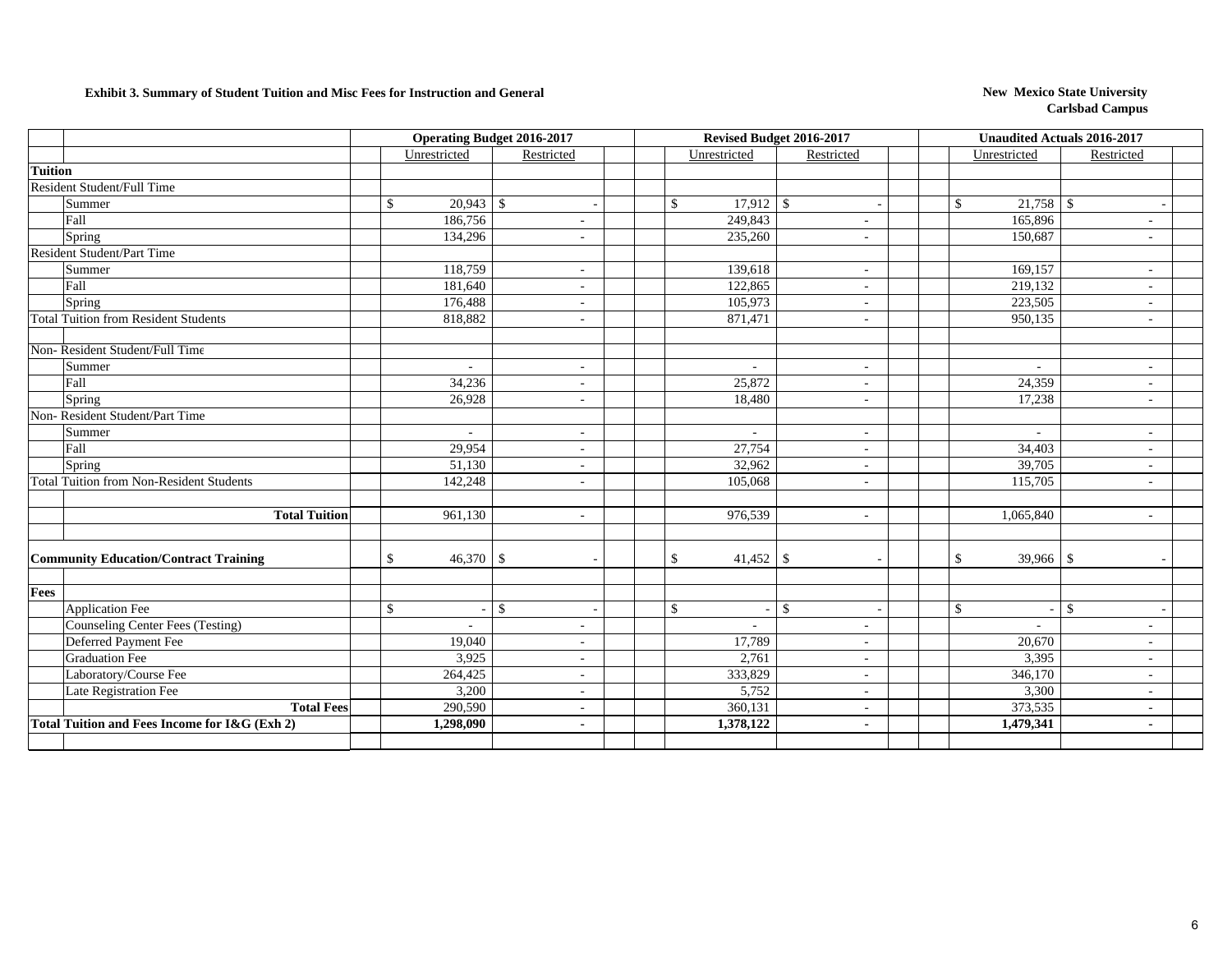#### **Exhibit 4. Summary of Government Appropriations for Instruction and General Exhibit 5. Summary of Government Grants and Contracts for Instruction and General**

| <b>Exhibit 4. Government Appropriations</b>           |                                | <b>Operating Budget 2016-2017</b> |  | Revised Budget 2016-2017 |                          |              | <b>Unaudited Actuals 2016-2017</b> |  |                                    |               |                                                                                                                                                                                 |  |
|-------------------------------------------------------|--------------------------------|-----------------------------------|--|--------------------------|--------------------------|--------------|------------------------------------|--|------------------------------------|---------------|---------------------------------------------------------------------------------------------------------------------------------------------------------------------------------|--|
| <b>Instruction and General</b>                        | Unrestricted                   | Restricted                        |  |                          | Unrestricted             |              | Restricted                         |  | Unrestricted                       |               | Restricted                                                                                                                                                                      |  |
|                                                       |                                |                                   |  |                          |                          |              |                                    |  |                                    |               |                                                                                                                                                                                 |  |
| Federal                                               |                                |                                   |  |                          |                          |              |                                    |  |                                    |               |                                                                                                                                                                                 |  |
| Land Grant Teaching Funds (Morrill)                   | \$                             | <sup>\$</sup>                     |  |                          | $\mathbb{S}$             | $\mathbb{S}$ |                                    |  | $\mathbb{S}$                       | $\mathcal{S}$ |                                                                                                                                                                                 |  |
| <b>Total Federal (Exh 2)</b>                          |                                | $\sim$                            |  |                          | $\sim$                   |              | $\sim$                             |  | $\sim$                             |               | ÷.<br>$\sim$<br>$\overline{\phantom{a}}$<br>$\frac{1}{2}$<br>$\frac{1}{2}$<br>٠<br>$\blacksquare$<br>Restricted<br>15,978<br>824,713<br>840,691<br>32,470<br>194,231<br>226,701 |  |
|                                                       |                                |                                   |  |                          |                          |              |                                    |  |                                    |               |                                                                                                                                                                                 |  |
| <b>State</b>                                          |                                |                                   |  |                          |                          |              |                                    |  |                                    |               |                                                                                                                                                                                 |  |
| General Appropriation                                 | 4,138,100                      | $\blacksquare$                    |  |                          | 3,932,100                |              | $\sim$                             |  | 3,932,100                          |               |                                                                                                                                                                                 |  |
| I & G Line Item Appropriations                        | 115,800                        | $\blacksquare$                    |  |                          | 110,000                  |              | $\overline{\phantom{a}}$           |  | 110,000                            |               |                                                                                                                                                                                 |  |
| Non-Credit Work Force Training                        |                                | ÷.                                |  |                          | 4,181                    |              |                                    |  | 4,181                              |               |                                                                                                                                                                                 |  |
| <b>Total State (Exh 2)</b>                            | 4,253,900                      | ÷.                                |  |                          | 4,046,281                |              | $\sim$                             |  | 4,046,281                          |               |                                                                                                                                                                                 |  |
|                                                       |                                |                                   |  |                          |                          |              |                                    |  |                                    |               |                                                                                                                                                                                 |  |
| Local                                                 |                                |                                   |  |                          |                          |              |                                    |  |                                    |               |                                                                                                                                                                                 |  |
| Total Local (Exh 2)                                   | 5,097,765                      |                                   |  |                          | 6,733,478                |              |                                    |  | 6,757,241                          |               |                                                                                                                                                                                 |  |
| <b>Total Local (Exh 2)</b>                            | 5,097,765                      |                                   |  |                          | 6,733,478                |              |                                    |  | 6,757,241                          |               |                                                                                                                                                                                 |  |
| Total Government Appropriations for I&G (Exh 2)       | 9,351,665                      |                                   |  |                          | 10,779,759               |              |                                    |  | 10,803,522                         |               |                                                                                                                                                                                 |  |
|                                                       |                                |                                   |  |                          |                          |              |                                    |  |                                    |               |                                                                                                                                                                                 |  |
| <b>Exhibit 5 Government Grants and Contracts</b>      |                                | <b>Operating Budget 2016-2017</b> |  |                          | Revised Budget 2016-2017 |              |                                    |  | <b>Unaudited Actuals 2016-2017</b> |               |                                                                                                                                                                                 |  |
| <b>Instruction and General</b>                        | Unrestricted                   | Restricted                        |  |                          | Unrestricted             |              | Restricted                         |  | Unrestricted                       |               |                                                                                                                                                                                 |  |
|                                                       |                                |                                   |  |                          |                          |              |                                    |  |                                    |               |                                                                                                                                                                                 |  |
| Federal                                               |                                |                                   |  |                          |                          |              |                                    |  |                                    |               |                                                                                                                                                                                 |  |
| <b>Reporting Veterans</b>                             | \$<br>$\overline{\phantom{a}}$ | <sup>\$</sup>                     |  |                          | $\mathbb{S}$             | $\mathbb{S}$ |                                    |  | \$<br>$354 \text{ }$ \$            |               |                                                                                                                                                                                 |  |
| Federal Work Study Funds                              |                                | 5,200                             |  |                          | $\sim$                   |              | 18,700                             |  | $\sim$                             |               |                                                                                                                                                                                 |  |
| Instruction & General                                 | $\overline{\phantom{a}}$       | 365,471                           |  |                          | $\sim$                   |              | 745,768                            |  | $\blacksquare$                     |               |                                                                                                                                                                                 |  |
| <b>Total Federal (Exh 2)</b>                          |                                | 370,671                           |  |                          | $\sim$                   |              | 764,468                            |  | 354                                |               |                                                                                                                                                                                 |  |
| <b>State</b>                                          |                                |                                   |  |                          |                          |              |                                    |  |                                    |               |                                                                                                                                                                                 |  |
| <b>State Work Study Funds</b>                         |                                | 22,200                            |  |                          | $\sim$                   |              | 64,700                             |  | $\sim$                             |               |                                                                                                                                                                                 |  |
| <b>Instruction &amp; General</b>                      | $\sim$                         | 164,318                           |  |                          | $\sim$                   |              | 222,591                            |  | $\sim$                             |               |                                                                                                                                                                                 |  |
| <b>Total State (Exh 2)</b>                            | $\sim$                         | 186,518                           |  |                          | $\sim$                   |              | 287,291                            |  | $\sim$                             |               |                                                                                                                                                                                 |  |
|                                                       |                                |                                   |  |                          |                          |              |                                    |  |                                    |               |                                                                                                                                                                                 |  |
| Local                                                 |                                |                                   |  |                          |                          |              |                                    |  |                                    |               |                                                                                                                                                                                 |  |
| <b>Instruction &amp; General</b>                      | $\overline{\phantom{a}}$       | $\overline{\phantom{a}}$          |  |                          | $\sim$                   |              |                                    |  | $\overline{\phantom{a}}$           |               | $\overline{\phantom{a}}$                                                                                                                                                        |  |
| <b>Total Local (Exh 2)</b>                            | $\sim$                         | ÷                                 |  |                          | $\sim$                   |              | $\sim$                             |  | $\sim$                             |               | ÷.                                                                                                                                                                              |  |
| Total Government Grants and Contracts for I&G (Exh 2) | 557,189                        |                                   |  |                          | $\blacksquare$           |              | 1,051,759                          |  | 354                                |               | 1,067,392                                                                                                                                                                       |  |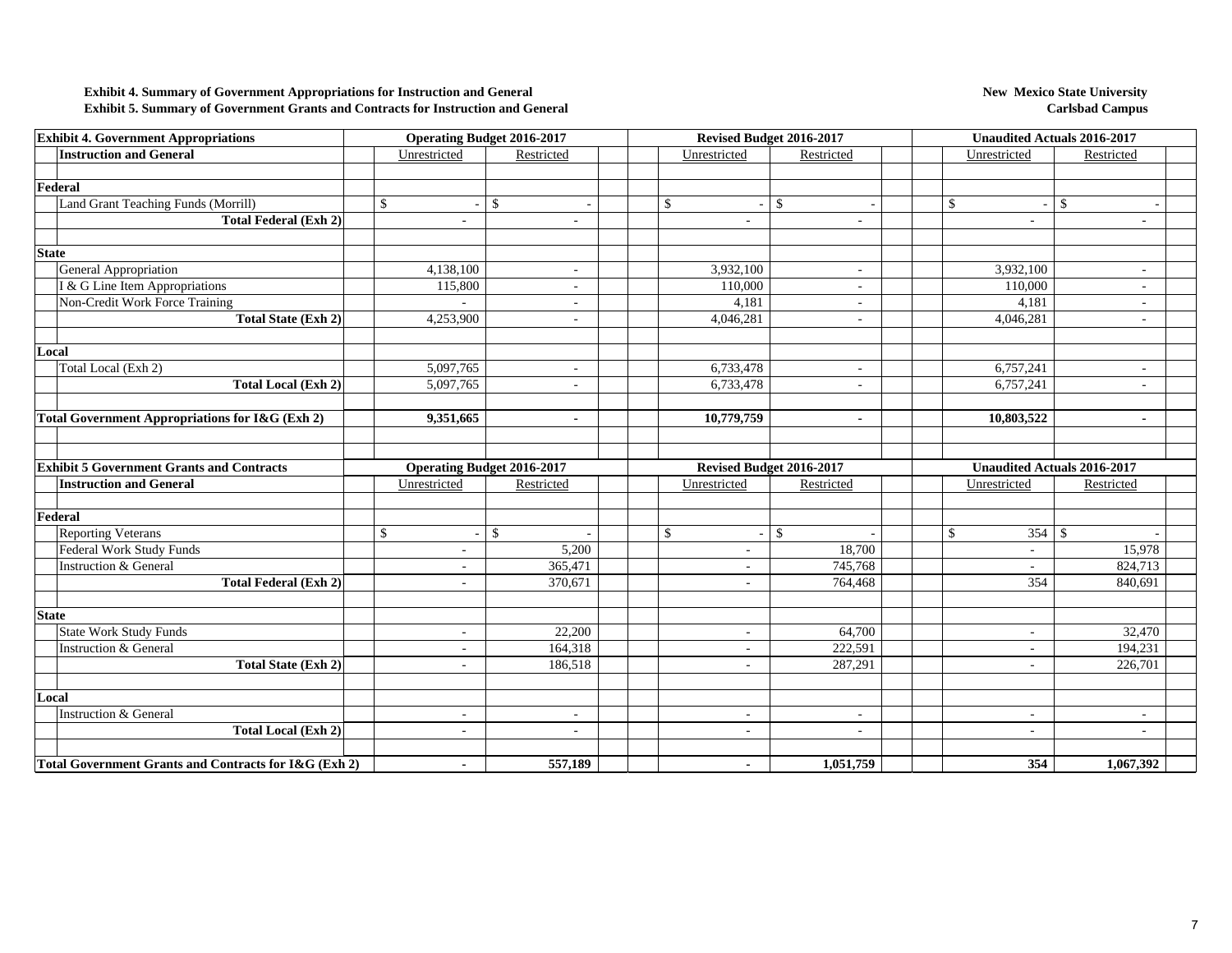### **Exhibits 6 Through 9. Summary of Revenues for Instruction and General as Listed Below New Mexico State University**

| Exhibit 6. Private Gifts, Grants and                |                                   | <b>Operating Budget 2016-2017</b> |  |                             | Revised Budget 2016-2017 | <b>Unaudited Actuals 2016-2017</b> |                                    |  |  |  |  |
|-----------------------------------------------------|-----------------------------------|-----------------------------------|--|-----------------------------|--------------------------|------------------------------------|------------------------------------|--|--|--|--|
| <b>Contracts for Instruction and General</b>        | Unrestricted                      | Restricted                        |  | Unrestricted                | Restricted               | Unrestricted                       | Restricted                         |  |  |  |  |
|                                                     |                                   |                                   |  |                             |                          |                                    |                                    |  |  |  |  |
| Instruction                                         | \$                                | $\mathbb{S}$                      |  | $\mathcal{S}$               | $\mathbb{S}$<br>12,527   | $\mathbf S$                        | 12,478<br><sup>\$</sup>            |  |  |  |  |
| Other I & G Programs                                |                                   |                                   |  |                             |                          |                                    | 390                                |  |  |  |  |
| Total Private For I & G (Exh 2)                     |                                   |                                   |  | $\blacksquare$              | 12,527                   | $\blacksquare$                     | 12,868                             |  |  |  |  |
|                                                     |                                   |                                   |  |                             |                          |                                    |                                    |  |  |  |  |
| <b>Exhibit 7. Endowment, Land and Permanent</b>     |                                   | <b>Operating Budget 2016-2017</b> |  |                             | Revised Budget 2016-2017 |                                    | <b>Unaudited Actuals 2016-2017</b> |  |  |  |  |
| <b>Fund Incomes for Instruction and General</b>     | Unrestricted                      | Restricted                        |  | Unrestricted                | Restricted               | Unrestricted                       | Restricted                         |  |  |  |  |
| <b>Endowment Funds</b>                              | \$                                | <sup>\$</sup>                     |  | $\mathcal{S}$               | $\mathbb{S}$             | $\mathbb{S}$                       | $\mathbb{S}$                       |  |  |  |  |
| Permanent Funds                                     |                                   |                                   |  |                             |                          |                                    |                                    |  |  |  |  |
| Total Endow, Land, And Perm Funds (Exh 2)           |                                   |                                   |  | $\blacksquare$              |                          |                                    |                                    |  |  |  |  |
|                                                     |                                   |                                   |  |                             |                          |                                    |                                    |  |  |  |  |
|                                                     |                                   |                                   |  |                             |                          |                                    |                                    |  |  |  |  |
| <b>Exhibit 8. Sales and Services of Educational</b> |                                   | <b>Operating Budget 2016-2017</b> |  |                             | Revised Budget 2016-2017 |                                    | <b>Unaudited Actuals 2016-2017</b> |  |  |  |  |
| <b>Activities for Instruction and General</b>       | Unrestricted                      | Restricted                        |  | Unrestricted                | Restricted               | Unrestricted                       | Restricted                         |  |  |  |  |
| Other Sales and Service                             | \$<br>$2,270$ \$                  |                                   |  | $\mathcal{S}$<br>$2,270$ \$ |                          | $\mathbb{S}$                       | $\boldsymbol{\mathsf{S}}$          |  |  |  |  |
| Total Sales & Services For I & G (Exh 2)            | 2,270                             |                                   |  | 2,270                       |                          |                                    |                                    |  |  |  |  |
|                                                     |                                   |                                   |  |                             |                          |                                    |                                    |  |  |  |  |
| <b>Exhibit 9. Other Sources of Revenue for</b>      |                                   | <b>Operating Budget 2016-2017</b> |  |                             | Revised Budget 2016-2017 |                                    | <b>Unaudited Actuals 2016-2017</b> |  |  |  |  |
| <b>Instruction and General</b>                      | Unrestricted                      | Restricted                        |  | Unrestricted                | Restricted               | Unrestricted                       | Restricted                         |  |  |  |  |
|                                                     |                                   |                                   |  |                             |                          |                                    |                                    |  |  |  |  |
| <b>Interest on Current Fund Balances</b>            | \$<br>$15,000$ \ \$               |                                   |  | $19,782$ \$<br>\$           |                          | $\mathbb{S}$<br>$27,395$ \$        |                                    |  |  |  |  |
| <b>Library Fines</b>                                | 500                               |                                   |  |                             | ٠                        |                                    |                                    |  |  |  |  |
| Miscellaneous                                       | 6,500                             |                                   |  | 7,998                       | $\overline{\phantom{a}}$ | 2,107                              |                                    |  |  |  |  |
| Recovery of IDC-Instruction                         | 15,000                            | $\overline{a}$                    |  | 12,864                      | $\overline{a}$           | 12,670                             |                                    |  |  |  |  |
| Recovery of IDC-Other Instruction & General         |                                   | ٠                                 |  | $\sim$                      | ٠                        | 26,633                             |                                    |  |  |  |  |
| Recovery of IDC-Public Service                      | 2,000                             | ٠                                 |  | $\sim$                      |                          |                                    |                                    |  |  |  |  |
| <b>GED</b> Income                                   | 4,000                             | $\overline{\phantom{a}}$          |  | 67<br>2,982                 | ٠                        | 107                                | $\overline{\phantom{a}}$           |  |  |  |  |
| <b>Testing Fees</b>                                 | 4,000<br>$\overline{\phantom{a}}$ |                                   |  |                             | $\sim$                   | 3,853                              | $\overline{\phantom{a}}$           |  |  |  |  |
| Total Other Revenues For I & G (Exh 2)              | 47,000                            | -                                 |  | 43,693                      | $\blacksquare$           | 72,765                             |                                    |  |  |  |  |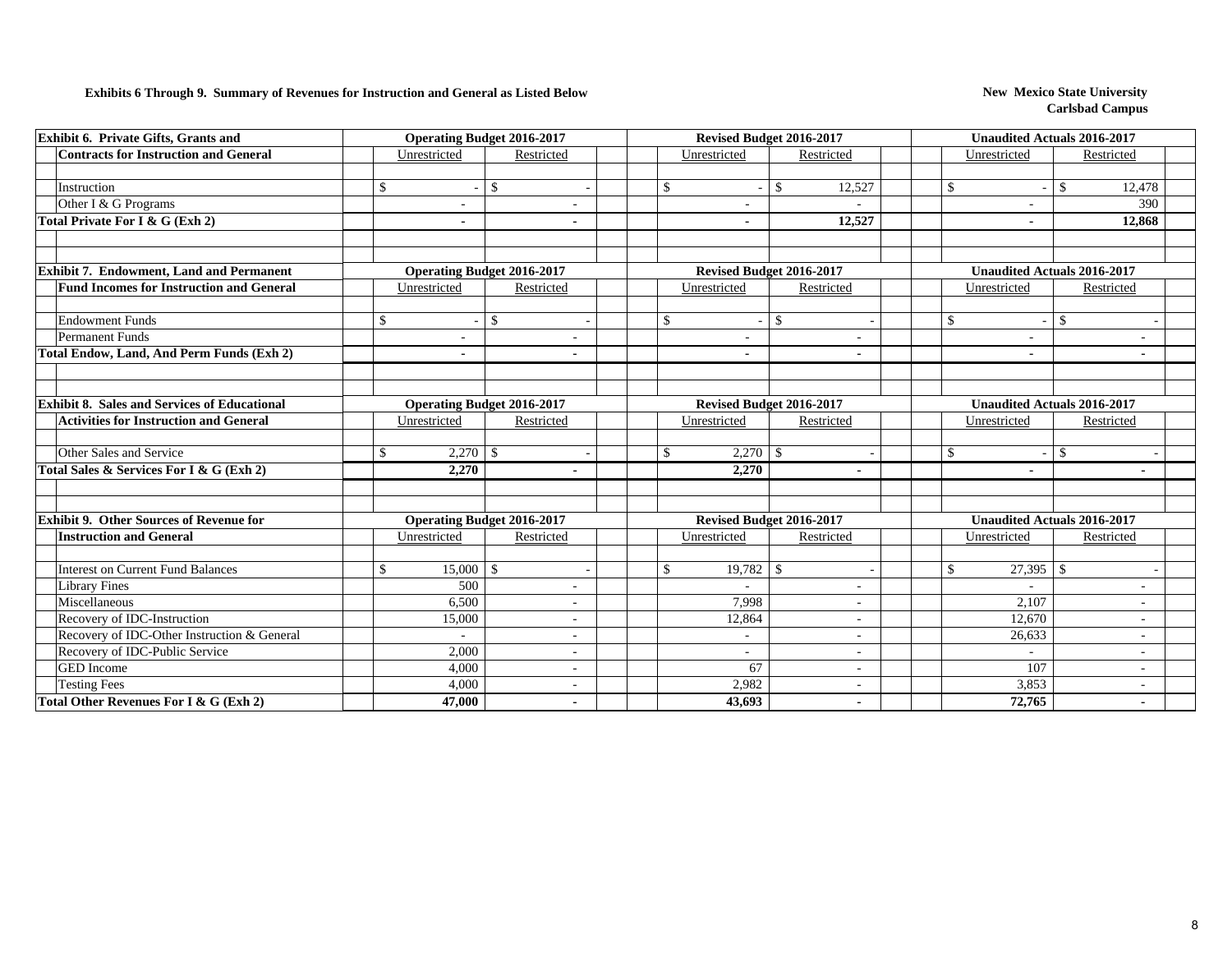#### **Exhibit 10. Summary of Expenditures for Instruction New Mexico State University**

|                                               |                          | <b>Operating Budget 2016-2017</b> |                             |                               |            | <b>Revised Budget 2016-2017</b> |                          |                          | <b>Unaudited Actuals 2016-2017</b> |                                 |                          |                    |         |  |
|-----------------------------------------------|--------------------------|-----------------------------------|-----------------------------|-------------------------------|------------|---------------------------------|--------------------------|--------------------------|------------------------------------|---------------------------------|--------------------------|--------------------|---------|--|
|                                               | <b>FTE</b>               | Unrestricted                      | <b>FTE</b>                  | Restricted                    | <b>FTE</b> | Unrestricted                    | <b>FTE</b>               | Restricted               | <b>FTE</b>                         | Unrestricted                    | <b>FTE</b>               | Restricted         |         |  |
| <b>General Academic Instruction</b>           |                          |                                   |                             |                               |            |                                 |                          |                          |                                    |                                 |                          |                    |         |  |
| <b>ABE</b> Instructional Materials            | $\overline{\phantom{a}}$ | \$                                | $\overline{\phantom{a}}$    | $\mathcal{S}$<br>6,227        |            | $\mathcal{S}$                   |                          | \$<br>6,224              | $\overline{\phantom{a}}$           | $\mathcal{S}$                   |                          | $\mathcal{S}$      | 6,385   |  |
| Allied Health                                 | 2.65                     | 149,636                           | $\sim$                      |                               | 13.36      | 251,629                         |                          |                          | 6.14                               | 213,828                         | $\sim$                   |                    |         |  |
| <b>Business</b>                               | 1.02                     | 58,610                            | $\sim$                      |                               | 2.45       | 68,830                          | $\sim$                   |                          | 2.36                               | 69,077                          | $\sim$                   |                    |         |  |
| Developmental                                 | 1.56                     | 89,696                            | $\sim$                      |                               | 5.17       | 121,028                         | $\sim$                   | $\overline{\phantom{a}}$ | 6.56                               | 202,110                         | $\sim$                   |                    |         |  |
| <b>Education and College Studies</b>          | 3.28                     | 188,219                           | $\mathcal{L}_{\mathcal{A}}$ |                               | 5.92       | 170,737                         | $\sim$                   |                          | 5.30                               | 159,037                         | $\sim$                   |                    |         |  |
| English                                       | 3.24                     | 184,380                           | $\sim$                      |                               | 6.66       | 215,958                         | $\sim$                   | $\overline{a}$           | 7.44                               | 202,693                         | $\sim$                   |                    |         |  |
| Fine Arts                                     | $\sim$                   | 1,500                             | $\sim$                      |                               | 5.19       | 47,703                          | $\sim$                   |                          | 2.33                               | 21,216                          | $\overline{\phantom{a}}$ |                    |         |  |
| <b>Instructional Pool</b>                     | 22.72                    | 386,049                           | $\mathcal{L}_{\mathcal{A}}$ |                               | 0.24       | 287,705                         | $\sim$                   |                          | 1.33                               | 394,219                         | $\sim$                   |                    |         |  |
| Languages and Linguistics                     | 1.11                     | 63,237                            | $\overline{\phantom{a}}$    |                               | 1.09       | 61.892                          | $\sim$                   |                          | 1.28                               | 67.146                          | $\sim$                   |                    |         |  |
| Math                                          | 4.49                     | 255,132                           | $\sim$                      |                               | 4.60       | 261,667                         | $\overline{\phantom{a}}$ |                          | 4.11                               | 209,270                         | $\overline{\phantom{a}}$ |                    |         |  |
| Science                                       | 6.37                     | 356,492                           | $\sim$                      |                               | 11.26      | 363,914                         | $\sim$                   | 12,478                   | 13.15                              | 414,557                         | $\sim$                   |                    | 16,362  |  |
| Social Science                                | 3.25                     | 183,484                           | $\overline{\phantom{a}}$    |                               | 8.02       | 232,487                         |                          |                          | 8.31                               | 236,963                         | $\overline{\phantom{a}}$ |                    |         |  |
| <b>Total General Academic Instruction</b>     | 49.69                    | 1,916,435<br>-\$                  | $\overline{\phantom{a}}$    | $\mathbf{\hat{S}}$<br>6,227   | 63.96      | 2,083,550<br>£.                 |                          | $\mathcal{S}$<br>18,702  | 58.31                              | $\mathbf{\hat{S}}$<br>2,190,116 | $\sim$                   | -\$                | 22,747  |  |
| Vocational/Technical Instruction              |                          |                                   |                             |                               |            |                                 |                          |                          |                                    |                                 |                          |                    |         |  |
| Allied Health Title V                         | $\sim$                   | $\mathcal{S}$                     | 0.61                        | 186,227<br>$\mathbf{\hat{S}}$ |            | \$                              | 0.60                     | 226,227<br>$\mathcal{S}$ | $\overline{\phantom{a}}$           | $\mathcal{S}$                   | 2.37                     | $\mathbf{s}$       | 252,797 |  |
| <b>Automotive Technology</b>                  | $\sim$                   | 5,000                             | $\sim$                      |                               | 0.21       | 8,382                           |                          |                          | 0.94                               | 13,380                          | $\sim$                   |                    |         |  |
| Business & Office Technologies                | $\overline{\phantom{a}}$ |                                   | $\sim$                      |                               | 0.98       | 9,037                           | $\sim$                   | $\sim$                   | 0.86                               | 7,903                           | $\sim$                   |                    |         |  |
| Computer Science                              | $\sim$                   | 1,000                             | $\sim$                      |                               | 1.58       | 14,469                          | $\sim$                   | $\overline{\phantom{a}}$ | 1.72                               | 15,669                          | $\sim$                   |                    |         |  |
| <b>Contract Training</b>                      | $\sim$                   | 15,000                            | $\sim$                      |                               |            | 15,000                          | $\sim$                   |                          | $\sim$                             |                                 | $\sim$                   |                    |         |  |
| Digital Media                                 | 2.16                     | 124,828                           | $\sim$                      |                               | 2.41       | 102,697                         | $\sim$                   | $\overline{\phantom{a}}$ | 2.08                               | 97,843                          | $\sim$                   |                    |         |  |
| <b>Emergency Medical Technician</b>           | $\sim$                   |                                   | $\sim$                      |                               | $\sim$     | 59                              | $\sim$                   | $\overline{\phantom{a}}$ | $\sim$                             | 59                              | $\sim$                   |                    |         |  |
| <b>Industrial Maintenance Mechanic</b>        | 2.28                     | 114,931                           | $\mathcal{L}_{\mathcal{A}}$ |                               | 2.62       | 103.219                         | $\sim$                   |                          | 2.18                               | 64,382                          | $\sim$                   |                    |         |  |
| Nursing Expansion                             | 0.92                     | 115,800                           | $\sim$                      |                               | 0.91       | 114,050                         | $\sim$                   |                          | 0.91                               | 119,284                         | $\sim$                   |                    |         |  |
| Nursing Program                               | 11.23                    | 666,081                           | $\sim$                      | 47,478                        | 11.18      | 627,736                         | $\sim$                   | 23,355                   | 10.95                              | 612,150                         | $\sim$                   |                    | 39,170  |  |
| <b>Physical Education</b>                     | 0.91                     | 11,000                            | $\sim$                      |                               | 0.93       | 8,500                           | $\sim$                   |                          | 1.11                               | 10,072                          | $\sim$                   |                    |         |  |
| Welding Technician                            | 1.77                     | 84,757                            | $\overline{\phantom{a}}$    |                               | 2.33       | 129,204                         |                          |                          | 2.68                               | 135,417                         | $\sim$                   |                    |         |  |
| <b>Total Vocational/Technical Instruction</b> | 19.27                    | 1,138,397<br>-\$                  | 0.61                        | $\mathcal{S}$<br>233,705      | 23.15      | 1,132,353<br>£.                 | 0.60                     | 249.582<br>-8            | 23.43                              | 1,076,159<br>$\mathbf{\hat{S}}$ | 2.37                     | -\$                | 291.967 |  |
| <b>Special Session Instruction</b>            |                          |                                   |                             |                               |            |                                 |                          |                          |                                    |                                 |                          |                    |         |  |
| <b>Summer Session</b>                         | 26.73                    | \$<br>250,000                     | $\sim$                      | $\mathcal{S}$                 | 20.76      | $\mathcal{S}$<br>194,446        |                          | $\mathcal{S}$            | 35.58                              | $\mathcal{S}$<br>331,167        | $\sim$                   | $\mathbf{s}$       |         |  |
| <b>Total Special Session Instruction</b>      | 26.73                    | $\mathbf{\hat{s}}$<br>250,000     |                             | $\mathbf{\hat{S}}$            | 20.76      | 194,446<br>$\mathcal{S}$        |                          | $\mathbf{\hat{S}}$       | 35.58                              | $\mathcal{S}$<br>331.167        |                          | $\mathbf{\hat{S}}$ |         |  |
| <b>Community Education</b>                    |                          |                                   |                             |                               |            |                                 |                          |                          |                                    |                                 |                          |                    |         |  |
| <b>Community Education</b>                    | 2.03                     | \$<br>119,372                     | $\overline{\phantom{a}}$    | $\mathbf{\hat{S}}$            | 1.94       | 101,083<br>-S                   |                          | $\mathcal{S}$            | 1.85                               | $\mathbf{\hat{S}}$<br>94,309    | $\sim$                   | -\$                |         |  |
| <b>Contract Training</b>                      | $\sim$                   | 25,000                            | $\sim$                      |                               |            | 4,181                           | $\sim$                   | $\sim$                   | $\sim$                             | 4,181                           | $\sim$                   |                    |         |  |
| Driver's Education                            |                          | 6,750                             | $\sim$                      |                               | 0.36       | 6,186                           |                          |                          | 0.17                               | 4,876                           | $\sim$                   |                    |         |  |
| <b>Total Community Education</b>              | 2.03                     | 151,122<br>\$                     |                             | $\mathbf{\hat{S}}$            | 2.30       | 111,450<br>$\mathcal{S}$        |                          | $\mathcal{S}$            | 2.02                               | $\mathcal{S}$<br>103,366        |                          | $\mathcal{S}$      |         |  |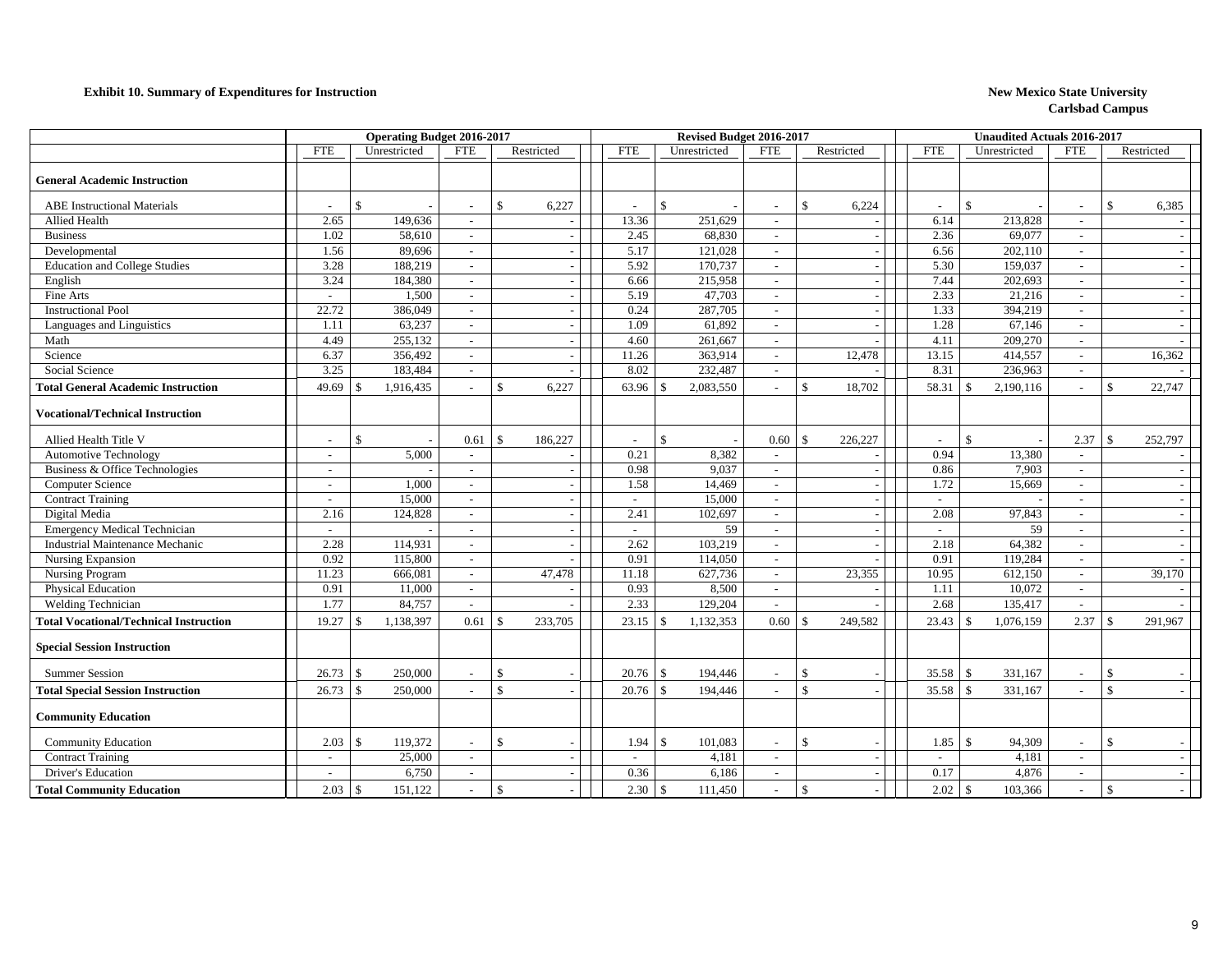#### **Exhibit 10. Summary of Expenditures for Instruction New Mexico State University**

|                                                        |       |    | <b>Operating Budget 2016-2017</b> |            |            |            | Revised Budget 2016-2017 |              |            |  |            |  |                          | <b>Unaudited Actuals 2016-2017</b> |              |            |      |            |  |
|--------------------------------------------------------|-------|----|-----------------------------------|------------|------------|------------|--------------------------|--------------|------------|--|------------|--|--------------------------|------------------------------------|--------------|------------|------|------------|--|
|                                                        | FTE   |    | Unrestricted                      | <b>FTE</b> | Restricted | <b>FTE</b> |                          | Unrestricted | <b>FTE</b> |  | Restricted |  | <b>FTE</b>               |                                    | Unrestricted | <b>FTE</b> |      | Restricted |  |
| <b>Preparation/Remedial Instruction</b>                |       |    |                                   |            |            |            |                          |              |            |  |            |  |                          |                                    |              |            |      |            |  |
| <b>Adult Basic Education</b>                           |       |    |                                   | 5.42       | 289,857    |            |                          |              | 4.96       |  | 256,626    |  | <b>.</b>                 |                                    |              | 5.23       |      | 266,078    |  |
| <b>Total Preparation/Remedial Instruction</b>          |       |    |                                   | 5.42       | 289,857    |            |                          |              | 4.96       |  | 256,626    |  |                          |                                    |              | 5.23       |      | 266,078    |  |
| Other Items Not Included in Exhibit 10A's              |       |    |                                   |            |            |            |                          |              |            |  |            |  |                          |                                    |              |            |      |            |  |
| Federal Work-Study Salaries                            |       |    |                                   | 0.14       | 2,200      |            |                          |              | 0.54       |  | 8,700      |  |                          |                                    |              | 0.53       |      | 8,452      |  |
| <b>State Work-Study Salaries</b>                       |       |    |                                   | 0.63       | 10,100     |            |                          |              | 2.05       |  | 32,800     |  | $\overline{\phantom{0}}$ |                                    |              | 0.86       |      | 13,691     |  |
| <b>Fringe Benefits</b>                                 |       |    | 1.004.053                         |            |            |            |                          | 1.357.919    |            |  |            |  |                          |                                    | 964,939      |            |      |            |  |
| <b>Total Other Items Not Included in Exhibit 10A's</b> |       |    | 1,004,053                         | 0.77       | 12,300     |            |                          | 1,357,919    | 2.59       |  | 41,500     |  | $\overline{\phantom{0}}$ |                                    | 964,939      | 1.39       |      | 22,143     |  |
| Net Expense for Instruction in $I\&G$ (Exh 2)          | 97.72 | 'N | 4,460,007                         | 6.80       | 542,089    | 110.17     |                          | 4,879,718    | 8.15       |  | 566,410    |  | 119.34                   |                                    | 4,665,747    | 8.99       | - 71 | 602,935    |  |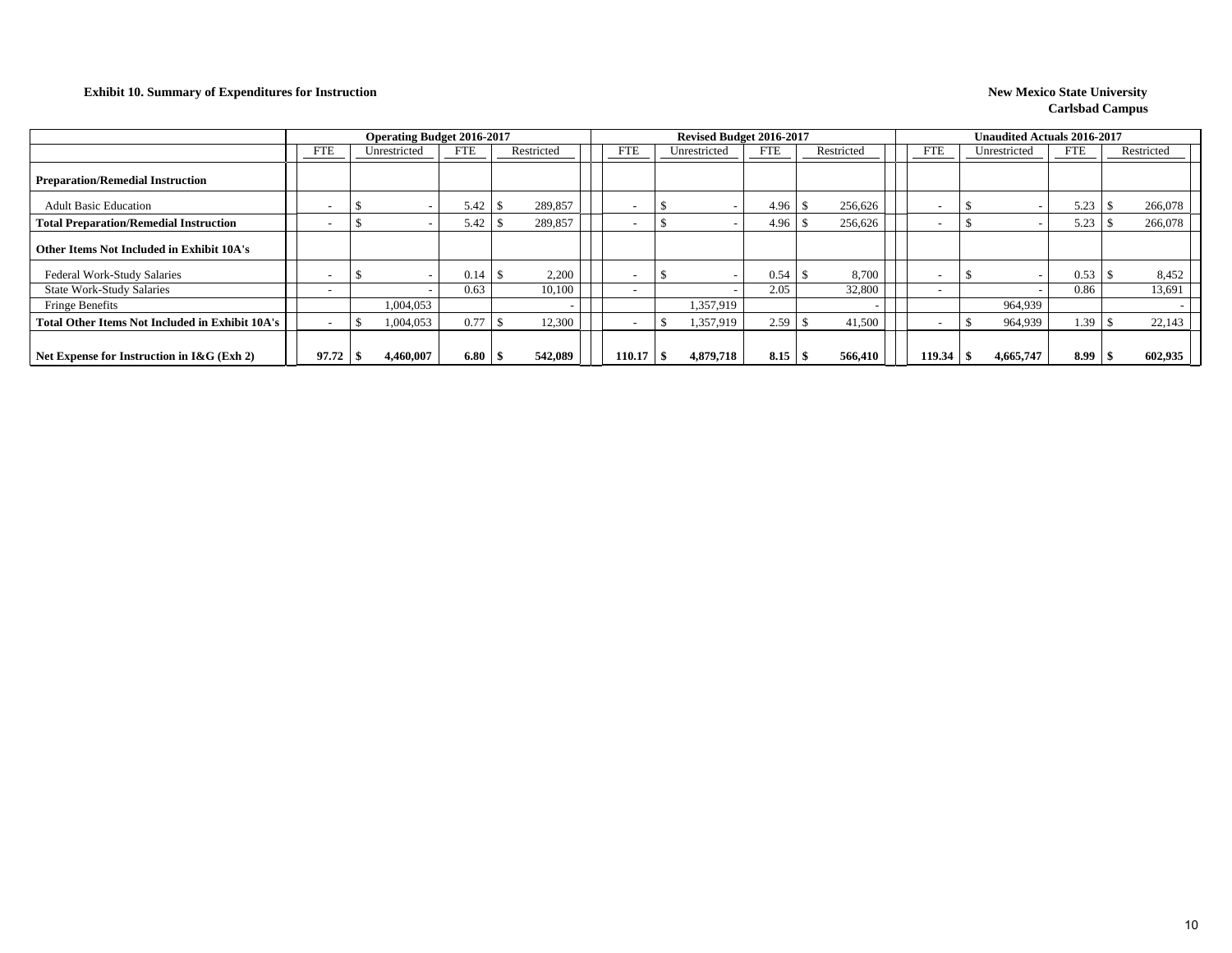#### **Exhibit 10. Summary of Instruction Salaries** New Mexico State University

|                                       |                          | <b>Operating Budget 2016-2017</b> |                          |                |            | Revised Budget 2016-2017 |            |            |                          | <b>Unaudited Actuals 2016-2017</b> |                          |            |
|---------------------------------------|--------------------------|-----------------------------------|--------------------------|----------------|------------|--------------------------|------------|------------|--------------------------|------------------------------------|--------------------------|------------|
| <b>Salaries for Instruction</b>       | FTE                      | Unrestricted                      | <b>FTE</b>               | Restricted     | <b>FTE</b> | Unrestricted             | <b>FTE</b> | Restricted | <b>FTE</b>               | Unrestricted                       | <b>FTE</b>               | Restricted |
| <b>Faculty Salaries</b>               | 43.1                     | 2.324.998                         | 0.61                     | 32,675<br>- 75 | 40.65      | 2.227.824                | 0.60       | 32,675     | 38.51                    | 2.110.785                          | 0.82                     | 44,800     |
| Part-time Faculty Salaries            | 48.75                    | 456,000                           | $\overline{\phantom{0}}$ |                | 64.73      | 588.696                  |            |            | 71.49                    | 650.011                            | 0.29                     | 2,667      |
| <b>Professional Salaries</b>          | 2.02                     | 85,839                            | 2.96                     | 126,000        | 1.23       | 51,934                   | 2.78       | 117,007    | 1.58                     | 66,708                             | 2.94                     | 123,940    |
| <b>Support Staff Salaries</b>         | 2.94                     | 80,024                            | 2.39                     | 65,277         | 2.27       | 63,727                   | 2.09       | 58,626     | 2.33                     | 65,248                             | 2.54                     | 71,530     |
| <b>GA/TA Salaries</b>                 | $\overline{\phantom{0}}$ |                                   | $\overline{\phantom{0}}$ |                |            |                          |            |            | $\overline{\phantom{0}}$ |                                    | $\overline{\phantom{0}}$ |            |
| <b>Student Salaries</b>               | 0.85                     | 13.632                            |                          |                | 0.16       | 2,583                    | 0.09       | 1,376      | 0.20                     | 3.231                              | 0.77                     | 12,253     |
| Federal Work-Study Salaries           | $\overline{\phantom{0}}$ |                                   | 0.14                     | 2.200          |            |                          | 0.54       | 8.700      | 0.14                     | 2,248                              | 0.53                     | 8,452      |
| <b>State Work-Study Salaries</b>      | $\overline{\phantom{0}}$ |                                   | 0.63                     | 10.100         |            |                          | 2.05       | 32.800     | 0.26                     | 4.257                              | 0.92                     | 14,608     |
| <b>Other Salaries</b>                 | 0.05                     | 1,500                             | 0.07                     | 2,000          | 1.13       | 31,577                   |            |            | 4.83                     | 134.893                            | 0.18                     | 5,125      |
| <b>Total Salaries for Instruction</b> | 97.72                    | 2,961,993                         | 6.80                     | 238,252        | 110.1      | 2,966,341                | 8.15       | 251,184    | 19.34                    | 3,037,381                          | 8.99                     | 283,375    |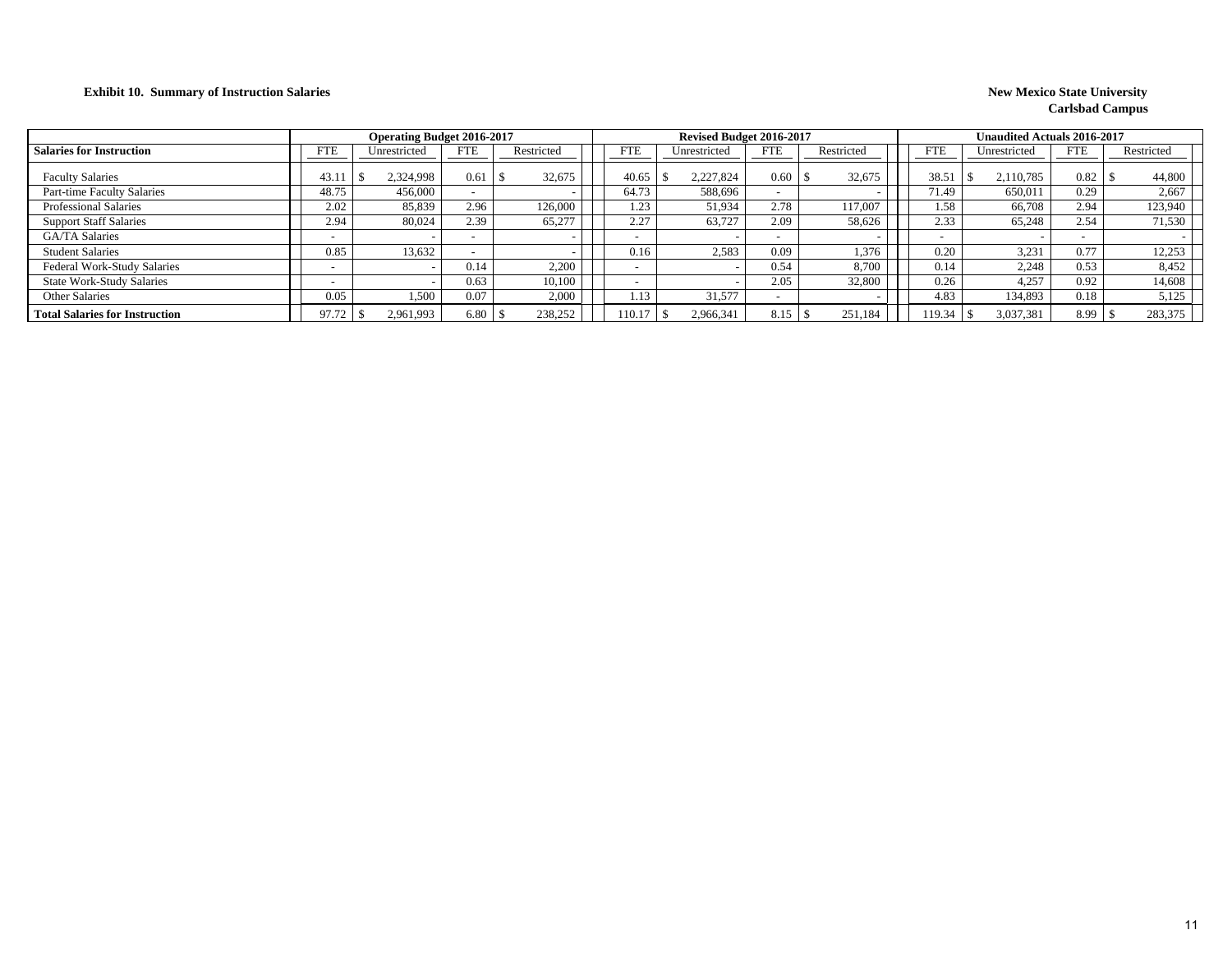### **Exhibit 10. Summary of Instruction by Expenditure Category New Mexico State University**

|                                              |            | <b>Operating Budget 2016-2017</b> |            |            |            | Revised Budget 2016-2017 |                          |                          |                          | <b>Unaudited Actuals 2016-2017</b> |                          |            |
|----------------------------------------------|------------|-----------------------------------|------------|------------|------------|--------------------------|--------------------------|--------------------------|--------------------------|------------------------------------|--------------------------|------------|
| <b>Summary by Expenditure Category</b>       | <b>FTE</b> | Unrestricted                      | <b>FTE</b> | Restricted | <b>FTE</b> | Unrestricted             | <b>FTE</b>               | Restricted               | <b>FTE</b>               | Unrestricted                       | <b>FTE</b>               | Restricted |
| <b>Faculty Salaries</b>                      | 43.1'      | 2,324,998                         | 0.61       | 32,675     | 40.65      | 2,227,824                | 0.60                     | 32,675                   | 38.51                    | 2,110,785                          | 0.82                     | 44,800     |
| Part-time Faculty Salaries                   | 48.75      | 456,000                           |            |            | 64.73      | 588,696                  | $\overline{\phantom{a}}$ |                          | 71.49                    | 650,011                            | 0.29                     | 2,667      |
| <b>Professional Salaries</b>                 | 2.02       | 85,839                            | 2.96       | 126,000    | 1.23       | 51,934                   | 2.78                     | 117,007                  | 1.58                     | 66,708                             | 2.94                     | 123,940    |
| <b>Support Staff Salaries</b>                | 2.94       | 80,024                            | 2.39       | 65,277     | 2.27       | 63,727                   | 2.09                     | 58,626                   | 2.33                     | 65,248                             | 2.54                     | 71,530     |
| GA/TA Salaries                               |            |                                   |            |            |            |                          | $\overline{\phantom{a}}$ |                          | $\overline{\phantom{a}}$ |                                    | $\overline{\phantom{0}}$ |            |
| <b>Student Salaries</b>                      | 0.85       | 13,632                            |            |            | 0.16       | 2,583                    | 0.09                     | 1,376                    | 0.20                     | 3,231                              | 0.77                     | 12,253     |
| Federal Work-Study Salaries                  |            |                                   |            |            |            |                          | $\sim$                   |                          | 0.14                     | 2,248                              | $\overline{\phantom{0}}$ |            |
| <b>State Work-Study Salaries</b>             |            |                                   |            |            |            |                          | $\overline{\phantom{0}}$ |                          | 0.26                     | 4,257                              | 0.06                     | 917        |
| <b>Other Salaries</b>                        | 0.05       | 1,500                             | 0.07       | 2,000      | 1.13       | 31,577                   | $\sim$                   |                          | 4.83                     | 134,893                            | 0.18                     | 5,125      |
| Fringes                                      |            | 18,178                            |            | 84,442     |            | 18,178                   |                          | 67,056                   |                          | 18,674                             |                          | 79,059     |
| Travel                                       |            | 130,250                           |            | 17,000     |            | 70,329                   |                          | 12,110                   |                          | 66,392                             |                          | 19,755     |
| <b>Utilities</b>                             |            |                                   |            |            |            |                          |                          | $\overline{\phantom{0}}$ |                          |                                    |                          |            |
| Other Supplies and Expenses                  |            | 345,533                           |            | 202,395    |            | 466,951                  |                          | 226,587                  |                          | 578,361                            |                          | 150,539    |
| Equipment                                    |            |                                   |            |            |            |                          |                          | 9,473                    |                          |                                    |                          | 70,207     |
| <b>Total Summary by Expenditure Category</b> | 97.72      | 3,455,954                         | 6.03       | 529,789    | 110.17     | 3,521,799                | 5.56                     | 524,910                  | 119.34                   | 3,700,808                          | 7.60                     | 580,792    |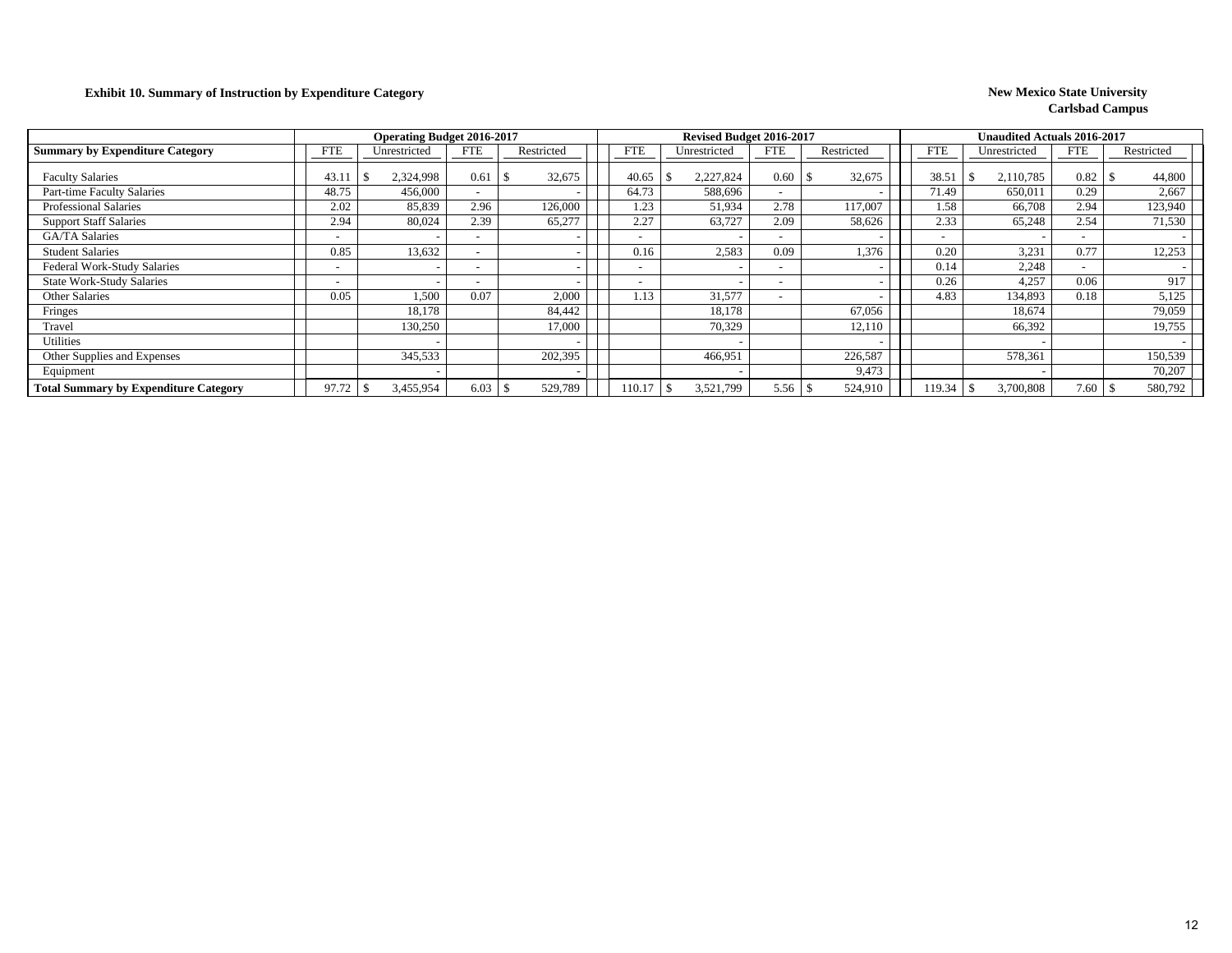|                                           |                          | <b>Operating Budget 2016-2017</b> |                             |                          |                          | Revised Budget 2016-2017 |                          |                          |                          | <b>Unaudited Actuals 2016-2017</b> |                          |                          |
|-------------------------------------------|--------------------------|-----------------------------------|-----------------------------|--------------------------|--------------------------|--------------------------|--------------------------|--------------------------|--------------------------|------------------------------------|--------------------------|--------------------------|
| <b>General Academic Instruction</b>       | <b>FTE</b>               | Unrestricted                      | <b>FTE</b>                  | Restricted               | <b>FTE</b>               | Unrestricted             | <b>FTE</b>               | Restricted               | <b>FTE</b>               | Unrestricted                       | ${\rm FTE}$              | Restricted               |
| <b>Faculty Salaries</b>                   | 27.54                    | 1,485,547<br>$\mathbb{S}$         | $\overline{a}$              | $\mathbb{S}$             | 25.33<br>$\mathcal{S}$   | 1,388,030                | $\omega$                 | $\mathbf S$              | 25.05                    | 1,373,505<br>$\mathbf{\hat{S}}$    | $\sim$                   | $\mathbb{S}$             |
| Part-time Faculty Salaries                | 21.11                    | 197,500                           | $\sim$                      | $\overline{\phantom{a}}$ | 37.61                    | 341,998                  | $\sim$                   | $\sim$                   | 29.14                    | 264,973                            | $\sim$                   |                          |
| <b>Professional Salaries</b>              | 0.99                     | 42,174                            | $\overline{\phantom{a}}$    | $\overline{\phantom{a}}$ | 0.38                     | 15,975                   | $\sim$                   | $\overline{\phantom{a}}$ | 0.49                     | 20,635                             | $\sim$                   |                          |
| <b>Support Staff Salaries</b>             | $\sim$                   |                                   | $\mathcal{L}_{\mathcal{A}}$ | $\sim$                   | $\sim$                   |                          | $\sim$                   | $\overline{\phantom{a}}$ | $\sim$                   |                                    | $\sim$                   |                          |
| GA/TA Salaries                            | $\sim$                   | $\sim$                            | $\overline{\phantom{a}}$    | $\sim$                   | $\overline{\phantom{a}}$ |                          | $\sim$                   | $\sim$                   | $\sim$                   |                                    | $\sim$                   |                          |
| <b>Student Salaries</b>                   | $\sim$                   | $\sim$                            | $\overline{\phantom{a}}$    | $\overline{\phantom{a}}$ | $\sim$                   | $\sim$                   | $\sim$                   | $\sim$                   | 0.20                     | 3,164                              | $\sim$                   | $\sim$                   |
| Federal Work-Study Salaries               | $\sim$                   | $\overline{\phantom{a}}$          | $\blacksquare$              | $\overline{\phantom{a}}$ | $\sim$                   | $\overline{\phantom{a}}$ | $\sim$                   | $\overline{\phantom{a}}$ | 0.04                     | 684                                | $\overline{\phantom{a}}$ | $\sim$                   |
| <b>State Work-Study Salaries</b>          | $\sim$                   | $\overline{\phantom{a}}$          | $\overline{\phantom{a}}$    | $\sim$                   | $\sim$                   | $\overline{\phantom{a}}$ | $\sim$                   | $\overline{\phantom{a}}$ | 0.15                     | 2,365                              | $\mathcal{L}$            | $\sim$                   |
| Other Salaries                            | 0.05                     | 1,500                             | $\overline{\phantom{a}}$    | $\overline{a}$           | 0.64                     | 18,015                   | $\sim$                   | $\overline{\phantom{a}}$ | 3.24                     | 90,424                             | $\sim$                   |                          |
| Fringes                                   |                          |                                   |                             | $\overline{\phantom{a}}$ |                          |                          |                          | $\overline{\phantom{a}}$ |                          |                                    |                          |                          |
| Travel                                    |                          | 95,500                            |                             | $\sim$                   |                          | 33,095                   |                          | $\overline{\phantom{a}}$ |                          | 29,438                             |                          | 247                      |
| Utilities                                 |                          |                                   |                             | $\sim$                   |                          |                          |                          | $\sim$                   |                          |                                    |                          |                          |
| Other Supplies and Expenses               |                          | 94,214                            |                             | 6,227                    |                          | 286,437                  |                          | 9,229                    |                          | 404,928                            |                          | 13,027                   |
| Equipment                                 |                          |                                   |                             |                          |                          |                          |                          | 9,473                    |                          |                                    |                          | 9,473                    |
| <b>Total General Academic Instruction</b> | 49.69                    | 1,916,435<br>-\$                  |                             | $\mathbb{S}$<br>6,227    | 63.96<br>\$              | 2,083,550                | $\sim$                   | 18,702<br>$\mathcal{S}$  | 58.31                    | 2,190,116<br>$\mathbb{S}$          | $\sim$                   | $\mathbb{S}$<br>22,747   |
| <b>ABE Instructional Materials</b>        |                          |                                   |                             |                          |                          |                          |                          |                          |                          |                                    |                          |                          |
| <b>Faculty Salaries</b>                   | $\sim$                   | $\sim$                            | $\mathcal{L}_{\mathcal{A}}$ | $\overline{a}$           | $\sim$                   | $\sim$                   | $\sim$                   | $\sim$                   | $\sim$                   | $\sim$                             | $\sim$                   |                          |
| Part-time Faculty Salaries                | $\sim$                   | $\sim$                            | $\sim$                      | $\overline{a}$           | $\sim$                   |                          | $\sim$                   | $\sim$                   | $\sim$                   | $\sim$                             | $\sim$                   |                          |
| Professional Salaries                     | $\sim$                   | $\sim$                            | $\sim$                      | $\overline{\phantom{a}}$ | $\overline{\phantom{a}}$ | $\sim$                   | $\sim$                   | $\sim$                   | $\sim$                   | $\sim$                             | $\sim$                   | $\overline{\phantom{a}}$ |
| <b>Support Staff Salaries</b>             | $\sim$                   | $\sim$                            | $\overline{a}$              | $\sim$                   | $\sim$                   | $\overline{a}$           | $\sim$                   | $\blacksquare$           | $\sim$                   | $\sim$                             | $\sim$                   | $\sim$                   |
| <b>GA/TA</b> Salaries                     | $\sim$                   | $\sim$                            | $\blacksquare$              | $\sim$                   | $\sim$                   | $\overline{\phantom{a}}$ | $\sim$                   | $\sim$                   | $\sim$                   | $\sim$                             | $\sim$                   | $\overline{\phantom{a}}$ |
| <b>Student Salaries</b>                   | $\sim$                   | $\overline{\phantom{a}}$          | $\blacksquare$              | $\sim$                   | $\overline{\phantom{a}}$ |                          | $\sim$                   | $\sim$                   | $\sim$                   | $\sim$                             | $\sim$                   | $\overline{\phantom{a}}$ |
| Federal Work-Study Salaries               | $\sim$                   | $\sim$                            | $\overline{a}$              | $\overline{\phantom{a}}$ | $\overline{\phantom{a}}$ | $\sim$                   | $\sim$                   | $\blacksquare$           | $\sim$                   | $\overline{\phantom{a}}$           | $\sim$                   | $\sim$                   |
| <b>State Work-Study Salaries</b>          | $\sim$                   |                                   | $\blacksquare$              |                          |                          |                          | $\sim$                   | $\sim$                   | $\overline{\phantom{a}}$ |                                    |                          |                          |
| Other Salaries                            | $\overline{\phantom{a}}$ | $\sim$                            | $\overline{\phantom{a}}$    | $\overline{\phantom{a}}$ | $\sim$                   |                          | $\sim$                   | $\overline{\phantom{a}}$ | $\frac{1}{2}$            | $\overline{\phantom{a}}$           | $\sim$                   |                          |
| Fringes                                   |                          | $\sim$                            |                             | $\sim$                   |                          | $\overline{\phantom{a}}$ |                          | $\overline{\phantom{a}}$ |                          | $\overline{\phantom{a}}$           |                          | $\overline{\phantom{a}}$ |
| Travel                                    |                          | $\sim$                            |                             | $\sim$                   |                          | $\overline{\phantom{a}}$ |                          | $\overline{\phantom{a}}$ |                          | $\overline{\phantom{a}}$           |                          |                          |
| Utilities                                 |                          | $\sim$                            |                             |                          |                          | $\overline{a}$           |                          | $\overline{\phantom{a}}$ |                          | $\sim$                             |                          |                          |
| Other Supplies and Expenses               |                          | $\sim$                            |                             | 6,227                    |                          |                          |                          | 6,224                    |                          | $\overline{\phantom{a}}$           |                          | 6,385                    |
| Equipment                                 |                          | $\sim$                            |                             |                          |                          | $\sim$                   |                          |                          |                          | $\sim$                             |                          |                          |
| <b>Total ABE Instructional Materials</b>  | $\sim$                   |                                   | $\blacksquare$              | 6,227                    |                          | $\overline{a}$           | $\overline{\phantom{a}}$ | 6,224                    | $\overline{\phantom{a}}$ |                                    | $\sim$                   | 6,385                    |
| <b>Allied Health</b>                      |                          |                                   |                             |                          |                          |                          |                          |                          |                          |                                    |                          |                          |
| <b>Faculty Salaries</b>                   | 2.65                     | 143,136                           | $\sim$                      | $\overline{\phantom{a}}$ | 2.71                     | 148,776                  | $\sim$                   | $\overline{\phantom{a}}$ | 3.28                     | 179,644                            | $\overline{\phantom{a}}$ |                          |
| Part-time Faculty Salaries                | $\sim$                   |                                   | $\sim$                      | $\overline{\phantom{a}}$ | 10.50                    | 95,446                   | $\sim$                   | $\overline{\phantom{a}}$ | 2.64                     | 24,010                             | $\sim$                   | $\overline{\phantom{a}}$ |
| <b>Professional Salaries</b>              | $\sim$                   |                                   | $\overline{a}$              | $\sim$                   | $\sim$                   |                          | $\sim$                   | $\sim$                   | $\overline{\phantom{a}}$ | $\overline{\phantom{a}}$           | $\overline{\phantom{a}}$ |                          |
| <b>Support Staff Salaries</b>             | $\sim$                   | $\overline{\phantom{a}}$          | $\sim$                      | $\overline{\phantom{a}}$ | $\sim$                   | $\overline{\phantom{a}}$ | $\sim$                   | $\overline{\phantom{a}}$ | $\sim$                   | $\overline{\phantom{a}}$           | $\sim$                   | $\overline{\phantom{a}}$ |
| GA/TA Salaries                            | $\overline{\phantom{a}}$ |                                   | $\blacksquare$              |                          | $\sim$                   |                          | $\overline{\phantom{a}}$ | $\overline{\phantom{a}}$ | $\sim$                   |                                    | $\sim$                   |                          |
| <b>Student Salaries</b>                   | $\overline{\phantom{a}}$ | $\sim$                            | $\sim$                      | $\sim$                   | $\overline{a}$           | $\sim$                   | $\sim$                   | $\mathbb{L}$             | $\overline{a}$           | $\sim$                             | $\sim$                   |                          |
| Federal Work-Study Salaries               | $\sim$                   | $\overline{\phantom{a}}$          | $\sim$                      | $\sim$                   | $\sim$                   |                          | $\sim$                   | $\overline{\phantom{a}}$ | $\overline{\phantom{a}}$ | $\overline{\phantom{a}}$           | $\sim$                   |                          |
| <b>State Work-Study Salaries</b>          | $\sim$                   | $\overline{\phantom{a}}$          | $\sim$                      | $\overline{\phantom{a}}$ | $\sim$                   |                          | $\sim$                   | $\overline{\phantom{a}}$ | $\overline{a}$           | $\overline{\phantom{a}}$           | $\sim$                   | $\sim$                   |
| Other Salaries                            | $\sim$                   | $\sim$                            | $\sim$                      | $\sim$                   | 0.15                     | 4,316                    | $\sim$                   | $\sim$                   | 0.22                     | 6,093                              | $\sim$                   |                          |
| Fringes                                   |                          | $\sim$                            |                             | $\sim$                   |                          |                          |                          | $\overline{\phantom{a}}$ |                          |                                    |                          |                          |
| Travel                                    |                          | 3,500                             |                             | $\sim$                   |                          | 351                      |                          | $\overline{a}$           |                          | 794                                |                          |                          |
| Utilities                                 |                          |                                   |                             | $\sim$                   |                          |                          |                          | $\overline{\phantom{a}}$ |                          |                                    |                          | $\overline{\phantom{a}}$ |
| Other Supplies and Expenses               |                          | 3,000                             |                             | $\overline{\phantom{a}}$ |                          | 2,740                    |                          | $\overline{\phantom{a}}$ |                          | 3,287                              |                          | $\sim$                   |
| Equipment                                 |                          |                                   |                             | $\overline{\phantom{a}}$ |                          |                          |                          | $\sim$                   |                          |                                    |                          | $\overline{\phantom{a}}$ |
| <b>Total Allied Health</b>                | 2.65                     | 149,636                           | $\overline{a}$              |                          | 13.36                    | 251,629                  |                          |                          | 6.14                     | 213,828                            | $\overline{a}$           |                          |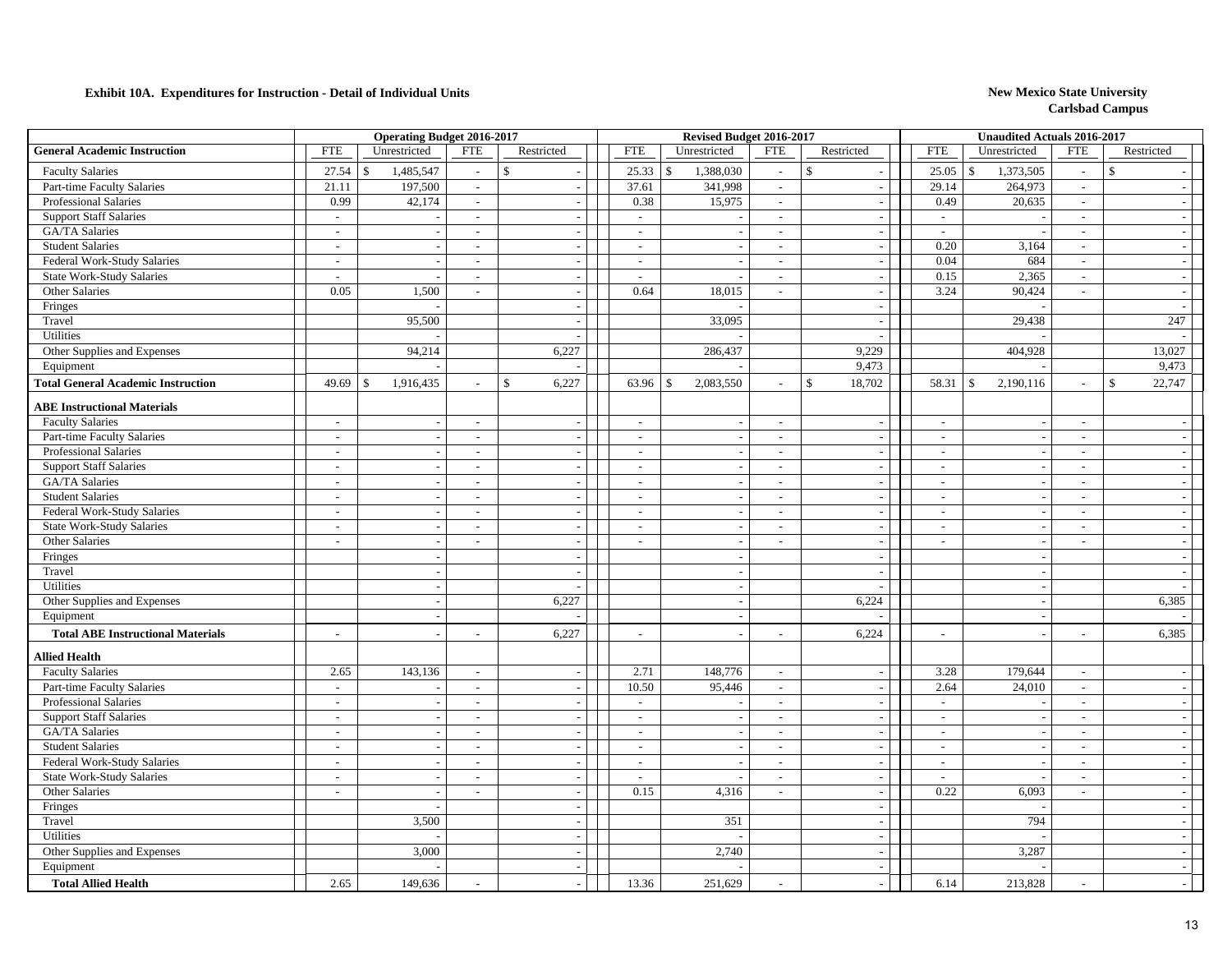|                                            |                          | <b>Operating Budget 2016-2017</b> |                          |                          |                | Revised Budget 2016-2017 |                             |                          |                          | <b>Unaudited Actuals 2016-2017</b> |                          |                |
|--------------------------------------------|--------------------------|-----------------------------------|--------------------------|--------------------------|----------------|--------------------------|-----------------------------|--------------------------|--------------------------|------------------------------------|--------------------------|----------------|
| <b>General Academic Instruction</b>        | <b>FTE</b>               | Unrestricted                      | <b>FTE</b>               | Restricted               | <b>FTE</b>     | Unrestricted             | <b>FTE</b>                  | Restricted               | <b>FTE</b>               | Unrestricted                       | <b>FTE</b>               | Restricted     |
| <b>Business</b>                            |                          |                                   |                          |                          |                |                          |                             |                          |                          |                                    |                          |                |
| <b>Faculty Salaries</b>                    | 1.02                     | 55,110                            | $\sim$                   | $\sim$                   | 1.01           | 55,110                   | $\sim$                      | $\overline{\phantom{a}}$ | 1.01                     | 55,110                             | $\overline{\phantom{a}}$ | $\sim$         |
| Part-time Faculty Salaries                 | $\sim$                   |                                   | $\overline{\phantom{a}}$ | $\mathbb{L}$             | 1.44           | 13,131                   | $\mathbb{L}$                | $\overline{\phantom{a}}$ | 1.23                     | 11,202                             | $\sim$                   | $\sim$         |
| Professional Salaries                      | $\overline{\phantom{a}}$ |                                   | $\sim$                   | $\sim$                   | $\sim$         |                          | $\sim$                      |                          | $\sim$                   |                                    | $\overline{a}$           | $\sim$         |
| <b>Support Staff Salaries</b>              | $\sim$                   | $\sim$                            | $\sim$                   | $\sim$                   | $\sim$         | $\sim$                   | $\sim$                      | $\overline{\phantom{a}}$ | $\overline{\phantom{a}}$ | $\overline{\phantom{a}}$           | $\overline{\phantom{a}}$ | $\sim$         |
| GA/TA Salaries                             | $\sim$                   |                                   | $\overline{\phantom{a}}$ | $\sim$                   | $\sim$         | $\sim$                   | $\sim$                      | $\sim$                   | $\sim$                   | $\overline{\phantom{a}}$           | $\sim$                   | $-1$           |
| <b>Student Salaries</b>                    | $\overline{\phantom{a}}$ | $\overline{\phantom{a}}$          | $\sim$                   | $\sim$                   | $\sim$         |                          | $\sim$                      | $\overline{\phantom{a}}$ | 0.05                     | 788                                | $\overline{\phantom{a}}$ | $=$            |
| Federal Work-Study Salaries                | $\sim$                   |                                   | $\blacksquare$           | $\sim$                   | $\blacksquare$ |                          | $\mathcal{L}_{\mathcal{A}}$ | $\blacksquare$           | $\blacksquare$           |                                    | $\sim$                   | $-1$           |
| <b>State Work-Study Salaries</b>           | $\sim$                   | $\overline{\phantom{a}}$          | $\sim$                   | $\overline{\phantom{a}}$ | $\sim$         | $\overline{a}$           | $\sim$                      | $\overline{\phantom{a}}$ | 0.07                     | 1,147                              | $\overline{\phantom{a}}$ | $=$            |
| Other Salaries                             | $\overline{\phantom{a}}$ | $\overline{a}$                    | $\sim$                   | $\sim$                   | $\sim$         | $\sim$                   | $\sim$                      | $\overline{\phantom{a}}$ | $\sim$                   | $\overline{\phantom{a}}$           | $\sim$                   | $\sim$         |
| Fringes                                    |                          |                                   |                          | $\sim$                   |                |                          |                             | $\overline{\phantom{a}}$ |                          | ÷.                                 |                          | $\sim$         |
| Travel                                     |                          | 1,750                             |                          | $\overline{\phantom{a}}$ |                | 540                      |                             | $\overline{\phantom{a}}$ |                          | 701                                |                          | $-$            |
| Utilities                                  |                          |                                   |                          | $\sim$                   |                | $\overline{a}$           |                             | $\sim$                   |                          | $\sim$                             |                          | $\sim$         |
| Other Supplies and Expenses                |                          | 1,750                             |                          | $\sim$                   |                | 49                       |                             | $\sim$                   |                          | 129                                |                          | $=$            |
| Equipment                                  |                          |                                   |                          | $\sim$                   |                |                          |                             | $\overline{\phantom{a}}$ |                          |                                    |                          | $=$            |
| <b>Total Business</b>                      | 1.02                     | 58,610                            | $\sim$                   |                          | 2.45           | 68,830                   | $\sim$                      | $\overline{a}$           | 2.36                     | 69,077                             | $\sim$                   |                |
| Developmental                              |                          |                                   |                          |                          |                |                          |                             |                          |                          |                                    |                          |                |
| <b>Faculty Salaries</b>                    | 1.56                     | 83,946                            | $\overline{\phantom{a}}$ | $\overline{\phantom{a}}$ | 1.53           | 83,946                   | $\sim$                      | $\overline{\phantom{a}}$ | 2.84                     | 155,863                            | $\sim$                   | $\sim$         |
| Part-time Faculty Salaries                 | $\mathbb{L}$             |                                   | $\overline{\phantom{a}}$ | $\overline{\phantom{a}}$ | 3.64           | 33,104                   | $\mathbb{Z}^2$              | $\overline{\phantom{a}}$ | 3.31                     | 30,094                             | $\overline{\phantom{a}}$ | $-1$           |
| <b>Professional Salaries</b>               | $\sim$                   | $\overline{\phantom{a}}$          | $\mathcal{L}$            | $\sim$                   | $\sim$         |                          | $\mathcal{L}$               | $\overline{\phantom{a}}$ | $\mathcal{L}$            |                                    | $\sim$                   | $\overline{a}$ |
| <b>Support Staff Salaries</b>              | $\sim$                   | $\overline{a}$                    | $\sim$                   | $\overline{a}$           | $\overline{a}$ |                          | $\sim$                      | $\sim$                   | $\overline{a}$           | $\sim$                             | $\sim$                   | $\overline{a}$ |
| GA/TA Salaries                             | $\overline{\phantom{a}}$ |                                   | $\sim$                   | $\sim$                   | $\sim$         |                          | $\sim$                      | $\sim$                   | $\sim$                   | $\sim$                             | $\sim$                   | $\sim$ 1       |
| <b>Student Salaries</b>                    | $\overline{\phantom{a}}$ | $\sim$                            | $\sim$                   | $\sim$                   | $\sim$         |                          | $\sim$                      | $\overline{\phantom{a}}$ | $\overline{\phantom{a}}$ | $\overline{\phantom{a}}$           | $\sim$                   | $-1$           |
| Federal Work-Study Salaries                | $\sim$                   | $\overline{\phantom{a}}$          | $\overline{\phantom{a}}$ | $\mathcal{L}$            | $\sim$         | $\sim$                   | $\sim$                      | $\mathbb{Z}^2$           | $\sim$                   | $\overline{\phantom{a}}$           | $\sim$                   | $-1$           |
| <b>State Work-Study Salaries</b>           | $\sim$                   |                                   | $\sim$                   | $\overline{a}$           | $\sim$         |                          | $\sim$                      | $\sim$                   | $\overline{a}$           |                                    | $\sim$                   | $\sim$         |
| Other Salaries                             | $\sim$                   | $\sim$                            | $\sim$                   | $\overline{\phantom{a}}$ | $\sim$         | $\sim$                   | $\sim$                      | $\overline{\phantom{a}}$ | 0.41                     | 11,594                             | $\overline{\phantom{a}}$ | $-1$           |
| Fringes                                    |                          |                                   |                          | $\overline{\phantom{a}}$ |                |                          |                             | $\overline{\phantom{a}}$ |                          |                                    |                          | $\sim$         |
| Travel                                     |                          | 1,750                             |                          | $\sim$                   |                | 1,627                    |                             | $\sim$                   |                          | 1,977                              |                          | $\sim$ 1       |
| Utilities                                  |                          |                                   |                          | $\sim$                   |                |                          |                             | $\sim$                   |                          |                                    |                          | $-$            |
| Other Supplies and Expenses                |                          | 4,000                             |                          | $\sim$                   |                | 2,351                    |                             | $\sim$                   |                          | 2,582                              |                          | $\sim$ 1       |
| Equipment                                  |                          |                                   |                          | $\sim$                   |                |                          |                             | $\sim$                   |                          |                                    |                          | $\sim$         |
| <b>Total Developmental</b>                 | 1.56                     | 89,696                            | $\sim$                   |                          | 5.17           | 121,028                  | $\sim$                      | $\overline{\phantom{a}}$ | 6.56                     | 202,110                            | $\overline{a}$           |                |
| <b>Education and College Studies</b>       |                          |                                   |                          |                          |                |                          |                             |                          |                          |                                    |                          |                |
| <b>Faculty Salaries</b>                    | 3.28                     | 177,119                           | $\sim$                   | $\sim$                   | 2.46           | 134,748                  | $\sim$                      | $\sim$                   | 2.24                     | 122,717                            | $\sim$                   | $\sim$         |
| Part-time Faculty Salaries                 | $\sim$                   |                                   | $\sim$                   | $\sim$                   | 3.24           | 29,427                   | $\sim$                      | $\overline{\phantom{a}}$ | 2.87                     | 26,084                             | $\sim$                   | $\sim$         |
| Professional Salaries                      | $\sim$                   | $\overline{\phantom{a}}$          | $\sim$                   | $\sim$                   | $\sim$         |                          | $\sim$                      | $\sim$                   | $\sim$                   |                                    | $\overline{\phantom{a}}$ | $\sim$         |
| <b>Support Staff Salaries</b>              | $\overline{\phantom{a}}$ | $\sim$                            | $\sim$                   | $\sim$                   | $\sim$         |                          | $\sim$                      | $\sim$                   | $\overline{\phantom{a}}$ | $\overline{\phantom{a}}$           | $\sim$                   | $-1$           |
| GA/TA Salaries                             | $\sim$                   | $\overline{\phantom{a}}$          | $\sim$                   | $\overline{\phantom{a}}$ | $\sim$         | $\sim$                   | $\sim$                      | $\blacksquare$           | $\sim$                   | $\overline{\phantom{a}}$           | $\sim$                   | $\sim$ 1       |
| <b>Student Salaries</b>                    | $\sim$                   |                                   | $\overline{\phantom{a}}$ | $\overline{\phantom{a}}$ | $\sim$         |                          | $\sim$                      | $\overline{\phantom{a}}$ | $\sim$                   | $\sim$                             | $\sim$                   | $\sim$         |
| Federal Work-Study Salaries                | $\overline{\phantom{a}}$ | $\overline{\phantom{a}}$          | $\overline{\phantom{a}}$ | $\sim$                   | $\sim$         |                          | $\sim$                      | $\bar{\phantom{a}}$      | $\overline{\phantom{a}}$ | $\sim$                             | $\frac{1}{2}$            | $\sim$         |
| <b>State Work-Study Salaries</b>           | $\sim$                   | $\overline{a}$                    | $\sim$                   | $\sim$                   | $\sim$         |                          | $\sim$                      | $\sim$                   | $\overline{a}$           |                                    | $\sim$                   | $\sim$         |
| Other Salaries                             | $\sim$                   | $\overline{a}$                    | $\sim$                   | $\sim$                   | 0.22           | 6,056                    | $\sim$                      | $\sim$                   | 0.19                     | 5,299                              | $\sim$                   | $\sim$ 1       |
| Fringes                                    |                          |                                   |                          | $\sim$                   |                |                          |                             | $\overline{\phantom{a}}$ |                          |                                    |                          | $\sim$ 1       |
| Travel                                     |                          | 5,250                             |                          | $\sim$                   |                | 397                      |                             | $\overline{\phantom{a}}$ |                          | 2,031                              |                          | $-1$           |
| Utilities                                  |                          |                                   |                          | $\mathcal{L}$            |                |                          |                             | $\sim$                   |                          |                                    |                          | $-1$           |
| Other Supplies and Expenses                |                          | 5,850                             |                          | $\overline{\phantom{a}}$ |                | 109                      |                             | $\overline{\phantom{a}}$ |                          | 2,906                              |                          | $\sim$         |
| Equipment                                  |                          |                                   |                          | $\sim$                   |                |                          |                             | $\overline{\phantom{a}}$ |                          |                                    |                          | $\sim$         |
| <b>Total Education and College Studies</b> | 3.28                     | 188,219                           |                          |                          | 5.92           | 170,737                  |                             |                          | 5.30                     | 159,037                            |                          | $\sim$         |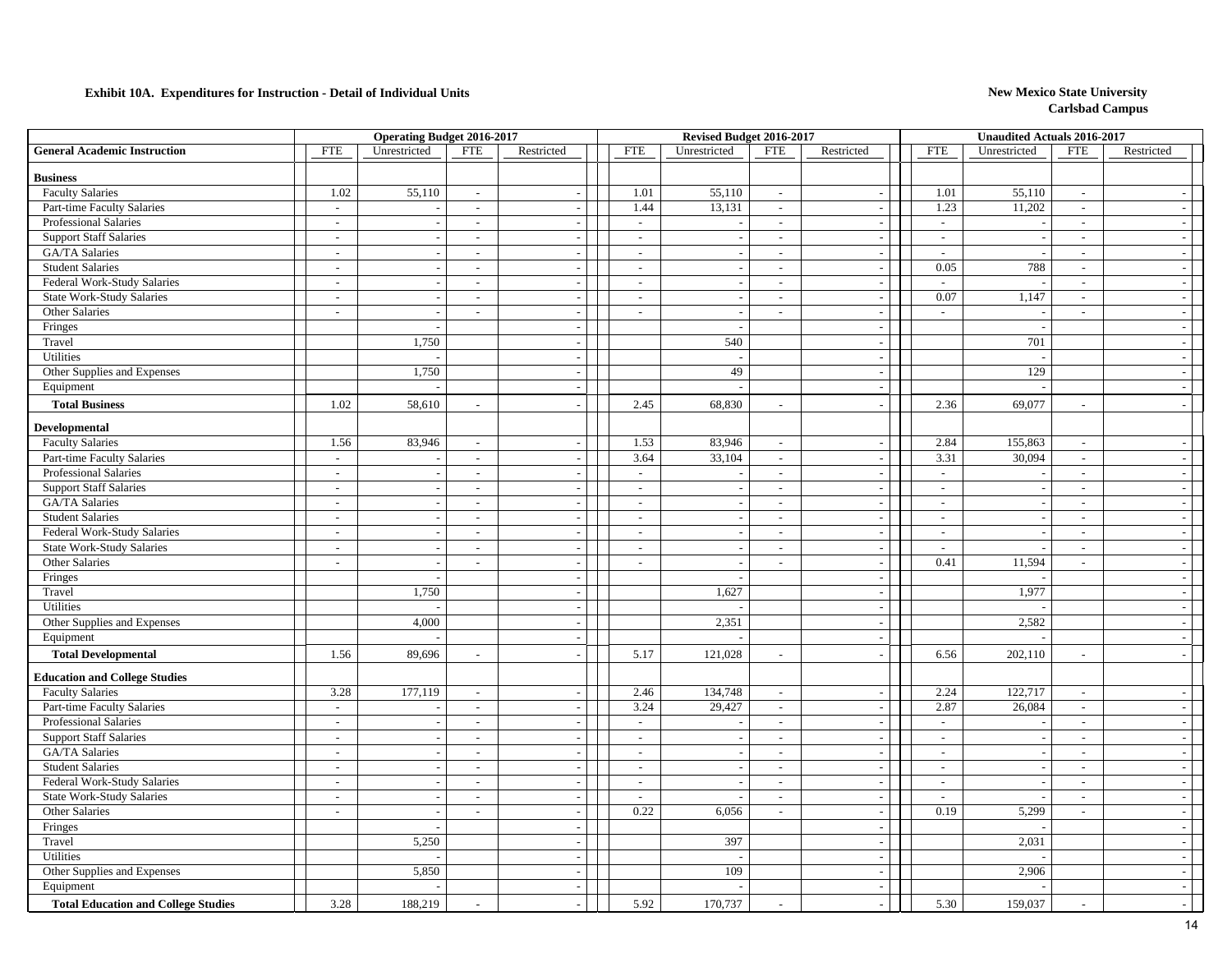|                                                    |                          | <b>Operating Budget 2016-2017</b> |                             |                          |                          | Revised Budget 2016-2017 |                             |                                    |                          | Unaudited Actuals 2016-2017                          |                                  |                             |
|----------------------------------------------------|--------------------------|-----------------------------------|-----------------------------|--------------------------|--------------------------|--------------------------|-----------------------------|------------------------------------|--------------------------|------------------------------------------------------|----------------------------------|-----------------------------|
| <b>General Academic Instruction</b>                | <b>FTE</b>               | Unrestricted                      | <b>FTE</b>                  | Restricted               | <b>FTE</b>               | Unrestricted             | <b>FTE</b>                  | Restricted                         | <b>FTE</b>               | Unrestricted                                         | <b>FTE</b>                       | Restricted                  |
| English                                            |                          |                                   |                             |                          |                          |                          |                             |                                    |                          |                                                      |                                  |                             |
| <b>Faculty Salaries</b>                            | 3.24                     | 174,765                           | $\sim$                      | $\overline{a}$           | 3.19                     | 174,765                  | $\sim$                      | $\sim$                             | 2.45                     | 134,326                                              | $\sim$                           |                             |
| Part-time Faculty Salaries                         | $\sim$                   |                                   | $\sim$                      | $\sim$                   | 3.47                     | 31,578                   | $\sim$                      | $\sim$                             | 4.15                     | 37,701                                               | $\sim$                           | $\sim$                      |
| Professional Salaries                              | $\sim$                   |                                   | $\overline{\phantom{a}}$    | $\sim$                   | $\sim$                   |                          | $\sim$                      | $\overline{\phantom{a}}$           | $\overline{\phantom{a}}$ |                                                      | $\blacksquare$                   | $\overline{\phantom{a}}$    |
| <b>Support Staff Salaries</b>                      | $\sim$                   |                                   | $\overline{\phantom{a}}$    | $\overline{a}$           | $\mathbb{Z}^2$           | $\overline{a}$           | $\blacksquare$              | $\overline{\phantom{a}}$           | $\bar{\phantom{a}}$      | $\overline{\phantom{a}}$                             | $\overline{a}$                   | $\sim$                      |
| GA/TA Salaries                                     | $\sim$                   |                                   | $\sim$                      | $\overline{a}$           | $\sim$                   |                          | $\sim$                      | $\sim$                             | $\overline{a}$           | $\sim$                                               | $\sim$                           | $\sim$                      |
| <b>Student Salaries</b>                            | $\sim$                   |                                   | $\sim$                      | $\sim$                   | $\sim$                   |                          | $\sim$                      | $\overline{\phantom{a}}$           | $\sim$                   | $\sim$                                               | $\sim$                           | $\sim$                      |
| Federal Work-Study Salaries                        | $\sim$                   |                                   | $\sim$                      | $\sim$                   | $\sim$                   |                          | $\overline{\phantom{a}}$    | $\sim$                             | $\sim$                   |                                                      | $\sim$                           | $\overline{a}$              |
| <b>State Work-Study Salaries</b>                   | $\sim$                   | $\overline{\phantom{a}}$          | $\sim$                      | $\sim$                   | $\sim$                   |                          | $\sim$                      | $\sim$                             | $\overline{\phantom{a}}$ |                                                      | $\sim$                           | $\sim$                      |
| Other Salaries                                     | $\sim$                   | $\overline{a}$                    | $\sim$                      | $\sim$                   | $\sim$                   | $\sim$                   | $\sim$                      | $\mathbb{L}$                       | 0.84                     | 23,530                                               | $\sim$                           | $\sim$                      |
| Fringes                                            |                          |                                   |                             | $\bar{a}$                |                          |                          |                             | $\sim$                             |                          |                                                      |                                  | $\sim$                      |
| Travel                                             |                          | 5,250                             |                             | $\sim$                   |                          | 5,250                    |                             | $\blacksquare$                     |                          | 863                                                  |                                  | $\sim$                      |
| Utilities                                          |                          |                                   |                             | $\sim$                   |                          |                          |                             | $\sim$                             |                          |                                                      |                                  | $\sim$                      |
| Other Supplies and Expenses                        |                          | 4,365                             |                             | $\sim$                   |                          | 4,365                    |                             | $\blacksquare$                     |                          | 6,273                                                |                                  | $\sim$                      |
| Equipment                                          |                          |                                   |                             | $\overline{\phantom{a}}$ |                          |                          |                             | $\blacksquare$                     |                          |                                                      |                                  | $\sim$                      |
| <b>Total English</b>                               | 3.24                     | 184,380                           | $\overline{\phantom{a}}$    |                          | 6.66                     | 215,958                  | $\sim$                      | $\overline{\phantom{a}}$           | 7.44                     | 202,693                                              | $\bar{a}$                        | $\sim$                      |
| <b>Fine Arts</b>                                   |                          |                                   |                             |                          |                          |                          |                             |                                    |                          |                                                      |                                  |                             |
| <b>Faculty Salaries</b>                            | $\sim$                   |                                   | $\overline{\phantom{a}}$    | $\sim$                   | $\sim$                   |                          | $\sim$                      | $\overline{\phantom{a}}$           | $\overline{a}$           |                                                      | $\overline{\phantom{a}}$         | $\sim$                      |
| Part-time Faculty Salaries                         | $\sim$                   |                                   | $\overline{\phantom{a}}$    | $\overline{\phantom{a}}$ | 5.19                     | 47,192                   | $\mathbb{L}$                | $\overline{\phantom{a}}$           | 2.33                     | 21,216                                               | $\overline{\phantom{a}}$         | $\sim$                      |
| <b>Professional Salaries</b>                       | $\sim$                   | $\overline{\phantom{a}}$          | $\sim$                      | $\sim$                   | $\sim$                   |                          | $\sim$                      | $\overline{\phantom{a}}$           | $\mathcal{L}$            |                                                      | $\overline{a}$                   | $\mathcal{L}_{\mathcal{A}}$ |
| <b>Support Staff Salaries</b>                      | $\sim$                   | $\overline{\phantom{a}}$          | $\sim$                      | $\sim$                   | $\sim$                   |                          | $\sim$                      | $\sim$                             | $\overline{a}$           | $\overline{\phantom{a}}$                             | $\sim$                           | $\sim$                      |
| GA/TA Salaries                                     | $\overline{\phantom{a}}$ |                                   | $\sim$                      | $\sim$                   | $\sim$                   |                          | $\sim$                      | $\sim$                             | $\sim$                   |                                                      | $\sim$                           | $\sim$                      |
| <b>Student Salaries</b>                            | $\overline{\phantom{a}}$ | $\overline{\phantom{a}}$          | $\blacksquare$              | $\sim$                   | $\sim$                   |                          | $\sim$                      | $\overline{\phantom{a}}$           | $\overline{\phantom{a}}$ | $\overline{\phantom{a}}$                             | $\bar{a}$                        | $\overline{a}$              |
| Federal Work-Study Salaries                        | $\sim$                   | $\overline{\phantom{a}}$          | $\sim$                      | $\sim$                   | $\sim$                   | $\overline{\phantom{a}}$ | $\sim$                      | $\blacksquare$                     | $\sim$                   | $\sim$                                               | $\overline{\phantom{a}}$         | $\sim$                      |
| <b>State Work-Study Salaries</b>                   | $\sim$                   |                                   | $\overline{\phantom{a}}$    | $\sim$                   | $\sim$                   |                          | $\sim$                      | $\overline{\phantom{a}}$           | $\overline{a}$           |                                                      | $\sim$                           | $\sim$                      |
| Other Salaries                                     | $\sim$                   | $\sim$                            | $\sim$                      | $\sim$<br>$\sim$         | $\sim$                   | $\sim$                   | $\mathcal{L}$               | $\blacksquare$                     | $\overline{a}$           | $\overline{\phantom{a}}$<br>$\overline{\phantom{a}}$ | $\overline{a}$                   | $\sim$<br>$\sim$            |
| Fringes<br>Travel                                  |                          |                                   |                             | $\sim$                   |                          | $\overline{\phantom{a}}$ |                             | $\sim$<br>$\sim$                   |                          |                                                      |                                  | $\overline{\phantom{a}}$    |
| Utilities                                          |                          |                                   |                             | $\sim$                   |                          | $\sim$                   |                             | $\overline{\phantom{a}}$           |                          | $\sim$                                               |                                  | $\sim$                      |
| Other Supplies and Expenses                        |                          | 1,500                             |                             | $\sim$                   |                          | 511                      |                             | $\sim$                             |                          | $\sim$                                               |                                  | $\sim$                      |
| Equipment                                          |                          |                                   |                             | $\sim$                   |                          | ÷.                       |                             | $\overline{\phantom{a}}$           |                          |                                                      |                                  | $\sim$                      |
| <b>Total Fine Arts</b>                             | $\sim$                   | 1,500                             | $\sim$                      |                          | 5.19                     | 47,703                   | $\overline{a}$              |                                    | 2.33                     | 21,216                                               | $\overline{a}$                   | $\overline{a}$              |
|                                                    |                          |                                   |                             |                          |                          |                          |                             |                                    |                          |                                                      |                                  |                             |
| <b>Instructional Pool</b>                          |                          |                                   |                             |                          |                          |                          |                             |                                    |                          |                                                      |                                  |                             |
| <b>Faculty Salaries</b>                            | 1.56                     | 84,000                            | $\overline{\phantom{a}}$    | $\overline{\phantom{a}}$ | 0.24                     | 13,179                   | $\mathcal{L}_{\mathcal{A}}$ | $\overline{\phantom{a}}$           | $\sim$                   |                                                      | $\sim$                           | $\overline{\phantom{a}}$    |
| Part-time Faculty Salaries                         | 21.11                    | 197,500                           | $\sim$                      | $\sim$                   | $\sim$                   |                          | $\mathbb{Z}^2$              | $\sim$                             | 1.32                     | 12,000                                               | $\overline{a}$                   | $\sim$                      |
| Professional Salaries                              | $\sim$                   |                                   | $\mathcal{L}$               | $\overline{a}$           | $\sim$                   | $\overline{\phantom{a}}$ | $\sim$                      | $\overline{\phantom{a}}$           | $\overline{\phantom{a}}$ |                                                      | $\sim$                           | $\sim$                      |
| <b>Support Staff Salaries</b>                      | $\overline{\phantom{a}}$ |                                   | $\overline{\phantom{a}}$    | $\sim$                   | $\sim$                   |                          | $\sim$                      | $\overline{\phantom{a}}$           | $\overline{\phantom{a}}$ | $\sim$                                               | $\overline{a}$                   | $\sim$                      |
| GA/TA Salaries<br><b>Student Salaries</b>          | $\sim$                   | $\overline{\phantom{a}}$          | $\sim$                      | $\sim$                   | $\sim$                   | $\overline{\phantom{a}}$ | $\sim$                      | $\overline{\phantom{a}}$           | $\sim$                   | $\overline{\phantom{a}}$                             | $\sim$                           | $\sim$                      |
| Federal Work-Study Salaries                        | $\sim$<br>$\sim$         |                                   | $\sim$<br>$\sim$            | $\sim$<br>$\overline{a}$ | $\sim$<br>$\overline{a}$ |                          | $\sim$<br>$\sim$            | $\sim$<br>$\overline{\phantom{a}}$ | $\sim$<br>$\overline{a}$ |                                                      | $\blacksquare$<br>$\overline{a}$ | $\sim$<br>$\sim$            |
|                                                    | $\overline{a}$           |                                   | $\mathcal{L}$               | $\sim$                   | $\sim$                   |                          | $\sim$                      | $\sim$                             | $\overline{a}$           |                                                      | $\overline{a}$                   |                             |
| <b>State Work-Study Salaries</b><br>Other Salaries | 0.05                     | 1,500                             | $\mathcal{L}_{\mathcal{A}}$ | $\sim$                   | $\sim$                   | $\sim$                   | $\sim$                      | $\sim$                             | 0.01                     | 150                                                  | $\sim$                           | $\mathbb{L}$<br>$\sim$      |
| Fringes                                            |                          |                                   |                             | $\sim$                   |                          |                          |                             | $\sim$                             |                          |                                                      |                                  | $\overline{a}$              |
| Travel                                             |                          | 50,000                            |                             | $\overline{\phantom{a}}$ |                          | 6,561                    |                             | $\overline{\phantom{a}}$           |                          | 8,078                                                |                                  | $\sim$                      |
| Utilities                                          |                          |                                   |                             | $\sim$                   |                          |                          |                             | $\blacksquare$                     |                          |                                                      |                                  | $\sim$                      |
| Other Supplies and Expenses                        |                          | 53,049                            |                             | $\sim$                   |                          | 267,965                  |                             | $\sim$                             |                          | 373,991                                              |                                  | $\sim$                      |
| Equipment                                          |                          |                                   |                             | $\overline{\phantom{a}}$ |                          |                          |                             | $\overline{\phantom{a}}$           |                          |                                                      |                                  | $\sim$                      |
| <b>Total Instructional Pool</b>                    | 22.72                    | 386,049                           |                             |                          | 0.24                     | 287,705                  |                             |                                    | 1.33                     | 394,219                                              |                                  |                             |
|                                                    |                          |                                   |                             |                          |                          |                          |                             |                                    |                          |                                                      |                                  |                             |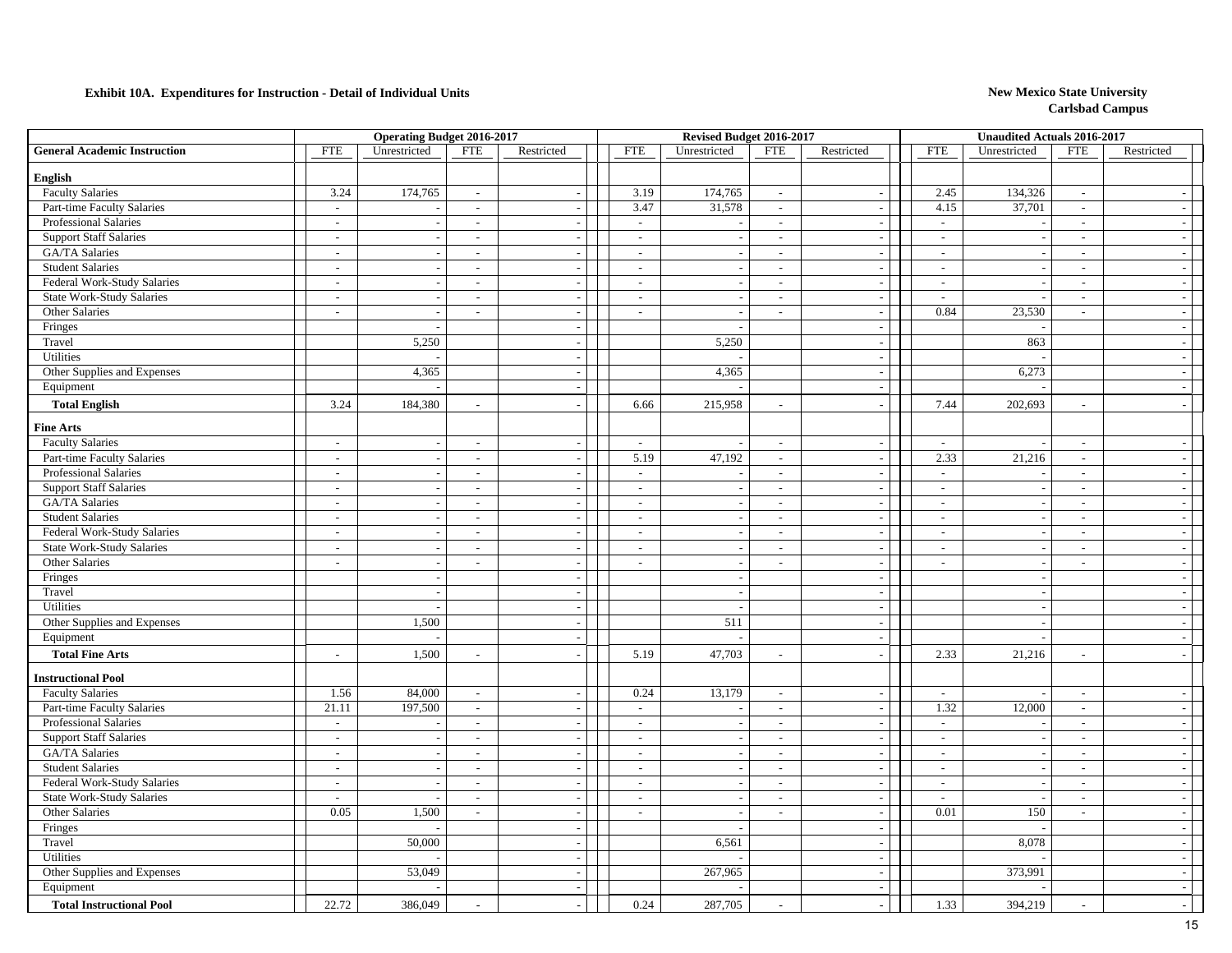|                                        |                          | <b>Operating Budget 2016-2017</b> |                          |                          |                          | Revised Budget 2016-2017 |                             |                          |                          | Unaudited Actuals 2016-2017 |                          |                             |
|----------------------------------------|--------------------------|-----------------------------------|--------------------------|--------------------------|--------------------------|--------------------------|-----------------------------|--------------------------|--------------------------|-----------------------------|--------------------------|-----------------------------|
| <b>General Academic Instruction</b>    | <b>FTE</b>               | Unrestricted                      | <b>FTE</b>               | Restricted               | <b>FTE</b>               | Unrestricted             | <b>FTE</b>                  | Restricted               | <b>FTE</b>               | Unrestricted                | <b>FTE</b>               | Restricted                  |
| <b>Languages and Linguistics</b>       |                          |                                   |                          |                          |                          |                          |                             |                          |                          |                             |                          |                             |
| <b>Faculty Salaries</b>                | 1.11                     | 59,987                            | $\blacksquare$           | $\sim$                   | 1.09                     | 59,987                   | $\sim$                      | $\overline{\phantom{a}}$ | 1.09                     | 59,987                      | $\overline{\phantom{a}}$ |                             |
| Part-time Faculty Salaries             | $\sim$                   | $\overline{\phantom{a}}$          | $\sim$                   | $\sim$                   | $\sim$                   | $\overline{\phantom{a}}$ | $\sim$                      | $\overline{\phantom{a}}$ | $\sim$                   | $\overline{\phantom{a}}$    | $\sim$                   | $\sim$                      |
| Professional Salaries                  | $\sim$                   |                                   | $\sim$                   | $\overline{\phantom{a}}$ | $\sim$                   |                          | $\sim$                      | $\overline{\phantom{a}}$ | $\sim$                   |                             | $\overline{\phantom{a}}$ | $\overline{\phantom{a}}$    |
| <b>Support Staff Salaries</b>          | $\sim$                   | $\sim$                            | $\sim$                   | $\overline{a}$           | $\sim$                   |                          | $\sim$                      | $\blacksquare$           | $\blacksquare$           | $\sim$                      | $\overline{\phantom{a}}$ | $\sim$                      |
| GA/TA Salaries                         | $\sim$                   | $\sim$                            | $\sim$                   | ÷,                       | $\mathcal{L}$            |                          | $\omega$                    | $\overline{\phantom{a}}$ | $\mathcal{L}$            | $\sim$                      | $\sim$                   | $\sim$                      |
| <b>Student Salaries</b>                | $\sim$                   | $\overline{\phantom{a}}$          | $\sim$                   | $\sim$                   | $\sim$                   |                          | $\overline{\phantom{a}}$    | $\overline{\phantom{a}}$ | $\overline{\phantom{a}}$ |                             | $\blacksquare$           | $\sim$                      |
| Federal Work-Study Salaries            | $\overline{\phantom{a}}$ | $\overline{\phantom{a}}$          | $\overline{\phantom{a}}$ | $\overline{\phantom{a}}$ | $\blacksquare$           |                          | $\mathbb{L}$                | $\overline{\phantom{a}}$ | $\blacksquare$           |                             | $\overline{\phantom{a}}$ | $\sim$                      |
| <b>State Work-Study Salaries</b>       | $\sim$                   | $\overline{\phantom{a}}$          | $\sim$                   | $\overline{\phantom{a}}$ | $\sim$                   |                          | $\overline{a}$              | $\overline{\phantom{a}}$ | $\sim$                   |                             | $\sim$                   | $\sim$                      |
| Other Salaries                         | $\sim$                   | $\overline{a}$                    | $\sim$                   | $\sim$                   | $\sim$                   | $\sim$                   | $\sim$                      | $\sim$                   | 0.19                     | 5,299                       | $\overline{a}$           | $\sim$                      |
| Fringes                                |                          | ÷,                                |                          | $\sim$                   |                          |                          |                             | $\overline{a}$           |                          |                             |                          | $\sim$                      |
| Travel                                 |                          | 1,750                             |                          | $\sim$                   |                          | 1,785                    |                             | $\overline{\phantom{a}}$ |                          | 1,785                       |                          | $\sim$                      |
| Utilities                              |                          |                                   |                          | $\sim$                   |                          |                          |                             | $\sim$                   |                          |                             |                          | $\sim$                      |
| Other Supplies and Expenses            |                          | 1,500                             |                          | $\bar{\phantom{a}}$      |                          | 120                      |                             | $\blacksquare$           |                          | 75                          |                          | $\sim$                      |
| Equipment                              |                          |                                   |                          | $\sim$                   |                          |                          |                             | $\overline{\phantom{a}}$ |                          |                             |                          | $\overline{a}$              |
| <b>Total Languages and Linguistics</b> | 1.11                     | 63,237                            | $\sim$                   |                          | 1.09                     | 61,892                   | $\sim$                      |                          | 1.28                     | 67,146                      | $\overline{a}$           |                             |
| Math                                   |                          |                                   |                          |                          |                          |                          |                             |                          |                          |                             |                          |                             |
| <b>Faculty Salaries</b>                | 4.49                     | 241,932                           | $\sim$                   |                          | 4.60                     | 251,967                  | $\sim$                      | $\overline{\phantom{a}}$ | 3.33                     | 182,775                     | $\blacksquare$           |                             |
| Part-time Faculty Salaries             | $\sim$                   |                                   | $\sim$                   | $\overline{\phantom{a}}$ | $\sim$                   |                          | $\sim$                      | $\overline{a}$           | 0.19                     | 1,710                       | $\sim$                   | $\sim$                      |
| <b>Professional Salaries</b>           | $\sim$                   | $\sim$                            | $\sim$                   | $\sim$                   | $\sim$                   | $\sim$                   | $\mathcal{L}$               | $\sim$                   | $\mathbb{Z}^2$           |                             | $\sim$                   | $\sim$                      |
| <b>Support Staff Salaries</b>          | $\sim$                   | $\overline{\phantom{a}}$          | $\blacksquare$           | $\sim$                   | $\sim$                   |                          | $\sim$                      | $\blacksquare$           | $\sim$                   | $\overline{\phantom{a}}$    | $\sim$                   | $\sim$                      |
| GA/TA Salaries                         | $\sim$                   | $\sim$                            | $\sim$                   | $\overline{\phantom{a}}$ | $\sim$                   | $\sim$                   | $\sim$                      | $\blacksquare$           | $\sim$                   | $\sim$                      | $\overline{\phantom{a}}$ | $\sim$                      |
| <b>Student Salaries</b>                | $\overline{a}$           | $\overline{\phantom{a}}$          | $\sim$                   | $\sim$                   | $\sim$                   |                          | $\sim$                      | $\sim$                   | $\sim$                   | $\overline{\phantom{a}}$    | $\sim$                   | $\sim$                      |
| Federal Work-Study Salaries            | $\sim$                   |                                   | $\sim$                   | $\sim$                   | $\sim$                   |                          | $\sim$                      | $\overline{\phantom{a}}$ | $\overline{a}$           |                             | $\overline{a}$           | $\sim$                      |
| <b>State Work-Study Salaries</b>       | $\sim$                   | $\sim$                            | $\sim$                   | $\sim$                   | $\sim$                   |                          | $\sim$                      | $\overline{a}$           | $\overline{a}$           |                             | $\sim$                   | $\sim$                      |
| Other Salaries                         | $\sim$                   | $\sim$                            | $\sim$                   | $\sim$                   | $\sim$                   | $\overline{a}$           | $\sim$                      | $\overline{\phantom{a}}$ | 0.59                     | 16,469                      | $\sim$                   | $\sim$                      |
| Fringes                                |                          |                                   |                          | $\sim$                   |                          |                          |                             | $\blacksquare$           |                          |                             |                          | $\sim$                      |
| Travel                                 |                          | 10,500                            |                          | $\overline{\phantom{a}}$ |                          | 7,000                    |                             | $\blacksquare$           |                          | 6,910                       |                          | $\sim$                      |
| Utilities                              |                          |                                   |                          | $\sim$                   |                          |                          |                             | $\sim$                   |                          |                             |                          | $\sim$                      |
| Other Supplies and Expenses            |                          | 2,700                             |                          | $\sim$                   |                          | 2,700                    |                             | $\sim$                   |                          | 1,406                       |                          | $\sim$                      |
| Equipment                              |                          |                                   |                          | $\sim$                   |                          |                          |                             | $\overline{\phantom{a}}$ |                          |                             |                          | $\sim$                      |
| <b>Total Math</b>                      | 4.49                     | 255,132                           | $\overline{a}$           | $\overline{a}$           | 4.60                     | 261,667                  | $\sim$                      | $\overline{a}$           | 4.11                     | 209,270                     |                          | $\sim$                      |
| <b>Science</b>                         |                          |                                   |                          |                          |                          |                          |                             |                          |                          |                             |                          |                             |
| <b>Faculty Salaries</b>                | 5.38                     | 290,318                           | $\mathbb{Z}^2$           | $\sim$                   | 5.30                     | 290,318                  | $\sim$                      | $\overline{\phantom{a}}$ | 5.49                     | 301,172                     | $\sim$                   | $\overline{\phantom{a}}$    |
| Part-time Faculty Salaries             | $\blacksquare$           |                                   | $\blacksquare$           | $\sim$                   | 5.58                     | 50,760                   | $\mathcal{L}_{\mathcal{A}}$ | $\blacksquare$           | 6.51                     | 59,190                      | $\blacksquare$           | $\sim$                      |
| Professional Salaries                  | 0.99                     | 42,174                            | $\overline{\phantom{a}}$ | $\sim$                   | 0.38                     | 15,975                   | $\mathcal{L}_{\mathcal{A}}$ | $\overline{\phantom{a}}$ | 0.49                     | 20,635                      | $\sim$                   | $\sim$                      |
| <b>Support Staff Salaries</b>          | $\overline{\phantom{a}}$ |                                   | $\sim$                   | $\sim$                   | $\sim$                   |                          | $\sim$                      | $\blacksquare$           | $\sim$                   |                             | $\sim$                   | $\sim$                      |
| GA/TA Salaries                         | $\sim$                   |                                   | $\sim$                   | $\overline{\phantom{a}}$ | $\sim$                   |                          | $\overline{\phantom{a}}$    | $\overline{\phantom{a}}$ | $\overline{a}$           |                             | $\sim$                   | $\sim$                      |
| <b>Student Salaries</b>                | $\overline{\phantom{a}}$ |                                   | $\overline{\phantom{a}}$ | $\overline{a}$           | $\overline{\phantom{a}}$ |                          | $\sim$                      | $\blacksquare$           | 0.15                     | 2,376                       | $\frac{1}{2}$            | $\sim$                      |
| Federal Work-Study Salaries            | $\sim$                   | $\sim$                            | $\sim$                   | $\sim$                   | $\overline{a}$           |                          | $\sim$                      | $\sim$                   | 0.04                     | 684                         | $\sim$                   | $\mathcal{L}_{\mathcal{A}}$ |
| <b>State Work-Study Salaries</b>       | $\sim$                   | $\overline{\phantom{a}}$          | $\mathcal{L}$            | $\sim$                   | $\sim$                   |                          | $\sim$                      | $\blacksquare$           | 0.08                     | 1,218                       | $\sim$                   | $\sim$                      |
| Other Salaries                         | $\sim$                   | $\sim$                            | $\sim$                   | $\sim$                   | $\sim$                   | $\overline{a}$           | $\sim$                      | $\overline{\phantom{a}}$ | 0.39                     | 10,877                      | $\sim$                   | $\overline{\phantom{a}}$    |
| Fringes                                |                          |                                   |                          | $\overline{\phantom{a}}$ |                          | $\overline{a}$           |                             | $\sim$                   |                          |                             |                          | $\sim$                      |
| Travel                                 |                          | 10,500                            |                          | $\sim$                   |                          | 4,334                    |                             | $\overline{\phantom{a}}$ |                          | 4,508                       |                          | 247                         |
| Utilities                              |                          |                                   |                          | $\sim$                   |                          |                          |                             |                          |                          |                             |                          |                             |
| Other Supplies and Expenses            |                          | 13,500                            |                          | $\overline{\phantom{a}}$ |                          | 2,527                    |                             | 3,005                    |                          | 13,897                      |                          | 6,642                       |
| Equipment                              |                          |                                   |                          | $\sim$                   |                          |                          |                             | 9,473                    |                          |                             |                          | 9,473                       |
| <b>Total Science</b>                   | 6.37                     | 356,492                           |                          |                          | 11.26                    | 363,914                  | $\sim$                      | 12,478                   | 13.15                    | 414,557                     | $\sim$                   | 16,362                      |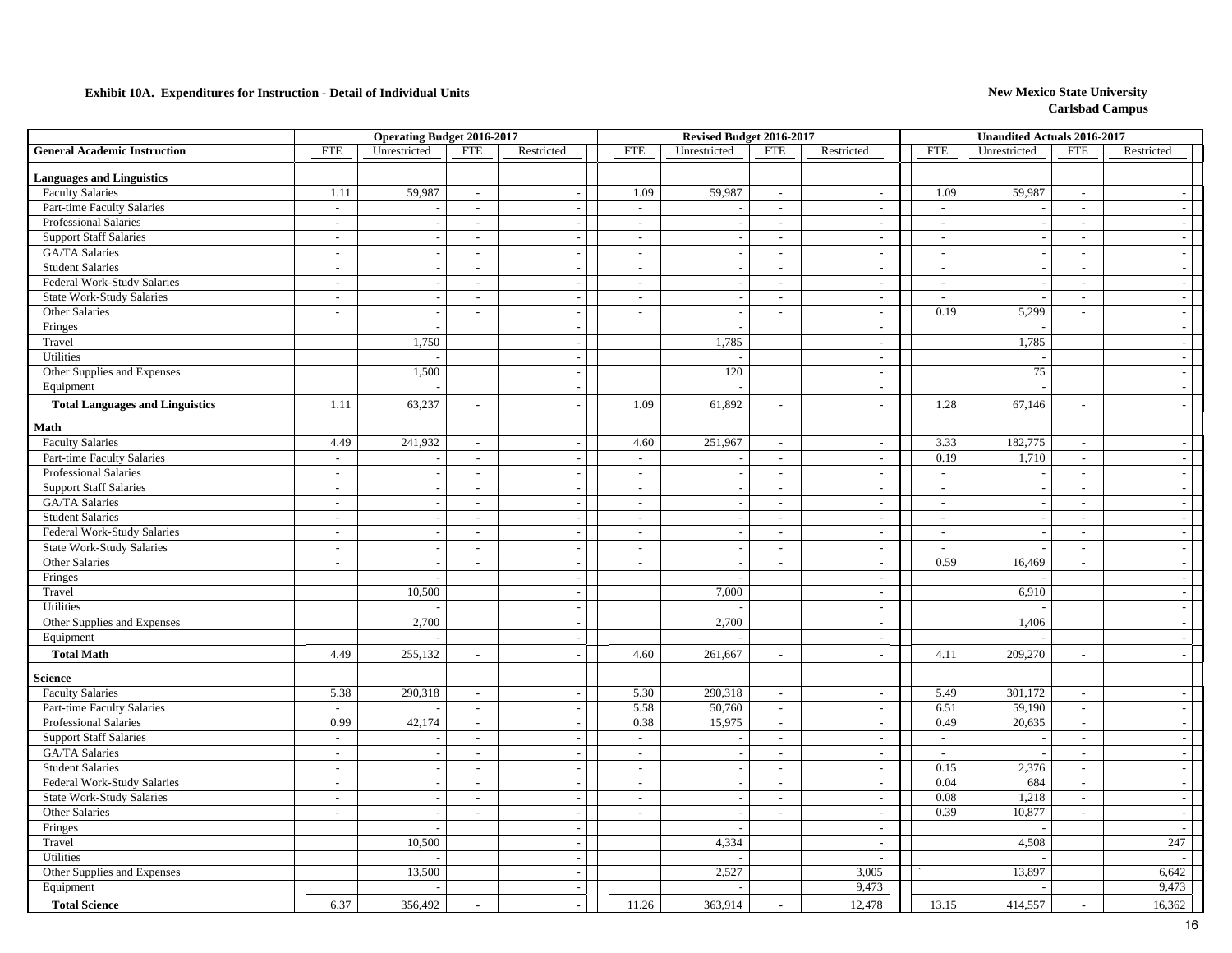|                                     |                          | <b>Operating Budget 2016-2017</b> |                          |            |                          | Revised Budget 2016-2017 |                          |                          |                          | <b>Unaudited Actuals 2016-2017</b> |                          |            |
|-------------------------------------|--------------------------|-----------------------------------|--------------------------|------------|--------------------------|--------------------------|--------------------------|--------------------------|--------------------------|------------------------------------|--------------------------|------------|
| <b>General Academic Instruction</b> | <b>FTE</b>               | Unrestricted                      | <b>FTE</b>               | Restricted | FTE                      | Unrestricted             | <b>FTE</b>               | Restricted               | <b>FTE</b>               | Unrestricted                       | <b>FTE</b>               | Restricted |
| <b>Social Science</b>               |                          |                                   |                          |            |                          |                          |                          |                          |                          |                                    |                          |            |
| <b>Faculty Salaries</b>             | 3.25                     | 175,234                           | $\overline{\phantom{0}}$ |            | 3.20                     | 175,234                  | $\overline{\phantom{a}}$ |                          | 3.32                     | 181,911                            | $\overline{\phantom{a}}$ |            |
| Part-time Faculty Salaries          |                          |                                   | . .                      |            | 4.55                     | 41,360                   | $\overline{\phantom{a}}$ |                          | 4.59                     | 41,766                             | $\overline{\phantom{a}}$ |            |
| Professional Salaries               |                          |                                   |                          |            | $\overline{\phantom{a}}$ |                          | $\overline{\phantom{0}}$ | $\overline{\phantom{a}}$ | ۰                        |                                    | $\overline{\phantom{a}}$ |            |
| <b>Support Staff Salaries</b>       |                          |                                   |                          |            | $\overline{\phantom{0}}$ |                          | $\sim$                   | $\overline{\phantom{0}}$ | $\overline{\phantom{a}}$ |                                    | $\overline{\phantom{a}}$ |            |
| GA/TA Salaries                      |                          |                                   | $\overline{\phantom{a}}$ |            | $\overline{\phantom{0}}$ |                          | $\sim$                   | $\overline{\phantom{0}}$ | $\overline{\phantom{a}}$ |                                    | $\overline{\phantom{a}}$ |            |
| <b>Student Salaries</b>             |                          |                                   |                          |            | $\overline{\phantom{a}}$ |                          | $\sim$                   |                          | $\overline{\phantom{a}}$ |                                    | $\overline{\phantom{a}}$ |            |
| Federal Work-Study Salaries         |                          |                                   | $\overline{\phantom{0}}$ |            | $\overline{\phantom{a}}$ |                          | $\overline{\phantom{a}}$ | $\overline{\phantom{a}}$ | $\overline{\phantom{a}}$ |                                    | $\overline{\phantom{a}}$ |            |
| <b>State Work-Study Salaries</b>    | -                        |                                   | $\overline{\phantom{0}}$ |            | $\overline{\phantom{a}}$ | $\overline{\phantom{a}}$ | $\overline{\phantom{0}}$ | $\overline{\phantom{a}}$ | $\overline{\phantom{a}}$ |                                    | $\overline{\phantom{a}}$ |            |
| Other Salaries                      | $\overline{\phantom{0}}$ |                                   | $\overline{\phantom{0}}$ |            | 0.27                     | 7,643                    | $\overline{\phantom{0}}$ | $\overline{\phantom{0}}$ | 0.40                     | 11,113                             | $\overline{\phantom{a}}$ |            |
| Fringes                             |                          |                                   |                          |            |                          |                          |                          | $\overline{\phantom{a}}$ |                          |                                    |                          |            |
| Travel                              |                          | 5,250                             |                          |            |                          | 5,250                    |                          | $\overline{\phantom{a}}$ |                          | 1,791                              |                          |            |
| <b>Utilities</b>                    |                          |                                   |                          |            |                          |                          |                          | $\overline{\phantom{a}}$ |                          |                                    |                          |            |
| Other Supplies and Expenses         |                          | 3,000                             |                          |            |                          | 3,000                    |                          | $\overline{\phantom{0}}$ |                          | 382                                |                          |            |
| Equipment                           |                          |                                   |                          |            |                          |                          |                          | $\overline{\phantom{a}}$ |                          |                                    |                          |            |
| <b>Total Social Science</b>         | 3.25                     | 183,484                           |                          |            | 8.02                     | 232,487                  | $\overline{\phantom{0}}$ |                          | 8.31                     | 236,963                            | $\overline{\phantom{a}}$ |            |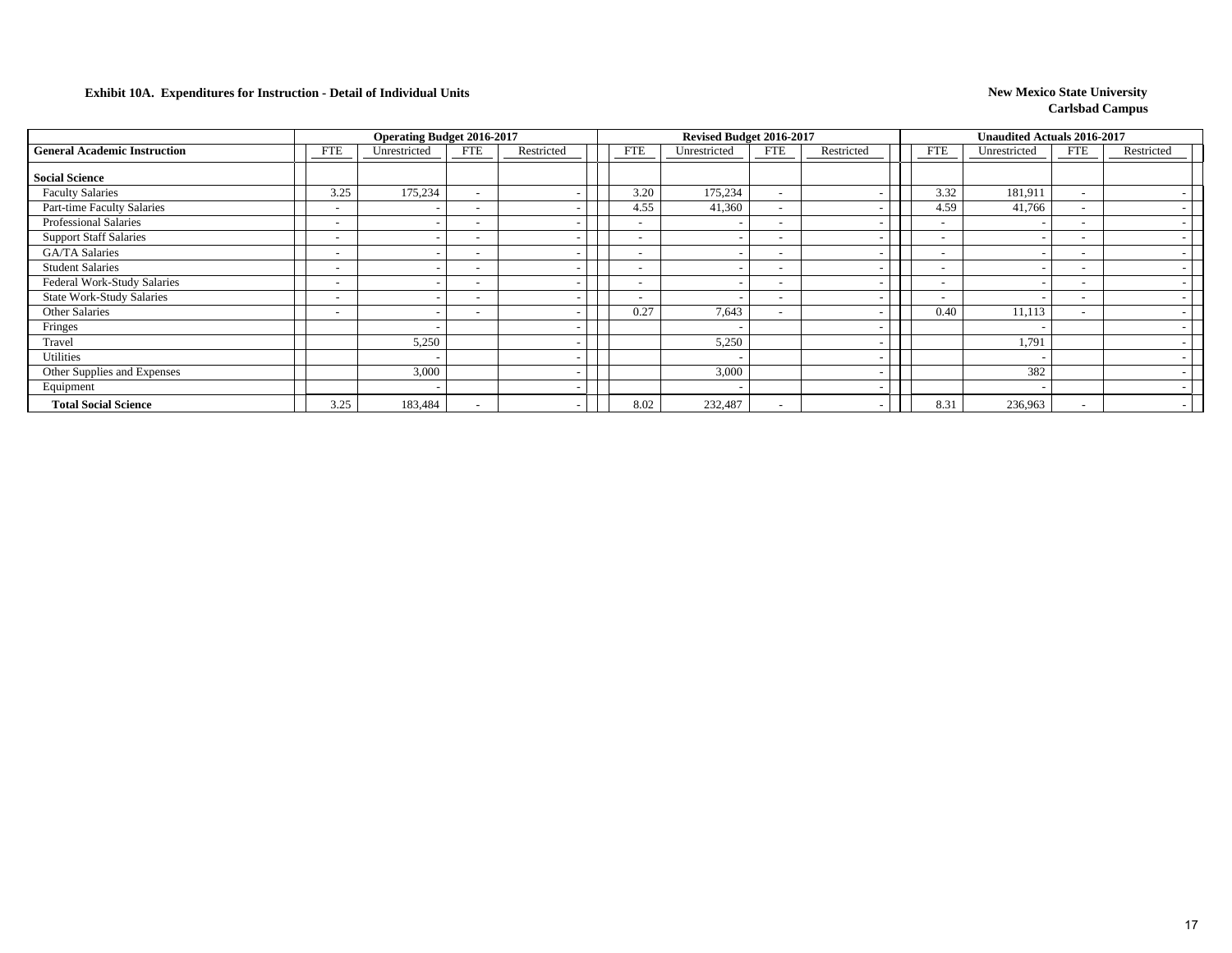|                                               |                          | <b>Operating Budget 2016-2017</b> |                          |                               |                          | Revised Budget 2016-2017 |                          |                               |                             | <b>Unaudited Actuals 2016-2017</b> |                             |                               |
|-----------------------------------------------|--------------------------|-----------------------------------|--------------------------|-------------------------------|--------------------------|--------------------------|--------------------------|-------------------------------|-----------------------------|------------------------------------|-----------------------------|-------------------------------|
| <b>Vocational/Technical Instruction</b>       | <b>FTE</b>               | Unrestricted                      | ${\rm FTE}$              | Restricted                    | ${\rm FTE}$              | Unrestricted             | <b>FTE</b>               | Restricted                    | ${\rm FTE}$                 | Unrestricted                       | <b>FTE</b>                  | Restricted                    |
| <b>Faculty Salaries</b>                       | 15.57                    | $\mathcal{S}$<br>839,451          | 0.61                     | 32,675<br>$\mathbb{S}$        | 15.32                    | \$<br>839,794            | 0.60                     | $\mathcal{S}$<br>32,675       | 13.46                       | 737,280<br>$\mathbf{\hat{S}}$      | 0.82                        | $\mathcal{S}$<br>44,800       |
| Part-time Faculty Salaries                    | 0.91                     | 8,500                             | $\sim$                   |                               | 6.26                     | 56,900                   | $\sim$                   | $\sim$                        | 7.00                        | 63,556                             | 0.29                        | 2,667                         |
| <b>Professional Salaries</b>                  | $\overline{\phantom{a}}$ |                                   | $\sim$                   |                               | $\sim$                   |                          | $\sim$                   |                               | 0.30                        | 12,780                             | 0.24                        | 10,215                        |
| <b>Support Staff Salaries</b>                 | 1.94                     | 52,817                            | $\overline{\phantom{a}}$ | $\sim$                        | 1.33                     | 37,310                   | $\sim$                   | $\mathcal{L}$                 | 1.32                        | 36,872                             | 0.07                        | 2,077                         |
| GA/TA Salaries                                | $\overline{\phantom{a}}$ |                                   | $\sim$                   | $\sim$                        | $\sim$                   |                          | $\sim$                   | $\sim$                        | $\sim$                      |                                    | $\overline{a}$              |                               |
| <b>Student Salaries</b>                       | 0.85                     | 13,632                            | $\sim$                   | $\sim$                        | 0.16                     | 2,583                    | $\sim$                   | $\overline{\phantom{a}}$      | $\mathcal{L}_{\mathcal{A}}$ | 67                                 | 0.77                        | 12,253                        |
| Federal Work-Study Salaries                   | $\sim$                   |                                   | $\sim$                   |                               | $\sim$                   |                          | $\sim$                   | $\sim$                        | 0.10                        | 1,564                              | $\sim$                      |                               |
| <b>State Work-Study Salaries</b>              | $\sim$                   |                                   | $\sim$                   |                               | $\mathcal{L}$            | $\overline{\phantom{a}}$ | $\overline{\phantom{a}}$ | $\overline{\phantom{a}}$      | 0.11                        | 1,892                              | $\overline{\phantom{a}}$    |                               |
| Other Salaries                                | $\overline{\phantom{a}}$ |                                   | $\overline{\phantom{a}}$ |                               | 0.08                     | 2,215                    | $\sim$                   |                               | 1.14                        | 31,794                             | 0.18                        | 5,027                         |
| Fringes                                       |                          | 18,178                            |                          | 11,926                        | $\mathbb{Z}^2$           | 18,178                   | $\overline{\phantom{a}}$ | 11,926                        | $\mathbf{r}$                | 18,178                             | $\sim$                      | 22,236                        |
| Travel                                        |                          | 31,250                            |                          | 9,000                         | $\sim$                   | 34,208                   | $\sim$                   | 9,000                         | $\mathcal{L}$               | 33,795                             | $\mathcal{L}_{\mathcal{A}}$ | 15,592                        |
| Utilities                                     |                          |                                   |                          |                               | $\sim$                   |                          | $\sim$                   |                               | $\sim$                      |                                    | $\overline{\phantom{a}}$    |                               |
| Other Supplies and Expenses                   |                          | 174,569                           |                          | 180,104                       | $\sim$                   | 141,165                  | $\sim$                   | 195,981                       | $\mathcal{L}$               | 138,381                            | $\sim$                      | 116,366                       |
| Equipment                                     |                          |                                   |                          |                               | $\sim$                   |                          | $\sim$                   |                               | $\overline{\phantom{a}}$    |                                    | $\sim$                      | 60,734                        |
| <b>Total Vocational/Technical Instruction</b> | 19.27                    | 1,138,397<br>-\$                  | 0.61                     | $\mathbf{\hat{S}}$<br>233,705 | 23.15                    | 1,132,353<br>\$          | 0.60                     | $\mathbf{\hat{S}}$<br>249,582 | 23.43                       | 1,076,159<br>$\mathcal{S}$         | 2.37                        | 291,967<br>$\mathbf{\hat{S}}$ |
| Allied Health Title V                         |                          |                                   |                          |                               |                          |                          |                          |                               |                             |                                    |                             |                               |
| <b>Faculty Salaries</b>                       | $\sim$                   | $\sim$                            | 0.61                     | 32,675                        | $\sim$                   | $\overline{\phantom{a}}$ | 0.60                     | 32,675                        | $\mathcal{L}$               | $\sim$                             | 0.82                        | 44,800                        |
| Part-time Faculty Salaries                    | $\overline{\phantom{a}}$ |                                   | $\sim$                   |                               | $\overline{\phantom{a}}$ | $\sim$                   | $\sim$                   |                               | $\sim$                      |                                    | 0.29                        | 2,667                         |
| <b>Professional Salaries</b>                  | $\overline{\phantom{a}}$ | $\overline{\phantom{a}}$          | $\sim$                   | $\sim$                        | $\mathbb{L}$             | $\sim$                   | $\sim$                   | $\bar{\phantom{a}}$           | $\sim$                      | $\sim$                             | 0.24                        | 10,215                        |
| <b>Support Staff Salaries</b>                 | $\sim$                   | $\sim$                            | $\sim$                   | $\overline{\phantom{a}}$      | $\overline{\phantom{a}}$ | $\overline{\phantom{a}}$ | $\sim$                   | $\sim$                        | $\sim$                      | $\overline{\phantom{a}}$           | 0.07                        | 2,077                         |
| GA/TA Salaries                                | $\sim$                   | $\overline{\phantom{a}}$          | $\sim$                   | $\overline{\phantom{a}}$      | $\sim$                   | $\overline{\phantom{a}}$ | $\sim$                   | $\overline{\phantom{a}}$      | $\overline{\phantom{a}}$    | $\sim$                             | $\sim$                      |                               |
| <b>Student Salaries</b>                       | $\sim$                   |                                   | $\sim$                   |                               | $\sim$                   | $\sim$                   | $\sim$                   | $\sim$                        | $\overline{a}$              |                                    | 0.77                        | 12,253                        |
| Federal Work-Study Salaries                   | $\sim$                   |                                   | $\sim$                   |                               | $\sim$                   | $\sim$                   | $\sim$                   | $\overline{\phantom{a}}$      | $\overline{\phantom{a}}$    |                                    | $\sim$                      |                               |
| <b>State Work-Study Salaries</b>              | $\sim$                   |                                   | $\sim$                   |                               | $\overline{\phantom{a}}$ |                          | $\sim$                   |                               | $\overline{a}$              |                                    | $\overline{a}$              |                               |
| Other Salaries                                | $\sim$                   | $\overline{\phantom{a}}$          | $\overline{\phantom{a}}$ |                               | $\frac{1}{2}$            | $\overline{\phantom{a}}$ | $\overline{\phantom{a}}$ | $\overline{\phantom{a}}$      | $\frac{1}{2}$               | $\overline{\phantom{a}}$           | 0.18                        | 5,027                         |
| Fringes                                       |                          | $\overline{\phantom{a}}$          |                          | 11,926                        |                          | $\sim$                   |                          | 11,926                        |                             |                                    |                             | 22,236                        |
| Travel                                        |                          | $\sim$                            |                          | 9,000                         |                          | $\sim$                   |                          | 9,000                         |                             | $\overline{a}$                     |                             | 7,889                         |
| Utilities                                     |                          | $\overline{a}$                    |                          |                               |                          | $\sim$                   |                          |                               |                             | $\sim$                             |                             |                               |
| Other Supplies and Expenses                   |                          |                                   |                          | 132,626                       |                          | $\overline{a}$           |                          | 172,626                       |                             |                                    |                             | 84,899                        |
| Equipment                                     |                          | $\sim$                            |                          |                               |                          | $\sim$                   |                          |                               |                             | $\overline{\phantom{a}}$           |                             | 60,734                        |
| <b>Total Allied Health Title V</b>            |                          |                                   | 0.61                     | 186,227                       | $\overline{a}$           |                          | 0.60                     | 226,227                       | $\overline{a}$              |                                    | 2.37                        | 252,797                       |
| <b>Automotive Technology</b>                  |                          |                                   |                          |                               |                          |                          |                          |                               |                             |                                    |                             |                               |
| <b>Faculty Salaries</b>                       | $\sim$                   |                                   | $\sim$                   | $\sim$                        | $\sim$                   |                          | $\sim$                   | $\sim$                        | $\sim$                      |                                    | $\bar{a}$                   |                               |
| Part-time Faculty Salaries                    | $\sim$                   | $\sim$                            | $\sim$                   | $\overline{\phantom{a}}$      | 0.13                     | 1,167                    | $\sim$                   | $\sim$                        | 0.88                        | 8,042                              | $\sim$                      | $\sim$                        |
| Professional Salaries                         | $\sim$                   | $\overline{\phantom{a}}$          | $\sim$                   | $\overline{\phantom{a}}$      | $\sim$                   | $\overline{\phantom{a}}$ | $\sim$                   | $\sim$                        | $\overline{\phantom{a}}$    |                                    | $\overline{\phantom{a}}$    | $\overline{a}$                |
| <b>Support Staff Salaries</b>                 | $\sim$                   | $\sim$                            | $\sim$                   | $\overline{a}$                | $\sim$                   | $\sim$                   | $\sim$                   | $\blacksquare$                | $\sim$                      | $\sim$                             | $\overline{a}$              | $\sim$                        |
| GA/TA Salaries                                | $\sim$                   |                                   | $\overline{\phantom{a}}$ |                               | $\sim$                   | $\sim$                   | $\overline{\phantom{a}}$ | $\overline{\phantom{a}}$      | $\sim$                      |                                    | $\bar{a}$                   | $\sim$                        |
| <b>Student Salaries</b>                       | $\sim$                   |                                   |                          |                               | $\overline{\phantom{a}}$ |                          | $\sim$                   | $\overline{\phantom{a}}$      | $\overline{\phantom{a}}$    |                                    | $\overline{a}$              | $\sim$                        |
| Federal Work-Study Salaries                   | $\sim$                   |                                   | $\sim$                   |                               | $\sim$                   | $\overline{\phantom{a}}$ | $\sim$                   | $\bar{\phantom{a}}$           | $\overline{a}$              |                                    | $\overline{a}$              | $\sim$                        |
| <b>State Work-Study Salaries</b>              | $\sim$                   | $\overline{\phantom{a}}$          | $\sim$                   | $\sim$                        | $\overline{\phantom{a}}$ | $\overline{\phantom{a}}$ | $\sim$                   | $\overline{\phantom{a}}$      | $\overline{\phantom{a}}$    |                                    | $\bar{a}$                   | $\sim$                        |
| <b>Other Salaries</b>                         | $\sim$                   | $\overline{\phantom{a}}$          | $\sim$                   | $\sim$                        | 0.08                     | 2,215                    | $\sim$                   | $\sim$                        | 0.06                        | 1,600                              | $\overline{a}$              | $\sim$                        |
| Fringes                                       |                          | $\overline{\phantom{a}}$          |                          | $\overline{\phantom{a}}$      |                          |                          |                          | $\sim$                        |                             |                                    |                             | $\sim$                        |
| Travel                                        |                          |                                   |                          |                               |                          | $\overline{a}$           |                          | $\sim$                        |                             |                                    |                             | $\overline{\phantom{a}}$      |
| Utilities                                     |                          |                                   |                          |                               |                          |                          |                          | $\sim$                        |                             |                                    |                             | $\overline{\phantom{a}}$      |
| Other Supplies and Expenses                   |                          | 5,000                             |                          | $\sim$                        |                          | 5,000                    |                          | $\overline{\phantom{a}}$      |                             | 3,738                              |                             | $\overline{\phantom{a}}$      |
| Equipment                                     |                          |                                   |                          | $\overline{\phantom{a}}$      |                          |                          |                          | $\sim$                        |                             |                                    |                             | $\sim$                        |
| <b>Total Automotive Technology</b>            |                          | 5,000                             |                          |                               | 0.21                     | 8,382                    |                          |                               | 0.94                        | 13,380                             |                             |                               |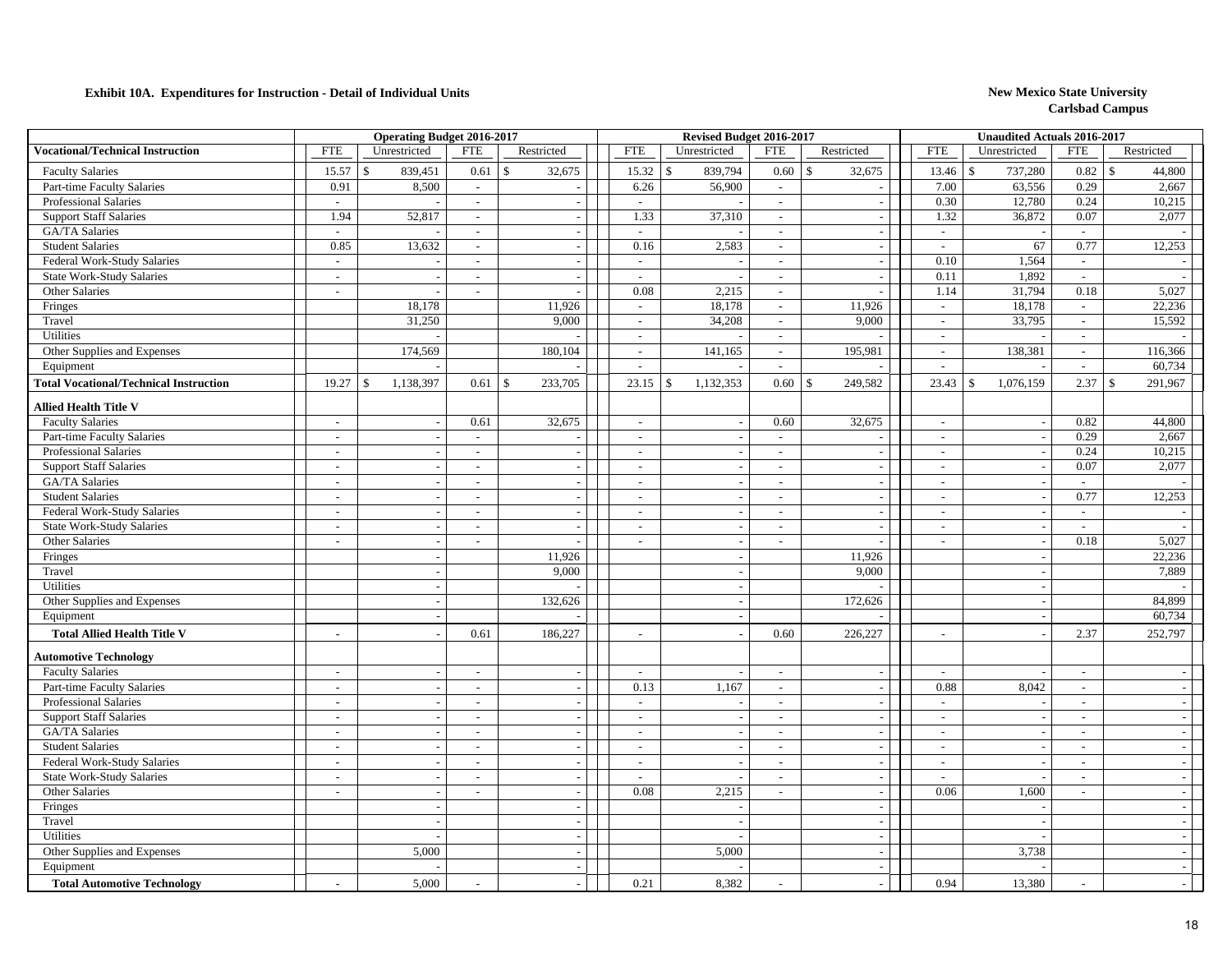|                                                 |                          | <b>Operating Budget 2016-2017</b> |                          |                             |                             | Revised Budget 2016-2017 |                          |                          |                          | <b>Unaudited Actuals 2016-2017</b> |                             |                          |  |
|-------------------------------------------------|--------------------------|-----------------------------------|--------------------------|-----------------------------|-----------------------------|--------------------------|--------------------------|--------------------------|--------------------------|------------------------------------|-----------------------------|--------------------------|--|
| <b>Vocational/Technical Instruction</b>         | <b>FTE</b>               | Unrestricted                      | <b>FTE</b>               | Restricted                  | <b>FTE</b>                  | Unrestricted             | <b>FTE</b>               | Restricted               | <b>FTE</b>               | Unrestricted                       | <b>FTE</b>                  | Restricted               |  |
| <b>Business &amp; Office Technologies</b>       |                          |                                   |                          |                             |                             |                          |                          |                          |                          |                                    |                             |                          |  |
| <b>Faculty Salaries</b>                         | $\overline{\phantom{a}}$ | $\overline{\phantom{a}}$          | $\overline{a}$           | $\sim$                      | $\sim$                      |                          | $\sim$                   | $\overline{\phantom{a}}$ | $\overline{\phantom{a}}$ |                                    | $\sim$                      |                          |  |
| Part-time Faculty Salaries                      | $\overline{\phantom{a}}$ | $\sim$                            | $\sim$                   | $\overline{\phantom{a}}$    | 0.98                        | 8,936                    | $\sim$                   | $\sim$                   | 0.86                     | 7,802                              | $\sim$                      |                          |  |
| Professional Salaries                           | $\overline{\phantom{a}}$ |                                   | $\blacksquare$           | $\overline{\phantom{a}}$    | $\mathcal{L}_{\mathcal{A}}$ |                          | $\sim$                   | $\overline{\phantom{a}}$ | $\sim$                   |                                    | $\sim$                      |                          |  |
| <b>Support Staff Salaries</b>                   | $\sim$                   |                                   |                          |                             | $\sim$                      | $\sim$                   | $\mathcal{L}$            | $\overline{\phantom{a}}$ | $\overline{a}$           |                                    | $\overline{\phantom{a}}$    |                          |  |
| GA/TA Salaries                                  | $\sim$                   |                                   | $\overline{a}$           | $\overline{\phantom{a}}$    | $\sim$                      | $\overline{\phantom{a}}$ | $\sim$                   | $\overline{\phantom{a}}$ | $\sim$                   | $\overline{\phantom{a}}$           | $\sim$                      |                          |  |
| <b>Student Salaries</b>                         | $\sim$                   | $\sim$                            | $\sim$                   | $\sim$                      | $\sim$                      |                          | $\sim$                   | $\sim$                   | $\sim$                   | $\sim$                             | $\sim$                      |                          |  |
| Federal Work-Study Salaries                     | $\sim$                   | $\overline{\phantom{a}}$          | $\blacksquare$           | $\overline{\phantom{a}}$    | $\sim$                      |                          | $\sim$                   | $\sim$                   | $\sim$                   | $\sim$                             | $\sim$                      |                          |  |
| State Work-Study Salaries                       | $\sim$                   | ÷.                                | $\overline{a}$           | $\overline{\phantom{a}}$    | $\sim$                      |                          | $\sim$                   | $\sim$                   | $\sim$                   | $\sim$                             | $\sim$                      | $\overline{a}$           |  |
| Other Salaries                                  | $\sim$                   | $\overline{\phantom{a}}$          | $\sim$                   | $\sim$                      | $\sim$                      | $\sim$                   | $\sim$                   | $\sim$                   | $\sim$                   | $\sim$                             | $\sim$                      | $\overline{a}$           |  |
| Fringes                                         |                          | $\overline{\phantom{a}}$          |                          | $\overline{\phantom{a}}$    |                             |                          |                          | $\overline{\phantom{a}}$ |                          | $\overline{\phantom{a}}$           |                             |                          |  |
| Travel                                          |                          | $\overline{a}$                    |                          | $\sim$                      |                             |                          |                          | $\overline{a}$           |                          | $\overline{\phantom{a}}$           |                             |                          |  |
| Utilities                                       |                          | $\overline{a}$                    |                          | $\sim$                      |                             |                          |                          | $\sim$                   |                          |                                    |                             |                          |  |
| Other Supplies and Expenses                     |                          | $\overline{\phantom{a}}$          |                          | $\sim$                      |                             | 101                      |                          | $\overline{\phantom{a}}$ |                          | 101                                |                             |                          |  |
| Equipment                                       |                          | $\sim$                            |                          | $\overline{\phantom{a}}$    |                             |                          |                          | $\sim$                   |                          |                                    |                             |                          |  |
| <b>Total Business &amp; Office Technologies</b> | $\sim$                   | $\overline{\phantom{a}}$          | $\overline{a}$           | $\sim$                      | 0.98                        | 9,037                    | $\sim$                   | $\overline{\phantom{a}}$ | 0.86                     | 7,903                              | $\sim$                      |                          |  |
| <b>Computer Science</b>                         |                          |                                   |                          |                             |                             |                          |                          |                          |                          |                                    |                             |                          |  |
| <b>Faculty Salaries</b>                         | $\sim$                   | $\overline{\phantom{a}}$          | $\overline{a}$           | $\overline{\phantom{a}}$    | $\sim$                      |                          | $\sim$                   | $\sim$                   | $\sim$                   |                                    | $\overline{\phantom{a}}$    |                          |  |
| Part-time Faculty Salaries                      | $\sim$                   | $\sim$                            | $\overline{a}$           | $\overline{\phantom{a}}$    | 1.58                        | 14,400                   | $\sim$                   | $\blacksquare$           | 1.72                     | 15,600                             | $\sim$                      |                          |  |
| Professional Salaries                           | $\overline{\phantom{a}}$ |                                   | $\overline{a}$           | $\overline{\phantom{a}}$    | $\mathbb{Z}^2$              |                          | $\sim$                   | $\mathbb{Z}$             | $\overline{\phantom{a}}$ |                                    | $\sim$                      |                          |  |
| <b>Support Staff Salaries</b>                   | $\sim$                   | $\sim$                            | $\overline{a}$           | $\overline{a}$              | $\sim$                      |                          | $\sim$                   | $\blacksquare$           | $\sim$                   | $\overline{\phantom{a}}$           | $\sim$                      | $\overline{a}$           |  |
| GA/TA Salaries                                  | $\sim$                   | $\overline{a}$                    | $\overline{a}$           | $\overline{a}$              | $\sim$                      |                          | $\sim$                   | $\sim$                   | $\sim$                   | $\overline{\phantom{a}}$           | $\sim$                      |                          |  |
| <b>Student Salaries</b>                         | $\sim$                   | $\overline{\phantom{a}}$          | $\overline{a}$           | $\sim$                      | $\sim$                      |                          | $\sim$                   | $\sim$                   | $\overline{\phantom{a}}$ |                                    | $\sim$                      |                          |  |
| Federal Work-Study Salaries                     | $\sim$                   | $\overline{\phantom{a}}$          | $\blacksquare$           | $\overline{\phantom{a}}$    | $\overline{\phantom{a}}$    | $\overline{\phantom{a}}$ | $\sim$                   | $\blacksquare$           | $\overline{\phantom{a}}$ | $\sim$                             | $\sim$                      | $\overline{\phantom{a}}$ |  |
| <b>State Work-Study Salaries</b>                | $\sim$                   | $\overline{\phantom{a}}$          | $\sim$                   | $\sim$                      | $\sim$                      |                          | $\sim$                   | $\overline{\phantom{a}}$ | $\sim$                   | $\overline{\phantom{a}}$           | $\overline{\phantom{a}}$    | $\overline{\phantom{a}}$ |  |
| Other Salaries                                  | $\overline{\phantom{a}}$ | $\sim$                            | $\sim$                   | $\sim$                      |                             |                          | $\sim$                   | $\sim$                   | $\overline{\phantom{a}}$ | $\sim$                             | $\sim$                      |                          |  |
| Fringes                                         |                          | $\sim$                            |                          | $\sim$                      |                             |                          |                          | $\sim$                   |                          | $\overline{\phantom{a}}$           |                             | $\sim$                   |  |
| Travel                                          |                          | $\overline{\phantom{a}}$          |                          | $\overline{\phantom{a}}$    |                             | $\overline{\phantom{a}}$ |                          | $\overline{\phantom{a}}$ |                          | $\overline{\phantom{a}}$           |                             |                          |  |
| Utilities                                       |                          |                                   |                          | $\sim$                      |                             | ÷.                       |                          | $\sim$                   |                          | $\overline{a}$                     |                             |                          |  |
| Other Supplies and Expenses                     |                          | 1,000                             |                          | $\sim$                      |                             | 69                       |                          | $\sim$                   |                          | 69                                 |                             |                          |  |
| Equipment                                       |                          |                                   |                          | $\overline{\phantom{a}}$    |                             |                          |                          | $\overline{\phantom{a}}$ |                          |                                    |                             |                          |  |
| <b>Total Computer Science</b>                   | $\overline{a}$           | 1,000                             | $\overline{a}$           |                             | 1.58                        | 14,469                   | $\sim$                   | $\sim$                   | 1.72                     | 15,669                             | $\sim$                      |                          |  |
| <b>Contract Training</b>                        |                          |                                   |                          |                             |                             |                          |                          |                          |                          |                                    |                             |                          |  |
| <b>Faculty Salaries</b>                         | $\overline{\phantom{a}}$ |                                   | $\sim$                   | $\overline{\phantom{a}}$    | $\sim$                      |                          | $\overline{\phantom{a}}$ | $\overline{\phantom{a}}$ | $\mathbb{L}$             | $\overline{\phantom{a}}$           | $\sim$                      |                          |  |
| Part-time Faculty Salaries                      | $\overline{\phantom{a}}$ | $\overline{\phantom{a}}$          | $\overline{a}$           | $\sim$                      | $\sim$                      | $\overline{\phantom{a}}$ | $\sim$                   | $\overline{\phantom{a}}$ | $\overline{\phantom{a}}$ | $\sim$                             | $\sim$                      | $\sim$                   |  |
| Professional Salaries                           | $\sim$                   | $\overline{\phantom{a}}$          | $\sim$                   | $\sim$                      | $\sim$                      |                          | $\sim$                   | $\sim$                   | $\sim$                   | $\overline{\phantom{a}}$           | $\sim$                      |                          |  |
| <b>Support Staff Salaries</b>                   | $\sim$                   | $\sim$                            | $\overline{a}$           | $\sim$                      | $\sim$                      |                          | $\overline{\phantom{a}}$ | $\overline{\phantom{a}}$ | $\overline{\phantom{a}}$ | $\sim$                             | $\sim$                      |                          |  |
| GA/TA Salaries                                  | $\overline{\phantom{a}}$ | $\sim$                            | $\overline{\phantom{a}}$ | $\blacksquare$              | $\overline{\phantom{a}}$    |                          | $\sim$                   | $\overline{\phantom{a}}$ | $\sim$                   | $\overline{\phantom{a}}$           | $\mathcal{L}_{\mathcal{A}}$ | $\sim$                   |  |
| <b>Student Salaries</b>                         | $\sim$                   | $\sim$                            | $\overline{a}$           | $\sim$                      | $\sim$                      |                          | $\sim$                   | $\blacksquare$           | $\sim$                   | $\overline{\phantom{a}}$           | $\sim$                      |                          |  |
| Federal Work-Study Salaries                     | $\overline{\phantom{a}}$ | $\overline{\phantom{a}}$          | $\overline{\phantom{a}}$ | $\overline{\phantom{a}}$    | $\overline{\phantom{a}}$    | $\overline{a}$           | $\sim$                   | $\sim$                   | $\overline{\phantom{a}}$ | $\overline{\phantom{a}}$           | $\overline{\phantom{a}}$    | $\overline{\phantom{a}}$ |  |
| State Work-Study Salaries                       | $\sim$                   |                                   |                          |                             |                             |                          | $\sim$                   | $\overline{\phantom{a}}$ | $\overline{\phantom{a}}$ |                                    | $\sim$                      |                          |  |
| Other Salaries                                  | $\sim$                   | $\overline{\phantom{a}}$          | $\overline{a}$           | $\mathcal{L}_{\mathcal{A}}$ | $\sim$                      |                          | $\sim$                   | $\bar{\phantom{a}}$      | $\overline{a}$           | $\sim$                             | $\sim$                      | $\overline{a}$           |  |
| Fringes                                         |                          | $\overline{\phantom{a}}$          |                          | $\sim$                      |                             |                          |                          | $\sim$                   |                          | $\overline{\phantom{a}}$           |                             |                          |  |
| Travel                                          |                          | $\overline{\phantom{a}}$          |                          | $\sim$                      |                             |                          |                          | $\overline{a}$           |                          | $\overline{\phantom{a}}$           |                             |                          |  |
| Utilities                                       |                          |                                   |                          | $\sim$                      |                             | $\overline{\phantom{a}}$ |                          | $\overline{\phantom{a}}$ |                          | $\sim$                             |                             |                          |  |
| Other Supplies and Expenses                     |                          | 15,000                            |                          | $\overline{\phantom{a}}$    |                             | 15,000                   |                          | $\sim$                   |                          | $\overline{\phantom{a}}$           |                             |                          |  |
| Equipment                                       |                          |                                   |                          | $\sim$                      |                             |                          |                          | $\sim$                   |                          | $\sim$                             |                             |                          |  |
| <b>Total Contract Training</b>                  | $\sim$                   | 15,000                            | $\overline{a}$           | $\sim$                      | $\sim$                      | 15,000                   | $\sim$                   | $\overline{\phantom{a}}$ | $\overline{a}$           | $\sim$                             | $\overline{a}$              |                          |  |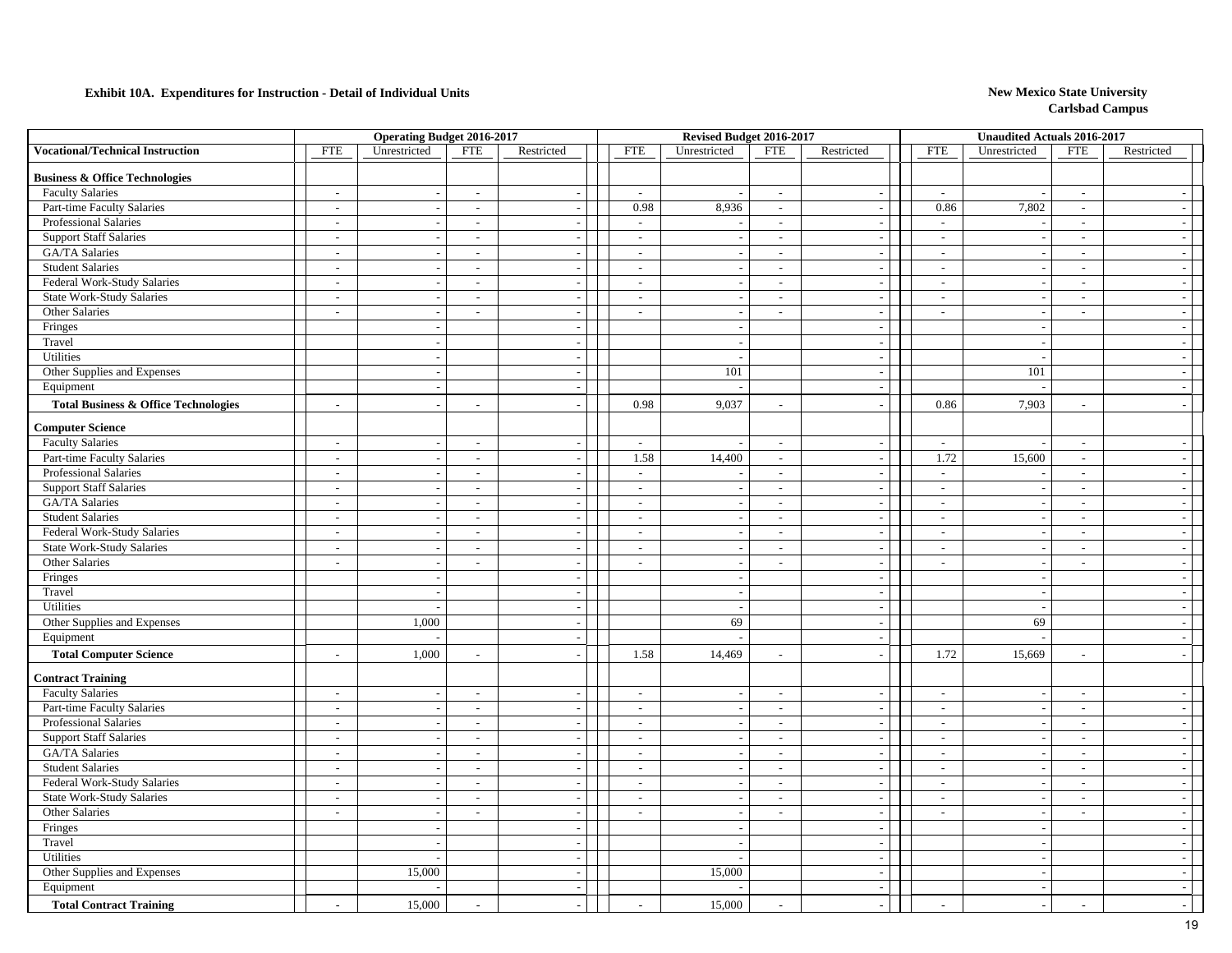|                                              |                          | <b>Operating Budget 2016-2017</b> |                          |                          |                          | Revised Budget 2016-2017 |                             |                             |                             | <b>Unaudited Actuals 2016-2017</b> |                          |                          |
|----------------------------------------------|--------------------------|-----------------------------------|--------------------------|--------------------------|--------------------------|--------------------------|-----------------------------|-----------------------------|-----------------------------|------------------------------------|--------------------------|--------------------------|
| <b>Vocational/Technical Instruction</b>      | <b>FTE</b>               | Unrestricted                      | <b>FTE</b>               | Restricted               | <b>FTE</b>               | Unrestricted             | <b>FTE</b>                  | Restricted                  | <b>FTE</b>                  | Unrestricted                       | <b>FTE</b>               | Restricted               |
| <b>Digital Media</b>                         |                          |                                   |                          |                          |                          |                          |                             |                             |                             |                                    |                          |                          |
| <b>Faculty Salaries</b>                      | 2.16                     | 116,328                           | $\sim$                   | $\sim$                   | 1.58                     | 86,686                   | $\sim$                      | $\overline{\phantom{a}}$    | 1.53                        | 83,807                             | $\overline{\phantom{a}}$ | $\sim$                   |
| Part-time Faculty Salaries                   | $\overline{\phantom{a}}$ |                                   | $\overline{\phantom{a}}$ | $\sim$                   | 0.83                     | 7,511                    | $\sim$                      | $\overline{\phantom{a}}$    | 0.43                        | 3,900                              | $\sim$                   | $\sim$                   |
| Professional Salaries                        | $\overline{\phantom{a}}$ |                                   | $\sim$                   | $\sim$                   | $\mathcal{L}$            |                          | $\sim$                      | $\overline{a}$              | $\sim$                      |                                    | $\overline{a}$           | $\sim$                   |
| <b>Support Staff Salaries</b>                | $\sim$                   | $\sim$                            | $\sim$                   | $\sim$                   | $\sim$                   | $\sim$                   | $\sim$                      | $\overline{\phantom{a}}$    | $\overline{\phantom{a}}$    | $\overline{\phantom{a}}$           | $\overline{\phantom{a}}$ | $\sim$                   |
| GA/TA Salaries                               | $\sim$                   |                                   | $\mathcal{L}$            | $\sim$                   | $\sim$                   | $\sim$                   | $\sim$                      | $\sim$                      | $\sim$                      | $\overline{\phantom{a}}$           | $\sim$                   | $\sim$ 1                 |
| <b>Student Salaries</b>                      | $\overline{\phantom{a}}$ | $\overline{\phantom{a}}$          | $\sim$                   | $\sim$                   | $\sim$                   |                          | $\sim$                      | $\sim$                      | $\sim$                      | $\overline{\phantom{a}}$           | $\sim$                   | $\sim$                   |
| Federal Work-Study Salaries                  | $\overline{\phantom{a}}$ |                                   | $\overline{\phantom{a}}$ | $\sim$                   | $\blacksquare$           |                          | $\sim$                      | $\blacksquare$              | $\blacksquare$              |                                    | $\sim$                   | $-1$                     |
| <b>State Work-Study Salaries</b>             | $\sim$                   | $\overline{\phantom{a}}$          | $\sim$                   | $\overline{\phantom{a}}$ | $\sim$                   | $\overline{\phantom{a}}$ | $\sim$                      | $\overline{\phantom{a}}$    | $\sim$                      |                                    | $\sim$                   | $=$                      |
| Other Salaries                               | $\overline{\phantom{a}}$ |                                   | $\sim$                   | $\sim$                   | $\sim$                   | $\sim$                   | $\sim$                      | $\overline{\phantom{a}}$    | 0.12                        | 3,231                              | $\sim$                   | $-$                      |
| Fringes                                      |                          |                                   |                          | $\overline{a}$           |                          |                          |                             | $\overline{a}$              |                             |                                    |                          | $\sim$                   |
| Travel                                       |                          | 3,500                             |                          | $\overline{\phantom{a}}$ |                          | 3,500                    |                             | $\overline{\phantom{a}}$    |                             | 1,637                              |                          | $\sim$                   |
| Utilities                                    |                          |                                   |                          | $\sim$                   |                          |                          |                             | $\sim$                      |                             |                                    |                          | $\sim$                   |
| Other Supplies and Expenses                  |                          | 5,000                             |                          | $\sim$                   |                          | 5,000                    |                             | $\blacksquare$              |                             | 5,268                              |                          | $\sim$                   |
| Equipment                                    |                          |                                   |                          | $\overline{\phantom{a}}$ |                          |                          |                             | $\overline{\phantom{a}}$    |                             |                                    |                          | $=$                      |
| <b>Total Digital Media</b>                   | 2.16                     | 124,828                           | $\sim$                   |                          | 2.41                     | 102,697                  | $\sim$                      | $\overline{a}$              | 2.08                        | 97,843                             | $\sim$                   |                          |
| <b>Emergency Medical Technician</b>          |                          |                                   |                          |                          |                          |                          |                             |                             |                             |                                    |                          |                          |
| <b>Faculty Salaries</b>                      | $\sim$                   |                                   | $\sim$                   | $\overline{\phantom{a}}$ | $\sim$                   |                          | $\sim$                      | $\overline{\phantom{a}}$    | $\sim$                      |                                    | $\overline{\phantom{a}}$ | $\sim$                   |
| Part-time Faculty Salaries                   | $\sim$                   |                                   | $\overline{\phantom{a}}$ | $\overline{\phantom{a}}$ | $\overline{\phantom{a}}$ |                          | $\mathbb{L}$                | $\overline{\phantom{a}}$    | $\blacksquare$              | $\overline{\phantom{a}}$           | $\bar{\phantom{a}}$      | $\sim$                   |
| <b>Professional Salaries</b>                 | $\sim$                   | $\overline{\phantom{a}}$          | $\sim$                   | $\sim$                   | $\sim$                   |                          | $\sim$                      | $\overline{\phantom{a}}$    | $\overline{\phantom{a}}$    | $\overline{\phantom{a}}$           | $\sim$                   | $\sim$                   |
| <b>Support Staff Salaries</b>                | $\sim$                   | $\overline{a}$                    | $\sim$                   | $\overline{a}$           | $\sim$                   |                          | $\sim$                      | $\sim$                      | $\overline{a}$              | $\sim$                             | $\sim$                   | $\sim$                   |
| GA/TA Salaries                               | $\overline{\phantom{a}}$ |                                   | $\sim$                   | $\sim$                   | $\sim$                   |                          | $\sim$                      | $\sim$                      | $\sim$                      | $\sim$                             | $\sim$                   | $\sim$ 1                 |
| <b>Student Salaries</b>                      | $\overline{\phantom{a}}$ | $\sim$                            | $\sim$                   | $\sim$                   | $\sim$                   |                          | $\sim$                      | $\overline{\phantom{a}}$    | $\overline{\phantom{a}}$    | $\overline{\phantom{a}}$           | $\sim$                   | $=$                      |
| Federal Work-Study Salaries                  | $\sim$                   | $\overline{\phantom{a}}$          | $\sim$                   | $\sim$                   | $\sim$                   | $\overline{\phantom{a}}$ | $\sim$                      | $\mathcal{L}_{\mathcal{A}}$ | $\blacksquare$              | $\overline{\phantom{a}}$           | $\sim$                   | $-1$                     |
| <b>State Work-Study Salaries</b>             | $\sim$                   |                                   | $\sim$                   | $\overline{a}$           | $\sim$                   |                          | $\sim$                      | $\sim$                      | $\overline{a}$              | $\overline{\phantom{a}}$           | $\sim$                   | $\sim$                   |
| Other Salaries                               | $\overline{\phantom{a}}$ | $\overline{\phantom{a}}$          | $\sim$                   | $\overline{\phantom{a}}$ | $\sim$                   | $\sim$                   | $\sim$                      | $\blacksquare$              | $\overline{\phantom{a}}$    | $\overline{\phantom{a}}$           | $\overline{\phantom{a}}$ | $-1$                     |
| Fringes                                      |                          | $\overline{\phantom{a}}$          |                          | $\overline{\phantom{a}}$ |                          |                          |                             | $\overline{\phantom{a}}$    |                             | $\sim$                             |                          | $\sim$                   |
| Travel                                       |                          | $\sim$                            |                          | $\sim$                   |                          | $\overline{\phantom{a}}$ |                             | $\sim$                      |                             | $\overline{\phantom{a}}$           |                          | $\sim$                   |
| Utilities                                    |                          | $\sim$                            |                          | $\sim$                   |                          | $\sim$                   |                             | $\sim$                      |                             |                                    |                          | $\sim$                   |
| Other Supplies and Expenses                  |                          | $\overline{\phantom{a}}$          |                          | $\overline{\phantom{a}}$ |                          | 59                       |                             | $\sim$                      |                             | 59                                 |                          | $\sim$ 1                 |
| Equipment                                    |                          | $\overline{\phantom{a}}$          |                          | $\overline{\phantom{a}}$ |                          | $\sim$                   |                             | $\sim$                      |                             | $\overline{a}$                     |                          | $\sim$                   |
|                                              |                          |                                   |                          |                          | $\sim$                   | 59                       | $\sim$                      |                             | $\overline{a}$              | 59                                 | $\sim$                   |                          |
| <b>Total Emergency Medical Technician</b>    | $\overline{\phantom{a}}$ |                                   | $\sim$                   |                          |                          |                          |                             |                             |                             |                                    |                          |                          |
| <b>Industrial Maintenance Mechanic</b>       |                          |                                   |                          |                          |                          |                          |                             |                             |                             |                                    |                          |                          |
| <b>Faculty Salaries</b>                      | 1.28                     | 69,178                            | $\sim$                   | $\overline{a}$           | 1.26                     | 69,178                   | $\mathcal{L}_{\mathcal{A}}$ | $\sim$                      | 0.13                        | 7,117                              | $\sim$                   | $\overline{\phantom{a}}$ |
| Part-time Faculty Salaries                   | $\sim$                   |                                   | $\sim$                   | $\sim$                   | 0.95                     | 8,611                    | $\sim$                      | $\overline{\phantom{a}}$    | 1.16                        | 10,508                             | $\sim$                   | $\sim$                   |
| <b>Professional Salaries</b>                 | $\sim$                   |                                   | $\sim$                   | $\sim$                   | $\sim$                   |                          | $\sim$                      | $\sim$                      | $\sim$                      |                                    | $\sim$                   | $\sim$                   |
| <b>Support Staff Salaries</b>                | 1.00                     | 27,253                            | $\overline{\phantom{a}}$ | $\mathbb{L}$             | 0.41                     | 11,452                   | $\mathcal{L}_{\mathcal{A}}$ | $\overline{\phantom{a}}$    | 0.36                        | 10,043                             | $\sim$                   | $\sim$                   |
| GA/TA Salaries                               | $\sim$                   |                                   | $\sim$                   | $\overline{\phantom{a}}$ | $\sim$                   |                          | $\sim$                      | $\overline{\phantom{a}}$    | $\mathcal{L}_{\mathcal{A}}$ | $\sim$                             | $\sim$                   | $-1$                     |
| <b>Student Salaries</b>                      | $\sim$                   |                                   | $\sim$                   | $\sim$                   | $\sim$                   |                          | $\sim$                      | $\overline{\phantom{a}}$    | $\overline{\phantom{a}}$    | $\overline{\phantom{a}}$           | $\sim$                   | $\sim$ 1                 |
| Federal Work-Study Salaries                  | $\overline{\phantom{a}}$ |                                   | $\sim$                   | $\sim$                   | $\sim$                   |                          | $\sim$                      | $\overline{\phantom{a}}$    | $\overline{\phantom{a}}$    |                                    | $\sim$                   | $\sim$                   |
| <b>State Work-Study Salaries</b>             | $\blacksquare$           |                                   | $\overline{\phantom{a}}$ | $\overline{a}$           | $\sim$                   |                          | $\sim$                      | $\overline{\phantom{a}}$    | 0.02                        | 397                                | $\frac{1}{2}$            | $\sim$                   |
| Other Salaries                               | $\sim$                   | $\overline{a}$                    | $\sim$                   | $\sim$                   | $\sim$                   | $\overline{a}$           | $\sim$                      | $\sim$                      | 0.51                        | 14,250                             | $\overline{a}$           | $\sim$                   |
| Fringes                                      |                          |                                   |                          | $\sim$                   |                          |                          |                             | $\sim$                      |                             |                                    |                          | $\sim$ 1                 |
| Travel                                       |                          | 3,500                             |                          | $\sim$                   |                          |                          |                             | $\sim$                      |                             |                                    |                          | $\sim$                   |
| Utilities                                    |                          |                                   |                          | $\sim$                   |                          | $\overline{\phantom{a}}$ |                             | $\sim$                      |                             |                                    |                          | $\sim$                   |
| Other Supplies and Expenses                  |                          | 15,000                            |                          | $\overline{\phantom{a}}$ |                          | 13,978                   |                             | $\overline{\phantom{a}}$    |                             | 22,067                             |                          | $\sim$                   |
| Equipment                                    |                          |                                   |                          | $\sim$                   |                          |                          |                             | $\overline{\phantom{a}}$    |                             |                                    |                          | $\sim$                   |
| <b>Total Industrial Maintenance Mechanic</b> | 2.28                     | 114,931                           | $\sim$                   | $\sim$                   | 2.62                     | 103,219                  |                             | $\overline{a}$              | 2.18                        | 64,382                             | $\overline{a}$           | $\sim$                   |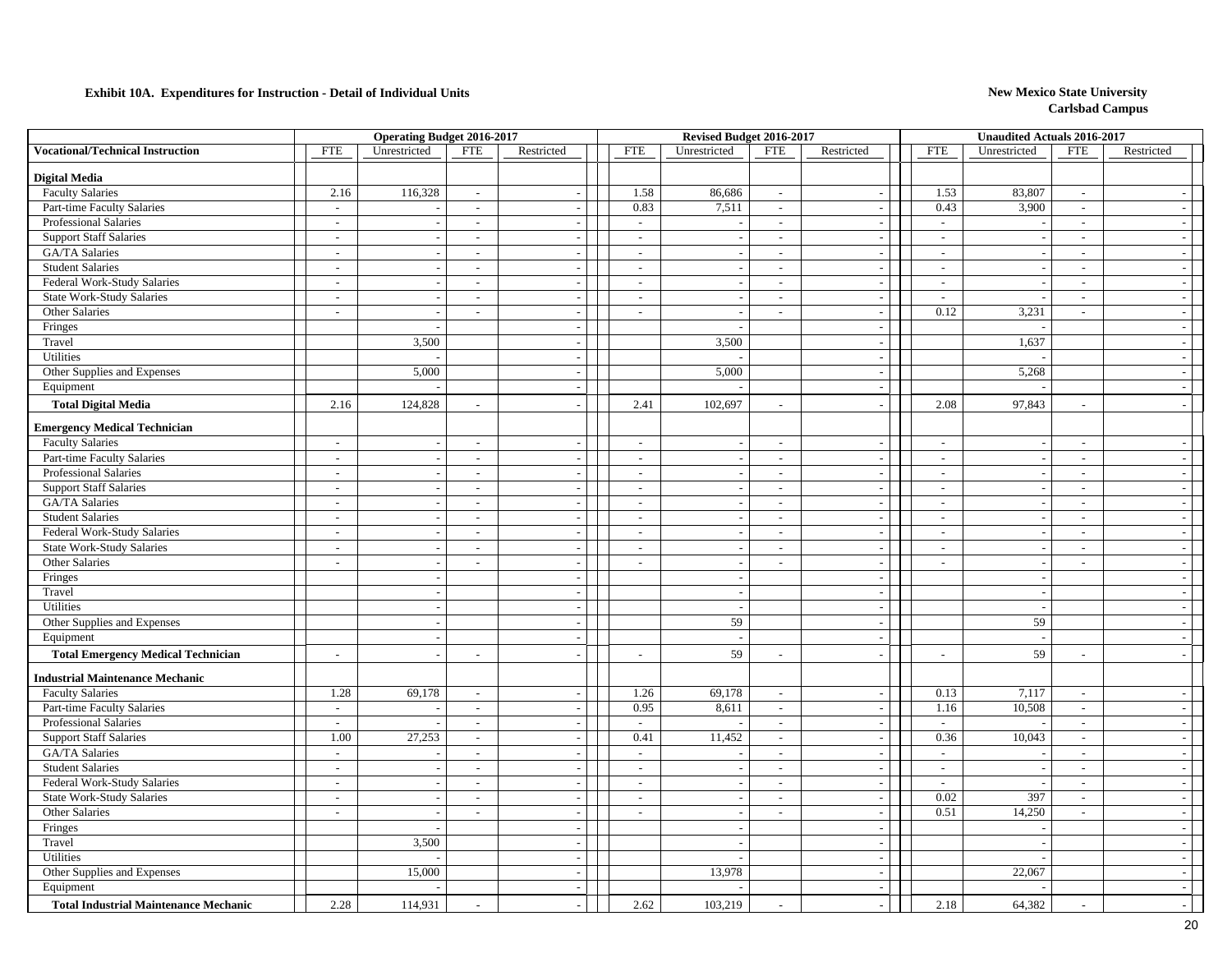|                                         |                          | <b>Operating Budget 2016-2017</b> |                             |                          |                          | Revised Budget 2016-2017 |                             |                             |                          | Unaudited Actuals 2016-2017 |                          |                             |  |
|-----------------------------------------|--------------------------|-----------------------------------|-----------------------------|--------------------------|--------------------------|--------------------------|-----------------------------|-----------------------------|--------------------------|-----------------------------|--------------------------|-----------------------------|--|
| <b>Vocational/Technical Instruction</b> | <b>FTE</b>               | Unrestricted                      | <b>FTE</b>                  | Restricted               | <b>FTE</b>               | Unrestricted             | <b>FTE</b>                  | Restricted                  | <b>FTE</b>               | Unrestricted                | <b>FTE</b>               | Restricted                  |  |
| <b>Nursing Expansion</b>                |                          |                                   |                             |                          |                          |                          |                             |                             |                          |                             |                          |                             |  |
| <b>Faculty Salaries</b>                 | 0.92                     | 49,803                            | $\overline{\phantom{a}}$    | $\sim$                   | 0.91                     | 49,803                   | $\sim$                      | $\sim$                      | 0.91                     | 49,804                      | $\overline{\phantom{a}}$ |                             |  |
| Part-time Faculty Salaries              | $\overline{\phantom{a}}$ | $\overline{\phantom{a}}$          | $\sim$                      | $\overline{\phantom{a}}$ | $\sim$                   | $\sim$                   | $\sim$                      | $\sim$                      | $\sim$                   |                             | $\sim$                   | $\sim$                      |  |
| Professional Salaries                   | $\overline{\phantom{a}}$ |                                   | $\overline{\phantom{a}}$    | $\overline{\phantom{a}}$ | $\sim$                   |                          | $\sim$                      | $\overline{a}$              | $\sim$                   |                             | $\sim$                   | $\sim$                      |  |
| <b>Support Staff Salaries</b>           | $\sim$                   | $\overline{\phantom{a}}$          | $\sim$                      | $\sim$                   | $\sim$                   |                          | $\sim$                      | $\blacksquare$              | $\overline{a}$           | $\sim$                      | $\overline{\phantom{a}}$ | $\sim$                      |  |
| GA/TA Salaries                          | $\sim$                   | $\sim$                            | $\sim$                      | $\overline{\phantom{a}}$ | $\sim$                   |                          | $\sim$                      | $\overline{\phantom{a}}$    | $\sim$                   | $\overline{\phantom{a}}$    | $\sim$                   | $\overline{\phantom{a}}$    |  |
| <b>Student Salaries</b>                 | $\sim$                   | $\sim$                            | $\sim$                      | $\sim$                   | $\sim$                   |                          | $\sim$                      | $\overline{\phantom{a}}$    | $\overline{\phantom{a}}$ | $\overline{\phantom{a}}$    | $\sim$                   | $\overline{\phantom{a}}$    |  |
| Federal Work-Study Salaries             | $\overline{\phantom{a}}$ | $\overline{a}$                    | $\sim$                      | $\sim$                   | $\sim$                   |                          | $\sim$                      | $\blacksquare$              | $\overline{\phantom{a}}$ |                             | $\sim$                   | $\sim$                      |  |
| <b>State Work-Study Salaries</b>        | $\sim$                   | $\overline{\phantom{a}}$          | $\sim$                      | $\sim$                   | $\sim$                   | $\overline{a}$           | $\overline{\phantom{a}}$    | $\blacksquare$              | $\sim$                   | $\overline{\phantom{a}}$    | $\sim$                   | $\sim$                      |  |
| Other Salaries                          | $\sim$                   | $\overline{a}$                    | $\sim$                      | $\sim$                   | $\sim$                   | $\sim$                   | $\sim$                      | $\mathcal{L}_{\mathcal{A}}$ | $\sim$                   | $\overline{\phantom{a}}$    | $\sim$                   | $\sim$                      |  |
| Fringes                                 |                          | 18,178                            |                             | $\overline{\phantom{a}}$ |                          | 18,178                   |                             | $\overline{\phantom{a}}$    |                          | 18,178                      |                          | $\sim$                      |  |
| Travel                                  |                          | 1,750                             |                             | $\overline{\phantom{a}}$ |                          | 11,201                   |                             | $\overline{a}$              |                          | 11,298                      |                          | $\overline{\phantom{a}}$    |  |
| <b>Utilities</b>                        |                          |                                   |                             | $\sim$                   |                          |                          |                             | $\overline{\phantom{a}}$    |                          |                             |                          | $\mathcal{L}_{\mathcal{A}}$ |  |
| Other Supplies and Expenses             |                          | 46,069                            |                             | $\sim$                   |                          | 34,868                   |                             | $\overline{\phantom{a}}$    |                          | 40,004                      |                          | $\sim$                      |  |
| Equipment                               |                          |                                   |                             | $\sim$                   |                          |                          |                             | $\sim$                      |                          |                             |                          | $\overline{a}$              |  |
| <b>Total Nursing Expansion</b>          | 0.92                     | 115,800                           | $\sim$                      |                          | 0.91                     | 114,050                  | $\sim$                      | $\overline{a}$              | 0.91                     | 119,284                     | $\sim$                   | $\overline{\phantom{a}}$    |  |
| <b>Nursing Program</b>                  |                          |                                   |                             |                          |                          |                          |                             |                             |                          |                             |                          |                             |  |
| <b>Faculty Salaries</b>                 | 10.29                    | 554,767                           | $\overline{\phantom{a}}$    | $\overline{\phantom{a}}$ | 9.66                     | 529,342                  | $\sim$                      | $\overline{\phantom{a}}$    | 9.11                     | 499,252                     | $\sim$                   | $\sim$                      |  |
| Part-time Faculty Salaries              | $\overline{\phantom{a}}$ |                                   | $\blacksquare$              | $\overline{\phantom{a}}$ | 0.60                     | 5,447                    | $\mathbb{L}$                | $\overline{\phantom{a}}$    | 0.56                     | 5,068                       | $\sim$                   | $\sim$                      |  |
| Professional Salaries                   | $\overline{\phantom{a}}$ |                                   | $\blacksquare$              | $\overline{a}$           | $\mathbb{Z}^2$           |                          | $\mathbb{Z}^2$              | $\frac{1}{2}$               | 0.30                     | 12,780                      | $\mathbb{Z}$             | $\sim$                      |  |
| <b>Support Staff Salaries</b>           | 0.94                     | 25,564                            | $\sim$                      | $\sim$                   | 0.92                     | 25,858                   | $\mathbb{Z}^2$              | $\blacksquare$              | 0.96                     | 26,829                      | $\overline{a}$           | $\sim$                      |  |
| GA/TA Salaries                          | $\sim$                   |                                   | $\sim$                      | $\sim$                   | $\sim$                   |                          | $\sim$                      | $\sim$                      | $\sim$                   |                             | $\sim$                   | $\sim$                      |  |
| <b>Student Salaries</b>                 | $\sim$                   |                                   | $\sim$                      | $\sim$                   | $\sim$                   |                          | $\sim$                      | $\sim$                      | $\sim$                   |                             | $\overline{\phantom{a}}$ | $\sim$                      |  |
| Federal Work-Study Salaries             | $\sim$                   | $\overline{\phantom{a}}$          | $\overline{\phantom{a}}$    | $\sim$                   | $\sim$                   | $\sim$                   | $\sim$                      | $\overline{\phantom{a}}$    | $\overline{\phantom{a}}$ | $\overline{\phantom{a}}$    | $\overline{\phantom{a}}$ | $\sim$                      |  |
| <b>State Work-Study Salaries</b>        | $\sim$                   |                                   | $\overline{\phantom{a}}$    | $\sim$                   | $\sim$                   |                          | $\sim$                      | $\sim$                      | $\overline{a}$           |                             | $\sim$                   | $\sim$                      |  |
| Other Salaries                          | $\sim$                   | $\overline{\phantom{a}}$          | $\sim$                      | $\sim$                   | $\sim$                   | $\sim$                   | $\sim$                      | $\mathcal{L}$               | 0.02                     | 563                         | $\overline{a}$           | $\sim$                      |  |
| Fringes                                 |                          |                                   |                             | $\overline{\phantom{a}}$ |                          |                          |                             | $\overline{\phantom{a}}$    |                          |                             |                          |                             |  |
| Travel                                  |                          | 20,750                            |                             | $\overline{\phantom{a}}$ |                          | 19,507                   |                             | $\overline{\phantom{a}}$    |                          | 20,860                      |                          | 7,703                       |  |
| Utilities                               |                          |                                   |                             |                          |                          |                          |                             | $\overline{a}$              |                          |                             |                          |                             |  |
| Other Supplies and Expenses             |                          | 65,000                            |                             | 47,478                   |                          | 47,582                   |                             | 23,355                      |                          | 46,798                      |                          | 31,467                      |  |
| Equipment                               |                          |                                   |                             |                          |                          |                          |                             |                             |                          |                             |                          |                             |  |
| <b>Total Nursing Program</b>            | 11.23                    | 666,081                           | $\overline{a}$              | 47,478                   | 11.18                    | 627,736                  |                             | 23,355                      | 10.95                    | 612,150                     | $\sim$                   | 39,170                      |  |
| <b>Physical Education</b>               |                          |                                   |                             |                          |                          |                          |                             |                             |                          |                             |                          |                             |  |
| <b>Faculty Salaries</b>                 |                          |                                   | $\sim$                      |                          |                          |                          | $\sim$                      | $\sim$                      | $\overline{a}$           |                             | $\sim$                   |                             |  |
| Part-time Faculty Salaries              | 0.91                     | 8,500                             | $\mathcal{L}_{\mathcal{A}}$ | $\sim$                   | 0.93                     | 8,500                    | $\mathbb{Z}^2$              | $\overline{a}$              | 1.11                     | 10,072                      | $\sim$                   | $\sim$                      |  |
| Professional Salaries                   | $\sim$                   |                                   | $\sim$                      | $\sim$                   | $\sim$                   |                          | $\sim$                      | $\overline{\phantom{a}}$    | $\mathbf{r}$             |                             | $\sim$                   | $\sim$                      |  |
| <b>Support Staff Salaries</b>           | $\sim$                   | $\sim$                            | $\sim$                      | $\sim$                   | $\sim$                   |                          | $\sim$                      | $\overline{\phantom{a}}$    | $\overline{\phantom{a}}$ |                             | $\sim$                   | $\overline{a}$              |  |
| GA/TA Salaries                          | $\mathbb{L}$             | $\sim$                            | $\blacksquare$              | $\mathbb{L}$             | $\sim$                   |                          | $\mathcal{L}_{\mathcal{A}}$ | $\blacksquare$              | $\blacksquare$           |                             | $\sim$                   | $\sim$                      |  |
| <b>Student Salaries</b>                 | $\overline{\phantom{a}}$ | $\sim$                            | $\sim$                      | $\sim$                   | $\overline{\phantom{a}}$ |                          | $\sim$                      | $\sim$                      | $\sim$                   |                             | $\overline{\phantom{a}}$ | $\sim$                      |  |
| Federal Work-Study Salaries             | $\sim$                   | $\sim$                            | $\overline{\phantom{a}}$    | $\sim$                   | $\sim$                   | $\overline{\phantom{a}}$ | $\sim$                      | $\sim$                      | $\sim$                   | $\overline{\phantom{a}}$    | $\overline{\phantom{a}}$ | $\sim$                      |  |
| <b>State Work-Study Salaries</b>        | $\overline{\phantom{a}}$ | $\overline{\phantom{a}}$          | $\overline{\phantom{a}}$    | $\overline{a}$           | $\blacksquare$           |                          | $\overline{\phantom{a}}$    | $\overline{\phantom{a}}$    | $\sim$                   |                             | $\overline{a}$           | $\sim$                      |  |
| Other Salaries                          | $\sim$                   | $\mathbb{Z}^2$                    | $\sim$                      | $\overline{\phantom{a}}$ | $\sim$                   | $\sim$                   | $\sim$                      | $\overline{\phantom{a}}$    | $\sim$                   | $\overline{\phantom{a}}$    | $\overline{a}$           | $\overline{\phantom{a}}$    |  |
| Fringes                                 |                          | $\overline{a}$                    |                             | $\overline{\phantom{a}}$ |                          |                          |                             | $\sim$                      |                          | $\overline{\phantom{a}}$    |                          | $\sim$                      |  |
| Travel                                  |                          | $\overline{a}$                    |                             | $\sim$                   |                          |                          |                             | $\overline{\phantom{a}}$    |                          |                             |                          | $\sim$                      |  |
| Utilities                               |                          | $\overline{\phantom{a}}$          |                             | $\overline{\phantom{a}}$ |                          | $\sim$                   |                             | $\overline{\phantom{a}}$    |                          | $\overline{\phantom{a}}$    |                          | $\sim$                      |  |
| Other Supplies and Expenses             |                          | 2,500                             |                             | $\overline{a}$           |                          | $\overline{a}$           |                             | $\sim$                      |                          |                             |                          | $\sim$                      |  |
| Equipment                               |                          |                                   |                             | $\sim$                   |                          | $\sim$                   |                             | $\overline{\phantom{a}}$    |                          |                             |                          | $\sim$                      |  |
| <b>Total Physical Education</b>         | 0.91                     | 11,000                            | $\sim$                      | $\sim$                   | 0.93                     | 8,500                    |                             | $\sim$                      | 1.11                     | 10,072                      | $\overline{a}$           | $\sim$                      |  |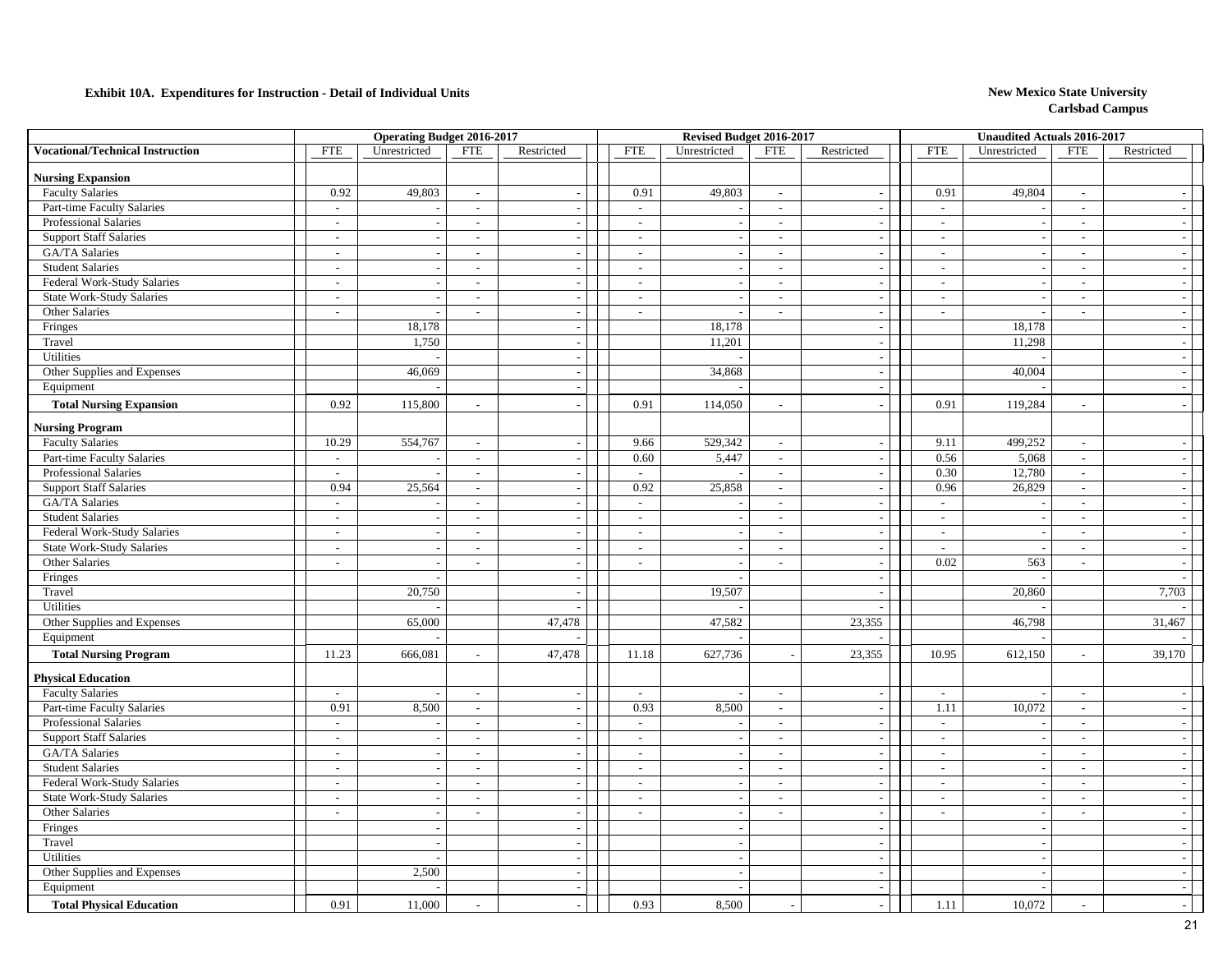|                                         |                          | <b>Operating Budget 2016-2017</b> |                          |            |                          | Revised Budget 2016-2017 |                          |                          |                          | <b>Unaudited Actuals 2016-2017</b> |                          |            |
|-----------------------------------------|--------------------------|-----------------------------------|--------------------------|------------|--------------------------|--------------------------|--------------------------|--------------------------|--------------------------|------------------------------------|--------------------------|------------|
| <b>Vocational/Technical Instruction</b> | <b>FTE</b>               | Unrestricted                      | <b>FTE</b>               | Restricted | <b>FTE</b>               | Unrestricted             | <b>FTE</b>               | Restricted               | <b>FTE</b>               | Unrestricted                       | <b>FTE</b>               | Restricted |
| <b>Welding Technician</b>               |                          |                                   |                          |            |                          |                          |                          |                          |                          |                                    |                          |            |
| <b>Faculty Salaries</b>                 | 0.92                     | 49,375                            |                          |            | 1.91                     | 104,785                  | $\overline{\phantom{a}}$ |                          | 1.78                     | 97,300                             | $\overline{\phantom{a}}$ |            |
| Part-time Faculty Salaries              |                          |                                   |                          |            | 0.26                     | 2,328                    | $\overline{\phantom{a}}$ |                          | 0.28                     | 2,564                              | $\overline{\phantom{a}}$ |            |
| <b>Professional Salaries</b>            |                          |                                   |                          |            | $\overline{\phantom{a}}$ |                          | $\overline{\phantom{0}}$ | $\overline{\phantom{a}}$ |                          |                                    | $\overline{\phantom{a}}$ |            |
| <b>Support Staff Salaries</b>           | $\overline{\phantom{0}}$ |                                   |                          |            | $\overline{\phantom{0}}$ |                          | $\overline{\phantom{a}}$ |                          | $\overline{\phantom{0}}$ |                                    | $\overline{\phantom{a}}$ |            |
| GA/TA Salaries                          |                          |                                   |                          |            | $\overline{\phantom{0}}$ |                          | $\sim$                   |                          | $\overline{\phantom{0}}$ |                                    | $\overline{\phantom{a}}$ |            |
| <b>Student Salaries</b>                 | 0.85                     | 13,632                            |                          |            | 0.16                     | 2,583                    | $\overline{\phantom{a}}$ |                          | $\overline{\phantom{a}}$ | 67                                 | $\overline{\phantom{a}}$ |            |
| Federal Work-Study Salaries             | $\overline{\phantom{0}}$ |                                   |                          |            | $\overline{\phantom{a}}$ |                          | $\overline{\phantom{0}}$ | $\overline{\phantom{a}}$ | 0.10                     | 1,564                              | $\overline{\phantom{a}}$ |            |
| <b>State Work-Study Salaries</b>        | $\overline{\phantom{a}}$ |                                   | $\overline{\phantom{a}}$ |            | $\overline{\phantom{0}}$ |                          | $\overline{\phantom{0}}$ | $\overline{\phantom{a}}$ | 0.09                     | 1,495                              | $\overline{\phantom{a}}$ |            |
| Other Salaries                          | $\overline{\phantom{0}}$ |                                   | $\sim$                   |            | $\overline{\phantom{a}}$ |                          | $\overline{\phantom{0}}$ |                          | 0.43                     | 12,150                             | $\overline{\phantom{a}}$ |            |
| Fringes                                 |                          |                                   |                          |            |                          |                          |                          | $\overline{\phantom{a}}$ |                          |                                    |                          |            |
| Travel                                  |                          | 1,750                             |                          |            |                          |                          |                          | $\overline{\phantom{a}}$ |                          |                                    |                          |            |
| <b>Utilities</b>                        |                          |                                   |                          |            |                          |                          |                          | $\overline{\phantom{a}}$ |                          |                                    |                          |            |
| Other Supplies and Expenses             |                          | 20,000                            |                          |            |                          | 19,508                   |                          | $\overline{\phantom{0}}$ |                          | 20,277                             |                          |            |
| Equipment                               |                          |                                   |                          |            |                          |                          |                          | $\overline{\phantom{a}}$ |                          |                                    |                          |            |
| <b>Total Welding Technician</b>         | .77                      | 84,757                            |                          |            | 2.33                     | 129,204                  |                          |                          | 2.68                     | 135,417                            | $\overline{\phantom{a}}$ |            |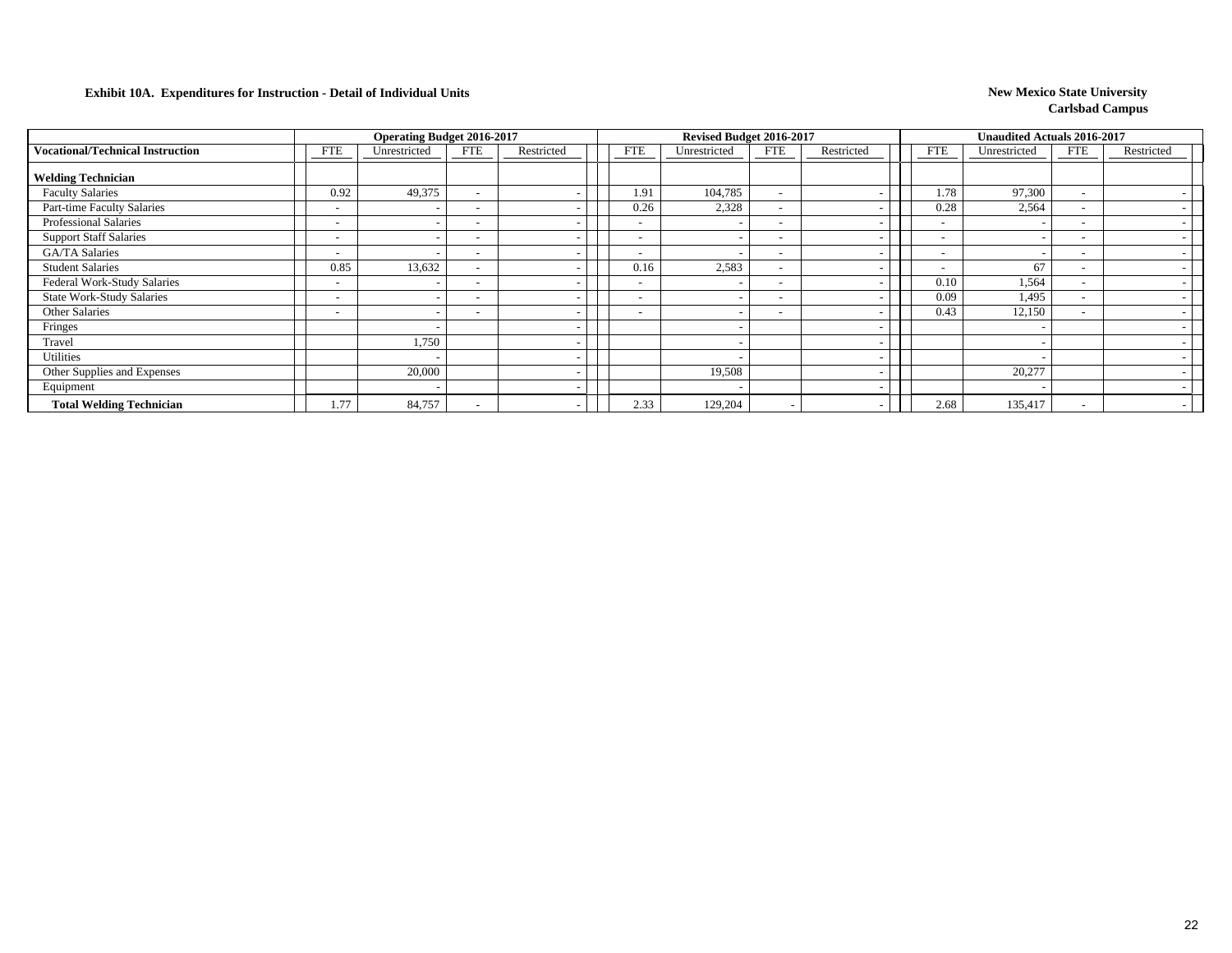|                                          |                          | <b>Operating Budget 2016-2017</b> |                          |               |                          | Revised Budget 2016-2017       |                          |                                                |                          | <b>Unaudited Actuals 2016-2017</b> |                          |               |
|------------------------------------------|--------------------------|-----------------------------------|--------------------------|---------------|--------------------------|--------------------------------|--------------------------|------------------------------------------------|--------------------------|------------------------------------|--------------------------|---------------|
| <b>Special Session Instruction</b>       | <b>FTE</b>               | Unrestricted                      | <b>FTE</b>               | Restricted    | <b>FTE</b>               | Unrestricted                   | <b>FTE</b>               | Restricted                                     | <b>FTE</b>               | Unrestricted                       | <b>FTE</b>               | Restricted    |
| <b>Faculty Salaries</b>                  |                          | <sup>\$</sup>                     | $\overline{\phantom{a}}$ | <sup>\$</sup> | $\sim$                   | \$<br>$\overline{\phantom{a}}$ | $\sim$                   | $\mathbf{\$}$                                  | $\overline{\phantom{a}}$ | \$                                 | $\sim$                   | -\$           |
| Part-time Faculty Salaries               | 26.73                    | 250,000                           |                          |               | 20.46                    | 186,092                        |                          |                                                | 35.18                    | 319,922                            |                          |               |
| Professional Salaries                    |                          |                                   |                          |               |                          |                                | $\overline{\phantom{a}}$ |                                                | $\overline{\phantom{a}}$ |                                    |                          |               |
| <b>Support Staff Salaries</b>            |                          |                                   | $\overline{\phantom{a}}$ |               | $\overline{\phantom{0}}$ | $\overline{\phantom{a}}$       | $\overline{\phantom{0}}$ | $\overline{\phantom{a}}$                       | $\overline{\phantom{a}}$ |                                    | $\overline{\phantom{a}}$ |               |
| <b>GA/TA Salaries</b>                    |                          |                                   |                          |               |                          |                                | $\overline{\phantom{a}}$ |                                                | $\overline{\phantom{a}}$ |                                    |                          |               |
| <b>Student Salaries</b>                  | $\overline{\phantom{0}}$ |                                   | $\overline{\phantom{a}}$ |               |                          |                                | $\sim$                   | $\tilde{\phantom{a}}$                          | $\overline{\phantom{a}}$ |                                    | $\overline{\phantom{a}}$ |               |
| Federal Work-Study Salaries              | $\overline{\phantom{0}}$ |                                   | $\overline{\phantom{a}}$ |               | ٠                        |                                | $\sim$                   | $\overline{a}$                                 | $\overline{\phantom{a}}$ |                                    | $\overline{\phantom{a}}$ |               |
| <b>State Work-Study Salaries</b>         |                          |                                   |                          |               |                          |                                |                          | $\tilde{\phantom{a}}$                          | ۰                        |                                    |                          |               |
| Other Salaries                           | $\overline{\phantom{a}}$ |                                   | $\overline{\phantom{a}}$ |               | 0.30                     | 8,354                          | $\sim$                   |                                                | 0.40                     | 11,245                             | $\overline{\phantom{a}}$ |               |
| Fringes                                  |                          |                                   |                          |               |                          |                                |                          | $\overline{\phantom{a}}$                       |                          |                                    |                          |               |
| Travel                                   |                          |                                   |                          |               |                          |                                |                          | $\overline{\phantom{a}}$                       |                          |                                    |                          |               |
| <b>Utilities</b>                         |                          |                                   |                          |               |                          |                                |                          | $\overline{\phantom{a}}$                       |                          |                                    |                          |               |
| Other Supplies and Expenses              |                          |                                   |                          |               |                          |                                |                          | $\overline{\phantom{a}}$                       |                          |                                    |                          |               |
| Equipment                                |                          |                                   |                          |               |                          |                                |                          |                                                |                          |                                    |                          |               |
| <b>Total Special Session Instruction</b> | 26.73                    | 250,000<br>$\mathcal{S}$          |                          | \$            | 20.76                    | 194,446<br>$\mathbf{s}$        | $\overline{\phantom{a}}$ | $\mathbf{\hat{S}}$<br>$\overline{\phantom{a}}$ | 35.58                    | 331.167<br>-\$                     |                          | $\mathcal{S}$ |
| <b>Summer Session</b>                    |                          |                                   |                          |               |                          |                                |                          |                                                |                          |                                    |                          |               |
| <b>Faculty Salaries</b>                  | $\overline{\phantom{a}}$ |                                   | $\overline{\phantom{a}}$ |               | ٠                        |                                | $\overline{\phantom{a}}$ |                                                | $\blacksquare$           |                                    | $\overline{\phantom{a}}$ |               |
| Part-time Faculty Salaries               | 26.73                    | 250,000                           | $\overline{\phantom{a}}$ |               | 20.46                    | 186,092                        | $\sim$                   | $\overline{\phantom{a}}$                       | 35.18                    | 319,922                            | $\overline{\phantom{a}}$ |               |
| <b>Professional Salaries</b>             |                          |                                   |                          |               |                          |                                |                          | $\tilde{\phantom{a}}$                          | $\overline{a}$           |                                    |                          |               |
| <b>Support Staff Salaries</b>            | $\overline{\phantom{a}}$ |                                   |                          |               |                          |                                | $\sim$                   | $\sim$                                         | $\overline{\phantom{a}}$ |                                    | $\overline{\phantom{a}}$ |               |
| <b>GA/TA Salaries</b>                    | $\overline{\phantom{a}}$ |                                   |                          |               |                          |                                | $\sim$                   | $\overline{\phantom{a}}$                       | $\overline{\phantom{a}}$ |                                    |                          |               |
| <b>Student Salaries</b>                  |                          |                                   | $\overline{\phantom{a}}$ |               |                          |                                | $\overline{\phantom{0}}$ | $\blacksquare$                                 | $\overline{\phantom{a}}$ |                                    | $\overline{\phantom{a}}$ |               |
| Federal Work-Study Salaries              | $\overline{\phantom{a}}$ |                                   | $\overline{\phantom{a}}$ |               |                          | $\overline{\phantom{a}}$       | $\overline{\phantom{a}}$ | $\tilde{\phantom{a}}$                          | $\overline{\phantom{a}}$ |                                    | $\overline{\phantom{a}}$ |               |
| <b>State Work-Study Salaries</b>         |                          |                                   |                          |               |                          |                                | $\overline{\phantom{a}}$ |                                                | $\overline{\phantom{a}}$ |                                    |                          |               |
| Other Salaries                           |                          |                                   | $\overline{\phantom{a}}$ |               | 0.30                     | 8,354                          | $\overline{\phantom{0}}$ | $\tilde{\phantom{a}}$                          | 0.40                     | 11,245                             | $\overline{\phantom{a}}$ |               |
| Fringes                                  |                          |                                   |                          |               |                          |                                |                          |                                                |                          |                                    |                          |               |
| Travel                                   |                          |                                   |                          |               |                          |                                |                          | $\tilde{\phantom{a}}$                          |                          |                                    |                          |               |
| Utilities                                |                          |                                   |                          |               |                          |                                |                          | $\tilde{\phantom{a}}$                          |                          |                                    |                          |               |
| Other Supplies and Expenses              |                          |                                   |                          |               |                          |                                |                          |                                                |                          |                                    |                          |               |
| Equipment                                |                          |                                   |                          |               |                          |                                |                          |                                                |                          |                                    |                          |               |
| <b>Total Summer Session</b>              | 26.73                    | 250,000                           |                          |               | 20.76                    | 194,446                        |                          |                                                | 35.58                    | 331,167                            |                          |               |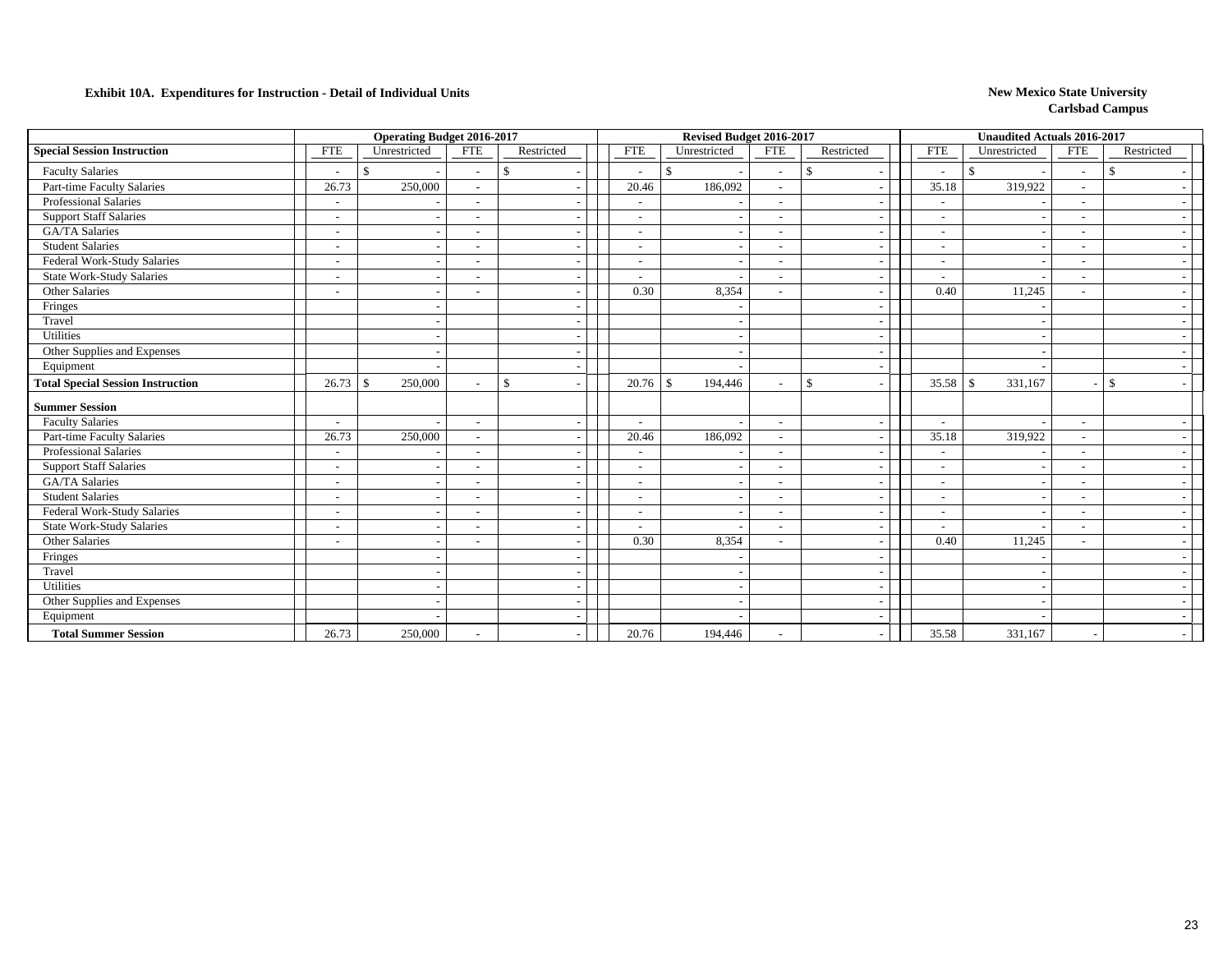|                                  |                          | <b>Operating Budget 2016-2017</b> |                             |                             |               | Revised Budget 2016-2017 |                |                                 |                             | <b>Unaudited Actuals 2016-2017</b> |                          |                          |
|----------------------------------|--------------------------|-----------------------------------|-----------------------------|-----------------------------|---------------|--------------------------|----------------|---------------------------------|-----------------------------|------------------------------------|--------------------------|--------------------------|
| <b>Community Education</b>       | <b>FTE</b>               | Unrestricted                      | <b>FTE</b>                  | Restricted                  | <b>FTE</b>    | Unrestricted             | <b>FTE</b>     | Restricted                      | ${\rm FTE}$                 | Unrestricted                       | <b>FTE</b>               | Restricted               |
| <b>Faculty Salaries</b>          | $\sim$                   | $\mathcal{S}$                     | $\sim$                      | $\mathbf{\hat{S}}$          | $\sim$        | $\mathbb{S}$             | $\overline{a}$ | $\mathbb{S}$                    | $\overline{a}$              | \$                                 | $\sim$                   | $\mathbb{S}$             |
| Part-time Faculty Salaries       | $\sim$                   |                                   | $\sim$                      | $\sim$                      | 0.40          | 3,706                    | $\sim$         | $\sim$                          | 0.17                        | 1,560                              | $\sim$                   | $\sim$                   |
| <b>Professional Salaries</b>     | 1.03                     | 43,665                            | $\overline{\phantom{a}}$    | $\sim$                      | 0.85          | 35,959                   | $\sim$         | $\sim$                          | 0.79                        | 33,293                             | $\sim$                   | $\sim$                   |
| <b>Support Staff Salaries</b>    | 1.00                     | 27,207                            | $\mathcal{L}_{\mathcal{A}}$ | $\sim$                      | 0.94          | 26,417                   | $\sim$         | $\sim$                          | 1.01                        | 28,376                             | $\sim$                   | $\sim$                   |
| GA/TA Salaries                   | $\sim$                   |                                   | $\overline{\phantom{a}}$    | $\sim$                      | $\sim$        |                          | $\sim$         | $\overline{\phantom{a}}$        | $\overline{\phantom{a}}$    |                                    | $\sim$                   | $\overline{\phantom{a}}$ |
| <b>Student Salaries</b>          | $\sim$                   |                                   | $\sim$                      | $\sim$                      | $\sim$        | $\sim$                   | $\sim$         | $\blacksquare$                  | $\mathcal{L}_{\mathcal{A}}$ | $\overline{\phantom{a}}$           | $\overline{\phantom{a}}$ | $\sim$                   |
| Federal Work-Study Salaries      | $\sim$                   | $\overline{\phantom{a}}$          | $\sim$                      | $\sim$                      | $\sim$        |                          | $\sim$         | $\sim$                          | $\sim$                      | $\sim$                             | $\sim$                   | $\sim$                   |
| <b>State Work-Study Salaries</b> | $\sim$                   |                                   | $\sim$                      | $\sim$                      | $\sim$        | $\overline{\phantom{a}}$ | $\sim$         | $\sim$                          | $\overline{a}$              | $\overline{\phantom{a}}$           | $\overline{a}$           | $\sim$                   |
| Other Salaries                   | $\overline{\phantom{a}}$ |                                   | $\overline{\phantom{a}}$    | $\sim$                      | 0.11          | 2,993                    | $\sim$         | $\overline{\phantom{a}}$        | 0.05                        | 1,430                              | $\overline{\phantom{a}}$ | $\sim$                   |
| Fringes                          |                          |                                   |                             | $\sim$                      |               |                          |                | $\overline{\phantom{a}}$        |                             | 496                                |                          | $\sim$                   |
| Travel                           |                          | 3,500                             |                             | $\sim$                      |               | 3,026                    |                | $\overline{a}$                  |                             | 3,159                              |                          | $\sim$                   |
| Utilities                        |                          |                                   |                             | $\overline{a}$              |               |                          |                | $\bar{\phantom{a}}$             |                             |                                    |                          | $\sim$                   |
| Other Supplies and Expenses      |                          | 76,750                            |                             | $\sim$                      |               | 39,349                   |                | $\overline{\phantom{a}}$        |                             | 35,052                             |                          | $\sim$                   |
| Equipment                        |                          |                                   |                             | $\sim$                      |               |                          |                | $\sim$                          |                             |                                    |                          | $\sim$                   |
| <b>Total Community Education</b> | 2.03                     | 151,122<br>$\mathcal{S}$          | $\sim$                      | $\mathbb{S}$                | 2.30          | $\mathbb{S}$<br>111,450  | $\sim$         | $\mathsf{\$}$<br>$\overline{a}$ | 2.02                        | 103,366<br>$\mathbb{S}$            | $\overline{a}$           | \$<br>$\sim$             |
| <b>Community Education</b>       |                          |                                   |                             |                             |               |                          |                |                                 |                             |                                    |                          |                          |
| <b>Faculty Salaries</b>          | $\sim$                   |                                   | $\sim$                      | $\sim$                      | $\sim$        |                          | $\sim$         | $\sim$                          | $\sim$                      |                                    | $\sim$                   | $\sim$                   |
| Part-time Faculty Salaries       | $\sim$                   |                                   | $\sim$                      | $\sim$                      | 0.04          | 388                      | $\sim$         | $\sim$                          | 0.04                        | 400                                | $\overline{a}$           | $\sim$                   |
| Professional Salaries            | 1.03                     | 43,665                            | $\sim$                      | $\sim$                      | 0.85          | 35,959                   | $\sim$         | $\overline{\phantom{a}}$        | 0.79                        | 33,293                             | $\overline{\phantom{a}}$ | $\sim$                   |
| <b>Support Staff Salaries</b>    | 1.00                     | 27,207                            | $\sim$                      | $\sim$                      | 0.94          | 26,417                   | $\sim$         | $\sim$                          | 1.01                        | 28,376                             | $\sim$                   | $\sim$                   |
| GA/TA Salaries                   | $\sim$                   |                                   | $\sim$                      | $\sim$                      | $\sim$        | $\sim$                   | $\sim$         | $\mathcal{L}_{\mathcal{A}}$     | $\sim$                      | $\overline{\phantom{a}}$           | $\overline{\phantom{a}}$ | $\sim$                   |
| <b>Student Salaries</b>          | $\sim$                   | $\sim$                            | $\overline{\phantom{a}}$    | $\sim$                      | $\sim$        | $\overline{\phantom{a}}$ | $\sim$         | $\overline{\phantom{a}}$        | $\sim$                      | $\overline{\phantom{a}}$           | $\sim$                   | $\sim$                   |
| Federal Work-Study Salaries      | $\overline{\phantom{a}}$ | $\sim$                            | $\overline{\phantom{a}}$    | $\sim$                      | $\sim$        | $\sim$                   | $\sim$         | $\overline{\phantom{a}}$        | $\sim$                      | $\overline{\phantom{a}}$           | $\sim$                   | $\sim$                   |
| <b>State Work-Study Salaries</b> | $\sim$                   |                                   | $\blacksquare$              | $\sim$                      | $\sim$        |                          | $\sim$         | $\sim$                          | $\overline{\phantom{a}}$    |                                    | $\sim$                   | $\sim$                   |
| Other Salaries                   | $\sim$                   |                                   | $\overline{\phantom{a}}$    | $\sim$                      | 0.11          | 2,993                    | $\sim$         | $\blacksquare$                  | 0.01                        | 240                                | $\overline{\phantom{a}}$ | $\sim$                   |
| Fringes                          |                          |                                   |                             |                             |               |                          |                |                                 |                             |                                    |                          | $\sim$                   |
| Travel                           |                          | 3,500                             |                             | $\overline{\phantom{a}}$    |               | 3,026                    |                | $\overline{\phantom{a}}$        |                             | 2,144                              |                          | $\sim$                   |
| Utilities                        |                          |                                   |                             | $\sim$                      |               |                          |                | $\overline{\phantom{a}}$        |                             |                                    |                          | $\sim$                   |
| Other Supplies and Expenses      |                          | 45,000                            |                             | $\sim$                      |               | 32,300                   |                | $\sim$                          |                             | 29,856                             |                          | $\sim$                   |
| Equipment                        |                          |                                   |                             | $\sim$                      |               |                          |                | $\mathbb{Z}^2$                  |                             |                                    |                          | $\sim$                   |
| <b>Total Community Education</b> | 2.03                     | 119,372                           | $\sim$                      |                             | 1.94          | 101,083                  | $\sim$         | $\sim$                          | 1.85                        | 94,309                             | $\sim$                   | $\overline{\phantom{a}}$ |
| <b>Contract Training</b>         |                          |                                   |                             |                             |               |                          |                |                                 |                             |                                    |                          |                          |
| <b>Faculty Salaries</b>          | $\sim$                   |                                   | $\sim$                      | $\sim$                      | $\sim$        |                          | $\sim$         | $\sim$                          | $\overline{\phantom{a}}$    | $\overline{\phantom{a}}$           | $\sim$                   | $\overline{\phantom{a}}$ |
| Part-time Faculty Salaries       | $\overline{\phantom{a}}$ |                                   | $\sim$                      | $\sim$                      | $\sim$        |                          | $\sim$         | $\overline{\phantom{a}}$        | $\sim$                      |                                    | $\sim$                   | $\overline{\phantom{a}}$ |
| <b>Professional Salaries</b>     | $\overline{\phantom{a}}$ |                                   | $\sim$                      | $\overline{\phantom{a}}$    | $\mathcal{L}$ |                          | $\sim$         | $\overline{\phantom{a}}$        | $\sim$                      |                                    | $\overline{\phantom{a}}$ | $\sim$                   |
| <b>Support Staff Salaries</b>    | $\overline{\phantom{a}}$ |                                   | $\overline{\phantom{a}}$    | $\sim$                      | $\sim$        | $\sim$                   | $\sim$         | $\overline{\phantom{a}}$        | $\overline{\phantom{a}}$    | $\overline{\phantom{a}}$           | $\sim$                   | $\sim$                   |
| GA/TA Salaries                   | $\sim$                   | $\overline{\phantom{a}}$          | $\overline{\phantom{a}}$    | $\sim$                      | $\sim$        | $\overline{\phantom{a}}$ | $\sim$         | $\overline{\phantom{a}}$        | $\overline{\phantom{a}}$    | $\overline{\phantom{a}}$           | $\overline{\phantom{a}}$ | $\overline{a}$           |
| <b>Student Salaries</b>          | $\sim$                   | $\overline{\phantom{a}}$          | $\sim$                      | $\sim$                      | $\sim$        | $\sim$                   | $\sim$         | $\sim$                          | $\sim$                      | $\sim$                             | $\sim$                   | $\sim$                   |
| Federal Work-Study Salaries      | $\sim$                   |                                   | $\overline{\phantom{a}}$    | $\sim$                      | $\sim$        |                          | $\sim$         | $\sim$                          | $\overline{\phantom{a}}$    |                                    | $\sim$                   | $\sim$                   |
| <b>State Work-Study Salaries</b> | $\overline{\phantom{a}}$ | $\sim$                            | $\sim$                      | $\sim$                      | $\sim$        | $\sim$                   | $\sim$         | $\blacksquare$                  | $\sim$                      | $\overline{\phantom{a}}$           | $\overline{a}$           | $\sim$                   |
| Other Salaries                   | $\sim$                   |                                   | $\overline{\phantom{a}}$    |                             | $\sim$        |                          | $\sim$         | $\overline{\phantom{a}}$        | $\overline{a}$              |                                    | $\overline{\phantom{a}}$ | $\sim$                   |
| Fringes                          |                          | $\sim$                            |                             | $\mathcal{L}_{\mathcal{A}}$ |               | $\sim$                   |                | $\blacksquare$                  |                             | $\sim$                             |                          | $\sim$                   |
| Travel                           |                          |                                   |                             | $\sim$                      |               |                          |                | $\sim$                          |                             |                                    |                          | $\sim$                   |
| Utilities                        |                          |                                   |                             | $\overline{a}$              |               |                          |                | $\sim$                          |                             |                                    |                          | $\sim$                   |
| Other Supplies and Expenses      |                          | 25,000                            |                             | $\overline{a}$              |               | 4,181                    |                | $\overline{a}$                  |                             | 4,181                              |                          | $\sim$                   |
| Equipment                        |                          |                                   |                             | $\overline{\phantom{a}}$    |               |                          |                | $\sim$                          |                             |                                    |                          | $\overline{\phantom{a}}$ |
| <b>Total Contract Training</b>   |                          | 25,000                            |                             |                             |               | 4,181                    |                |                                 |                             | 4,181                              |                          |                          |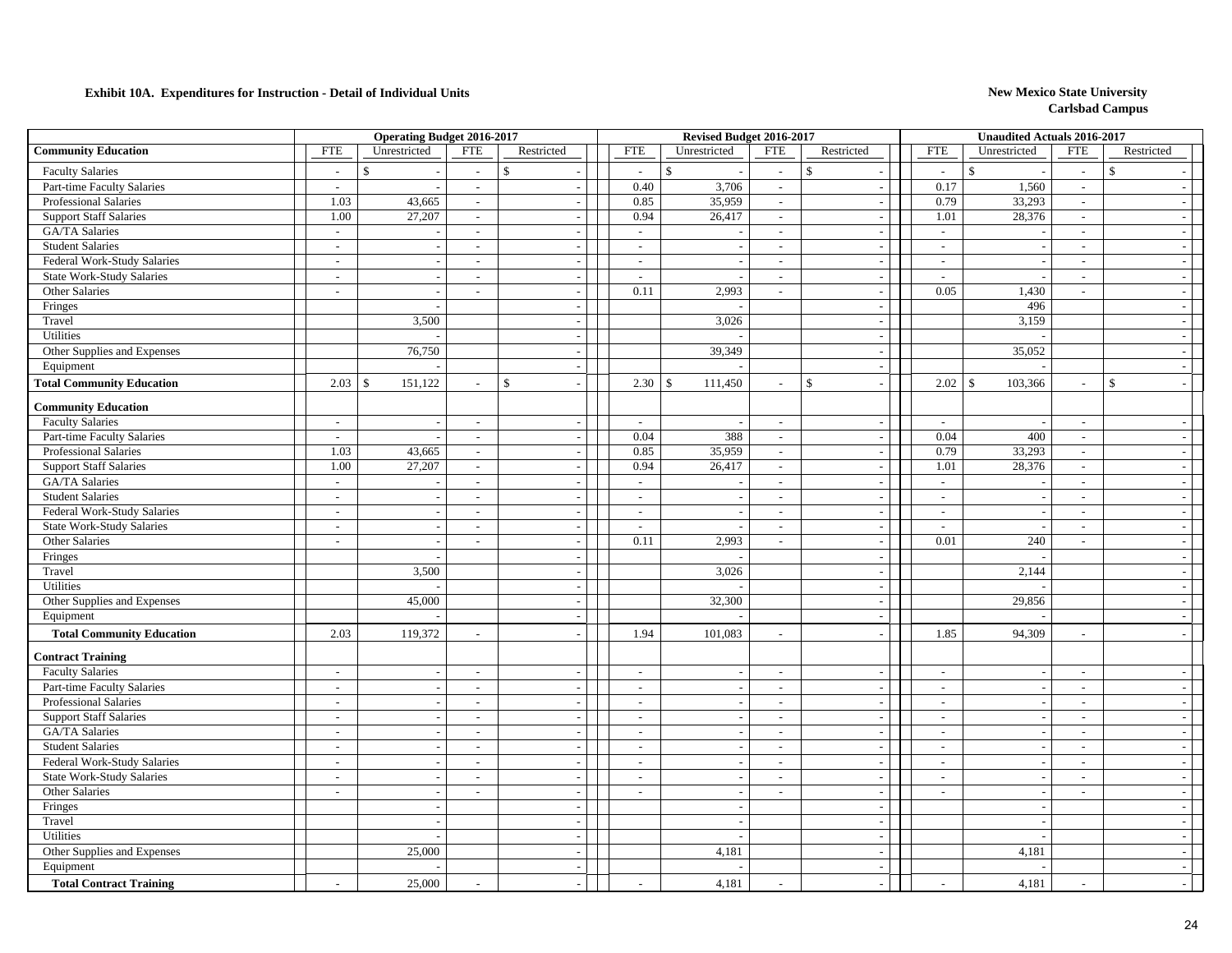|                                  |                          | <b>Operating Budget 2016-2017</b> |                          |            |                          | Revised Budget 2016-2017 |                          |                          |                          | <b>Unaudited Actuals 2016-2017</b> |                          |            |
|----------------------------------|--------------------------|-----------------------------------|--------------------------|------------|--------------------------|--------------------------|--------------------------|--------------------------|--------------------------|------------------------------------|--------------------------|------------|
| <b>Community Education</b>       | <b>FTE</b>               | Unrestricted                      | <b>FTE</b>               | Restricted | FTE                      | Unrestricted             | <b>FTE</b>               | Restricted               | <b>FTE</b>               | Unrestricted                       | <b>FTE</b>               | Restricted |
| <b>Driver's Education</b>        |                          |                                   |                          |            |                          |                          |                          |                          |                          |                                    |                          |            |
| <b>Faculty Salaries</b>          | $\overline{\phantom{0}}$ |                                   | $\overline{\phantom{0}}$ |            | $\overline{\phantom{a}}$ | $\overline{\phantom{0}}$ | $\overline{\phantom{0}}$ | $\overline{\phantom{a}}$ | $\overline{\phantom{a}}$ |                                    | $\overline{\phantom{a}}$ |            |
| Part-time Faculty Salaries       |                          |                                   | $\overline{\phantom{a}}$ |            | 0.36                     | 3,318                    | $\overline{\phantom{0}}$ | $\overline{\phantom{a}}$ | 0.13                     | 1,160                              | $\overline{\phantom{a}}$ |            |
| Professional Salaries            |                          |                                   |                          |            | $\overline{\phantom{a}}$ |                          | $\overline{\phantom{0}}$ | $\overline{\phantom{a}}$ | $\overline{\phantom{0}}$ |                                    | $\overline{\phantom{a}}$ |            |
| <b>Support Staff Salaries</b>    |                          |                                   | . .                      |            | $\overline{\phantom{0}}$ |                          | $\sim$                   | $\overline{\phantom{a}}$ | $\overline{\phantom{0}}$ |                                    | $\overline{\phantom{0}}$ |            |
| GA/TA Salaries                   | $\overline{\phantom{0}}$ |                                   | $\overline{\phantom{a}}$ |            | $\overline{\phantom{0}}$ |                          | $\sim$                   |                          | $\overline{\phantom{a}}$ |                                    | $\overline{\phantom{a}}$ |            |
| <b>Student Salaries</b>          |                          |                                   | . .                      |            | $\overline{\phantom{0}}$ |                          | $\overline{\phantom{0}}$ | $\overline{\phantom{a}}$ | $\overline{\phantom{0}}$ |                                    | $\overline{\phantom{a}}$ |            |
| Federal Work-Study Salaries      | $\overline{\phantom{a}}$ |                                   | $\overline{\phantom{a}}$ |            | $\overline{\phantom{a}}$ |                          | $\overline{\phantom{0}}$ | $\overline{\phantom{0}}$ | $\overline{\phantom{a}}$ |                                    | $\overline{\phantom{a}}$ |            |
| <b>State Work-Study Salaries</b> |                          |                                   | $\overline{\phantom{a}}$ |            | $\overline{\phantom{a}}$ |                          | $\overline{\phantom{0}}$ | $\overline{\phantom{a}}$ | $\overline{\phantom{a}}$ |                                    | $\overline{\phantom{a}}$ |            |
| Other Salaries                   | $\overline{\phantom{0}}$ |                                   | $\overline{\phantom{0}}$ |            | $\overline{\phantom{a}}$ | $\overline{\phantom{a}}$ | $\overline{\phantom{0}}$ | $\overline{\phantom{a}}$ | 0.04                     | 1,190                              | $\overline{\phantom{a}}$ |            |
| Fringes                          |                          |                                   |                          |            |                          |                          |                          |                          |                          | 496                                |                          |            |
| Travel                           |                          |                                   |                          |            |                          |                          |                          | $\overline{\phantom{a}}$ |                          | 1,015                              |                          |            |
| <b>Utilities</b>                 |                          |                                   |                          |            |                          |                          |                          | $\overline{\phantom{a}}$ |                          |                                    |                          |            |
| Other Supplies and Expenses      |                          | 6,750                             |                          |            |                          | 2,868                    |                          | $\overline{\phantom{a}}$ |                          | 1,015                              |                          |            |
| Equipment                        |                          |                                   |                          |            |                          |                          |                          | $\overline{\phantom{a}}$ |                          |                                    |                          |            |
| <b>Total Driver's Education</b>  | $\overline{\phantom{0}}$ | 6,750                             |                          |            | 0.36                     | 6,186                    | $\overline{\phantom{0}}$ |                          | 0.17                     | 4,876                              | $\overline{\phantom{a}}$ |            |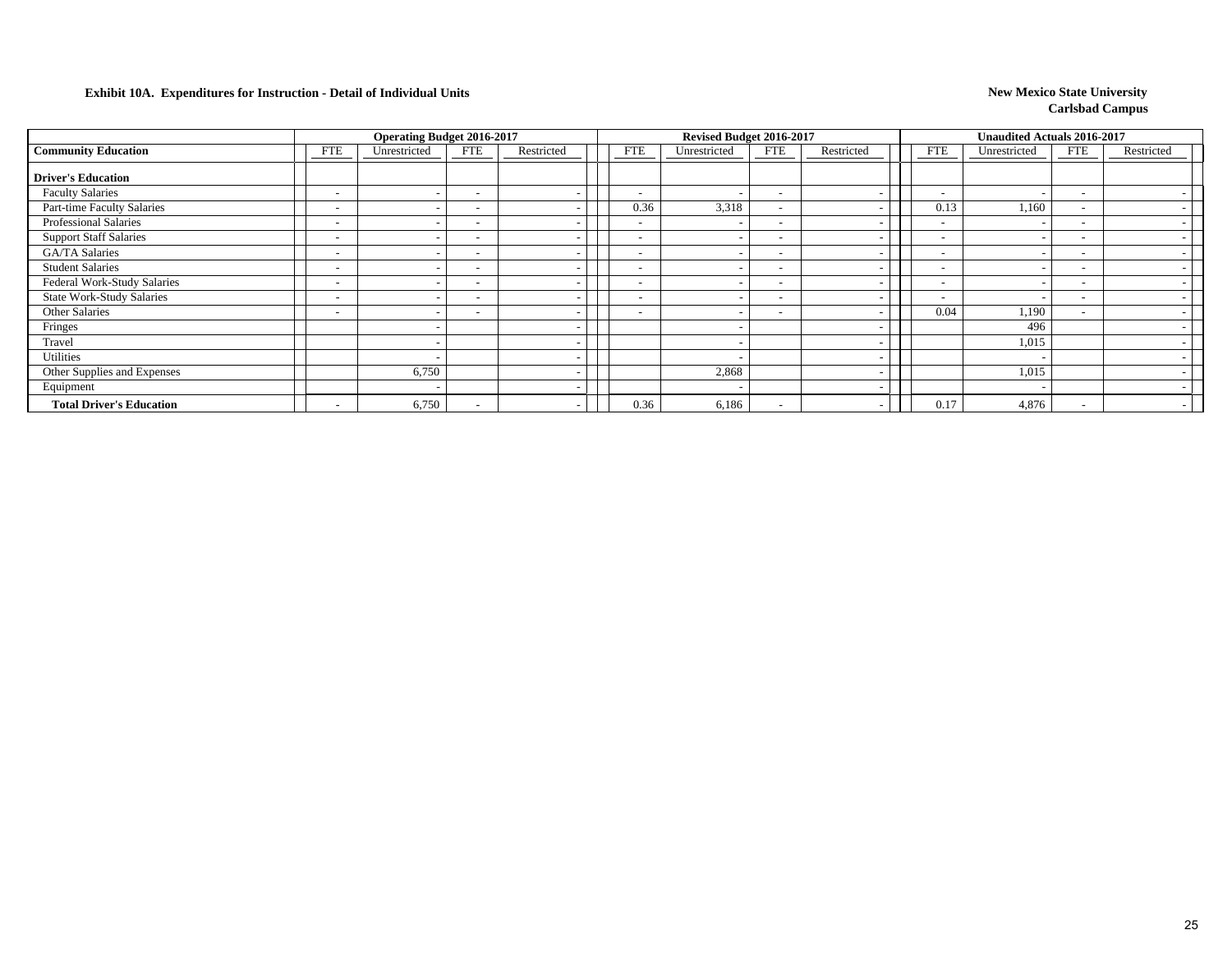|                                               |                          | <b>Operating Budget 2016-2017</b> |                          |               | Revised Budget 2016-2017 |                          |              |                          |                          | <b>Unaudited Actuals 2016-2017</b> |            |                          |                    |                          |                |
|-----------------------------------------------|--------------------------|-----------------------------------|--------------------------|---------------|--------------------------|--------------------------|--------------|--------------------------|--------------------------|------------------------------------|------------|--------------------------|--------------------|--------------------------|----------------|
| <b>Preparation/Remedial Instruction</b>       | <b>FTE</b>               | Unrestricted                      | <b>FTE</b>               | Restricted    |                          | <b>FTE</b>               |              | Unrestricted             | <b>FTE</b>               |                                    | Restricted | <b>FTE</b>               | Unrestricted       | <b>FTE</b>               | Restricted     |
| <b>Faculty Salaries</b>                       |                          | <sup>\$</sup>                     | $\overline{\phantom{a}}$ | <sup>\$</sup> |                          | $\overline{\phantom{a}}$ | $\mathbb{S}$ |                          | $\overline{\phantom{a}}$ | $\mathbf{\$}$                      |            | $\overline{\phantom{a}}$ | $\mathbf{\hat{s}}$ | $\overline{\phantom{a}}$ | -\$            |
| Part-time Faculty Salaries                    |                          |                                   |                          |               |                          |                          |              |                          |                          |                                    |            | $\overline{a}$           |                    |                          |                |
| Professional Salaries                         |                          |                                   | 2.96                     | 126,000       |                          |                          |              |                          | 2.78                     |                                    | 117,007    | $\overline{\phantom{a}}$ |                    | 2.70                     | 113,725        |
| <b>Support Staff Salaries</b>                 |                          |                                   | 2.39                     | 65,277        |                          |                          |              |                          | 2.09                     |                                    | 58,626     | $\overline{\phantom{a}}$ |                    | 2.47                     | 69,453         |
| GA/TA Salaries                                |                          |                                   |                          |               |                          |                          |              |                          | $\sim$                   |                                    |            | $\overline{\phantom{a}}$ |                    |                          |                |
| <b>Student Salaries</b>                       |                          |                                   |                          |               |                          |                          |              |                          | 0.09                     |                                    | 1,376      | $\overline{\phantom{a}}$ |                    |                          |                |
| Federal Work-Study Salaries                   | $\overline{\phantom{a}}$ |                                   | $\overline{\phantom{a}}$ |               |                          |                          |              |                          | $\sim$                   |                                    |            | $\overline{\phantom{a}}$ |                    | $\overline{\phantom{a}}$ |                |
| <b>State Work-Study Salaries</b>              | $\overline{\phantom{a}}$ |                                   |                          |               |                          |                          |              |                          | $\overline{\phantom{0}}$ |                                    |            | $\overline{\phantom{a}}$ |                    | 0.06                     | 917            |
| Other Salaries                                |                          |                                   | 0.07                     | 2,000         |                          |                          |              |                          |                          |                                    |            | $\overline{\phantom{a}}$ |                    |                          | 98             |
| Fringes                                       |                          |                                   |                          | 72,516        |                          |                          |              |                          |                          |                                    | 55,130     |                          |                    |                          | 56,823         |
| Travel                                        |                          |                                   |                          | 8,000         |                          |                          |              |                          |                          |                                    | 3,110      |                          |                    |                          | 3,916          |
| <b>Utilities</b>                              |                          |                                   |                          |               |                          |                          |              |                          |                          |                                    |            |                          |                    |                          |                |
| Other Supplies and Expenses                   |                          |                                   |                          | 16,064        |                          |                          |              |                          |                          |                                    | 21,377     |                          |                    |                          | 21,146         |
| Equipment                                     |                          |                                   |                          |               |                          |                          |              |                          |                          |                                    |            |                          |                    |                          |                |
| <b>Total Preparation/Remedial Instruction</b> |                          | <sup>\$</sup>                     | 5.42                     | 289,857<br>£. |                          |                          | \$           |                          | 4.96                     | <sup>\$</sup>                      | 256,626    | $\overline{\phantom{a}}$ | $\mathbf{s}$       | 5.23                     | -\$<br>266,078 |
| <b>Adult Basic Education</b>                  |                          |                                   |                          |               |                          |                          |              |                          |                          |                                    |            |                          |                    |                          |                |
| <b>Faculty Salaries</b>                       |                          |                                   |                          |               |                          |                          |              |                          |                          |                                    |            | $\overline{a}$           |                    | $\overline{\phantom{a}}$ |                |
| Part-time Faculty Salaries                    |                          |                                   |                          |               |                          |                          |              |                          |                          |                                    |            | $\overline{\phantom{a}}$ |                    |                          |                |
| <b>Professional Salaries</b>                  |                          |                                   | 2.96                     | 126,000       |                          |                          |              |                          | 2.78                     |                                    | 117,007    | $\overline{\phantom{a}}$ |                    | 2.70                     | 113,725        |
| <b>Support Staff Salaries</b>                 |                          |                                   | 2.39                     | 65,277        |                          |                          |              |                          | 2.09                     |                                    | 58,626     | $\sim$                   |                    | 2.47                     | 69,453         |
| <b>GA/TA Salaries</b>                         |                          |                                   |                          |               |                          |                          |              |                          |                          |                                    |            | $\overline{\phantom{a}}$ |                    |                          |                |
| <b>Student Salaries</b>                       |                          |                                   |                          |               |                          |                          |              |                          | 0.09                     |                                    | 1,376      | $\overline{\phantom{a}}$ |                    | $\overline{\phantom{a}}$ |                |
| Federal Work-Study Salaries                   |                          |                                   |                          |               |                          |                          |              |                          | $\overline{\phantom{a}}$ |                                    |            | $\overline{\phantom{a}}$ |                    |                          |                |
| <b>State Work-Study Salaries</b>              |                          |                                   |                          |               |                          |                          |              |                          | $\overline{\phantom{a}}$ |                                    |            | $\overline{\phantom{a}}$ |                    | 0.06                     | 917            |
| Other Salaries                                |                          |                                   | 0.07                     | 2,000         |                          |                          |              | $\overline{\phantom{a}}$ | $\overline{\phantom{0}}$ |                                    |            | $\overline{\phantom{a}}$ |                    | $\overline{\phantom{a}}$ | 98             |
| Fringes                                       |                          |                                   |                          | 72,516        |                          |                          |              |                          |                          |                                    | 55,130     |                          |                    |                          | 56,823         |
| Travel                                        |                          |                                   |                          | 8,000         |                          |                          |              |                          |                          |                                    | 3,110      |                          |                    |                          | 3,916          |
| <b>Utilities</b>                              |                          |                                   |                          |               |                          |                          |              |                          |                          |                                    |            |                          |                    |                          |                |
| Other Supplies and Expenses                   |                          |                                   |                          | 16,064        |                          |                          |              |                          |                          |                                    | 21,377     |                          |                    |                          | 21,146         |
| Equipment                                     |                          |                                   |                          |               |                          |                          |              |                          |                          |                                    |            |                          |                    |                          |                |
| <b>Total Adult Basic Education</b>            |                          |                                   | 5.42                     | 289,857       |                          |                          |              |                          | 4.96                     |                                    | 256,626    |                          |                    | 5.23                     | 266,078        |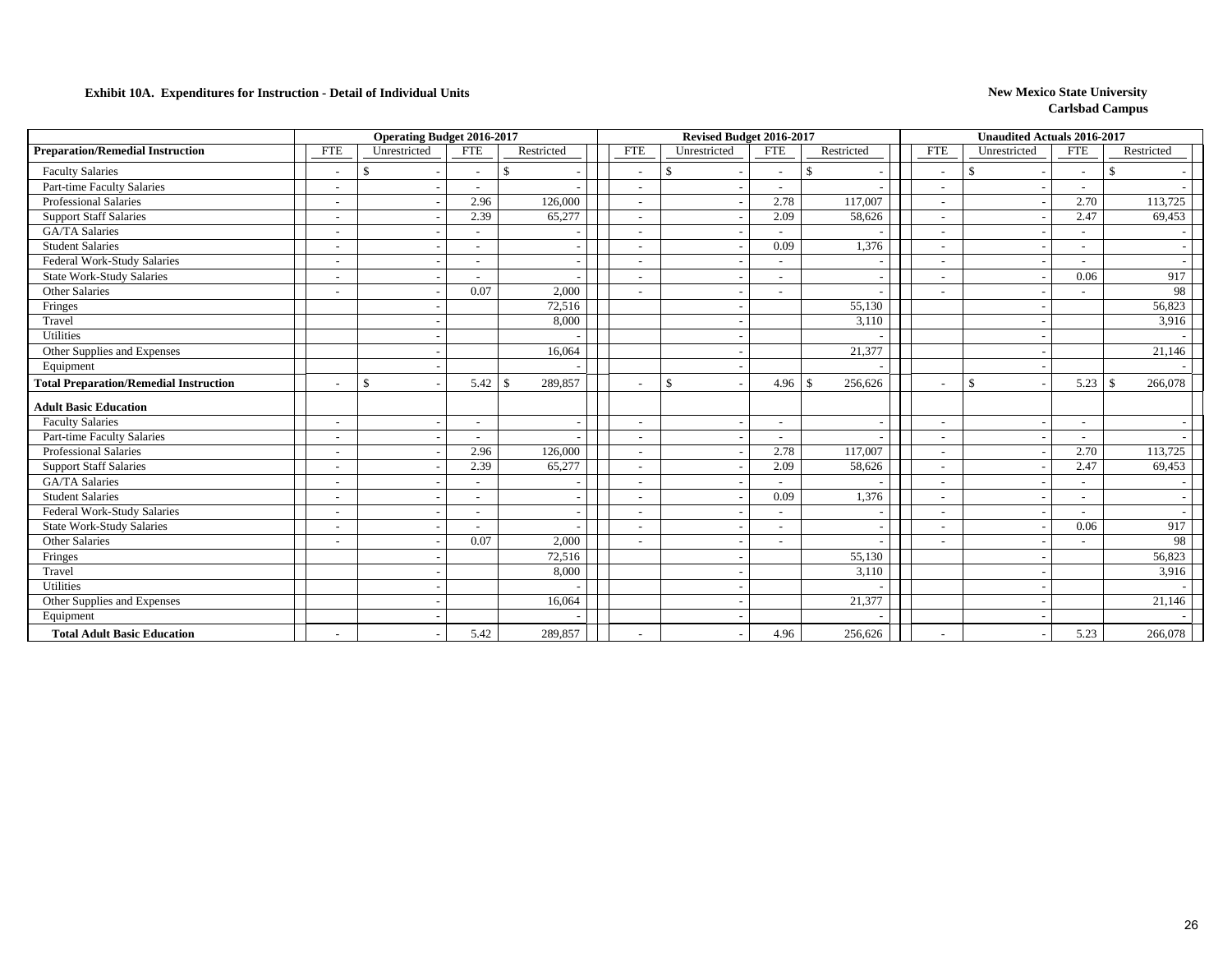### **Exhibit 11. Summary of Expenditures for Academic Support** New Mexico State University

|                                                        |                          | <b>Operating Budget 2016-2017</b> |                                          |            |                          |     | Revised Budget 2016-2017 |            |               |            |                          |                    | <b>Unaudited Actuals 2016-2017</b> |            |               |            |
|--------------------------------------------------------|--------------------------|-----------------------------------|------------------------------------------|------------|--------------------------|-----|--------------------------|------------|---------------|------------|--------------------------|--------------------|------------------------------------|------------|---------------|------------|
|                                                        | <b>FTE</b>               | Unrestricted                      | <b>FTE</b>                               | Restricted | <b>FTE</b>               |     | Unrestricted             | <b>FTE</b> |               | Restricted | <b>FTE</b>               |                    | Unrestricted                       | <b>FTE</b> |               | Restricted |
| <b>Libraries</b>                                       |                          |                                   |                                          |            |                          |     |                          |            |               |            |                          |                    |                                    |            |               |            |
| Library Materials/Acquisitions                         | $\overline{\phantom{a}}$ | 72,000<br><sup>\$</sup>           | $\mathbf{s}$<br>$\overline{\phantom{a}}$ |            |                          | -\$ | 72,000                   |            | -S            |            | $\overline{\phantom{a}}$ | $\mathbf{\$}$      | 46.529                             | $\sim$     | $\mathbf{s}$  |            |
| Library/Media Center                                   | 5.63                     | 225,929                           | $\overline{\phantom{a}}$                 |            | 6.56                     |     | 202,830                  |            |               |            | 5.38                     |                    | 201,114                            |            |               |            |
| <b>Total Libraries</b>                                 | 5.63                     | 297,929                           | $\mathbf{\hat{S}}$<br>$\sim$             |            | 6.56                     | -\$ | 274,830                  |            | \$            |            | 5.38                     | -\$                | 247,643                            |            | \$            |            |
| <b>Educational Media Services</b>                      |                          |                                   |                                          |            |                          |     |                          |            |               |            |                          |                    |                                    |            |               |            |
| Learning Technologies Center                           | 2.13                     | 84,770<br>-S                      | $\mathbf{\hat{S}}$                       |            | 1.44                     | -S  | 65,737                   |            | <sup>\$</sup> |            | 1.65                     | $\mathbf{\$}$      | 89,102                             |            | \$            |            |
| <b>Total Educational Media Services</b>                | 2.13                     | 84,770<br>-\$                     | <sup>\$</sup><br>$\sim$                  |            | 1.44                     | -\$ | 65,737                   |            | -\$           |            | 1.65                     | $\mathbf{\$}$      | 89,102                             | $\sim$     | \$            |            |
| <b>Academic Personnel Development</b>                  |                          |                                   |                                          |            |                          |     |                          |            |               |            |                          |                    |                                    |            |               |            |
| <b>Faculty Development</b>                             | $\overline{\phantom{a}}$ |                                   | -\$                                      |            |                          | -8  |                          | 0.87       | -8            | 455,927    | $\overline{\phantom{a}}$ | £.                 |                                    | 1.81       | -\$           | 450,630    |
| <b>Total Academic Personnel Development</b>            |                          | £.                                | $\mathcal{S}$                            |            |                          | -\$ |                          | 0.87       |               | 455,927    |                          | $\mathcal{S}$      |                                    | 1.81       | -\$           | 450,630    |
| <b>Course &amp; Curriculum Development</b>             |                          |                                   |                                          |            |                          |     |                          |            |               |            |                          |                    |                                    |            |               |            |
| Coordinator-Instruction                                | 3.42                     | 181,126<br>-S                     | $\mathcal{S}$<br>$\sim$                  |            | 3.09                     | -\$ | 164,882                  |            | <sup>\$</sup> |            | 3.37                     | -\$                | 146,668                            |            | \$            |            |
| <b>Total Course &amp; Curriculum Development</b>       | 3.42                     | 181,126<br>-S                     | $\mathbf{s}$                             |            | 3.09                     | -S  | 164,882                  |            | -\$           |            | 3.37                     | $\mathcal{S}$      | 146,668                            |            | $\mathcal{S}$ |            |
| Other Items Not Included in Exhibit 11A's              |                          |                                   |                                          |            |                          |     |                          |            |               |            |                          |                    |                                    |            |               |            |
| Federal Work-Study Salaries                            | $\overline{\phantom{a}}$ | -S                                | 0.19<br>-8                               | 3,000      | $\overline{\phantom{a}}$ | -\$ |                          | 0.30       | -\$           | 4,800      | $\sim$                   | -\$                |                                    | 0.17       | -\$           | 2,698      |
| <b>State Work-Study Salaries</b>                       | $\overline{\phantom{a}}$ |                                   | 0.12                                     | 1,900      |                          |     |                          | 1.18       |               | 18,800     | $\overline{\phantom{a}}$ |                    |                                    | 0.57       |               | 9,199      |
| <b>Fringe Benefits</b>                                 |                          | 139,160                           |                                          |            |                          |     | 192,595                  |            |               |            |                          |                    | 128,813                            |            |               |            |
| <b>Total Other Items Not Included in Exhibit 11A's</b> |                          | $\mathcal{S}$<br>139,160          | 0.31<br>$\mathcal{S}$                    | 4,900      |                          |     | 192,595                  | 1.48       |               | 23,600     |                          | $\mathbf{\hat{S}}$ | 128,813                            | 0.74       |               | 11,897     |
| Net Expense for Academic Support in I&G (Exh 2)        | 11.18                    | 702,985<br>-\$                    | 0.31<br>-8                               | 4.900      | 11.09                    | -8  | 698.044                  | 2.35       |               | 479,527    | 10.40                    |                    | 612,226                            | 2.55       | -9            | 462,527    |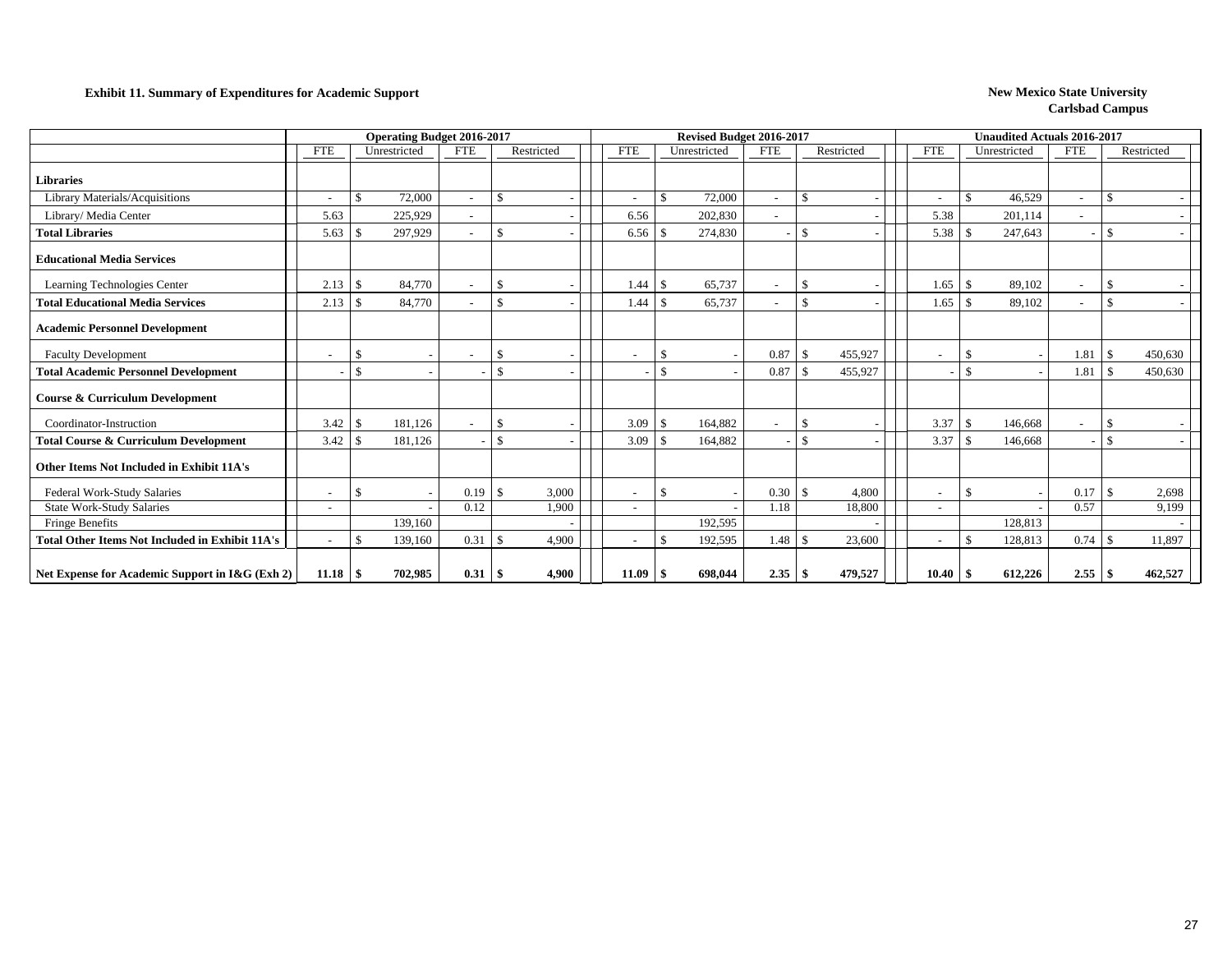### **Exhibit 11. Summary of Academic Support Salaries New Mexico State University New Mexico State University**

|                                            |            | <b>Operating Budget 2016-2017</b> |                          |            |            | Revised Budget 2016-2017 |            |            |                          |      | <b>Unaudited Actuals 2016-2017</b> |            |            |
|--------------------------------------------|------------|-----------------------------------|--------------------------|------------|------------|--------------------------|------------|------------|--------------------------|------|------------------------------------|------------|------------|
| <b>Salaries for Academic Support</b>       | <b>FTE</b> | Unrestricted                      | <b>FTE</b>               | Restricted | <b>FTE</b> | Unrestricted             | <b>FTE</b> | Restricted | FTE                      |      | Unrestricted                       | <b>FTE</b> | Restricted |
| <b>Faculty Salaries</b>                    | 1.44       | 77,628                            | $\overline{\phantom{a}}$ |            | 1.04       | 56,927                   |            |            |                          | 1.00 | 54,726                             |            |            |
| Part-time Faculty Salaries                 |            |                                   | $\overline{\phantom{a}}$ |            | . . 71     | 15.570                   |            |            | 0.26                     |      | 2,350                              |            |            |
| <b>Professional Salaries</b>               | 3.15       | 134.491                           | $\overline{\phantom{a}}$ |            | 4.05       | 170,398                  | 0.50       | 21,005     | 4.00                     |      | 168,038                            | 1.24       | 52,217     |
| <b>Support Staff Salaries</b>              | 6.19       | 168,948                           | $\overline{\phantom{a}}$ |            | 4.18       | 117,418                  | 0.32       | 9,063      | 4.71                     |      | 132.419                            | 0.50       | 13,993     |
| <b>GA/TA Salaries</b>                      |            |                                   | $\overline{\phantom{a}}$ |            |            |                          |            |            | $\overline{\phantom{0}}$ |      |                                    |            |            |
| <b>Student Salaries</b>                    | 0.40       | 6.400                             |                          |            | 0.11       | 1.810                    |            |            | $\overline{\phantom{0}}$ |      |                                    |            |            |
| Federal Work-Study Salaries                |            |                                   | 0.19                     | 3,000      |            |                          | 0.30       | 4.800      | 0.04                     |      | 718                                | 0.17       | 2,698      |
| <b>State Work-Study Salaries</b>           |            |                                   | 0.12                     | 1,900      |            |                          | 1.18       | 18,800     | 0.22                     |      | 3,477                              | 0.57       | 9,199      |
| Other Salaries                             |            |                                   | $\overline{\phantom{a}}$ |            |            |                          | 0.05       | 1,381      | 0.17                     |      | 4,796                              | 0.07       | 2,046      |
| <b>Total Salaries for Academic Support</b> | 11.18      | 387.467                           | 0.31                     | 4,900      | 11.09      | 362,123                  | 2.35       | 55,049     | 10.40                    |      | 366,524                            | 2.55       | 80,153     |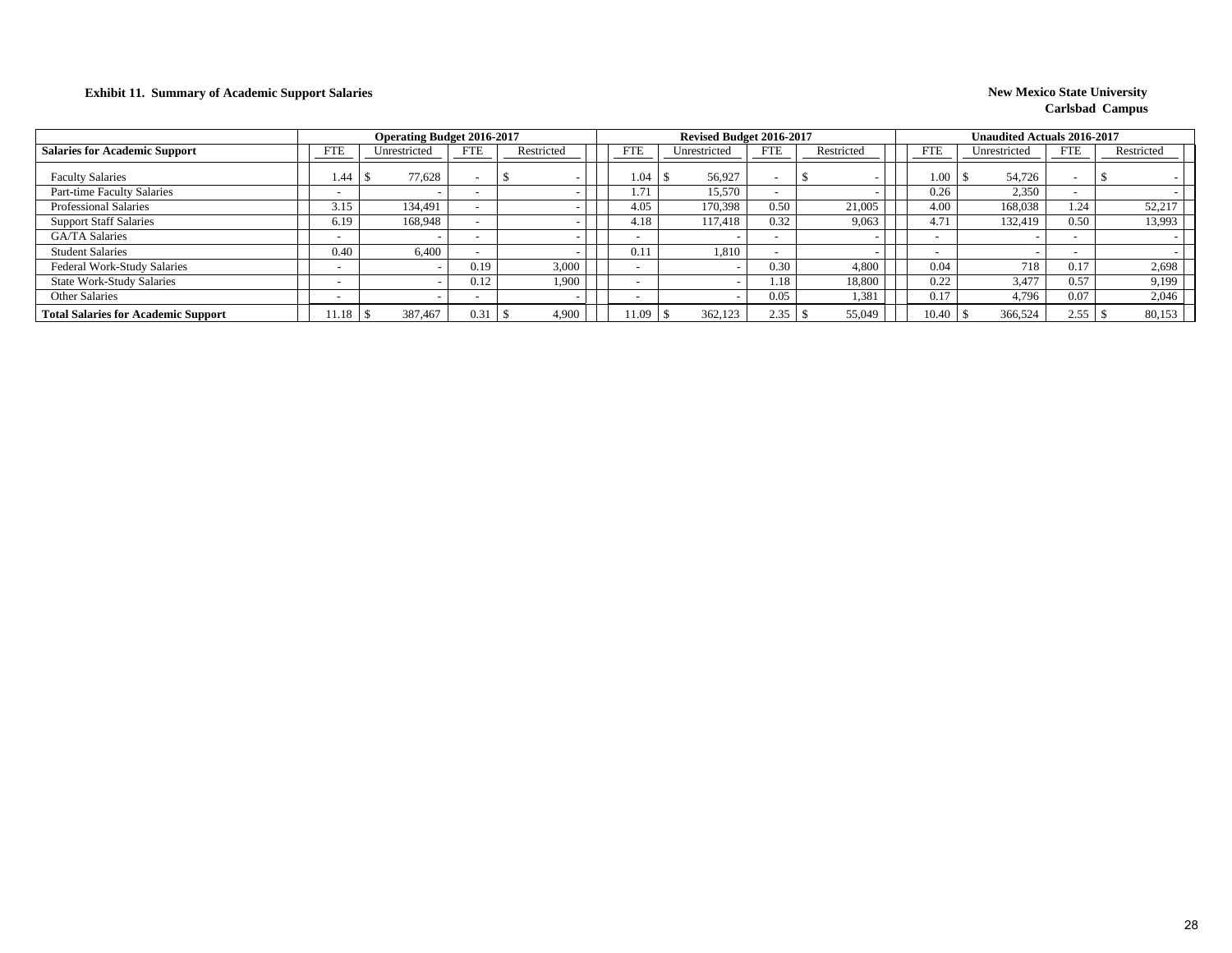### **Exhibit 11. Summary of Academic Support by Expenditure Category New Mexico State University**

|                                              |                          | <b>Operating Budget 2016-2017</b> |                          |            |                          | Revised Budget 2016-2017 |                          |                          |            |                          | <b>Unaudited Actuals 2016-2017</b> |                          |            |  |
|----------------------------------------------|--------------------------|-----------------------------------|--------------------------|------------|--------------------------|--------------------------|--------------------------|--------------------------|------------|--------------------------|------------------------------------|--------------------------|------------|--|
| <b>Summary by Expenditure Category</b>       | <b>FTE</b>               | Unrestricted                      | <b>FTE</b>               | Restricted | <b>FTE</b>               | Unrestricted             | <b>FTE</b>               | Restricted               | <b>FTE</b> |                          | Unrestricted                       | <b>FTE</b>               | Restricted |  |
| <b>Faculty Salaries</b>                      | 1.44                     | 77,628                            |                          |            | 1.04                     | 56,927                   |                          |                          |            | 1.00                     | 54,726                             | $\overline{\phantom{0}}$ |            |  |
| Part-time Faculty Salaries                   | $\overline{\phantom{0}}$ |                                   |                          |            | 1.71                     | 15,570                   | $\overline{\phantom{0}}$ |                          |            | 0.26                     | 2,350                              |                          |            |  |
| <b>Professional Salaries</b>                 | 3.15                     | 134,491                           |                          |            | 4.05                     | 170,398                  | 0.50                     | 21,005                   |            | 4.00                     | 168,038                            | 1.24                     | 52,217     |  |
| <b>Support Staff Salaries</b>                | 6.19                     | 168,948                           |                          |            | 4.18                     | 117,418                  | 0.32                     | 9,063                    |            | 4.71                     | 132,419                            | 0.50                     | 13,993     |  |
| <b>GA/TA Salaries</b>                        | $\overline{\phantom{0}}$ |                                   |                          |            | $\overline{\phantom{0}}$ |                          | $\overline{\phantom{0}}$ |                          |            | $\overline{\phantom{a}}$ |                                    | $\overline{\phantom{0}}$ |            |  |
| <b>Student Salaries</b>                      | 0.40                     | 6,400                             |                          |            | 0.11                     | 1,810                    |                          | $\overline{\phantom{a}}$ |            | $\overline{\phantom{0}}$ |                                    | $\overline{\phantom{a}}$ |            |  |
| Federal Work-Study Salaries                  | $\overline{\phantom{0}}$ | $\overline{\phantom{a}}$          | $\overline{\phantom{0}}$ |            | $\overline{\phantom{a}}$ |                          | $\overline{\phantom{0}}$ |                          |            | 0.04                     | 718                                | $\overline{\phantom{a}}$ |            |  |
| <b>State Work-Study Salaries</b>             | $\overline{\phantom{0}}$ | $\overline{\phantom{0}}$          | $\overline{\phantom{0}}$ |            | $\overline{\phantom{0}}$ |                          | $\overline{\phantom{0}}$ |                          |            | 0.22                     | 3,477                              | $\sim$                   |            |  |
| <b>Other Salaries</b>                        | $\overline{\phantom{a}}$ | $\overline{\phantom{a}}$          | $\overline{\phantom{a}}$ |            | $\overline{\phantom{a}}$ |                          | 0.05                     | 1,381                    |            | 0.17                     | 4,796                              | 0.07                     | 2,046      |  |
| Fringes                                      |                          | $\overline{\phantom{0}}$          |                          |            |                          |                          |                          | 11,266                   |            |                          |                                    |                          | 24,222     |  |
| Travel                                       |                          | 22,000                            |                          |            |                          | 15,500                   |                          | 23,052                   |            |                          | 7,463                              |                          | 48,539     |  |
| <b>Utilities</b>                             |                          |                                   |                          |            |                          |                          |                          |                          |            |                          |                                    |                          |            |  |
| Other Supplies and Expenses                  |                          | 154,358                           |                          |            |                          | 127,826                  |                          | 390,160                  |            |                          | 109,426                            |                          | 218,522    |  |
| Equipment                                    |                          |                                   |                          |            |                          |                          |                          |                          |            |                          |                                    |                          | 91,091     |  |
| <b>Total Summary by Expenditure Category</b> | 11.18                    | 563,825                           |                          |            | 11.09                    | 505,449                  | 0.87                     | 455,927                  |            | 10.40                    | 483,413                            | 1.81                     | 450,630    |  |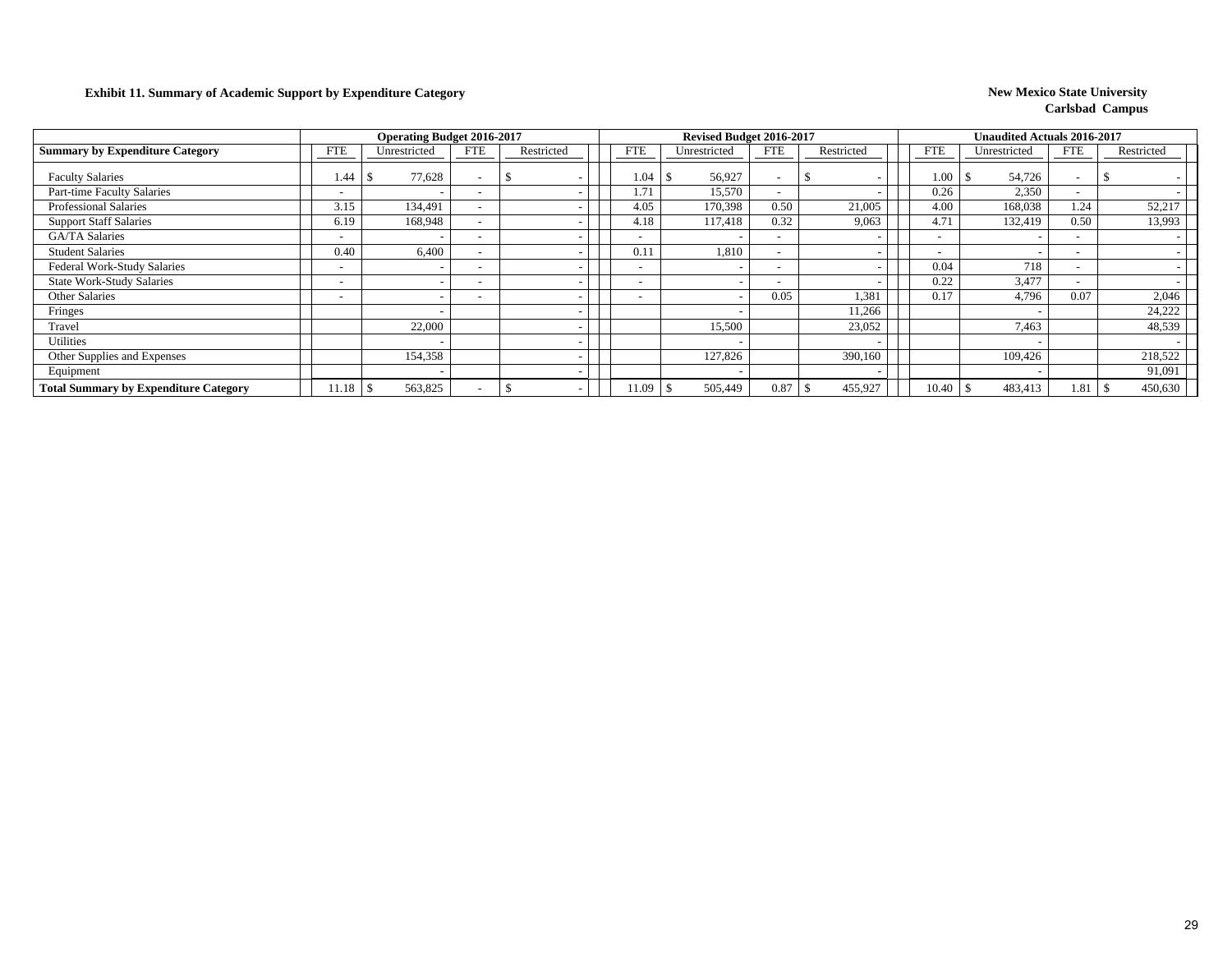|                                             |                             | <b>Operating Budget 2016-2017</b> |                             |                          |                          | Revised Budget 2016-2017 |                          |                             |                          | <b>Unaudited Actuals 2016-2017</b> |                          |                          |
|---------------------------------------------|-----------------------------|-----------------------------------|-----------------------------|--------------------------|--------------------------|--------------------------|--------------------------|-----------------------------|--------------------------|------------------------------------|--------------------------|--------------------------|
| <b>Libraries</b>                            | <b>FTE</b>                  | Unrestricted                      | <b>FTE</b>                  | Restricted               | <b>FTE</b>               | Unrestricted             | <b>FTE</b>               | Restricted                  | <b>FTE</b>               | Unrestricted                       | <b>FTE</b>               | Restricted               |
| <b>Faculty Salaries</b>                     | 1.44                        | 77,628<br>\$.                     | $\overline{\phantom{a}}$    | $\mathbb{S}$             | 1.04                     | 56,927<br>$\mathbb{S}$   | $\overline{\phantom{a}}$ | \$                          | 1.00                     | $\mathbf{\hat{S}}$<br>54,726       | $\sim$                   | $\mathbf{\hat{S}}$       |
| Part-time Faculty Salaries                  | $\overline{\phantom{a}}$    |                                   | $\mathbf{r}$                |                          | 1.71                     | 15,570                   | $\mathbb{L}$             | $\sim$                      | $\overline{\phantom{a}}$ |                                    | $\sim$                   |                          |
| <b>Professional Salaries</b>                | $\sim$                      |                                   | $\overline{\phantom{a}}$    | $\sim$                   | $\mathbb{L}^+$           |                          | $\sim$                   | $\overline{\phantom{a}}$    | $\overline{\phantom{a}}$ |                                    | $\overline{\phantom{a}}$ |                          |
| <b>Support Staff Salaries</b>               | 3.79                        | 103,401                           | $\mathcal{L}_{\mathcal{A}}$ | $\sim$                   | 3.70                     | 103,851                  | $\sim$                   | $\sim$                      | 4.24                     | 119,028                            | $\sim$                   |                          |
| GA/TA Salaries                              | $\sim$                      |                                   | $\overline{a}$              | $\sim$                   | $\sim$                   |                          | $\sim$                   | $\overline{a}$              | $\sim$                   |                                    | $\sim$                   |                          |
| <b>Student Salaries</b>                     | 0.40                        | 6,400                             | $\overline{\phantom{a}}$    | $\sim$                   | 0.11                     | 1,810                    | $\sim$                   | $\overline{\phantom{a}}$    | $\overline{\phantom{a}}$ |                                    | $\sim$                   |                          |
| Federal Work-Study Salaries                 | $\mathcal{L}_{\mathcal{A}}$ |                                   | $\sim$                      | $\sim$                   | $\sim$                   |                          | $\sim$                   | $\sim$                      | $\sim$                   |                                    | $\sim$                   |                          |
| <b>State Work-Study Salaries</b>            | $\sim$                      | $\sim$                            | $\sim$                      | $\sim$                   | $\sim$                   | $\overline{\phantom{a}}$ | $\sim$                   | $\sim$                      | 0.14                     | 2,162                              | $\sim$                   | $\sim$                   |
| Other Salaries                              | $\sim$                      | $\sim$                            | $\sim$                      | $\sim$                   | $\sim$                   | - 11                     | $\overline{\phantom{a}}$ | $\mathcal{L}$               | $\sim$                   | 6                                  | $\sim$                   | $\sim$                   |
| Fringes                                     |                             | $\blacksquare$                    |                             | $\sim$                   |                          |                          |                          | $\mathcal{L}_{\mathcal{A}}$ |                          |                                    |                          | $\sim$                   |
| Travel                                      |                             | 7,000                             |                             | $\sim$                   |                          | 4,000                    |                          | $\blacksquare$              |                          | 2,665                              |                          |                          |
| Utilities                                   |                             |                                   |                             |                          |                          |                          |                          | $\overline{\phantom{a}}$    |                          |                                    |                          |                          |
| Other Supplies and Expenses                 |                             | 103,500                           |                             |                          |                          | 92,672                   |                          | $\blacksquare$              |                          | 69,056                             |                          |                          |
| Equipment                                   |                             |                                   |                             | $\sim$                   |                          |                          |                          | $\blacksquare$              |                          |                                    |                          |                          |
| <b>Total Libraries</b>                      | 5.63                        | 297,929<br>-S                     | $\blacksquare$              | \$                       | 6.56                     | 274,830<br>\$            | $\sim$                   | \$<br>$\sim$                |                          | 247,643                            | $\sim$                   | $\mathbf{\hat{S}}$       |
| <b>Library Materials/Acquisitions</b>       |                             |                                   |                             |                          |                          |                          |                          |                             |                          |                                    |                          |                          |
| <b>Faculty Salaries</b>                     | $\sim$                      | $\sim$                            | $\overline{\phantom{a}}$    | $\sim$                   | $\sim$                   | $\overline{a}$           | $\sim$                   | $\sim$                      | $\sim$                   |                                    | $\sim$                   |                          |
| Part-time Faculty Salaries                  | $\sim$                      | $\sim$                            | $\overline{\phantom{a}}$    | $\sim$                   | $\sim$                   |                          | $\sim$                   | $\sim$                      | $\overline{a}$           | $\overline{\phantom{a}}$           | $\sim$                   |                          |
| Professional Salaries                       | $\mathcal{L}$               | $\sim$                            | $\sim$                      | $\sim$                   | $\sim$                   |                          | $\sim$                   | $\sim$                      | $\sim$                   |                                    | $\sim$                   |                          |
| <b>Support Staff Salaries</b>               | $\sim$                      | $\sim$                            | $\sim$                      | $\sim$                   | $\sim$                   |                          | $\overline{\phantom{a}}$ | $\sim$                      | $\bar{a}$                |                                    | $\sim$                   |                          |
| GA/TA Salaries                              | $\sim$                      | $\sim$                            | $\sim$                      | $\sim$                   | $\sim$                   | $\overline{\phantom{a}}$ | $\sim$                   | $\mathcal{L}$               | $\overline{\phantom{a}}$ | $\sim$                             | $\overline{\phantom{a}}$ | $\overline{\phantom{a}}$ |
| <b>Student Salaries</b>                     | $\sim$                      | $\sim$                            | $\sim$                      | $\sim$                   | $\sim$                   | $\overline{\phantom{a}}$ | $\sim$                   | $\mathbb{L}$                | $\bar{a}$                | $\overline{\phantom{a}}$           | $\sim$                   | $\overline{\phantom{a}}$ |
| Federal Work-Study Salaries                 | $\sim$                      | $\sim$                            | $\sim$                      | $\sim$                   | $\sim$                   | $\overline{\phantom{a}}$ | $\sim$                   | $\blacksquare$              | $\blacksquare$           | $\overline{\phantom{a}}$           | $\sim$                   | $\overline{\phantom{a}}$ |
| <b>State Work-Study Salaries</b>            | $\sim$                      | $\overline{\phantom{a}}$          | $\sim$                      | $\overline{\phantom{a}}$ | $\sim$                   |                          | $\sim$                   | $\blacksquare$              | $\bar{a}$                |                                    | $\overline{\phantom{a}}$ | $\overline{a}$           |
| Other Salaries                              | $\overline{\phantom{a}}$    | $\overline{\phantom{a}}$          | $\sim$                      | $\overline{\phantom{a}}$ | $\overline{a}$           | $\overline{\phantom{a}}$ | $\overline{\phantom{a}}$ | $\sim$                      | $\overline{a}$           | $\overline{\phantom{a}}$           | $\sim$                   |                          |
| Fringes                                     |                             |                                   |                             |                          |                          |                          |                          | $\overline{\phantom{a}}$    |                          |                                    |                          |                          |
| Travel                                      |                             | $\overline{\phantom{a}}$          |                             | $\sim$                   |                          | $\sim$                   |                          | $\blacksquare$              |                          | $\overline{\phantom{a}}$           |                          |                          |
| Utilities                                   |                             |                                   |                             | $\sim$                   |                          |                          |                          | $\sim$                      |                          |                                    |                          |                          |
| Other Supplies and Expenses                 |                             | 72,000                            |                             | $\sim$                   |                          | 72,000                   |                          | $\sim$                      |                          | 46,529                             |                          |                          |
| Equipment                                   |                             |                                   |                             | $\sim$                   |                          |                          |                          | $\sim$                      |                          |                                    |                          | $\sim$                   |
| <b>Total Library Materials/Acquisitions</b> |                             | 72,000                            | $\sim$                      |                          | $\overline{\phantom{a}}$ | 72,000                   | $\sim$                   |                             | $\overline{a}$           |                                    |                          |                          |
|                                             | $\overline{a}$              |                                   |                             |                          |                          |                          |                          | $\overline{\phantom{a}}$    |                          | 46,529                             | $\sim$                   |                          |
| <b>Library/ Media Center</b>                |                             |                                   |                             |                          |                          |                          |                          |                             |                          |                                    |                          |                          |
| <b>Faculty Salaries</b>                     | 1.44                        | 77,628                            | $\overline{\phantom{a}}$    | $\sim$                   | 1.04                     | 56,927                   | $\sim$                   | $\sim$                      | 1.00                     | 54,726                             | $\sim$                   |                          |
| Part-time Faculty Salaries                  | $\sim$                      | $\overline{\phantom{a}}$          | $\sim$                      | $\sim$                   | 1.71                     | 15,570                   | $\sim$                   | $\mathcal{L}_{\mathcal{A}}$ | $\sim$                   | $\overline{\phantom{a}}$           | $\sim$                   | $\sim$                   |
| <b>Professional Salaries</b>                | $\sim$                      |                                   | $\sim$                      | $\sim$                   | $\sim$                   |                          | $\sim$                   | $\mathcal{L}$               | $\sim$                   |                                    | $\sim$                   | $\sim$                   |
| <b>Support Staff Salaries</b>               | 3.79                        | 103,401                           | $\overline{\phantom{a}}$    | $\sim$                   | 3.70                     | 103,851                  | $\sim$                   | $\mathbb{L}$                | 4.24                     | 119,028                            | $\overline{\phantom{a}}$ | $\overline{\phantom{a}}$ |
| GA/TA Salaries                              | $\sim$                      |                                   | $\sim$                      | $\sim$                   | $\sim$                   |                          | $\sim$                   | $\overline{\phantom{a}}$    | $\blacksquare$           |                                    | $\sim$                   |                          |
| <b>Student Salaries</b>                     | 0.40                        | 6,400                             | $\mathcal{L}$               | $\sim$                   | 0.11                     | 1,810                    | $\sim$                   | $\overline{\phantom{a}}$    | $\overline{\phantom{a}}$ |                                    | $\sim$                   | $\overline{\phantom{a}}$ |
| Federal Work-Study Salaries                 | $\overline{\phantom{a}}$    |                                   | $\overline{\phantom{a}}$    |                          | $\mathbb{Z}^+$           |                          | $\overline{\phantom{a}}$ | $\blacksquare$              | $\overline{a}$           |                                    | $\sim$                   |                          |
| <b>State Work-Study Salaries</b>            | $\blacksquare$              | $\overline{\phantom{a}}$          | $\blacksquare$              | $\overline{\phantom{a}}$ | $\overline{\phantom{a}}$ |                          | $\overline{\phantom{a}}$ | $\overline{\phantom{a}}$    | 0.14                     | 2,162                              | $\blacksquare$           | $\sim$                   |
| Other Salaries                              | $\sim$                      | $\overline{a}$                    | $\mathcal{L}$               | $\overline{\phantom{a}}$ | $\sim$                   |                          | $\sim$                   | $\blacksquare$              | $\overline{\phantom{a}}$ | 6                                  | $\sim$                   |                          |
| Fringes                                     |                             | $\overline{a}$                    |                             | $\sim$                   |                          |                          |                          | $\sim$                      |                          |                                    |                          |                          |
| Travel                                      |                             | 7,000                             |                             | $\sim$                   |                          | 4,000                    |                          | $\sim$                      |                          | 2,665                              |                          |                          |
| Utilities                                   |                             |                                   |                             | $\sim$                   |                          |                          |                          | $\overline{\phantom{a}}$    |                          |                                    |                          |                          |
| Other Supplies and Expenses                 |                             | 31,500                            |                             |                          |                          | 20,672                   |                          | $\sim$                      |                          | 22,527                             |                          |                          |
| Equipment                                   |                             |                                   |                             | $\sim$                   |                          |                          |                          | $\sim$                      |                          |                                    |                          | $\sim$                   |
| <b>Total Library/ Media Center</b>          | 5.63                        | 225,929                           |                             |                          | 6.56                     | 202,830                  |                          | $\sim$                      | 5.38                     | 201,114                            |                          |                          |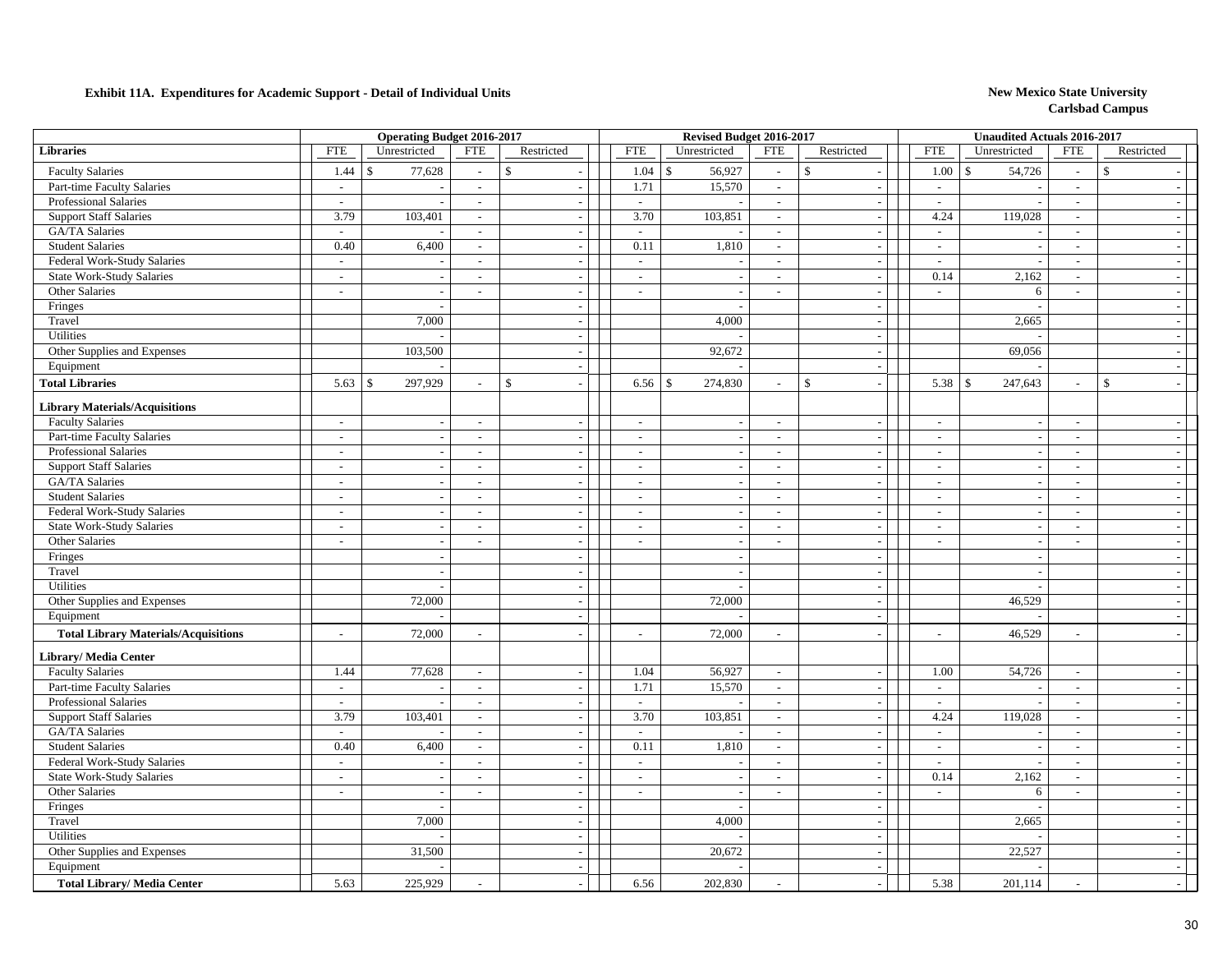|                                           |                          | Operating Budget 2016-2017 |                          |               |                          | Revised Budget 2016-2017     |                          |               |                          |                          | <b>Unaudited Actuals 2016-2017</b> |                          |              |  |
|-------------------------------------------|--------------------------|----------------------------|--------------------------|---------------|--------------------------|------------------------------|--------------------------|---------------|--------------------------|--------------------------|------------------------------------|--------------------------|--------------|--|
| <b>Educational Media Services</b>         | <b>FTE</b>               | Unrestricted               | <b>FTE</b>               | Restricted    | <b>FTE</b>               | Unrestricted                 | <b>FTE</b>               | Restricted    |                          | <b>FTE</b>               | Unrestricted                       | <b>FTE</b>               | Restricted   |  |
| <b>Faculty Salaries</b>                   | $\overline{\phantom{a}}$ | S                          |                          | -\$           | $\overline{\phantom{a}}$ | \$                           |                          | <sup>\$</sup> |                          |                          | -S                                 | $\overline{\phantom{a}}$ | \$           |  |
| Part-time Faculty Salaries                | $\tilde{\phantom{a}}$    |                            |                          |               | $\overline{\phantom{a}}$ |                              | $\overline{\phantom{a}}$ |               |                          | 0.15                     | 1,350                              | $\overline{\phantom{a}}$ |              |  |
| <b>Professional Salaries</b>              | 0.94                     | 40,238                     |                          |               | 0.96                     | 40,238                       |                          |               |                          | 0.96                     | 40,238                             |                          |              |  |
| <b>Support Staff Salaries</b>             | 1.19                     | 32,532                     |                          |               | 0.48                     | 13,567                       | $\sim$                   |               |                          | 0.39                     | 11,039                             | $\sim$                   |              |  |
| <b>GA/TA Salaries</b>                     | $\sim$                   |                            |                          |               | $\overline{\phantom{a}}$ |                              | $\overline{\phantom{a}}$ |               |                          |                          |                                    | $\overline{\phantom{a}}$ |              |  |
| <b>Student Salaries</b>                   |                          |                            |                          |               | ÷                        |                              |                          |               |                          |                          |                                    |                          |              |  |
| Federal Work-Study Salaries               | $\overline{\phantom{a}}$ |                            |                          |               | $\overline{\phantom{0}}$ |                              |                          |               |                          | 0.04                     | 718                                | $\sim$                   |              |  |
| <b>State Work-Study Salaries</b>          | $\sim$                   | $\overline{\phantom{a}}$   |                          |               | ٠                        |                              | $\overline{\phantom{a}}$ |               | $\overline{\phantom{a}}$ | 0.08                     | 1,315                              | $\sim$                   |              |  |
| Other Salaries                            |                          |                            |                          |               |                          |                              |                          |               |                          | 0.03                     | 790                                |                          |              |  |
| Fringes                                   |                          |                            |                          |               |                          |                              |                          |               |                          |                          |                                    |                          |              |  |
| Travel                                    |                          | 3,500                      |                          |               |                          |                              |                          |               | $\overline{\phantom{a}}$ |                          |                                    |                          |              |  |
| Utilities                                 |                          |                            |                          |               |                          |                              |                          |               |                          |                          |                                    |                          |              |  |
| Other Supplies and Expenses               |                          | 8,500                      |                          |               |                          | 11,932                       |                          |               |                          |                          | 33,652                             |                          |              |  |
| Equipment                                 |                          |                            |                          |               |                          |                              |                          |               | $\overline{\phantom{a}}$ |                          |                                    |                          |              |  |
| <b>Total Educational Media Services</b>   |                          | 84,770                     |                          | <sup>\$</sup> | 1.44                     | $\mathbf{\hat{S}}$<br>65,737 | $\sim$                   | $\mathbb{S}$  | $\overline{\phantom{a}}$ | 1.65                     | $\mathbf{\hat{s}}$<br>89,102       | $\sim$                   | $\mathbb{S}$ |  |
| <b>Learning Technologies Center</b>       |                          |                            |                          |               |                          |                              |                          |               |                          |                          |                                    |                          |              |  |
| <b>Faculty Salaries</b>                   |                          | $\overline{\phantom{a}}$   |                          |               | ٠                        |                              |                          |               |                          |                          |                                    | $\overline{\phantom{a}}$ |              |  |
| Part-time Faculty Salaries                | $\overline{\phantom{a}}$ |                            | $\overline{\phantom{a}}$ |               | $\overline{\phantom{a}}$ |                              | $\overline{\phantom{a}}$ |               |                          | 0.15                     | 1,350                              | $\sim$                   |              |  |
| <b>Professional Salaries</b>              | 0.94                     | 40,238                     |                          |               | 0.96                     | 40,238                       | $\sim$                   |               | $\overline{\phantom{a}}$ | 0.96                     | 40,238                             | $\overline{\phantom{a}}$ |              |  |
| <b>Support Staff Salaries</b>             | 1.19                     | 32,532                     |                          |               | 0.48                     | 13,567                       |                          |               |                          | 0.39                     | 11,039                             | $\overline{\phantom{a}}$ |              |  |
| <b>GA/TA Salaries</b>                     | $\overline{\phantom{a}}$ |                            |                          |               |                          |                              |                          |               |                          | $\overline{\phantom{a}}$ |                                    |                          |              |  |
| <b>Student Salaries</b>                   | $\overline{\phantom{a}}$ | $\overline{\phantom{a}}$   |                          |               | $\overline{\phantom{a}}$ |                              | $\overline{\phantom{a}}$ |               | $\overline{\phantom{a}}$ | $\overline{\phantom{a}}$ |                                    | $\sim$                   |              |  |
| Federal Work-Study Salaries               | $\overline{\phantom{a}}$ | $\overline{\phantom{a}}$   |                          |               | $\overline{\phantom{a}}$ |                              | $\overline{\phantom{a}}$ |               |                          | 0.04                     | 718                                | $\overline{\phantom{a}}$ |              |  |
| <b>State Work-Study Salaries</b>          | $\overline{\phantom{a}}$ |                            | $\overline{\phantom{0}}$ |               |                          |                              | $\overline{\phantom{a}}$ |               |                          | 0.08                     | 1,315                              |                          |              |  |
| Other Salaries                            |                          | $\overline{\phantom{a}}$   |                          |               | ۰                        |                              | $\overline{\phantom{0}}$ |               |                          | 0.03                     | 790                                | $\overline{\phantom{a}}$ |              |  |
| Fringes                                   |                          |                            |                          |               |                          |                              |                          |               |                          |                          |                                    |                          |              |  |
| Travel                                    |                          | 3,500                      |                          |               |                          |                              |                          |               |                          |                          |                                    |                          |              |  |
| Utilities                                 |                          |                            |                          |               |                          |                              |                          |               | $\overline{\phantom{a}}$ |                          |                                    |                          |              |  |
| Other Supplies and Expenses               |                          | 8,500                      |                          |               |                          | 11,932                       |                          |               |                          |                          | 33,652                             |                          |              |  |
| Equipment                                 |                          |                            |                          |               |                          |                              |                          |               |                          |                          |                                    |                          |              |  |
| <b>Total Learning Technologies Center</b> | 2.13                     | 84,770                     |                          |               | 1.44                     | 65,737                       |                          |               |                          | 1.65                     | 89,102                             |                          |              |  |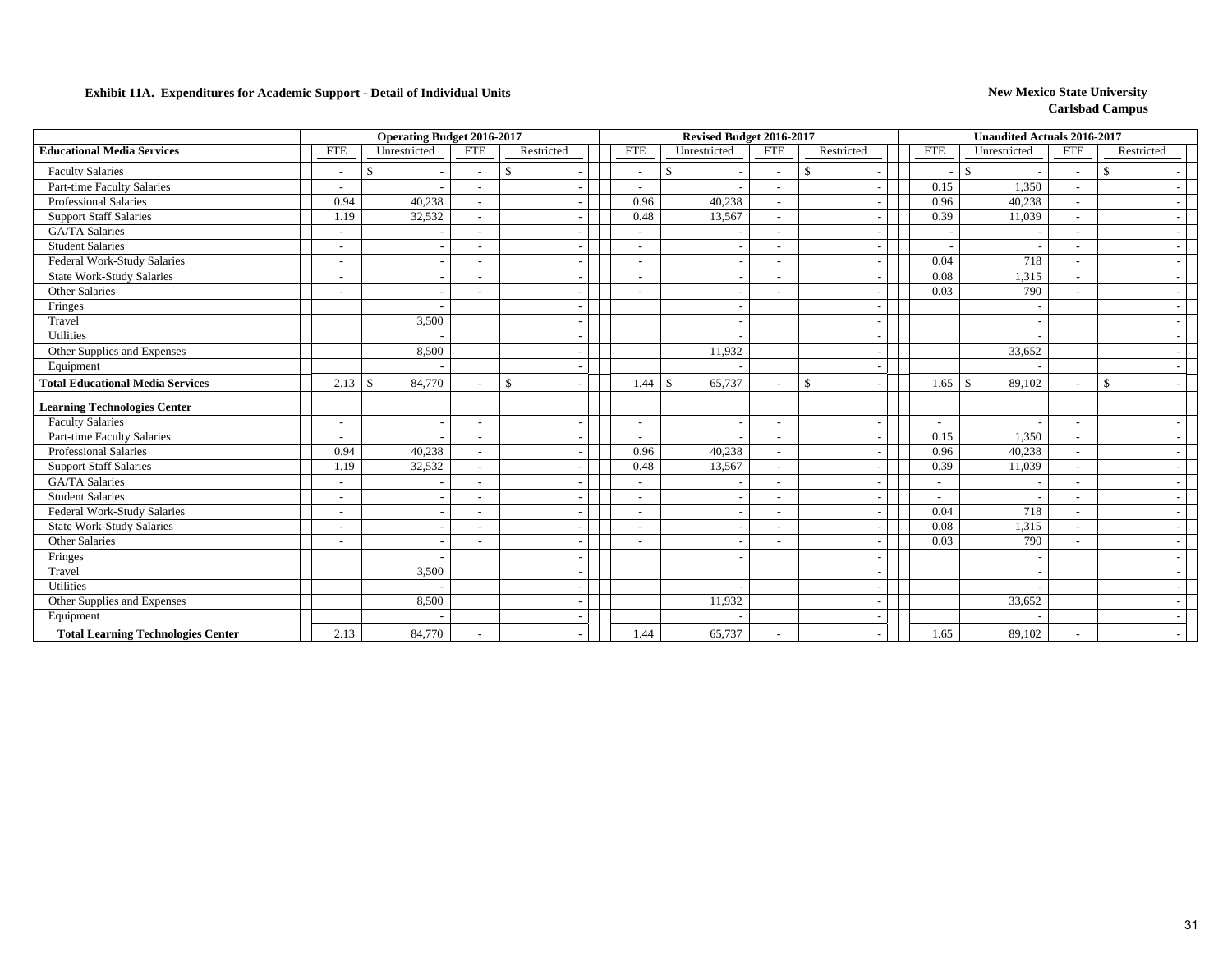|                                             |                          | <b>Operating Budget 2016-2017</b> |                          |               |                          | Revised Budget 2016-2017 |                          |                               |                          | <b>Unaudited Actuals 2016-2017</b> |                                           |            |
|---------------------------------------------|--------------------------|-----------------------------------|--------------------------|---------------|--------------------------|--------------------------|--------------------------|-------------------------------|--------------------------|------------------------------------|-------------------------------------------|------------|
| <b>Academic Personnel Development</b>       | <b>FTE</b>               | Unrestricted                      | <b>FTE</b>               | Restricted    | <b>FTE</b>               | Unrestricted             | <b>FTE</b>               | Restricted                    | <b>FTE</b>               | Unrestricted                       | <b>FTE</b>                                | Restricted |
| <b>Faculty Salaries</b>                     |                          | -S                                |                          | \$            | $\overline{\phantom{a}}$ | \$                       |                          | \$                            | $\overline{\phantom{a}}$ | \$                                 | <sup>\$</sup><br>$\overline{\phantom{a}}$ |            |
| Part-time Faculty Salaries                  | $\overline{\phantom{a}}$ | $\overline{\phantom{a}}$          | $\blacksquare$           |               | $\blacksquare$           |                          |                          |                               | $\overline{\phantom{a}}$ |                                    | $\overline{\phantom{a}}$                  |            |
| <b>Professional Salaries</b>                | $\overline{\phantom{a}}$ | $\overline{\phantom{a}}$          |                          |               | $\blacksquare$           |                          | 0.50                     | 21,005                        | $\blacksquare$           |                                    | 1.24                                      | 52,217     |
| <b>Support Staff Salaries</b>               | $\overline{\phantom{a}}$ | $\overline{\phantom{a}}$          | $\overline{\phantom{a}}$ |               | $\blacksquare$           |                          | 0.32                     | 9,063                         | $\overline{\phantom{a}}$ |                                    | 0.50                                      | 13,993     |
| GA/TA Salaries                              | $\overline{\phantom{a}}$ | $\overline{\phantom{a}}$          | $\overline{\phantom{a}}$ |               | $\overline{\phantom{a}}$ |                          | $\sim$                   |                               | $\overline{\phantom{a}}$ |                                    | $\overline{\phantom{a}}$                  |            |
| <b>Student Salaries</b>                     |                          | $\sim$                            |                          |               | $\blacksquare$           |                          | $\blacksquare$           |                               |                          |                                    |                                           |            |
| Federal Work-Study Salaries                 | $\overline{\phantom{a}}$ | $\overline{\phantom{a}}$          | $\blacksquare$           |               | $\tilde{\phantom{a}}$    |                          | $\sim$                   | $\overline{\phantom{a}}$      | $\overline{\phantom{a}}$ |                                    | $\overline{\phantom{a}}$                  |            |
| <b>State Work-Study Salaries</b>            | $\overline{\phantom{a}}$ | $\overline{\phantom{a}}$          | $\overline{\phantom{a}}$ |               | $\overline{\phantom{a}}$ |                          | $\overline{\phantom{a}}$ | $\overline{\phantom{a}}$      | $\overline{\phantom{a}}$ |                                    | $\overline{\phantom{a}}$                  |            |
| Other Salaries                              |                          | $\overline{\phantom{a}}$          |                          |               |                          |                          | 0.05                     | 1,381                         | $\overline{\phantom{a}}$ |                                    | 0.07                                      | 2,046      |
| Fringes                                     |                          | $\overline{\phantom{a}}$          |                          |               |                          |                          |                          | 11,266                        |                          |                                    |                                           | 24,222     |
| Travel                                      |                          | $\overline{\phantom{a}}$          |                          |               |                          |                          |                          | 23,052                        |                          |                                    |                                           | 48,539     |
| Utilities                                   |                          | $\sim$                            |                          |               |                          |                          |                          |                               |                          |                                    |                                           |            |
| Other Supplies and Expenses                 |                          | $\sim$                            |                          |               |                          |                          |                          | 390,160                       |                          |                                    |                                           | 218,522    |
| Equipment                                   |                          | $\overline{\phantom{a}}$          |                          |               |                          |                          |                          |                               |                          |                                    |                                           | 91,091     |
| <b>Total Academic Personnel Development</b> |                          | S.<br>$\overline{a}$              |                          | <sup>\$</sup> | $\blacksquare$           | $\mathbb{S}$             | 0.87                     | 455,927<br>$\mathbf{\hat{S}}$ |                          | $\mathcal{S}$                      | 1.81<br>$\mathcal{S}$                     | 450,630    |
| <b>Faculty Development</b>                  |                          |                                   |                          |               |                          |                          |                          |                               |                          |                                    |                                           |            |
| <b>Faculty Salaries</b>                     | $\overline{\phantom{a}}$ | $\overline{\phantom{a}}$          | $\overline{\phantom{a}}$ |               | $\sim$                   |                          |                          |                               | $\overline{\phantom{a}}$ |                                    | $\overline{\phantom{a}}$                  |            |
| Part-time Faculty Salaries                  | $\overline{\phantom{a}}$ | $\overline{\phantom{a}}$          | $\overline{\phantom{a}}$ |               | $\overline{\phantom{a}}$ |                          |                          |                               | $\overline{\phantom{a}}$ |                                    | $\sim$                                    |            |
| <b>Professional Salaries</b>                | $\overline{\phantom{a}}$ | $\overline{\phantom{a}}$          | $\overline{\phantom{a}}$ |               | $\overline{\phantom{a}}$ |                          | 0.50                     | 21,005                        | $\overline{\phantom{a}}$ |                                    | 1.24                                      | 52,217     |
| <b>Support Staff Salaries</b>               | $\overline{\phantom{a}}$ | $\overline{\phantom{a}}$          |                          |               | $\overline{\phantom{a}}$ |                          | 0.32                     | 9,063                         | $\overline{\phantom{a}}$ |                                    | 0.50                                      | 13,993     |
| <b>GA/TA Salaries</b>                       | $\overline{\phantom{a}}$ | $\overline{\phantom{a}}$          |                          |               |                          |                          |                          |                               | $\overline{\phantom{a}}$ |                                    |                                           |            |
| <b>Student Salaries</b>                     | $\overline{\phantom{a}}$ | $\overline{\phantom{a}}$          | $\blacksquare$           |               | $\blacksquare$           |                          |                          | $\overline{\phantom{a}}$      | $\blacksquare$           |                                    | $\overline{\phantom{a}}$                  |            |
| Federal Work-Study Salaries                 | $\overline{\phantom{a}}$ | $\sim$                            |                          |               |                          |                          |                          |                               | $\sim$                   |                                    |                                           |            |
| <b>State Work-Study Salaries</b>            | $\overline{\phantom{a}}$ | $\overline{\phantom{a}}$          | $\blacksquare$           |               |                          |                          |                          |                               | $\overline{\phantom{a}}$ |                                    |                                           |            |
| Other Salaries                              | $\overline{\phantom{a}}$ | $\overline{\phantom{a}}$          | $\overline{\phantom{a}}$ |               | $\blacksquare$           |                          | 0.05                     | 1,381                         | $\blacksquare$           |                                    | 0.07                                      | 2,046      |
| Fringes                                     |                          | $\overline{\phantom{a}}$          |                          |               |                          |                          |                          | 11,266                        |                          |                                    |                                           | 24,222     |
| Travel                                      |                          | $\overline{\phantom{a}}$          |                          |               |                          |                          |                          | 23,052                        |                          |                                    |                                           | 48,539     |
| <b>Utilities</b>                            |                          | $\sim$                            |                          |               |                          |                          |                          |                               |                          |                                    |                                           |            |
| Other Supplies and Expenses                 |                          | $\overline{\phantom{a}}$          |                          |               |                          |                          |                          | 390,160                       |                          |                                    |                                           | 218,522    |
| Equipment                                   |                          | $\overline{\phantom{a}}$          |                          |               |                          |                          |                          |                               |                          |                                    |                                           | 91,091     |
| <b>Total Faculty Development</b>            |                          | $\overline{\phantom{a}}$          | $\overline{\phantom{a}}$ |               |                          |                          | 0.87                     | 455,927                       |                          |                                    | 1.81                                      | 450,630    |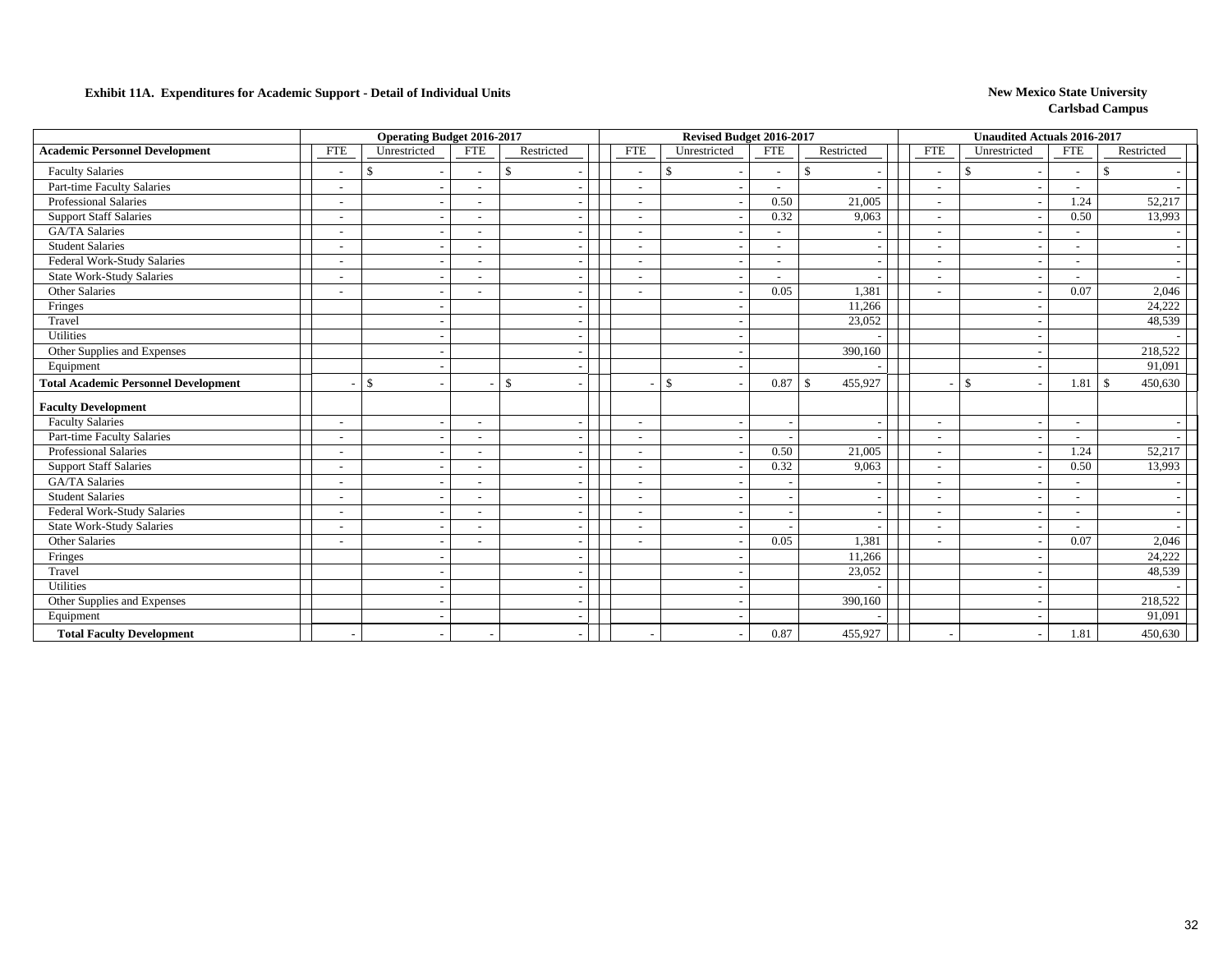|                                                  |                          | <b>Operating Budget 2016-2017</b> |                          |               |                          | Revised Budget 2016-2017      |                          |              |                          | <b>Unaudited Actuals 2016-2017</b> |                          |               |  |
|--------------------------------------------------|--------------------------|-----------------------------------|--------------------------|---------------|--------------------------|-------------------------------|--------------------------|--------------|--------------------------|------------------------------------|--------------------------|---------------|--|
| <b>Course &amp; Curriculum Development</b>       | <b>FTE</b>               | Unrestricted                      | <b>FTE</b>               | Restricted    | <b>FTE</b>               | Unrestricted                  | <b>FTE</b>               | Restricted   | <b>FTE</b>               | Unrestricted                       | <b>FTE</b>               | Restricted    |  |
| <b>Faculty Salaries</b>                          |                          | \$                                | $\overline{\phantom{a}}$ | £.            | $\sim$                   | -S                            | $\overline{\phantom{a}}$ | -S           | $\overline{\phantom{a}}$ |                                    | $\overline{\phantom{a}}$ | <sup>\$</sup> |  |
| Part-time Faculty Salaries                       | $\overline{\phantom{a}}$ |                                   | $\overline{\phantom{a}}$ |               | $\overline{\phantom{a}}$ |                               | $\overline{\phantom{a}}$ |              | 0.11                     | 1,000                              | $\tilde{\phantom{a}}$    |               |  |
| <b>Professional Salaries</b>                     | 2.21                     | 94,253                            |                          |               | 3.09                     | 130,160                       | $\overline{\phantom{a}}$ |              | 3.04                     | 127,800                            |                          |               |  |
| <b>Support Staff Salaries</b>                    | 1.21                     | 33,015                            | $\overline{\phantom{a}}$ |               | $\overline{\phantom{a}}$ |                               | $\sim$                   |              | 0.08                     | 2,352                              | $\overline{\phantom{a}}$ |               |  |
| <b>GA/TA Salaries</b>                            | $\overline{\phantom{a}}$ |                                   |                          |               | $\overline{\phantom{a}}$ |                               | $\overline{\phantom{a}}$ |              |                          |                                    | ۰                        |               |  |
| <b>Student Salaries</b>                          |                          |                                   |                          |               |                          |                               | $\overline{\phantom{a}}$ |              |                          |                                    |                          |               |  |
| Federal Work-Study Salaries                      | $\overline{\phantom{a}}$ |                                   |                          |               | $\overline{\phantom{a}}$ |                               | $\sim$                   |              |                          |                                    | ۰                        |               |  |
| <b>State Work-Study Salaries</b>                 | $\overline{\phantom{a}}$ |                                   | $\overline{\phantom{a}}$ |               | $\overline{\phantom{a}}$ |                               | $\overline{\phantom{a}}$ |              |                          |                                    | $\overline{a}$           |               |  |
| Other Salaries                                   | $\blacksquare$           |                                   |                          |               |                          |                               | $\overline{\phantom{a}}$ |              | 0.14                     | 4,000                              |                          |               |  |
| Fringes                                          |                          |                                   |                          |               |                          |                               |                          |              |                          |                                    |                          |               |  |
| Travel                                           |                          | 11,500                            |                          |               |                          | 11,500                        |                          |              |                          | 4,798                              |                          |               |  |
| Utilities                                        |                          |                                   |                          |               |                          |                               |                          |              |                          |                                    |                          |               |  |
| Other Supplies and Expenses                      |                          | 42,358                            |                          |               |                          | 23,222                        |                          |              |                          | 6,718                              |                          |               |  |
| Equipment                                        |                          |                                   |                          |               |                          |                               |                          |              |                          |                                    |                          |               |  |
| <b>Total Course &amp; Curriculum Development</b> | 3.42                     | 181,126<br>- \$                   | $\overline{\phantom{a}}$ | $\mathcal{S}$ | 3.09                     | $\mathbf{\hat{s}}$<br>164,882 |                          | $\mathbb{S}$ | $3.37 \, \text{S}$       | 146,668                            | $\overline{\phantom{a}}$ | $\mathbf{s}$  |  |
| <b>Coordinator-Instruction</b>                   |                          |                                   |                          |               |                          |                               |                          |              |                          |                                    |                          |               |  |
| <b>Faculty Salaries</b>                          | $\tilde{\phantom{a}}$    |                                   |                          |               | $\overline{\phantom{a}}$ |                               | $\overline{\phantom{a}}$ |              |                          |                                    |                          |               |  |
| Part-time Faculty Salaries                       | $\overline{\phantom{a}}$ |                                   |                          |               | $\overline{\phantom{a}}$ |                               | $\overline{\phantom{a}}$ |              | 0.11                     | 1,000                              | $\overline{\phantom{a}}$ |               |  |
| <b>Professional Salaries</b>                     | 2.21                     | 94,253                            | $\overline{\phantom{a}}$ |               | 3.09                     | 130,160                       | $\sim$                   |              | 3.04                     | 127,800                            | $\sim$                   |               |  |
| <b>Support Staff Salaries</b>                    | 1.21                     | 33,015                            | $\overline{\phantom{a}}$ |               | $\overline{\phantom{a}}$ |                               | $\overline{\phantom{a}}$ |              | 0.08                     | 2,352                              | $\overline{\phantom{a}}$ |               |  |
| <b>GA/TA Salaries</b>                            | $\overline{\phantom{a}}$ |                                   |                          |               | $\overline{\phantom{a}}$ |                               | $\overline{\phantom{a}}$ |              |                          |                                    | ۰                        |               |  |
| <b>Student Salaries</b>                          | $\overline{\phantom{a}}$ |                                   | $\overline{\phantom{a}}$ |               | $\overline{\phantom{a}}$ |                               | $\overline{\phantom{a}}$ |              | $\overline{\phantom{a}}$ |                                    | $\overline{\phantom{a}}$ |               |  |
| Federal Work-Study Salaries                      | $\overline{\phantom{a}}$ |                                   | $\overline{\phantom{a}}$ |               | $\overline{\phantom{a}}$ |                               | $\overline{\phantom{a}}$ |              | $\overline{\phantom{a}}$ |                                    | $\tilde{\phantom{a}}$    |               |  |
| <b>State Work-Study Salaries</b>                 | $\overline{\phantom{a}}$ |                                   | $\overline{\phantom{a}}$ |               | $\overline{\phantom{a}}$ |                               | $\overline{\phantom{a}}$ |              |                          |                                    | $\overline{\phantom{a}}$ |               |  |
| Other Salaries                                   | $\overline{\phantom{a}}$ |                                   | $\overline{\phantom{a}}$ |               | $\overline{\phantom{a}}$ |                               | $\overline{\phantom{a}}$ |              | 0.14                     | 4,000                              | $\sim$                   |               |  |
| Fringes                                          |                          |                                   |                          |               |                          |                               |                          |              |                          |                                    |                          |               |  |
| Travel                                           |                          | 11,500                            |                          |               |                          | 11,500                        |                          |              |                          | 4,798                              |                          |               |  |
| <b>Utilities</b>                                 |                          |                                   |                          |               |                          |                               |                          |              |                          |                                    |                          |               |  |
| Other Supplies and Expenses                      |                          | 42,358                            |                          |               |                          | 23,222                        |                          |              |                          | 6,718                              |                          |               |  |
| Equipment                                        |                          |                                   |                          |               |                          |                               |                          |              |                          |                                    |                          |               |  |
| <b>Total Coordinator-Instruction</b>             | 3.42                     | 181,126                           |                          |               | 3.09                     | 164,882                       |                          |              | 3.37                     | 146,668                            |                          |               |  |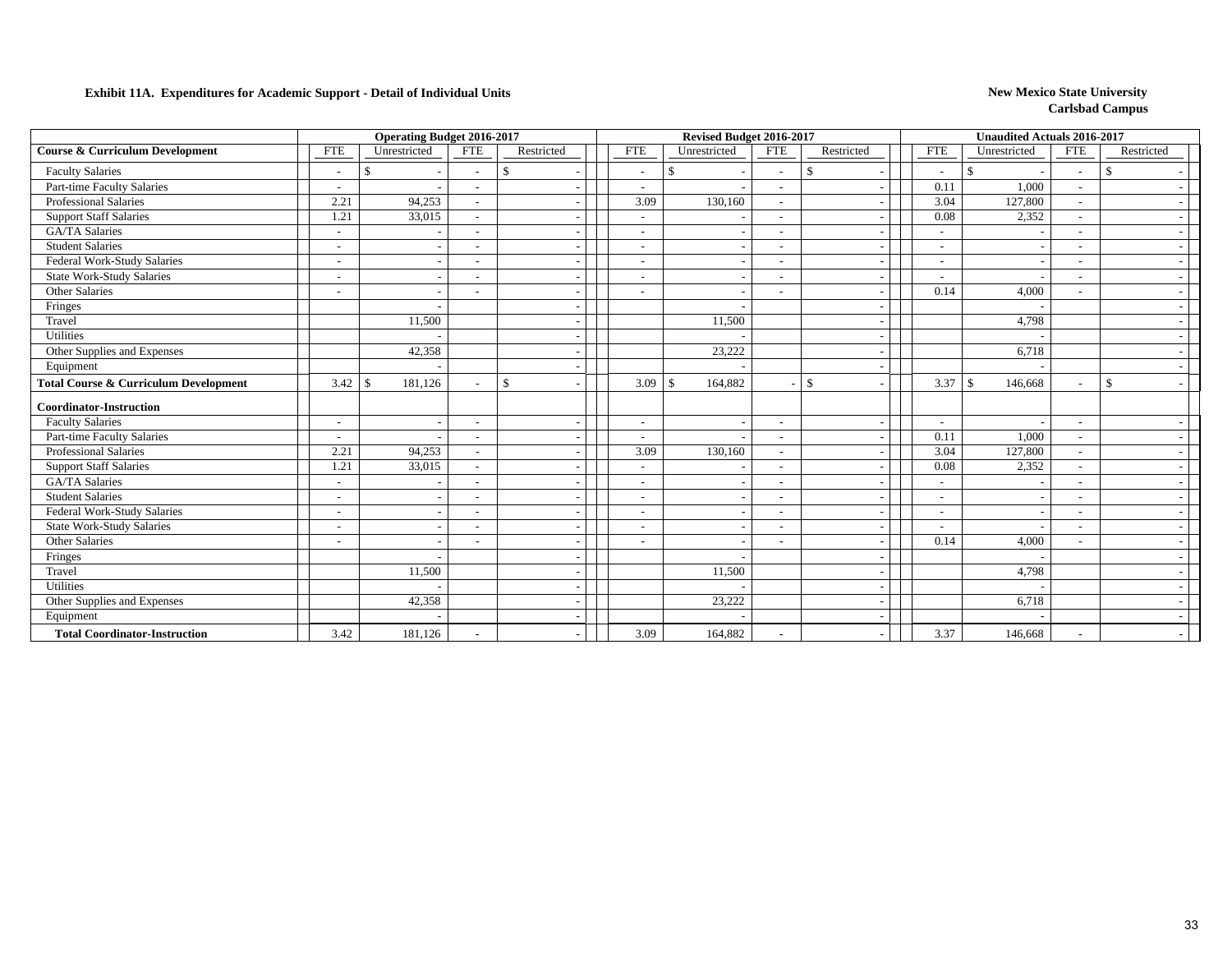#### **Exhibit 12. Summary of Expenditures for Student Services New Mexico State University New Mexico State University**

|                                                        |                          |               | <b>Operating Budget 2016-2017</b> |                          |                    |            |                          |     | Revised Budget 2016-2017 |                          |               |            |                          |                    | <b>Unaudited Actuals 2016-2017</b> |                          |                    |            |
|--------------------------------------------------------|--------------------------|---------------|-----------------------------------|--------------------------|--------------------|------------|--------------------------|-----|--------------------------|--------------------------|---------------|------------|--------------------------|--------------------|------------------------------------|--------------------------|--------------------|------------|
|                                                        | <b>FTE</b>               |               | Unrestricted                      | <b>FTE</b>               |                    | Restricted | <b>FTE</b>               |     | Unrestricted             | <b>FTE</b>               |               | Restricted | <b>FTE</b>               |                    | Unrestricted                       | <b>FTE</b>               |                    | Restricted |
| <b>Student Services Administration</b>                 |                          |               |                                   |                          |                    |            |                          |     |                          |                          |               |            |                          |                    |                                    |                          |                    |            |
| <b>GED</b> Testing                                     | 1.10                     | <sup>\$</sup> | 46,192                            | $\sim$                   | $\mathcal{S}$      |            | 0.98                     | -S  | 48,648                   |                          | $\mathcal{S}$ |            | 0.98                     | -\$                | 61,373                             | $\sim$                   | \$                 |            |
| <b>TEAM Center</b>                                     | 4.05                     |               | 162,690                           | $\sim$                   |                    |            | 4.57                     |     | 149,251                  |                          |               |            | 4.58                     |                    | 152,394                            | $\overline{\phantom{a}}$ |                    |            |
| <b>Total Student Services Administration</b>           | 5.15                     | $\mathcal{S}$ | 208,882                           | $\sim$                   | $\mathcal{S}$      |            | 5.55                     | -8  | 197,899                  |                          | $\mathcal{S}$ |            | 5.56                     | -\$                | 213,767                            | $\sim$                   | $\mathcal{S}$      |            |
| <b>Counseling &amp; Career Guidance</b>                |                          |               |                                   |                          |                    |            |                          |     |                          |                          |               |            |                          |                    |                                    |                          |                    |            |
| Counseling & Student Development                       | 6.94                     | -\$           | 294,025                           | $\overline{\phantom{a}}$ | $\mathcal{S}$      |            | 5.35                     |     | 233,544                  |                          | $\mathcal{S}$ |            | 5.40                     | -\$                | 240,947                            | $\sim$                   | $\mathcal{S}$      |            |
| Dual Credit Program                                    | 0.86                     |               | 52,557                            | $\sim$                   |                    |            | 1.59                     |     | 73,164                   | $\overline{\phantom{a}}$ |               |            | 1.44                     |                    | 64,072                             | $\sim$                   |                    |            |
| <b>Nursing Testing</b>                                 |                          |               | 1,500                             | $\overline{\phantom{a}}$ |                    |            |                          |     | 1,500                    |                          |               |            |                          |                    | 1,969                              |                          |                    |            |
| <b>Total Counseling &amp; Career Guidance</b>          | 7.80                     | -S            | 348,082                           | $\overline{\phantom{a}}$ | \$                 |            | 6.94                     | -S  | 308,208                  |                          | $\mathcal{S}$ |            | 6.84                     | -\$                | 306,988                            | $\sim$                   | \$                 |            |
| <b>Financial Aid Administration</b>                    |                          |               |                                   |                          |                    |            |                          |     |                          |                          |               |            |                          |                    |                                    |                          |                    |            |
| <b>Financial Aid</b>                                   | 3.99                     | -\$           | 157,223                           | $\overline{\phantom{a}}$ | <sup>\$</sup>      |            | 4.00                     | -S  | 163,525                  |                          | <sup>\$</sup> |            | 3.96                     | -\$                | 156,294                            | $\overline{\phantom{a}}$ | <sup>\$</sup>      |            |
| <b>Total Financial Aid Administration</b>              | 3.99                     | -S            | 157,223                           | $\sim$                   | $\mathcal{S}$      |            | 4.00                     | -8  | 163,525                  |                          | $\mathcal{S}$ |            | 3.96                     | -\$                | 156,294                            | $\sim$                   | $\mathbf{\hat{S}}$ |            |
| <b>Student Admissions</b>                              |                          |               |                                   |                          |                    |            |                          |     |                          |                          |               |            |                          |                    |                                    |                          |                    |            |
| Registration & Recruitment                             | 4.05                     | $\mathcal{S}$ | 170,622                           |                          | -\$                |            | 3.62                     | -\$ | 179,798                  |                          | <sup>\$</sup> |            | 3.41                     | <sup>\$</sup>      | 166,905                            | $\sim$                   | \$                 |            |
| <b>Total Student Admissions</b>                        | 4.05                     | <sup>\$</sup> | 170,622                           | $\sim$                   | $\mathbf{\hat{S}}$ |            | 3.62                     |     | 179,798                  |                          | $\mathcal{S}$ |            | 3.41                     | -\$                | 166,905                            | $\sim$                   | $\mathcal{S}$      |            |
| Other Items Not Included in Exhibit 12A's              |                          |               |                                   |                          |                    |            |                          |     |                          |                          |               |            |                          |                    |                                    |                          |                    |            |
| Federal Work-Study Salaries                            | $\overline{\phantom{a}}$ | $\mathcal{S}$ |                                   | $\overline{\phantom{a}}$ | $\mathcal{S}$      |            | $\overline{\phantom{a}}$ | £.  |                          | 0.33                     | -S            | 5,200      | $\sim$                   | -\$                |                                    | 0.30                     | -\$                | 4,828      |
| <b>State Work-Study Salaries</b>                       |                          |               |                                   | 0.64                     |                    | 10,200     |                          |     |                          | 0.61                     |               | 9,700      |                          |                    |                                    | 0.38                     |                    | 6,058      |
| Fringe Benefits                                        |                          |               | 278,067                           |                          |                    |            |                          |     | 380,094                  |                          |               |            |                          |                    | 234.214                            |                          |                    |            |
| <b>Total Other Items Not Included in Exhibit 12A's</b> |                          | <sup>\$</sup> | 278,067                           | 0.64                     | -\$                | 10,200     | $\overline{\phantom{a}}$ |     | 380,094                  | 0.94                     | -8            | 14,900     | $\overline{\phantom{0}}$ | $\mathbf{\hat{S}}$ | 234,214                            | 0.68                     | -8                 | 10,886     |
| Net Expense for Student Services in I&G (Exh 2)        | 20.99                    | \$            | 1,162,876                         | 0.64                     | -9                 | 10,200     | 20.11                    | -\$ | 1,229,524                | 0.94                     |               | 14,900     | 19.77                    |                    | 1,078,168                          | 0.68                     |                    | 10,886     |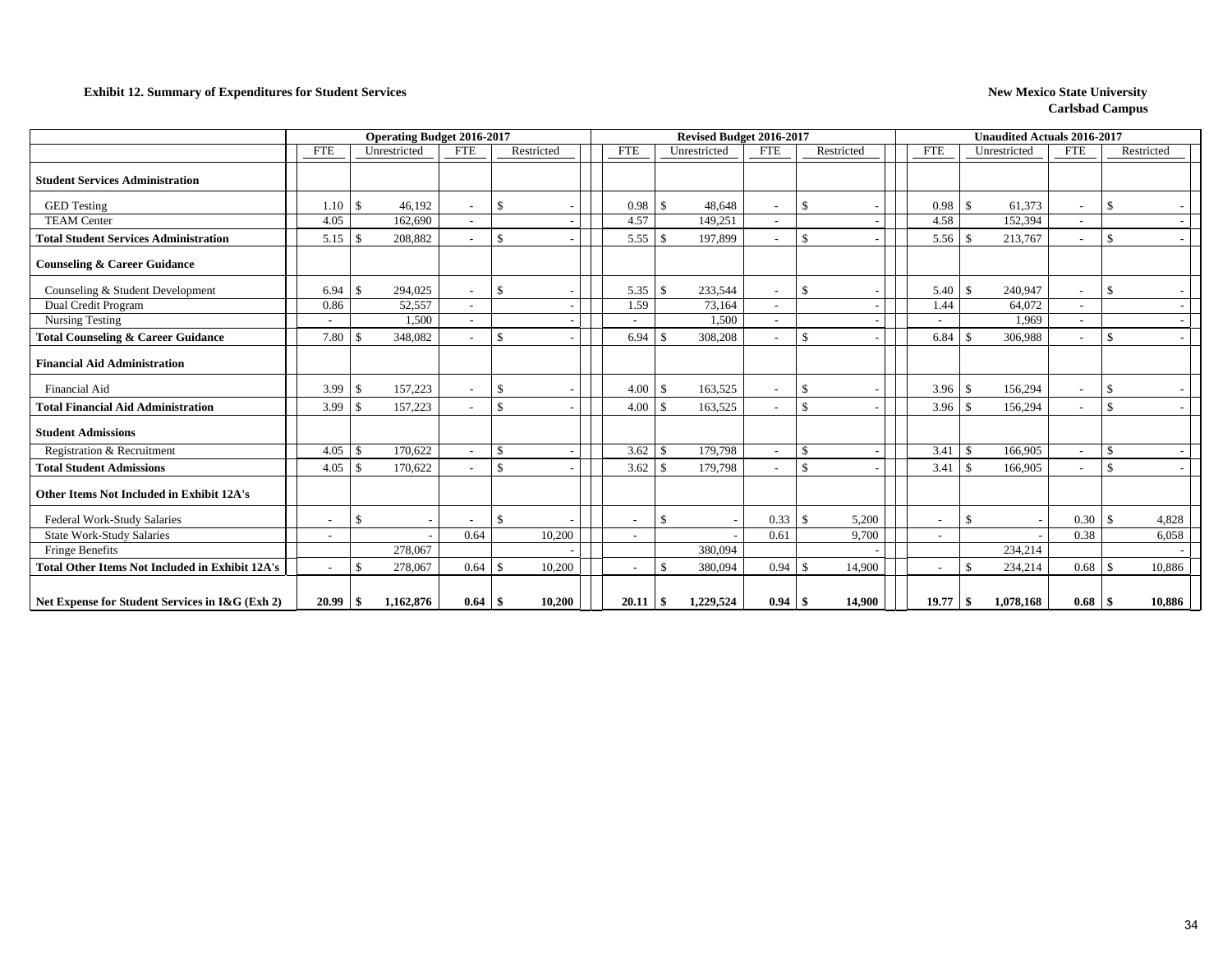### **Exhibit 12. Summary of Student Services Salaries New Mexico State University New Mexico State University**

|                                            |            | <b>Operating Budget 2016-2017</b> |                          |            |            | Revised Budget 2016-2017 |            |            |                          | <b>Unaudited Actuals 2016-2017</b> |            |            |
|--------------------------------------------|------------|-----------------------------------|--------------------------|------------|------------|--------------------------|------------|------------|--------------------------|------------------------------------|------------|------------|
| <b>Salaries for Student Services</b>       | <b>FTE</b> | Unrestricted                      | <b>FTE</b>               | Restricted | <b>FTE</b> | Unrestricted             | <b>FTE</b> | Restricted | FTE                      | Unrestricted                       | <b>FTE</b> | Restricted |
| <b>Faculty Salaries</b>                    |            |                                   | $\overline{\phantom{a}}$ |            |            |                          |            |            | $\overline{\phantom{0}}$ |                                    |            |            |
| Part-time Faculty Salaries                 |            |                                   | $\overline{\phantom{a}}$ |            |            |                          |            |            | $\overline{\phantom{0}}$ |                                    |            |            |
| <b>Professional Salaries</b>               | 13.80      | 587,817                           |                          |            | 12.04      | 506,827                  |            |            | 11.27                    | 474.623                            |            |            |
| <b>Support Staff Salaries</b>              | 6.36       | 173,612                           |                          |            | 6.34       | 178,092                  |            |            | 8.14                     | 228,392                            |            |            |
| <b>GA/TA Salaries</b>                      |            |                                   | $\overline{\phantom{0}}$ |            |            |                          |            |            | $\overline{\phantom{a}}$ |                                    |            |            |
| <b>Student Salaries</b>                    | 0.83       | 13.200                            | $\overline{\phantom{0}}$ |            | 0.31       | 4,911                    |            |            | 0.14                     | 2,244                              |            |            |
| Federal Work-Study Salaries                |            |                                   | <b>-</b>                 |            |            |                          | 0.33       | 5.200      | 0.08                     | 1.284                              | 0.30       | 4,828      |
| <b>State Work-Study Salaries</b>           |            |                                   | 0.64                     | 10,200     |            |                          | 0.61       | 9.700      | 0.14                     | 2,289                              | 0.38       | 6,058      |
| <b>Other Salaries</b>                      |            |                                   | $\overline{\phantom{a}}$ |            | 1.42       | 39,772                   |            |            | $\overline{\phantom{0}}$ |                                    |            |            |
| <b>Total Salaries for Student Services</b> | 20.99      | 774,629                           | 0.64                     | 10,200     | 20.11      | 729,602                  | 0.94       | 14,900     | 19.77                    | 708,903                            | 0.68       | 10,886     |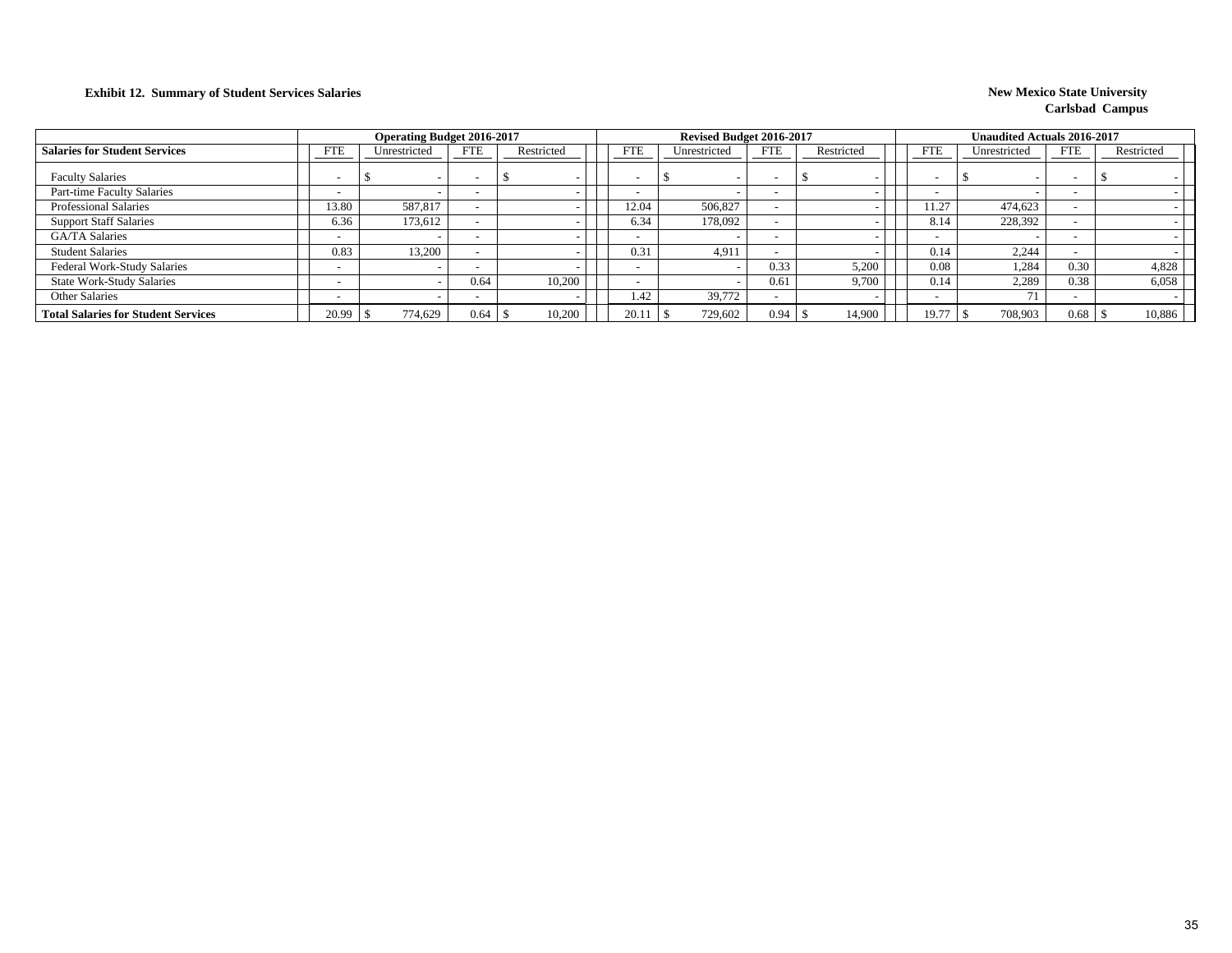### **Exhibit 12. Summary of Student Services by Expenditure Category New Mexico State University**

|                                              |                          | <b>Operating Budget 2016-2017</b> |                          |            |                          | Revised Budget 2016-2017 |                          |                          |                          | <b>Unaudited Actuals 2016-2017</b> |                          |            |  |
|----------------------------------------------|--------------------------|-----------------------------------|--------------------------|------------|--------------------------|--------------------------|--------------------------|--------------------------|--------------------------|------------------------------------|--------------------------|------------|--|
| <b>Summary by Expenditure Category</b>       | <b>FTE</b>               | Unrestricted                      | <b>FTE</b>               | Restricted | <b>FTE</b>               | Unrestricted             | <b>FTE</b>               | Restricted               | <b>FTE</b>               | Unrestricted                       | <b>FTE</b>               | Restricted |  |
| <b>Faculty Salaries</b>                      |                          | $\overline{\phantom{a}}$          |                          | J.         |                          | ъ                        | $\overline{\phantom{0}}$ |                          | $\overline{\phantom{a}}$ |                                    | $\overline{\phantom{0}}$ |            |  |
| Part-time Faculty Salaries                   | $\sim$                   | $\overline{\phantom{a}}$          | $\overline{\phantom{a}}$ |            | <b>-</b>                 |                          | $\overline{\phantom{0}}$ |                          | $\overline{\phantom{a}}$ |                                    | $\overline{\phantom{0}}$ |            |  |
| <b>Professional Salaries</b>                 | 13.80                    | 587,817                           | $\overline{\phantom{a}}$ |            | 12.04                    | 506,827                  | $\overline{\phantom{0}}$ |                          | 11.27                    | 474,623                            | $\overline{\phantom{0}}$ |            |  |
| <b>Support Staff Salaries</b>                | 6.36                     | 173,612                           |                          |            | 6.34                     | 178,092                  | $\overline{\phantom{a}}$ |                          | 8.14                     | 228,392                            | $\overline{\phantom{0}}$ |            |  |
| <b>GA/TA Salaries</b>                        | $\overline{\phantom{a}}$ | $\overline{\phantom{0}}$          | $\overline{\phantom{0}}$ |            |                          |                          | $\overline{\phantom{a}}$ |                          | $\overline{\phantom{0}}$ |                                    | $\sim$                   |            |  |
| <b>Student Salaries</b>                      | 0.83                     | 13,200                            |                          |            | 0.31                     | 4,911                    | $\overline{\phantom{a}}$ |                          | 0.14                     | 2,244                              | $\sim$                   |            |  |
| Federal Work-Study Salaries                  | $\overline{\phantom{0}}$ | $\overline{\phantom{a}}$          | $\overline{\phantom{0}}$ |            | $\overline{\phantom{a}}$ |                          | $\overline{\phantom{a}}$ |                          | 0.08                     | 1,284                              |                          |            |  |
| <b>State Work-Study Salaries</b>             | $\overline{\phantom{0}}$ | $\overline{\phantom{a}}$          | $\overline{\phantom{0}}$ |            | $\overline{\phantom{0}}$ |                          | $\overline{\phantom{a}}$ |                          | 0.14                     | 2,289                              | $\overline{\phantom{0}}$ |            |  |
| <b>Other Salaries</b>                        | $\overline{\phantom{0}}$ | $\overline{\phantom{a}}$          | $\overline{\phantom{a}}$ |            | 1.42                     | 39,772                   | $\overline{\phantom{0}}$ |                          | $\overline{\phantom{a}}$ | 71                                 | $\overline{\phantom{0}}$ |            |  |
| Fringes                                      |                          | $\overline{\phantom{a}}$          |                          |            |                          |                          |                          | $\overline{\phantom{a}}$ |                          | 15,127                             |                          |            |  |
| Travel                                       |                          | 46,500                            |                          |            |                          | 32,049                   |                          |                          |                          | 27,537                             |                          |            |  |
| <b>Utilities</b>                             |                          | $\overline{\phantom{a}}$          |                          |            |                          |                          |                          |                          |                          |                                    |                          |            |  |
| Other Supplies and Expenses                  |                          | 63,680                            |                          |            |                          | 87,779                   |                          |                          |                          | 92,107                             |                          |            |  |
| Equipment                                    |                          | $\overline{\phantom{a}}$          |                          |            |                          |                          |                          |                          |                          | 280                                |                          |            |  |
| <b>Total Summary by Expenditure Category</b> | 20.99                    | 884,809                           |                          |            | 20.1                     | 849,430<br>£.            | $\overline{\phantom{0}}$ |                          | 19.77                    | 843,954                            |                          |            |  |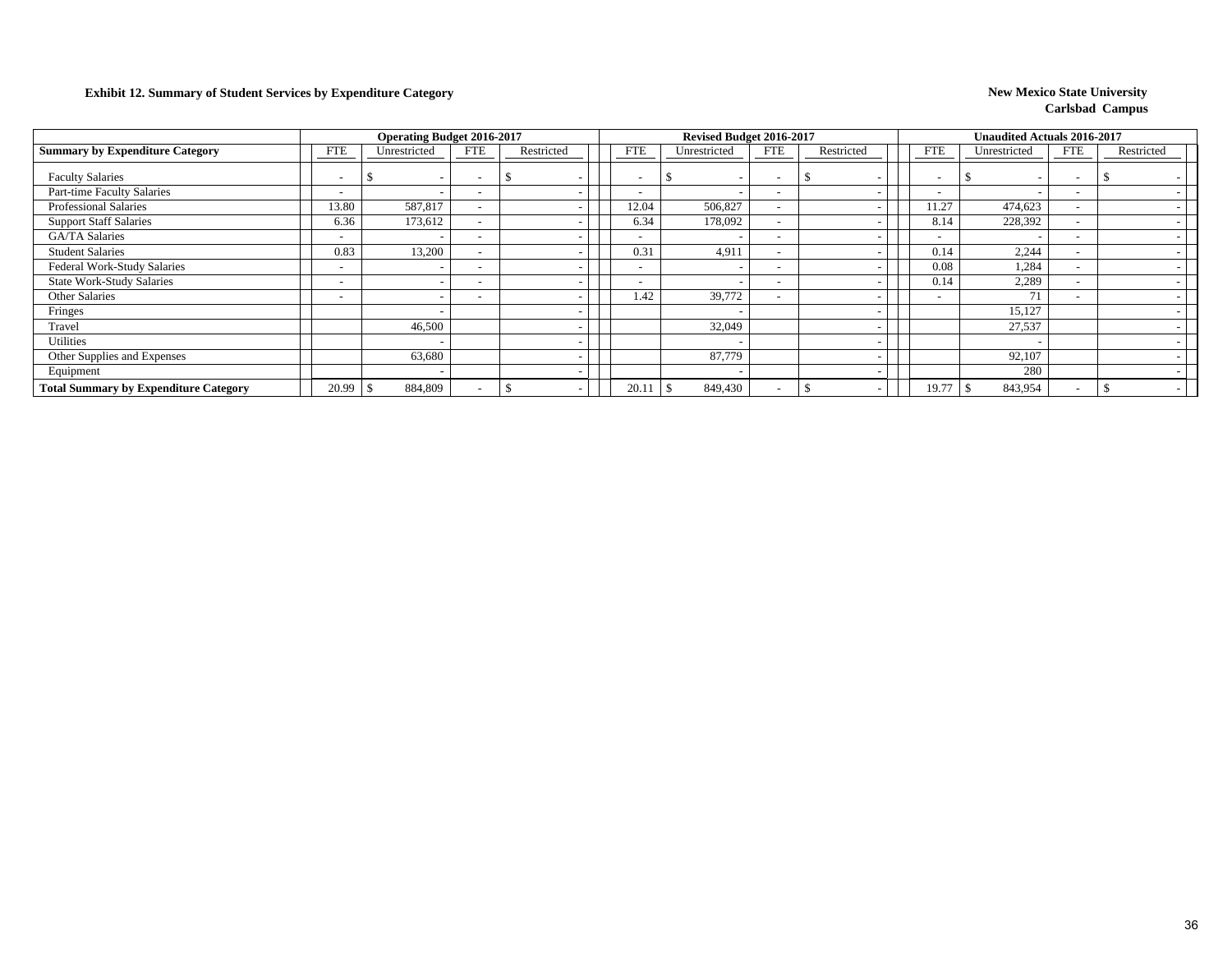|                                              |                             | <b>Operating Budget 2016-2017</b> |                          |               |                          | Revised Budget 2016-2017 |                             |                                 |                          | <b>Unaudited Actuals 2016-2017</b> |                          |                          |
|----------------------------------------------|-----------------------------|-----------------------------------|--------------------------|---------------|--------------------------|--------------------------|-----------------------------|---------------------------------|--------------------------|------------------------------------|--------------------------|--------------------------|
| <b>Student Services Administration</b>       | <b>FTE</b>                  | Unrestricted                      | <b>FTE</b>               | Restricted    | <b>FTE</b>               | Unrestricted             | <b>FTE</b>                  | Restricted                      | <b>FTE</b>               | Unrestricted                       | <b>FTE</b>               | Restricted               |
| <b>Faculty Salaries</b>                      | $\overline{\phantom{a}}$    | $\mathbf S$                       | $\sim$                   | $\mathbb{S}$  | $\mathbb{L}^+$           | $\mathsf{\$}$            | $\sim$                      | $\mathbb{S}$                    | $\sim$                   | $\mathbb{S}$                       | $\sim$                   | $\mathbb{S}$             |
| Part-time Faculty Salaries                   | $\sim$                      | $\sim$                            | $\sim$                   | $\sim$        | $\sim$                   | $\overline{a}$           | $\sim$                      | $\sim$                          | $\sim$                   | $\sim$                             | $\sim$                   |                          |
| Professional Salaries                        | 2.54                        | 108,266                           | $\sim$                   | $\sim$        | 1.86                     | 78,485                   | $\sim$                      | $\sim$                          | 1.60                     | 67,681                             | $\sim$                   |                          |
| <b>Support Staff Salaries</b>                | 2.48                        | 67,686                            | $\sim$                   | $\sim$        | 1.96                     | 55,159                   | $\sim$                      | $\overline{\phantom{a}}$        | 3.60                     | 100,957                            | $\sim$                   |                          |
| GA/TA Salaries                               | $\sim$                      |                                   | $\sim$                   | $\sim$        | $\sim$                   |                          | $\sim$                      | $\sim$                          | $\sim$                   |                                    | $\sim$                   |                          |
| <b>Student Salaries</b>                      | 0.13                        | 2,000                             | $\sim$                   | $-1$          | 0.31                     | 4,897                    | $\sim$                      | $\mathcal{L}_{\mathcal{A}}$     | 0.14                     | 2,244                              | $\sim$                   | $\sim$                   |
| Federal Work-Study Salaries                  | $\sim$                      | $\overline{\phantom{a}}$          | $\overline{\phantom{a}}$ | $\sim$        | $\sim$                   | $\overline{\phantom{a}}$ | $\sim$                      | $\overline{\phantom{a}}$        | 0.08                     | 1,284                              | $\sim$                   | $\overline{\phantom{a}}$ |
| <b>State Work-Study Salaries</b>             | $\omega$                    | $\mathcal{L}_{\mathcal{A}}$       | $\mathcal{L}$            | $\sim$        | $\mathcal{L}$            | $\sim$                   | $\mathcal{L}_{\mathcal{A}}$ | $\mathbb{L}$                    | 0.14                     | 2,289                              | $\sim$                   | $\sim$                   |
| Other Salaries                               | $\overline{\phantom{a}}$    | $\sim$                            | $\sim$                   | $\sim$        | 1.42                     | 39,772                   | $\sim$                      | $\sim$                          | $\overline{\phantom{a}}$ | 13                                 | $\sim$                   | $\overline{\phantom{a}}$ |
| Fringes                                      |                             |                                   |                          |               |                          |                          |                             | $\overline{\phantom{a}}$        |                          | 15,127                             |                          | $\overline{\phantom{a}}$ |
| Travel                                       |                             | 8,750                             |                          | $\sim$        |                          | 2,271                    |                             | $\blacksquare$                  |                          | 1,609                              |                          | $\overline{\phantom{a}}$ |
| Utilities                                    |                             |                                   |                          | $\sim$        |                          |                          |                             | $\bar{\phantom{a}}$             |                          |                                    |                          | $\sim$                   |
| Other Supplies and Expenses                  |                             | 22,180                            |                          | $\sim$        |                          | 17,315                   |                             | $\sim$                          |                          | 22,563                             |                          | $\overline{\phantom{a}}$ |
| Equipment                                    |                             |                                   |                          | $\sim$        |                          |                          |                             | $\sim$                          |                          |                                    |                          | $\overline{\phantom{a}}$ |
| <b>Total Student Services Administration</b> | 5.15                        | 208,882<br>$\mathsf{S}$           |                          | $\mathcal{S}$ | 5.55                     | \$<br>197,899            |                             | $\mathcal{S}$<br>$\overline{a}$ | 5.56                     | $\mathcal{S}$<br>213,767           | $\overline{a}$           | $\mathbf{s}$             |
| <b>GED Testing</b>                           |                             |                                   |                          |               |                          |                          |                             |                                 |                          |                                    |                          |                          |
| <b>Faculty Salaries</b>                      | $\sim$                      | $\sim$                            | $\sim$                   | $\sim$        | $\sim$                   | ÷.                       | $\mathcal{L}_{\mathcal{A}}$ | $\sim$                          | $\sim$                   | $\sim$                             | $\sim$                   | $\overline{a}$           |
| Part-time Faculty Salaries                   | $\sim$                      | $\sim$                            | $\sim$                   | $\sim$        | $\sim$                   |                          | $\sim$                      | $\overline{\phantom{a}}$        | $\sim$                   |                                    | $\sim$                   | $\sim$                   |
| <b>Professional Salaries</b>                 | 0.97                        | 41,442                            | $\sim$                   | $\sim$        | 0.98                     | 41,442                   | $\sim$                      | $\overline{\phantom{a}}$        | 0.98                     | 41,442                             | $\sim$                   | $\sim$                   |
| <b>Support Staff Salaries</b>                | $\mathcal{L}_{\mathcal{A}}$ | $\sim$                            | $\sim$                   | $\sim$        | $\sim$                   | $\overline{\phantom{a}}$ | $\sim$                      | $\sim$                          | $\overline{\phantom{a}}$ | $\sim$                             | $\overline{\phantom{a}}$ | $\sim$                   |
| <b>GA/TA</b> Salaries                        | $\overline{a}$              | $\overline{a}$                    | $\sim$                   | $\sim$        | $\sim$                   | $\overline{\phantom{a}}$ | $\sim$                      | $\sim$                          | $\sim$                   | $\sim$                             | $\sim$                   | $\sim$                   |
| <b>Student Salaries</b>                      | 0.13                        | 2,000                             | $\sim$                   | $\sim$        | $\sim$                   | $\overline{\phantom{a}}$ | $\sim$                      | $\overline{\phantom{a}}$        | $\overline{\phantom{a}}$ | $\sim$                             | $\sim$                   | $\overline{\phantom{a}}$ |
| Federal Work-Study Salaries                  | $\sim$                      |                                   | $\sim$                   | $\sim$        | $\overline{\phantom{a}}$ | $\overline{\phantom{a}}$ | $\sim$                      | $\overline{\phantom{a}}$        | $\overline{\phantom{a}}$ | $\sim$                             | $\overline{\phantom{a}}$ | $\overline{\phantom{a}}$ |
| State Work-Study Salaries                    | $\overline{\phantom{a}}$    |                                   | $\sim$                   | $\sim$        | $\mathbf{r}$             |                          | $\mathcal{L}_{\mathcal{A}}$ | $\sim$                          | $\sim$                   |                                    | $\overline{\phantom{a}}$ | $\overline{a}$           |
| Other Salaries                               | $\blacksquare$              | $\blacksquare$                    | $\overline{\phantom{a}}$ | $\sim$        | $\overline{\phantom{a}}$ | $\overline{\phantom{a}}$ | $\sim$                      | $\bar{\phantom{a}}$             | $\blacksquare$           | $\overline{\phantom{a}}$           | $\blacksquare$           | $\sim$                   |
| Fringes                                      |                             | $\sim$                            |                          | $\sim$        |                          | $\overline{\phantom{a}}$ |                             | $\sim$                          |                          | 15,127                             |                          | $\overline{\phantom{a}}$ |
| Travel                                       |                             | 1,750                             |                          | $\sim$        |                          | $\overline{\phantom{a}}$ |                             | $\sim$                          |                          |                                    |                          | $\overline{\phantom{a}}$ |
| Utilities                                    |                             |                                   |                          | $\sim$        |                          | $\overline{\phantom{a}}$ |                             | $\overline{a}$                  |                          |                                    |                          | $\sim$                   |
| Other Supplies and Expenses                  |                             | 1,000                             |                          | $\sim$        |                          | 7,206                    |                             | $\overline{\phantom{a}}$        |                          | 4,804                              |                          | $\sim$                   |
| Equipment                                    |                             | $\sim$                            |                          | $\sim$        |                          | $\overline{a}$           |                             | $\mathcal{L}_{\mathcal{A}}$     |                          |                                    |                          | $\sim$                   |
| <b>Total GED Testing</b>                     | 1.10                        | 46,192                            | $\sim$                   |               | 0.98                     | 48,648                   | $\sim$                      | $\overline{\phantom{a}}$        | 0.98                     | 61,373                             | $\sim$                   |                          |
| <b>TEAM Center</b>                           |                             |                                   |                          |               |                          |                          |                             |                                 |                          |                                    |                          |                          |
| <b>Faculty Salaries</b>                      | $\sim$                      | $\sim$                            | $\sim$                   | $\sim$        | $\sim$                   | $\overline{\phantom{a}}$ | $\sim$                      | $\overline{\phantom{a}}$        | $\sim$                   | $\sim$                             | $\sim$                   | $\sim$                   |
| Part-time Faculty Salaries                   | $\sim$                      | $\overline{\phantom{a}}$          | $\sim$                   | $\sim$        | $\sim$                   | $\sim$                   | $\sim$                      | $\sim$                          | $\sim$                   | $\overline{\phantom{a}}$           | $\sim$                   | $\sim$                   |
| <b>Professional Salaries</b>                 | 1.57                        | 66,824                            | $\sim$                   | $\sim$        | 0.88                     | 37,043                   | $\sim$                      | $\sim$                          | 0.62                     | 26,239                             | $\sim$                   | $\overline{\phantom{a}}$ |
| <b>Support Staff Salaries</b>                | 2.48                        | 67,686                            | $\sim$                   | $\sim$        | 1.96                     | 55,159                   | $\mathbb{L}^{\mathbb{N}}$   | $\overline{\phantom{a}}$        | 3.60                     | 100,957                            | $\mathbb{Z}^+$           | $\sim$                   |
| <b>GA/TA Salaries</b>                        | $\overline{\phantom{a}}$    |                                   | $\sim$                   | $\sim$        | $\mathcal{L}$            |                          | $\sim$                      | $\overline{\phantom{a}}$        | $\sim$                   |                                    | $\sim$                   |                          |
| <b>Student Salaries</b>                      | $\mathbf{r}$                | $\sim$                            | $\overline{\phantom{a}}$ | $\sim$        | 0.31                     | 4,897                    | $\sim$                      | $\blacksquare$                  | 0.14                     | 2,244                              | $\mathcal{L}$            |                          |
| Federal Work-Study Salaries                  | $\sim$                      | $\sim$                            | $\sim$                   | $\sim$        | $\sim$                   |                          | $\sim$                      | $\blacksquare$                  | 0.08                     | 1,284                              | $\mathcal{L}$            | $\sim$                   |
| <b>State Work-Study Salaries</b>             | $\sim$                      | $\overline{\phantom{a}}$          | $\sim$                   | $\sim$        | $\sim$                   | $\overline{\phantom{a}}$ | $\sim$                      | $\overline{\phantom{a}}$        | 0.14                     | 2,289                              | $\sim$                   | $\overline{\phantom{a}}$ |
| Other Salaries                               | $\sim$                      | $\overline{a}$                    | $\sim$                   | $\sim$        | 1.42                     | 39,772                   | $\sim$                      | $\sim$                          | $\sim$                   | 13                                 | $\sim$                   | $\sim$                   |
| Fringes                                      |                             | $\overline{a}$                    |                          | $\sim$        |                          |                          |                             | $\sim$                          |                          |                                    |                          | $\sim$                   |
| Travel                                       |                             | 7,000                             |                          | $\sim$        |                          | 2,271                    |                             | $\sim$                          |                          | 1,609                              |                          | $\sim$                   |
| Utilities                                    |                             |                                   |                          | $\sim$        |                          |                          |                             | $\sim$                          |                          |                                    |                          | $\overline{\phantom{a}}$ |
| Other Supplies and Expenses                  |                             | 21,180                            |                          | $\sim$        |                          | 10,109                   |                             | $\mathcal{L}$                   |                          | 17,759                             |                          | $\sim$                   |
| Equipment                                    |                             |                                   |                          | $\sim$        |                          |                          |                             | $\sim$                          |                          |                                    |                          | $\sim$                   |
| <b>Total TEAM Center</b>                     | 4.05                        | 162,690                           |                          |               | 4.57                     | 149,251                  |                             | $\overline{a}$                  | 4.58                     | 152,394                            | $\overline{a}$           |                          |
|                                              |                             |                                   |                          |               |                          |                          |                             |                                 |                          |                                    |                          |                          |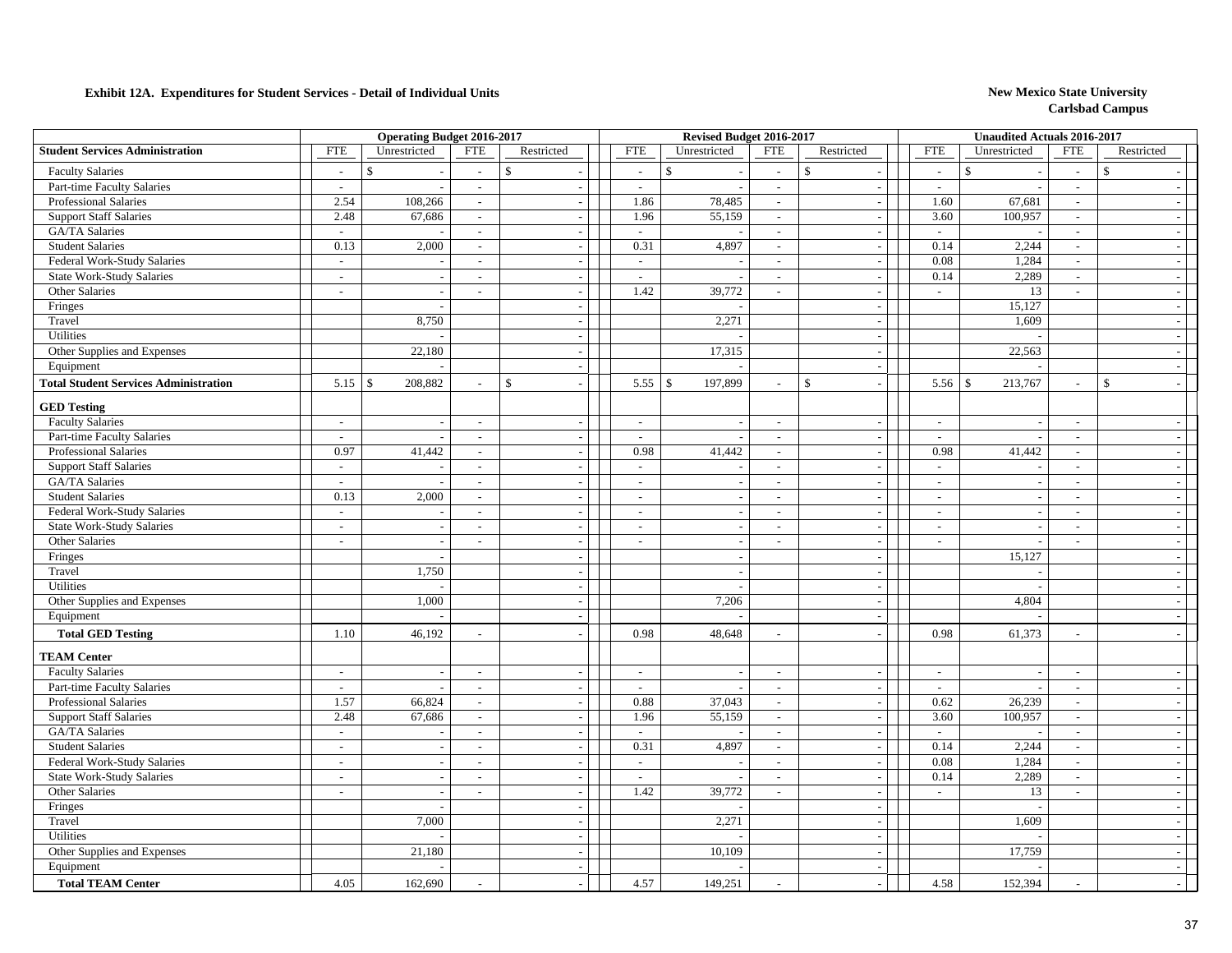|                                                           |                          | <b>Operating Budget 2016-2017</b> |                          |                                                      |                          | Revised Budget 2016-2017 |                  |                              |                                | <b>Unaudited Actuals 2016-2017</b> |                                    |                                    |  |
|-----------------------------------------------------------|--------------------------|-----------------------------------|--------------------------|------------------------------------------------------|--------------------------|--------------------------|------------------|------------------------------|--------------------------------|------------------------------------|------------------------------------|------------------------------------|--|
| <b>Counseling &amp; Career Guidance</b>                   | <b>FTE</b>               | Unrestricted                      | <b>FTE</b>               | Restricted                                           | <b>FTE</b>               | Unrestricted             | <b>FTE</b>       | Restricted                   | <b>FTE</b>                     | Unrestricted                       | <b>FTE</b>                         | Restricted                         |  |
| <b>Faculty Salaries</b>                                   | $\overline{\phantom{a}}$ | \$                                | $\overline{a}$           | $\mathsf{\$}$                                        | $\sim$                   | $\mathbb{S}$             | $\overline{a}$   | \$                           | $\mathbb{S}$<br>$\overline{a}$ |                                    | $\overline{a}$                     | $\mathbb{S}$                       |  |
| Part-time Faculty Salaries                                | $\sim$                   | $\sim$                            | $\sim$                   | $\sim$                                               | $\mathcal{L}$            | $\sim$                   | $\mathbf{r}$     | $\sim$                       | $\sim$                         |                                    | $\sim$                             |                                    |  |
| Professional Salaries                                     | 6.64                     | 282,777                           | $\sim$                   | $\overline{a}$                                       | 5.52                     | 232,232                  | $\omega$         | $\sim$                       | 5.47                           | 230,442                            | $\omega$                           |                                    |  |
| <b>Support Staff Salaries</b>                             | 0.86                     | 23,505                            | $\sim$                   | $\overline{\phantom{a}}$                             | 1.42                     | 39,830                   | $\mathbb{Z}^+$   | $\sim$                       | 1.37                           | 38,312                             | $\omega$                           |                                    |  |
| GA/TA Salaries                                            | $\sim$                   | $\sim$                            | $\blacksquare$           | $\sim$                                               | $\sim$                   |                          | $\sim$           | $\sim$                       | $\sim$                         |                                    | $\blacksquare$                     | $\sim$                             |  |
| <b>Student Salaries</b>                                   | 0.30                     | 4,800                             | $\sim$                   | $\sim$                                               | $\sim$                   | 14                       | $\sim$           | $\sim$                       | $\sim$                         | $\overline{\phantom{a}}$           | $\sim$                             | $\overline{\phantom{a}}$           |  |
| Federal Work-Study Salaries                               | $\sim$                   | $\sim$                            | $\sim$                   | $\sim$                                               | $\sim$                   | $\sim$                   | $\sim$           | $\sim$                       | $\sim$                         | $\overline{\phantom{a}}$           | $\sim$                             | $\sim$                             |  |
| State Work-Study Salaries                                 | $\omega$                 | $\sim$                            | $\overline{\phantom{a}}$ | $\overline{\phantom{a}}$                             | $\omega$                 | $\sim$                   | $\omega$         | $\sim$                       | $\sim$                         | $\overline{\phantom{a}}$           | $\omega$                           | $\overline{\phantom{a}}$           |  |
| Other Salaries                                            | $\sim$                   | $\sim$                            | $\blacksquare$           | $\sim$                                               |                          | $\overline{\phantom{a}}$ | $\blacksquare$   | $\sim$                       | $\blacksquare$                 | 16                                 | $\sim$                             | $\sim$                             |  |
| Fringes                                                   |                          | $\sim$                            |                          | $\overline{a}$                                       |                          | $\overline{\phantom{a}}$ |                  | $\sim$                       |                                |                                    |                                    | $\sim$                             |  |
| Travel                                                    |                          | 17,500                            |                          |                                                      |                          | 9,234                    |                  | $\sim$                       |                                | 9,957                              |                                    |                                    |  |
| <b>Utilities</b>                                          |                          |                                   |                          | $\overline{a}$                                       |                          |                          |                  | $\omega$                     |                                |                                    |                                    | $\sim$                             |  |
| Other Supplies and Expenses                               |                          | 19,500                            |                          | $\overline{\phantom{a}}$                             |                          | 26,898                   |                  | $\sim$                       |                                | 28,261                             |                                    | $\sim$                             |  |
| Equipment                                                 |                          |                                   |                          | $\overline{a}$                                       |                          |                          |                  | $\sim$                       |                                |                                    |                                    | $\sim$                             |  |
| <b>Total Counseling &amp; Career Guidance</b>             | 7.80                     | 348,082<br>$\mathbf{\hat{S}}$     | $\overline{a}$           | $\mathbb{S}$                                         | 6.94                     | $\mathbb{S}$<br>308,208  | $\overline{a}$   | $\mathbf{\hat{S}}$<br>$\sim$ | 6.84<br>$\mathbf{\hat{S}}$     | 306,988                            | $\sim$                             | $\mathbb{S}$<br>$\sim$             |  |
| <b>Counseling &amp; Student Development</b>               |                          |                                   |                          |                                                      |                          |                          |                  |                              |                                |                                    |                                    |                                    |  |
| <b>Faculty Salaries</b>                                   | $\sim$                   | $\sim$                            | $\sim$                   | $\sim$                                               | $\omega$                 | $\sim$                   | $\mathcal{L}$    | $\sim$                       | $\sim$                         |                                    | $\sim$                             | $\sim$                             |  |
| Part-time Faculty Salaries                                | $\sim$                   | $\sim$                            | $\sim$                   | $\sim$                                               | $\omega$                 | $\sim$                   | $\mathcal{L}$    | $\sim$                       | $\blacksquare$                 |                                    | $\sim$                             | $\sim$                             |  |
| <b>Professional Salaries</b>                              | 5.78                     | 246,220                           | $\sim$                   | $\sim$                                               | 4.54                     | 191,013                  | $\sim$           | $\sim$                       | 4.57                           | 192,394                            | $\sim$                             | $\sim$                             |  |
| <b>Support Staff Salaries</b>                             | 0.86                     | 23,505                            | $\blacksquare$           | $\overline{\phantom{a}}$                             | 0.81                     | 22,651                   | $\sim$           | $\sim$                       | 0.83                           | 23,248                             | $\blacksquare$                     | $\sim$                             |  |
| GA/TA Salaries                                            | $\sim$                   | $\sim$                            | $\sim$                   | $\blacksquare$                                       | $\omega$                 | $\overline{\phantom{a}}$ | $\sim$           | $\sim$                       | $\mathcal{L}_{\mathcal{A}}$    |                                    | $\blacksquare$                     | $\sim$                             |  |
| <b>Student Salaries</b>                                   | 0.30                     | 4,800                             | $\sim$                   | $\overline{\phantom{a}}$                             | $\sim$                   | 14                       | $\sim$           | $\sim$                       | $\sim$                         | $\overline{\phantom{a}}$           | $\blacksquare$                     | $\overline{\phantom{a}}$           |  |
| Federal Work-Study Salaries                               | $\sim$                   | $\sim$                            | $\sim$                   | $\sim$                                               | $\sim$                   | $\sim$                   | $\sim$           | $\blacksquare$               | $\sim$                         | $\overline{\phantom{a}}$           | $\sim$                             | $\overline{\phantom{a}}$           |  |
| <b>State Work-Study Salaries</b>                          | $\sim$                   | $\sim$                            | $\sim$                   | $\sim$                                               | $\sim$                   | $\overline{\phantom{a}}$ | $\sim$           | $\sim$                       | $\sim$                         | ÷.                                 | $\sim$                             | $\sim$                             |  |
| <b>Other Salaries</b>                                     | $\sim$                   | $\sim$                            | $\sim$                   | $\overline{\phantom{a}}$                             | $\overline{\phantom{a}}$ | $\overline{\phantom{a}}$ | $\overline{a}$   | $\sim$                       | $\sim$                         | 16                                 | $\overline{a}$                     | $\sim$                             |  |
| Fringes                                                   |                          |                                   |                          |                                                      |                          |                          |                  |                              |                                |                                    |                                    | $\sim$                             |  |
| Travel                                                    |                          | 10,500                            |                          | $\sim$                                               |                          | 1,375                    |                  | $\sim$                       |                                | 3,403                              |                                    | $\sim$                             |  |
| Utilities                                                 |                          |                                   |                          | $\sim$                                               |                          |                          |                  | $\mathbb{Z}^2$               |                                |                                    |                                    | $\sim$                             |  |
| Other Supplies and Expenses                               |                          | 9,000                             |                          | $\sim$                                               |                          | 18,491                   |                  | $\sim$                       |                                | 21,886                             |                                    | $\sim$                             |  |
| Equipment                                                 |                          |                                   |                          | $\overline{\phantom{a}}$                             |                          |                          |                  | $\sim$                       |                                |                                    |                                    | $\overline{\phantom{a}}$           |  |
| <b>Total Counseling &amp; Student Development</b>         | 6.94                     | 294,025                           | $\overline{a}$           | $\sim$                                               | 5.35                     | 233,544                  | $\overline{a}$   | $\overline{\phantom{a}}$     | 5.40                           | 240,947                            | $\overline{a}$                     | $\sim$                             |  |
|                                                           |                          |                                   |                          |                                                      |                          |                          |                  |                              |                                |                                    |                                    |                                    |  |
| <b>Dual Credit Program</b>                                |                          |                                   |                          |                                                      |                          |                          |                  |                              |                                |                                    |                                    |                                    |  |
| <b>Faculty Salaries</b>                                   | $\sim$                   | $\sim$                            | $\sim$                   |                                                      | $\sim$                   | $\sim$                   | $\sim$           |                              | $\sim$                         |                                    | $\sim$                             |                                    |  |
| Part-time Faculty Salaries<br>Professional Salaries       | $\omega$<br>0.86         | $\sim$<br>36,557                  | $\sim$<br>$\blacksquare$ | $\sim$<br>$\sim$                                     | $\omega$<br>0.98         | $\sim$<br>41,219         | $\mathcal{L}$    | $\sim$                       | $\sim$<br>0.90                 | 38,048                             | $\sim$                             | $\sim$<br>$\sim$                   |  |
| <b>Support Staff Salaries</b>                             | $\sim$                   |                                   |                          |                                                      | 0.61                     | 17,179                   | $\sim$           | $\sim$                       | 0.54                           | 15,064                             | $\blacksquare$                     |                                    |  |
|                                                           |                          | $\sim$                            | $\blacksquare$           | $\overline{\phantom{a}}$                             |                          |                          | $\blacksquare$   | $\sim$                       |                                |                                    | $\blacksquare$                     | $\sim$                             |  |
| GA/TA Salaries<br><b>Student Salaries</b>                 | $\sim$<br>$\sim$         | $\sim$                            | $\blacksquare$           | $\sim$                                               | $\sim$                   | $\overline{\phantom{a}}$ | $\sim$<br>$\sim$ | $\sim$                       | $\sim$                         |                                    | $\blacksquare$                     | $\overline{\phantom{a}}$           |  |
|                                                           | $\sim$                   | $\sim$<br>$\sim$                  | $\sim$                   | $\overline{\phantom{a}}$                             | $\sim$                   | $\sim$                   | $\sim$           | $\sim$                       | $\sim$<br>$\sim$               | $\overline{\phantom{a}}$           | $\sim$                             | $\overline{\phantom{a}}$<br>$\sim$ |  |
| Federal Work-Study Salaries                               |                          |                                   | $\sim$                   | $\overline{\phantom{a}}$                             | $\sim$                   | $\overline{\phantom{a}}$ | $\sim$           | $\sim$                       |                                |                                    | $\sim$                             |                                    |  |
| <b>State Work-Study Salaries</b><br><b>Other Salaries</b> | $\sim$                   | $\sim$<br>$\sim$                  | $\sim$<br>$\sim$         | $\sim$                                               | $\sim$                   | $\sim$<br>$\sim$         | $\blacksquare$   | $\sim$                       | $\sim$<br>$\blacksquare$       | $\sim$                             | $\overline{\phantom{a}}$<br>$\sim$ | $\overline{\phantom{a}}$           |  |
|                                                           |                          |                                   |                          |                                                      |                          |                          |                  | $\sim$                       |                                |                                    |                                    | $\sim$                             |  |
| Fringes                                                   |                          | $\sim$                            |                          | $\overline{\phantom{a}}$                             |                          | $\sim$                   |                  | $\overline{\phantom{a}}$     |                                |                                    |                                    | $\sim$                             |  |
| Travel                                                    |                          | 7,000                             |                          | $\overline{a}$                                       |                          | 7,859                    |                  | $\sim$                       | $\overline{\phantom{a}}$       | 6,554                              |                                    | $\sim$                             |  |
| Utilities<br>Other Supplies and Expenses                  |                          | 9,000                             |                          | $\overline{\phantom{a}}$<br>$\overline{\phantom{a}}$ |                          | 6,907                    |                  | $\blacksquare$<br>$\sim$     |                                | 4,406                              |                                    | $\sim$<br>$\sim$                   |  |
|                                                           |                          |                                   |                          | $\sim$                                               |                          |                          |                  | $\sim$                       |                                |                                    |                                    | $\sim$                             |  |
| Equipment                                                 |                          |                                   |                          |                                                      |                          |                          |                  |                              |                                |                                    |                                    |                                    |  |
| <b>Total Dual Credit Program</b>                          | 0.86                     | 52,557                            |                          |                                                      | 1.59                     | 73,164                   |                  |                              | 1.44                           | 64,072                             |                                    |                                    |  |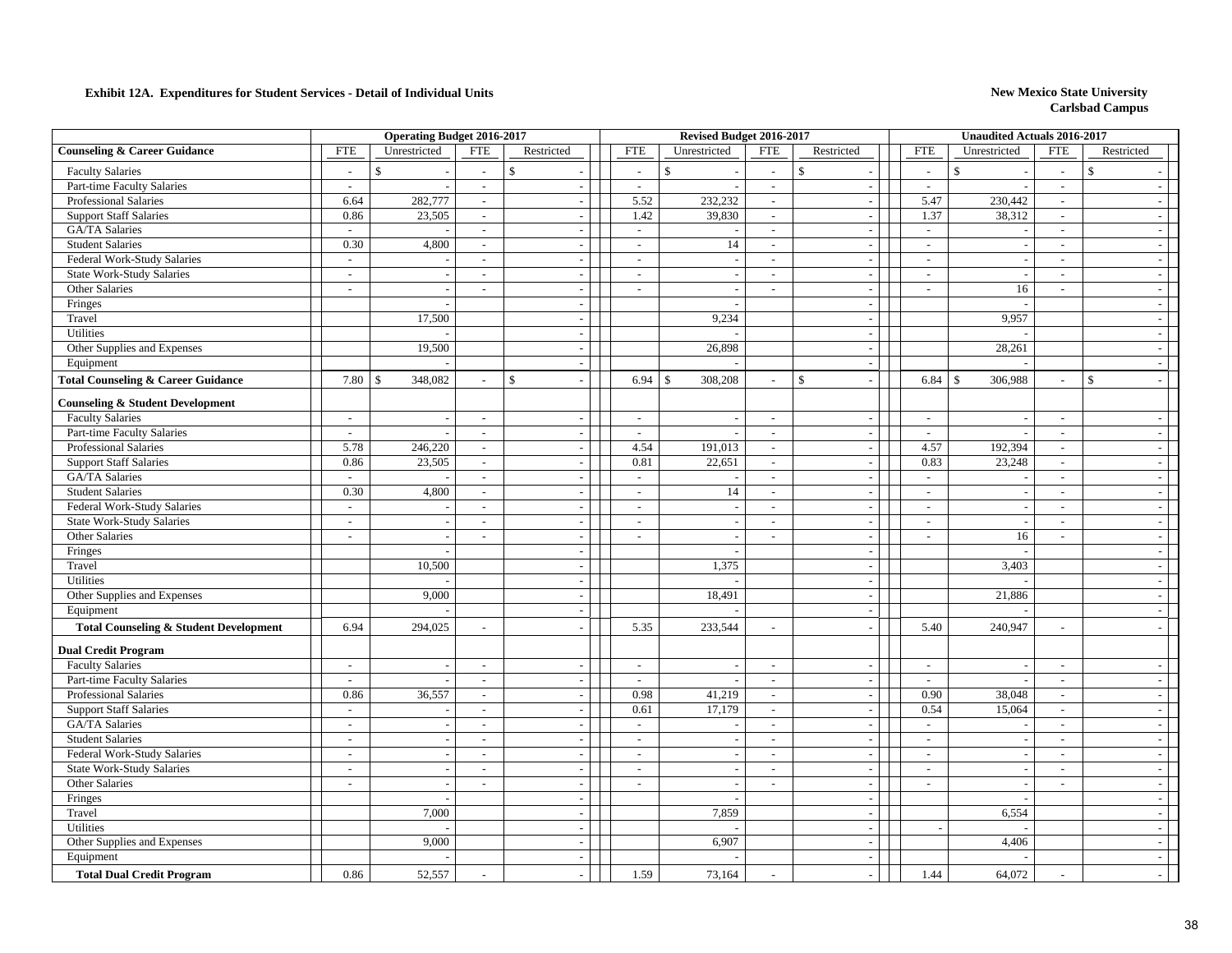|                                         |                          | <b>Operating Budget 2016-2017</b> |                          |            |                          | Revised Budget 2016-2017 |                          |                          |                          | <b>Unaudited Actuals 2016-2017</b> |                          |                          |  |
|-----------------------------------------|--------------------------|-----------------------------------|--------------------------|------------|--------------------------|--------------------------|--------------------------|--------------------------|--------------------------|------------------------------------|--------------------------|--------------------------|--|
| <b>Counseling &amp; Career Guidance</b> | <b>FTE</b>               | Unrestricted                      | FTE                      | Restricted | <b>FTE</b>               | Unrestricted             | <b>FTE</b>               | Restricted               | <b>FTE</b>               | Unrestricted                       | FTE                      | Restricted               |  |
| <b>Nursing Testing</b>                  |                          |                                   |                          |            |                          |                          |                          |                          |                          |                                    |                          |                          |  |
| <b>Faculty Salaries</b>                 | $\overline{\phantom{a}}$ |                                   | $\overline{\phantom{a}}$ |            | $\overline{\phantom{a}}$ | $\overline{\phantom{a}}$ | $\overline{\phantom{a}}$ | $\overline{\phantom{a}}$ | $\overline{\phantom{0}}$ |                                    | $\overline{\phantom{a}}$ |                          |  |
| Part-time Faculty Salaries              | $\overline{\phantom{a}}$ |                                   | $\overline{\phantom{0}}$ |            |                          |                          | $\overline{\phantom{a}}$ | $\overline{\phantom{a}}$ | $\overline{\phantom{0}}$ |                                    | $\overline{\phantom{a}}$ |                          |  |
| Professional Salaries                   | $\overline{\phantom{a}}$ |                                   | $\overline{\phantom{0}}$ |            | $\overline{\phantom{a}}$ |                          | $\overline{\phantom{a}}$ | $\overline{\phantom{a}}$ | $\overline{\phantom{a}}$ |                                    | $\overline{\phantom{0}}$ |                          |  |
| <b>Support Staff Salaries</b>           | $\overline{\phantom{a}}$ |                                   | $\overline{\phantom{a}}$ |            |                          |                          | $\overline{\phantom{a}}$ | -                        | $\overline{\phantom{0}}$ |                                    | -                        |                          |  |
| GA/TA Salaries                          | $\overline{\phantom{a}}$ |                                   | $\overline{\phantom{a}}$ |            | $\overline{\phantom{a}}$ | $\overline{\phantom{0}}$ | $\overline{\phantom{a}}$ | $\overline{\phantom{a}}$ | $\sim$                   |                                    | $\overline{\phantom{a}}$ |                          |  |
| <b>Student Salaries</b>                 | $\overline{\phantom{a}}$ |                                   | $\overline{\phantom{a}}$ |            | $\overline{\phantom{0}}$ | $\overline{\phantom{a}}$ |                          | $\overline{\phantom{a}}$ | $\overline{\phantom{a}}$ |                                    | -                        |                          |  |
| Federal Work-Study Salaries             | $\overline{\phantom{a}}$ |                                   | $\overline{\phantom{0}}$ |            | $\overline{\phantom{a}}$ | $\overline{\phantom{0}}$ | $\overline{\phantom{0}}$ | $\overline{\phantom{a}}$ | $\overline{\phantom{0}}$ |                                    | $\overline{\phantom{a}}$ |                          |  |
| <b>State Work-Study Salaries</b>        | $\overline{\phantom{a}}$ |                                   | $\overline{\phantom{0}}$ |            | $\overline{\phantom{a}}$ | $\overline{\phantom{a}}$ |                          | $\overline{\phantom{a}}$ | $\overline{\phantom{0}}$ |                                    | $\overline{\phantom{a}}$ |                          |  |
| Other Salaries                          | $\overline{\phantom{a}}$ |                                   | $\overline{\phantom{0}}$ |            | $\overline{\phantom{0}}$ | $\overline{\phantom{a}}$ | $\overline{\phantom{a}}$ | $\overline{\phantom{a}}$ | $\overline{\phantom{0}}$ |                                    | $\overline{\phantom{a}}$ |                          |  |
| Fringes                                 |                          |                                   |                          |            |                          |                          |                          | $\overline{\phantom{a}}$ |                          |                                    |                          |                          |  |
| Travel                                  |                          |                                   |                          |            |                          |                          |                          | $\overline{\phantom{a}}$ |                          |                                    |                          |                          |  |
| Utilities                               |                          |                                   |                          |            |                          |                          |                          | $\overline{\phantom{a}}$ |                          |                                    |                          |                          |  |
| Other Supplies and Expenses             |                          | 1,500                             |                          |            |                          | 1,500                    |                          | $\overline{\phantom{a}}$ |                          | 1,969                              |                          |                          |  |
| Equipment                               |                          |                                   |                          |            |                          | $\overline{\phantom{a}}$ |                          | $\overline{\phantom{a}}$ |                          |                                    |                          |                          |  |
| <b>Total Nursing Testing</b>            | $\sim$                   | 1,500                             |                          |            |                          | 1,500                    |                          | -                        | $\overline{\phantom{a}}$ | 1,969                              | $\overline{\phantom{0}}$ | $\overline{\phantom{a}}$ |  |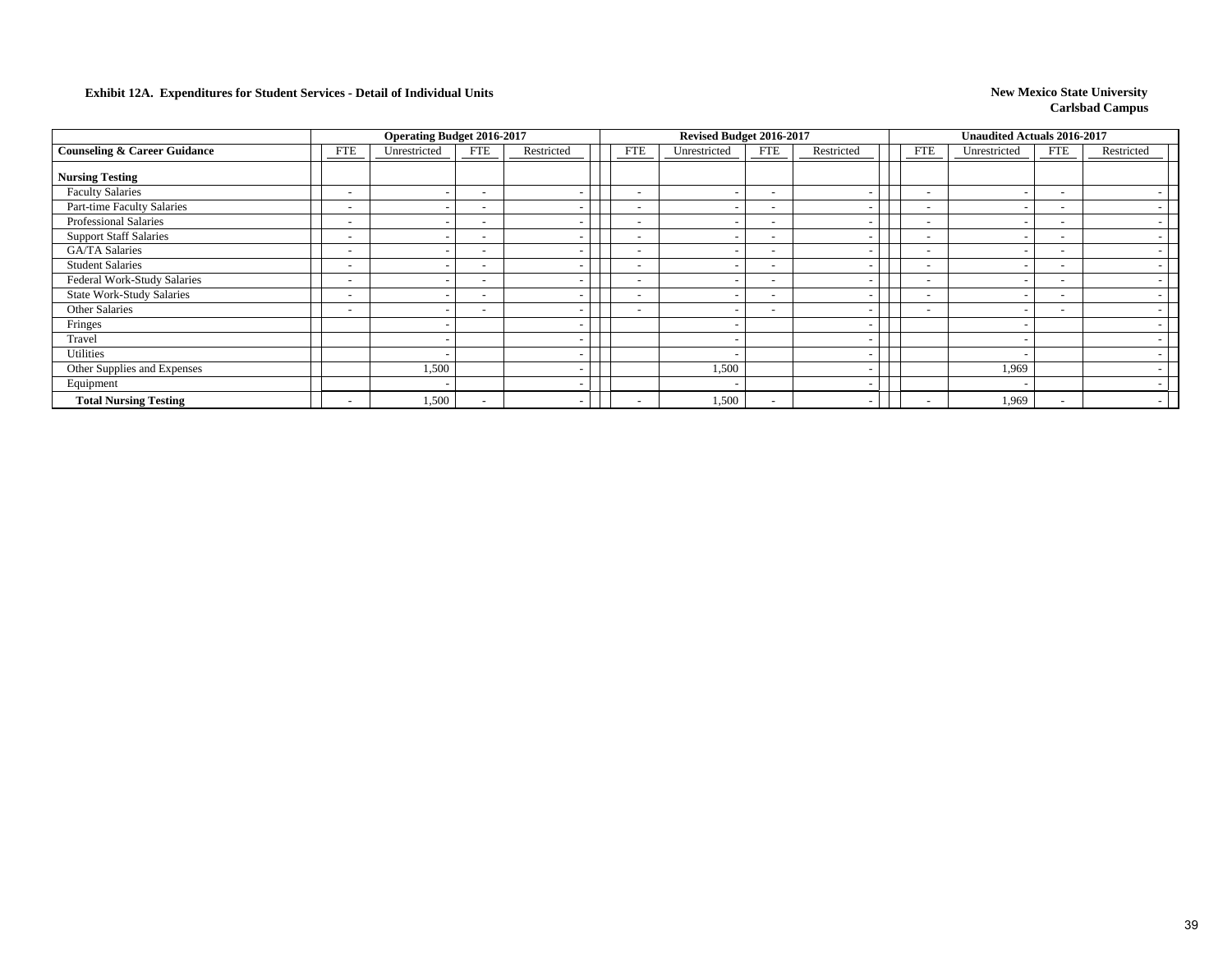|                                           |                          | Operating Budget 2016-2017                |                          |              |                          | Revised Budget 2016-2017 |                          |              |                          |                          | <b>Unaudited Actuals 2016-2017</b> |                          |               |  |
|-------------------------------------------|--------------------------|-------------------------------------------|--------------------------|--------------|--------------------------|--------------------------|--------------------------|--------------|--------------------------|--------------------------|------------------------------------|--------------------------|---------------|--|
| <b>Financial Aid Administration</b>       | <b>FTE</b>               | Unrestricted                              | <b>FTE</b>               | Restricted   | <b>FTE</b>               | Unrestricted             | <b>FTE</b>               | Restricted   |                          | <b>FTE</b>               | Unrestricted                       | <b>FTE</b>               | Restricted    |  |
| <b>Faculty Salaries</b>                   | $\overline{\phantom{a}}$ | <sup>\$</sup><br>$\overline{\phantom{a}}$ |                          | \$           | $\sim$                   | \$                       | $\overline{\phantom{a}}$ | $\mathbf{s}$ |                          | $\sim$                   | <sup>\$</sup>                      | $\sim$                   | \$.           |  |
| Part-time Faculty Salaries                | $\overline{\phantom{a}}$ |                                           |                          |              | $\overline{\phantom{a}}$ |                          | $\sim$                   |              |                          |                          |                                    | $\overline{\phantom{a}}$ |               |  |
| Professional Salaries                     | 1.91                     | 81,366                                    |                          |              | 1.96                     | 82,406                   | $\sim$                   |              |                          | 1.90                     | 79,770                             |                          |               |  |
| <b>Support Staff Salaries</b>             | 2.08                     | 56,857                                    | $\sim$                   |              | 2.04                     | 57,362                   | $\sim$                   |              | $\overline{\phantom{a}}$ | 2.06                     | 57,906                             | $\overline{\phantom{a}}$ |               |  |
| <b>GA/TA Salaries</b>                     | $\overline{\phantom{a}}$ |                                           |                          |              | $\overline{\phantom{a}}$ |                          |                          |              |                          | $\overline{\phantom{a}}$ |                                    | $\tilde{\phantom{a}}$    |               |  |
| <b>Student Salaries</b>                   |                          |                                           |                          |              |                          |                          |                          |              |                          | $\sim$                   |                                    |                          |               |  |
| Federal Work-Study Salaries               | $\overline{\phantom{a}}$ | $\overline{\phantom{a}}$                  | $\overline{\phantom{a}}$ |              | $\overline{\phantom{a}}$ |                          | $\sim$                   |              | $\overline{\phantom{a}}$ | $\sim$                   |                                    | $\sim$                   |               |  |
| <b>State Work-Study Salaries</b>          | $\overline{\phantom{a}}$ | $\overline{\phantom{a}}$                  |                          |              | $\overline{\phantom{a}}$ |                          | $\overline{\phantom{a}}$ |              | $\overline{\phantom{a}}$ | $\overline{\phantom{a}}$ |                                    | $\overline{\phantom{a}}$ |               |  |
| Other Salaries                            | $\overline{\phantom{a}}$ |                                           |                          |              |                          |                          | $\overline{\phantom{a}}$ |              |                          |                          | 42                                 |                          |               |  |
| Fringes                                   |                          |                                           |                          |              |                          |                          |                          |              | $\overline{\phantom{a}}$ |                          |                                    |                          |               |  |
| Travel                                    |                          | 7,000                                     |                          |              |                          | 3,683                    |                          |              | $\sim$                   |                          | 3,179                              |                          |               |  |
| Utilities                                 |                          |                                           |                          |              |                          |                          |                          |              | $\overline{a}$           |                          |                                    |                          |               |  |
| Other Supplies and Expenses               |                          | 12,000                                    |                          |              |                          | 20,074                   |                          |              | $\overline{a}$           |                          | 15,257                             |                          |               |  |
| Equipment                                 |                          |                                           |                          |              |                          |                          |                          |              | $\overline{\phantom{a}}$ |                          | 140                                |                          |               |  |
| <b>Total Financial Aid Administration</b> | 3.99                     | 157,223<br>\$                             |                          | $\mathbb{S}$ | 4.00                     | $\mathcal{S}$<br>163,525 | $\sim$                   | $\mathbb{S}$ |                          | 3.96                     | 156,294<br>-\$                     | $\sim$                   | <sup>\$</sup> |  |
| <b>Financial Aid</b>                      |                          |                                           |                          |              |                          |                          |                          |              |                          |                          |                                    |                          |               |  |
| <b>Faculty Salaries</b>                   | $\sim$                   | $\overline{\phantom{a}}$                  |                          |              | $\overline{\phantom{a}}$ |                          | $\overline{\phantom{a}}$ |              |                          |                          |                                    |                          |               |  |
| Part-time Faculty Salaries                | $\overline{\phantom{a}}$ |                                           | $\overline{\phantom{a}}$ |              | $\overline{\phantom{a}}$ |                          |                          |              |                          | $\overline{\phantom{a}}$ |                                    | $\overline{\phantom{a}}$ |               |  |
| <b>Professional Salaries</b>              | 1.91                     | 81,366                                    | $\sim$                   |              | 1.96                     | 82,406                   | $\overline{\phantom{a}}$ |              | $\overline{\phantom{a}}$ | 1.90                     | 79,770                             | $\sim$                   |               |  |
| <b>Support Staff Salaries</b>             | 2.08                     | 56,857                                    |                          |              | 2.04                     | 57,362                   | $\overline{\phantom{a}}$ |              | $\overline{a}$           | 2.06                     | 57,906                             | $\blacksquare$           |               |  |
| <b>GA/TA Salaries</b>                     | $\overline{\phantom{a}}$ |                                           |                          |              |                          |                          | $\overline{\phantom{a}}$ |              | $\overline{\phantom{a}}$ | $\sim$                   |                                    |                          |               |  |
| <b>Student Salaries</b>                   | $\overline{\phantom{a}}$ | $\overline{\phantom{a}}$                  |                          |              | $\overline{\phantom{a}}$ |                          | $\overline{\phantom{a}}$ |              | $\overline{\phantom{a}}$ | $\sim$                   |                                    | $\blacksquare$           |               |  |
| Federal Work-Study Salaries               | $\overline{\phantom{a}}$ | $\overline{a}$                            | $\overline{\phantom{a}}$ |              | $\overline{\phantom{a}}$ | $\overline{\phantom{a}}$ | $\overline{\phantom{a}}$ |              | $\sim$                   | $\overline{\phantom{a}}$ |                                    | $\tilde{\phantom{a}}$    |               |  |
| <b>State Work-Study Salaries</b>          | $\overline{\phantom{a}}$ | $\overline{\phantom{a}}$                  | $\overline{\phantom{a}}$ |              | $\overline{\phantom{a}}$ |                          | $\overline{\phantom{a}}$ |              |                          | $\overline{\phantom{a}}$ |                                    | $\overline{\phantom{a}}$ |               |  |
| Other Salaries                            | $\overline{\phantom{a}}$ | $\sim$                                    |                          |              | $\overline{\phantom{a}}$ |                          | $\overline{\phantom{a}}$ |              | $\overline{\phantom{a}}$ | $\overline{\phantom{a}}$ | 42                                 | $\overline{\phantom{a}}$ |               |  |
| Fringes                                   |                          |                                           |                          |              |                          |                          |                          |              |                          |                          |                                    |                          |               |  |
| Travel                                    |                          | 7.000                                     |                          |              |                          | 3.683                    |                          |              | $\overline{\phantom{a}}$ |                          | 3.179                              |                          |               |  |
| Utilities                                 |                          |                                           |                          |              |                          |                          |                          |              | $\overline{\phantom{a}}$ |                          |                                    |                          |               |  |
| Other Supplies and Expenses               |                          | 12,000                                    |                          |              |                          | 20,074                   |                          |              |                          |                          | 15,257                             |                          |               |  |
| Equipment                                 |                          |                                           |                          |              |                          |                          |                          |              |                          |                          | 140                                |                          |               |  |
| <b>Total Financial Aid</b>                | 3.99                     | 157,223                                   |                          |              | 4.00                     | 163,525                  |                          |              |                          | 3.96                     | 156,294                            | $\overline{\phantom{a}}$ |               |  |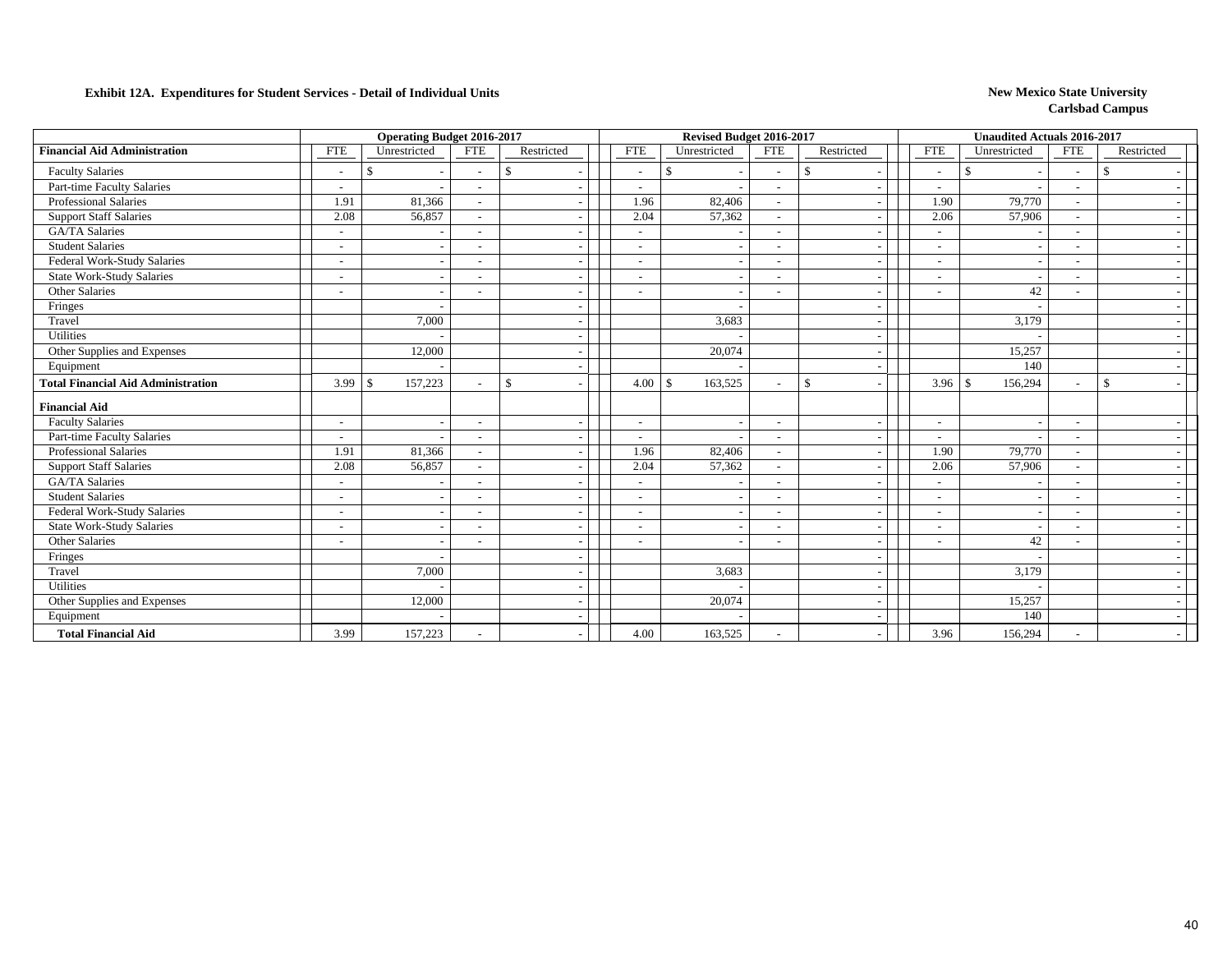|                                             |                          | <b>Operating Budget 2016-2017</b> |                          |               |                          | Revised Budget 2016-2017 |                          |                          |                          | <b>Unaudited Actuals 2016-2017</b> |                          |              |
|---------------------------------------------|--------------------------|-----------------------------------|--------------------------|---------------|--------------------------|--------------------------|--------------------------|--------------------------|--------------------------|------------------------------------|--------------------------|--------------|
| <b>Student Admissions</b>                   | <b>FTE</b>               | Unrestricted                      | <b>FTE</b>               | Restricted    | <b>FTE</b>               | Unrestricted             | <b>FTE</b>               | Restricted               | <b>FTE</b>               | Unrestricted                       | <b>FTE</b>               | Restricted   |
| <b>Faculty Salaries</b>                     | $\sim$                   | \$                                | $\overline{\phantom{a}}$ | <sup>\$</sup> | $\overline{\phantom{a}}$ | \$                       | $\overline{\phantom{a}}$ | -S                       | $\sim$                   | $\mathbf{\$}$                      | $\overline{\phantom{a}}$ | \$           |
| Part-time Faculty Salaries                  | $\sim$                   |                                   |                          |               | $\overline{\phantom{a}}$ |                          | $\overline{\phantom{a}}$ |                          | $\overline{\phantom{a}}$ |                                    | $\overline{\phantom{a}}$ |              |
| Professional Salaries                       | 2.71                     | 115,408                           | $\sim$                   |               | 2.70                     | 113,704                  | $\overline{\phantom{a}}$ | $\overline{\phantom{a}}$ | 2.30                     | 96,730                             | $\sim$                   |              |
| <b>Support Staff Salaries</b>               | 0.94                     | 25,564                            |                          |               | 0.92                     | 25,741                   | $\overline{\phantom{a}}$ | $\blacksquare$           | 1.11                     | 31,217                             | ۰                        |              |
| <b>GA/TA Salaries</b>                       | $\sim$                   |                                   |                          |               | $\overline{\phantom{a}}$ |                          | $\overline{\phantom{a}}$ | $\sim$                   | $\sim$                   |                                    | ٠                        |              |
| <b>Student Salaries</b>                     | 0.40                     | 6,400                             | $\overline{\phantom{a}}$ |               | $\overline{\phantom{a}}$ |                          | $\overline{\phantom{a}}$ | $\overline{\phantom{a}}$ | $\overline{\phantom{a}}$ |                                    | $\overline{\phantom{a}}$ |              |
| Federal Work-Study Salaries                 | $\blacksquare$           |                                   |                          |               | $\overline{\phantom{a}}$ |                          | $\overline{\phantom{a}}$ | $\overline{\phantom{a}}$ | $\overline{\phantom{a}}$ |                                    | $\overline{\phantom{a}}$ |              |
| <b>State Work-Study Salaries</b>            | $\overline{\phantom{0}}$ |                                   |                          |               | $\overline{\phantom{a}}$ |                          | $\overline{\phantom{a}}$ |                          |                          |                                    | $\overline{\phantom{a}}$ |              |
| Other Salaries                              | $\overline{\phantom{a}}$ |                                   | $\overline{\phantom{a}}$ |               |                          |                          | $\overline{\phantom{a}}$ | $\overline{\phantom{a}}$ | $\overline{\phantom{a}}$ |                                    | $\overline{\phantom{0}}$ |              |
| Fringes                                     |                          |                                   |                          |               |                          |                          |                          | $\overline{\phantom{a}}$ |                          |                                    |                          |              |
| Travel                                      |                          | 13,250                            |                          |               |                          | 16,861                   |                          | $\sim$                   |                          | 12,792                             |                          |              |
| Utilities                                   |                          |                                   |                          |               |                          |                          |                          | $\overline{\phantom{a}}$ |                          |                                    |                          |              |
| Other Supplies and Expenses                 |                          | 10,000                            |                          |               |                          | 23,492                   |                          | $\overline{\phantom{a}}$ |                          | 26,026                             |                          |              |
| Equipment                                   |                          |                                   |                          |               |                          |                          |                          | $\sim$                   |                          | 140                                |                          |              |
| <b>Total Student Admissions</b>             | 4.05                     | 170,622<br>l \$                   |                          | $\mathcal{S}$ | 3.62                     | 179,798<br>$\mathbf{s}$  | $\overline{\phantom{a}}$ | $\mathbf{\hat{S}}$       | 3.41                     | 166,905<br>$\mathcal{S}$           | $\sim$                   | $\mathbb{S}$ |
| <b>Registration &amp; Recruitment</b>       |                          |                                   |                          |               |                          |                          |                          |                          |                          |                                    |                          |              |
| <b>Faculty Salaries</b>                     | $\sim$                   | $\overline{\phantom{a}}$          | $\overline{\phantom{a}}$ |               | $\overline{\phantom{a}}$ |                          | $\overline{\phantom{a}}$ | ٠                        | $\overline{\phantom{a}}$ |                                    | $\overline{\phantom{a}}$ |              |
| Part-time Faculty Salaries                  |                          |                                   |                          |               | $\sim$                   |                          | $\overline{\phantom{a}}$ | $\overline{\phantom{a}}$ | $\overline{\phantom{a}}$ |                                    | $\overline{\phantom{a}}$ |              |
| <b>Professional Salaries</b>                | 2.71                     | 115,408                           |                          |               | 2.70                     | 113,704                  | $\overline{\phantom{a}}$ | $\tilde{\phantom{a}}$    | 2.30                     | 96,730                             | $\overline{\phantom{a}}$ |              |
| <b>Support Staff Salaries</b>               | 0.94                     | 25,564                            | $\sim$                   |               | 0.92                     | 25,741                   | $\overline{\phantom{a}}$ | $\sim$                   | 1.11                     | 31,217                             | $\overline{a}$           |              |
| <b>GA/TA Salaries</b>                       | $\overline{\phantom{a}}$ |                                   |                          |               |                          |                          | $\overline{\phantom{a}}$ | $\overline{\phantom{a}}$ | $\overline{\phantom{a}}$ |                                    | $\overline{\phantom{0}}$ |              |
| <b>Student Salaries</b>                     | 0.40                     | 6,400                             |                          |               | $\overline{\phantom{a}}$ |                          | $\overline{\phantom{a}}$ | $\blacksquare$           | $\overline{\phantom{a}}$ |                                    | $\overline{\phantom{a}}$ |              |
| Federal Work-Study Salaries                 | $\overline{\phantom{a}}$ |                                   |                          |               | $\blacksquare$           |                          | $\overline{\phantom{a}}$ | $\blacksquare$           | $\overline{\phantom{a}}$ |                                    | ۰                        |              |
| <b>State Work-Study Salaries</b>            | $\overline{\phantom{a}}$ | $\overline{\phantom{a}}$          | $\overline{\phantom{a}}$ |               | $\overline{\phantom{a}}$ |                          | $\sim$                   | $\overline{\phantom{a}}$ | $\overline{\phantom{a}}$ |                                    | $\overline{\phantom{a}}$ |              |
| Other Salaries                              | $\overline{\phantom{a}}$ | $\overline{\phantom{a}}$          |                          |               |                          |                          | $\overline{\phantom{a}}$ | $\sim$                   | $\overline{\phantom{a}}$ |                                    | ۰                        |              |
| Fringes                                     |                          |                                   |                          |               |                          |                          |                          | ٠                        |                          |                                    |                          |              |
| Travel                                      |                          | 13,250                            |                          |               |                          | 16,861                   |                          | $\overline{\phantom{a}}$ |                          | 12,792                             |                          |              |
| <b>Utilities</b>                            |                          |                                   |                          |               |                          |                          |                          | $\overline{\phantom{a}}$ |                          |                                    |                          |              |
| Other Supplies and Expenses                 |                          | 10,000                            |                          |               |                          | 23,492                   |                          |                          |                          | 26,026                             |                          |              |
| Equipment                                   |                          |                                   |                          |               |                          |                          |                          |                          |                          | 140                                |                          |              |
| <b>Total Registration &amp; Recruitment</b> | 4.05                     | 170,622                           |                          |               | 3.62                     | 179,798                  |                          |                          | 3.41                     | 166,905                            | $\overline{\phantom{0}}$ |              |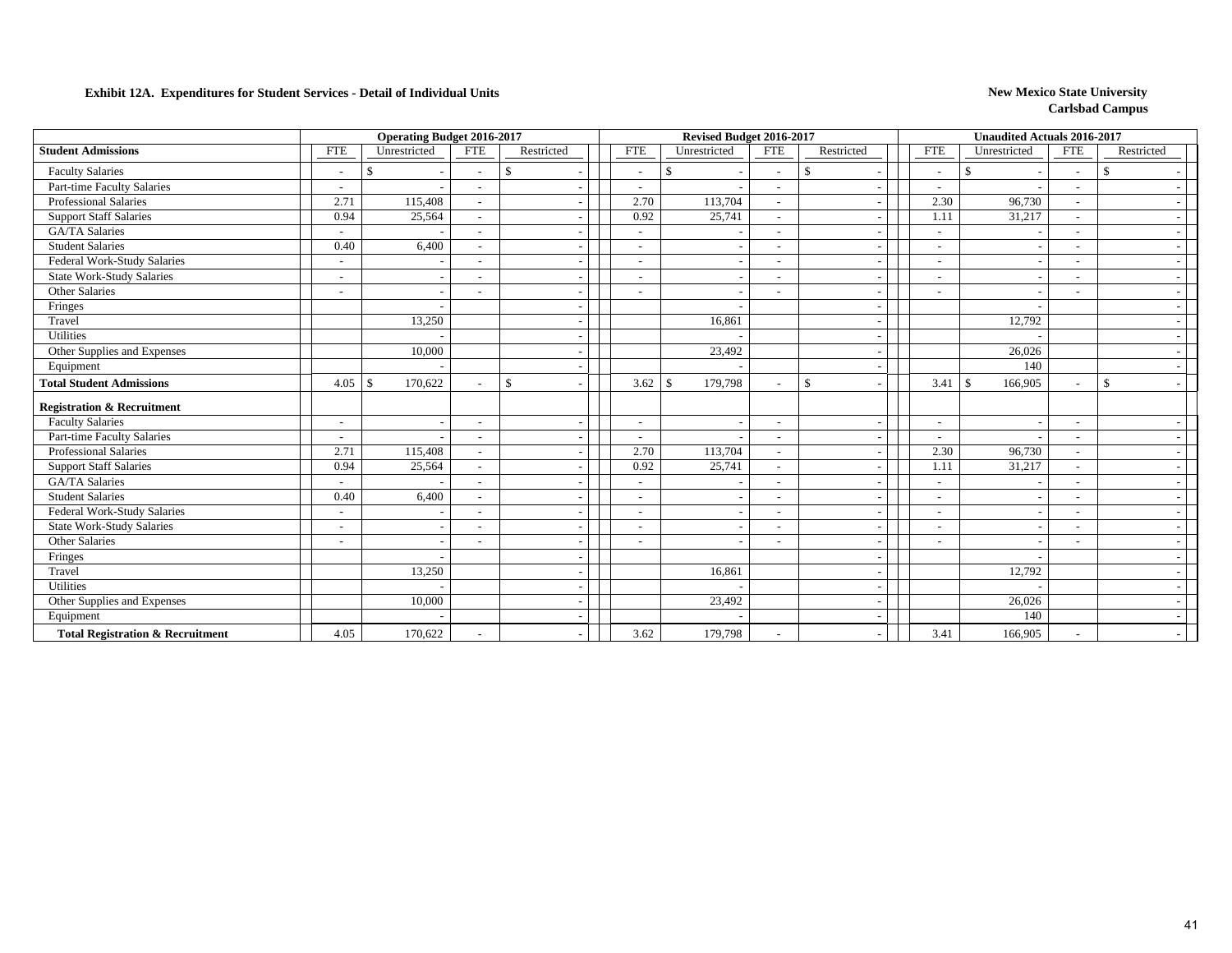#### **Exhibit 13. Summary of Expenditures for Institutional Support** New Mexico State University

|                                                        |                          | <b>Operating Budget 2016-2017</b> |                          |               |                          |               | Revised Budget 2016-2017 |                          |                          |                          |               | <b>Unaudited Actuals 2016-2017</b> |                          |              |       |
|--------------------------------------------------------|--------------------------|-----------------------------------|--------------------------|---------------|--------------------------|---------------|--------------------------|--------------------------|--------------------------|--------------------------|---------------|------------------------------------|--------------------------|--------------|-------|
|                                                        | <b>FTE</b>               | Unrestricted                      | <b>FTE</b>               | Restricted    | <b>FTE</b>               |               | Unrestricted             | <b>FTE</b>               | Restricted               | <b>FTE</b>               |               | Unrestricted                       | <b>FTE</b>               | Restricted   |       |
| <b>Executive Management</b>                            |                          |                                   |                          |               |                          |               |                          |                          |                          |                          |               |                                    |                          |              |       |
| <b>Institutional Research</b>                          | 1.56                     | 82,045<br>- \$                    |                          | $\mathbb{S}$  | 1.58                     | £.            | 74,247                   | $\overline{\phantom{a}}$ | \$                       | 1.58                     | \$            | 75,459                             | $\sim$                   | \$           |       |
| President's Office                                     | 6.81                     | 390,144                           | $\overline{\phantom{a}}$ |               | 6.20                     |               | 368,790                  |                          |                          | 6.30                     |               | 390,800                            | $\overline{\phantom{a}}$ |              |       |
| <b>Total Executive Management</b>                      | 8.37                     | -S<br>472,189                     | $\overline{\phantom{a}}$ | $\mathcal{S}$ | 7.78                     |               | 443,037                  |                          | <sup>\$</sup>            | 7.88                     | \$.           | 466,259                            | $\sim$                   | \$           |       |
| <b>Fiscal Operations</b>                               |                          |                                   |                          |               |                          |               |                          |                          |                          |                          |               |                                    |                          |              |       |
| <b>Business Office</b>                                 | 6.80                     | 349,204<br>-S                     | $\sim$                   | $\mathcal{S}$ | 6.22                     | -S            | 305,278                  | $\overline{\phantom{a}}$ | \$                       | 5.81                     | $\mathcal{S}$ | 248.583                            | $\overline{\phantom{a}}$ | $\mathbb{S}$ |       |
| <b>Uncollectible Accounts</b>                          |                          | 90,000                            | $\sim$                   |               |                          |               | 113,556                  | $\overline{\phantom{a}}$ |                          |                          |               | 73,375                             | $\sim$                   |              |       |
| <b>Total Fiscal Operations</b>                         | 6.80                     | - \$<br>439,204                   | $\overline{\phantom{a}}$ | $\mathcal{S}$ | 6.22                     | -S            | 418,834                  |                          | \$                       | 5.81                     | \$            | 321,958                            | $\overline{\phantom{a}}$ | \$           |       |
| <b>General Admin &amp; Logistical Services</b>         |                          |                                   |                          |               |                          |               |                          |                          |                          |                          |               |                                    |                          |              |       |
| <b>Administrative Services</b>                         | $\overline{\phantom{a}}$ | 565,300<br>$\mathbb{S}$           | $\overline{\phantom{a}}$ | $\sqrt{5}$    |                          | -S            | 565,300                  | $\overline{\phantom{a}}$ | \$                       | $\overline{\phantom{a}}$ | \$            | 565,300                            | $\overline{\phantom{a}}$ | \$           |       |
| Marketing                                              | 1.06                     | 203,005                           |                          |               | 1.40                     |               | 190,206                  |                          |                          | 1.24                     |               | 170,435                            |                          |              |       |
| <b>Total General Admin &amp; Logistical Services</b>   | 1.06                     | -\$<br>768,305                    | $\overline{\phantom{a}}$ | $\mathcal{S}$ | 1.40                     |               | 755,506                  |                          | <sup>\$</sup>            | 1.24                     | $\mathbb{S}$  | 735,735                            |                          | \$           |       |
| <b>Public Relations/Development</b>                    |                          |                                   |                          |               |                          |               |                          |                          |                          |                          |               |                                    |                          |              |       |
| <b>Public Relations</b>                                |                          | \$                                |                          | $\mathcal{S}$ |                          | $\mathcal{S}$ |                          |                          | \$<br>49                 | $\overline{\phantom{a}}$ | \$            |                                    | 0.01                     | \$           | 390   |
| <b>Total Public Relations/Development</b>              |                          | $\mathbf{\hat{s}}$                |                          | $\mathcal{S}$ |                          | $\mathcal{L}$ |                          |                          | 49<br>$\mathbf{\hat{S}}$ |                          | \$            |                                    | 0.01                     | \$           | 390   |
| Other Items Not Included in Exhibit 13A's              |                          |                                   |                          |               |                          |               |                          |                          |                          |                          |               |                                    |                          |              |       |
| Federal Work-Study Salaries                            | $\overline{\phantom{a}}$ | $\mathbb{S}$                      | $\overline{\phantom{a}}$ | \$            | $\overline{\phantom{a}}$ | <sup>\$</sup> |                          | $\overline{a}$           | \$                       | $\overline{\phantom{a}}$ | \$            |                                    | $\overline{\phantom{a}}$ | \$           |       |
| <b>State Work-Study Salaries</b>                       | $\overline{\phantom{a}}$ |                                   | $\overline{\phantom{a}}$ |               |                          |               |                          | 0.21                     | 3,400                    | $\sim$                   |               |                                    | 0.22                     |              | 3,522 |
| Fringe Benefits                                        |                          | 231,288                           |                          |               |                          |               | 396,866                  |                          |                          |                          |               | 208,347                            |                          |              |       |
| <b>Total Other Items Not Included in Exhibit 13A's</b> | $\overline{\phantom{a}}$ | $\mathbb{S}$<br>231,288           | $\overline{\phantom{0}}$ | $\mathcal{S}$ |                          |               | 396,866                  | 0.21                     | 3,400<br><sup>\$</sup>   | $\overline{\phantom{a}}$ | \$            | 208,347                            | 0.22                     | \$           | 3,522 |
| Net Expense for Institutional Support in I&G (Exh.)    | $16.23 \t{S}$            | 1,910,986                         | $\sim$                   | -\$           | 15.40                    | -S            | 2,014,243                | $0.21 \, \vert \, \$$    | 3,449                    | $14.93$ \$               |               | 1,732,299                          | $0.23 \, \vert \, \$$    |              | 3,912 |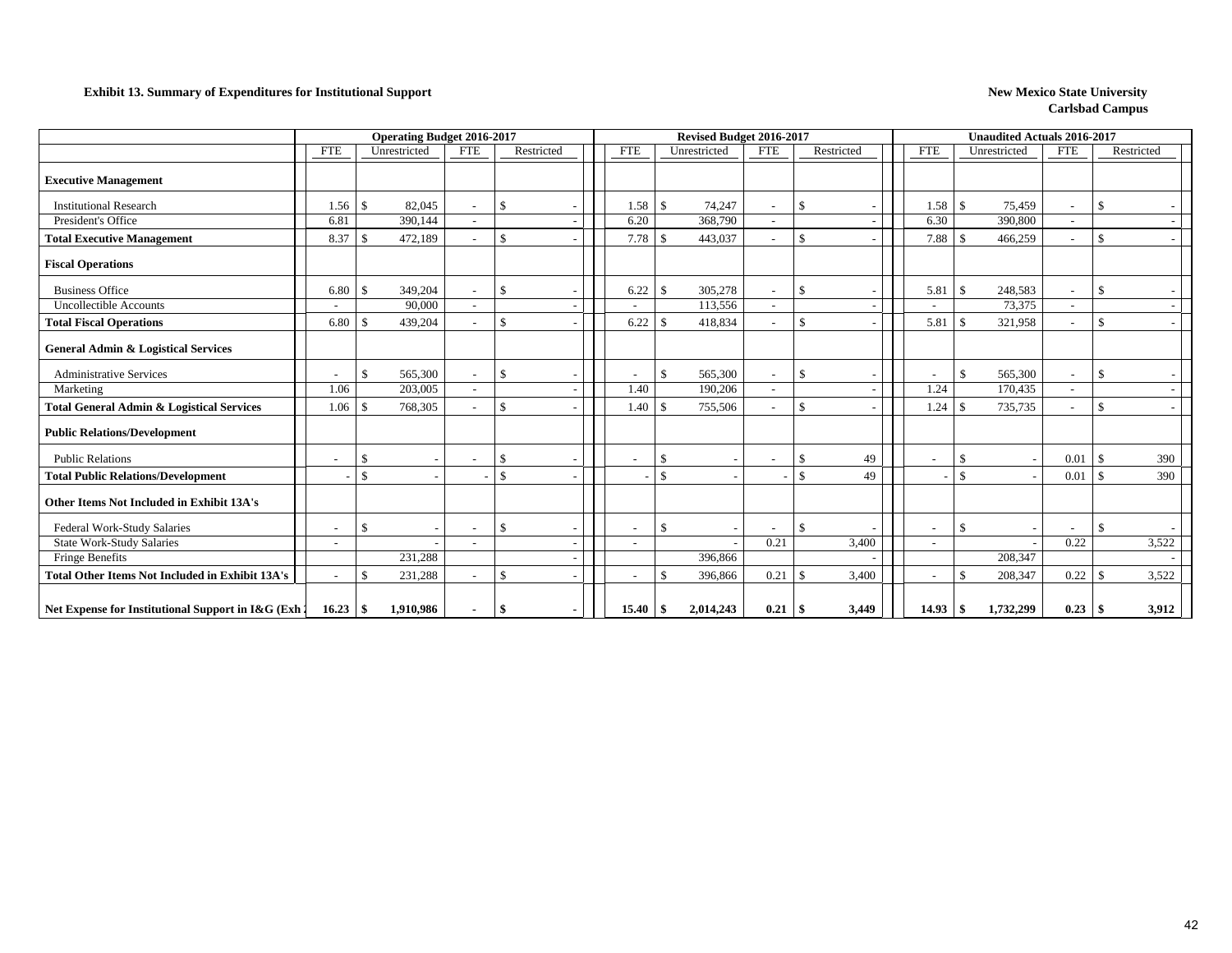### **Exhibit 13. Summary of Institutional Support Salaries New Mexico State University**

|                                                 |            | <b>Operating Budget 2016-2017</b> |     |            |            | Revised Budget 2016-2017 |            |            |                          | Unaudited Actuals 2016-2017 |            |            |
|-------------------------------------------------|------------|-----------------------------------|-----|------------|------------|--------------------------|------------|------------|--------------------------|-----------------------------|------------|------------|
| <b>Salaries for Institutional Support</b>       | <b>FTE</b> | Unrestricted                      | FTE | Restricted | <b>FTE</b> | Unrestricted             | <b>FTE</b> | Restricted | FTE                      | Unrestricted                | <b>FTE</b> | Restricted |
| <b>Faculty Salaries</b>                         |            |                                   |     |            |            |                          |            |            |                          |                             |            |            |
| Part-time Faculty Salaries                      |            |                                   |     |            | 0.30       | 2,696                    |            |            | 0.30                     | 2.696                       |            |            |
| <b>Professional Salaries</b>                    | 12.45      | 530,608                           |     |            | 12.19      | 513,125                  |            |            | 11.56                    | 486,255                     |            |            |
| <b>Support Staff Salaries</b>                   | 3.78       | 103.058                           |     |            | 2.86       | 80,502                   |            |            | 2.99                     | 83,718                      | 0.01       | 250        |
| <b>GA/TA Salaries</b>                           |            |                                   |     |            |            |                          |            |            | $\overline{\phantom{0}}$ |                             |            |            |
| <b>Student Salaries</b>                         |            |                                   |     |            | 0.02       | 363                      |            |            | $\overline{\phantom{a}}$ |                             |            |            |
| <b>Federal Work-Study Salaries</b>              |            |                                   |     |            |            |                          |            |            | $\overline{\phantom{0}}$ |                             |            |            |
| <b>State Work-Study Salaries</b>                |            |                                   |     |            | 0.03       | 487                      | 0.21       | 3.400      | 0.08                     | 1,331                       | 0.22       | 3,522      |
| Other Salaries                                  |            |                                   |     |            |            |                          |            |            | $\overline{\phantom{0}}$ |                             |            |            |
| <b>Total Salaries for Institutional Support</b> | 16.23      | 633,666                           |     |            | 15.40      | 597,173                  | 0.21       | 3,400      | 14.93                    | 574,006                     | 0.23       | 3,772      |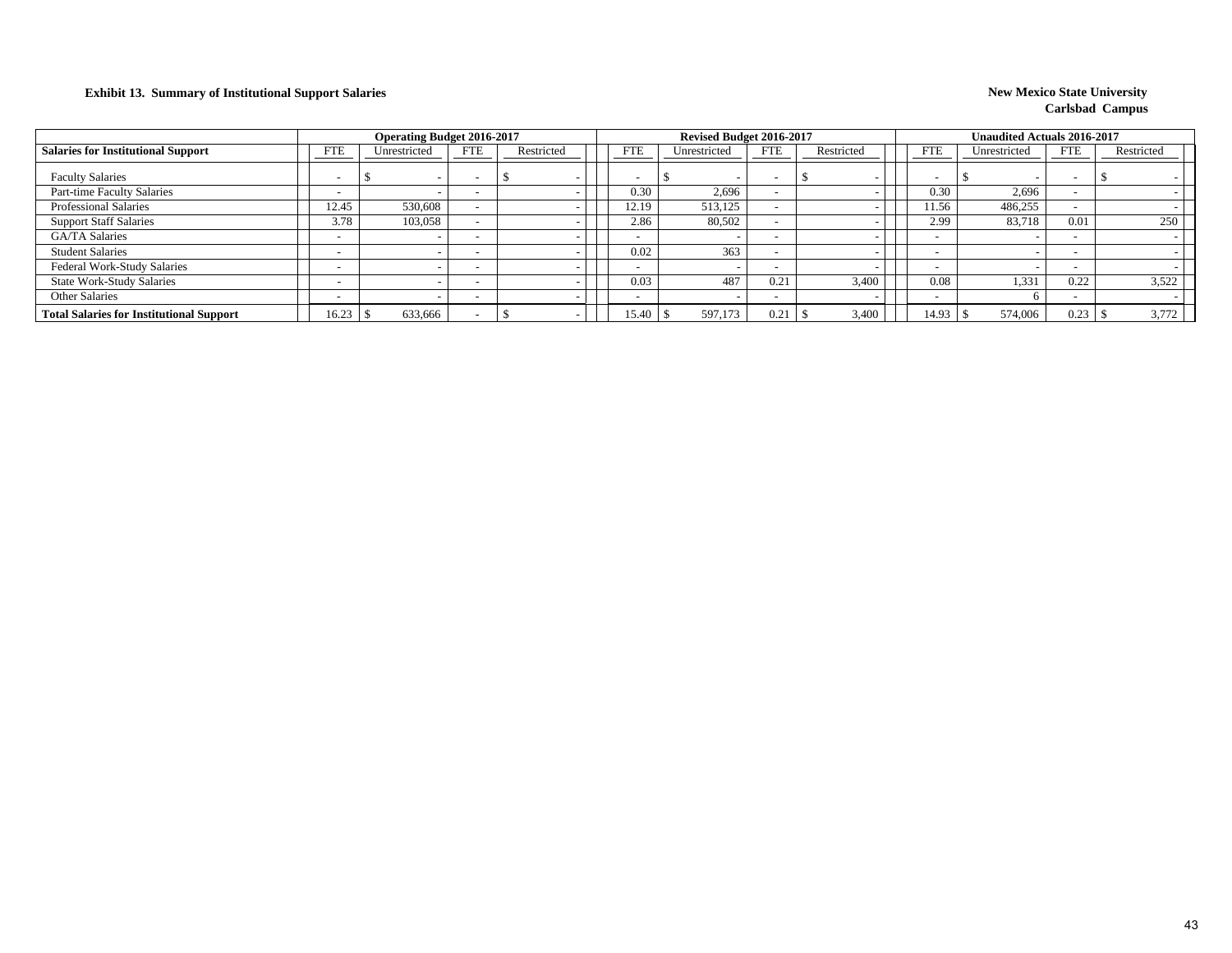### **Exhibit 13. Summary of Institutional Support by Expenditure Category New Mexico State University New Mexico State University**

|                                              |                          | <b>Operating Budget 2016-2017</b> |                          |            |                          | Revised Budget 2016-2017 |                          |                          |                          | <b>Unaudited Actuals 2016-2017</b> |                          |            |
|----------------------------------------------|--------------------------|-----------------------------------|--------------------------|------------|--------------------------|--------------------------|--------------------------|--------------------------|--------------------------|------------------------------------|--------------------------|------------|
| <b>Summary by Expenditure Category</b>       | <b>FTE</b>               | Unrestricted                      | <b>FTE</b>               | Restricted | <b>FTE</b>               | Unrestricted             | <b>FTE</b>               | Restricted               | <b>FTE</b>               | Unrestricted                       | <b>FTE</b>               | Restricted |
| <b>Faculty Salaries</b>                      |                          | $\overline{\phantom{a}}$          |                          |            |                          | ъ                        | $\overline{\phantom{a}}$ |                          | $\overline{\phantom{0}}$ |                                    | $\overline{\phantom{0}}$ |            |
| Part-time Faculty Salaries                   | $\sim$                   | $\overline{\phantom{a}}$          | $\overline{\phantom{0}}$ |            | 0.30                     | 2,696                    | $\overline{\phantom{0}}$ |                          | 0.30                     | 2,696                              | $\overline{\phantom{0}}$ |            |
| <b>Professional Salaries</b>                 | 12.45                    | 530,608                           |                          |            | 12.19                    | 513,125                  | $\overline{\phantom{a}}$ |                          | 11.56                    | 486,255                            | $\overline{\phantom{0}}$ |            |
| <b>Support Staff Salaries</b>                | 3.78                     | 103,058                           |                          |            | 2.86                     | 80,502                   | $\overline{\phantom{a}}$ |                          | 2.99                     | 83,718                             | 0.01                     | 250        |
| GA/TA Salaries                               | $\sim$                   |                                   | $\overline{\phantom{0}}$ |            |                          |                          | $\overline{\phantom{0}}$ |                          | $\overline{\phantom{0}}$ |                                    |                          |            |
| <b>Student Salaries</b>                      | $\sim$                   | $\overline{\phantom{a}}$          | $\overline{\phantom{0}}$ |            | 0.02                     | 363                      | $\overline{\phantom{0}}$ |                          | $\overline{\phantom{a}}$ |                                    | $\overline{\phantom{0}}$ |            |
| Federal Work-Study Salaries                  | $\sim$                   |                                   |                          |            |                          |                          | $\overline{\phantom{a}}$ |                          | $\overline{\phantom{0}}$ |                                    |                          |            |
| <b>State Work-Study Salaries</b>             | $\sim$                   |                                   | $\overline{\phantom{a}}$ |            | 0.03                     | 487                      | $\overline{\phantom{a}}$ |                          | 0.08                     | 1,331                              |                          |            |
| <b>Other Salaries</b>                        | $\overline{\phantom{0}}$ | $\overline{\phantom{a}}$          | $\overline{\phantom{0}}$ |            | $\overline{\phantom{a}}$ |                          | $\overline{\phantom{0}}$ |                          | $\overline{\phantom{a}}$ |                                    | $\overline{\phantom{0}}$ |            |
| Fringes                                      |                          |                                   |                          |            |                          |                          |                          |                          |                          |                                    |                          | 91         |
| Travel                                       |                          | 44,815                            |                          |            |                          | 32,949                   |                          |                          |                          | 30,810                             |                          |            |
| Utilities                                    |                          | $\overline{\phantom{a}}$          |                          |            |                          |                          |                          | $\overline{\phantom{a}}$ |                          |                                    |                          |            |
| Other Supplies and Expenses                  |                          | 1,001,217                         |                          |            |                          | 987,255                  |                          | 49                       |                          | 919.136                            |                          | 49         |
| Equipment                                    |                          |                                   |                          |            |                          |                          |                          | $\overline{\phantom{a}}$ |                          |                                    |                          |            |
| <b>Total Summary by Expenditure Category</b> | 16.23                    | 1,679,698                         |                          |            | 15.40                    | 1,617,377<br>-S          |                          | 49                       | 14.93                    | 1,523,952<br><sup>S</sup>          | 0.01                     | 390        |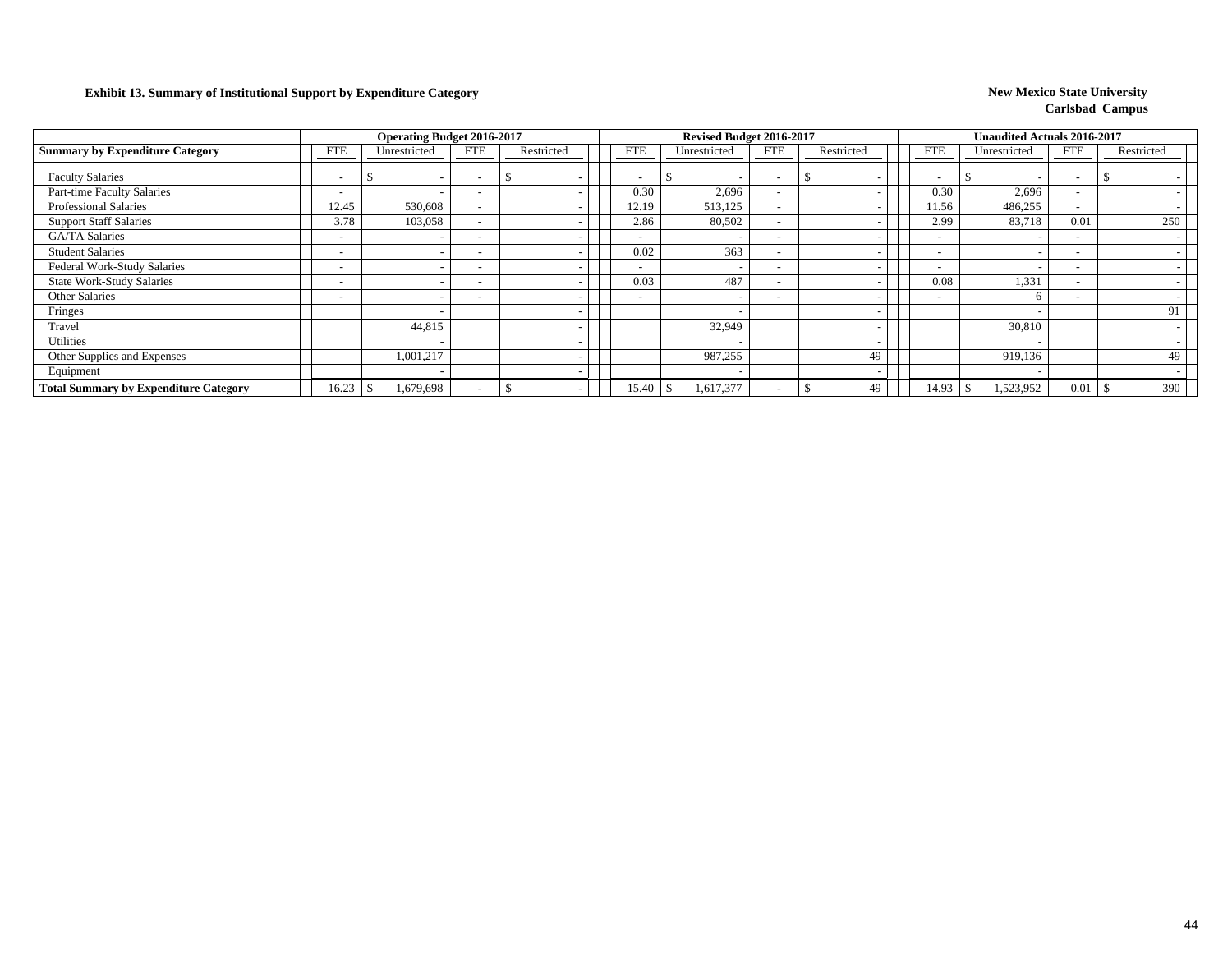|                                     |                             | <b>Operating Budget 2016-2017</b> |                             |                |                           | Revised Budget 2016-2017 |                          |                                |                          | <b>Unaudited Actuals 2016-2017</b> |                          |                          |
|-------------------------------------|-----------------------------|-----------------------------------|-----------------------------|----------------|---------------------------|--------------------------|--------------------------|--------------------------------|--------------------------|------------------------------------|--------------------------|--------------------------|
| <b>Executive Management</b>         | ${\rm FTE}$                 | Unrestricted                      | <b>FTE</b>                  | Restricted     | <b>FTE</b>                | Unrestricted             | <b>FTE</b>               | Restricted                     | <b>FTE</b>               | Unrestricted                       | <b>FTE</b>               | Restricted               |
| <b>Faculty Salaries</b>             | $\sim$                      | $\mathbf{s}$                      | $\sim$                      | $\mathbf{\$}$  | $\sim$                    | $\mathsf{\$}$            | $\sim$                   | $\mathbf S$                    | $\overline{\phantom{a}}$ | \$                                 | $\mathcal{L}$            | $\mathbf{s}$             |
| Part-time Faculty Salaries          | $\sim$                      | $\sim$                            | $\sim$                      | $\overline{a}$ | $\sim$                    |                          | $\mathbb{Z}^2$           | $\blacksquare$                 | $\sim$                   |                                    | $\mathbf{r}$             |                          |
| Professional Salaries               | 7.31                        | 311,526                           | $\sim$                      | $\sim$         | 7.32                      | 308,074                  | $\sim$                   | $\mathbf{r}$                   | 7.32                     | 308,125                            | $\sim$                   |                          |
| <b>Support Staff Salaries</b>       | 1.06                        | 28,913                            | $\sim$                      | $\sim$         | 0.44                      | 12,472                   | $\sim$                   | $\sim$                         | 0.52                     | 14,504                             | $\sim$                   |                          |
| GA/TA Salaries                      | $\mathbb{Z}^2$              |                                   | $\sim$                      | $\sim$         | $\sim$                    |                          | $\sim$                   | $\mathcal{L}$                  | $\sim$                   |                                    | $\sim$                   |                          |
| <b>Student Salaries</b>             | $\mathcal{L}^{\pm}$         | $\sim$                            | $\sim$                      | $\sim$         | 0.02                      | 363                      | $\sim$                   | $\mathcal{L}$                  | $\sim$                   | $\sim$                             | $\sim$                   |                          |
| Federal Work-Study Salaries         | $\sim$                      | $\overline{\phantom{a}}$          | $\overline{\phantom{a}}$    | $\sim$         | $\sim$                    |                          | $\overline{\phantom{a}}$ | $\overline{\phantom{a}}$       | $\sim$                   |                                    | $\overline{\phantom{a}}$ | $\overline{\phantom{a}}$ |
| <b>State Work-Study Salaries</b>    | $\sim$                      | $\sim$                            | $\sim$                      | $\sim$         | $\sim$                    | $\overline{a}$           | $\sim$                   | $\sim$                         | 0.04                     | 690                                | $\sim$                   | $\overline{\phantom{a}}$ |
| Other Salaries                      | $\sim$                      | $\sim$                            | $\sim$                      | $\sim$         | $\sim$                    | $\overline{\phantom{a}}$ | $\sim$                   | $\sim$                         | $\sim$                   | $\sim$                             | $\sim$                   | $\overline{\phantom{a}}$ |
| Fringes                             |                             | $\sim$                            |                             | $\sim$         |                           | $\overline{\phantom{a}}$ |                          | $\blacksquare$                 |                          | $\overline{\phantom{a}}$           |                          | $\overline{\phantom{a}}$ |
| Travel                              |                             | 22,750                            |                             |                |                           | 14,803                   |                          | $\overline{\phantom{a}}$       |                          | 16,486                             |                          |                          |
| <b>Utilities</b>                    |                             |                                   |                             | $\sim$         |                           |                          |                          | $\blacksquare$                 |                          |                                    |                          |                          |
| Other Supplies and Expenses         |                             | 109,000                           |                             | $\sim$         |                           | 107,325                  |                          | $\sim$                         |                          | 126,454                            |                          | $\overline{\phantom{a}}$ |
| Equipment                           |                             |                                   |                             | $\sim$         |                           |                          |                          | $\overline{\phantom{a}}$       |                          |                                    |                          | $\sim$                   |
| <b>Total Executive Management</b>   | 8.37                        | 472,189<br>$\mathbb{S}$           | $\overline{a}$              | \$             | 7.78                      | $\mathbb{S}$<br>443,037  | $\sim$                   | $\mathbb{S}$<br>$\overline{a}$ | 7.88                     | $\mathbf{\hat{S}}$<br>466,259      | $\sim$                   | \$                       |
| <b>Institutional Research</b>       |                             |                                   |                             |                |                           |                          |                          |                                |                          |                                    |                          |                          |
| <b>Faculty Salaries</b>             | $\sim$                      | $\overline{a}$                    | $\sim$                      | $\sim$         | $\sim$                    |                          | $\sim$                   | $\overline{\phantom{a}}$       | $\sim$                   |                                    | $\sim$                   |                          |
| Part-time Faculty Salaries          | $\mathcal{L}_{\mathcal{A}}$ | $\sim$                            | $\sim$                      | $\sim$         | $\sim$                    |                          | $\sim$                   | $\mathcal{L}_{\mathcal{A}}$    | $\sim$                   | $\sim$                             | $\sim$                   |                          |
| <b>Professional Salaries</b>        | 1.56                        | 66,545                            | $\sim$                      | $\sim$         | 1.58                      | 66,545                   | $\sim$                   | $\blacksquare$                 | 1.58                     | 66,546                             | $\sim$                   |                          |
| <b>Support Staff Salaries</b>       | $\sim$                      |                                   | $\sim$                      |                | $\sim$                    |                          | $\sim$                   | $\sim$                         | $\sim$                   |                                    | $\sim$                   | $\overline{\phantom{a}}$ |
| GA/TA Salaries                      | $\sim$                      | $\sim$                            | $\sim$                      | $\sim$         | $\sim$                    | $\overline{\phantom{a}}$ | $\sim$                   | $\mathbb{Z}^2$                 | $\sim$                   | $\overline{a}$                     | $\sim$                   | $\overline{\phantom{a}}$ |
| <b>Student Salaries</b>             | $\sim$                      | $\overline{\phantom{a}}$          | $\sim$                      | $\sim$         | $\sim$                    | $\overline{\phantom{a}}$ | $\sim$                   | $\sim$                         | $\overline{\phantom{a}}$ | $\overline{\phantom{a}}$           | $\sim$                   | $\overline{\phantom{a}}$ |
| Federal Work-Study Salaries         | $\sim$                      | $\sim$                            | $\sim$                      | $\sim$         | $\sim$                    | $\overline{\phantom{a}}$ | $\sim$                   | $\mathcal{L}_{\mathcal{A}}$    | $\overline{a}$           | $\sim$                             | $\sim$                   | $\overline{\phantom{a}}$ |
| <b>State Work-Study Salaries</b>    | $\overline{\phantom{a}}$    | $\sim$                            | $\sim$                      | $\sim$         | $\mathcal{L}$             |                          | $\sim$                   | $\blacksquare$                 | $\overline{\phantom{a}}$ | $\overline{\phantom{a}}$           | $\sim$                   | $\overline{\phantom{a}}$ |
| Other Salaries                      | $\overline{\phantom{a}}$    | $\overline{a}$                    | $\overline{a}$              |                | $\overline{\phantom{a}}$  |                          | $\sim$                   | $\blacksquare$                 | $\overline{a}$           |                                    | $\overline{\phantom{a}}$ |                          |
| Fringes                             |                             | $\sim$                            |                             | $\overline{a}$ |                           |                          |                          | $\overline{\phantom{a}}$       |                          |                                    |                          | ÷.                       |
| Travel                              |                             | 6,500                             |                             | $\sim$         |                           | 3,536                    |                          | $\blacksquare$                 |                          | 5,209                              |                          | $\overline{\phantom{a}}$ |
| Utilities                           |                             |                                   |                             | $\sim$         |                           |                          |                          | $\overline{\phantom{a}}$       |                          |                                    |                          | $\overline{\phantom{a}}$ |
| Other Supplies and Expenses         |                             | 9,000                             |                             | $\sim$         |                           | 4,166                    |                          | $\mathcal{L}$                  |                          | 3,704                              |                          |                          |
| Equipment                           |                             |                                   |                             | $\sim$         |                           |                          |                          | $\sim$                         |                          |                                    |                          | $\sim$                   |
| <b>Total Institutional Research</b> | 1.56                        | 82,045                            | $\sim$                      |                | 1.58                      | 74,247                   | $\sim$                   | $\sim$                         | 1.58                     | 75,459                             | $\sim$                   |                          |
| <b>President's Office</b>           |                             |                                   |                             |                |                           |                          |                          |                                |                          |                                    |                          |                          |
| <b>Faculty Salaries</b>             | $\sim$                      | $\overline{\phantom{a}}$          | $\sim$                      |                | $\sim$                    |                          | $\sim$                   | $\overline{\phantom{a}}$       | $\sim$                   | $\overline{\phantom{a}}$           | $\sim$                   |                          |
| Part-time Faculty Salaries          | $\overline{\phantom{a}}$    | $\overline{\phantom{a}}$          | $\sim$                      | $\sim$         | $\sim$                    | $\overline{a}$           | $\sim$                   | $\overline{\phantom{a}}$       | $\sim$                   | $\sim$                             | $\overline{\phantom{a}}$ | $\overline{\phantom{a}}$ |
| <b>Professional Salaries</b>        | 5.75                        | 244,981                           | $\sim$                      | $\sim$         | 5.74                      | 241,529                  | $\sim$                   | $\sim$                         | 5.74                     | 241,579                            | $\sim$                   | $\overline{\phantom{a}}$ |
| <b>Support Staff Salaries</b>       | 1.06                        | 28,913                            | $\sim$                      | $\sim$         | 0.44                      | 12,472                   | $\sim$                   | $\sim$                         | 0.52                     | 14,504                             | $\sim$                   | $\sim$                   |
| GA/TA Salaries                      | $\mathcal{L}_{\mathcal{A}}$ |                                   | $\sim$                      |                | $\sim$                    |                          | $\sim$                   | $\overline{\phantom{a}}$       | $\sim$                   |                                    | $\sim$                   | $\sim$                   |
| <b>Student Salaries</b>             | $\overline{\phantom{a}}$    | $\overline{\phantom{a}}$          | $\overline{\phantom{a}}$    | $\sim$         | 0.02                      | 363                      | $\sim$                   | $\overline{\phantom{a}}$       | $\overline{\phantom{a}}$ | $\overline{\phantom{a}}$           | $\sim$                   | $\overline{\phantom{a}}$ |
| Federal Work-Study Salaries         | $\mathcal{L}_{\mathcal{A}}$ |                                   | $\sim$                      | $\sim$         | $\mathbb{Z}^{\mathbb{Z}}$ |                          | $\sim$                   | $\overline{\phantom{a}}$       | $\overline{a}$           |                                    | $\mathcal{L}$            |                          |
| <b>State Work-Study Salaries</b>    | $\mathcal{L}_{\mathcal{A}}$ | $\overline{\phantom{a}}$          | $\mathcal{L}_{\mathcal{A}}$ | $\sim$         | $\overline{\phantom{a}}$  | $\overline{\phantom{a}}$ | $\overline{\phantom{a}}$ | $\overline{\phantom{a}}$       | 0.04                     | 690                                | $\mathbb{Z}^2$           | $\overline{a}$           |
| Other Salaries                      | $\sim$                      | $\sim$                            | $\sim$                      | $\sim$         | $\mathcal{L}$             |                          | $\sim$                   | $\overline{\phantom{a}}$       | $\overline{\phantom{a}}$ |                                    | $\sim$                   | $\overline{\phantom{a}}$ |
| Fringes                             |                             | $\overline{a}$                    |                             | $\sim$         |                           |                          |                          | $\sim$                         |                          |                                    |                          |                          |
| Travel                              |                             | 16,250                            |                             | $\sim$         |                           | 11,267                   |                          | $\sim$                         |                          | 11,277                             |                          | $\overline{\phantom{a}}$ |
| Utilities                           |                             |                                   |                             | $\sim$         |                           |                          |                          | $\overline{\phantom{a}}$       |                          |                                    |                          |                          |
| Other Supplies and Expenses         |                             | 100,000                           |                             | $\sim$         |                           | 103,159                  |                          | $\sim$                         |                          | 122,750                            |                          |                          |
| Equipment                           |                             |                                   |                             | $\sim$         |                           |                          |                          | $\overline{\phantom{a}}$       |                          |                                    |                          | $\overline{\phantom{a}}$ |
| <b>Total President's Office</b>     | 6.81                        | 390,144                           |                             |                | 6.20                      | 368,790                  |                          |                                | 6.30                     | 390,800                            |                          |                          |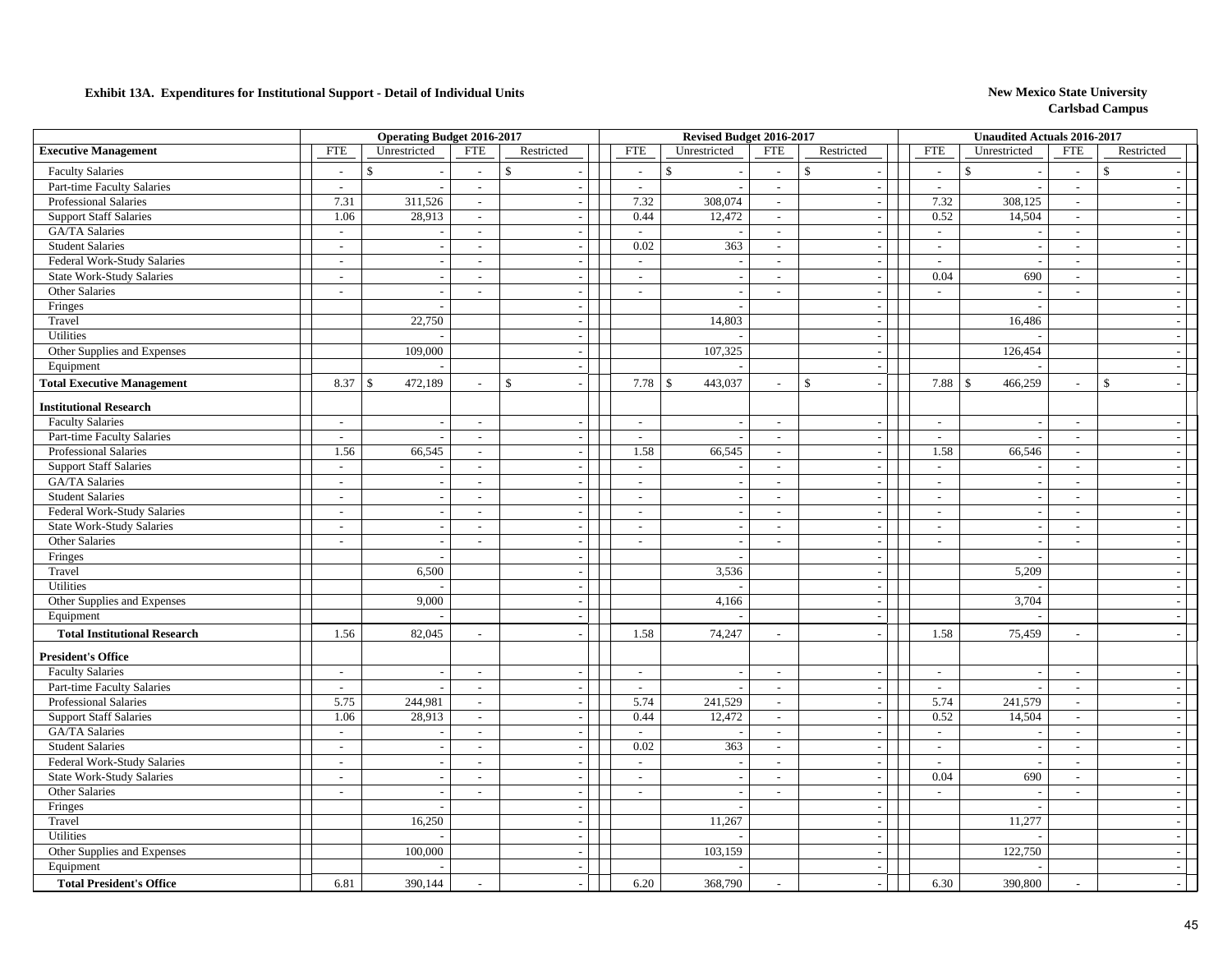|                                     |                             | <b>Operating Budget 2016-2017</b> |                          |                          |                           | Revised Budget 2016-2017 |                          |                             |                          | <b>Unaudited Actuals 2016-2017</b> |                             |                          |
|-------------------------------------|-----------------------------|-----------------------------------|--------------------------|--------------------------|---------------------------|--------------------------|--------------------------|-----------------------------|--------------------------|------------------------------------|-----------------------------|--------------------------|
| <b>Fiscal Operations</b>            | ${\rm FTE}$                 | Unrestricted                      | <b>FTE</b>               | Restricted               | <b>FTE</b>                | Unrestricted             | <b>FTE</b>               | Restricted                  | <b>FTE</b>               | Unrestricted                       | <b>FTE</b>                  | Restricted               |
| <b>Faculty Salaries</b>             | $\sim$                      | $\mathbf S$                       | $\sim$                   | $\mathcal{S}$            | $\mathsf{\$}$<br>$\sim$   |                          | $\sim$                   | $\mathbf S$                 | $\sim$                   | $\mathbf{\hat{S}}$                 | $\sim$                      | $\mathbf{s}$             |
| Part-time Faculty Salaries          | $\sim$                      | $\overline{a}$                    | $\sim$                   | $\sim$                   | $\sim$                    |                          | $\mathcal{L}$            | $\mathcal{L}$               | $\sim$                   |                                    | $\mathcal{L}$               |                          |
| Professional Salaries               | 4.08                        | 173,877                           | $\sim$                   | $\sim$                   | 3.80                      | 159,846                  | $\sim$                   | $\mathbf{r}$                | 3.34                     | 140,459                            | $\sim$                      |                          |
| <b>Support Staff Salaries</b>       | 2.72                        | 74,145                            | $\sim$                   | $\sim$                   | 2.42                      | 68,030                   | $\sim$                   | $\sim$                      | 2.47                     | 69,214                             | $\sim$                      |                          |
| <b>GA/TA Salaries</b>               | $\mathbb{Z}^2$              |                                   | $\sim$                   | $\sim$                   | $\sim$                    |                          | $\sim$                   | $\sim$                      |                          |                                    | $\sim$                      |                          |
| <b>Student Salaries</b>             | $\mathcal{L}_{\mathcal{A}}$ | $\overline{a}$                    | $\sim$                   | $\sim$                   | $\sim$                    | $\overline{\phantom{a}}$ | $\sim$                   | $\mathcal{L}$               |                          | $\sim$                             | $\sim$                      |                          |
| Federal Work-Study Salaries         | $\mathcal{L}_{\mathcal{A}}$ | $\sim$                            | $\overline{\phantom{a}}$ | $\sim$                   | $\overline{\phantom{a}}$  |                          | $\sim$                   | $\sim$                      |                          | $\overline{\phantom{a}}$           | $\overline{\phantom{a}}$    | $\overline{\phantom{a}}$ |
| <b>State Work-Study Salaries</b>    | $\sim$                      | $\sim$                            | $\sim$                   | $\sim$                   | $\sim$                    | $\overline{\phantom{a}}$ | $\sim$                   | $\sim$                      | $\overline{\phantom{a}}$ | $\sim$                             | $\sim$                      | $\overline{\phantom{a}}$ |
| Other Salaries                      | $\sim$                      | $\sim$                            | $\sim$                   | $\sim$                   | $\sim$                    | $\overline{\phantom{a}}$ | $\sim$                   | $\overline{\phantom{a}}$    |                          | 6                                  | $\overline{a}$              | $\overline{\phantom{a}}$ |
| Fringes                             |                             | $\sim$                            |                          | $\sim$                   |                           | $\overline{\phantom{a}}$ |                          | $\sim$                      |                          | $\overline{\phantom{a}}$           |                             | $\sim$                   |
| Travel                              |                             | 18,065                            |                          | $\sim$                   |                           | 10,819                   |                          | $\sim$                      |                          | 9,038                              |                             | $\overline{\phantom{a}}$ |
| Utilities                           |                             |                                   |                          |                          |                           |                          |                          | $\overline{\phantom{a}}$    |                          |                                    |                             |                          |
| Other Supplies and Expenses         |                             | 173,117                           |                          | $\sim$                   |                           | 180,139                  |                          | $\bar{\phantom{a}}$         |                          | 103,241                            |                             |                          |
| Equipment                           |                             |                                   |                          | $\sim$                   |                           |                          |                          | $\blacksquare$              |                          |                                    |                             | $\overline{\phantom{a}}$ |
| <b>Total Fiscal Operations</b>      | 6.80                        | 439,204<br><sup>\$</sup>          |                          | $\mathsf{\$}$            | 6.22<br>\$                | 418,834                  | $\sim$                   | $\mathbf S$<br>$\sim$       | 5.81                     | $\mathbb{S}$<br>321,958            | $\sim$                      | $\mathbf{\hat{S}}$       |
| <b>Business Office</b>              |                             |                                   |                          |                          |                           |                          |                          |                             |                          |                                    |                             |                          |
| <b>Faculty Salaries</b>             | $\sim$                      | $\overline{\phantom{a}}$          | $\overline{\phantom{a}}$ | $\overline{\phantom{a}}$ | $\sim$                    |                          | $\sim$                   | $\overline{\phantom{a}}$    | $\overline{\phantom{a}}$ |                                    | $\overline{\phantom{a}}$    |                          |
| Part-time Faculty Salaries          | $\sim$                      | $\overline{a}$                    | $\sim$                   | $\sim$                   | $\sim$                    |                          | $\sim$                   | $\sim$                      | $\sim$                   | $\overline{\phantom{a}}$           | $\sim$                      |                          |
| <b>Professional Salaries</b>        | 4.08                        | 173,877                           | $\sim$                   | $\sim$                   | 3.80                      | 159,846                  | $\sim$                   | $\overline{\phantom{a}}$    | 3.34                     | 140,459                            | $\sim$                      | $\overline{\phantom{a}}$ |
| <b>Support Staff Salaries</b>       | 2.72                        | 74,145                            | $\sim$                   | $\sim$                   | 2.42                      | 68,030                   | $\overline{\phantom{a}}$ | $\mathcal{L}_{\mathcal{A}}$ | 2.47                     | 69,214                             | $\sim$                      | $\overline{\phantom{a}}$ |
| GA/TA Salaries                      | $\omega$                    | $\overline{\phantom{a}}$          | $\overline{\phantom{a}}$ | $\overline{\phantom{a}}$ | $\mathbb{Z}^{\mathbb{Z}}$ |                          | $\overline{\phantom{a}}$ | $\overline{\phantom{a}}$    | $\mathbb{Z}^2$           |                                    | $\overline{\phantom{a}}$    | $\overline{\phantom{a}}$ |
| <b>Student Salaries</b>             | $\sim$                      | $\sim$                            | $\sim$                   | $\sim$                   | $\sim$                    |                          | $\sim$                   | $\blacksquare$              | $\overline{\phantom{a}}$ | $\overline{\phantom{a}}$           | $\overline{\phantom{a}}$    | $\overline{\phantom{a}}$ |
| Federal Work-Study Salaries         | $\sim$                      | $\mathbb{Z}^2$                    | $\sim$                   | $\sim$                   | $\sim$                    | $\overline{\phantom{a}}$ | $\sim$                   | $\mathbb{L}$                | $\sim$                   | $\overline{\phantom{a}}$           | $\sim$                      | $\overline{\phantom{a}}$ |
| State Work-Study Salaries           | $\sim$                      | $\overline{\phantom{a}}$          | $\sim$                   | $\sim$                   | $\sim$                    | $\overline{\phantom{a}}$ | $\sim$                   | $\sim$                      | $\sim$                   | $\overline{\phantom{a}}$           | $\sim$                      | $\overline{\phantom{a}}$ |
| Other Salaries                      | $\sim$                      | $\sim$                            | $\sim$                   | $\sim$                   | $\sim$                    | $\overline{a}$           | $\sim$                   | $\overline{\phantom{a}}$    | $\sim$                   | 6                                  | $\overline{\phantom{a}}$    | $\overline{\phantom{a}}$ |
| Fringes                             |                             |                                   |                          |                          |                           |                          |                          | $\overline{\phantom{a}}$    |                          |                                    |                             |                          |
| Travel                              |                             | 18,065                            |                          | $\sim$                   |                           | 10,819                   |                          | $\blacksquare$              |                          | 9,038                              |                             | $\overline{\phantom{a}}$ |
| Utilities                           |                             |                                   |                          | $\sim$                   |                           |                          |                          | $\overline{\phantom{a}}$    |                          |                                    |                             |                          |
| Other Supplies and Expenses         |                             | 83,117                            |                          | $\sim$                   |                           | 66,583                   |                          | $\overline{\phantom{a}}$    |                          | 29,866                             |                             | $\overline{\phantom{a}}$ |
| Equipment                           |                             |                                   |                          | $\sim$                   |                           |                          |                          | $\sim$                      |                          |                                    |                             | $\overline{\phantom{a}}$ |
| <b>Total Business Office</b>        | 6.80                        | 349,204                           | $\sim$                   | $\sim$                   | 6.22                      | 305,278                  | $\sim$                   | $\overline{\phantom{a}}$    | 5.81                     | 248,583                            | $\sim$                      |                          |
| <b>Uncollectible Accounts</b>       |                             |                                   |                          |                          |                           |                          |                          |                             |                          |                                    |                             |                          |
| <b>Faculty Salaries</b>             | $\overline{a}$              | $\sim$                            | $\sim$                   | $\sim$                   | $\sim$                    |                          | $\sim$                   | $\mathbf{r}$                | $\overline{a}$           | $\overline{\phantom{a}}$           | $\sim$                      |                          |
| Part-time Faculty Salaries          | $\sim$                      | $\sim$                            | $\sim$                   | $\overline{\phantom{a}}$ | $\sim$                    |                          | $\sim$                   | $\sim$                      | $\overline{\phantom{a}}$ | $\sim$                             | $\sim$                      |                          |
| <b>Professional Salaries</b>        | $\mathcal{L}_{\mathcal{A}}$ | $\sim$                            | $\sim$                   | $\sim$                   | $\sim$                    |                          | $\sim$                   | $\blacksquare$              | $\sim$                   | $\sim$                             | $\sim$                      |                          |
| <b>Support Staff Salaries</b>       | $\mathcal{L}_{\mathcal{A}}$ | $\sim$                            | $\sim$                   | $\sim$                   | $\sim$                    |                          | $\sim$                   | $\mathcal{L}_{\mathcal{A}}$ | $\sim$                   | $\overline{\phantom{a}}$           | $\sim$                      | $\sim$                   |
| GA/TA Salaries                      | $\sim$                      | $\overline{a}$                    | $\sim$                   | $\sim$                   | $\sim$                    | $\overline{\phantom{a}}$ | $\sim$                   | $\mathcal{L}_{\mathcal{A}}$ | $\overline{\phantom{a}}$ | $\sim$                             | $\sim$                      | $\sim$                   |
| <b>Student Salaries</b>             | $\sim$                      | $\sim$                            | $\sim$                   | $\sim$                   | $\sim$                    | $\overline{\phantom{a}}$ | $\sim$                   | $\blacksquare$              | $\overline{\phantom{a}}$ | $\overline{\phantom{a}}$           | $\sim$                      | $\overline{\phantom{a}}$ |
| Federal Work-Study Salaries         | $\overline{\phantom{a}}$    | $\sim$                            | $\sim$                   | $\overline{\phantom{a}}$ | $\sim$                    | $\overline{\phantom{a}}$ | $\sim$                   | $\overline{\phantom{a}}$    | $\sim$                   | $\sim$                             | $\sim$                      | $\overline{a}$           |
| State Work-Study Salaries           | $\sim$                      | $\sim$                            | $\sim$                   | $\sim$                   | $\mathcal{L}$             | $\overline{\phantom{a}}$ | $\sim$                   | $\blacksquare$              | $\sim$                   | $\overline{\phantom{a}}$           | $\mathcal{L}_{\mathcal{A}}$ | $\overline{\phantom{a}}$ |
| Other Salaries                      | $\overline{\phantom{a}}$    | $\overline{\phantom{a}}$          | $\sim$                   |                          | $\sim$                    |                          | $\overline{\phantom{a}}$ | $\overline{\phantom{a}}$    | $\sim$                   | $\overline{\phantom{a}}$           | $\sim$                      | $\overline{\phantom{a}}$ |
| Fringes                             |                             | $\blacksquare$                    |                          | $\sim$                   |                           |                          |                          | $\blacksquare$              |                          | $\sim$                             |                             |                          |
| Travel                              |                             | $\overline{a}$                    |                          | $\sim$                   |                           |                          |                          | $\mathcal{L}$               |                          | $\sim$                             |                             | $\sim$                   |
| Utilities                           |                             | $\overline{a}$                    |                          | $\sim$                   |                           |                          |                          | $\overline{\phantom{a}}$    |                          |                                    |                             |                          |
| Other Supplies and Expenses         |                             | 90,000                            |                          | $\sim$                   |                           | 113,556                  |                          | $\sim$                      |                          | 73,375                             |                             |                          |
| Equipment                           |                             |                                   |                          | $\sim$                   |                           |                          |                          | $\mathcal{L}$               |                          |                                    |                             |                          |
| <b>Total Uncollectible Accounts</b> |                             | 90,000                            |                          |                          |                           | 113,556                  |                          |                             |                          | 73,375                             |                             |                          |
|                                     |                             |                                   |                          |                          |                           |                          |                          |                             |                          |                                    |                             |                          |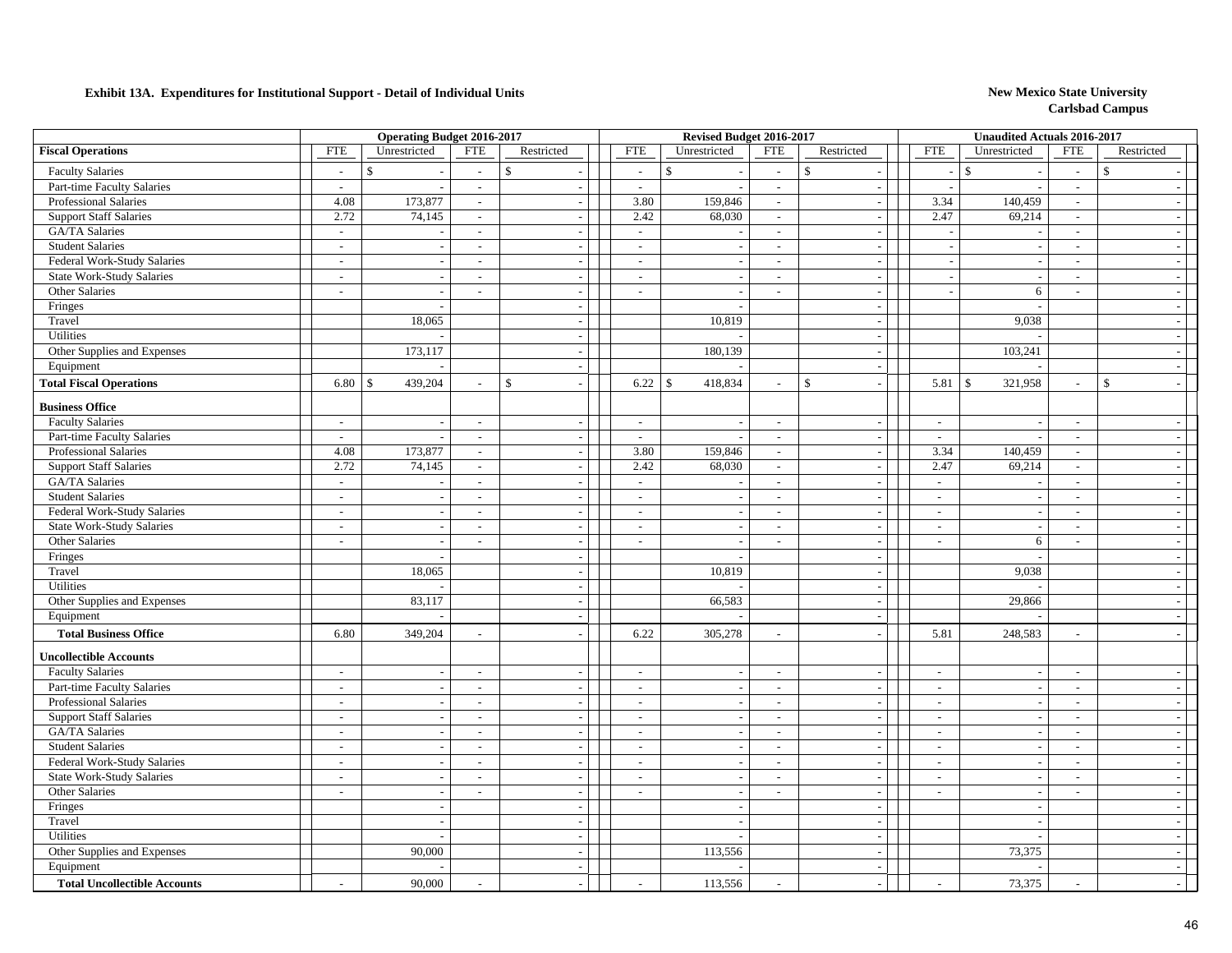|                                                      |                                    | <b>Operating Budget 2016-2017</b>                    |                          |                          |                          | Revised Budget 2016-2017                             |                          |                                               |                          | <b>Unaudited Actuals 2016-2017</b> |                             |                          |
|------------------------------------------------------|------------------------------------|------------------------------------------------------|--------------------------|--------------------------|--------------------------|------------------------------------------------------|--------------------------|-----------------------------------------------|--------------------------|------------------------------------|-----------------------------|--------------------------|
| <b>General Admin &amp; Logistical Services</b>       | <b>FTE</b>                         | Unrestricted                                         | <b>FTE</b>               | Restricted               | <b>FTE</b>               | Unrestricted                                         | <b>FTE</b>               | Restricted                                    | <b>FTE</b>               | Unrestricted                       | <b>FTE</b>                  | Restricted               |
| <b>Faculty Salaries</b>                              | $\overline{a}$                     | \$.                                                  | $\overline{\phantom{a}}$ | $\mathbb{S}$             | $\sim$                   | $\mathbb{S}$                                         | $\sim$                   | \$                                            | $\overline{a}$           | $\mathbf{\hat{S}}$                 | $\mathbb{Z}^2$              | $\mathbb{S}$             |
| Part-time Faculty Salaries                           | $\sim$                             | $\overline{\phantom{a}}$                             | $\sim$                   | $\sim$                   | 0.30                     | 2,696                                                | $\sim$                   | $\sim$                                        | 0.30                     | 2,696                              | $\sim$                      |                          |
| <b>Professional Salaries</b>                         | 1.06                               | 45,205                                               | $\sim$                   | $\sim$                   | 1.07                     | 45,205                                               | $\sim$                   | $\sim$                                        | 0.90                     | 37,671                             | $\sim$                      |                          |
| <b>Support Staff Salaries</b>                        | $\sim$                             |                                                      | $\overline{\phantom{a}}$ | $\sim$                   | $\sim$                   |                                                      | $\sim$                   | $\overline{\phantom{a}}$                      | $\sim$                   |                                    | $\sim$                      |                          |
| GA/TA Salaries                                       | $\sim$                             | $\sim$                                               | $\sim$                   | $\sim$                   | $\sim$                   |                                                      | $\sim$                   | $\sim$                                        | $\bar{a}$                |                                    | $\sim$                      |                          |
| <b>Student Salaries</b>                              | $\sim$                             | $\sim$                                               | $\sim$                   | $\sim$                   | $\sim$                   | $\overline{\phantom{a}}$                             | $\sim$                   | $\mathcal{L}$                                 | $\sim$                   | $\overline{\phantom{a}}$           | $\sim$                      | $\sim$                   |
| Federal Work-Study Salaries                          | $\sim$                             | $\sim$                                               | $\sim$                   | $\sim$                   | $\sim$                   |                                                      | $\sim$                   | $\mathbb{L}$                                  | $\overline{\phantom{a}}$ | $\sim$                             | $\sim$                      | $\sim$                   |
| <b>State Work-Study Salaries</b>                     | $\sim$                             | $\sim$                                               | $\overline{\phantom{a}}$ | $\sim$                   | 0.03                     | 487                                                  | $\sim$                   | $\mathcal{L}_{\mathcal{A}}$                   | 0.04                     | 641                                | $\sim$                      | $\overline{\phantom{a}}$ |
| Other Salaries                                       | $\overline{\phantom{a}}$           | $\blacksquare$                                       | $\sim$                   |                          | $\sim$                   | $\overline{\phantom{a}}$                             | $\sim$                   | $\overline{\phantom{a}}$                      | $\blacksquare$           |                                    | $\sim$                      | $\overline{\phantom{a}}$ |
| Fringes                                              |                                    | $\overline{\phantom{a}}$                             |                          | $\overline{\phantom{a}}$ |                          |                                                      |                          | $\sim$                                        |                          |                                    |                             |                          |
| Travel                                               |                                    | 4,000                                                |                          | $\overline{\phantom{a}}$ |                          | 7,327                                                |                          | $\overline{\phantom{a}}$                      |                          | 5,286                              |                             |                          |
| Utilities                                            |                                    |                                                      |                          | $\sim$                   |                          |                                                      |                          | $\blacksquare$                                |                          |                                    |                             |                          |
| Other Supplies and Expenses                          |                                    | 719,100                                              |                          | $\sim$                   |                          | 699,791                                              |                          | $\sim$                                        |                          | 689,441                            |                             |                          |
| Equipment                                            |                                    |                                                      |                          | $\sim$                   |                          |                                                      |                          | $\sim$                                        |                          |                                    |                             | $\overline{\phantom{a}}$ |
| <b>Total General Admin &amp; Logistical Services</b> | 1.06                               | 768,305<br>-S                                        |                          | $\mathcal{S}$            | 1.40                     | \$<br>755,506                                        | $\sim$                   | \$<br>$\sim$                                  | 1.24                     | 735,735<br>l \$                    | $\sim$                      | $\mathbf S$              |
| <b>Administrative Services</b>                       |                                    |                                                      |                          |                          |                          |                                                      |                          |                                               |                          |                                    |                             |                          |
| <b>Faculty Salaries</b>                              | $\overline{\phantom{a}}$           | $\sim$                                               | $\sim$                   | $\sim$                   | $\sim$                   | $\overline{\phantom{a}}$                             | $\sim$                   | $\sim$                                        | $\sim$                   | $\sim$                             | $\sim$                      |                          |
| Part-time Faculty Salaries                           | $\overline{\phantom{a}}$           | $\overline{\phantom{a}}$                             | $\overline{\phantom{a}}$ | $\sim$                   | $\sim$                   |                                                      | $\sim$                   | $\sim$                                        | $\overline{a}$           |                                    | $\sim$                      |                          |
| Professional Salaries                                | $\sim$                             | $\sim$                                               | $\overline{\phantom{a}}$ | $\overline{\phantom{a}}$ | $\overline{\phantom{a}}$ | $\overline{\phantom{a}}$                             | $\sim$                   | $\overline{\phantom{a}}$                      | $\sim$                   | $\overline{\phantom{a}}$           | $\mathcal{L}_{\mathcal{A}}$ |                          |
| <b>Support Staff Salaries</b>                        |                                    | $\overline{\phantom{a}}$                             | $\overline{\phantom{a}}$ | $\sim$                   | $\overline{\phantom{a}}$ |                                                      |                          | $\mathcal{L}_{\mathcal{A}}$                   | $\overline{a}$           |                                    | $\overline{\phantom{a}}$    |                          |
| GA/TA Salaries                                       | $\overline{\phantom{a}}$<br>$\sim$ |                                                      | $\sim$                   | $\sim$                   | $\sim$                   | $\overline{\phantom{a}}$                             | $\sim$<br>$\sim$         | $\sim$                                        | $\overline{\phantom{a}}$ | $\overline{\phantom{a}}$           | $\sim$                      | $\sim$                   |
| <b>Student Salaries</b>                              | $\sim$                             | $\sim$                                               | $\sim$                   | $\sim$                   | $\sim$                   | $\overline{\phantom{a}}$                             | $\sim$                   | $\sim$                                        | $\overline{a}$           | $\sim$                             | $\sim$                      | $\overline{\phantom{a}}$ |
| Federal Work-Study Salaries                          | $\sim$                             | $\overline{\phantom{a}}$                             | $\sim$                   | $\sim$                   | $\sim$                   |                                                      | $\sim$                   |                                               | $\overline{a}$           | $\overline{a}$                     | $\sim$                      |                          |
| <b>State Work-Study Salaries</b>                     | $\sim$                             | $\sim$                                               | $\sim$                   |                          | $\sim$                   | $\overline{\phantom{a}}$                             | $\sim$                   | $\mathcal{L}_{\mathcal{A}}$<br>$\blacksquare$ | $\bar{a}$                |                                    | $\sim$                      | $\overline{\phantom{a}}$ |
| Other Salaries                                       | $\overline{\phantom{a}}$           | $\overline{\phantom{a}}$                             | $\overline{a}$           | $\sim$                   | $\overline{\phantom{a}}$ |                                                      | $\sim$                   | $\blacksquare$                                | $\overline{a}$           | $\sim$                             | $\overline{\phantom{a}}$    |                          |
| Fringes                                              |                                    | $\overline{\phantom{a}}$<br>$\sim$                   |                          | $\sim$                   |                          | $\overline{\phantom{a}}$<br>$\overline{\phantom{a}}$ |                          | $\blacksquare$                                |                          |                                    |                             |                          |
| Travel                                               |                                    |                                                      |                          | $\sim$                   |                          | $\overline{\phantom{a}}$                             |                          | $\overline{\phantom{a}}$                      |                          | $\overline{\phantom{a}}$           |                             |                          |
| Utilities                                            |                                    | $\overline{\phantom{a}}$<br>$\overline{\phantom{a}}$ |                          | $\sim$                   |                          |                                                      |                          | $\sim$                                        |                          |                                    |                             |                          |
| Other Supplies and Expenses                          |                                    | 565,300                                              |                          | $\sim$                   |                          | 565,300                                              |                          | $\sim$                                        |                          | 565,300                            |                             |                          |
| Equipment                                            |                                    |                                                      |                          | $\sim$                   |                          |                                                      |                          | $\mathbb{L}$                                  |                          |                                    |                             |                          |
|                                                      |                                    |                                                      |                          |                          |                          |                                                      |                          |                                               |                          |                                    |                             |                          |
| <b>Total Administrative Services</b>                 | $\overline{a}$                     | 565,300                                              | $\overline{\phantom{a}}$ |                          | $\overline{a}$           | 565,300                                              | $\sim$                   | $\sim$                                        | $\overline{a}$           | 565,300                            | $\sim$                      |                          |
| <b>Marketing</b>                                     |                                    |                                                      |                          |                          |                          |                                                      |                          |                                               |                          |                                    |                             |                          |
| <b>Faculty Salaries</b>                              | $\sim$                             | $\overline{\phantom{a}}$                             | $\sim$                   | $\sim$                   | $\sim$                   |                                                      | $\overline{\phantom{a}}$ | $\sim$                                        | $\sim$                   |                                    | $\sim$                      |                          |
| Part-time Faculty Salaries                           | $\sim$                             | $\sim$                                               | $\mathbb{L}^+$           | $\sim$                   | 0.30                     | 2,696                                                | $\sim$                   | $\mathbb{Z}^2$                                | 0.30                     | 2,696                              | $\sim$                      | $\overline{\phantom{a}}$ |
| <b>Professional Salaries</b>                         | 1.06                               | 45,205                                               | $\sim$                   | $\sim$                   | 1.07                     | 45,205                                               | $\sim$                   | $\mathbb{Z}^2$                                | 0.90                     | 37,671                             | $\sim$                      | $\overline{\phantom{a}}$ |
| <b>Support Staff Salaries</b>                        | $\sim$                             | $\sim$                                               | $\sim$                   | $\sim$                   | $\sim$                   | $\overline{\phantom{a}}$                             | $\sim$                   | $\overline{\phantom{a}}$                      | $\overline{\phantom{a}}$ | $\overline{\phantom{a}}$           | $\sim$                      | $\sim$                   |
| GA/TA Salaries                                       | $\mathcal{L}$                      | $\overline{\phantom{a}}$                             | $\overline{\phantom{a}}$ | $\sim$                   | $\sim$                   |                                                      | $\sim$                   | $\sim$                                        | $\overline{\phantom{a}}$ |                                    | $\sim$                      |                          |
| <b>Student Salaries</b>                              | $\sim$                             | $\sim$                                               | $\sim$                   | $\overline{\phantom{a}}$ | $\overline{a}$           |                                                      | $\sim$                   | $\sim$                                        | $\overline{a}$           | $\overline{\phantom{a}}$           | $\sim$                      |                          |
| Federal Work-Study Salaries                          | $\overline{\phantom{a}}$           | $\overline{a}$                                       | $\mathbf{r}$             |                          | $\mathcal{L}$            |                                                      | $\sim$                   | $\overline{\phantom{a}}$                      | $\overline{a}$           |                                    | $\sim$                      |                          |
| <b>State Work-Study Salaries</b>                     | $\overline{\phantom{a}}$           | $\blacksquare$                                       | $\overline{\phantom{a}}$ | $\overline{\phantom{a}}$ | 0.03                     | 487                                                  | $\mathbb{Z}^2$           | $\sim$                                        | 0.04                     | 641                                | $\mathcal{L}$               | $\sim$                   |
| Other Salaries                                       | $\sim$                             | $\overline{\phantom{a}}$                             | $\overline{a}$           | $\sim$                   | $\mathbb{Z}^+$           |                                                      | $\sim$                   | $\overline{\phantom{a}}$                      | $\overline{\phantom{a}}$ |                                    | $\sim$                      |                          |
| Fringes                                              |                                    | $\overline{a}$                                       |                          | $\sim$                   |                          |                                                      |                          | $\sim$                                        |                          |                                    |                             |                          |
| Travel                                               |                                    | 4,000                                                |                          | $\sim$                   |                          | 7,327                                                |                          | $\sim$                                        |                          | 5,286                              |                             |                          |
| Utilities                                            |                                    |                                                      |                          | $\sim$                   |                          |                                                      |                          | $\sim$                                        |                          |                                    |                             |                          |
| Other Supplies and Expenses                          |                                    | 153,800                                              |                          | $\overline{\phantom{a}}$ |                          | 134,491                                              |                          | $\sim$                                        |                          | 124,141                            |                             |                          |
| Equipment                                            |                                    |                                                      |                          | $\sim$                   |                          |                                                      |                          | $\mathcal{L}_{\mathcal{A}}$                   |                          |                                    |                             | $\sim$                   |
| <b>Total Marketing</b>                               | 1.06                               | 203,005                                              |                          |                          | 1.40                     | 190,206                                              | $\overline{a}$           | $\sim$                                        | 1.24                     | 170,435                            |                             |                          |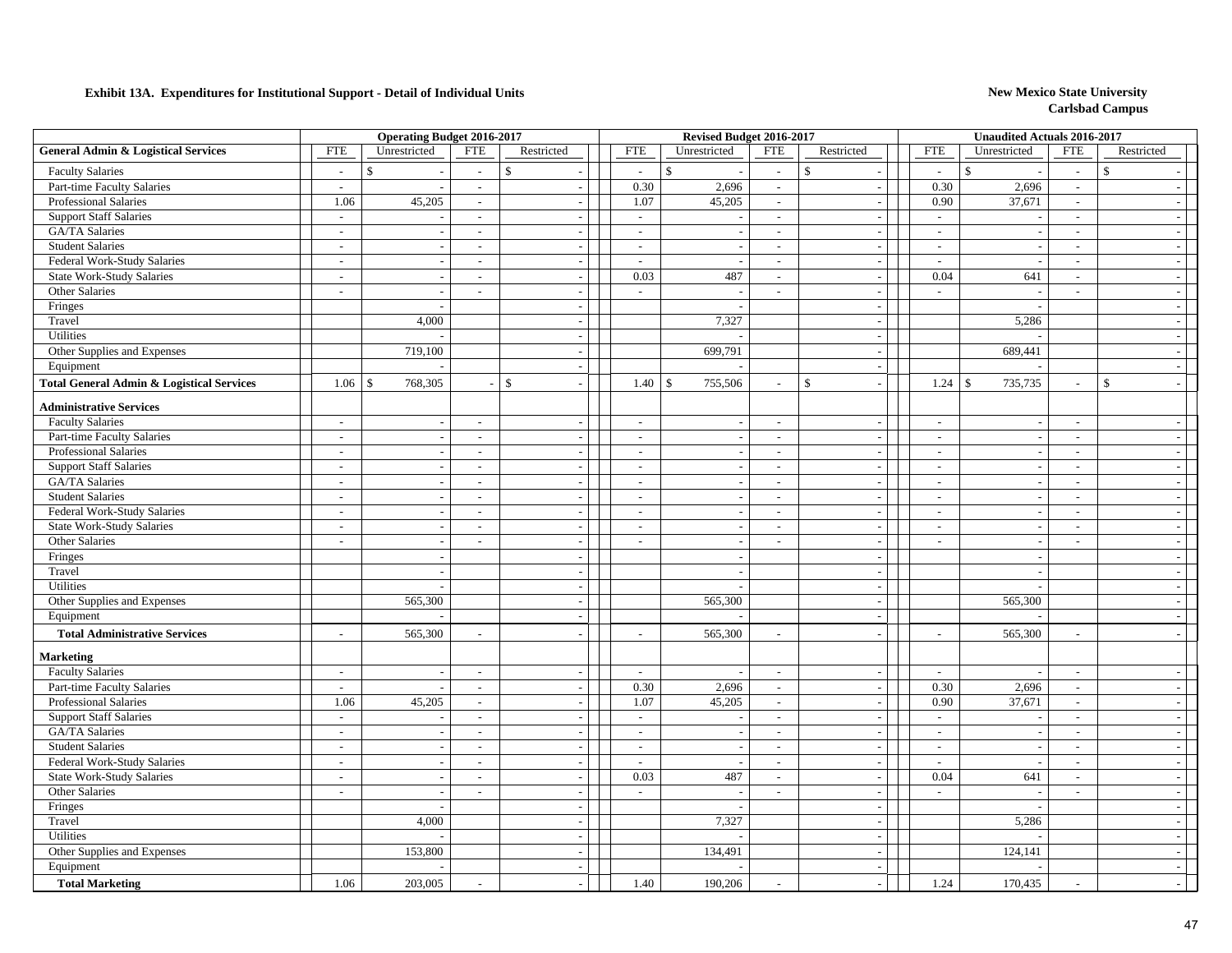|                                           | <b>Operating Budget 2016-2017</b><br><b>FTE</b><br>Unrestricted<br><b>FTE</b><br>Restricted |                          |                          |                          |  |                          | Revised Budget 2016-2017                 |                          |                                |                          | <b>Unaudited Actuals 2016-2017</b>       |                          |                      |
|-------------------------------------------|---------------------------------------------------------------------------------------------|--------------------------|--------------------------|--------------------------|--|--------------------------|------------------------------------------|--------------------------|--------------------------------|--------------------------|------------------------------------------|--------------------------|----------------------|
| <b>Public Relations/Development</b>       |                                                                                             |                          |                          |                          |  | <b>FTE</b>               | Unrestricted                             | <b>FTE</b>               | Restricted                     | <b>FTE</b>               | Unrestricted                             | <b>FTE</b>               | Restricted           |
| <b>Faculty Salaries</b>                   |                                                                                             |                          | $\overline{\phantom{a}}$ | \$                       |  | $\overline{\phantom{a}}$ | \$                                       | $\overline{\phantom{a}}$ | \$<br>$\overline{\phantom{a}}$ | $\overline{\phantom{a}}$ | \$                                       | $\overline{\phantom{a}}$ | <sup>\$</sup>        |
| Part-time Faculty Salaries                | $\overline{\phantom{a}}$                                                                    | $\sim$                   | $\overline{\phantom{a}}$ |                          |  | $\sim$                   |                                          | $\sim$                   | $\overline{\phantom{a}}$       | $\sim$                   |                                          | $\overline{\phantom{a}}$ |                      |
| <b>Professional Salaries</b>              | $\overline{\phantom{a}}$                                                                    | $\sim$                   | $\blacksquare$           |                          |  | $\overline{\phantom{a}}$ |                                          | $\sim$                   | $\overline{\phantom{a}}$       | $\sim$                   |                                          | $\overline{\phantom{a}}$ |                      |
| <b>Support Staff Salaries</b>             | $\overline{\phantom{a}}$                                                                    | $\overline{\phantom{a}}$ | $\overline{\phantom{a}}$ |                          |  | $\overline{\phantom{a}}$ |                                          | $\overline{\phantom{a}}$ | $\overline{\phantom{a}}$       | $\overline{\phantom{a}}$ |                                          | 0.01                     | 250                  |
| GA/TA Salaries                            | $\overline{\phantom{a}}$                                                                    | $\overline{\phantom{a}}$ | $\overline{\phantom{a}}$ |                          |  | $\overline{\phantom{a}}$ | $\overline{\phantom{a}}$                 | $\sim$                   | $\overline{\phantom{a}}$       | $\sim$                   |                                          | $\overline{\phantom{a}}$ |                      |
| <b>Student Salaries</b>                   | $\overline{\phantom{a}}$                                                                    | $\overline{\phantom{a}}$ | $\overline{a}$           |                          |  | $\overline{\phantom{a}}$ |                                          | $\overline{\phantom{0}}$ | $\overline{\phantom{a}}$       | $\overline{\phantom{a}}$ |                                          |                          |                      |
| Federal Work-Study Salaries               | $\sim$                                                                                      | $\overline{\phantom{a}}$ | $\overline{\phantom{a}}$ |                          |  | $\sim$                   |                                          | $\overline{\phantom{a}}$ | $\overline{\phantom{a}}$       | $\overline{\phantom{a}}$ |                                          | $\sim$                   |                      |
| State Work-Study Salaries                 | $\sim$                                                                                      | $\overline{\phantom{a}}$ | $\overline{\phantom{a}}$ |                          |  | $\overline{\phantom{a}}$ |                                          | $\sim$                   | $\overline{\phantom{a}}$       | $\overline{\phantom{a}}$ |                                          | $\overline{\phantom{a}}$ |                      |
| Other Salaries                            | $\overline{\phantom{a}}$                                                                    | $\overline{\phantom{a}}$ |                          |                          |  | $\sim$                   |                                          |                          |                                | $\overline{\phantom{a}}$ |                                          |                          |                      |
| Fringes                                   |                                                                                             | $\overline{\phantom{a}}$ |                          |                          |  |                          |                                          |                          | $\overline{\phantom{a}}$       |                          |                                          |                          | 91                   |
| Travel                                    |                                                                                             | $\overline{\phantom{a}}$ |                          |                          |  |                          | <b>.</b>                                 |                          | $\overline{\phantom{a}}$       |                          |                                          |                          |                      |
| Utilities                                 |                                                                                             | $\sim$                   |                          |                          |  |                          |                                          |                          | $\overline{\phantom{a}}$       |                          |                                          |                          |                      |
| Other Supplies and Expenses               |                                                                                             | $\sim$                   |                          |                          |  |                          |                                          |                          | 49                             |                          |                                          |                          | 49                   |
| Equipment                                 |                                                                                             | $\overline{\phantom{a}}$ |                          | $\overline{\phantom{a}}$ |  |                          |                                          |                          | $\sim$                         |                          |                                          |                          |                      |
| <b>Total Public Relations/Development</b> |                                                                                             | <sup>\$</sup><br>$\sim$  | $\overline{\phantom{a}}$ | <sup>\$</sup>            |  | $\sim$                   | $\mathbb{S}$<br>$\overline{\phantom{a}}$ | $\overline{\phantom{a}}$ | \$<br>49                       | $\overline{\phantom{a}}$ | $\mathbb{S}$<br>$\overline{\phantom{a}}$ | 0.01                     | 390<br>$\mathcal{S}$ |
| <b>Public Relations</b>                   |                                                                                             |                          |                          |                          |  |                          |                                          |                          |                                |                          |                                          |                          |                      |
| <b>Faculty Salaries</b>                   | $\overline{\phantom{a}}$                                                                    | $\overline{a}$           | $\overline{\phantom{a}}$ |                          |  | $\sim$                   |                                          | $\blacksquare$           |                                | $\overline{\phantom{a}}$ |                                          |                          |                      |
| Part-time Faculty Salaries                | $\sim$                                                                                      | $\overline{\phantom{a}}$ | $\overline{\phantom{a}}$ |                          |  | $\overline{\phantom{a}}$ |                                          | $\overline{\phantom{a}}$ | $\overline{\phantom{a}}$       | $\overline{\phantom{a}}$ |                                          | $\sim$                   |                      |
| <b>Professional Salaries</b>              | $\overline{\phantom{a}}$                                                                    | $\overline{\phantom{a}}$ | $\overline{\phantom{a}}$ |                          |  | $\overline{\phantom{a}}$ | $\overline{\phantom{a}}$                 | $\sim$                   | $\overline{\phantom{a}}$       | $\overline{\phantom{a}}$ |                                          | $\sim$                   |                      |
| <b>Support Staff Salaries</b>             | $\overline{\phantom{a}}$                                                                    | $\overline{\phantom{a}}$ |                          |                          |  | $\overline{\phantom{a}}$ |                                          | $\overline{\phantom{a}}$ | $\overline{\phantom{a}}$       | $\overline{\phantom{a}}$ |                                          | 0.01                     | 250                  |
| <b>GA/TA Salaries</b>                     | $\overline{\phantom{a}}$                                                                    |                          | ۰                        |                          |  |                          |                                          | $\overline{\phantom{a}}$ | $\overline{\phantom{a}}$       | $\overline{\phantom{a}}$ |                                          |                          |                      |
| <b>Student Salaries</b>                   | $\overline{\phantom{a}}$                                                                    | $\sim$                   | $\overline{\phantom{a}}$ |                          |  | $\sim$                   |                                          | $\sim$                   | $\overline{\phantom{a}}$       | $\sim$                   |                                          | $\overline{\phantom{a}}$ |                      |
| Federal Work-Study Salaries               | $\overline{\phantom{a}}$                                                                    | $\overline{a}$           | $\overline{\phantom{a}}$ |                          |  | $\blacksquare$           |                                          | $\overline{\phantom{a}}$ | $\overline{\phantom{a}}$       | $\overline{\phantom{a}}$ |                                          | $\overline{\phantom{a}}$ |                      |
| <b>State Work-Study Salaries</b>          | $\overline{\phantom{a}}$                                                                    | $\overline{\phantom{a}}$ | $\overline{\phantom{a}}$ |                          |  | $\blacksquare$           |                                          | $\overline{\phantom{a}}$ | $\overline{\phantom{a}}$       | $\overline{\phantom{a}}$ |                                          | $\overline{\phantom{a}}$ |                      |
| Other Salaries                            | $\overline{\phantom{a}}$                                                                    | $\overline{\phantom{a}}$ | $\overline{\phantom{a}}$ |                          |  | $\overline{\phantom{a}}$ |                                          | $\overline{\phantom{a}}$ | $\overline{\phantom{a}}$       | $\sim$                   |                                          | $\overline{\phantom{0}}$ |                      |
| Fringes                                   |                                                                                             | $\overline{\phantom{a}}$ |                          |                          |  |                          |                                          |                          | $\overline{\phantom{a}}$       |                          |                                          |                          | 91                   |
| Travel                                    |                                                                                             | $\overline{\phantom{a}}$ |                          |                          |  |                          |                                          |                          | $\overline{\phantom{a}}$       |                          |                                          |                          |                      |
| Utilities                                 |                                                                                             | $\overline{\phantom{a}}$ |                          |                          |  |                          |                                          |                          | $\overline{\phantom{a}}$       |                          |                                          |                          |                      |
| Other Supplies and Expenses               |                                                                                             | $\sim$                   |                          |                          |  |                          |                                          |                          | 49                             |                          |                                          |                          | 49                   |
| Equipment                                 |                                                                                             |                          |                          |                          |  |                          |                                          |                          |                                |                          |                                          |                          |                      |
| <b>Total Public Relations</b>             |                                                                                             |                          |                          |                          |  |                          | $\overline{\phantom{a}}$                 | $\overline{\phantom{a}}$ | 49                             |                          |                                          | 0.01                     | 390                  |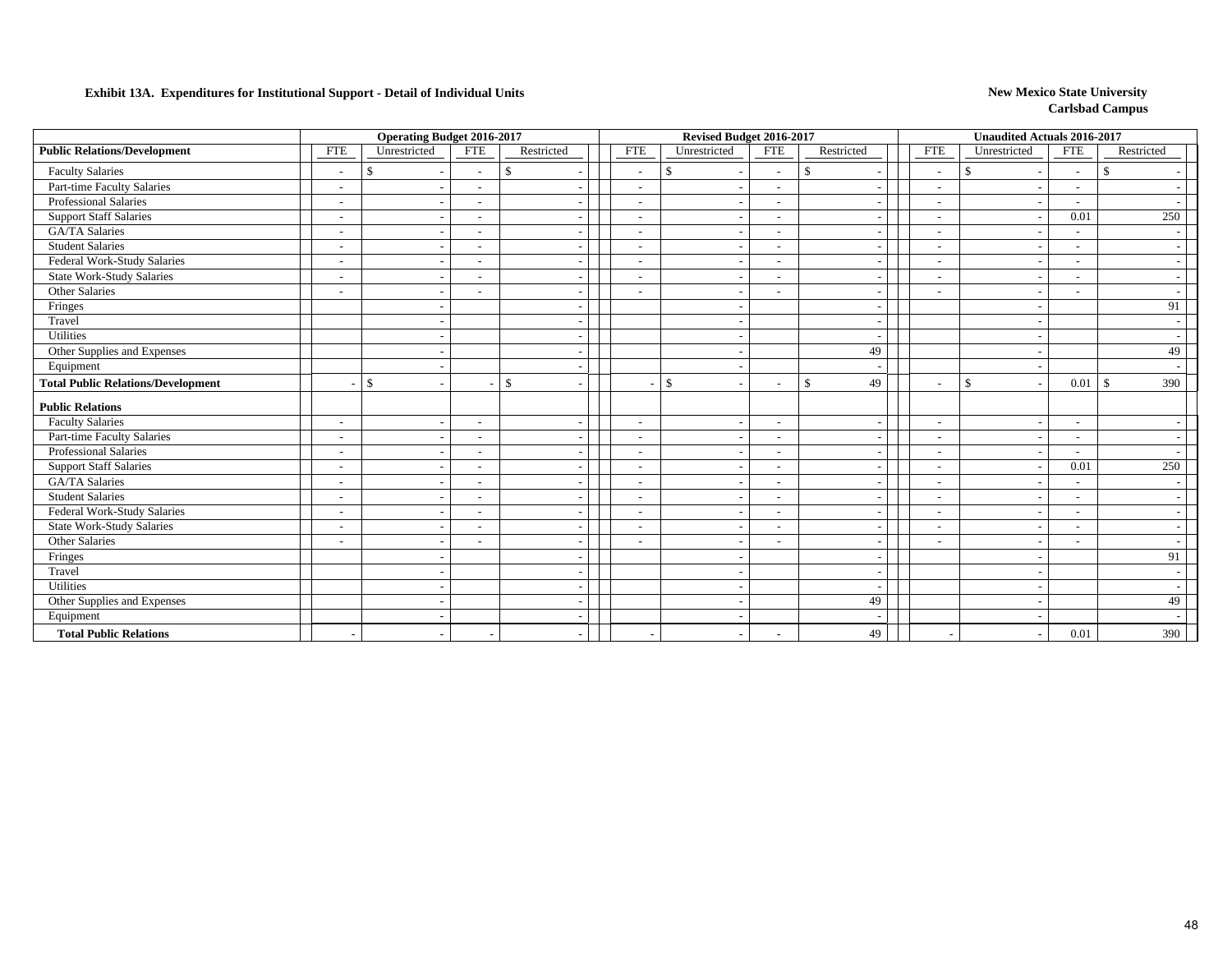#### **Exhibit 14. Summary of Expenditures for Operation and Maintenance of Plant New Mexico State University New Mexico State University**

|                                                        |                          | <b>Operating Budget 2016-2017</b> |                          |                    |                          |               | Revised Budget 2016-2017 |                          |               |            |                          |               | <b>Unaudited Actuals 2016-2017</b> |                          |               |            |
|--------------------------------------------------------|--------------------------|-----------------------------------|--------------------------|--------------------|--------------------------|---------------|--------------------------|--------------------------|---------------|------------|--------------------------|---------------|------------------------------------|--------------------------|---------------|------------|
|                                                        | FTE                      | Unrestricted                      | <b>FTE</b>               | Restricted         | <b>FTE</b>               |               | Unrestricted             | <b>FTE</b>               |               | Restricted | FTE                      |               | Unrestricted                       | FTE                      |               | Restricted |
| <b>Physical Plant Administration</b>                   |                          |                                   |                          |                    |                          |               |                          |                          |               |            |                          |               |                                    |                          |               |            |
| <b>Operation/Maintenance</b>                           | 19.17                    | 726,481<br>-\$                    | $\overline{\phantom{a}}$ | <sup>\$</sup>      | 16.25                    | -8            | 644,989                  | $\tilde{\phantom{a}}$    | <sup>\$</sup> |            | 13.76                    | <sup>\$</sup> | 552,024                            | $\overline{\phantom{a}}$ | -\$           |            |
| <b>Total Physical Plant Administration</b>             | 19.17                    | 726,481<br>-8                     | $\overline{\phantom{a}}$ | $\mathbf{\hat{S}}$ | 16.25                    | -8            | 644,989                  |                          | -\$           |            | 13.76                    | -\$           | 552,024                            | -                        | $\mathcal{S}$ |            |
| <b>Utilities</b>                                       |                          |                                   |                          |                    |                          |               |                          |                          |               |            |                          |               |                                    |                          |               |            |
| Electricity                                            | $\overline{\phantom{a}}$ | $\mathcal{S}$<br>225,000          | $\sim$                   | -S                 | $\overline{\phantom{a}}$ | $\mathcal{S}$ | 216,516                  | $\overline{\phantom{a}}$ | <sup>\$</sup> |            | $\sim$                   | $\mathcal{S}$ | 185,083                            | $\overline{\phantom{a}}$ | $\mathcal{S}$ |            |
| Fuel                                                   | $\overline{\phantom{a}}$ | 50,000                            | $\overline{\phantom{a}}$ |                    |                          |               | 13,873                   | $\overline{\phantom{a}}$ |               |            | $\overline{\phantom{a}}$ |               | 14,558                             | $\overline{\phantom{a}}$ |               |            |
| Garbage Disposal                                       |                          | 10,500                            | $\overline{\phantom{a}}$ |                    |                          |               | 14,363                   | $\overline{\phantom{a}}$ |               |            |                          |               | 13,335                             | $\tilde{\phantom{a}}$    |               |            |
| Sewer                                                  |                          | 15,000                            | $\overline{\phantom{a}}$ |                    |                          |               | 6,757                    | $\overline{\phantom{a}}$ |               |            | $\overline{\phantom{a}}$ |               | 7,122                              | $\overline{\phantom{a}}$ |               |            |
| Water                                                  |                          | 15,000                            | $\overline{\phantom{a}}$ |                    |                          |               | 8,165                    | $\overline{\phantom{a}}$ |               |            | $\overline{\phantom{a}}$ |               | 7,849                              | $\overline{\phantom{a}}$ |               |            |
| <b>Total Utilities</b>                                 |                          | 315,500<br><sup>\$</sup>          | $\overline{\phantom{a}}$ | \$                 |                          | $\mathcal{S}$ | 259,674                  | ۰                        | <sup>\$</sup> |            | $\overline{\phantom{a}}$ | -\$           | 227,947                            | $\overline{\phantom{a}}$ | $\mathcal{S}$ |            |
| Other Items Not Included in Exhibit 14A's              |                          |                                   |                          |                    |                          |               |                          |                          |               |            |                          |               |                                    |                          |               |            |
| Federal Work-Study Salaries                            | $\overline{\phantom{a}}$ | \$.                               | $\overline{\phantom{a}}$ | <sup>\$</sup>      |                          | $\mathcal{S}$ |                          | $\overline{\phantom{a}}$ | <sup>\$</sup> |            | $\overline{\phantom{a}}$ | -\$           |                                    | $\overline{\phantom{a}}$ | $\mathcal{S}$ |            |
| <b>State Work-Study Salaries</b>                       |                          |                                   | $\overline{\phantom{a}}$ |                    |                          |               |                          | $\overline{\phantom{a}}$ |               |            | ۰                        |               |                                    | $\overline{\phantom{a}}$ |               |            |
| Fringe Benefits                                        |                          | 151,440                           |                          |                    |                          |               | 239,095                  |                          |               |            |                          |               | 141,046                            |                          |               |            |
| <b>Property Insurance</b>                              |                          | 28,629                            |                          |                    |                          |               | 28,629                   |                          |               |            |                          |               | 39,176                             |                          |               |            |
| <b>Total Other Items Not Included in Exhibit 14A's</b> | $\overline{\phantom{a}}$ | -\$<br>180,069                    | $\overline{\phantom{a}}$ | <sup>\$</sup>      |                          | -\$           | 267,724                  |                          | <sup>\$</sup> |            | $\overline{\phantom{0}}$ | -\$           | 180,222                            | $\overline{\phantom{a}}$ | $\mathcal{S}$ |            |
| Net Expense for O&M of Plant in I&G (Exh 2)            | 19.17                    | -\$<br>1,222,050                  | $\blacksquare$           | -\$                | 16.25                    | -\$           | 1,172,387                |                          | -\$           |            | 13.76                    | -\$           | 960,193                            | $\blacksquare$           | -S            |            |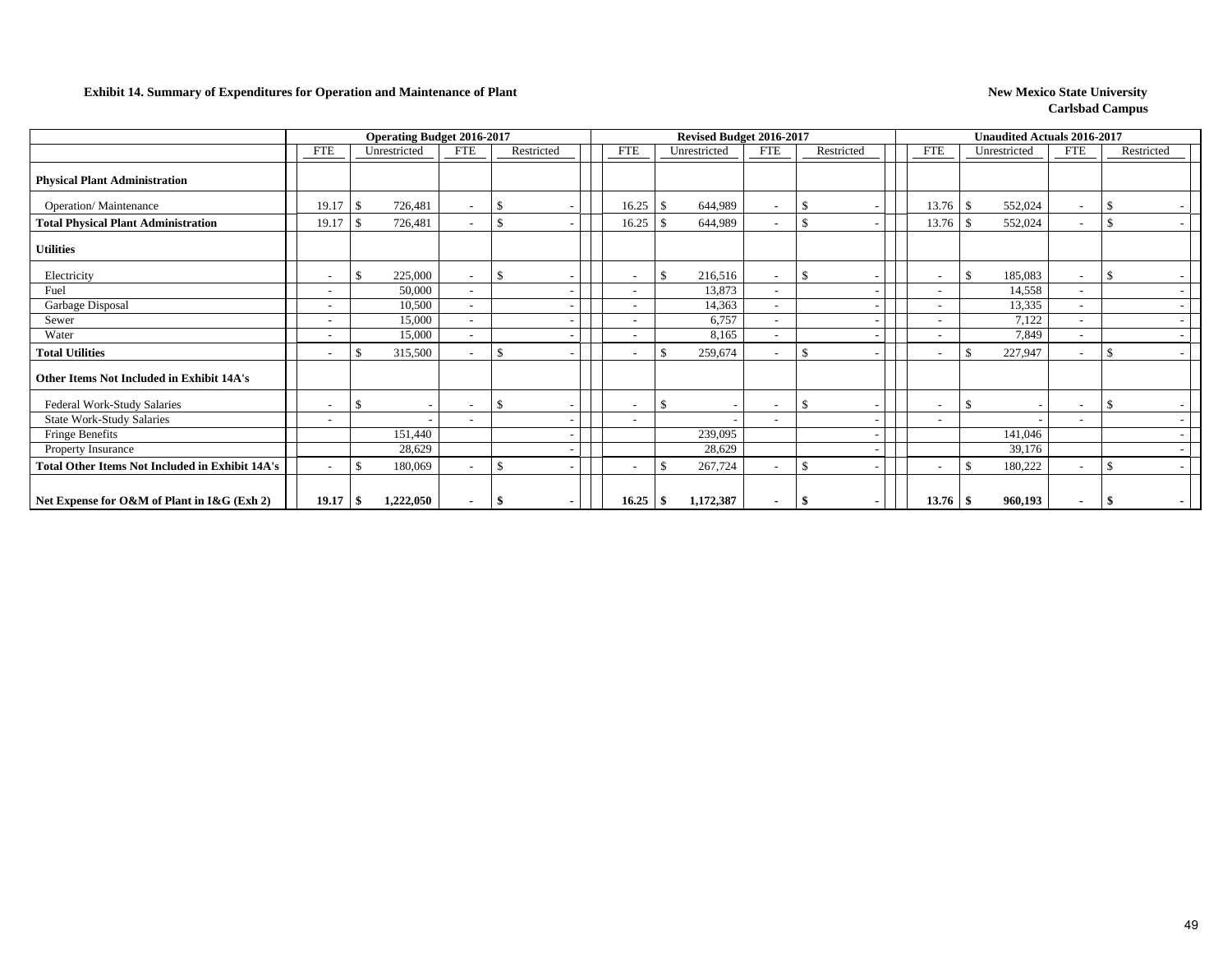### **Exhibit 14. Summary of Operation and Maintenance of Plant Salaries New Mexico State University New Mexico State University**

|                                                             |            | <b>Operating Budget 2016-2017</b> |                          |            |                          | Revised Budget 2016-2017 |                          |            |                          | <b>Unaudited Actuals 2016-2017</b> |                          |            |  |
|-------------------------------------------------------------|------------|-----------------------------------|--------------------------|------------|--------------------------|--------------------------|--------------------------|------------|--------------------------|------------------------------------|--------------------------|------------|--|
| <b>Salaries for Operation and Maintenance of Plant</b>      | <b>FTE</b> | Unrestricted                      | <b>FTE</b>               | Restricted | <b>FTE</b>               | Unrestricted             | <b>FTE</b>               | Restricted | <b>FTE</b>               | Unrestricted                       | <b>FTE</b>               | Restricted |  |
| <b>Faculty Salaries</b>                                     | -          |                                   | $\overline{\phantom{a}}$ |            |                          |                          |                          |            | $\overline{\phantom{a}}$ |                                    | $\overline{\phantom{a}}$ |            |  |
| Part-time Faculty Salaries                                  | 5.78       | 54,050                            | $\overline{\phantom{0}}$ |            | 4.82                     | 43,804                   |                          |            | $\overline{\phantom{0}}$ |                                    |                          |            |  |
| <b>Professional Salaries</b>                                | 1.21       | 51.420                            |                          |            | 1.22                     | 51,420                   |                          |            | 1.21                     | 51,120                             |                          |            |  |
| <b>Support Staff Salaries</b>                               | 12.18      | 332,240                           |                          |            | 10.21                    | 286,570                  |                          |            | 12.51                    | 351,206                            |                          |            |  |
| GA/TA Salaries                                              |            |                                   | $\overline{\phantom{0}}$ |            |                          |                          |                          |            | $\overline{\phantom{0}}$ |                                    |                          |            |  |
| <b>Student Salaries</b>                                     |            |                                   | $\overline{\phantom{0}}$ |            |                          |                          |                          |            | $\overline{\phantom{0}}$ |                                    |                          |            |  |
| Federal Work-Study Salaries                                 |            |                                   | $\overline{\phantom{a}}$ |            | $\overline{\phantom{0}}$ |                          | $\overline{\phantom{0}}$ |            | $\overline{\phantom{0}}$ |                                    |                          |            |  |
| <b>State Work-Study Salaries</b>                            |            |                                   | $\overline{\phantom{0}}$ |            |                          |                          |                          |            | $\overline{\phantom{0}}$ |                                    |                          |            |  |
| <b>Other Salaries</b>                                       |            |                                   | $\overline{\phantom{a}}$ |            |                          |                          |                          |            | 0.04                     | 1,214                              |                          |            |  |
| <b>Total Salaries for Operation and Maintenance of Plan</b> | 19.17      | 437,710                           | $\overline{\phantom{a}}$ |            | 16.25                    | 381,794                  |                          |            | 13.76                    | 403,540                            |                          |            |  |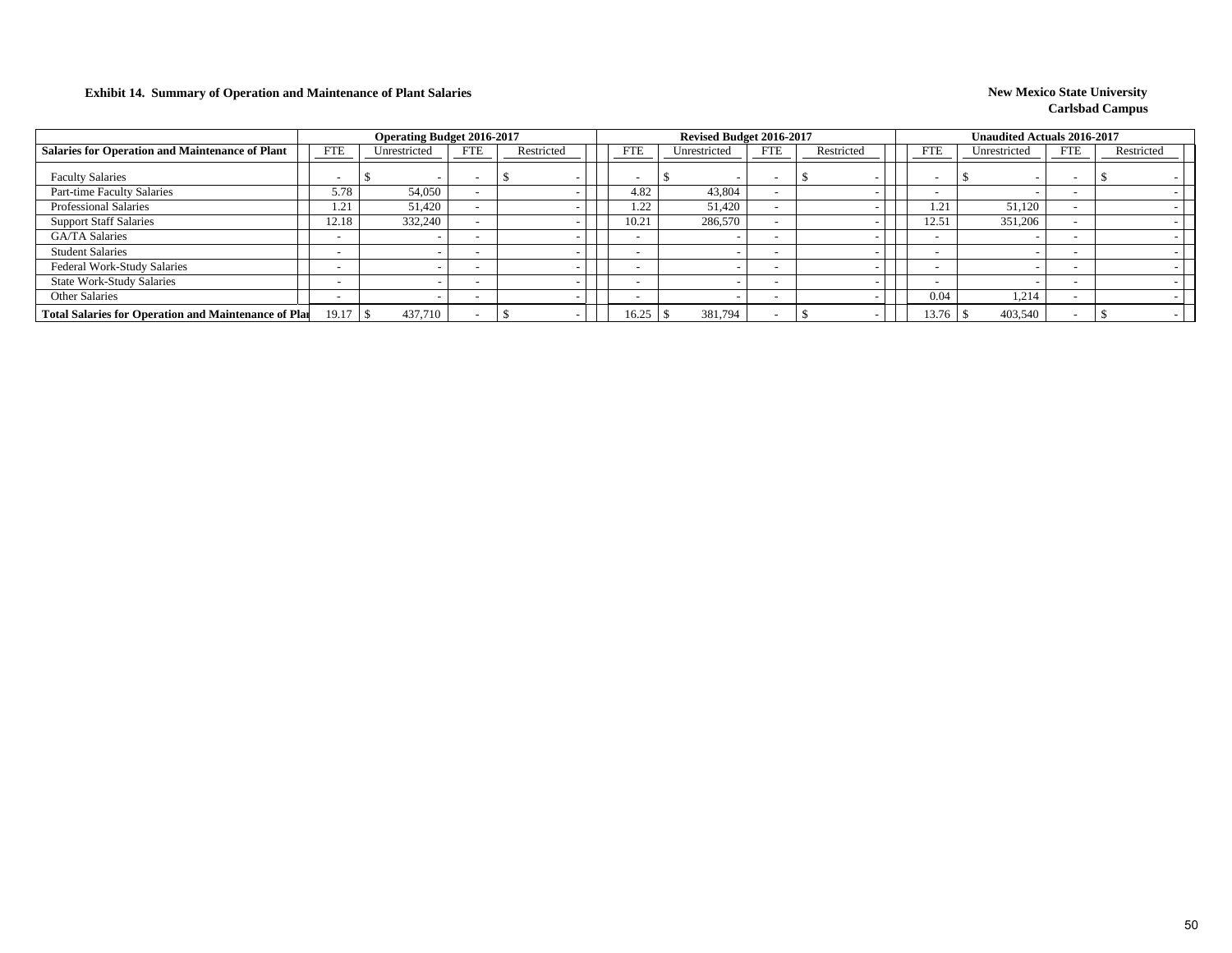### **Exhibit 14. Summary of Operation and Maintenance of Plant by Expenditure Category New Mexico State University**

|                                              |                          | <b>Operating Budget 2016-2017</b> |                          |            |                          | Revised Budget 2016-2017 |                          |            |                          | <b>Unaudited Actuals 2016-2017</b> |                          |            |  |
|----------------------------------------------|--------------------------|-----------------------------------|--------------------------|------------|--------------------------|--------------------------|--------------------------|------------|--------------------------|------------------------------------|--------------------------|------------|--|
| <b>Summary by Expenditure Category</b>       | <b>FTE</b>               | Unrestricted                      | <b>FTE</b>               | Restricted | <b>FTE</b>               | Unrestricted             | <b>FTE</b>               | Restricted | <b>FTE</b>               | Unrestricted                       | <b>FTE</b>               | Restricted |  |
| <b>Faculty Salaries</b>                      |                          | $\overline{\phantom{a}}$          | $\overline{\phantom{0}}$ |            | -                        |                          | $\overline{\phantom{a}}$ |            | $\overline{\phantom{0}}$ |                                    | $\overline{\phantom{a}}$ |            |  |
| Part-time Faculty Salaries                   | 5.78                     | 54,050                            |                          |            | 4.82                     | 43,804                   | $\overline{\phantom{a}}$ |            | $\overline{\phantom{0}}$ |                                    |                          |            |  |
| <b>Professional Salaries</b>                 | 1.21                     | 51,420                            | $\overline{\phantom{0}}$ |            | 1.22                     | 51,420                   | $\overline{\phantom{a}}$ |            | 1.21                     | 51,120                             | $\overline{\phantom{a}}$ |            |  |
| <b>Support Staff Salaries</b>                | 12.18                    | 332,240                           |                          |            | 10.21                    | 286,570                  | $\overline{\phantom{a}}$ |            | 12.51                    | 351,206                            | $\overline{\phantom{0}}$ |            |  |
| <b>GA/TA Salaries</b>                        | $\overline{\phantom{0}}$ |                                   |                          |            | $\overline{\phantom{a}}$ |                          | $\overline{\phantom{a}}$ |            | $\overline{\phantom{0}}$ |                                    | $\overline{\phantom{0}}$ |            |  |
| <b>Student Salaries</b>                      | $\overline{\phantom{0}}$ | $\overline{\phantom{0}}$          | $\overline{\phantom{0}}$ |            | $\overline{\phantom{0}}$ |                          | $\overline{\phantom{a}}$ |            | $\overline{\phantom{0}}$ |                                    | $\overline{\phantom{0}}$ |            |  |
| Federal Work-Study Salaries                  | $\overline{\phantom{0}}$ | $\overline{\phantom{0}}$          |                          |            | $\overline{\phantom{0}}$ |                          | $\overline{\phantom{a}}$ |            | <b>1</b>                 |                                    | $\overline{\phantom{a}}$ |            |  |
| <b>State Work-Study Salaries</b>             | $\overline{\phantom{0}}$ |                                   |                          |            | $\overline{\phantom{a}}$ |                          | $\overline{\phantom{a}}$ |            |                          |                                    | $\overline{\phantom{a}}$ |            |  |
| <b>Other Salaries</b>                        | $\overline{\phantom{0}}$ | $\overline{\phantom{a}}$          | $\overline{\phantom{0}}$ |            | $\overline{\phantom{a}}$ |                          | $\overline{\phantom{a}}$ |            | 0.04                     | 1,214                              | $\overline{\phantom{0}}$ |            |  |
| Fringes                                      |                          | $\overline{\phantom{a}}$          |                          |            |                          |                          |                          |            |                          |                                    |                          |            |  |
| Travel                                       |                          | 22,750                            |                          |            |                          | 5,757                    |                          |            |                          | 4,039                              |                          |            |  |
| Utilities                                    |                          | 315,500                           |                          |            |                          | 259,674                  |                          |            |                          | 227,947                            |                          |            |  |
| Other Supplies and Expenses                  |                          | 266,021                           |                          |            |                          | 257,438                  |                          |            |                          | 144,445                            |                          |            |  |
| Equipment                                    |                          |                                   |                          |            |                          |                          |                          |            |                          |                                    |                          |            |  |
| <b>Total Summary by Expenditure Category</b> | 19.17                    | 1,041,981                         |                          |            | 16.25                    | 904,663                  |                          |            | 13.76                    | 779,971<br>-5                      |                          |            |  |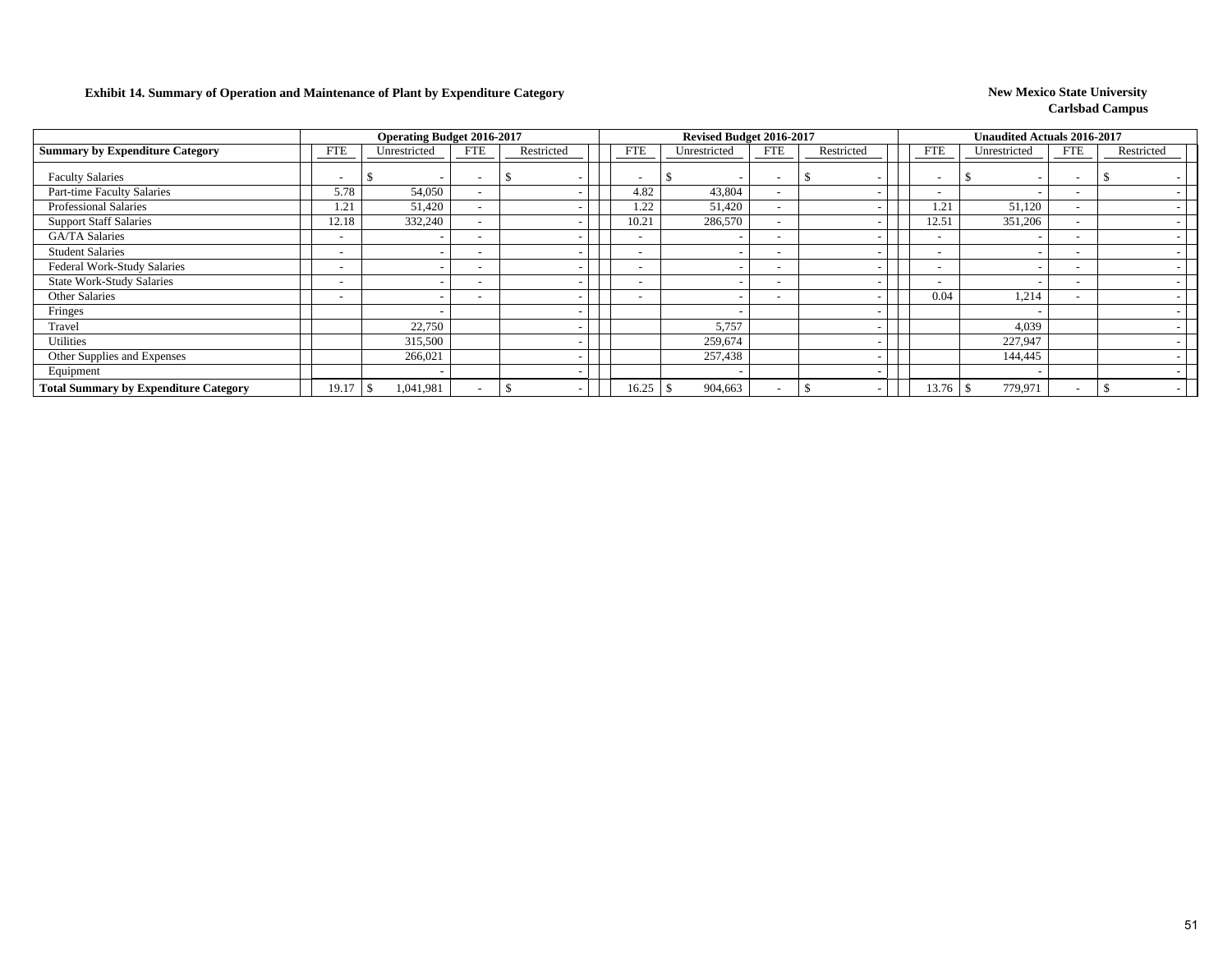### **Exhibit 14A. Expenditures for Operation and Maintenance - Detail of Individual Units** New Mexico State University

|                                            | <b>Operating Budget 2016-2017</b><br><b>FTE</b><br>Unrestricted<br>Restricted<br><b>FTE</b> |                          |                          |    |                          | Revised Budget 2016-2017 |                          |                                          |                          | <b>Unaudited Actuals 2016-2017</b> |                          |                    |  |
|--------------------------------------------|---------------------------------------------------------------------------------------------|--------------------------|--------------------------|----|--------------------------|--------------------------|--------------------------|------------------------------------------|--------------------------|------------------------------------|--------------------------|--------------------|--|
| <b>Physical Plant Administration</b>       |                                                                                             |                          |                          |    | <b>FTE</b>               | Unrestricted             | <b>FTE</b>               | Restricted                               | <b>FTE</b>               | Unrestricted                       | <b>FTE</b>               | Restricted         |  |
| <b>Faculty Salaries</b>                    |                                                                                             |                          |                          | \$ | $\overline{\phantom{a}}$ | \$                       | $\overline{\phantom{a}}$ | \$                                       | $\overline{\phantom{a}}$ | \$                                 | $\overline{\phantom{a}}$ | -\$                |  |
| Part-time Faculty Salaries                 | 5.78                                                                                        | 54,050                   |                          |    | 4.82                     | 43,804                   | $\overline{\phantom{a}}$ | $\overline{\phantom{a}}$                 | $\overline{\phantom{a}}$ |                                    | $\overline{\phantom{a}}$ |                    |  |
| <b>Professional Salaries</b>               | 1.21                                                                                        | 51,420                   |                          |    | 1.22                     | 51,420                   | $\sim$                   |                                          | 1.21                     | 51,120                             |                          |                    |  |
| <b>Support Staff Salaries</b>              | 12.18                                                                                       | 332,240                  | $\overline{\phantom{a}}$ |    | 10.21                    | 286,570                  | $\sim$                   |                                          | 12.51                    | 351,206                            | $\overline{\phantom{a}}$ |                    |  |
| <b>GA/TA Salaries</b>                      | $\overline{\phantom{a}}$                                                                    |                          | $\overline{\phantom{0}}$ |    | $\overline{\phantom{a}}$ |                          | $\sim$                   | $\overline{\phantom{a}}$                 | $\overline{\phantom{a}}$ |                                    | $\overline{\phantom{0}}$ |                    |  |
| <b>Student Salaries</b>                    |                                                                                             | $\sim$                   |                          |    |                          |                          | $\sim$                   |                                          | $\sim$                   |                                    |                          |                    |  |
| Federal Work-Study Salaries                | $\overline{\phantom{a}}$                                                                    |                          |                          |    |                          |                          | $\overline{\phantom{a}}$ | $\overline{\phantom{a}}$                 | $\overline{a}$           |                                    |                          |                    |  |
| <b>State Work-Study Salaries</b>           | $\overline{\phantom{a}}$                                                                    | $\overline{\phantom{a}}$ | $\overline{\phantom{a}}$ |    | $\overline{\phantom{a}}$ |                          | $\sim$                   | $\overline{\phantom{a}}$                 | $\overline{\phantom{a}}$ |                                    | $\overline{\phantom{0}}$ |                    |  |
| Other Salaries                             |                                                                                             | $\overline{\phantom{a}}$ |                          |    |                          |                          |                          |                                          | 0.04                     | 1,214                              |                          |                    |  |
| Fringes                                    |                                                                                             |                          |                          |    |                          |                          |                          | $\overline{\phantom{a}}$                 |                          |                                    |                          |                    |  |
| Travel                                     |                                                                                             | 22,750                   |                          |    |                          | 5,757                    |                          | $\overline{\phantom{a}}$                 |                          | 4,039                              |                          |                    |  |
| Utilities                                  |                                                                                             |                          |                          |    |                          |                          |                          |                                          |                          |                                    |                          |                    |  |
| Other Supplies and Expenses                |                                                                                             | 266,021                  |                          |    |                          | 257,438                  |                          | $\overline{\phantom{a}}$                 |                          | 144,445                            |                          |                    |  |
| Equipment                                  |                                                                                             |                          |                          |    |                          |                          |                          | $\overline{\phantom{a}}$                 |                          |                                    |                          |                    |  |
| <b>Total Physical Plant Administration</b> | 19.17                                                                                       | 726,481<br>S.            |                          | \$ | 16.25                    | 644,989<br>$\mathbb{S}$  | $\sim$                   | $\mathbb{S}$<br>$\overline{\phantom{a}}$ |                          | 552,024                            | $\overline{\phantom{a}}$ | $\mathbf{\hat{s}}$ |  |
| <b>Operation/Maintenance</b>               |                                                                                             |                          |                          |    |                          |                          |                          |                                          |                          |                                    |                          |                    |  |
| <b>Faculty Salaries</b>                    |                                                                                             |                          |                          |    | $\overline{\phantom{a}}$ |                          | $\sim$                   |                                          | $\overline{a}$           |                                    |                          |                    |  |
| Part-time Faculty Salaries                 | 5.78                                                                                        | 54,050                   | $\overline{\phantom{a}}$ |    | 4.82                     | 43,804                   | $\sim$                   | $\overline{\phantom{a}}$                 | $\overline{\phantom{a}}$ |                                    | $\overline{\phantom{a}}$ |                    |  |
| <b>Professional Salaries</b>               | 1.21                                                                                        | 51,420                   | $\overline{\phantom{a}}$ |    | 1.22                     | 51,420                   | $\overline{\phantom{a}}$ | $\overline{\phantom{a}}$                 | 1.21                     | 51,120                             | $\overline{\phantom{a}}$ |                    |  |
| <b>Support Staff Salaries</b>              | 12.18                                                                                       | 332,240                  |                          |    | 10.21                    | 286,570                  | $\sim$                   |                                          | 12.51                    | 351,206                            |                          |                    |  |
| <b>GA/TA Salaries</b>                      | $\overline{\phantom{a}}$                                                                    |                          |                          |    |                          |                          | $\overline{\phantom{a}}$ | $\overline{\phantom{a}}$                 | $\overline{\phantom{a}}$ |                                    |                          |                    |  |
| <b>Student Salaries</b>                    | $\overline{\phantom{a}}$                                                                    | $\overline{\phantom{a}}$ | $\overline{\phantom{a}}$ |    | $\sim$                   |                          | $\sim$                   | $\overline{\phantom{a}}$                 | $\overline{\phantom{a}}$ |                                    | $\overline{\phantom{a}}$ |                    |  |
| Federal Work-Study Salaries                | $\overline{a}$                                                                              | $\overline{\phantom{a}}$ | $\blacksquare$           |    | $\sim$                   |                          | $\overline{\phantom{a}}$ | $\overline{\phantom{a}}$                 | $\overline{\phantom{a}}$ |                                    |                          |                    |  |
| <b>State Work-Study Salaries</b>           | $\overline{\phantom{a}}$                                                                    | $\overline{\phantom{a}}$ | $\overline{\phantom{a}}$ |    |                          |                          | $\overline{\phantom{a}}$ | $\overline{\phantom{a}}$                 | $\overline{\phantom{a}}$ |                                    |                          |                    |  |
| Other Salaries                             | $\overline{\phantom{a}}$                                                                    | $\overline{\phantom{a}}$ | $\blacksquare$           |    | $\overline{\phantom{a}}$ |                          | $\overline{\phantom{a}}$ | $\overline{\phantom{a}}$                 | 0.04                     | 1,214                              | $\overline{\phantom{a}}$ |                    |  |
| Fringes                                    |                                                                                             |                          |                          |    |                          |                          |                          |                                          |                          |                                    |                          |                    |  |
| Travel                                     |                                                                                             | 22,750                   |                          |    |                          | 5,757                    |                          | $\overline{\phantom{a}}$                 |                          | 4,039                              |                          |                    |  |
| Utilities                                  |                                                                                             |                          |                          |    |                          |                          |                          | $\overline{\phantom{a}}$                 |                          |                                    |                          |                    |  |
| Other Supplies and Expenses                |                                                                                             | 266,021                  |                          |    |                          | 257,438                  |                          |                                          |                          | 144,445                            |                          |                    |  |
| Equipment                                  |                                                                                             |                          |                          |    |                          |                          |                          |                                          |                          |                                    |                          |                    |  |
| <b>Total Operation/Maintenance</b>         | 19.17                                                                                       | 726,481                  |                          |    | 16.25                    | 644,989                  |                          |                                          | 13.76                    | 552,024                            |                          |                    |  |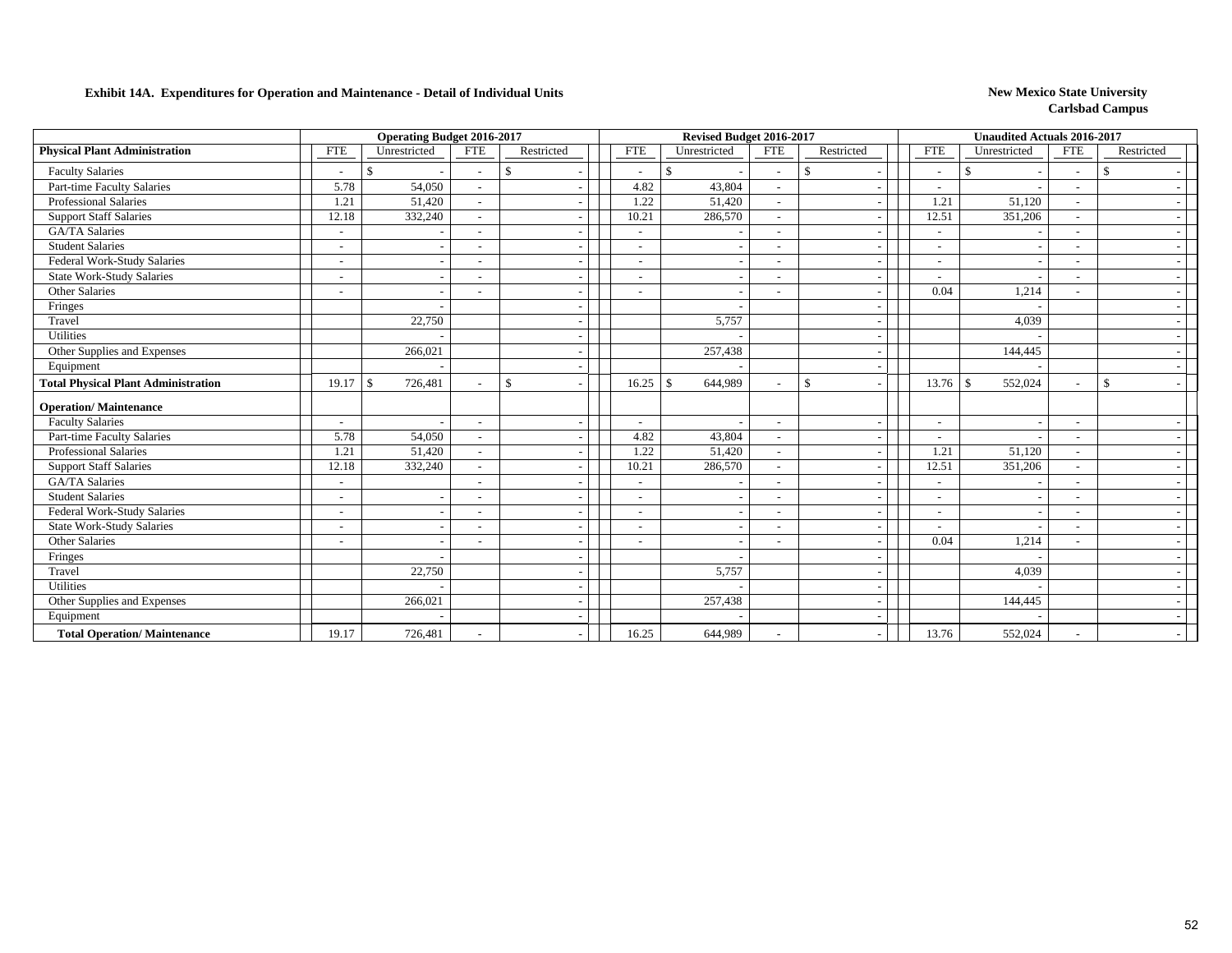### **Exhibit 14A. Expenditures for Operation and Maintenance - Detail of Individual Units** New Mexico State University

|                                  |                             | <b>Operating Budget 2016-2017</b> |                          |                          | Revised Budget 2016-2017    |                          |                          |                          |                          | <b>Unaudited Actuals 2016-2017</b> |                             |                          |
|----------------------------------|-----------------------------|-----------------------------------|--------------------------|--------------------------|-----------------------------|--------------------------|--------------------------|--------------------------|--------------------------|------------------------------------|-----------------------------|--------------------------|
| <b>Utilities</b>                 | <b>FTE</b>                  | Unrestricted                      | ${\rm FTE}$              | Restricted               | <b>FTE</b>                  | Unrestricted             | ${\rm FTE}$              | Restricted               | ${\rm FTE}$              | Unrestricted                       | ${\rm FTE}$                 | Restricted               |
| <b>Faculty Salaries</b>          | $\overline{a}$              | $\mathbb{S}$                      | $\overline{a}$           | $\mathbb{S}$             | $\sim$                      | $\mathsf{\$}$            | $\overline{a}$           | \$                       | $\sim$                   | $\mathcal{S}$                      | $\sim$                      | $\mathbb{S}$             |
| Part-time Faculty Salaries       | $\sim$                      | $\sim$                            | $\sim$                   | $\overline{\phantom{a}}$ | $\sim$                      | $\overline{\phantom{a}}$ | $\sim$                   | $\overline{a}$           | $\sim$                   | $\sim$                             | $\sim$                      |                          |
| <b>Professional Salaries</b>     | $\overline{\phantom{a}}$    | $\sim$                            | $\sim$                   | $\sim$                   | $\overline{\phantom{a}}$    |                          | $\sim$                   | $\sim$                   | $\sim$                   | $\overline{\phantom{a}}$           | $\overline{\phantom{a}}$    |                          |
| <b>Support Staff Salaries</b>    | $\sim$                      | $\sim$                            | $\sim$                   | $\sim$                   | $\sim$                      |                          | $\sim$                   | $\overline{a}$           | $\sim$                   | $\overline{\phantom{a}}$           | $\sim$                      | $\sim$                   |
| GA/TA Salaries                   | $\sim$                      | $\overline{\phantom{a}}$          | $\overline{\phantom{a}}$ | $\overline{\phantom{a}}$ | $\sim$                      |                          | $\sim$                   | $\overline{\phantom{a}}$ | $\overline{\phantom{a}}$ | $\overline{\phantom{a}}$           | $\sim$                      | $\sim$                   |
| <b>Student Salaries</b>          | $\sim$                      | $\sim$                            | $\sim$                   | $\sim$                   | $\overline{\phantom{a}}$    | $\overline{\phantom{a}}$ | $\sim$                   | $\sim$                   | $\sim$                   | $\sim$                             | $\sim$                      | $\sim$                   |
| Federal Work-Study Salaries      | $\sim$                      | $\overline{\phantom{a}}$          | $\sim$                   | $\overline{\phantom{a}}$ | $\sim$                      |                          | $\sim$                   | $\sim$                   | $\sim$                   | $\overline{\phantom{a}}$           | $\overline{a}$              | $\overline{a}$           |
| <b>State Work-Study Salaries</b> | $\sim$                      | $\sim$                            | $\mathcal{L}$            | $\sim$                   | $\sim$                      | . .                      | $\sim$                   | $\overline{\phantom{a}}$ | $\overline{\phantom{a}}$ | $\overline{\phantom{a}}$           | $\sim$                      | $\sim$                   |
| Other Salaries                   | $\sim$                      | $\overline{\phantom{a}}$          | $\sim$                   |                          | $\sim$                      |                          | $\overline{\phantom{a}}$ | $\overline{\phantom{a}}$ | $\overline{a}$           |                                    | $\sim$                      | $\sim$                   |
| Fringes                          |                             | $\overline{\phantom{a}}$          |                          | $\sim$                   |                             |                          |                          | $\overline{\phantom{a}}$ |                          | $\overline{\phantom{a}}$           |                             | $\sim$                   |
| Travel                           |                             | $\sim$                            |                          | $\sim$                   |                             |                          |                          | $\sim$                   |                          |                                    |                             | $\sim$                   |
| Utilities                        |                             | 315,500                           |                          | $\overline{\phantom{a}}$ |                             | 259,674                  |                          | $\sim$                   |                          | 227,947                            |                             | $\sim$                   |
| Other Supplies and Expenses      |                             |                                   |                          | $\sim$                   |                             |                          |                          | $\overline{\phantom{a}}$ |                          |                                    |                             | $\sim$                   |
| Equipment                        |                             |                                   |                          | $\sim$                   |                             |                          |                          | $\sim$                   |                          |                                    |                             | $\sim$                   |
| <b>Total Utilities</b>           |                             | 315,500<br>$\mathcal{S}$          | $\overline{a}$           | \$                       | $\overline{a}$              | $\mathbb{S}$<br>259,674  | $\overline{\phantom{a}}$ | \$                       | $\overline{a}$           | $\mathcal{S}$<br>227,947           | $\overline{a}$              | $\mathbb{S}$<br>$\sim$   |
| Electricity                      |                             |                                   |                          |                          |                             |                          |                          |                          |                          |                                    |                             |                          |
| <b>Faculty Salaries</b>          | $\sim$                      | $\sim$                            | $\sim$                   | $\sim$                   | $\sim$                      | $\overline{\phantom{a}}$ | $\sim$                   | $\overline{a}$           | $\sim$                   | $\overline{a}$                     | $\sim$                      | $\overline{a}$           |
| Part-time Faculty Salaries       | $\overline{\phantom{a}}$    | $\overline{\phantom{a}}$          | $\overline{a}$           | $\overline{a}$           | $\sim$                      |                          | $\sim$                   | $\overline{a}$           | $\sim$                   | $\overline{a}$                     | $\sim$                      | $\sim$                   |
| Professional Salaries            | $\sim$                      | $\sim$                            | $\sim$                   | $\sim$                   | $\sim$                      | ÷                        | $\sim$                   | $\sim$                   | $\sim$                   | $\overline{\phantom{a}}$           | $\mathcal{L}_{\mathcal{A}}$ | $\sim$                   |
| <b>Support Staff Salaries</b>    | $\sim$                      | $\overline{\phantom{a}}$          | $\overline{\phantom{a}}$ | $\sim$                   | $\sim$                      |                          | $\sim$                   | $\overline{\phantom{a}}$ | $\overline{\phantom{a}}$ | $\overline{\phantom{a}}$           | $\overline{\phantom{a}}$    | $\sim$                   |
| GA/TA Salaries                   | $\sim$                      | $\sim$                            | $\sim$                   | $\overline{a}$           | $\sim$                      | <b>.</b>                 | $\sim$                   | $\sim$                   | $\sim$                   | $\sim$                             | $\overline{\phantom{a}}$    | $\sim$                   |
| <b>Student Salaries</b>          | $\sim$                      | $\overline{\phantom{a}}$          | $\sim$                   | $\sim$                   | $\sim$                      |                          | $\sim$                   | $\sim$                   | $\sim$                   | $\overline{\phantom{a}}$           | $\sim$                      | $\sim$                   |
| Federal Work-Study Salaries      | $\sim$                      | $\sim$                            | $\sim$                   | $\sim$                   | $\sim$                      | $\overline{\phantom{a}}$ | $\sim$                   | $\sim$                   | $\sim$                   | $\sim$                             | $\sim$                      | $\sim$                   |
| <b>State Work-Study Salaries</b> | $\blacksquare$              | $\overline{\phantom{a}}$          | $\overline{\phantom{a}}$ |                          | $\sim$                      |                          | $\overline{\phantom{a}}$ | $\overline{\phantom{a}}$ | $\blacksquare$           |                                    | $\sim$                      | $\sim$                   |
| Other Salaries                   | $\overline{\phantom{a}}$    | $\overline{\phantom{a}}$          | $\overline{\phantom{a}}$ | $\sim$                   | $\mathcal{L}$               |                          | $\blacksquare$           | $\sim$                   | $\overline{\phantom{a}}$ | $\overline{\phantom{a}}$           | $\frac{1}{2}$               | $\sim$                   |
| Fringes                          |                             | $\overline{\phantom{a}}$          |                          | $\overline{\phantom{a}}$ |                             | ÷                        |                          | $\overline{\phantom{a}}$ |                          | $\overline{\phantom{a}}$           |                             | $\sim$                   |
| Travel                           |                             | $\overline{\phantom{a}}$          |                          | $\sim$                   |                             | $\overline{\phantom{a}}$ |                          | $\overline{a}$           |                          | $\overline{a}$                     |                             | $\sim$                   |
| Utilities                        |                             | 225,000                           |                          | $\sim$                   |                             | 216,516                  |                          | $\sim$                   |                          | 185,083                            |                             | $\overline{\phantom{a}}$ |
| Other Supplies and Expenses      |                             |                                   |                          | $\sim$                   |                             |                          |                          | $\sim$                   |                          |                                    |                             | $\overline{\phantom{a}}$ |
| Equipment                        |                             | $\overline{a}$                    |                          | $\overline{a}$           |                             |                          |                          | $\sim$                   |                          | $\overline{a}$                     |                             | $\sim$                   |
| <b>Total Electricity</b>         | $\sim$                      | 225,000                           | $\overline{\phantom{a}}$ |                          | $\sim$                      | 216,516                  | $\blacksquare$           | $\sim$                   | $\overline{a}$           | 185,083                            | $\overline{\phantom{a}}$    | $\sim$                   |
| <b>Fuel</b>                      |                             |                                   |                          |                          |                             |                          |                          |                          |                          |                                    |                             |                          |
| <b>Faculty Salaries</b>          | $\sim$                      | $\sim$                            | $\sim$                   | $\sim$                   | $\overline{\phantom{a}}$    |                          | $\sim$                   | $\overline{a}$           | $\sim$                   |                                    | $\overline{\phantom{a}}$    | $\overline{a}$           |
| Part-time Faculty Salaries       | $\overline{\phantom{a}}$    | $\sim$                            | $\sim$                   | $\sim$                   | $\sim$                      | ÷                        | $\sim$                   | $\sim$                   | $\overline{\phantom{a}}$ | $\overline{\phantom{a}}$           | $\sim$                      | $\sim$                   |
| Professional Salaries            | $\sim$                      | $\overline{\phantom{a}}$          | $\overline{\phantom{a}}$ | $\sim$                   | $\sim$                      |                          | $\sim$                   | $\sim$                   | $\overline{\phantom{a}}$ | $\overline{\phantom{a}}$           | $\sim$                      | $\sim$                   |
| <b>Support Staff Salaries</b>    | $\sim$                      | $\sim$                            | $\sim$                   | $\sim$                   | $\sim$                      | $\overline{\phantom{a}}$ | $\sim$                   | $\sim$                   | $\sim$                   | $\sim$                             | $\sim$                      | $\sim$                   |
| GA/TA Salaries                   | $\mathbb{Z}^2$              | $\overline{\phantom{a}}$          | $\sim$                   | $\overline{a}$           | $\sim$                      |                          | $\sim$                   | $\overline{\phantom{a}}$ | $\sim$                   | $\overline{a}$                     | $\overline{a}$              | $\sim$                   |
| <b>Student Salaries</b>          | $\sim$                      | $\mathcal{L}_{\mathcal{A}}$       | $\overline{\phantom{a}}$ | $\sim$                   | $\sim$                      |                          | $\sim$                   | $\sim$                   | $\sim$                   | $\sim$                             | $\sim$                      | $\overline{a}$           |
| Federal Work-Study Salaries      | $\sim$                      | $\sim$                            | $\overline{\phantom{a}}$ |                          | $\sim$                      |                          | $\overline{\phantom{a}}$ | $\overline{\phantom{a}}$ | $\overline{\phantom{a}}$ |                                    | $\sim$                      | $\sim$                   |
| <b>State Work-Study Salaries</b> | $\overline{\phantom{a}}$    | $\overline{\phantom{a}}$          | $\overline{\phantom{a}}$ |                          | $\mathcal{L}$               |                          | $\blacksquare$           | $\overline{\phantom{a}}$ | $\overline{\phantom{a}}$ |                                    | $\overline{\phantom{a}}$    | $\sim$                   |
| Other Salaries                   | $\mathcal{L}_{\mathcal{A}}$ | $\overline{\phantom{a}}$          | $\frac{1}{2}$            | $\sim$                   | $\mathcal{L}_{\mathcal{A}}$ |                          | $\mathbb{Z}^+$           | $\overline{\phantom{a}}$ | $\sim$                   | $\overline{a}$                     | $\overline{a}$              | $\sim$                   |
| Fringes                          |                             | $\overline{\phantom{a}}$          |                          | $\sim$                   |                             | $\overline{a}$           |                          | $\overline{\phantom{a}}$ |                          | $\overline{\phantom{a}}$           |                             | $\sim$                   |
| Travel                           |                             | $\overline{a}$                    |                          | $\sim$                   |                             |                          |                          | $\sim$                   |                          |                                    |                             | $\overline{a}$           |
| Utilities                        |                             | 50,000                            |                          | $\sim$                   |                             | 13,873                   |                          | $\sim$                   |                          | 14,558                             |                             | $\sim$                   |
| Other Supplies and Expenses      |                             |                                   |                          | $\overline{\phantom{a}}$ |                             |                          |                          | $\sim$                   |                          |                                    |                             | $\sim$                   |
| Equipment                        |                             |                                   |                          | $\sim$                   |                             |                          |                          | $\sim$                   |                          |                                    |                             | $\overline{\phantom{a}}$ |
| <b>Total Fuel</b>                |                             | 50,000                            |                          |                          | $\sim$                      | 13,873                   | $\overline{\phantom{a}}$ |                          | $\overline{a}$           | 14,558                             | $\overline{a}$              |                          |
|                                  |                             |                                   |                          |                          |                             |                          |                          |                          |                          |                                    |                             |                          |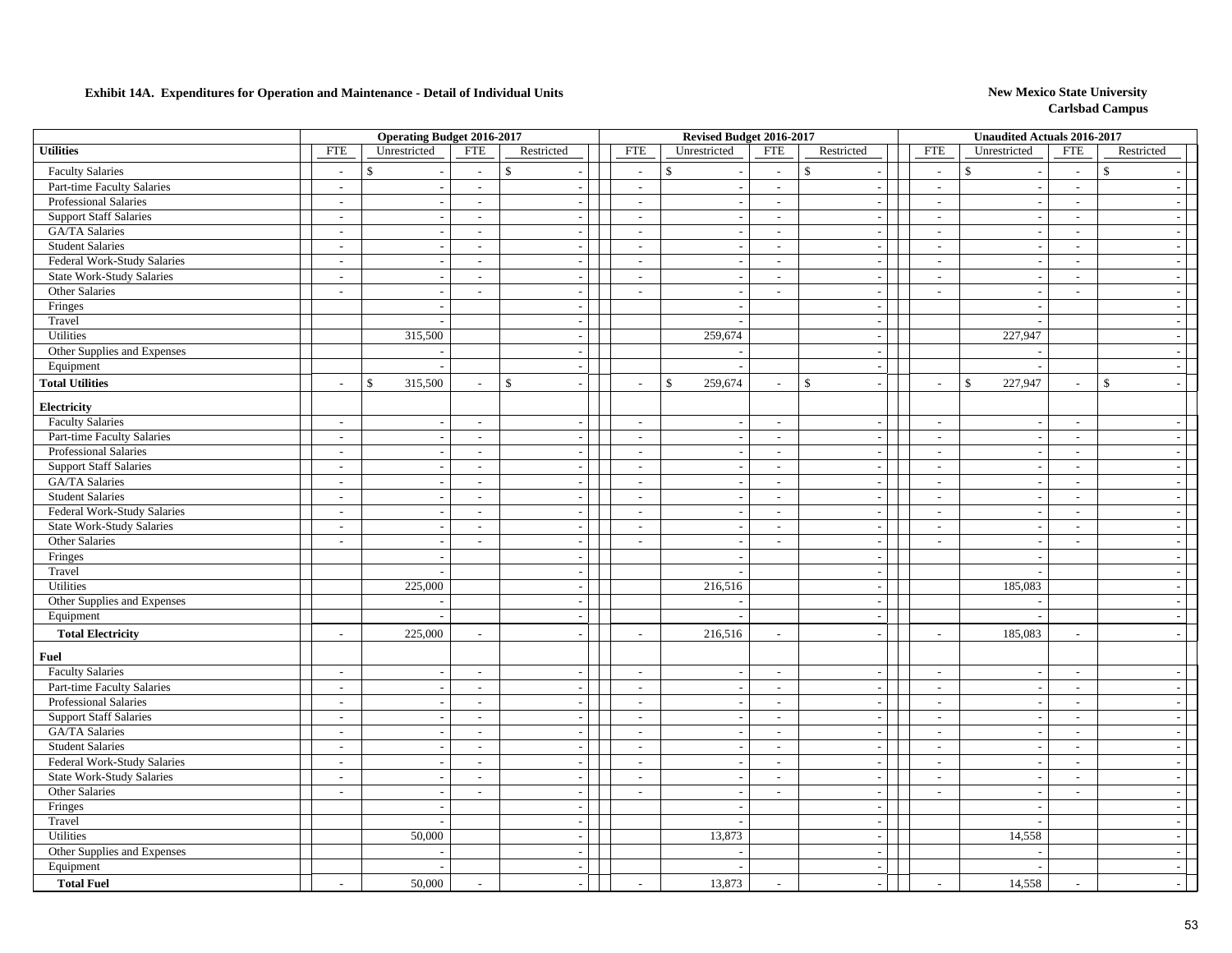### **Exhibit 14A. Expenditures for Operation and Maintenance - Detail of Individual Units** New Mexico State University

|                                  |                             | <b>Operating Budget 2016-2017</b> |                          |                          |                          | Revised Budget 2016-2017 |                             |                             |                          | <b>Unaudited Actuals 2016-2017</b> |                             |                |
|----------------------------------|-----------------------------|-----------------------------------|--------------------------|--------------------------|--------------------------|--------------------------|-----------------------------|-----------------------------|--------------------------|------------------------------------|-----------------------------|----------------|
| <b>Utilities</b>                 | <b>FTE</b>                  | Unrestricted                      | <b>FTE</b>               | Restricted               | <b>FTE</b>               | Unrestricted             | <b>FTE</b>                  | Restricted                  | <b>FTE</b>               | Unrestricted                       | <b>FTE</b>                  | Restricted     |
| <b>Garbage Disposal</b>          |                             |                                   |                          |                          |                          |                          |                             |                             |                          |                                    |                             |                |
| <b>Faculty Salaries</b>          | $\overline{\phantom{a}}$    | $\sim$                            | $\overline{\phantom{a}}$ | $\sim$                   | $\sim$                   | $\overline{\phantom{a}}$ | $\sim$                      | $\overline{\phantom{a}}$    | $\sim$                   | $\overline{\phantom{a}}$           | $\overline{\phantom{a}}$    |                |
| Part-time Faculty Salaries       | $\overline{\phantom{a}}$    | $\mathbb{Z}^2$                    | $\blacksquare$           | $\sim$                   | $\blacksquare$           | $\overline{\phantom{a}}$ | $\sim$                      | $\sim$                      | $\bar{\phantom{a}}$      | $\blacksquare$                     | $\blacksquare$              | $\sim$         |
| Professional Salaries            | $\sim$                      | $\blacksquare$                    | $\overline{\phantom{a}}$ | $\sim$                   | $\sim$                   |                          | $\sim$                      | $\sim$                      | $\bar{\phantom{a}}$      | $\overline{\phantom{a}}$           | $\sim$                      | $\sim$         |
| <b>Support Staff Salaries</b>    | $\sim$                      | $\sim$                            | $\sim$                   | $\sim$                   | $\sim$                   | $\overline{\phantom{a}}$ | $\sim$                      | $\overline{a}$              | $\overline{\phantom{a}}$ | $\sim$                             | $\sim$                      | $\sim$         |
| GA/TA Salaries                   | $\sim$                      | $\overline{\phantom{a}}$          | $\overline{\phantom{a}}$ | $\sim$                   | $\overline{\phantom{a}}$ | $\overline{\phantom{a}}$ | $\sim$                      | $\sim$                      | $\overline{\phantom{a}}$ | $\sim$                             | $\overline{\phantom{a}}$    | $\sim$         |
| <b>Student Salaries</b>          | $\blacksquare$              | $\overline{a}$                    | $\overline{\phantom{a}}$ | $\sim$                   | $\blacksquare$           |                          | $\mathcal{L}_{\mathcal{A}}$ | $\sim$                      | $\overline{a}$           | $\overline{\phantom{a}}$           | $\blacksquare$              | $\sim$         |
| Federal Work-Study Salaries      | $\sim$                      | $\sim$                            | $\sim$                   | $\sim$                   | $\overline{\phantom{a}}$ | $\overline{\phantom{a}}$ | $\sim$                      | $\mathcal{L}_{\mathcal{A}}$ | $\sim$                   | $\sim$                             | $\overline{\phantom{a}}$    | $\sim$         |
| State Work-Study Salaries        | $\sim$                      | $\sim$                            | $\sim$                   | $\sim$                   | $\sim$                   |                          | $\sim$                      | $\sim$                      | $\sim$                   | $\overline{\phantom{a}}$           | $\overline{\phantom{a}}$    | $\sim$         |
| Other Salaries                   | $\bar{\phantom{a}}$         | $\sim$                            | $\overline{\phantom{a}}$ | $\sim$                   | $\overline{\phantom{a}}$ | $\overline{\phantom{a}}$ | $\blacksquare$              | $\sim$                      | $\overline{\phantom{a}}$ | $\overline{\phantom{a}}$           | $\overline{\phantom{a}}$    | $\sim$         |
| Fringes                          |                             | $\sim$                            |                          | $\sim$                   |                          | $\sim$                   |                             | $\sim$                      |                          | $\overline{a}$                     |                             | $\sim$         |
| Travel                           |                             | $\overline{a}$                    |                          | $\sim$                   |                          | - 1                      |                             | $\sim$                      |                          | $\overline{a}$                     |                             | $\sim$         |
| Utilities                        |                             | 10,500                            |                          | $\sim$                   |                          | 14,363                   |                             | $\sim$                      |                          | 13,335                             |                             | $\sim$         |
| Other Supplies and Expenses      |                             | $\overline{\phantom{a}}$          |                          | $\sim$                   |                          |                          |                             | $\sim$                      |                          | $\overline{\phantom{a}}$           |                             | $\sim$         |
| Equipment                        |                             | $\overline{\phantom{a}}$          |                          | $\sim$                   |                          |                          |                             | $\overline{\phantom{a}}$    |                          | $\overline{a}$                     |                             | $\sim$         |
| <b>Total Garbage Disposal</b>    | $\sim$                      | 10,500                            | $\overline{\phantom{a}}$ |                          | $\overline{a}$           | 14,363                   | $\sim$                      | $\overline{\phantom{a}}$    | $\overline{a}$           | 13,335                             | $\overline{a}$              |                |
| <b>Sewer</b>                     |                             |                                   |                          |                          |                          |                          |                             |                             |                          |                                    |                             |                |
| <b>Faculty Salaries</b>          | $\overline{\phantom{a}}$    |                                   | $\overline{\phantom{a}}$ |                          | $\sim$                   |                          | $\sim$                      | $\overline{\phantom{a}}$    | $\overline{\phantom{a}}$ |                                    | $\overline{\phantom{a}}$    |                |
| Part-time Faculty Salaries       | $\equiv$                    | $\overline{\phantom{a}}$          | $\mathcal{L}$            | $\mathbb{Z}^2$           | $\overline{\phantom{a}}$ | $\overline{\phantom{a}}$ | $\mathcal{L}_{\mathcal{A}}$ | $\sim$                      | $\overline{\phantom{a}}$ | $\frac{1}{2}$                      | $\sim$                      | $\sim$         |
| Professional Salaries            | $\mathbb{Z}^2$              | $\sim$                            | $\mathcal{L}$            | $\sim$                   | $\mathcal{L}$            |                          | $\sim$                      | $\overline{a}$              | $\overline{a}$           | $\overline{a}$                     | $\sim$                      | $\sim$         |
| <b>Support Staff Salaries</b>    | $\overline{\phantom{a}}$    | $\sim$                            | $\overline{a}$           | $\sim$                   | $\sim$                   | $\overline{\phantom{a}}$ | $\sim$                      | $\sim$                      | $\overline{\phantom{a}}$ | $\sim$                             | $\sim$                      | $\sim$         |
| GA/TA Salaries                   | $\overline{\phantom{a}}$    | $\overline{\phantom{a}}$          | $\sim$                   | $\sim$                   | $\sim$                   | $\sim$                   | $\sim$                      | $\sim$                      | $\overline{\phantom{a}}$ | $\overline{\phantom{a}}$           | $\sim$                      | $\sim$         |
| <b>Student Salaries</b>          | $\sim$                      | $\overline{\phantom{a}}$          | $\blacksquare$           | $\sim$                   | $\sim$                   | $\overline{\phantom{a}}$ | $\sim$                      | $\sim$                      | $\overline{\phantom{a}}$ | $\overline{\phantom{a}}$           | $\overline{\phantom{a}}$    | $\sim$         |
| Federal Work-Study Salaries      | $\mathcal{L}_{\mathcal{A}}$ | $\mathcal{L}_{\mathcal{A}}$       | $\overline{\phantom{a}}$ | $\sim$                   | $\overline{\phantom{a}}$ | ÷.                       | $\sim$                      | $\sim$                      | $\blacksquare$           | $\blacksquare$                     | $\mathcal{L}_{\mathcal{A}}$ | $\sim$         |
| <b>State Work-Study Salaries</b> | $\overline{\phantom{a}}$    |                                   | $\overline{a}$           |                          | $\mathcal{L}$            |                          | $\sim$                      | $\sim$                      | $\overline{a}$           |                                    | $\sim$                      | $\sim$         |
| Other Salaries                   | $\mathcal{L}_{\mathcal{A}}$ | $\sim$                            | $\mathcal{L}$            | $\sim$                   | $\mathcal{L}$            | $\sim$                   | $\mathcal{L}$               | $\sim$                      | $\overline{\phantom{a}}$ | $\blacksquare$                     | $\overline{\phantom{a}}$    | $\sim$         |
| Fringes                          |                             | $\sim$                            |                          | $\sim$                   |                          | ÷.                       |                             | $\sim$                      |                          | $\overline{\phantom{a}}$           |                             | $\sim$         |
| Travel                           |                             | $\overline{\phantom{a}}$          |                          | $\sim$                   |                          |                          |                             | $\sim$                      |                          |                                    |                             | $\sim$         |
| Utilities                        |                             | 15,000                            |                          | $\sim$                   |                          | 6,757                    |                             | $\blacksquare$              |                          | 7,122                              |                             | $\sim$         |
| Other Supplies and Expenses      |                             | $\overline{\phantom{a}}$          |                          | $\sim$                   |                          |                          |                             | $\sim$                      |                          | $\overline{\phantom{a}}$           |                             | $\sim$         |
| Equipment                        |                             |                                   |                          | $\sim$                   |                          |                          |                             | $\sim$                      |                          | $\overline{a}$                     |                             | $\sim$         |
| <b>Total Sewer</b>               | $\overline{a}$              | 15,000                            | $\overline{a}$           |                          | $\overline{a}$           | 6,757                    | $\sim$                      |                             |                          | 7,122                              |                             | $\sim$         |
| Water                            |                             |                                   |                          |                          |                          |                          |                             |                             |                          |                                    |                             |                |
| <b>Faculty Salaries</b>          | $\sim$                      | $\overline{\phantom{a}}$          | $\sim$                   | $\overline{\phantom{a}}$ | $\sim$                   |                          | $\sim$                      | $\sim$                      | $\overline{\phantom{a}}$ |                                    | $\sim$                      | $\sim$         |
| Part-time Faculty Salaries       | $\sim$                      | $\mathcal{L}_{\mathcal{A}}$       | $\sim$                   | $\sim$                   | $\mathcal{L}$            | $\sim$                   | $\sim$                      | $\sim$                      | $\overline{\phantom{a}}$ | $\overline{\phantom{a}}$           | $\sim$                      | $\sim$         |
| Professional Salaries            | $\mathcal{L}_{\mathcal{A}}$ | $\overline{\phantom{a}}$          | $\sim$                   | $\sim$                   | $\sim$                   |                          | $\sim$                      | $\sim$                      | $\overline{\phantom{a}}$ | $\sim$                             | $\sim$                      | $\sim$         |
| <b>Support Staff Salaries</b>    | $\overline{\phantom{a}}$    | $\sim$                            | $\sim$                   | $\sim$                   | $\sim$                   |                          | $\sim$                      | $\sim$                      | $\sim$                   | $\overline{\phantom{a}}$           | $\overline{\phantom{a}}$    | $\sim$         |
| <b>GA/TA Salaries</b>            | $\sim$                      | $\sim$                            | $\sim$                   | $\sim$                   | $\sim$                   | $\overline{\phantom{a}}$ | $\sim$                      | $\sim$                      | $\sim$                   | $\sim$                             | $\overline{a}$              | $\sim$         |
| <b>Student Salaries</b>          | $\overline{\phantom{a}}$    | $\sim$                            | $\overline{\phantom{a}}$ | $\overline{\phantom{a}}$ | $\overline{\phantom{a}}$ |                          | $\sim$                      | $\overline{\phantom{a}}$    | $\overline{\phantom{a}}$ |                                    | $\sim$                      | $\sim$         |
| Federal Work-Study Salaries      | $\mathcal{L}_{\mathcal{A}}$ | $\overline{\phantom{a}}$          | L,                       | $\sim$                   | $\overline{\phantom{a}}$ | $\overline{\phantom{a}}$ | $\sim$                      | $\sim$                      | $\frac{1}{2}$            | $\overline{\phantom{a}}$           | $\mathcal{L}$               | $\sim$         |
| <b>State Work-Study Salaries</b> | $\mathcal{L}$               | $\overline{\phantom{a}}$          | $\sim$                   | $\sim$                   | $\mathbb{Z}^+$           | $\overline{\phantom{a}}$ | $\sim$                      | $\sim$                      | $\overline{a}$           | $\overline{\phantom{a}}$           | $\sim$                      | $\sim$         |
| Other Salaries                   | $\sim$                      | $\overline{a}$                    | $\sim$                   | $\sim$                   | $\mathcal{L}$            | $\overline{a}$           | $\sim$                      | $\sim$                      | $\overline{\phantom{a}}$ | $\sim$                             | $\sim$                      | $\sim$         |
| Fringes                          |                             | $\sim$                            |                          | $\sim$                   |                          | $\sim$                   |                             | $\sim$                      |                          | $\overline{\phantom{a}}$           |                             | $\overline{a}$ |
| Travel                           |                             | $\sim$                            |                          | $\sim$                   |                          |                          |                             | $\overline{\phantom{a}}$    |                          |                                    |                             | $\sim$         |
| Utilities                        |                             | 15,000                            |                          | $\sim$                   |                          | 8,165                    |                             | $\sim$                      |                          | 7,849                              |                             | $\sim$         |
| Other Supplies and Expenses      |                             |                                   |                          | $\sim$                   |                          |                          |                             | $\sim$                      |                          |                                    |                             | $\sim$         |
| Equipment                        |                             |                                   |                          | $\sim$                   |                          |                          |                             | $\sim$                      |                          |                                    |                             | $\sim$         |
| <b>Total Water</b>               |                             | 15,000                            |                          |                          | $\overline{a}$           | 8,165                    | $\sim$                      |                             |                          | 7,849                              |                             | $\sim$         |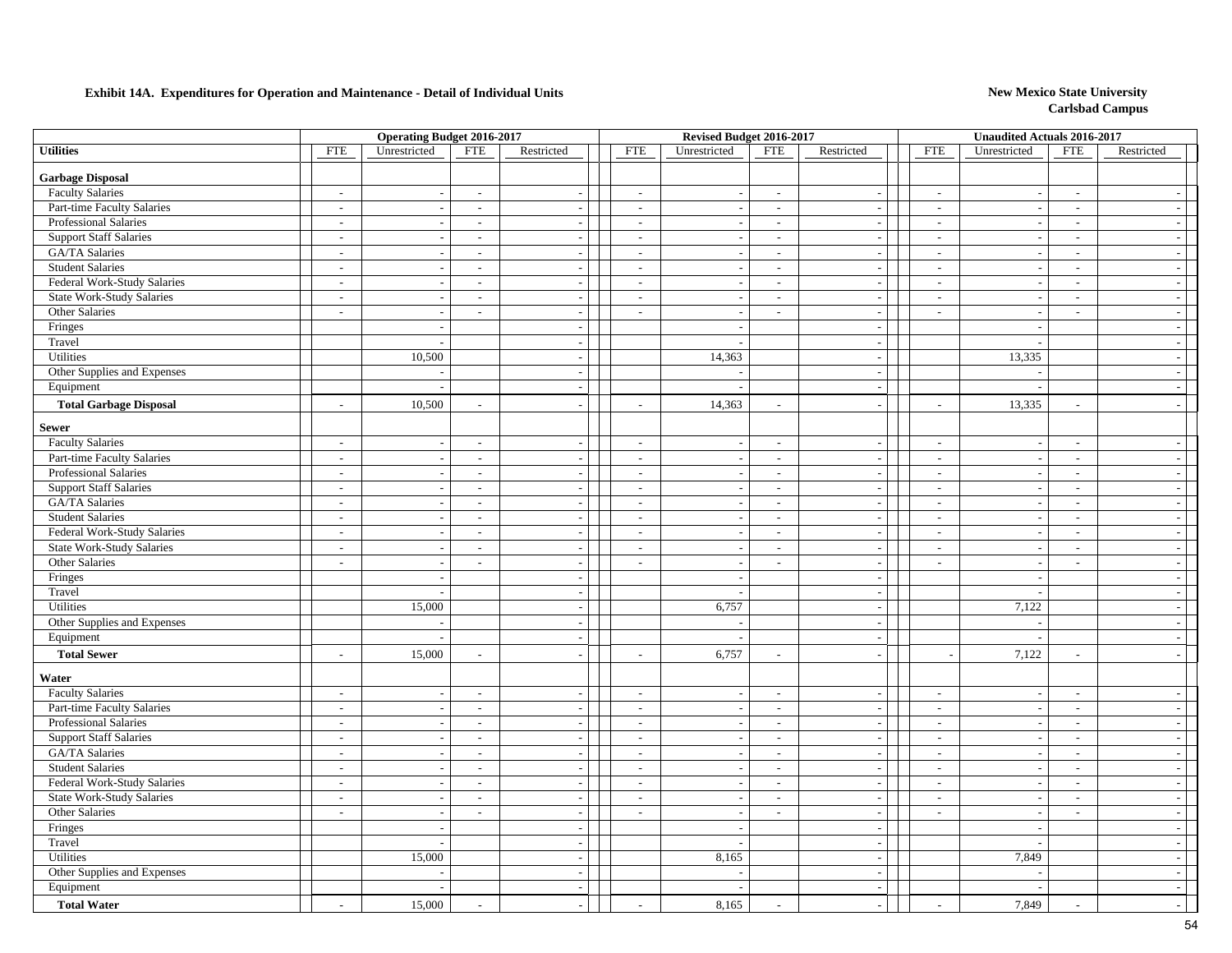#### **Exhibit 15. Summary of Student Social and Cultural Development Activities New Mexico State University New Mexico State University**

|                                        |                          | <b>Operating Budget 2016-2017</b> |                          |                          |                | Revised Budget 2016-2017 |                          |                          |                          | <b>Unaudited Actuals 2016-2017</b> |                          |                |  |
|----------------------------------------|--------------------------|-----------------------------------|--------------------------|--------------------------|----------------|--------------------------|--------------------------|--------------------------|--------------------------|------------------------------------|--------------------------|----------------|--|
|                                        | <b>FTE</b>               | Unrestricted                      | <b>FTE</b>               | Restricted               | <b>FTE</b>     | Unrestricted             | <b>FTE</b>               | Restricted               | <b>FTE</b>               | Unrestricted                       | <b>FTE</b>               | Restricted     |  |
| <b>Revenues:</b>                       |                          |                                   |                          |                          |                |                          |                          |                          |                          |                                    |                          |                |  |
| Tuition and Fees                       |                          | \$<br>50,000                      |                          | $\mathbb{S}$             |                | $\mathbb{S}$<br>56,193   |                          | $\mathbb{S}$<br>$\sim$   |                          | $\mathbb{S}$                       |                          | $\mathbb{S}$   |  |
| Govt Appropriations - Federal          |                          |                                   |                          |                          |                |                          |                          | $\sim$                   |                          |                                    |                          |                |  |
| Govt Appropriations - State            |                          |                                   |                          |                          |                |                          |                          | $\overline{\phantom{a}}$ |                          |                                    |                          |                |  |
| Govt Appropriations - Local            |                          |                                   |                          |                          |                |                          |                          | $\overline{\phantom{a}}$ |                          |                                    |                          |                |  |
| Govt Grants and Contracts - Federal    |                          |                                   |                          | 3,100                    |                |                          |                          | $\sim$                   |                          |                                    |                          |                |  |
| Govt Grants and Contracts - State      |                          | $\overline{\phantom{a}}$          |                          | 15,600                   |                |                          |                          | $\sim$                   |                          |                                    |                          |                |  |
| Govt Grants and Contracts - Local      |                          |                                   |                          |                          |                |                          |                          | $\overline{\phantom{a}}$ |                          |                                    |                          |                |  |
| Private Gifts, Grants and Contracts    |                          | $\sim$                            |                          | $\overline{\phantom{a}}$ |                | $\tilde{\phantom{a}}$    |                          | $\sim$                   |                          | $\overline{\phantom{a}}$           |                          | $\sim$         |  |
| Endowment, Land, Permanent Fund Income |                          |                                   |                          |                          |                |                          |                          | $\overline{\phantom{a}}$ |                          |                                    |                          |                |  |
| Sales and Services                     |                          |                                   |                          |                          |                |                          |                          | $\overline{a}$           |                          | . –                                |                          |                |  |
| Other Sources                          |                          |                                   |                          |                          |                |                          |                          | $\overline{\phantom{a}}$ |                          | 83                                 |                          |                |  |
| <b>Total Revenue</b>                   |                          | 50,000                            |                          | 18,700                   |                | 56,193                   |                          |                          |                          | 83                                 |                          |                |  |
| <b>Beginning Balance</b>               |                          | 17,081                            |                          |                          |                | 38,263                   |                          |                          |                          | 38,263                             |                          |                |  |
| <b>Total Available</b>                 |                          | 67,081                            |                          | 18,700                   |                | 94,456                   |                          |                          |                          | 38,346                             |                          |                |  |
| <b>Expenditures:</b>                   |                          |                                   |                          |                          |                |                          |                          |                          |                          |                                    |                          |                |  |
| <b>Faculty Salaries</b>                | $\overline{\phantom{a}}$ |                                   | $\overline{\phantom{a}}$ |                          | $\sim$         |                          | $\overline{\phantom{a}}$ | $\sim$                   | $\overline{\phantom{a}}$ |                                    | $\sim$                   |                |  |
| Part-Time Instructor Salaries          | $\sim$                   |                                   | $\overline{\phantom{a}}$ |                          | $\sim$         |                          | $\sim$                   | $\overline{\phantom{a}}$ | $\sim$                   | $\overline{\phantom{a}}$           | $\sim$                   |                |  |
| <b>Professional Salaries</b>           | $\sim$                   |                                   |                          | $\overline{\phantom{a}}$ | $\overline{a}$ | $\overline{\phantom{a}}$ | ÷.                       | $\overline{\phantom{a}}$ | $\sim$                   | $\overline{\phantom{a}}$           | $\overline{\phantom{a}}$ | $\sim$         |  |
| <b>Support Staff Salaries</b>          | $\overline{\phantom{a}}$ |                                   | $\overline{\phantom{a}}$ | $\overline{\phantom{a}}$ | $\sim$         |                          | $\overline{\phantom{a}}$ | $\sim$                   | $\sim$                   |                                    | $\sim$                   |                |  |
| GA/TA Salaries                         | $\sim$                   |                                   | $\sim$                   |                          | $\overline{a}$ |                          | $\mathbf{r}$             | $\sim$                   | $\sim$                   |                                    | $\sim$                   |                |  |
| <b>Student Salaries</b>                | 0.50                     | 8,000                             | $\overline{\phantom{a}}$ |                          | 0.25           | 4,000                    | $\mathbf{r}$             | $\overline{\phantom{a}}$ | $\sim$                   | $\sim$                             | $\sim$                   | $\overline{a}$ |  |
| Federal Work-Study Salaries            | $\sim$                   |                                   | 0.19                     | 3,100                    | $\sim$         |                          | $\overline{a}$           | $\overline{\phantom{a}}$ | $\sim$                   |                                    | $\sim$                   |                |  |
| <b>State Work-Study Salaries</b>       | $\sim$                   |                                   | 0.98                     | 15,600                   | $\sim$         | $\overline{a}$           | $\overline{\phantom{a}}$ | $\sim$                   | $\sim$                   | $\sim$                             | $\sim$                   | $\sim$         |  |
| Other Salaries                         | $\overline{a}$           |                                   |                          |                          | $\overline{a}$ |                          | $\overline{a}$           | $\blacksquare$           | $\sim$                   | $\overline{\phantom{a}}$           | $\sim$                   |                |  |
| <b>Total Salaries</b>                  | 0.50                     | 8,000                             | 1.17                     | 18,700                   | 0.25           | 4,000                    | $\overline{a}$           | $\overline{\phantom{a}}$ | $\sim$                   |                                    | $\overline{\phantom{a}}$ |                |  |
| Fringes                                |                          | 88                                |                          |                          |                | 44                       |                          | $\overline{\phantom{a}}$ |                          |                                    |                          |                |  |
| Travel                                 |                          | 7,500                             |                          | $\overline{\phantom{a}}$ |                | 1,121                    |                          | $\sim$                   |                          | 1,121                              |                          |                |  |
| Utilities                              |                          |                                   |                          |                          |                |                          |                          | $\overline{\phantom{a}}$ |                          |                                    |                          |                |  |
| <b>Institutional Support Charges</b>   |                          |                                   |                          |                          |                |                          |                          | $\overline{\phantom{a}}$ |                          |                                    |                          |                |  |
| Other Supplies and Expenses            |                          | 32,180                            |                          | $\overline{\phantom{a}}$ |                | 36,267                   |                          | $\sim$ $\alpha$          |                          | 28,311                             |                          |                |  |
| Equipment                              |                          |                                   |                          |                          |                |                          |                          | $\overline{\phantom{a}}$ |                          |                                    |                          |                |  |
| <b>Total Expenditures</b>              |                          | 47,768                            |                          | 18,700                   |                | 41,432                   |                          | $\overline{a}$           |                          | 29,432                             |                          |                |  |
| <b>Transfer To or (From):</b>          |                          |                                   |                          |                          |                |                          |                          |                          |                          |                                    |                          |                |  |
| Non-Mandatory                          |                          |                                   |                          |                          |                |                          |                          |                          |                          |                                    |                          |                |  |
| Student Social and Cultural            |                          |                                   |                          |                          |                |                          |                          |                          |                          |                                    |                          |                |  |
| Capital Outlay                         |                          | $\sim$                            |                          | $\sim$                   |                | 20,000                   |                          | $\sim$                   |                          | $\overline{\phantom{a}}$           |                          |                |  |
| <b>Total Non-Mandatory</b>             |                          |                                   |                          |                          |                | 20,000                   |                          |                          |                          |                                    |                          |                |  |
| <b>Total Transfers</b>                 |                          |                                   |                          |                          |                | 20,000                   |                          |                          |                          |                                    |                          |                |  |
| <b>Ending Balance</b>                  |                          | 19,313                            |                          |                          |                | 33,024                   |                          |                          |                          | 8,914                              |                          |                |  |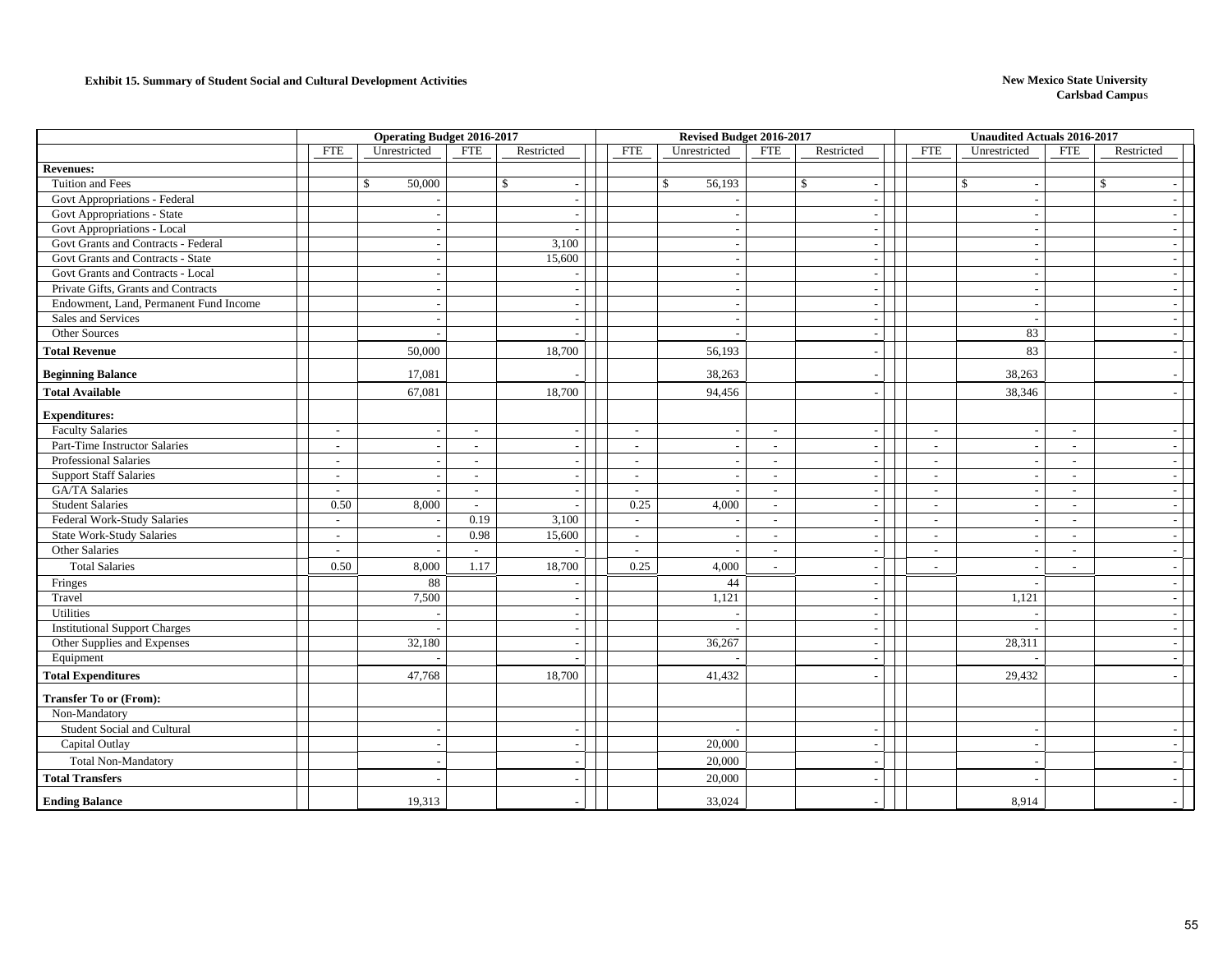#### **Exhibit 15A. Student Social and Cultural Development - Detail of Individual Units New Mexico State University**

|                                        |                          | <b>Operating Budget 2016-2017</b> |                          |                    |                          |                          | Revised Budget 2016-2017 |                          | Unaudited Actuals 2016-2017 |                |                          |
|----------------------------------------|--------------------------|-----------------------------------|--------------------------|--------------------|--------------------------|--------------------------|--------------------------|--------------------------|-----------------------------|----------------|--------------------------|
| <b>Student Activities</b>              | <b>FTE</b>               | Unrestricted                      | <b>FTE</b>               | Restricted         | <b>FTE</b>               | Unrestricted             | <b>FTE</b><br>Restricted | <b>FTE</b>               | Unrestricted                | <b>FTE</b>     | Restricted               |
| <b>Revenues:</b>                       |                          |                                   |                          |                    |                          |                          |                          |                          |                             |                |                          |
| Tuition and Fees                       |                          | 50,000<br>$\mathbb{S}$            |                          | $\mathbf{\hat{S}}$ |                          | \$<br>56,193             | $\mathcal{S}$            | $\mathbb{S}$             |                             |                | $\mathbb{S}$             |
| Govt Appropriations - Federal          |                          |                                   |                          |                    |                          |                          |                          |                          |                             |                |                          |
| Govt Appropriations - State            |                          |                                   |                          |                    |                          | $\overline{\phantom{a}}$ |                          |                          |                             |                |                          |
| Govt Appropriations - Local            |                          |                                   |                          |                    |                          |                          |                          |                          |                             |                |                          |
| Govt Grants and Contracts - Federal    |                          |                                   |                          |                    |                          |                          |                          |                          |                             |                |                          |
| Govt Grants and Contracts - State      |                          |                                   |                          |                    |                          |                          |                          |                          |                             |                |                          |
| Govt Grants and Contracts - Local      |                          |                                   |                          |                    |                          |                          |                          |                          |                             |                |                          |
| Private Gifts, Grants and Contracts    |                          |                                   |                          |                    |                          | $\overline{\phantom{a}}$ |                          |                          |                             |                |                          |
| Endowment, Land, Permanent Fund Income |                          |                                   |                          |                    |                          |                          |                          |                          |                             |                |                          |
| Sales and Services                     |                          |                                   |                          |                    |                          |                          |                          |                          |                             |                |                          |
| Other Sources                          |                          |                                   |                          |                    |                          |                          |                          |                          | 83                          |                |                          |
| <b>Total Revenue</b>                   |                          | 50,000                            |                          |                    |                          | 56,193                   |                          |                          | 83                          |                |                          |
| <b>Beginning Balance</b>               |                          | 17,081                            |                          |                    |                          | 38,263                   |                          |                          | 38,263                      |                |                          |
| <b>Total Available</b>                 |                          | 67,081                            |                          |                    |                          | 94,456                   |                          |                          | 38,346                      |                |                          |
| <b>Expenditures:</b>                   |                          |                                   |                          |                    |                          |                          |                          |                          |                             |                |                          |
| <b>Faculty Salaries</b>                | $\sim$                   |                                   |                          |                    |                          |                          | $\overline{\phantom{a}}$ |                          |                             |                | $\sim$                   |
| Part-Time Instructor Salaries          |                          |                                   |                          |                    |                          |                          |                          |                          |                             |                |                          |
| Professional Salaries                  | $\overline{\phantom{a}}$ |                                   |                          |                    | $\blacksquare$           | $\overline{a}$           |                          | $\overline{\phantom{a}}$ |                             |                |                          |
| <b>Support Staff Salaries</b>          | $\overline{\phantom{a}}$ |                                   |                          |                    | $\overline{\phantom{a}}$ |                          |                          |                          |                             |                |                          |
| <b>GA/TA Salaries</b>                  | $\overline{\phantom{a}}$ |                                   |                          |                    |                          |                          |                          |                          |                             |                |                          |
| Student Salaries                       | 0.50                     | 8,000                             | $\sim$                   |                    | 0.25                     | 4,000                    | $\sim$                   | ÷,                       |                             |                |                          |
| Federal Work-Study Salaries            |                          |                                   |                          |                    |                          |                          |                          |                          |                             |                |                          |
| <b>State Work-Study Salaries</b>       | $\overline{\phantom{a}}$ |                                   | $\overline{\phantom{a}}$ |                    | $\overline{\phantom{a}}$ | $\overline{\phantom{a}}$ | $\sim$                   | $\sim$                   |                             |                | $\overline{\phantom{a}}$ |
| Other Salaries                         |                          |                                   |                          |                    |                          |                          |                          |                          |                             |                |                          |
| <b>Total Salaries</b>                  | 0.50                     | 8,000                             | $\overline{\phantom{a}}$ |                    | 0.25                     | 4,000                    | $\overline{\phantom{a}}$ | $\overline{\phantom{a}}$ |                             | $\overline{a}$ |                          |
| Fringes                                |                          | 88                                |                          |                    |                          | 44                       |                          |                          |                             |                |                          |
| Travel                                 |                          | 7,500                             |                          |                    |                          | 1,121                    | $\overline{\phantom{a}}$ |                          | 1,121                       |                | $\overline{\phantom{a}}$ |
| Utilities                              |                          |                                   |                          |                    |                          |                          |                          |                          |                             |                |                          |
| <b>Institutional Support Charges</b>   |                          |                                   |                          |                    |                          |                          |                          |                          |                             |                |                          |
| Other Supplies and Expenses            |                          | 32,180                            |                          |                    |                          | 36,267                   | $\overline{\phantom{a}}$ |                          | 28,311                      |                | $\overline{\phantom{a}}$ |
| Equipment                              |                          |                                   |                          |                    |                          |                          |                          |                          |                             |                |                          |
| <b>Total Expenditures</b>              |                          | 47,768                            |                          |                    |                          | 41,432                   |                          |                          | 29,432                      |                |                          |
| <b>Transfer To or (From):</b>          |                          |                                   |                          |                    |                          |                          |                          |                          |                             |                |                          |
| Non-Mandatory                          |                          |                                   |                          |                    |                          |                          |                          |                          |                             |                |                          |
| Student Social and Cultural            |                          |                                   |                          |                    |                          |                          |                          |                          |                             |                |                          |
| Capital Outlay                         |                          |                                   |                          |                    |                          | 20,000                   | $\overline{\phantom{a}}$ |                          |                             |                |                          |
| <b>Total Non-Mandatory</b>             |                          |                                   |                          |                    |                          | 20,000                   |                          |                          |                             |                |                          |
| <b>Total Transfers</b>                 |                          |                                   |                          |                    |                          | 20,000                   |                          |                          |                             |                |                          |
| <b>Ending Balance</b>                  |                          | 19,313                            |                          |                    |                          | 33,024                   |                          |                          | 8,914                       |                |                          |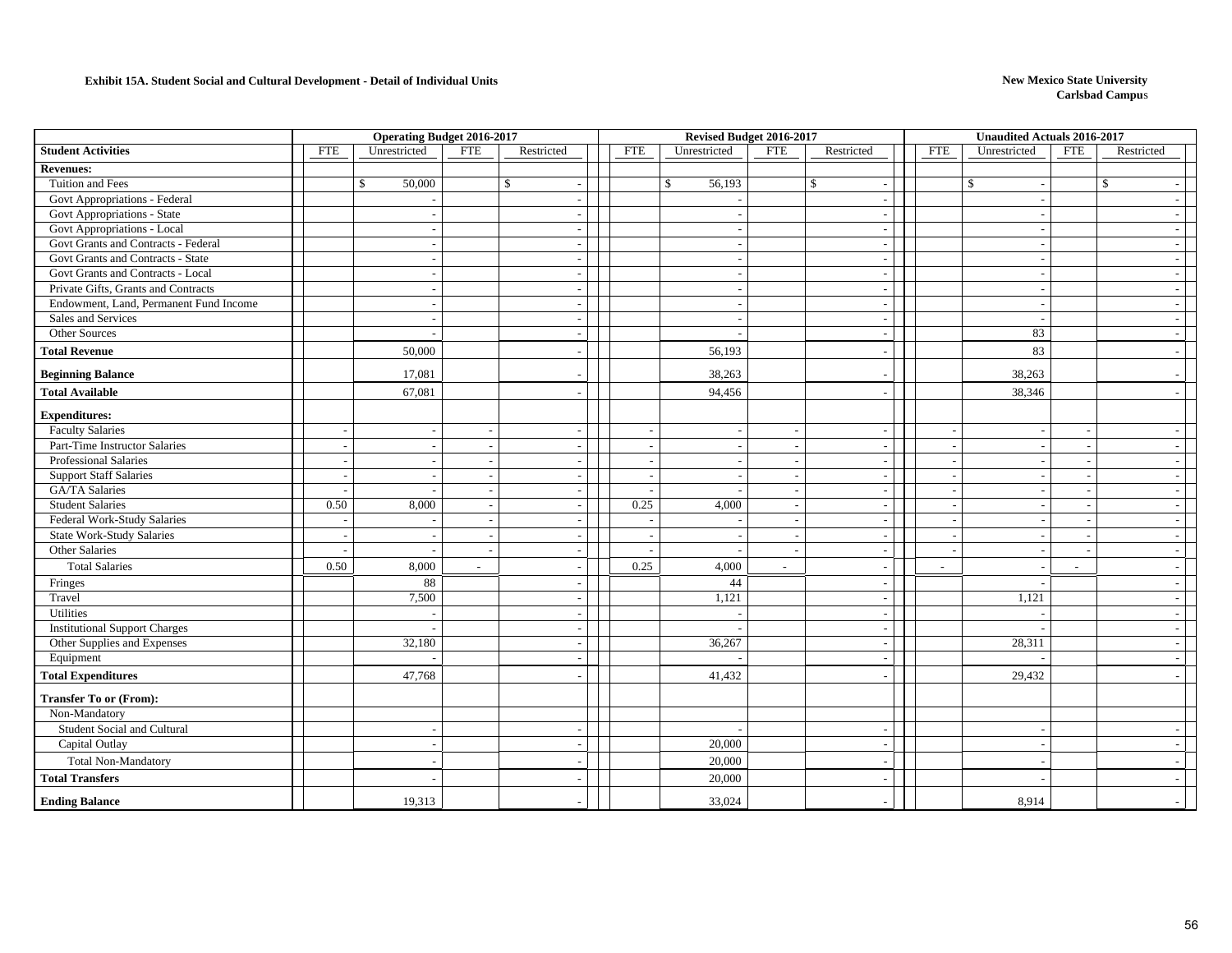|                                        |                | <b>Operating Budget 2016-2017</b> |            |              |                          | Revised Budget 2016-2017 |            |                          |                          | <b>Unaudited Actuals 2016-2017</b> |                          |              |  |
|----------------------------------------|----------------|-----------------------------------|------------|--------------|--------------------------|--------------------------|------------|--------------------------|--------------------------|------------------------------------|--------------------------|--------------|--|
|                                        | <b>FTE</b>     | Unrestricted                      | <b>FTE</b> | Restricted   | <b>FTE</b>               | Unrestricted             | <b>FTE</b> | Restricted               | <b>FTE</b>               | Unrestricted                       | <b>FTE</b>               | Restricted   |  |
| <b>Revenues:</b>                       |                |                                   |            |              |                          |                          |            |                          |                          |                                    |                          |              |  |
| Tuition and Fees                       |                | $\mathbb{S}$                      |            | $\mathbb{S}$ |                          | $\mathbb{S}$             |            | $\mathbb{S}$             |                          | $\mathbb{S}$                       |                          | $\mathbb{S}$ |  |
| Govt Appropriations - Federal          |                |                                   |            |              |                          |                          |            |                          |                          |                                    |                          |              |  |
| Govt Appropriations - State            |                | 230,300                           |            |              |                          | 218,800                  |            |                          |                          | 218,800                            |                          |              |  |
| Govt Appropriations - Local            |                |                                   |            |              |                          |                          |            |                          |                          |                                    |                          |              |  |
| Govt Grants and Contracts - Federal    |                | $\overline{\phantom{a}}$          |            | 32,659       |                          | $\sim$                   |            | 8,167                    |                          |                                    |                          | 6.974        |  |
| Govt Grants and Contracts - State      |                | $\overline{\phantom{a}}$          |            | 151,411      |                          | $\overline{\phantom{a}}$ |            | 71,243                   |                          |                                    |                          | 69,051       |  |
| Govt Grants and Contracts - Local      |                |                                   |            |              |                          | $\overline{\phantom{a}}$ |            |                          |                          |                                    |                          |              |  |
| Private Gifts, Grants and Contracts    |                | $\overline{\phantom{a}}$          |            |              |                          | $\overline{\phantom{a}}$ |            | $\overline{\phantom{a}}$ |                          |                                    |                          | 2,080        |  |
| Endowment, Land, Permanent Fund Income |                |                                   |            |              |                          | $\overline{a}$           |            |                          |                          |                                    |                          |              |  |
| Sales and Services                     |                |                                   |            |              |                          | 3,820                    |            |                          |                          | 3,820                              |                          |              |  |
| Other Sources                          |                | $\sim$                            |            |              |                          |                          |            | $\overline{\phantom{a}}$ |                          |                                    |                          |              |  |
| <b>Total Revenue</b>                   |                | 230,300                           |            | 184,070      |                          | 222,620                  |            | 79,410                   |                          | 222,620                            |                          | 78,105       |  |
| <b>Beginning Balance</b>               |                | 186,849                           |            |              |                          | 242,443                  |            |                          |                          | 242,443                            |                          |              |  |
| <b>Total Available</b>                 |                | 417,149                           |            | 184,070      |                          | 465,063                  |            | 79,410                   |                          | 465,063                            |                          | 78,105       |  |
| <b>Expenditures:</b>                   |                |                                   |            |              |                          |                          |            |                          |                          |                                    |                          |              |  |
| <b>Faculty Salaries</b>                | 2.67           | 144,118                           | $\sim$     |              | 3.03                     | 166,337                  | $\sim$     |                          | 2.91                     | 159,355                            | $\sim$                   |              |  |
| Part-Time Instructor Salaries          | $\sim$         |                                   | $\sim$     |              | 0.40                     | 3,600                    | $\sim$     |                          | $\sim$                   |                                    | $\sim$                   |              |  |
| Professional Salaries                  | $\sim$         | $\overline{\phantom{a}}$          | 1.28       | 54,315       | 0.07                     | 2,840                    | 0.26       | 11,063                   | 0.05                     | 2,130                              | 0.43                     | 18,016       |  |
| <b>Support Staff Salaries</b>          | $\overline{a}$ | $\overline{\phantom{a}}$          | 0.98       | 26,854       | $\sim$                   | $\overline{\phantom{a}}$ | 0.83       | 23,389                   | 0.13                     | 3,514                              | 0.89                     | 24,968       |  |
| GA/TA Salaries                         | $\overline{a}$ |                                   | $\sim$     |              | $\sim$                   | $\overline{a}$           | $\sim$     |                          | $\sim$                   |                                    | $\sim$                   |              |  |
| <b>Student Salaries</b>                | 0.03           | 500                               | $\sim$     |              |                          | $\sim$                   | $\sim$     |                          | $\overline{\phantom{a}}$ |                                    | $\sim$                   |              |  |
| Federal Work-Study Salaries            | $\sim$         | $\overline{\phantom{a}}$          | 0.03       | 500          | $\overline{\phantom{a}}$ | $\overline{\phantom{a}}$ | $\sim$     |                          | $\overline{\phantom{a}}$ |                                    | $\overline{\phantom{a}}$ |              |  |
| <b>State Work-Study Salaries</b>       | $\sim$         | $\sim$                            | 0.07       | 1,100        | $\sim$                   | $\sim$                   | $\sim$     |                          | $\sim$                   |                                    | $\sim$                   |              |  |
| Other Salaries                         | $\sim$         | $\overline{\phantom{a}}$          | $\sim$     |              | $\sim$                   | $\sim$                   | 0.04       | 1,238                    | 0.14                     | 3,805                              | $\overline{\phantom{a}}$ |              |  |
| <b>Total Salaries</b>                  | 2.70           | 144,618                           | 2.36       | 82,769       | 3.50                     | 172,777                  | 1.13       | 35,690                   | 3.23                     | 168,804                            | 1.32                     | 42,984       |  |
| Fringes                                |                | 52,609                            |            | 29,627       |                          | 63,903                   |            | 12,836                   |                          | 60,795                             |                          | 15,499       |  |
| Travel                                 |                | 5,250                             |            | 9,500        |                          | 7,456                    |            | 5,884                    |                          | 1,967                              |                          | 1,846        |  |
| Utilities                              |                |                                   |            |              |                          |                          |            |                          |                          |                                    |                          |              |  |
| <b>Institutional Support Charges</b>   |                |                                   |            |              |                          | 224                      |            |                          |                          |                                    |                          |              |  |
| Other Supplies and Expenses            |                | 30,823                            |            | 62,174       |                          | 67,070                   |            | 25,000                   |                          | 63,977                             |                          | 17,776       |  |
| Equipment                              |                |                                   |            |              |                          |                          |            |                          |                          |                                    |                          |              |  |
| <b>Total Expenditures</b>              |                | 233,300                           |            | 184,070      |                          | 311,430                  |            | 79,410                   |                          | 295,543                            |                          | 78,105       |  |
| <b>Transfer To or (From):</b>          |                |                                   |            |              |                          |                          |            |                          |                          |                                    |                          |              |  |
| Non-Mandatory                          |                |                                   |            |              |                          |                          |            |                          |                          |                                    |                          |              |  |
| <b>Instruction and General</b>         |                | (3,000)                           |            |              |                          | (3,000)                  |            |                          |                          | (3,000)                            |                          |              |  |
| <b>Public Service</b>                  |                |                                   |            | $\sim$       |                          |                          |            | $\sim$                   |                          |                                    |                          |              |  |
| <b>Total Non-Mandatory</b>             |                | (3,000)                           |            |              |                          | (3,000)                  |            |                          |                          | (3,000)                            |                          |              |  |
| <b>Total Transfers</b>                 |                | (3,000)                           |            |              |                          | (3,000)                  |            |                          |                          | (3,000)                            |                          |              |  |
| <b>Ending Balance</b>                  |                | 186,849                           |            |              |                          | 156,633                  |            |                          |                          | 172,520                            |                          |              |  |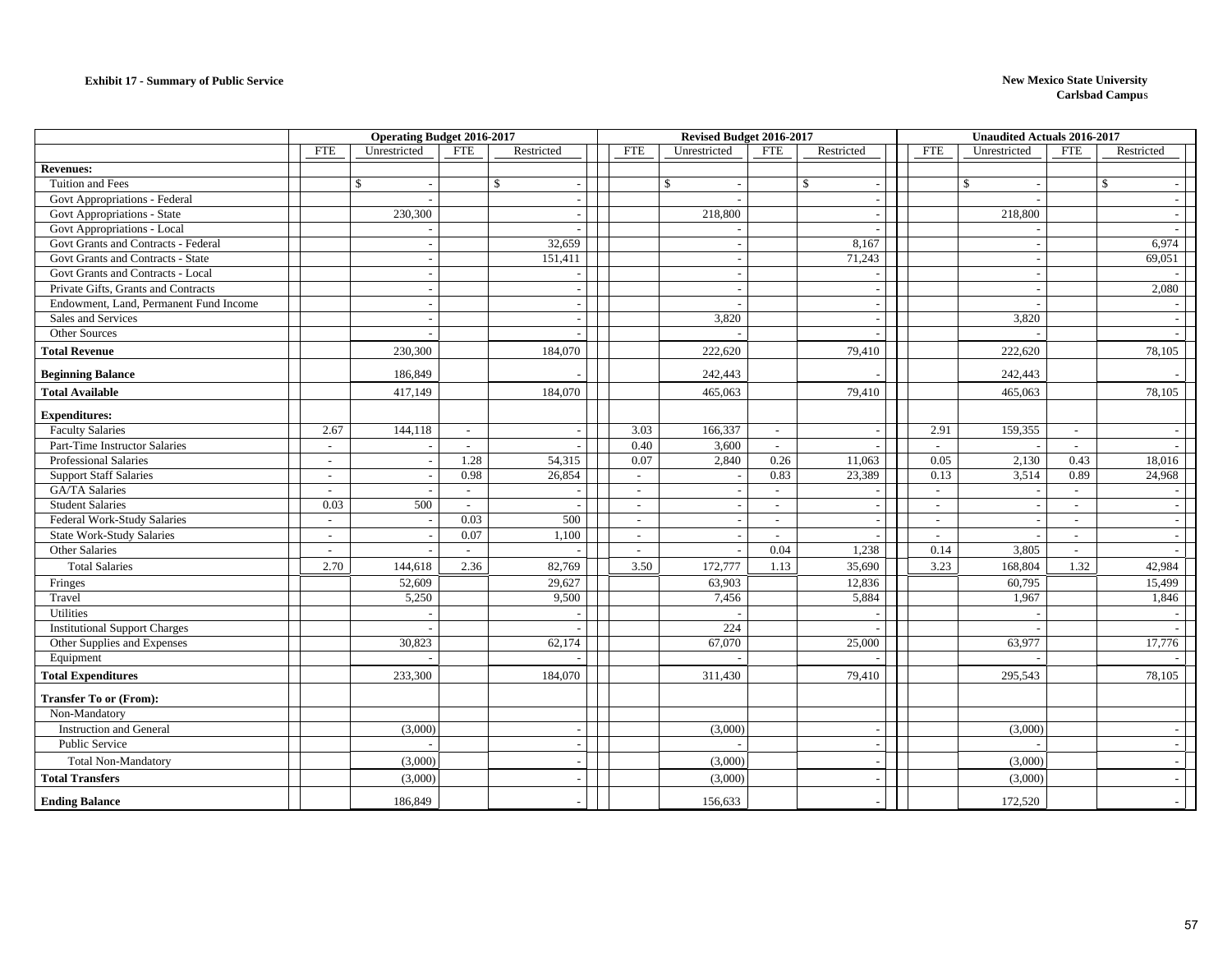|                                        |                          | Operating Budget 2016-2017 |                          |                          |            |                          | Revised Budget 2016-2017 |                          |              |                          | <b>Unaudited Actuals 2016-2017</b> |                |                          |
|----------------------------------------|--------------------------|----------------------------|--------------------------|--------------------------|------------|--------------------------|--------------------------|--------------------------|--------------|--------------------------|------------------------------------|----------------|--------------------------|
| <b>MFG Sector Development Program</b>  | <b>FTE</b>               | Unrestricted               | <b>FTE</b>               | Restricted               | <b>FTE</b> |                          | Unrestricted             | <b>FTE</b>               | Restricted   | <b>FTE</b>               | Unrestricted                       | <b>FTE</b>     | Restricted               |
| <b>Revenues:</b>                       |                          |                            |                          |                          |            |                          |                          |                          |              |                          |                                    |                |                          |
| Tuition and Fees                       |                          | $\mathcal{S}$              | \$                       |                          |            |                          | $\mathbb{S}$             |                          | $\mathbb{S}$ |                          | $\mathbf{\hat{S}}$                 |                | $\mathbb{S}$             |
| Govt Appropriations - Federal          |                          |                            |                          |                          |            |                          |                          |                          |              |                          |                                    |                |                          |
| Govt Appropriations - State            |                          | 230,300                    |                          | $\sim$                   |            |                          | 218,800                  |                          |              |                          | 218,800                            |                | $\sim$                   |
| Govt Appropriations - Local            |                          |                            |                          |                          |            |                          |                          |                          |              |                          |                                    |                |                          |
| Govt Grants and Contracts - Federal    |                          |                            |                          |                          |            |                          |                          |                          |              |                          |                                    |                |                          |
| Govt Grants and Contracts - State      |                          |                            |                          |                          |            |                          | $\overline{\phantom{a}}$ |                          |              |                          |                                    |                | $\overline{\phantom{a}}$ |
| Govt Grants and Contracts - Local      |                          |                            |                          |                          |            |                          |                          |                          |              |                          |                                    |                |                          |
| Private Gifts, Grants and Contracts    |                          |                            |                          |                          |            |                          | $\overline{\phantom{a}}$ |                          |              |                          |                                    |                |                          |
| Endowment, Land, Permanent Fund Income |                          |                            |                          |                          |            |                          |                          |                          |              |                          |                                    |                |                          |
| Sales and Services                     |                          |                            |                          |                          |            |                          |                          |                          |              |                          |                                    |                |                          |
| Other Sources                          |                          |                            |                          |                          |            |                          |                          |                          |              |                          |                                    |                |                          |
| <b>Total Revenue</b>                   |                          | 230,300                    |                          |                          |            |                          | 218,800                  |                          |              |                          | 218,800                            |                |                          |
| <b>Beginning Balance</b>               |                          | 181,862                    |                          |                          |            |                          | 239,638                  |                          |              |                          | 239,638                            |                |                          |
| <b>Total Available</b>                 |                          | 412,162                    |                          |                          |            |                          | 458,438                  |                          |              |                          | 458,438                            |                |                          |
| <b>Expenditures:</b>                   |                          |                            |                          |                          |            |                          |                          |                          |              |                          |                                    |                |                          |
| <b>Faculty Salaries</b>                | 2.67                     | 144,118                    | $\sim$                   |                          |            | 3.03                     | 166,337                  |                          |              | 2.91                     | 159,355                            |                |                          |
| Part-Time Instructor Salaries          | $\blacksquare$           |                            | $\overline{\phantom{a}}$ | $\overline{\phantom{a}}$ |            | 0.40                     | 3,600                    | $\overline{\phantom{a}}$ | ÷,           | $\overline{\phantom{a}}$ |                                    |                | $\overline{\phantom{a}}$ |
| <b>Professional Salaries</b>           | $\blacksquare$           |                            | $\sim$                   |                          |            | 0.07                     | 2,840                    |                          |              | 0.05                     | 2,130                              |                |                          |
| <b>Support Staff Salaries</b>          | $\overline{\phantom{a}}$ |                            | $\overline{\phantom{a}}$ |                          |            |                          |                          |                          |              | 0.13                     | 3,514                              |                |                          |
| GA/TA Salaries                         | $\overline{\phantom{a}}$ |                            | $\overline{a}$           |                          |            |                          |                          |                          |              |                          |                                    |                |                          |
| <b>Student Salaries</b>                | 0.03                     | 500                        | $\overline{a}$           |                          |            | $\overline{\phantom{a}}$ |                          |                          |              |                          |                                    |                |                          |
| Federal Work-Study Salaries            | $\overline{\phantom{a}}$ |                            | $\overline{\phantom{a}}$ |                          |            |                          |                          |                          |              |                          |                                    |                |                          |
| State Work-Study Salaries              | $\overline{\phantom{a}}$ |                            | $\sim$                   |                          |            |                          |                          |                          |              |                          |                                    |                |                          |
| <b>Other Salaries</b>                  | $\overline{\phantom{a}}$ |                            | $\overline{\phantom{a}}$ |                          |            |                          |                          |                          |              | 0.14                     | 3,805                              |                |                          |
| <b>Total Salaries</b>                  | 2.70                     | 144,618                    | $\sim$                   |                          |            | 3.50                     | 172,777                  | $\sim$                   |              | 3.23                     | 168,804                            | $\overline{a}$ |                          |
| Fringes                                |                          | 52,609                     |                          |                          |            |                          | 63,903                   |                          |              |                          | 60,795                             |                |                          |
| Travel                                 |                          | 5,250                      |                          |                          |            |                          | 7,456                    |                          |              |                          | 1,967                              |                |                          |
| Utilities                              |                          |                            |                          | $\overline{\phantom{a}}$ |            |                          |                          |                          |              |                          |                                    |                |                          |
| <b>Institutional Support Charges</b>   |                          |                            |                          |                          |            |                          |                          |                          |              |                          |                                    |                |                          |
| Other Supplies and Expenses            |                          | 27,823                     |                          |                          |            |                          | 62,656                   |                          |              |                          | 62,563                             |                |                          |
| Equipment                              |                          |                            |                          | $\overline{\phantom{a}}$ |            |                          |                          |                          |              |                          |                                    |                | $\overline{\phantom{a}}$ |
| <b>Total Expenditures</b>              |                          | 230,300                    |                          |                          |            |                          | 306,792                  |                          |              |                          | 294,129                            |                |                          |
| <b>Transfer To or (From):</b>          |                          |                            |                          |                          |            |                          |                          |                          |              |                          |                                    |                |                          |
| Non-Mandatory                          |                          |                            |                          |                          |            |                          |                          |                          |              |                          |                                    |                |                          |
| Public Service                         |                          |                            |                          | $\overline{\phantom{a}}$ |            |                          |                          |                          |              |                          |                                    |                |                          |
| <b>Total Non-Mandatory</b>             |                          |                            |                          |                          |            |                          |                          |                          |              |                          |                                    |                |                          |
| <b>Total Transfers</b>                 |                          |                            |                          |                          |            |                          |                          |                          |              |                          |                                    |                |                          |
| <b>Ending Balance</b>                  |                          | 181,862                    |                          |                          |            |                          | 151,646                  |                          |              |                          | 164,309                            |                |                          |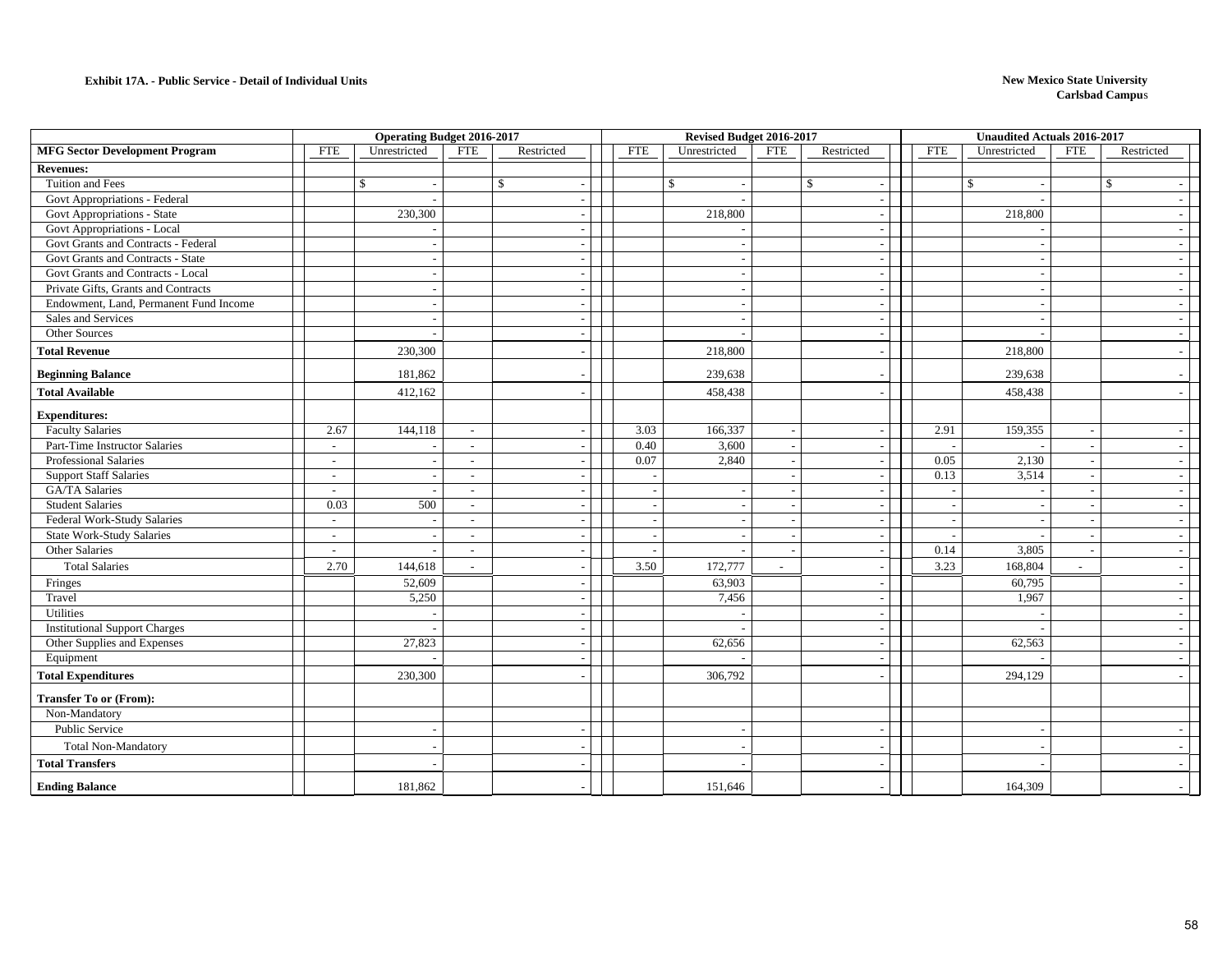#### **Exhibit 17A. - Public Service - Detail of Individual Units**

#### **New Mexico State University Carlsbad Campu**<sup>s</sup>

|                                        |                          | <b>Operating Budget 2016-2017</b> |                          |                          |                          | Revised Budget 2016-2017 |                          |                          |                          | Unaudited Actuals 2016-2017 |                          |                          |  |
|----------------------------------------|--------------------------|-----------------------------------|--------------------------|--------------------------|--------------------------|--------------------------|--------------------------|--------------------------|--------------------------|-----------------------------|--------------------------|--------------------------|--|
| <b>Other Public Service</b>            | <b>FTE</b>               | Unrestricted                      | <b>FTE</b>               | Restricted               | <b>FTE</b>               | Unrestricted             | <b>FTE</b>               | Restricted               | <b>FTE</b>               | Unrestricted                | <b>FTE</b>               | Restricted               |  |
| <b>Revenues:</b>                       |                          |                                   |                          |                          |                          |                          |                          |                          |                          |                             |                          |                          |  |
| Tuition and Fees                       |                          | $\mathbb{S}$                      | $\mathbb{S}$             |                          |                          | $\mathbb{S}$             |                          | \$                       |                          | $\mathbb{S}$                |                          | $\mathbb{S}$             |  |
| Govt Appropriations - Federal          |                          |                                   |                          |                          |                          |                          |                          |                          |                          |                             |                          |                          |  |
| Govt Appropriations - State            |                          |                                   |                          | $\blacksquare$           |                          |                          |                          | $\overline{\phantom{a}}$ |                          |                             |                          |                          |  |
| Govt Appropriations - Local            |                          |                                   |                          | $\overline{\phantom{a}}$ |                          |                          |                          |                          |                          |                             |                          |                          |  |
| Govt Grants and Contracts - Federal    |                          |                                   |                          | 11,470                   |                          |                          |                          | 3,884                    |                          |                             |                          |                          |  |
| Govt Grants and Contracts - State      |                          |                                   |                          |                          |                          |                          |                          |                          |                          |                             |                          |                          |  |
| Govt Grants and Contracts - Local      |                          |                                   |                          |                          |                          |                          |                          |                          |                          |                             |                          |                          |  |
| Private Gifts, Grants and Contracts    |                          | $\overline{\phantom{a}}$          |                          | $\sim$                   |                          |                          |                          | $\overline{\phantom{a}}$ |                          |                             |                          | 2,080                    |  |
| Endowment, Land, Permanent Fund Income |                          |                                   |                          |                          |                          |                          |                          |                          |                          |                             |                          |                          |  |
| Sales and Services                     |                          |                                   |                          |                          |                          | 3,820                    |                          |                          |                          | 3,820                       |                          |                          |  |
| Other Sources                          |                          |                                   |                          |                          |                          |                          |                          |                          |                          |                             |                          |                          |  |
| <b>Total Revenue</b>                   |                          |                                   |                          | 11,470                   |                          | 3,820                    |                          | 3,884                    |                          | 3,820                       |                          | 2,080                    |  |
| <b>Beginning Balance</b>               |                          |                                   |                          |                          |                          | (2,182)                  |                          |                          |                          | (2,182)                     |                          |                          |  |
| <b>Total Available</b>                 |                          |                                   |                          | 11,470                   |                          | 1,638                    |                          | 3,884                    |                          | 1,638                       |                          | 2,080                    |  |
| <b>Expenditures:</b>                   |                          |                                   |                          |                          |                          |                          |                          |                          |                          |                             |                          |                          |  |
| <b>Faculty Salaries</b>                | $\sim$                   |                                   | $\sim$                   | $\sim$                   | $\sim$                   |                          | $\sim$                   | $\overline{\phantom{a}}$ | $\sim$                   |                             | $\sim$                   |                          |  |
| Part-Time Instructor Salaries          | $\sim$                   |                                   | $\sim$                   | $\sim$                   | $\sim$                   |                          | $\mathcal{L}$            |                          | $\sim$                   |                             | $\overline{a}$           |                          |  |
| <b>Professional Salaries</b>           | $\overline{a}$           |                                   | $\sim$                   | $\overline{\phantom{a}}$ | $\overline{\phantom{a}}$ |                          | $\sim$                   | $\overline{\phantom{a}}$ | $\overline{\phantom{a}}$ | $\blacksquare$              | $\sim$                   |                          |  |
| <b>Support Staff Salaries</b>          | $\overline{\phantom{a}}$ |                                   | $\sim$                   | $\sim$                   | $\sim$                   |                          | $\sim$                   | $\overline{\phantom{a}}$ | $\overline{\phantom{a}}$ | $\overline{\phantom{a}}$    | $\overline{\phantom{a}}$ |                          |  |
| GA/TA Salaries                         | $\sim$                   |                                   | $\sim$                   |                          | $\sim$                   |                          | $\sim$                   | $\sim$                   | $\sim$                   |                             | $\sim$                   |                          |  |
| <b>Student Salaries</b>                | $\blacksquare$           |                                   | $\sim$                   | $\sim$                   | $\overline{\phantom{a}}$ |                          | $\sim$                   | $\overline{a}$           | $\overline{\phantom{a}}$ | $\overline{\phantom{a}}$    | $\overline{\phantom{a}}$ | $\sim$                   |  |
| Federal Work-Study Salaries            | $\overline{\phantom{a}}$ |                                   | $\overline{\phantom{a}}$ | $\sim$                   | $\sim$                   |                          | $\sim$                   | $\sim$                   | $\overline{a}$           |                             | $\overline{a}$           |                          |  |
| <b>State Work-Study Salaries</b>       | $\sim$                   |                                   | $\sim$                   | $\sim$                   | $\sim$                   |                          | $\sim$                   | $\sim$                   | $\overline{\phantom{a}}$ | $\sim$                      | $\sim$                   | $\sim$                   |  |
| Other Salaries                         | $\overline{\phantom{a}}$ |                                   | $\sim$                   | $\sim$                   | $\sim$                   |                          | $\sim$                   | $\overline{\phantom{a}}$ | $\overline{\phantom{a}}$ | $\sim$                      | $\overline{\phantom{a}}$ |                          |  |
| <b>Total Salaries</b>                  | $\overline{a}$           |                                   |                          | $\overline{a}$           | $\overline{a}$           |                          | $\overline{\phantom{a}}$ |                          | $\overline{\phantom{a}}$ | $\overline{\phantom{a}}$    |                          |                          |  |
| Fringes                                |                          |                                   |                          |                          |                          |                          |                          |                          |                          |                             |                          |                          |  |
| Travel                                 |                          |                                   |                          | $\sim$                   |                          | $\overline{\phantom{a}}$ |                          | 3,884                    |                          | $\overline{\phantom{a}}$    |                          | $\sim$                   |  |
| Utilities                              |                          |                                   |                          | $\sim$                   |                          |                          |                          |                          |                          |                             |                          |                          |  |
| <b>Institutional Support Charges</b>   |                          |                                   |                          |                          |                          | 224                      |                          |                          |                          |                             |                          |                          |  |
| Other Supplies and Expenses            |                          | 3,000                             |                          | 11,470                   |                          | 4,414                    |                          | $\overline{\phantom{a}}$ |                          | 1,414                       |                          | 2,080                    |  |
| Equipment                              |                          |                                   |                          |                          |                          |                          |                          | $\overline{\phantom{a}}$ |                          |                             |                          |                          |  |
| <b>Total Expenditures</b>              |                          | 3,000                             |                          | 11,470                   |                          | 4,638                    |                          | 3,884                    |                          | 1,414                       |                          | 2,080                    |  |
| <b>Transfer To or (From):</b>          |                          |                                   |                          |                          |                          |                          |                          |                          |                          |                             |                          |                          |  |
| Non-Mandatory                          |                          |                                   |                          |                          |                          |                          |                          |                          |                          |                             |                          |                          |  |
| <b>Instruction and General</b>         |                          | (3,000)                           |                          |                          |                          | (3,000)                  |                          | $\overline{\phantom{a}}$ |                          | (3,000)                     |                          |                          |  |
| Public Service                         |                          |                                   |                          | $\sim$                   |                          |                          |                          | $\overline{\phantom{a}}$ |                          |                             |                          | $\overline{\phantom{0}}$ |  |
| <b>Total Non-Mandatory</b>             |                          | (3,000)                           |                          |                          |                          | (3,000)                  |                          |                          |                          | (3,000)                     |                          |                          |  |
| <b>Total Transfers</b>                 |                          | (3,000)                           |                          |                          |                          | (3,000)                  |                          |                          |                          | (3,000)                     |                          |                          |  |
| <b>Ending Balance</b>                  |                          |                                   |                          |                          |                          |                          |                          |                          |                          | 3,224                       |                          |                          |  |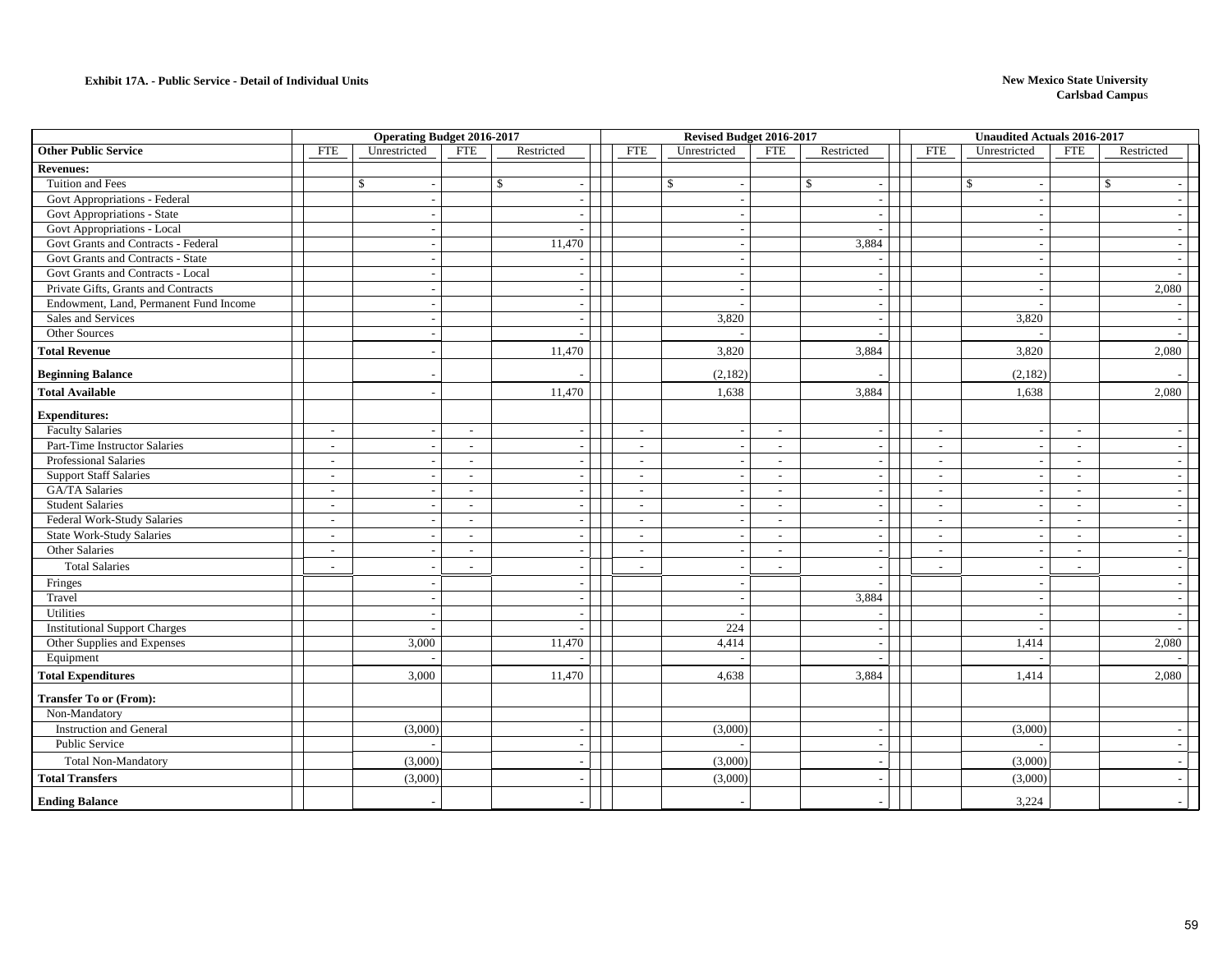#### **Exhibit 17A. - Public Service - Detail of Individual Units**

#### **New Mexico State University Carlsbad Campu**<sup>s</sup>

|                                        |                          | <b>Operating Budget 2016-2017</b> |                          |                          |                          | Revised Budget 2016-2017 |            |                          |                          | <b>Unaudited Actuals 2016-2017</b> |                          |              |
|----------------------------------------|--------------------------|-----------------------------------|--------------------------|--------------------------|--------------------------|--------------------------|------------|--------------------------|--------------------------|------------------------------------|--------------------------|--------------|
| <b>Small Business Assistance</b>       | <b>FTE</b>               | Unrestricted                      | <b>FTE</b>               | Restricted               | <b>FTE</b>               | Unrestricted             | <b>FTE</b> | Restricted               | <b>FTE</b>               | Unrestricted                       | <b>FTE</b>               | Restricted   |
| <b>Revenues:</b>                       |                          |                                   |                          |                          |                          |                          |            |                          |                          |                                    |                          |              |
| Tuition and Fees                       |                          | $\mathbf{\hat{S}}$                |                          | $\mathbb{S}$             |                          | $\mathbb{S}$             |            | \$                       |                          | $\mathbf{\hat{S}}$                 |                          | $\mathbb{S}$ |
| Govt Appropriations - Federal          |                          |                                   |                          |                          |                          |                          |            |                          |                          |                                    |                          |              |
| Govt Appropriations - State            |                          | $\sim$                            |                          | $\sim$                   |                          |                          |            | $\overline{\phantom{a}}$ |                          | $\sim$                             |                          |              |
| Govt Appropriations - Local            |                          |                                   |                          |                          |                          |                          |            |                          |                          |                                    |                          |              |
| Govt Grants and Contracts - Federal    |                          |                                   |                          | 20,689                   |                          |                          |            | 4,283                    |                          |                                    |                          | 6,974        |
| Govt Grants and Contracts - State      |                          |                                   |                          | 150,311                  |                          |                          |            | 71,243                   |                          |                                    |                          | 69,051       |
| Govt Grants and Contracts - Local      |                          |                                   |                          |                          |                          |                          |            |                          |                          |                                    |                          |              |
| Private Gifts, Grants and Contracts    |                          |                                   |                          | $\sim$                   |                          |                          |            |                          |                          |                                    |                          |              |
| Endowment, Land, Permanent Fund Income |                          |                                   |                          |                          |                          |                          |            |                          |                          |                                    |                          |              |
| Sales and Services                     |                          |                                   |                          | $\overline{\phantom{a}}$ |                          |                          |            |                          |                          |                                    |                          |              |
| Other Sources                          |                          |                                   |                          | $\overline{\phantom{a}}$ |                          |                          |            |                          |                          |                                    |                          |              |
| <b>Total Revenue</b>                   |                          |                                   |                          | 171,000                  |                          |                          |            | 75,526                   |                          |                                    |                          | 76,025       |
| <b>Beginning Balance</b>               |                          | 4,987                             |                          |                          |                          | 4,987                    |            |                          |                          | 4,987                              |                          |              |
| <b>Total Available</b>                 |                          | 4,987                             |                          | 171,000                  |                          | 4,987                    |            | 75,526                   |                          | 4,987                              |                          | 76,025       |
| <b>Expenditures:</b>                   |                          |                                   |                          |                          |                          |                          |            |                          |                          |                                    |                          |              |
| <b>Faculty Salaries</b>                | $\overline{a}$           |                                   | $\sim$                   |                          |                          |                          |            |                          | $\overline{a}$           |                                    | $\overline{a}$           |              |
| Part-Time Instructor Salaries          | $\overline{\phantom{a}}$ | $\overline{\phantom{a}}$          | $\sim$                   |                          | $\overline{\phantom{a}}$ |                          |            |                          | $\sim$                   | $\overline{\phantom{a}}$           | $\sim$                   |              |
| <b>Professional Salaries</b>           | $\overline{\phantom{a}}$ |                                   | 1.28                     | 54,315                   | $\overline{\phantom{a}}$ |                          | 0.26       | 11,063                   | $\overline{\phantom{a}}$ |                                    | 0.43                     | 18,016       |
| <b>Support Staff Salaries</b>          | $\overline{a}$           |                                   | 0.98                     | 26,854                   |                          |                          | 0.83       | 23,389                   | $\overline{a}$           |                                    | 0.89                     | 24,968       |
| GA/TA Salaries                         | $\sim$                   |                                   | $\sim$                   |                          | $\overline{a}$           |                          |            |                          | $\blacksquare$           | $\overline{a}$                     | $\sim$                   |              |
| <b>Student Salaries</b>                | $\sim$                   |                                   | $\sim$                   |                          | $\overline{\phantom{a}}$ |                          |            |                          | $\blacksquare$           |                                    | $\blacksquare$           |              |
| Federal Work-Study Salaries            | $\overline{\phantom{a}}$ |                                   | $\sim$                   | $\overline{\phantom{a}}$ |                          |                          |            |                          | $\overline{\phantom{a}}$ |                                    | $\overline{\phantom{a}}$ |              |
| <b>State Work-Study Salaries</b>       | $\overline{a}$           |                                   | $\overline{\phantom{a}}$ |                          |                          |                          |            |                          | $\overline{a}$           |                                    | $\sim$                   |              |
| Other Salaries                         | $\blacksquare$           |                                   | $\overline{\phantom{a}}$ | $\sim$                   | $\sim$                   |                          | 0.04       | 1,238                    | $\blacksquare$           | $\overline{a}$                     | $\blacksquare$           |              |
| <b>Total Salaries</b>                  | $\overline{a}$           |                                   | 2.26                     | 81,169                   |                          |                          | 1.13       | 35,690                   | $\sim$                   |                                    | 1.32                     | 42,984       |
| Fringes                                |                          |                                   |                          | 29,627                   |                          |                          |            | 12,836                   |                          |                                    |                          | 15,499       |
| Travel                                 |                          |                                   |                          | 9,500                    |                          |                          |            | 2,000                    |                          |                                    |                          | 1,846        |
| Utilities                              |                          |                                   |                          |                          |                          |                          |            |                          |                          |                                    |                          |              |
| <b>Institutional Support Charges</b>   |                          |                                   |                          |                          |                          |                          |            |                          |                          |                                    |                          |              |
| Other Supplies and Expenses            |                          |                                   |                          | 50,704                   |                          |                          |            | 25,000                   |                          |                                    |                          | 15,696       |
| Equipment                              |                          |                                   |                          |                          |                          |                          |            |                          |                          |                                    |                          |              |
| <b>Total Expenditures</b>              |                          |                                   |                          | 171,000                  |                          |                          |            | 75,526                   |                          |                                    |                          | 76,025       |
| <b>Transfer To or (From):</b>          |                          |                                   |                          |                          |                          |                          |            |                          |                          |                                    |                          |              |
| Non-Mandatory                          |                          |                                   |                          |                          |                          |                          |            |                          |                          |                                    |                          |              |
| Public Service                         |                          |                                   |                          |                          |                          |                          |            |                          |                          |                                    |                          |              |
| <b>Total Non-Mandatory</b>             |                          |                                   |                          |                          |                          |                          |            |                          |                          |                                    |                          |              |
| <b>Total Transfers</b>                 |                          |                                   |                          |                          |                          |                          |            |                          |                          |                                    |                          |              |
| <b>Ending Balance</b>                  |                          | 4,987                             |                          |                          |                          | 4,987                    |            |                          |                          | 4,987                              |                          |              |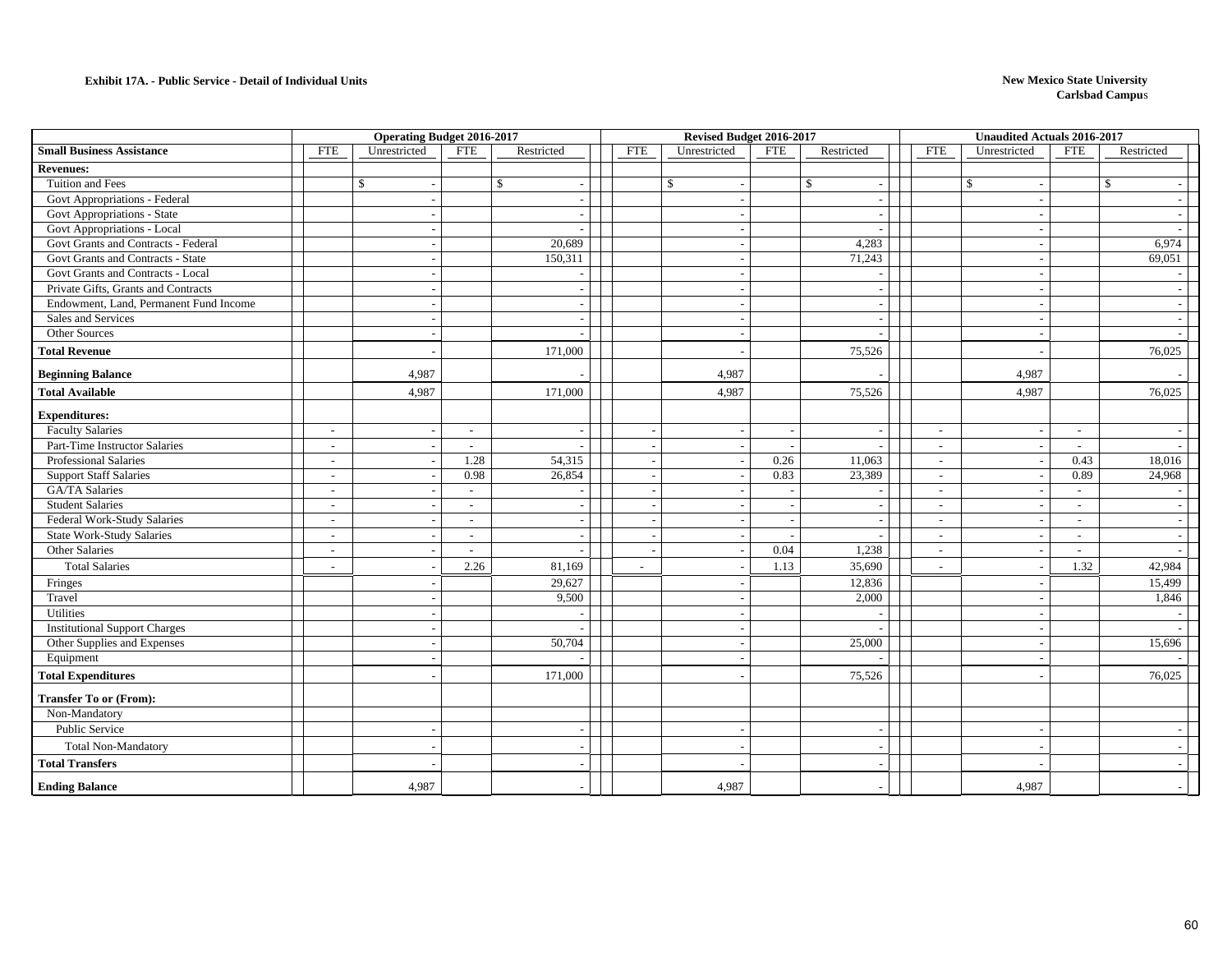#### **Exhibit 18. Summary of Internal Service Departments New Mexico State University**

|                                                   |                          | <b>Operating Budget 2016-2017</b> |                          |                          |                          | Revised Budget 2016-2017 |                          |                          |            | <b>Unaudited Actuals 2016-2017</b> |                          |                          |  |
|---------------------------------------------------|--------------------------|-----------------------------------|--------------------------|--------------------------|--------------------------|--------------------------|--------------------------|--------------------------|------------|------------------------------------|--------------------------|--------------------------|--|
|                                                   | <b>FTE</b>               | Unrestricted                      | <b>FTE</b>               | Restricted               | <b>FTE</b>               | Unrestricted             | <b>FTE</b>               | Restricted               | <b>FTE</b> | Unrestricted                       | <b>FTE</b>               | Restricted               |  |
| <b>Revenues:</b>                                  |                          |                                   |                          |                          |                          |                          |                          |                          |            |                                    |                          |                          |  |
| Tuition and Fees                                  |                          | \$<br>25,000                      |                          | $\mathbb{S}$             |                          | $\mathbb{S}$<br>28,097   |                          | $\mathbb{S}$<br>$\sim$   |            | \$<br>$\overline{\phantom{a}}$     |                          | $\mathbb{S}$             |  |
| Govt Appropriations - Federal                     |                          |                                   |                          |                          |                          |                          |                          | $\overline{\phantom{a}}$ |            | $\sim$                             |                          |                          |  |
| Govt Appropriations - State                       |                          |                                   |                          |                          |                          |                          |                          | $\sim$                   |            | $\overline{\phantom{a}}$           |                          |                          |  |
| Govt Appropriations - Local                       |                          |                                   |                          |                          |                          |                          |                          | $\overline{\phantom{a}}$ |            |                                    |                          |                          |  |
| Govt Grants and Contracts - Federal               |                          |                                   |                          |                          |                          |                          |                          | $\overline{\phantom{a}}$ |            | $\overline{\phantom{a}}$           |                          |                          |  |
| Govt Grants and Contracts - State                 |                          |                                   |                          |                          |                          |                          |                          | $\overline{\phantom{a}}$ |            | ٠.                                 |                          |                          |  |
| Govt Grants and Contracts - Local                 |                          | $\sim$                            |                          | $\overline{\phantom{a}}$ |                          |                          |                          | $\sim$                   |            | $\overline{\phantom{a}}$           |                          | $\sim$                   |  |
| Private Gifts, Grants and Contracts               |                          |                                   |                          | $\overline{\phantom{a}}$ |                          |                          |                          | $\sim$                   |            |                                    |                          |                          |  |
| Endowment, Land, Permanent Fund Income            |                          |                                   |                          |                          |                          |                          |                          | $\overline{\phantom{a}}$ |            |                                    |                          |                          |  |
| Sales and Services                                |                          |                                   |                          | $\overline{a}$           |                          |                          |                          | $\sim$                   |            | $\overline{\phantom{a}}$           |                          | $\sim$                   |  |
| Other Sources                                     |                          |                                   |                          |                          |                          |                          |                          | $\overline{\phantom{a}}$ |            |                                    |                          |                          |  |
| <b>Total Revenue</b>                              |                          | 25,000                            |                          |                          |                          | 28,097                   |                          | $\overline{a}$           |            |                                    |                          |                          |  |
| <b>Beginning Balance</b>                          |                          |                                   |                          |                          |                          |                          |                          |                          |            |                                    |                          |                          |  |
| <b>Total Available</b>                            |                          | 25,000                            |                          |                          |                          | 28,097                   |                          |                          |            |                                    |                          |                          |  |
| <b>Expenditures:</b>                              |                          |                                   |                          |                          |                          |                          |                          |                          |            |                                    |                          |                          |  |
| <b>Faculty Salaries</b>                           | $\blacksquare$           |                                   | $\overline{\phantom{a}}$ |                          | $\sim$                   |                          | $\sim$                   | $\overline{\phantom{a}}$ | $\sim$     |                                    | $\sim$                   |                          |  |
| Part-Time Instructor Salaries                     | $\overline{\phantom{a}}$ |                                   | $\overline{a}$           |                          | $\sim$                   |                          | $\overline{\phantom{a}}$ | $\overline{\phantom{a}}$ | $\sim$     |                                    | $\overline{\phantom{a}}$ | $\overline{\phantom{a}}$ |  |
| <b>Professional Salaries</b>                      | 1.74                     | 74,085                            | $\sim$                   |                          | 1.76                     | 74,085                   | $\sim$                   | $\sim$                   | 1.75       | 73,485                             | $\sim$                   | $\sim$                   |  |
| <b>Support Staff Salaries</b>                     | 3.99                     | 108,978                           | $\overline{\phantom{a}}$ |                          | 3.78                     | 106,216                  | $\sim$                   | $\sim$                   | 4.03       | 113,138                            | $\sim$                   | $\sim$                   |  |
| GA/TA Salaries                                    | $\sim$                   |                                   | $\sim$                   |                          | $\sim$                   | $\sim$                   | $\sim$                   | $\sim$                   | $\sim$     | $\overline{a}$                     | $\sim$                   | $\sim$                   |  |
| <b>Student Salaries</b>                           | $\overline{\phantom{a}}$ |                                   | $\sim$                   |                          | $\sim$                   |                          | $\sim$                   | $\overline{\phantom{a}}$ | $\sim$     | $\overline{\phantom{a}}$           | $\sim$                   | $\overline{a}$           |  |
| Federal Work-Study Salaries                       | $\sim$                   |                                   | $\sim$                   |                          | $\sim$                   |                          | $\sim$                   | $\overline{\phantom{a}}$ | $\sim$     | $\sim$                             | $\sim$                   | $\sim$                   |  |
| <b>State Work-Study Salaries</b>                  | $\overline{a}$           |                                   | $\sim$                   | $\overline{\phantom{a}}$ | $\sim$                   |                          | $\sim$                   | $\overline{\phantom{a}}$ | $\sim$     | $\overline{\phantom{a}}$           | $\sim$                   | $\sim$                   |  |
| Other Salaries                                    | 0.38                     | 10,300                            | $\overline{\phantom{a}}$ |                          | $\overline{\phantom{a}}$ |                          | $\overline{\phantom{a}}$ | $\overline{\phantom{a}}$ | 0.03       | 952                                | $\sim$                   | $\overline{\phantom{a}}$ |  |
| <b>Total Salaries</b>                             | 6.11                     | 193,363                           | $\sim$                   |                          | 5.54                     | 180,301                  | $\sim$                   | $\overline{\phantom{a}}$ | 5.81       | 187,575                            | $\sim$                   |                          |  |
| Fringes                                           |                          | 70,775                            |                          | $\overline{\phantom{a}}$ |                          | 65,810                   |                          | $\sim$                   |            | 68,465                             |                          | $\overline{\phantom{a}}$ |  |
| Travel                                            |                          |                                   |                          |                          |                          | 1,885                    |                          | $\sim$                   |            | 1,458                              |                          | $\sim$                   |  |
| Utilities                                         |                          |                                   |                          |                          |                          |                          |                          | $\overline{\phantom{a}}$ |            |                                    |                          |                          |  |
| <b>Institutional Support Charges</b>              |                          |                                   |                          |                          |                          |                          |                          | $\overline{\phantom{a}}$ |            |                                    |                          | $\overline{a}$           |  |
| Other Supplies and Expenses                       |                          | 150,000                           |                          |                          |                          | 127,959                  |                          | $\overline{a}$           |            | 140,049                            |                          |                          |  |
| Equipment                                         |                          |                                   |                          |                          |                          |                          |                          | $\overline{\phantom{a}}$ |            |                                    |                          | $\overline{\phantom{a}}$ |  |
| <b>Total Expenditures</b>                         |                          | 414,138                           |                          |                          |                          | 375,955                  |                          |                          |            | 397,547                            |                          |                          |  |
| <b>Internal Departmental Credits</b>              |                          | (389, 138)                        |                          |                          |                          | (347, 858)               |                          |                          |            | (397, 547)                         |                          |                          |  |
| <b>Total Expenditures net of Internal Credits</b> |                          | 25,000                            |                          |                          |                          | 28,097                   |                          |                          |            |                                    |                          |                          |  |
| <b>Transfer To or (From):</b>                     |                          |                                   |                          |                          |                          |                          |                          |                          |            |                                    |                          |                          |  |
| Non-Mandatory                                     |                          |                                   |                          |                          |                          |                          |                          |                          |            |                                    |                          |                          |  |
| <b>Internal Service</b>                           |                          |                                   |                          |                          |                          |                          |                          | $\overline{\phantom{a}}$ |            |                                    |                          |                          |  |
| <b>Total Non-Mandatory</b>                        |                          |                                   |                          |                          |                          |                          |                          |                          |            |                                    |                          |                          |  |
| <b>Total Transfers</b>                            |                          |                                   |                          |                          |                          |                          |                          |                          |            |                                    |                          |                          |  |
| <b>Ending Balance</b>                             |                          |                                   |                          |                          |                          |                          |                          |                          |            |                                    |                          |                          |  |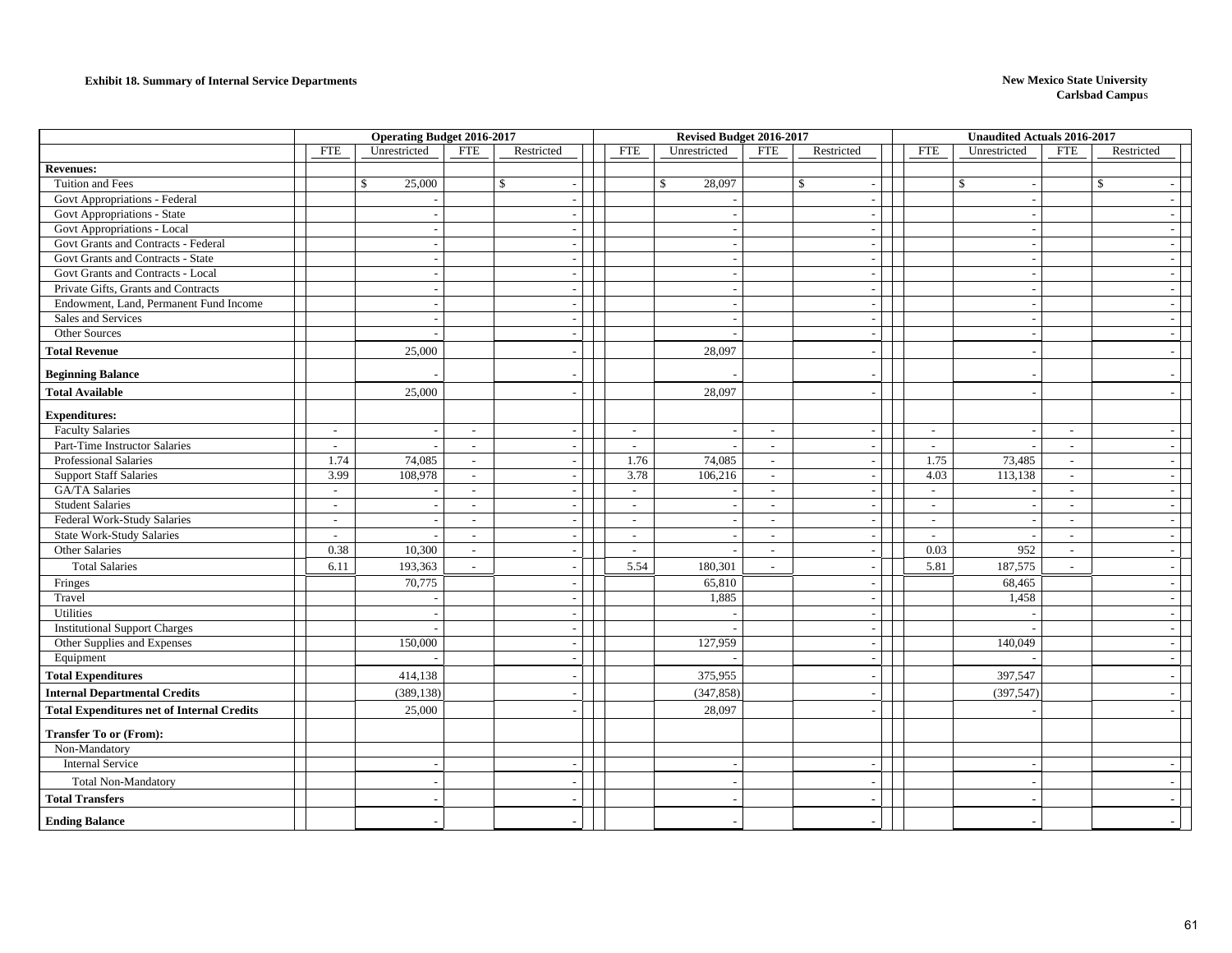#### **Exhibit 18A. Internal Service Departments - Detail of Individual Units New Mexico State University New Mexico State University**

|                                                   |                          | <b>Operating Budget 2016-2017</b> |                          |                          |                          | Revised Budget 2016-2017 |                             |                          |            | <b>Unaudited Actuals 2016-2017</b> |                          |              |                          |
|---------------------------------------------------|--------------------------|-----------------------------------|--------------------------|--------------------------|--------------------------|--------------------------|-----------------------------|--------------------------|------------|------------------------------------|--------------------------|--------------|--------------------------|
| <b>Information Systems</b>                        | <b>FTE</b>               | Unrestricted                      | <b>FTE</b>               | Restricted               | <b>FTE</b>               | Unrestricted             | <b>FTE</b>                  | Restricted               | <b>FTE</b> | Unrestricted                       | FTE                      | Restricted   |                          |
| <b>Revenues:</b>                                  |                          |                                   |                          |                          |                          |                          |                             |                          |            |                                    |                          |              |                          |
| Tuition and Fees                                  |                          | \$<br>25,000                      |                          | $\mathbb{S}$             |                          | 28,097<br>\$             |                             | $\mathbb{S}$             |            | $\mathbb{S}$                       |                          | $\mathbb{S}$ |                          |
| Govt Appropriations - Federal                     |                          |                                   |                          | $\overline{\phantom{a}}$ |                          |                          |                             | $\overline{\phantom{a}}$ |            | $\overline{\phantom{a}}$           |                          |              |                          |
| Govt Appropriations - State                       |                          |                                   |                          | $\overline{\phantom{a}}$ |                          |                          |                             | $\sim$                   |            |                                    |                          |              |                          |
| Govt Appropriations - Local                       |                          |                                   |                          | $\sim$                   |                          |                          |                             |                          |            |                                    |                          |              |                          |
| Govt Grants and Contracts - Federal               |                          |                                   |                          | $\sim$                   |                          |                          |                             | $\sim$                   |            |                                    |                          |              |                          |
| Govt Grants and Contracts - State                 |                          |                                   |                          |                          |                          |                          |                             | $\overline{\phantom{a}}$ |            |                                    |                          |              |                          |
| Govt Grants and Contracts - Local                 |                          | $\sim$                            |                          | $\overline{\phantom{a}}$ |                          |                          |                             | $\sim$                   |            | $\overline{\phantom{a}}$           |                          |              | $\overline{\phantom{a}}$ |
| Private Gifts, Grants and Contracts               |                          | $\overline{\phantom{a}}$          |                          | $\sim$                   |                          |                          |                             | $\sim$                   |            | $\overline{\phantom{a}}$           |                          |              |                          |
| Endowment, Land, Permanent Fund Income            |                          |                                   |                          | $\overline{a}$           |                          |                          |                             | $\sim$                   |            |                                    |                          |              |                          |
| Sales and Services                                |                          |                                   |                          |                          |                          |                          |                             | $\sim$                   |            |                                    |                          |              |                          |
| Other Sources                                     |                          |                                   |                          | $\sim$                   |                          |                          |                             | $\sim$                   |            |                                    |                          |              |                          |
| <b>Total Revenue</b>                              |                          | 25,000                            |                          |                          |                          | 28,097                   |                             |                          |            |                                    |                          |              |                          |
| <b>Beginning Balance</b>                          |                          |                                   |                          |                          |                          |                          |                             |                          |            |                                    |                          |              |                          |
| <b>Total Available</b>                            |                          | 25,000                            |                          |                          |                          | 28,097                   |                             |                          |            |                                    |                          |              |                          |
| <b>Expenditures:</b>                              |                          |                                   |                          |                          |                          |                          |                             |                          |            |                                    |                          |              |                          |
| <b>Faculty Salaries</b>                           | $\overline{\phantom{a}}$ |                                   | $\overline{\phantom{a}}$ | $\overline{\phantom{a}}$ | $\sim$                   |                          | $\blacksquare$              | $\overline{\phantom{a}}$ | $\sim$     |                                    | $\sim$                   |              |                          |
| Part-Time Instructor Salaries                     | $\sim$                   |                                   | $\overline{\phantom{a}}$ | $\overline{\phantom{a}}$ | $\sim$                   |                          | $\overline{\phantom{a}}$    | $\overline{\phantom{a}}$ | $\sim$     |                                    | $\sim$                   |              |                          |
| Professional Salaries                             | 1.74                     | 74,085                            |                          | $\sim$                   | 1.76                     | 74,085                   | $\overline{\phantom{a}}$    | $\overline{\phantom{a}}$ | 1.75       | 73,485                             | $\overline{\phantom{a}}$ |              | $\sim$                   |
| <b>Support Staff Salaries</b>                     | 3.99                     | 108,978                           | $\overline{\phantom{a}}$ |                          | 3.78                     | 106,216                  | $\overline{\phantom{a}}$    | $\sim$                   | 4.03       | 113,138                            | $\sim$                   |              | $\sim$                   |
| GA/TA Salaries                                    | $\sim$                   |                                   | $\overline{\phantom{a}}$ | $\overline{\phantom{a}}$ | $\sim$                   |                          | $\sim$                      | $\sim$                   | $\sim$     |                                    | $\overline{\phantom{a}}$ |              | $\sim$                   |
| <b>Student Salaries</b>                           | $\sim$                   |                                   |                          |                          | $\overline{\phantom{a}}$ |                          | $\sim$                      | $\overline{a}$           | $\sim$     |                                    | $\sim$                   |              |                          |
| Federal Work-Study Salaries                       | $\sim$                   |                                   | $\overline{\phantom{0}}$ |                          | $\overline{\phantom{a}}$ |                          | $\sim$                      | $\sim$                   | $\sim$     |                                    | $\sim$                   |              |                          |
| <b>State Work-Study Salaries</b>                  |                          |                                   |                          |                          | $\overline{a}$           |                          | $\blacksquare$              | $\overline{\phantom{a}}$ | $\sim$     |                                    | $\overline{\phantom{a}}$ |              | $\blacksquare$           |
| Other Salaries                                    | 0.38                     | 10,300                            |                          |                          |                          |                          | $\overline{a}$              | $\overline{a}$           | 0.03       | 952                                | $\overline{\phantom{a}}$ |              |                          |
| <b>Total Salaries</b>                             | 6.11                     | 193,363                           | $\sim$                   |                          | 5.54                     | 180,301                  | $\mathcal{L}_{\mathcal{A}}$ | $\sim$                   | 5.81       | 187,575                            | $\sim$                   |              |                          |
| Fringes                                           |                          | 70,775                            |                          | $\sim$                   |                          | 65,810                   |                             | $\overline{\phantom{a}}$ |            | 68,465                             |                          |              |                          |
| Travel                                            |                          |                                   |                          | $\overline{\phantom{a}}$ |                          | 1,885                    |                             | $\sim$                   |            | 1,458                              |                          |              |                          |
| Utilities                                         |                          |                                   |                          | $\overline{a}$           |                          |                          |                             | $\sim$                   |            |                                    |                          |              |                          |
| <b>Institutional Support Charges</b>              |                          |                                   |                          | $\overline{\phantom{a}}$ |                          |                          |                             | $\overline{\phantom{a}}$ |            |                                    |                          |              |                          |
| Other Supplies and Expenses                       |                          | 150,000                           |                          | $\overline{\phantom{a}}$ |                          | 127,959                  |                             | $\overline{\phantom{a}}$ |            | 140,049                            |                          |              |                          |
| Equipment                                         |                          |                                   |                          | $\overline{a}$           |                          |                          |                             | $\overline{\phantom{a}}$ |            |                                    |                          |              |                          |
| <b>Total Expenditures</b>                         |                          | 414,138                           |                          |                          |                          | 375,955                  |                             |                          |            | 397,547                            |                          |              |                          |
| <b>Internal Departmental Credits</b>              |                          | (389, 138)                        |                          |                          |                          | (347, 858)               |                             |                          |            | (397, 547)                         |                          |              |                          |
| <b>Total Expenditures net of Internal Credits</b> |                          | 25,000                            |                          |                          |                          | 28,097                   |                             |                          |            |                                    |                          |              |                          |
| <b>Transfer To or (From):</b>                     |                          |                                   |                          |                          |                          |                          |                             |                          |            |                                    |                          |              |                          |
| Non-Mandatory                                     |                          |                                   |                          |                          |                          |                          |                             |                          |            |                                    |                          |              |                          |
| <b>Internal Service</b>                           |                          |                                   |                          |                          |                          |                          |                             | $\overline{a}$           |            |                                    |                          |              |                          |
| <b>Total Non-Mandatory</b>                        |                          |                                   |                          |                          |                          |                          |                             |                          |            |                                    |                          |              |                          |
| <b>Total Transfers</b>                            |                          |                                   |                          |                          |                          |                          |                             |                          |            |                                    |                          |              |                          |
| <b>Ending Balance</b>                             |                          |                                   |                          |                          |                          |                          |                             |                          |            |                                    |                          |              |                          |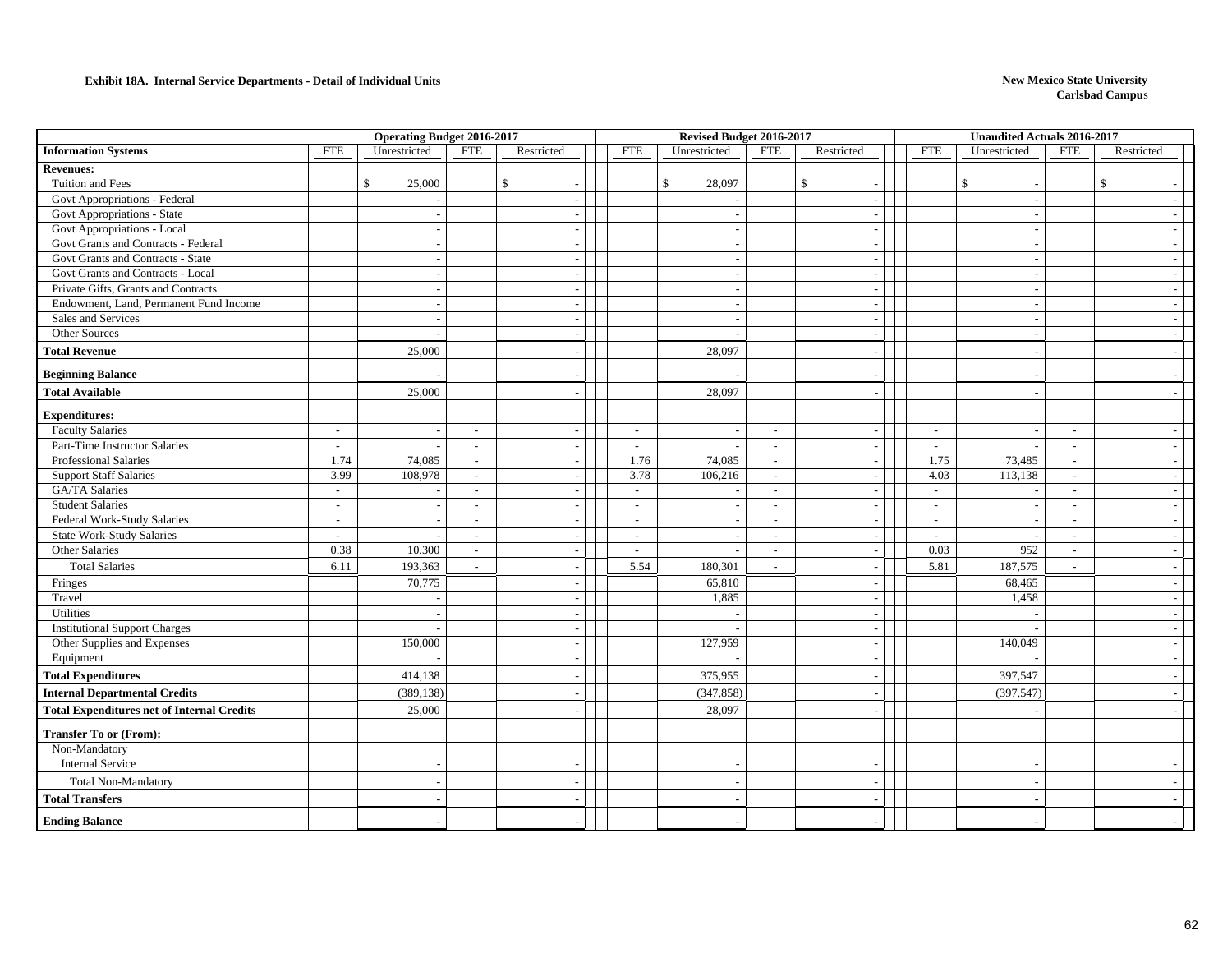#### **Exhibit 19. Summary of Student Aid Grants And Stipends New Mexico State University**

|                                                         |                      | Operating Budget 2016-2017 | Revised Budget 2016-2017 |                  | Unaudited Actuals 2016-2017 |                  |
|---------------------------------------------------------|----------------------|----------------------------|--------------------------|------------------|-----------------------------|------------------|
|                                                         | Unrestricted         | Restricted                 | Unrestricted             | Restricted       | Unrestricted                | Restricted       |
| <b>Revenues</b>                                         |                      |                            |                          |                  |                             |                  |
| Govt Grants & Contracts - Federal:                      |                      |                            |                          |                  |                             |                  |
| <b>Instruction and General Program Stipends</b>         | $\mathbb{S}$         | $\mathbb{S}$               | $\mathbb{S}$<br>$\sim$   | $\mathbb{S}$     | \$<br>$\omega$              | $\mathbb{S}$     |
| Work Study - External                                   | $\sim$               | $\sim$                     | $\sim$                   | $\sim$           | $\equiv$                    | $\sim$           |
| Supplemental Educational Opportunity Grants             | $\sim$               | 12,500                     | $\sim$                   | 12,500           | $\sim$                      | 10,425           |
| Pell Grants                                             | $\omega$             | 1,200,000                  | $\omega$                 | 1,210,000        | $\omega$                    | 1,191,512        |
| Other Federal Programs                                  | $\sim$               |                            | $\sim$                   |                  | $\sim$                      |                  |
| Govt Grants & Contracts - State:                        |                      |                            |                          |                  |                             |                  |
| <b>Instruction and General Program Stipends</b>         | $\sim$               | $\sim$                     | $\sim$                   | $\sim$           | $\sim$                      | 4,432            |
| Work Study - External                                   | $\sim$               |                            | $\sim$                   |                  | $\sim$                      |                  |
| NM Leveraging Ed Assist Prgm (LEAP)                     | $\sim$               | 125,000                    | $\omega$                 | 150,000          | $\sim$                      | 105,344          |
| Other State Programs                                    | $\omega$             | 97,830                     | $\omega$                 | 97,830           | $\omega$                    | 83,238           |
| Private Gifts, Grants & Contracts:                      |                      |                            |                          |                  |                             |                  |
| <b>Instruction and General Program Stipends</b>         | $\sim$               | $\sim$                     | $\blacksquare$           | $\sim$           | $\sim$                      | $\sim$           |
| Work Study - External                                   | $\sim$               |                            | $\sim$                   |                  | $\sim$                      | $\sim$           |
| Gifts for Scholarships and Fellowships                  | ä,                   | 30,000                     | ä,                       | 30,000           | $\omega$                    | $\sim$           |
| Endowment, Land, & Perm Income                          |                      |                            |                          |                  |                             |                  |
| <b>Instruction and General Program Stipends</b>         | $\sim$               | $\sim$                     | $\sim$                   | $\sim$           | $\sim$                      | $\sim$           |
| Other Endowment Funded Aid                              | $\sim$               | 7,650                      | $\blacksquare$           | 6,175            | $\sim$                      | 6,350            |
| Other Sources                                           | $\sim$               |                            |                          |                  | $\sim$                      |                  |
| <b>Total Revenue</b>                                    | $\sim$               | 1,472,980                  | $\overline{a}$           | 1,506,505        | ÷.                          | 1,401,301        |
| <b>Beginning Balance</b>                                | 9,502                |                            | 13,504                   | $\blacksquare$   | 13,504                      |                  |
| <b>Total Available</b>                                  | 9,502                | 1,472,980                  | 13,504                   | 1,506,505        | 13,504                      | 1,401,301        |
| <b>Expenditures</b>                                     |                      |                            |                          |                  |                             |                  |
| Instruction and General Program Stipends - Federal      | $\sim$               | $\sim$                     | $\omega$                 | $\sim$           | $\equiv$                    | $\sim$           |
| Federal Work Study - External                           | $\sim$               | $\sim$                     | $\sim$                   | $\sim$           | $\omega$                    | $\sim$           |
| Supplemental Educational Opportunity Grants             | $\sim$               | 12,500                     | $\sim$                   | 12,500           | $\omega$                    | 10,425           |
| Pell Grants                                             | $\sim$               | 1,200,000                  | $\sim$                   | 1,210,000        | $\omega$ .                  | 1,191,512        |
| Other Federal Programs (NSF, ONR)                       | $\sim$               |                            | $\sim$                   |                  | $\equiv$                    |                  |
| Instruction and General Program Stipends - State        | $\sim$               | $\sim$                     | $\sim$                   | $\sim$           | $\omega$                    | 4,432            |
| State Work Study - External                             | $\sim$               | $\sim$                     | $\sim$                   | $\sim$           | $\sim$                      | $\sim$           |
| NM Leveraging Ed Assist Prgm (LEAP)                     | $\sim$               | 125,000                    | $\sim$                   | 150,000          | $\omega$                    | 105,344          |
| <b>NMSU Scholarships</b>                                | $\sim$               | $\omega$                   | $\bar{a}$                |                  | $\omega$                    |                  |
| NM Lottery (Success) Scholarships                       | $\sim$               | 75,000                     |                          | 75,000           | $\omega$                    | 59,087           |
| State 3% Scholarships                                   | 80,507               | $\sim$                     | 56,919                   | $\sim$           | 44,812                      | $\sim$           |
| Other State Prgms (Affordability/Day Care/Grad/Nursing) | $\sim$               | 22,830                     | $\sim$                   | 22,830           | $\omega$                    | 24,151           |
| Private Instruction and General Program Stipends        | $\sim$               | $\sim$                     | $\sim$                   | $\sim$           | $\omega$                    | $\sim$           |
| Private Work Study - External                           | $\sim$               | $\sim$                     | $\bar{a}$                | $\overline{a}$   | $\sim$                      | $\sim$           |
| Scholarships from Private Gifts                         | $\sim$               | 30,000                     | $\sim$                   | 30,000           | $\sim$                      | $\sim$           |
| Endowment Instruction and General Program Stipends      | $\sim$               | $\sim$                     | $\sim$                   | $\blacksquare$   | $\equiv$                    | $\sim$           |
| Scholarships from Endowments                            | ÷.                   | 7,650                      |                          | 6,175            | $\sim$                      | 6,350            |
| <b>Total Expenditures</b>                               | 80,507               | 1,472,980                  | 56,919                   | 1,506,505        | 44,812                      | 1,401,301        |
|                                                         |                      |                            |                          |                  |                             |                  |
| <b>Transfer To or (From)</b>                            |                      |                            |                          |                  |                             |                  |
| Non-Mandatory                                           |                      |                            |                          |                  |                             |                  |
| I & G                                                   | (17,590)<br>(17,590) | $\overline{\phantom{a}}$   | $\overline{\phantom{a}}$ | $\sim$           | $\sim$                      | $\sim$           |
| Subtotal Non-Mandatory                                  |                      | $\sim$                     | ÷,                       | $\sim$           | $\sim$                      | $\sim$           |
| Required<br>I & G                                       | (53, 415)            |                            | (53, 415)                |                  | (53, 415)                   |                  |
| <b>Subtotal Required</b>                                | (53, 415)            | $\blacksquare$<br>$\sim$   | (53, 415)                | $\sim$<br>$\sim$ | (53, 415)                   | $\sim$<br>$\sim$ |
| <b>Total Transfers</b>                                  | (71,005)             | $\sim$                     | (53, 415)                | $\sim$           | (53, 415)                   | $\sim$           |
| <b>Ending Balance</b>                                   |                      | $\overline{a}$             | 10,000                   | $\sim$           | 22,107                      | $\overline{a}$   |
|                                                         |                      |                            |                          |                  |                             |                  |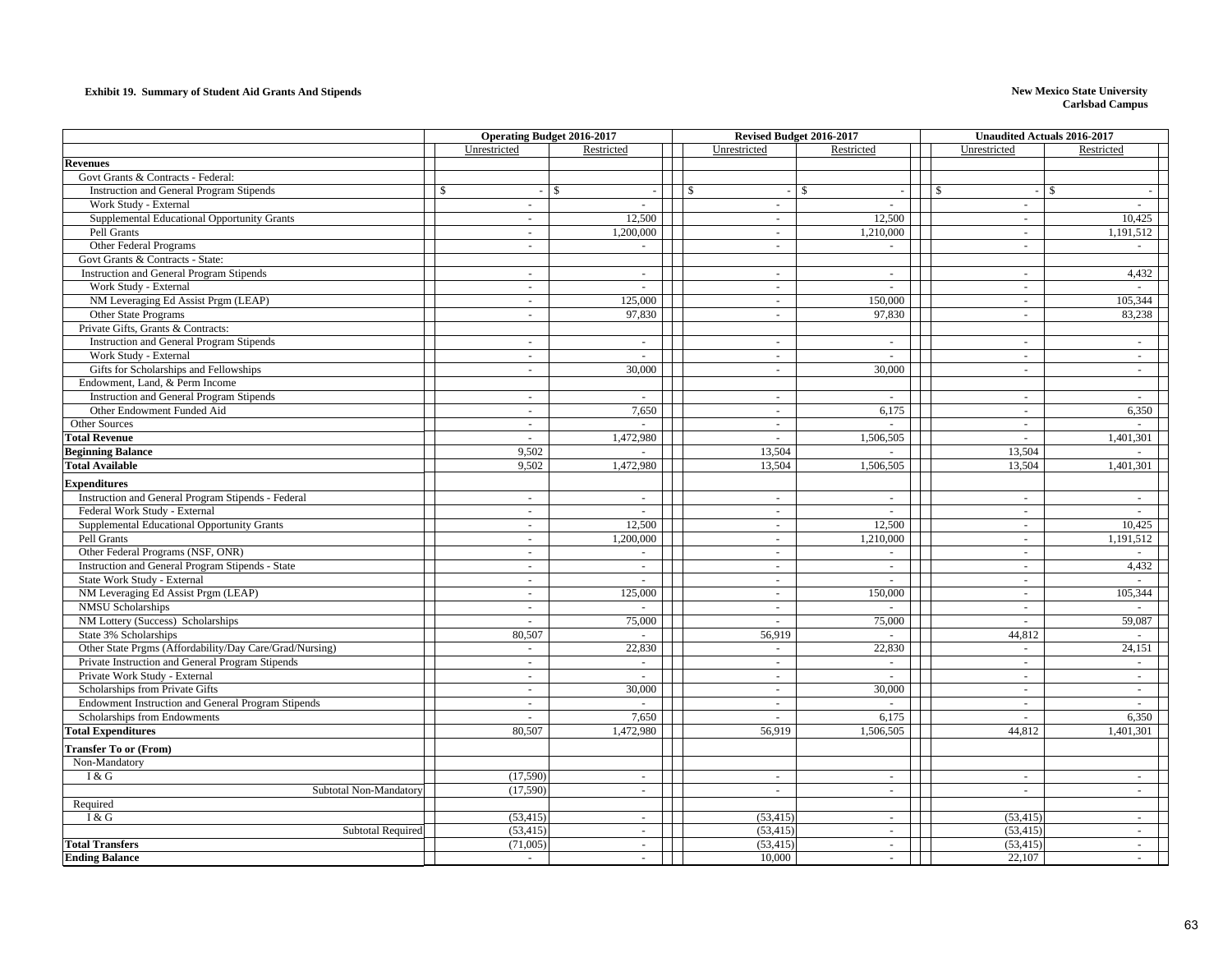#### **Exhibit 20. Summary of Auxiliary Enterprises New Mexico State University**

|                                                        |                          | <b>Operating Budget 2016-2017</b> |                          |                          |                          |              |                  | Revised Budget 2016-2017 |                                    |                          |              | <b>Unaudited Actuals 2016-2017</b> |                          |              |  |
|--------------------------------------------------------|--------------------------|-----------------------------------|--------------------------|--------------------------|--------------------------|--------------|------------------|--------------------------|------------------------------------|--------------------------|--------------|------------------------------------|--------------------------|--------------|--|
|                                                        | <b>FTE</b>               | Unrestricted                      | <b>FTE</b>               | Restricted               | <b>FTE</b>               | Unrestricted |                  | <b>FTE</b>               | Restricted                         | <b>FTE</b>               |              | Unrestricted                       | <b>FTE</b>               | Restricted   |  |
| <b>Revenues:</b>                                       |                          |                                   |                          |                          |                          |              |                  |                          |                                    |                          |              |                                    |                          |              |  |
| Tuition and Fees                                       |                          | $\mathbb{S}$<br>38,000            |                          | $\mathbb{S}$             |                          | $\mathbb{S}$ | 58,971           |                          | $\mathbb{S}$<br>$\overline{a}$     |                          |              | $\mathbb{S}$<br>42,750             |                          | $\mathbb{S}$ |  |
| Govt Appropriations - Federal                          |                          |                                   |                          |                          |                          |              |                  |                          |                                    |                          |              |                                    |                          |              |  |
| Govt Appropriations - State                            |                          | $\sim$                            |                          |                          |                          |              |                  |                          | $\sim$                             |                          |              |                                    |                          |              |  |
| Govt Appropriations - Local                            |                          |                                   |                          |                          |                          |              |                  |                          |                                    |                          |              |                                    |                          |              |  |
| Govt Grants and Contracts - Federal                    |                          | $\sim$                            |                          |                          |                          |              |                  |                          | $\overline{a}$                     |                          |              |                                    |                          |              |  |
| Govt Grants and Contracts - State                      |                          | $\overline{a}$                    |                          |                          |                          |              |                  |                          | $\overline{\phantom{a}}$           |                          |              |                                    |                          |              |  |
| Govt Grants and Contracts - Local                      |                          |                                   |                          |                          |                          |              |                  |                          | $\sim$                             |                          |              |                                    |                          |              |  |
| Private Gifts, Grants and Contracts                    |                          | $\sim$                            |                          |                          |                          |              |                  |                          | $\sim$                             |                          |              |                                    |                          |              |  |
| Endowment, Land, Permanent Fund Income                 |                          |                                   |                          |                          |                          |              |                  |                          |                                    |                          |              |                                    |                          |              |  |
| Sales and Services                                     |                          | 38,000                            |                          |                          |                          |              | 49,906           |                          | $\sim$                             |                          |              | 41,224                             |                          |              |  |
| Other Sources                                          |                          |                                   |                          |                          |                          |              |                  |                          | $\overline{\phantom{a}}$           |                          |              |                                    |                          |              |  |
| <b>Total Revenue</b>                                   |                          | 76,000                            |                          |                          |                          |              | 108,877          |                          | $\overline{\phantom{a}}$           |                          |              | 83,974                             |                          |              |  |
| <b>Beginning Balance</b>                               |                          | 94,585                            |                          |                          |                          |              | 180,952          |                          |                                    |                          |              | 180,952                            |                          |              |  |
| <b>Total Available</b>                                 |                          | 170,585                           |                          |                          |                          |              | 289,829          |                          |                                    |                          |              | 264,926                            |                          |              |  |
|                                                        |                          |                                   |                          |                          |                          |              |                  |                          |                                    |                          |              |                                    |                          |              |  |
| <b>Expenditures:</b>                                   |                          |                                   |                          |                          |                          |              |                  |                          |                                    |                          |              |                                    |                          |              |  |
| <b>Faculty Salaries</b>                                | $\overline{\phantom{a}}$ |                                   | $\overline{\phantom{a}}$ |                          | $\sim$<br>3.79           |              |                  | $\sim$                   | $\sim$                             | $\sim$                   |              |                                    | $\sim$                   |              |  |
| Part-Time Instructor Salaries                          | 1.60                     | 15,000                            | $\sim$                   |                          |                          |              | 34,490           | $\overline{\phantom{a}}$ | $\overline{\phantom{a}}$           | $\overline{\phantom{a}}$ |              |                                    | $\overline{\phantom{a}}$ |              |  |
| Professional Salaries<br><b>Support Staff Salaries</b> | 3.09<br>0.94             | 131,554<br>25,564                 | $\sim$<br>$\sim$         |                          | 1.59<br>0.90             |              | 66,802<br>25,309 | $\sim$<br>$\sim$         | $\sim$                             |                          | 2.53<br>0.96 | 106,567<br>26,979                  | $\sim$<br>$\sim$         |              |  |
| <b>GA/TA Salaries</b>                                  |                          |                                   | $\sim$                   |                          | $\overline{a}$           |              |                  | $\sim$                   | $\sim$<br>$\overline{\phantom{a}}$ | $\overline{a}$           |              |                                    | $\overline{a}$           |              |  |
| <b>Student Salaries</b>                                | $\sim$                   | $\sim$                            | $\sim$                   |                          | $\overline{\phantom{a}}$ |              |                  | $\sim$                   | $\overline{\phantom{a}}$           |                          | $\sim$       | $\overline{\phantom{a}}$           | $\sim$                   |              |  |
| Federal Work-Study Salaries                            | $\sim$                   | $\sim$                            | $\overline{\phantom{a}}$ |                          | $\sim$                   |              |                  | $\sim$                   | $\sim$                             | $\sim$                   |              |                                    | $\sim$                   |              |  |
| <b>State Work-Study Salaries</b>                       | $\overline{\phantom{a}}$ |                                   | $\sim$                   |                          | $\sim$                   |              |                  | $\sim$                   | $\sim$                             | $\sim$                   |              |                                    | $\overline{\phantom{a}}$ |              |  |
| Other Salaries                                         | $\overline{\phantom{a}}$ | $\sim$                            | $\blacksquare$           |                          | $\overline{\phantom{a}}$ |              | $\sim$           | $\sim$                   | $\overline{\phantom{a}}$           | $\sim$                   |              | 73                                 | $\sim$                   |              |  |
| <b>Total Salaries</b>                                  | 5.63                     | 172,118                           | $\overline{a}$           |                          | 6.28                     |              | 126,601          | $\sim$                   | $\sim$                             |                          | 3.49         | 133,619                            | $\overline{a}$           |              |  |
| Fringes                                                |                          | 60,517                            |                          |                          |                          |              | 40,898           |                          |                                    |                          |              | 43,964                             |                          |              |  |
| Travel                                                 |                          | 7,000                             |                          | $\overline{\phantom{a}}$ |                          |              | 1,023            |                          | $\overline{\phantom{a}}$           |                          |              | 6,308                              |                          |              |  |
| Utilities                                              |                          |                                   |                          |                          |                          |              |                  |                          | $\overline{\phantom{a}}$           |                          |              |                                    |                          |              |  |
| <b>Institutional Support Charges</b>                   |                          |                                   |                          |                          |                          |              |                  |                          | $\sim$                             |                          |              |                                    |                          |              |  |
| <b>Purchase for Resale</b>                             |                          |                                   |                          |                          |                          |              |                  |                          | $\sim$                             |                          |              |                                    |                          |              |  |
| Other Supplies and Expenses                            |                          | 80,000                            |                          |                          |                          |              | 107,161          |                          | $\sim$                             |                          |              | 24,675                             |                          |              |  |
| Equipment                                              |                          |                                   |                          |                          |                          |              |                  |                          | $\sim$                             |                          |              |                                    |                          |              |  |
| <b>Total Expenditures</b>                              |                          | 319,635                           |                          |                          |                          |              | 275,683          |                          |                                    |                          |              | 208,566                            |                          |              |  |
|                                                        |                          |                                   |                          |                          |                          |              |                  |                          |                                    |                          |              |                                    |                          |              |  |
| <b>Transfer To or (From):</b>                          |                          |                                   |                          |                          |                          |              |                  |                          |                                    |                          |              |                                    |                          |              |  |
| Non-Mandatory                                          |                          |                                   |                          |                          |                          |              |                  |                          |                                    |                          |              |                                    |                          |              |  |
| <b>Instruction and General</b>                         |                          | (243, 635)                        |                          |                          |                          |              |                  |                          |                                    |                          |              |                                    |                          |              |  |
| <b>Auxiliary Enterprises</b>                           |                          |                                   |                          |                          |                          |              |                  |                          | $\overline{\phantom{a}}$           |                          |              |                                    |                          |              |  |
| Total Non-Mandatory                                    |                          | (243, 635)                        |                          |                          |                          |              |                  |                          |                                    |                          |              |                                    |                          |              |  |
| <b>Total Transfers</b>                                 |                          | (243, 635)                        |                          |                          |                          |              |                  |                          |                                    |                          |              |                                    |                          |              |  |
| <b>Ending Balance</b>                                  |                          | 94,585                            |                          |                          |                          |              | 14,146           |                          |                                    |                          |              | 56,360                             |                          |              |  |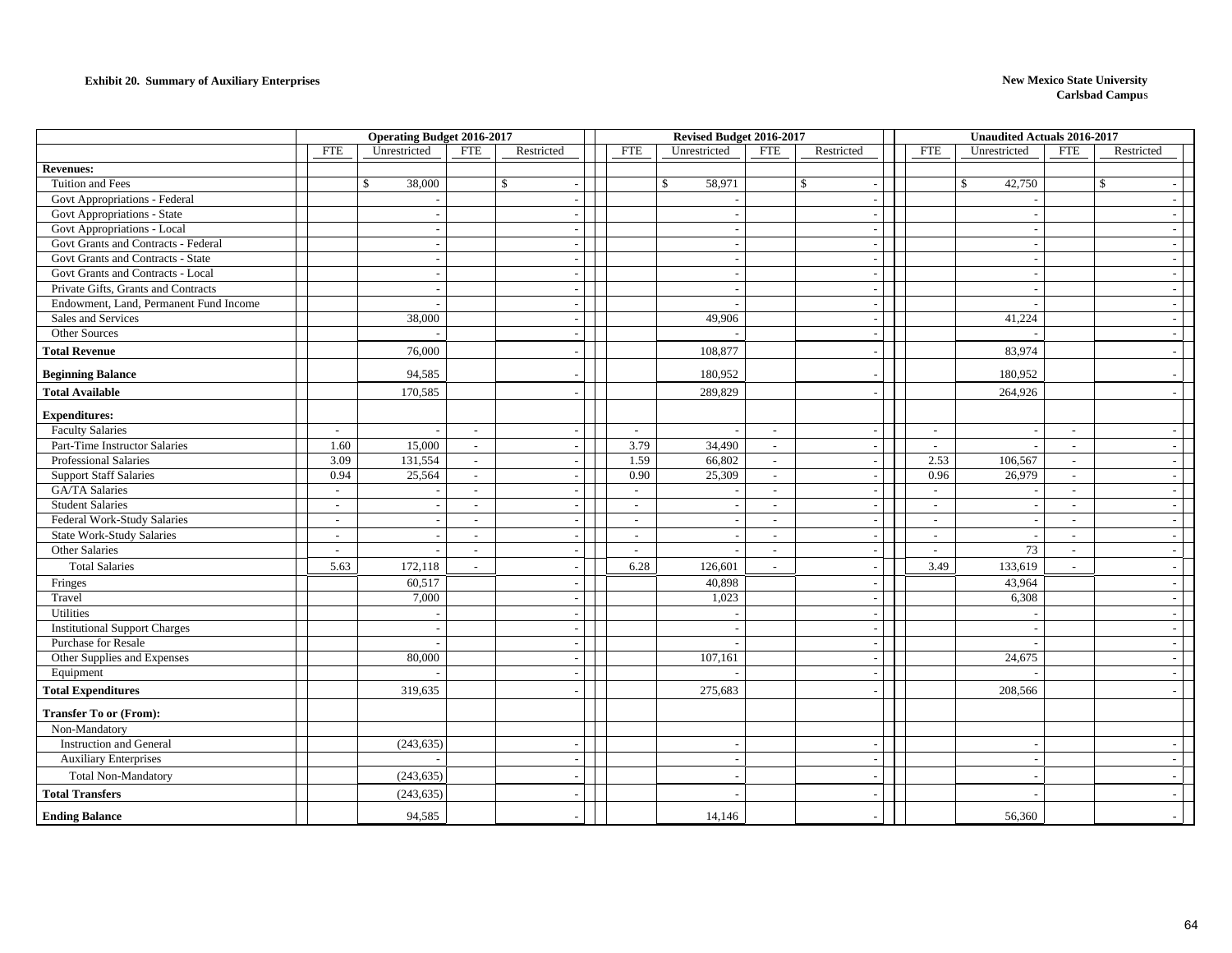#### **Exhibit 20A. Auxiliary Enterprises - Detail of Individual Units New Mexico State University**

|                                        |                          | <b>Operating Budget 2016-2017</b> |                          |                          |                          | Revised Budget 2016-2017 |            |                                |                | <b>Unaudited Actuals 2016-2017</b> |                          |                          |  |
|----------------------------------------|--------------------------|-----------------------------------|--------------------------|--------------------------|--------------------------|--------------------------|------------|--------------------------------|----------------|------------------------------------|--------------------------|--------------------------|--|
| <b>Bookstore</b>                       | <b>FTE</b>               | Unrestricted                      | <b>FTE</b>               | Restricted               | <b>FTE</b>               | Unrestricted             | <b>FTE</b> | Restricted                     | <b>FTE</b>     | Unrestricted                       | <b>FTE</b>               | Restricted               |  |
| <b>Revenues:</b>                       |                          |                                   |                          |                          |                          |                          |            |                                |                |                                    |                          |                          |  |
| Tuition and Fees                       |                          | $\mathsf{\$}$                     |                          | $\mathbf{\hat{s}}$       |                          | $\mathbf{s}$             |            | $\mathbb{S}$<br>$\overline{a}$ |                | $\mathbb{S}$                       |                          | $\mathbf S$              |  |
| Govt Appropriations - Federal          |                          |                                   |                          |                          |                          |                          |            | $\overline{\phantom{a}}$       |                |                                    |                          |                          |  |
| Govt Appropriations - State            |                          | $\sim$                            |                          |                          |                          |                          |            | $\overline{\phantom{a}}$       |                | $\sim$                             |                          | $\overline{\phantom{a}}$ |  |
| Govt Appropriations - Local            |                          | $\overline{\phantom{a}}$          |                          |                          |                          |                          |            | $\sim$                         |                | $\sim$                             |                          | $\overline{\phantom{a}}$ |  |
| Govt Grants and Contracts - Federal    |                          |                                   |                          |                          |                          |                          |            | $\sim$                         |                |                                    |                          | $\sim$                   |  |
| Govt Grants and Contracts - State      |                          | $\sim$                            |                          |                          |                          |                          |            | $\overline{\phantom{a}}$       |                |                                    |                          | $\overline{\phantom{a}}$ |  |
| Govt Grants and Contracts - Local      |                          |                                   |                          |                          |                          |                          |            | $\sim$                         |                | $\overline{\phantom{a}}$           |                          | $\overline{\phantom{a}}$ |  |
| Private Gifts, Grants and Contracts    |                          | $\sim$                            |                          | $\overline{\phantom{a}}$ |                          | $\overline{\phantom{a}}$ |            | $\sim$                         |                | $\sim$                             |                          | $\overline{a}$           |  |
| Endowment, Land, Permanent Fund Income |                          |                                   |                          | $\overline{\phantom{a}}$ |                          |                          |            | $\overline{\phantom{a}}$       |                |                                    |                          | $\overline{\phantom{a}}$ |  |
| Sales and Services                     |                          | 26,000                            |                          |                          |                          | 40,740                   |            | $\overline{\phantom{a}}$       |                | 33,867                             |                          | $\overline{\phantom{a}}$ |  |
| Other Sources                          |                          |                                   |                          | $\overline{\phantom{a}}$ |                          |                          |            | $\overline{\phantom{a}}$       |                |                                    |                          | $\overline{a}$           |  |
| <b>Total Revenue</b>                   |                          | 26,000                            |                          |                          |                          | 40,740                   |            | $\overline{a}$                 |                | 33,867                             |                          | $\overline{\phantom{a}}$ |  |
| <b>Beginning Balance</b>               |                          | 72,303                            |                          |                          |                          | 112,102                  |            |                                |                | 112,102                            |                          |                          |  |
| <b>Total Available</b>                 |                          | 98,303                            |                          |                          |                          | 152,842                  |            |                                |                | 145,969                            |                          |                          |  |
| <b>Expenditures:</b>                   |                          |                                   |                          |                          |                          |                          |            |                                |                |                                    |                          |                          |  |
| <b>Faculty Salaries</b>                | $\sim$                   |                                   |                          | $\overline{\phantom{a}}$ |                          |                          |            | $\overline{a}$                 | $\sim$         |                                    | $\sim$                   |                          |  |
| Part-Time Instructor Salaries          | $\sim$                   |                                   |                          |                          |                          |                          |            | $\overline{\phantom{a}}$       | $\sim$         | $\overline{\phantom{a}}$           | $\overline{\phantom{a}}$ | $\overline{\phantom{a}}$ |  |
| Professional Salaries                  | $\sim$                   | $\overline{a}$                    | $\overline{\phantom{a}}$ | $\overline{\phantom{a}}$ |                          | $\overline{\phantom{a}}$ |            | $\sim$ $\sim$                  | $\sim$         | $\sim$                             | $\sim$                   | $\sim$                   |  |
| <b>Support Staff Salaries</b>          | $\sim$                   | $\overline{\phantom{a}}$          | $\overline{\phantom{a}}$ | $\overline{\phantom{a}}$ |                          |                          |            | $\overline{\phantom{a}}$       | $\overline{a}$ | $\overline{\phantom{a}}$           | $\sim$                   | $\sim$                   |  |
| <b>GA/TA Salaries</b>                  | $\sim$                   |                                   |                          |                          |                          |                          |            | $\overline{\phantom{a}}$       | $\sim$         | $\overline{\phantom{a}}$           | $\sim$                   | $\sim$                   |  |
| <b>Student Salaries</b>                | $\overline{\phantom{a}}$ | $\sim$                            |                          |                          |                          |                          |            | $\overline{\phantom{a}}$       | $\sim$         | $\sim$                             | $\sim$                   | $\sim$                   |  |
| Federal Work-Study Salaries            | $\sim$                   | $\overline{\phantom{a}}$          | $\overline{\phantom{a}}$ |                          |                          |                          |            | $\overline{\phantom{a}}$       | $\overline{a}$ | $\overline{\phantom{a}}$           | $\overline{\phantom{a}}$ | $\overline{\phantom{a}}$ |  |
| <b>State Work-Study Salaries</b>       | $\sim$                   | $\sim$                            | $\sim$                   | $\sim$                   |                          |                          |            | $\sim$                         | $\sim$         | $\sim$                             | $\sim$                   | $\sim$                   |  |
| Other Salaries                         | $\sim$                   |                                   |                          |                          |                          | $\overline{\phantom{a}}$ |            | $\overline{\phantom{a}}$       | $\sim$         | $\overline{\phantom{a}}$           | $\sim$                   | $\overline{\phantom{a}}$ |  |
| <b>Total Salaries</b>                  | $\blacksquare$           |                                   | $\overline{\phantom{a}}$ |                          | $\overline{\phantom{a}}$ | $\overline{\phantom{a}}$ | $\sim$     | $\sim$                         | $\sim$         |                                    | $\sim$                   |                          |  |
| Fringes                                |                          |                                   |                          |                          |                          |                          |            | $\sim$                         |                |                                    |                          |                          |  |
| Travel                                 |                          | $\sim$                            |                          | $\overline{\phantom{a}}$ |                          | $\overline{\phantom{a}}$ |            | $\sim$                         |                | $\sim$                             |                          | $\overline{\phantom{a}}$ |  |
| Utilities                              |                          | $\overline{\phantom{a}}$          |                          |                          |                          |                          |            | $\overline{\phantom{a}}$       |                |                                    |                          | $\overline{\phantom{a}}$ |  |
| <b>Institutional Support Charges</b>   |                          |                                   |                          |                          |                          |                          |            | $\overline{\phantom{a}}$       |                |                                    |                          | $\overline{\phantom{a}}$ |  |
| Purchase for Resale                    |                          |                                   |                          | $\overline{\phantom{a}}$ |                          |                          |            | $\sim$                         |                |                                    |                          | $\overline{a}$           |  |
| Other Supplies and Expenses            |                          | 26,000                            |                          | $\sim$                   |                          | 25,896                   |            | $\overline{\phantom{a}}$       |                | 4,564                              |                          | $\overline{a}$           |  |
| Equipment                              |                          |                                   |                          |                          |                          |                          |            | $\overline{\phantom{a}}$       |                |                                    |                          |                          |  |
| <b>Total Expenditures</b>              |                          | 26,000                            |                          |                          |                          | 25,896                   |            | $\overline{a}$                 |                | 4,564                              |                          |                          |  |
| <b>Transfer To or (From):</b>          |                          |                                   |                          |                          |                          |                          |            |                                |                |                                    |                          |                          |  |
| Non-Mandatory                          |                          |                                   |                          |                          |                          |                          |            |                                |                |                                    |                          |                          |  |
| <b>Auxiliary Enterprises</b>           |                          | $\sim$                            |                          | $\overline{\phantom{a}}$ |                          | 112,800                  |            | $\overline{\phantom{a}}$       |                | $\sim$                             |                          |                          |  |
| <b>Total Non-Mandatory</b>             |                          |                                   |                          |                          |                          | 112,800                  |            |                                |                |                                    |                          |                          |  |
| <b>Total Transfers</b>                 |                          |                                   |                          |                          |                          | 112,800                  |            |                                |                |                                    |                          |                          |  |
| <b>Ending Balance</b>                  |                          | 72,303                            |                          |                          |                          | 14,146                   |            |                                |                | 141,405                            |                          |                          |  |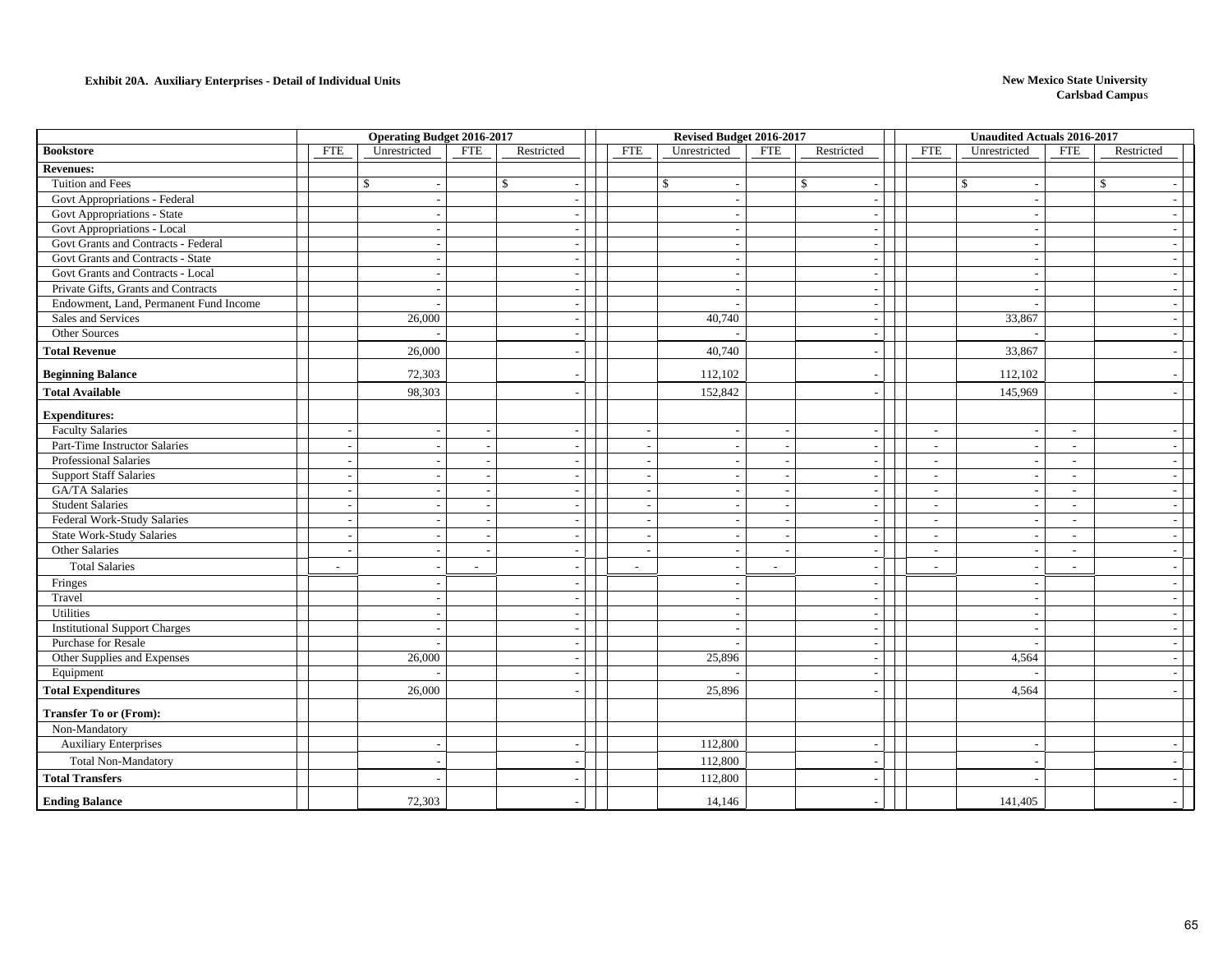#### **Exhibit 20A. Auxiliary Enterprises - Detail of Individual Units New Mexico State University**

|                                        |                          | <b>Operating Budget 2016-2017</b> |                          |                          |            | Revised Budget 2016-2017 |                |                                          |            | <b>Unaudited Actuals 2016-2017</b> |                          |              |                          |
|----------------------------------------|--------------------------|-----------------------------------|--------------------------|--------------------------|------------|--------------------------|----------------|------------------------------------------|------------|------------------------------------|--------------------------|--------------|--------------------------|
| <b>Health Clinic</b>                   | <b>FTE</b>               | Unrestricted                      | <b>FTE</b>               | Restricted               | <b>FTE</b> | Unrestricted             | <b>FTE</b>     | Restricted                               | <b>FTE</b> | Unrestricted                       | <b>FTE</b>               | Restricted   |                          |
| <b>Revenues:</b>                       |                          |                                   |                          |                          |            |                          |                |                                          |            |                                    |                          |              |                          |
| Tuition and Fees                       |                          | $\mathsf{\$}$<br>38,000           |                          | $\mathbb{S}$             |            | 58,971<br>$\mathbb{S}$   |                | $\mathbb{S}$<br>$\overline{\phantom{a}}$ |            | $\mathbb{S}$<br>42,750             |                          | $\mathbb{S}$ |                          |
| Govt Appropriations - Federal          |                          |                                   |                          | $\overline{\phantom{a}}$ |            |                          |                | $\sim$                                   |            |                                    |                          |              |                          |
| <b>Govt Appropriations - State</b>     |                          |                                   |                          | $\overline{\phantom{a}}$ |            |                          |                | $\sim$                                   |            |                                    |                          |              |                          |
| Govt Appropriations - Local            |                          |                                   |                          |                          |            |                          |                | $\overline{\phantom{a}}$                 |            |                                    |                          |              |                          |
| Govt Grants and Contracts - Federal    |                          |                                   |                          | $\overline{a}$           |            |                          |                | $\sim$                                   |            |                                    |                          |              |                          |
| Govt Grants and Contracts - State      |                          |                                   |                          | $\overline{\phantom{a}}$ |            |                          |                | $\sim$                                   |            | $\overline{\phantom{a}}$           |                          |              |                          |
| Govt Grants and Contracts - Local      |                          |                                   |                          | $\overline{a}$           |            |                          |                | $\sim$                                   |            | $\overline{\phantom{a}}$           |                          |              |                          |
| Private Gifts, Grants and Contracts    |                          |                                   |                          |                          |            |                          |                | $\overline{\phantom{a}}$                 |            |                                    |                          |              |                          |
| Endowment, Land, Permanent Fund Income |                          |                                   |                          |                          |            |                          |                | $\overline{\phantom{a}}$                 |            |                                    |                          |              |                          |
| Sales and Services                     |                          | 12,000                            |                          | $\sim$                   |            | 9,166                    |                | $\overline{\phantom{a}}$                 |            | 7,357                              |                          |              | $\overline{\phantom{a}}$ |
| Other Sources                          |                          |                                   |                          | $\overline{\phantom{a}}$ |            |                          |                | $\sim$                                   |            |                                    |                          |              |                          |
| <b>Total Revenue</b>                   |                          | 50,000                            |                          |                          |            | 68,137                   |                |                                          |            | 50,107                             |                          |              |                          |
| <b>Beginning Balance</b>               |                          |                                   |                          |                          |            | 48,436                   |                |                                          |            | 48,436                             |                          |              |                          |
| <b>Total Available</b>                 |                          | 50,000                            |                          |                          |            | 116,573                  |                |                                          |            | 98,543                             |                          |              |                          |
| <b>Expenditures:</b>                   |                          |                                   |                          |                          |            |                          |                |                                          |            |                                    |                          |              |                          |
| <b>Faculty Salaries</b>                | $\overline{\phantom{a}}$ |                                   | $\overline{\phantom{a}}$ | $\overline{\phantom{a}}$ |            |                          | $\sim$         | $\overline{\phantom{a}}$                 | $\sim$     | $\overline{\phantom{a}}$           | $\sim$                   |              | $\overline{\phantom{a}}$ |
| Part-Time Instructor Salaries          | 1.60                     | 15,000                            | $\overline{\phantom{a}}$ | $\overline{\phantom{a}}$ | 3.79       | 34,490                   |                | $\sim$                                   | $\sim$     |                                    | $\sim$                   |              |                          |
| Professional Salaries                  | 3.09                     | 131,554                           | $\overline{a}$           | $\sim$                   | 1.59       | 66,802                   |                | $\sim$                                   | 2.53       | 106,567                            | $\sim$                   |              |                          |
| <b>Support Staff Salaries</b>          | 0.94                     | 25,564                            | $\sim$                   | $\overline{a}$           | 0.90       | 25,309                   |                | $\blacksquare$                           | 0.96       | 26,979                             | $\sim$                   |              |                          |
| GA/TA Salaries                         |                          |                                   |                          |                          |            |                          |                | $\overline{\phantom{a}}$                 | $\sim$     |                                    | $\sim$                   |              |                          |
| <b>Student Salaries</b>                | $\overline{\phantom{a}}$ |                                   | $\overline{\phantom{a}}$ | $\overline{\phantom{a}}$ |            |                          |                | $\sim$                                   | $\sim$     | $\overline{\phantom{a}}$           | $\sim$                   |              | $\overline{\phantom{a}}$ |
| Federal Work-Study Salaries            | $\overline{\phantom{a}}$ |                                   |                          |                          |            |                          |                | $\overline{\phantom{a}}$                 | $\sim$     | $\overline{\phantom{a}}$           | $\overline{\phantom{a}}$ |              |                          |
| <b>State Work-Study Salaries</b>       | $\overline{\phantom{a}}$ |                                   |                          |                          |            |                          |                | $\overline{\phantom{a}}$                 | $\sim$     |                                    | $\sim$                   |              |                          |
| Other Salaries                         | $\overline{a}$           |                                   |                          | $\overline{\phantom{a}}$ |            |                          |                | $\sim$                                   | $\sim$     | 73                                 | $\overline{\phantom{a}}$ |              |                          |
| <b>Total Salaries</b>                  | 5.63                     | 172,118                           |                          |                          | 6.28       | 126,601                  | $\overline{a}$ | $\sim$                                   | 3.49       | 133,619                            | $\sim$                   |              |                          |
| Fringes                                |                          | 60,517                            |                          |                          |            | 40,898                   |                |                                          |            | 43,964                             |                          |              |                          |
| Travel                                 |                          | 7,000                             |                          | $\overline{\phantom{a}}$ |            | 1,023                    |                | $\sim$                                   |            | 6,308                              |                          |              | $\overline{\phantom{a}}$ |
| Utilities                              |                          |                                   |                          | $\overline{a}$           |            |                          |                | $\sim$                                   |            |                                    |                          |              |                          |
| <b>Institutional Support Charges</b>   |                          |                                   |                          |                          |            |                          |                | $\overline{a}$                           |            |                                    |                          |              |                          |
| Purchase for Resale                    |                          |                                   |                          |                          |            |                          |                | $\overline{\phantom{a}}$                 |            |                                    |                          |              |                          |
| Other Supplies and Expenses            |                          | 54,000                            |                          | $\sim$                   |            | 81,265                   |                | $\overline{a}$                           |            | 19,097                             |                          |              |                          |
| Equipment                              |                          |                                   |                          |                          |            |                          |                | $\overline{\phantom{a}}$                 |            |                                    |                          |              |                          |
| <b>Total Expenditures</b>              |                          | 293,635                           |                          |                          |            | 249,787                  |                |                                          |            | 202,988                            |                          |              |                          |
| <b>Transfer To or (From):</b>          |                          |                                   |                          |                          |            |                          |                |                                          |            |                                    |                          |              |                          |
| Non-Mandatory                          |                          |                                   |                          |                          |            |                          |                |                                          |            |                                    |                          |              |                          |
| <b>Instruction and General</b>         |                          | (243, 635)                        |                          |                          |            |                          |                | $\overline{\phantom{a}}$                 |            |                                    |                          |              |                          |
| <b>Auxiliary Enterprises</b>           |                          |                                   |                          | $\overline{a}$           |            | (133, 214)               |                | $\overline{\phantom{a}}$                 |            |                                    |                          |              |                          |
| <b>Total Non-Mandatory</b>             |                          | (243, 635)                        |                          |                          |            | (133, 214)               |                |                                          |            |                                    |                          |              |                          |
| <b>Total Transfers</b>                 |                          | (243, 635)                        |                          |                          |            | (133, 214)               |                |                                          |            |                                    |                          |              |                          |
| <b>Ending Balance</b>                  |                          |                                   |                          |                          |            |                          |                |                                          |            | (104, 445)                         |                          |              |                          |
|                                        |                          |                                   |                          |                          |            |                          |                |                                          |            |                                    |                          |              |                          |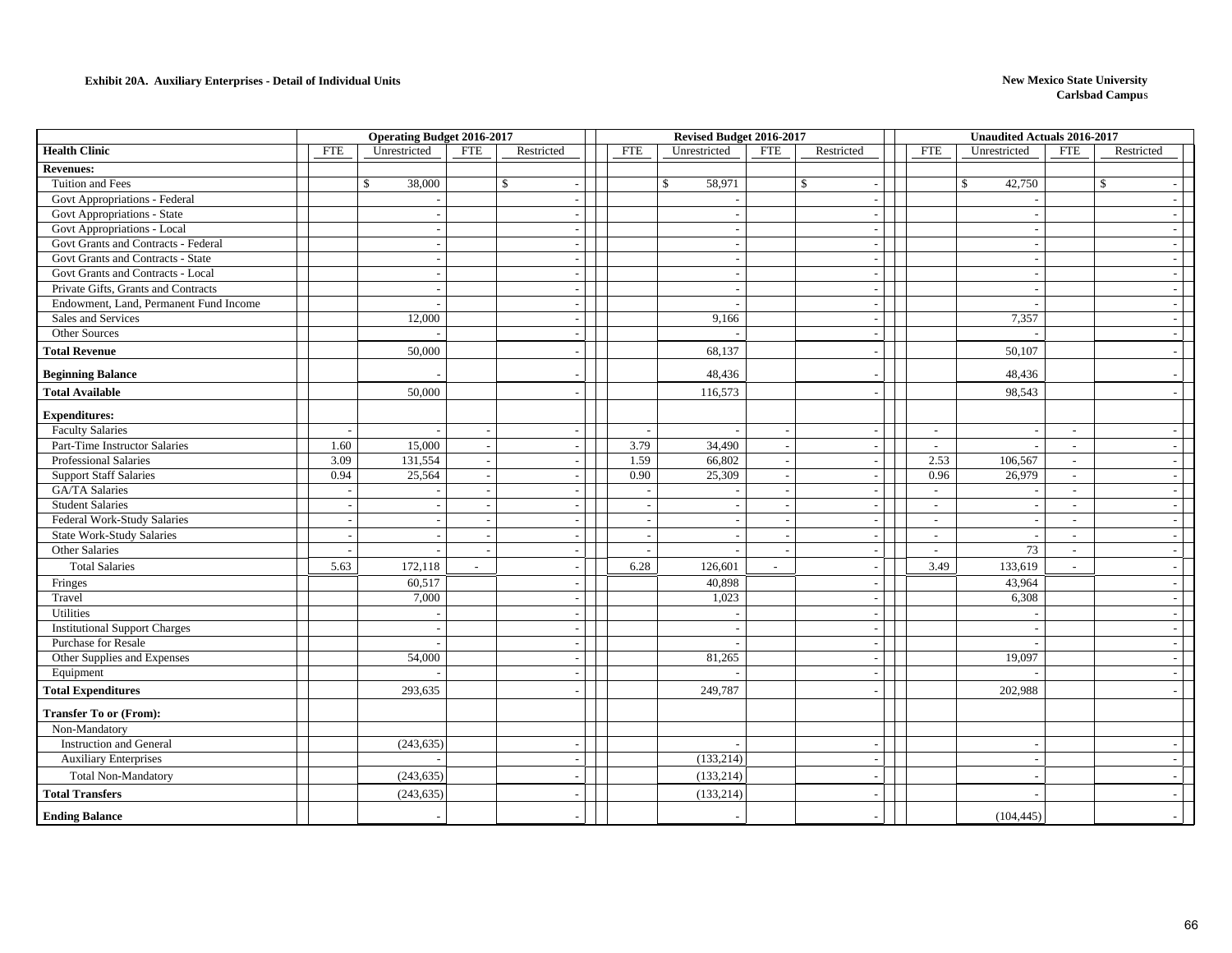#### **Exhibit 20A. Auxiliary Enterprises - Detail of Individual Units New Mexico State University**

|                                        |                          | <b>Operating Budget 2016-2017</b> |                          |              |                          |                          |                          | Revised Budget 2016-2017 |                                          |                          | <b>Unaudited Actuals 2016-2017</b> |                          |              |                          |  |
|----------------------------------------|--------------------------|-----------------------------------|--------------------------|--------------|--------------------------|--------------------------|--------------------------|--------------------------|------------------------------------------|--------------------------|------------------------------------|--------------------------|--------------|--------------------------|--|
| Pay To Print                           | <b>FTE</b>               | Unrestricted                      | <b>FTE</b>               | Restricted   |                          | <b>FTE</b>               | Unrestricted             | <b>FTE</b>               | Restricted                               | <b>FTE</b>               | Unrestricted                       | <b>FTE</b>               |              | Restricted               |  |
| <b>Revenues:</b>                       |                          |                                   |                          |              |                          |                          |                          |                          |                                          |                          |                                    |                          |              |                          |  |
| Tuition and Fees                       |                          | \$                                |                          | $\mathbb{S}$ |                          | $\mathbb{S}$             |                          |                          | $\mathbb{S}$<br>$\overline{\phantom{a}}$ |                          | $\mathbb{S}$                       |                          | $\mathbb{S}$ |                          |  |
| Govt Appropriations - Federal          |                          |                                   |                          |              |                          |                          |                          |                          | $\sim$                                   |                          |                                    |                          |              |                          |  |
| <b>Govt Appropriations - State</b>     |                          | $\overline{a}$                    |                          |              | $\sim$                   |                          |                          |                          | $\sim$                                   |                          | $\overline{\phantom{a}}$           |                          |              |                          |  |
| Govt Appropriations - Local            |                          | $\overline{\phantom{a}}$          |                          |              | $\overline{a}$           |                          |                          |                          | $\sim$                                   |                          |                                    |                          |              |                          |  |
| Govt Grants and Contracts - Federal    |                          |                                   |                          |              |                          |                          |                          |                          | $\sim$                                   |                          |                                    |                          |              |                          |  |
| Govt Grants and Contracts - State      |                          | $\sim$                            |                          |              | $\overline{a}$           |                          |                          |                          | $\sim$                                   |                          | $\overline{\phantom{a}}$           |                          |              |                          |  |
| Govt Grants and Contracts - Local      |                          | $\overline{\phantom{a}}$          |                          |              | $\overline{\phantom{a}}$ |                          |                          |                          | $\sim$                                   |                          |                                    |                          |              |                          |  |
| Private Gifts, Grants and Contracts    |                          | $\sim$                            |                          |              | $\sim$                   |                          | $\overline{a}$           |                          | $\sim$                                   |                          | $\sim$                             |                          |              | $\sim$                   |  |
| Endowment, Land, Permanent Fund Income |                          | $\overline{\phantom{a}}$          |                          |              | $\overline{\phantom{a}}$ |                          |                          |                          | $\overline{\phantom{a}}$                 |                          | $\overline{\phantom{a}}$           |                          |              |                          |  |
| Sales and Services                     |                          |                                   |                          |              | $\overline{a}$           |                          |                          |                          | $\sim$                                   |                          |                                    |                          |              |                          |  |
| Other Sources                          |                          |                                   |                          |              | $\overline{a}$           |                          |                          |                          | $\sim$                                   |                          | $\overline{\phantom{a}}$           |                          |              | $\sim$                   |  |
| <b>Total Revenue</b>                   |                          |                                   |                          |              |                          |                          |                          |                          | $\overline{\phantom{a}}$                 |                          |                                    |                          |              |                          |  |
| <b>Beginning Balance</b>               |                          | 22,282                            |                          |              |                          |                          | 20,414                   |                          |                                          |                          | 20,414                             |                          |              |                          |  |
| <b>Total Available</b>                 |                          | 22,282                            |                          |              |                          |                          | 20,414                   |                          |                                          |                          | 20,414                             |                          |              |                          |  |
| <b>Expenditures:</b>                   |                          |                                   |                          |              |                          |                          |                          |                          |                                          |                          |                                    |                          |              |                          |  |
| <b>Faculty Salaries</b>                | $\overline{\phantom{a}}$ |                                   |                          |              | $\overline{\phantom{a}}$ |                          |                          |                          | $\overline{a}$                           | $\sim$                   | $\overline{\phantom{a}}$           | $\sim$                   |              |                          |  |
| Part-Time Instructor Salaries          | $\overline{a}$           |                                   | $\overline{\phantom{a}}$ |              | $\overline{\phantom{a}}$ |                          |                          |                          | $\overline{\phantom{a}}$                 | $\sim$                   | $\overline{\phantom{a}}$           | $\overline{\phantom{a}}$ |              |                          |  |
| <b>Professional Salaries</b>           | $\overline{\phantom{a}}$ | $\sim$                            | $\overline{\phantom{a}}$ |              | $\sim$                   |                          |                          | $\overline{\phantom{a}}$ | $\sim$                                   | $\sim$                   | $\overline{\phantom{a}}$           | $\sim$                   |              | $\sim$                   |  |
| <b>Support Staff Salaries</b>          | $\overline{\phantom{a}}$ | $\overline{\phantom{a}}$          | $\overline{\phantom{a}}$ |              | $\sim$                   |                          |                          | $\overline{\phantom{a}}$ | $\sim$                                   | $\sim$                   | $\overline{\phantom{a}}$           | $\sim$                   |              | $\overline{\phantom{a}}$ |  |
| GA/TA Salaries                         | $\sim$                   |                                   |                          |              | $\overline{\phantom{a}}$ |                          |                          |                          | $\sim$                                   | $\sim$                   | $\overline{\phantom{a}}$           | $\sim$                   |              |                          |  |
| <b>Student Salaries</b>                | $\overline{\phantom{a}}$ | $\sim$                            |                          |              | $\overline{\phantom{a}}$ |                          |                          |                          | $\overline{\phantom{a}}$                 | $\sim$                   | $\overline{\phantom{a}}$           | $\overline{\phantom{a}}$ |              |                          |  |
| Federal Work-Study Salaries            | $\overline{\phantom{a}}$ | $\overline{\phantom{a}}$          | $\overline{\phantom{a}}$ |              | $\overline{\phantom{a}}$ |                          |                          |                          | $\sim$                                   | $\overline{\phantom{a}}$ | $\overline{\phantom{a}}$           | $\overline{\phantom{a}}$ |              |                          |  |
| <b>State Work-Study Salaries</b>       |                          |                                   | $\sim$                   |              |                          |                          |                          |                          | $\sim$                                   | $\sim$                   |                                    | $\sim$                   |              |                          |  |
| Other Salaries                         | $\overline{\phantom{a}}$ | $\overline{\phantom{a}}$          | $\overline{\phantom{a}}$ |              | $\overline{\phantom{a}}$ |                          | $\overline{\phantom{a}}$ |                          | $\overline{\phantom{a}}$                 | $\sim$                   | $\overline{\phantom{a}}$           | $\sim$                   |              |                          |  |
| <b>Total Salaries</b>                  | $\overline{\phantom{a}}$ |                                   |                          |              | $\overline{\phantom{a}}$ | $\overline{\phantom{a}}$ | $\overline{a}$           | $\blacksquare$           | $\sim$                                   | $\sim$                   |                                    | $\sim$                   |              |                          |  |
| Fringes                                |                          |                                   |                          |              | $\overline{\phantom{a}}$ |                          |                          |                          | $\overline{\phantom{a}}$                 |                          |                                    |                          |              |                          |  |
| Travel                                 |                          | $\overline{\phantom{a}}$          |                          |              | $\overline{\phantom{a}}$ |                          | $\overline{\phantom{a}}$ |                          | $\sim$                                   |                          | $\sim$                             |                          |              | $\sim$                   |  |
| Utilities                              |                          | $\overline{\phantom{a}}$          |                          |              | $\overline{a}$           |                          |                          |                          | $\sim$                                   |                          | $\overline{\phantom{a}}$           |                          |              |                          |  |
| <b>Institutional Support Charges</b>   |                          |                                   |                          |              | $\overline{\phantom{a}}$ |                          |                          |                          | $\overline{\phantom{a}}$                 |                          |                                    |                          |              |                          |  |
| Purchase for Resale                    |                          | $\overline{\phantom{a}}$          |                          |              | $\overline{\phantom{a}}$ |                          | $\overline{\phantom{a}}$ |                          | $\sim$                                   |                          |                                    |                          |              |                          |  |
| Other Supplies and Expenses            |                          | $\overline{\phantom{a}}$          |                          |              | $\sim$                   |                          | $\sim$                   |                          | $\sim$                                   |                          | 1,014                              |                          |              | $\sim$                   |  |
| Equipment                              |                          |                                   |                          |              |                          |                          |                          |                          | $\overline{\phantom{a}}$                 |                          |                                    |                          |              |                          |  |
| <b>Total Expenditures</b>              |                          |                                   |                          |              |                          |                          |                          |                          |                                          |                          | 1,014                              |                          |              |                          |  |
| <b>Transfer To or (From):</b>          |                          |                                   |                          |              |                          |                          |                          |                          |                                          |                          |                                    |                          |              |                          |  |
| Non-Mandatory                          |                          |                                   |                          |              |                          |                          |                          |                          |                                          |                          |                                    |                          |              |                          |  |
| <b>Auxiliary Enterprises</b>           |                          | $\sim$                            |                          |              | $\overline{\phantom{a}}$ |                          | 20,414                   |                          | $\sim$                                   |                          |                                    |                          |              |                          |  |
| <b>Total Non-Mandatory</b>             |                          |                                   |                          |              |                          |                          | 20,414                   |                          |                                          |                          |                                    |                          |              |                          |  |
| <b>Total Transfers</b>                 |                          |                                   |                          |              |                          |                          | 20,414                   |                          |                                          |                          |                                    |                          |              |                          |  |
| <b>Ending Balance</b>                  |                          | 22,282                            |                          |              |                          |                          |                          |                          |                                          |                          | 19,400                             |                          |              |                          |  |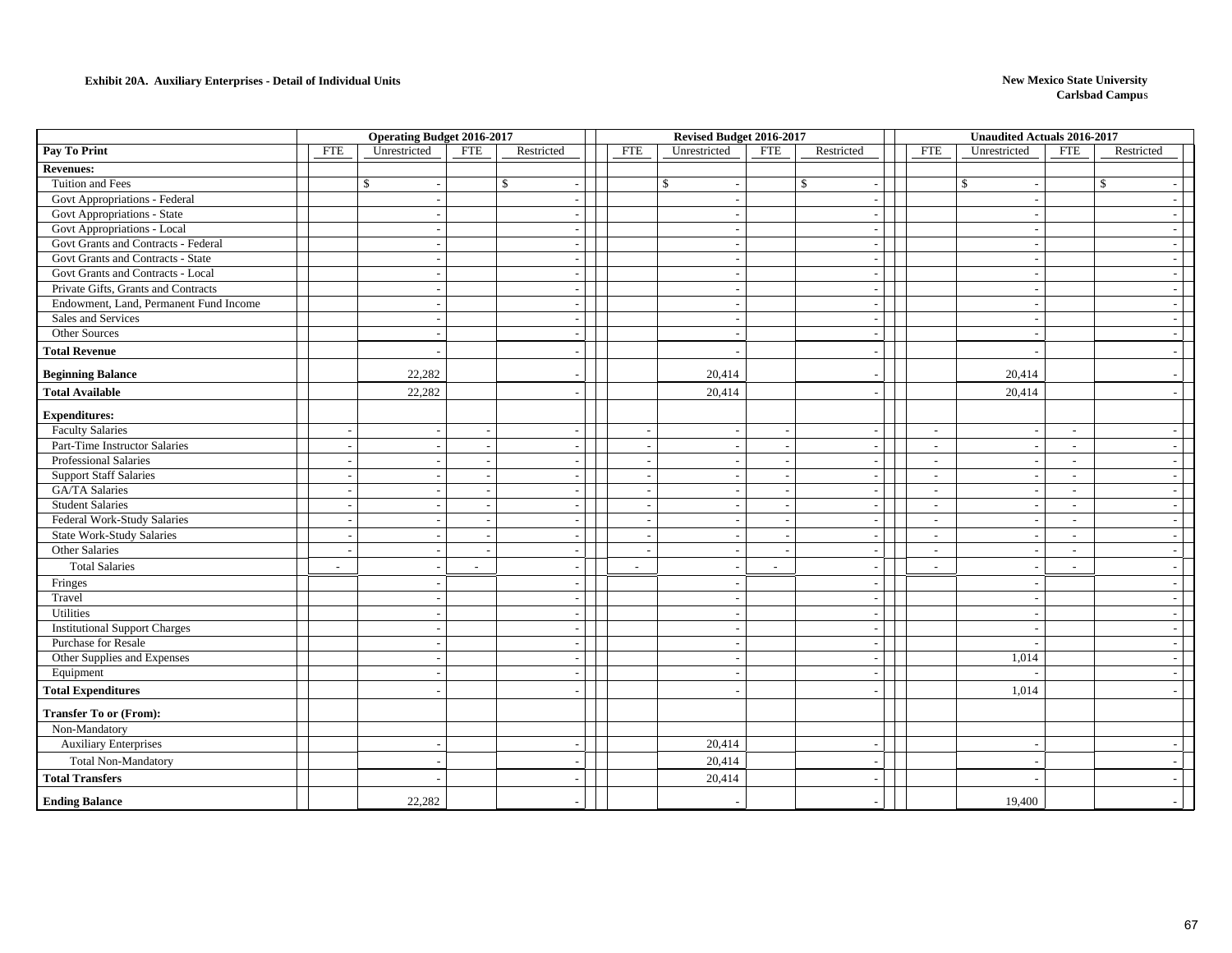#### **Exhibit I. Summary of Capital Outlay** New Mexico State University

|                                             | <b>Operating Budget 2016-2017</b> |                          | Revised Budget 2016-2017       |                          | Unaudited Actuals 2016-2017 |                          |
|---------------------------------------------|-----------------------------------|--------------------------|--------------------------------|--------------------------|-----------------------------|--------------------------|
|                                             | Unrestricted                      | Restricted               | Unrestricted                   | Restricted               | Unrestricted                | Restricted               |
|                                             |                                   |                          |                                |                          |                             |                          |
| <b>Revenues</b>                             |                                   |                          |                                |                          |                             |                          |
| Allocated                                   |                                   |                          |                                |                          |                             |                          |
| All Revenue                                 | $500,000$ \$<br>$\mathbb{S}$      |                          | $1,341,992$ \$<br>$\mathbb{S}$ | $\overline{\phantom{a}}$ | $1,459,586$ \$<br>\$        | $\sim$                   |
| Unallocated                                 |                                   |                          |                                |                          |                             |                          |
| Other                                       | $\bar{\phantom{a}}$               |                          | 17,729                         | $\overline{\phantom{a}}$ |                             |                          |
| <b>Total Revenues (Exh 1)</b>               | 500,000                           | $\blacksquare$           | 1,359,721                      | $\blacksquare$           | 1,459,586                   |                          |
| <b>Beginning Balances (Exh 1)</b>           | 8,694,231                         | $\overline{\phantom{a}}$ | 10,491,246                     | $\blacksquare$           | 10,491,246                  | $\blacksquare$           |
| <b>Total Available (Exh 1)</b>              | 9,194,231                         | $\blacksquare$           | 11,850,967                     | $\blacksquare$           | 11,950,832                  | $\blacksquare$           |
| <b>Expenditures</b>                         |                                   |                          |                                |                          |                             |                          |
| Allocated                                   |                                   |                          |                                |                          |                             |                          |
| <b>Minor Projects</b>                       | ÷.                                | $\sim$                   | 277,586                        | $\sim$                   | 158,217                     | ٠                        |
| Major Projects                              | 1,500,000                         | $\sim$                   | 2,500,000                      | $\sim$                   | 1,383,738                   | ٠                        |
| Unallocated                                 |                                   |                          |                                |                          |                             |                          |
| <b>Minor Projects</b>                       | 350,000                           | $\sim$                   | 583,096                        | $\overline{\phantom{a}}$ | 420,477                     | $\overline{\phantom{a}}$ |
| Major Projects                              | $\sim$                            |                          | $\sim$                         | ÷.                       | $\sim$                      | $\overline{\phantom{a}}$ |
| <b>Total Expenditures (Exh 1)</b>           | 1,850,000                         | $\blacksquare$           | 3,360,682                      | $\blacksquare$           | 1,962,432                   | $\blacksquare$           |
| <b>Transfers</b>                            |                                   |                          |                                |                          |                             |                          |
| Non-Mandatory                               |                                   |                          |                                |                          |                             |                          |
| Unallocated                                 |                                   |                          |                                |                          |                             |                          |
| I & G                                       | (350,000)                         | $\sim$                   | (1,975,000)                    | $\overline{\phantom{a}}$ | (1,975,000)                 | ÷,                       |
| <b>Student Social and Cultural</b>          |                                   |                          | (20,000)                       |                          |                             |                          |
| Subtotal Non-Mandatory                      | (350,000)                         | $\sim$                   | (1,995,000)                    | $\sim$                   | (1,975,000)                 | $\sim$                   |
| Required                                    |                                   |                          |                                |                          |                             |                          |
| Allocated                                   |                                   |                          |                                |                          |                             |                          |
| I & G                                       | (66, 417)                         | $\sim$                   | (66, 417)                      | $\sim$                   | (66, 417)                   | $\overline{\phantom{a}}$ |
| Subtotal Required                           | (66, 417)                         | $\sim$                   | (66, 417)                      | $\overline{\phantom{a}}$ | (66, 417)                   | $\overline{a}$           |
|                                             |                                   |                          |                                |                          |                             |                          |
| <b>Total Net Transfers (Exh 1)</b>          | (416, 417)                        |                          | (2,061,417)                    | $\overline{\phantom{a}}$ | (2,041,417)                 |                          |
|                                             |                                   |                          |                                |                          |                             |                          |
| <b>Total Expenditures And Net Transfers</b> | 1,433,583                         | $\blacksquare$           | 1,299,265                      | $\blacksquare$           | (78,985)                    | $\blacksquare$           |
|                                             |                                   |                          |                                |                          |                             |                          |
| <b>Ending Balance (Exh 1)</b>               | 7,760,648                         | $\overline{\phantom{a}}$ | 10,551,702                     | ٠                        | 12,029,817                  | $\overline{\phantom{a}}$ |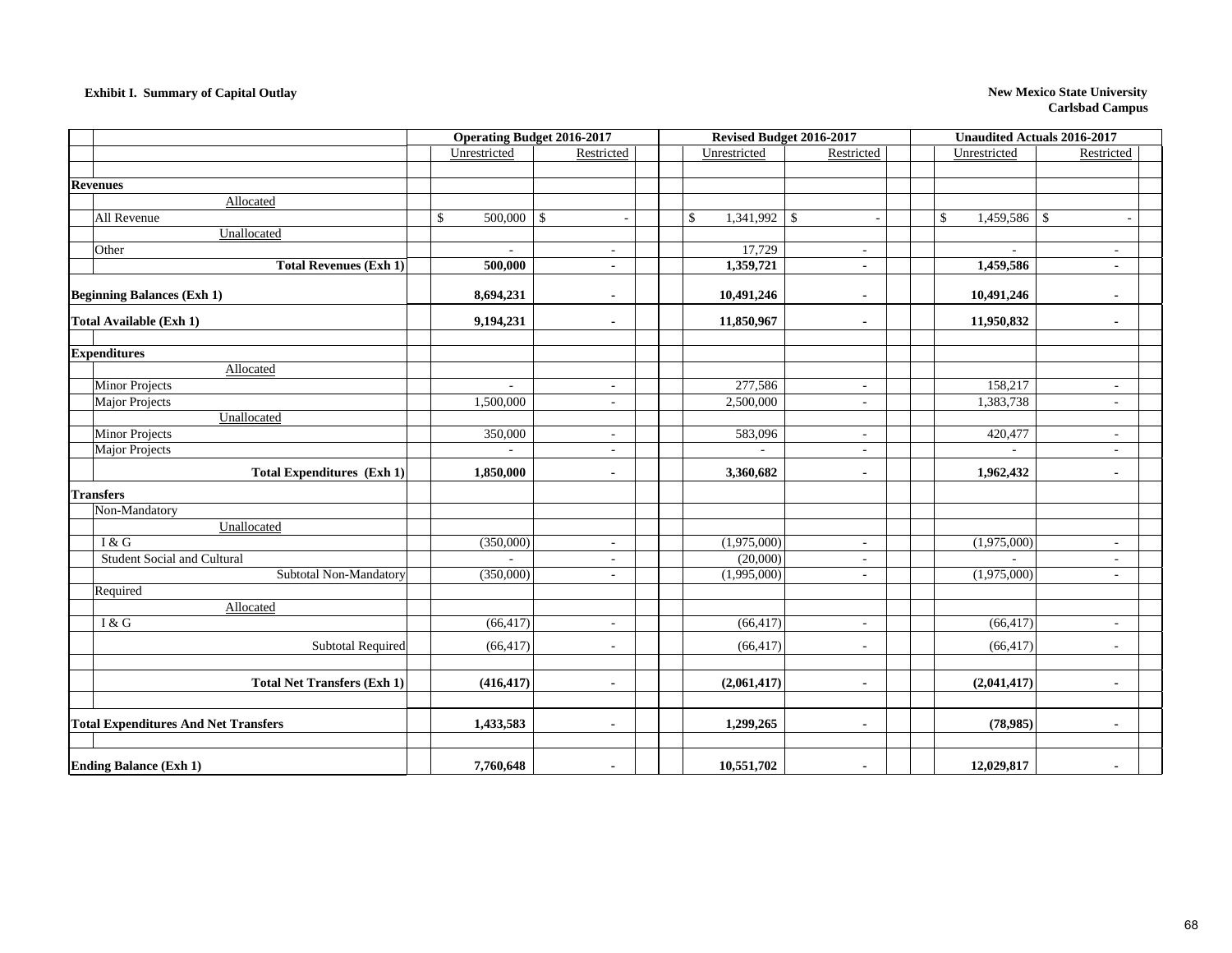### **Exhibit II. Summary of Renewals and Replacements New Mexico State University New Mexico State University**

|                                             | <b>Operating Budget 2016-2017</b> |                          |              | Revised Budget 2016-2017 | <b>Unaudited Actuals 2016-2017</b> |                          |
|---------------------------------------------|-----------------------------------|--------------------------|--------------|--------------------------|------------------------------------|--------------------------|
|                                             | Unrestricted                      | Restricted               | Unrestricted | Restricted               | Unrestricted                       | Restricted               |
| <b>Revenues</b>                             |                                   |                          |              |                          |                                    |                          |
| <b>Investment Earnings</b>                  | $\mathbb{S}$                      | $\mathbb{S}$             | \$           | $\mathbb{S}$             | $\mathbb{S}$                       | $\mathbb S$              |
|                                             |                                   |                          |              |                          |                                    |                          |
| <b>Total Revenues (Exh 1)</b>               |                                   |                          |              |                          | $\blacksquare$                     |                          |
| <b>Beginning Balances (Exh 1)</b>           | 5,986,787                         |                          | 6,272,772    |                          | 6,272,772                          |                          |
| Total Available (Exh 1)                     | 5,986,787                         | $\blacksquare$           | 6,272,772    | $\blacksquare$           | 6,272,772                          |                          |
| <b>Expenditures</b>                         |                                   |                          |              |                          |                                    |                          |
| Funds for Building Renewal                  | 1,000,000                         | $\sim$                   | 288,833      | $\sim$                   | 86,776                             | $\sim$                   |
| Funds for Auxiliary Enterprises             |                                   | $\overline{\phantom{a}}$ |              |                          |                                    |                          |
| <b>Total Expenditures (Exh 1)</b>           | 1,000,000                         | ۰                        | 288,833      | $\blacksquare$           | 86,776                             |                          |
| <b>Transfers</b>                            |                                   |                          |              |                          |                                    |                          |
| Non-Mandatory                               |                                   |                          |              |                          |                                    |                          |
| I & G                                       | (100,000)                         | ÷.                       | (1,725,000)  | $\overline{\phantom{a}}$ | (1,725,000)                        | $\overline{\phantom{a}}$ |
| Subtotal Non-Mandatory                      | (100,000)                         | $\overline{\phantom{a}}$ | (1,725,000)  | $\overline{\phantom{a}}$ | (1,725,000)                        | $\sim$                   |
| Required                                    |                                   |                          |              |                          |                                    |                          |
| I & G                                       | (139, 526)                        | $\overline{\phantom{a}}$ | (139, 526)   | $\overline{\phantom{a}}$ | (139, 526)                         |                          |
| <b>Subtotal Required</b>                    | (139, 526)                        | $\sim$                   | (139, 526)   | $\overline{\phantom{a}}$ | (139, 526)                         | $\sim$                   |
| <b>Total Net Transfers (Exh 1)</b>          | (239,526)                         | $\blacksquare$           | (1,864,526)  | $\blacksquare$           | (1,864,526)                        |                          |
|                                             |                                   |                          |              |                          |                                    |                          |
| <b>Total Expenditures And Net Transfers</b> | 760,474                           | $\blacksquare$           | (1,575,693)  | $\blacksquare$           | (1,777,750)                        | $\blacksquare$           |
| <b>Ending Balance (Exh 1)</b>               | 5,226,313                         |                          | 7,848,465    |                          | 8,050,522                          |                          |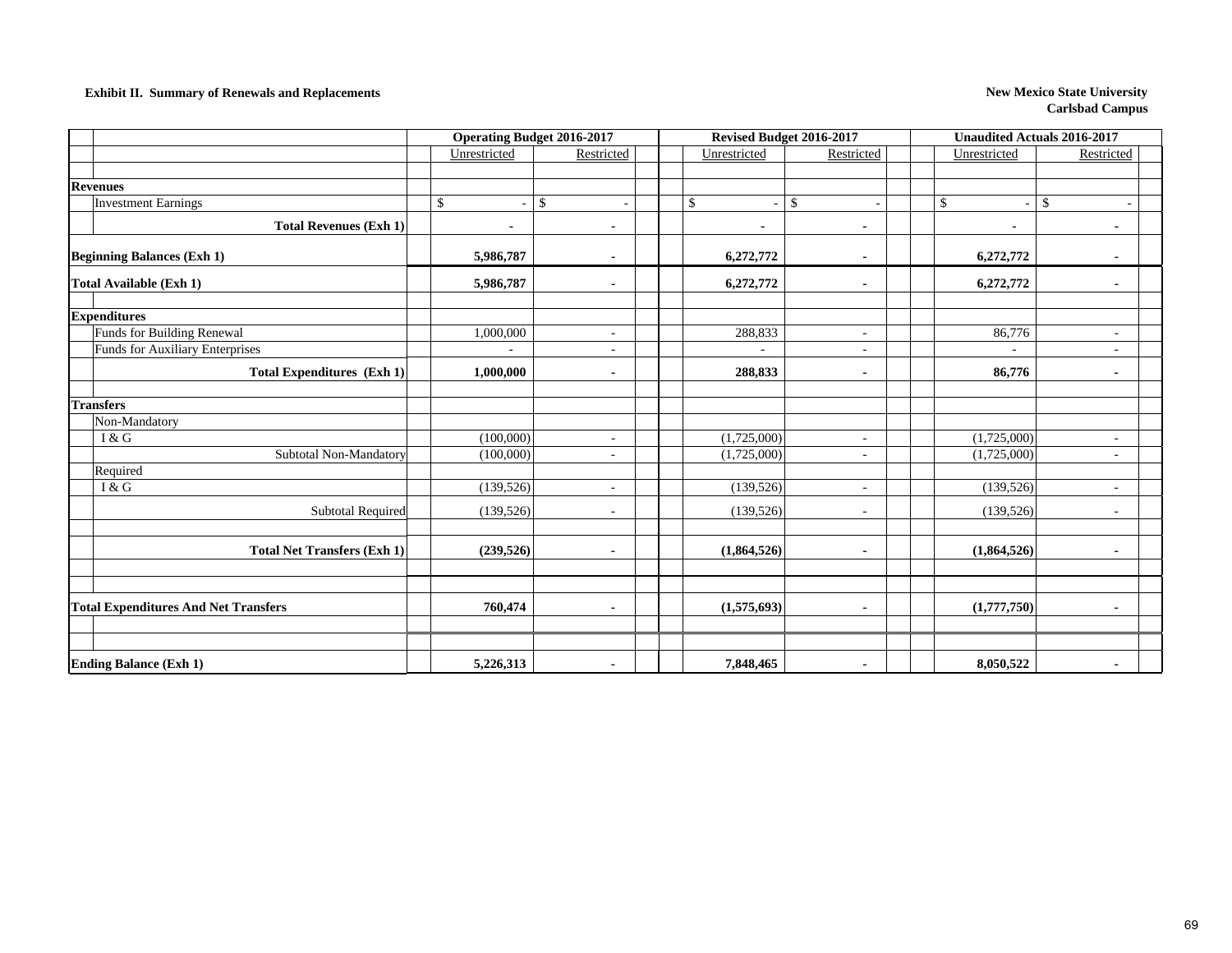### **Exhibit a. Summary of Current Funds Revenue by Source New Mexico State University**

|                                        | <b>Operating Budget 2016-2017</b> |                             | Revised Budget 2016-2017 |                             | Unaudited Actuals 2016-2017 |                          |  |
|----------------------------------------|-----------------------------------|-----------------------------|--------------------------|-----------------------------|-----------------------------|--------------------------|--|
|                                        | Unrestricted                      | Restricted                  | Unrestricted             | Restricted                  | Unrestricted                | Restricted               |  |
| <b>Total Current Funds Revenue</b>     |                                   |                             |                          |                             |                             |                          |  |
| Instruction and General (Exh 2)        | 10,699,025                        | 557,189                     | 12,203,844               | 1,064,286                   | 12,355,982                  | 1,080,260                |  |
| Student Social & Cultural (Exh 15)     | 50,000                            | 18,700                      | 56,193                   |                             | 83                          |                          |  |
| Research (Exh 16)                      |                                   |                             |                          |                             |                             |                          |  |
| Public Service (Exh 17)                | 230,300                           | 184,070                     | 222,620                  | 79,410                      | 222,620                     | 78,105                   |  |
| Internal Service Departments (Exh 18)  | 25,000                            | $\mathcal{L}^{\mathcal{A}}$ | 28.097                   | $\overline{a}$              | $\mathcal{L}$               |                          |  |
| Student Aid, Grants, Stipends (Exh 19) | $\sim$                            | 1,472,980                   | $\sim$                   | 1,506,505                   | $\overline{\phantom{a}}$    | 1,401,301                |  |
| Auxiliary Enterprises (Exh 20)         | 76,000                            |                             | 108,877                  |                             | 83,974                      |                          |  |
| <b>Total Current Funds Revenue</b>     | 11,080,325                        | 2,232,939                   | 12,619,631               | 2,650,201                   | 12,662,659                  | 2,559,666                |  |
|                                        |                                   |                             |                          |                             |                             |                          |  |
| <b>Tuition And Fees Income</b>         |                                   |                             |                          |                             |                             |                          |  |
| Instruction and General (Exh 2)        | 1,298,090                         | $\sim$                      | 1,378,122                | $\overline{a}$              | 1,479,341                   | $\sim$                   |  |
| Student Social & Cultural (Exh 15)     | 50,000                            | $\mathcal{L}$               | 56,193                   | $\sim$                      | $\sim$                      | $\sim$                   |  |
| Research (Exh 16)                      | $\mathcal{L}_{\mathcal{A}}$       | $\overline{\phantom{a}}$    | $\mathcal{L}$            | $\overline{\phantom{a}}$    | $\sim$                      | $\overline{\phantom{a}}$ |  |
| Public Service (Exh 17)                | $\sim$                            | $\sim$                      |                          | $\blacksquare$              | $\sim$                      | $\sim$                   |  |
| Internal Service Departments (Exh 18)  | 25,000                            | $\overline{\phantom{a}}$    | 28,097                   | $\overline{\phantom{a}}$    | $\sim$                      | $\overline{\phantom{a}}$ |  |
| Student Aid, Grants, Stipends (Exh 19) |                                   | $\overline{\phantom{a}}$    |                          | $\overline{\phantom{a}}$    | $\overline{a}$              | $\mathbb{L}$             |  |
| Auxiliary Enterprises (Exh 20)         | 38,000                            | $\overline{a}$              | 58,971                   | $\overline{a}$              | 42,750                      | $\sim$                   |  |
| <b>Total Tuition And Fees Income</b>   | 1,411,090                         | $\mathbf{r}$                | 1,521,383                | $\mathbf{r}$                | 1,522,091                   | $\sim$                   |  |
|                                        |                                   |                             |                          |                             |                             |                          |  |
| <b>Federal Govt Appropriations</b>     |                                   |                             |                          |                             |                             |                          |  |
| Instruction and General (Exh 2)        | $\overline{\phantom{a}}$          | $\sim$                      | $\sim$                   | $\overline{\phantom{a}}$    | $\sim$                      | $\sim$                   |  |
| Student Social & Cultural (Exh 15)     | $\sim$                            | $\overline{\phantom{a}}$    | $\sim$                   | $\blacksquare$              | $\overline{\phantom{a}}$    |                          |  |
| Research (Exh 16)                      | $\sim$                            | $\blacksquare$              | $\mathbb{L}$             | $\blacksquare$              | $\overline{\phantom{a}}$    | $\mathbb{L}$             |  |
| Public Service (Exh 17)                | $\overline{a}$                    | $\mathcal{L}$               | $\sim$                   | $\mathcal{L}$               | $\sim$                      | $\sim$                   |  |
| Internal Service Departments (Exh 18)  | $\sim$                            | $\overline{a}$              | $\sim$                   | $\sim$                      | $\sim$                      | $\sim$                   |  |
| Student Aid, Grants, Stipends (Exh 19) | $\overline{\phantom{a}}$          | $\overline{\phantom{a}}$    | $\sim$                   | $\overline{\phantom{a}}$    | $\sim$                      | $\overline{\phantom{a}}$ |  |
| Auxiliary Enterprises (Exh 20)         | $\overline{\phantom{a}}$          | $\sim$                      | $\overline{\phantom{a}}$ | $\sim$                      | $\sim$                      | $\overline{\phantom{a}}$ |  |
| <b>Total Fed Govt Appropriations</b>   | $\blacksquare$                    | $\mathbf{r}$                | $\mathbf{r}$             | $\blacksquare$              | $\blacksquare$              | $\sim$                   |  |
|                                        |                                   |                             |                          |                             |                             |                          |  |
| <b>State Govt Appropriations</b>       |                                   |                             |                          |                             |                             |                          |  |
| Instruction and General (Exh 2)        | 4,253,900                         | $\overline{a}$              | 4,046,281                | $\sim$                      | 4,046,281                   | $\sim$                   |  |
| Student Social & Cultural (Exh 15)     | $\sim$                            | $\blacksquare$              | $\sim$                   | $\sim$                      | $\sim$                      | $\sim$                   |  |
| Research (Exh 16)                      | $\blacksquare$                    | $\blacksquare$              |                          | $\blacksquare$              | $\blacksquare$              | $\sim$                   |  |
| Public Service (Exh 17)                | 230,300                           | $\mathcal{L}_{\mathcal{A}}$ | 218,800                  | $\sim$                      | 218,800                     | $\sim$                   |  |
| Internal Service Departments (Exh 18)  | $\sim$                            | $\sim$                      |                          | $\overline{\phantom{a}}$    | $\sim$                      | $\sim$                   |  |
| Student Aid, Grants, Stipends (Exh 19) | $\sim$                            | $\overline{\phantom{a}}$    | $\sim$                   | $\overline{\phantom{a}}$    | $\overline{\phantom{a}}$    | $\sim$                   |  |
| Auxiliary Enterprises (Exh 20)         | $\overline{a}$                    | $\mathcal{L}$               |                          | $\overline{a}$              | $\overline{a}$              | $\sim$                   |  |
| <b>Total State Govt Approp</b>         | 4,484,200                         | $\blacksquare$              | 4,265,081                | $\blacksquare$              | 4,265,081                   | $\sim$                   |  |
|                                        |                                   |                             |                          |                             |                             |                          |  |
|                                        |                                   |                             |                          |                             |                             |                          |  |
| <b>Local Govt Appropriations</b>       |                                   |                             |                          |                             |                             |                          |  |
| Instruction and General (Exh 2)        | 5,097,765                         | $\sim$                      | 6,733,478                | $\overline{\phantom{a}}$    | 6,757,241                   | $\sim$                   |  |
| Student Social & Cultural (Exh 15)     | $\sim$                            | $\blacksquare$              |                          | $\overline{\phantom{a}}$    | $\sim$                      | $\sim$                   |  |
| Research (Exh 16)                      | $\overline{\phantom{a}}$          | $\overline{\phantom{a}}$    | $\mathbb{L}$             | $\blacksquare$              | $\mathcal{L}_{\mathcal{A}}$ | $\mathbb{L}$             |  |
| Public Service (Exh 17)                | $\sim$                            | $\mathcal{L}^{\mathcal{A}}$ | $\sim$                   | $\overline{\phantom{a}}$    | $\mathcal{L}$               | $\sim$                   |  |
| Internal Service Departments (Exh 18)  | $\overline{a}$                    | $\sim$                      | $\sim$                   | $\overline{a}$              | $\sim$                      | $\sim$                   |  |
| Student Aid, Grants, Stipends (Exh 19) | $\overline{\phantom{a}}$          | $\overline{\phantom{a}}$    | $\sim$                   | $\sim$                      | $\sim$                      | $\sim$                   |  |
| Auxiliary Enterprises (Exh 20)         | $\sim$                            | $\mathcal{L}_{\mathcal{A}}$ | $\mathcal{L}$            | $\mathcal{L}_{\mathcal{A}}$ | $\mathcal{L}_{\mathcal{A}}$ | $\sim$                   |  |
| <b>Total Local Govt Approp</b>         | 5,097,765                         | $\blacksquare$              | 6,733,478                | $\blacksquare$              | 6,757,241                   | $\sim$                   |  |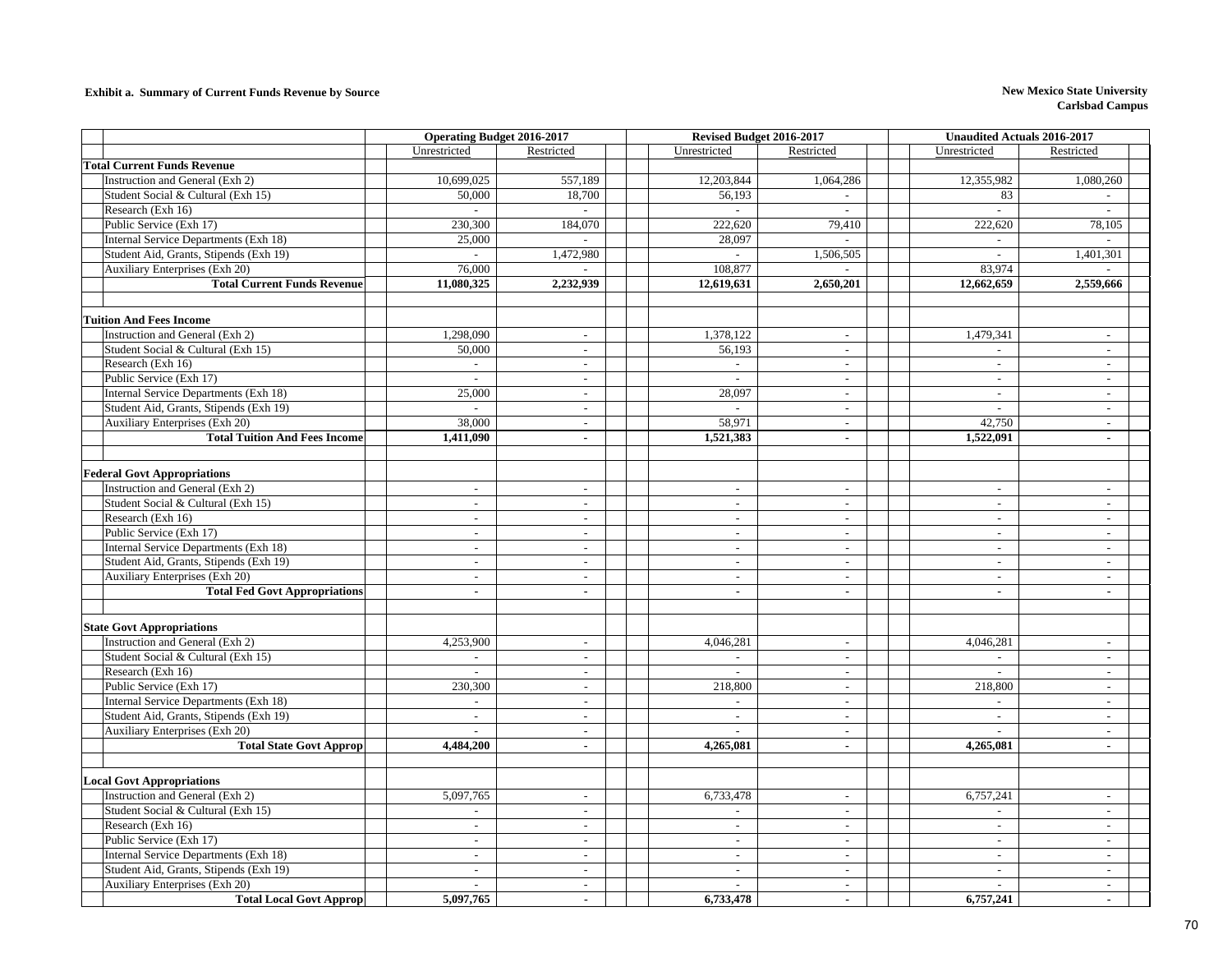### **Exhibit a. Summary of Current Funds Revenue by Source New Mexico State University**

|                                               | <b>Operating Budget 2016-2017</b> |                          | Revised Budget 2016-2017    |                             | <b>Unaudited Actuals 2016-2017</b> |                             |
|-----------------------------------------------|-----------------------------------|--------------------------|-----------------------------|-----------------------------|------------------------------------|-----------------------------|
|                                               | Unrestricted                      | Restricted               | Unrestricted                | Restricted                  | Unrestricted                       | Restricted                  |
| <b>Federal Govt Grants &amp; Contracts</b>    |                                   |                          |                             |                             |                                    |                             |
| Instruction and General (Exh 2)               | $\sim$                            | 370,671                  | $\blacksquare$              | 764,468                     | 354                                | 840,691                     |
| Student Social & Cultural (Exh 15)            | $\sim$                            | 3,100                    | $\blacksquare$              |                             | $\sim$                             |                             |
| Research (Exh 16)                             | $\overline{\phantom{a}}$          | $\mathbb{Z}^2$           | $\mathcal{L}$               | $\overline{a}$              | $\mathcal{L}_{\mathcal{A}}$        |                             |
| Public Service (Exh 17)                       | $\mathbf{r}$                      | 32,659                   | $\mathcal{L}$               | 8,167                       | $\mathcal{L}$                      | 6.974                       |
| Internal Service Departments (Exh 18)         | $\overline{\phantom{a}}$          | $\sim$                   | $\overline{\phantom{a}}$    | $\sim$                      | $\overline{\phantom{a}}$           |                             |
| Student Aid, Grants, Stipends (Exh 19)        | $\overline{\phantom{a}}$          | 1,212,500                | $\overline{\phantom{a}}$    | 1,222,500                   | $\sim$                             | 1,201,937                   |
| Auxiliary Enterprises (Exh 20)                | $\sim$                            |                          | $\sim$                      |                             | $\sim$                             |                             |
| Total Federal Govt G & C                      | $\blacksquare$                    | 1,618,930                | $\mathbf{r}$                | 1,995,135                   | 354                                | 2,049,602                   |
|                                               |                                   |                          |                             |                             |                                    |                             |
| <b>State Govt Grants &amp; Contracts</b>      |                                   |                          |                             |                             |                                    |                             |
| Instruction and General (Exh 2)               | $\sim$                            | 186,518                  | $\sim$                      | 287,291                     | $\sim$                             | 226,701                     |
| Student Social & Cultural (Exh 15)            | $\overline{\phantom{a}}$          | 15,600                   | $\mathcal{L}_{\mathcal{A}}$ | $\mathcal{L}_{\mathcal{A}}$ | $\sim$                             | $\mathcal{L}_{\mathcal{A}}$ |
| Research (Exh 16)                             | $\sim$                            | $\omega$                 | $\blacksquare$              |                             | $\sim$                             |                             |
| Public Service (Exh 17)                       | $\overline{\phantom{a}}$          | 151,411                  | $\mathcal{L}$               | 71,243                      | $\mathcal{L}_{\mathcal{A}}$        | 69,051                      |
| Internal Service Departments (Exh 18)         | $\sim$                            | $\mathbb{Z}^2$           | $\sim$                      |                             | $\sim$                             |                             |
| Student Aid, Grants, Stipends (Exh 19)        | $\sim$                            | 222,830                  | $\sim$                      | 247,830                     | $\mathbb{Z}^2$                     | 193,014                     |
| Auxiliary Enterprises (Exh 20)                | $\blacksquare$                    |                          | $\overline{\phantom{a}}$    | $\overline{a}$              | $\overline{\phantom{a}}$           |                             |
| Total State Govt G & C                        | $\overline{\phantom{a}}$          | 576,359                  | $\sim$                      | 606,364                     | $\sim$                             | 488,766                     |
|                                               |                                   |                          |                             |                             |                                    |                             |
| <b>Local Govt Grants &amp; Contracts</b>      |                                   |                          |                             |                             |                                    |                             |
| Instruction and General (Exh 2)               | $\blacksquare$                    | $\mathcal{L}$            | $\mathbb{Z}^+$              | $\blacksquare$              | $\mathbb{Z}^2$                     | $\mathbb{Z}^2$              |
| Student Social & Cultural (Exh 15)            | $\mathbf{r}$                      | $\mathbb{Z}^2$           | $\mathcal{L}$               | $\overline{\phantom{a}}$    | $\sim$                             | $\overline{a}$              |
| Research (Exh 16)                             | $\overline{\phantom{a}}$          | $\overline{\phantom{a}}$ | $\overline{\phantom{a}}$    | $\overline{\phantom{a}}$    | $\overline{\phantom{a}}$           | $\sim$                      |
| Public Service (Exh 17)                       | $\sim$                            | $\sim$                   | $\sim$                      | $\sim$                      | $\sim$                             | $\sim$                      |
| Internal Service Departments (Exh 18)         | $\overline{\phantom{a}}$          | $\omega$                 | $\blacksquare$              | $\overline{\phantom{a}}$    | $\sim$                             | $\mathbb{L}$                |
| Student Aid, Grants, Stipends (Exh 19)        | $\overline{\phantom{a}}$          | $\omega$                 | $\blacksquare$              | $\overline{\phantom{a}}$    | $\mathcal{L}$                      | $\mathbb{L}$                |
| Auxiliary Enterprises (Exh 20)                | $\mathbf{r}$                      | $\sim$                   | $\mathbb{Z}^+$              | $\overline{\phantom{a}}$    | $\sim$                             | $\mathcal{L}$               |
| Total Local Govt G & C                        | $\blacksquare$                    | $\blacksquare$           | $\blacksquare$              | $\blacksquare$              | $\blacksquare$                     | $\blacksquare$              |
|                                               |                                   |                          |                             |                             |                                    |                             |
| Private Gifts, Grants & Contracts             |                                   |                          |                             |                             |                                    |                             |
| Instruction and General (Exh 2)               | $\sim$                            | $\blacksquare$           | $\blacksquare$              | 12,527                      | $\mathcal{L}_{\mathcal{A}}$        | 12,868                      |
| Student Social & Cultural (Exh 15)            | $\overline{\phantom{a}}$          | $\omega$                 | $\blacksquare$              |                             | $\mathbb{Z}^2$                     |                             |
| Research (Exh 16)                             | $\overline{\phantom{a}}$          | $\sim$                   | $\sim$                      | $\overline{\phantom{a}}$    | $\sim$                             |                             |
| Public Service (Exh 17)                       | $\sim$                            | $\omega$                 | $\overline{\phantom{a}}$    | $\sim$                      | $\mathcal{L}_{\mathcal{A}}$        | 2,080                       |
| Internal Service Departments (Exh 18)         | $\sim$                            | $\sim$                   | $\sim$                      | $\sim$                      | $\sim$                             | $\sim$                      |
| Student Aid, Grants, Stipends (Exh 19)        | $\overline{\phantom{a}}$          | 30,000                   | $\blacksquare$              | 30,000                      | $\sim$                             | $\omega$                    |
| Auxiliary Enterprises (Exh 20)                | $\bar{a}$                         |                          | $\sim$                      |                             | $\sim$                             |                             |
| Total Private Gifts, G & C                    | $\mathbf{r}$                      | 30,000                   | $\mathcal{L}^{\mathcal{L}}$ | 42,527                      | $\blacksquare$                     | 14,948                      |
|                                               |                                   |                          |                             |                             |                                    |                             |
| <b>Endowment, Land &amp; Perm Fund Income</b> |                                   |                          |                             |                             |                                    |                             |
| Instruction and General (Exh 2)               | $\sim$                            | $\sim$                   | $\sim$                      | $\sim$                      | $\sim$                             | $\sim$                      |
| Student Social & Cultural (Exh 15)            | $\sim$                            | $\sim$                   | $\sim$                      | $\sim$                      | $\sim$                             | $\sim$                      |
| Research (Exh 16)                             | $\bar{a}$                         | $\sim$                   | $\sim$                      | $\bar{a}$                   | $\sim$                             |                             |
| Public Service (Exh 17)                       | $\sim$                            | $\mathcal{L}$            | $\sim$                      | $\mathbb{Z}^+$              | $\sim$                             | $\mathbb{L}$                |
| Internal Service Departments (Exh 18)         | $\mathcal{L}$                     | $\mathbb{Z}^2$           | $\mathbb{Z}^+$              | $\omega$                    | $\sim$                             | $\sim$                      |
| Student Aid, Grants, Stipends (Exh 19)        | $\blacksquare$                    | 7,650                    | $\overline{\phantom{a}}$    | 6,175                       | $\overline{\phantom{a}}$           | 6,350                       |
| Auxiliary Enterprises (Exh 20)                | $\sim$                            | $\sim$                   | $\sim$                      | $\sim$                      | $\sim$                             |                             |
| <b>Total Endowment, Land &amp; Perm Funds</b> | ä,                                | 7,650                    |                             | 6,175                       | $\tilde{\phantom{a}}$              | 6,350                       |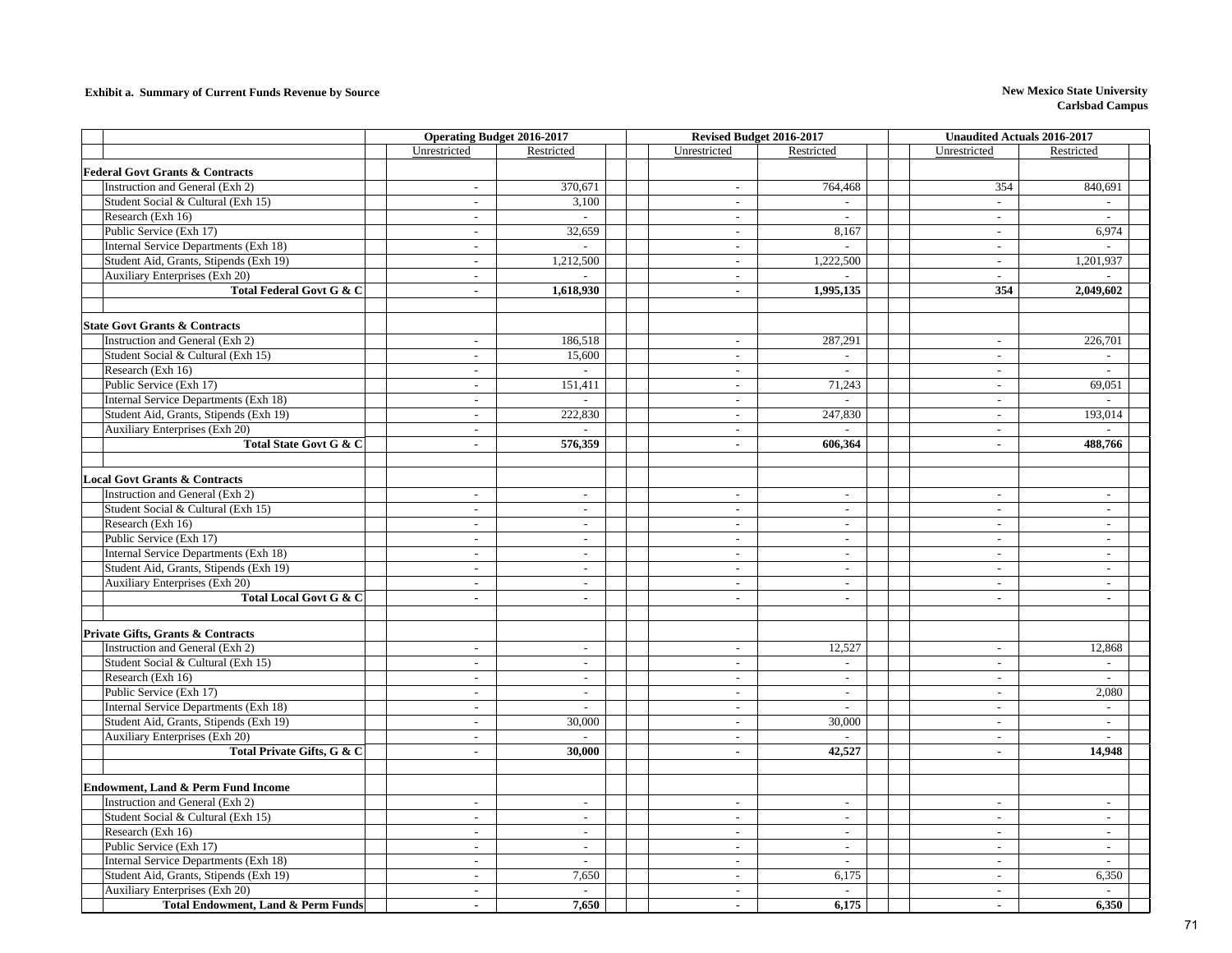### **Exhibit a. Summary of Current Funds Revenue by Source New Mexico State University**

|                                                  | <b>Operating Budget 2016-2017</b> |                          | Revised Budget 2016-2017 |                          | <b>Unaudited Actuals 2016-2017</b> |                          |  |  |
|--------------------------------------------------|-----------------------------------|--------------------------|--------------------------|--------------------------|------------------------------------|--------------------------|--|--|
|                                                  | Unrestricted                      | Restricted               | Unrestricted             | Restricted               | Unrestricted                       | Restricted               |  |  |
|                                                  |                                   |                          |                          |                          |                                    |                          |  |  |
| <b>Sales &amp; Services</b>                      |                                   |                          |                          |                          |                                    |                          |  |  |
| Instruction and General (Exh 2)                  | 2,270                             | $\sim$                   | 2,270                    | $\overline{\phantom{a}}$ | $\sim$                             | $\sim$                   |  |  |
| Student Social & Cultural (Exh 15)               |                                   | $\sim$                   |                          |                          | ÷.                                 |                          |  |  |
| Research (Exh 16)                                | $\overline{\phantom{a}}$          | $\overline{\phantom{a}}$ |                          |                          | $\overline{a}$                     |                          |  |  |
| Public Service (Exh 17)                          | $\overline{\phantom{a}}$          | $\overline{\phantom{a}}$ | 3,820                    | $\overline{\phantom{a}}$ | 3,820                              | $\overline{\phantom{a}}$ |  |  |
| Internal Service Departments (Exh 18)            | $\blacksquare$                    | $\overline{\phantom{a}}$ | $\overline{a}$           |                          | $\sim$                             | $\overline{\phantom{a}}$ |  |  |
| Student Aid, Grants, Stipends (Exh 19)           |                                   | $\sim$                   |                          |                          | $\overline{\phantom{a}}$           | $\sim$                   |  |  |
| Auxiliary Enterprises (Exh 20)                   | 38,000                            | $\overline{\phantom{a}}$ | 49.906                   |                          | 41,224                             |                          |  |  |
| <b>Total Sales &amp; Services</b>                | 40,270                            | $\blacksquare$           | 55,996                   |                          | 45,044                             |                          |  |  |
|                                                  |                                   |                          |                          |                          |                                    |                          |  |  |
| <b>Other Sources</b>                             |                                   |                          |                          |                          |                                    |                          |  |  |
| Instruction and General (Exh 2)                  | 47,000                            | $\sim$                   | 43,693                   | $\overline{\phantom{a}}$ | 72,765                             | $\sim$                   |  |  |
| Student Social & Cultural (Exh 15)               | $\overline{\phantom{a}}$          | $\overline{\phantom{a}}$ | $\overline{\phantom{a}}$ |                          | 83                                 | $\overline{\phantom{a}}$ |  |  |
| Research (Exh 16)                                |                                   | $\overline{\phantom{a}}$ | $\overline{\phantom{a}}$ |                          | $\overline{\phantom{a}}$           |                          |  |  |
| Public Service (Exh 17)                          | $\blacksquare$                    | $\overline{\phantom{a}}$ | $\overline{\phantom{a}}$ | $\overline{\phantom{a}}$ | $\sim$                             | $\overline{\phantom{a}}$ |  |  |
| Internal Service Departments (Exh 18)            | $\blacksquare$                    | $\sim$                   | $\sim$                   | $\overline{\phantom{a}}$ | $\sim$                             | $\overline{\phantom{a}}$ |  |  |
| Student Aid, Grants, Stipends (Exh 19)           |                                   | $\overline{\phantom{a}}$ | $\sim$                   |                          | $\overline{\phantom{0}}$           | ۰                        |  |  |
| <b>Auxiliary Enterprises (Exh 20)</b>            | $\sim$                            | $\overline{\phantom{a}}$ |                          |                          | $\overline{\phantom{a}}$           | $\blacksquare$           |  |  |
| <b>Total Other Sources</b>                       | 47,000                            | $\blacksquare$           | 43,693                   |                          | 72,848                             | $\blacksquare$           |  |  |
|                                                  |                                   |                          |                          |                          |                                    |                          |  |  |
| <b>Total Current Funds Revenue (By Category)</b> |                                   |                          |                          |                          |                                    |                          |  |  |
| Tuition and Fees Income                          | 1,411,090                         | $\overline{\phantom{a}}$ | 1,521,383                |                          | 1,522,091                          |                          |  |  |
| <b>Federal Govt Appropriations</b>               |                                   | $\overline{\phantom{a}}$ |                          | $\overline{\phantom{a}}$ |                                    | $\blacksquare$           |  |  |
| <b>State Govt Appropriations</b>                 | 4,484,200                         | $\sim$                   | 4,265,081                |                          | 4,265,081                          | $\overline{\phantom{a}}$ |  |  |
| <b>Local Govt Appropriations</b>                 | 5,097,765                         |                          | 6,733,478                |                          | 6,757,241                          |                          |  |  |
| Federal Govt Grant & Contracts                   |                                   | 1,618,930                | $\overline{\phantom{a}}$ | 1,995,135                | 354                                | 2,049,602                |  |  |
| State Govt Grant & Contracts                     |                                   | 576,359                  | $\blacksquare$           | 606,364                  | ÷.                                 | 488,766                  |  |  |
| Local Govt Grant & Contracts                     |                                   |                          | $\overline{a}$           |                          | ÷                                  |                          |  |  |
| Private Gifts, Grant & Contracts                 | $\overline{\phantom{a}}$          | 30,000                   | $\overline{\phantom{a}}$ | 42,527                   | $\sim$                             | 14,948                   |  |  |
| Endow, Land & Perm Fund Income                   |                                   | 7,650                    |                          | 6,175                    | ÷                                  | 6,350                    |  |  |
| Sales & Services                                 | 40,270                            | $\overline{\phantom{a}}$ | 55,996                   | $\overline{\phantom{a}}$ | 45,044                             |                          |  |  |
| <b>Other Sources</b>                             | 47,000                            |                          | 43,693                   |                          | 72,848                             |                          |  |  |
| <b>Total Current Funds Revenue</b>               | 11,080,325                        | 2,232,939                | 12,619,631               | 2,650,201                | 12,662,659                         | 2,559,666                |  |  |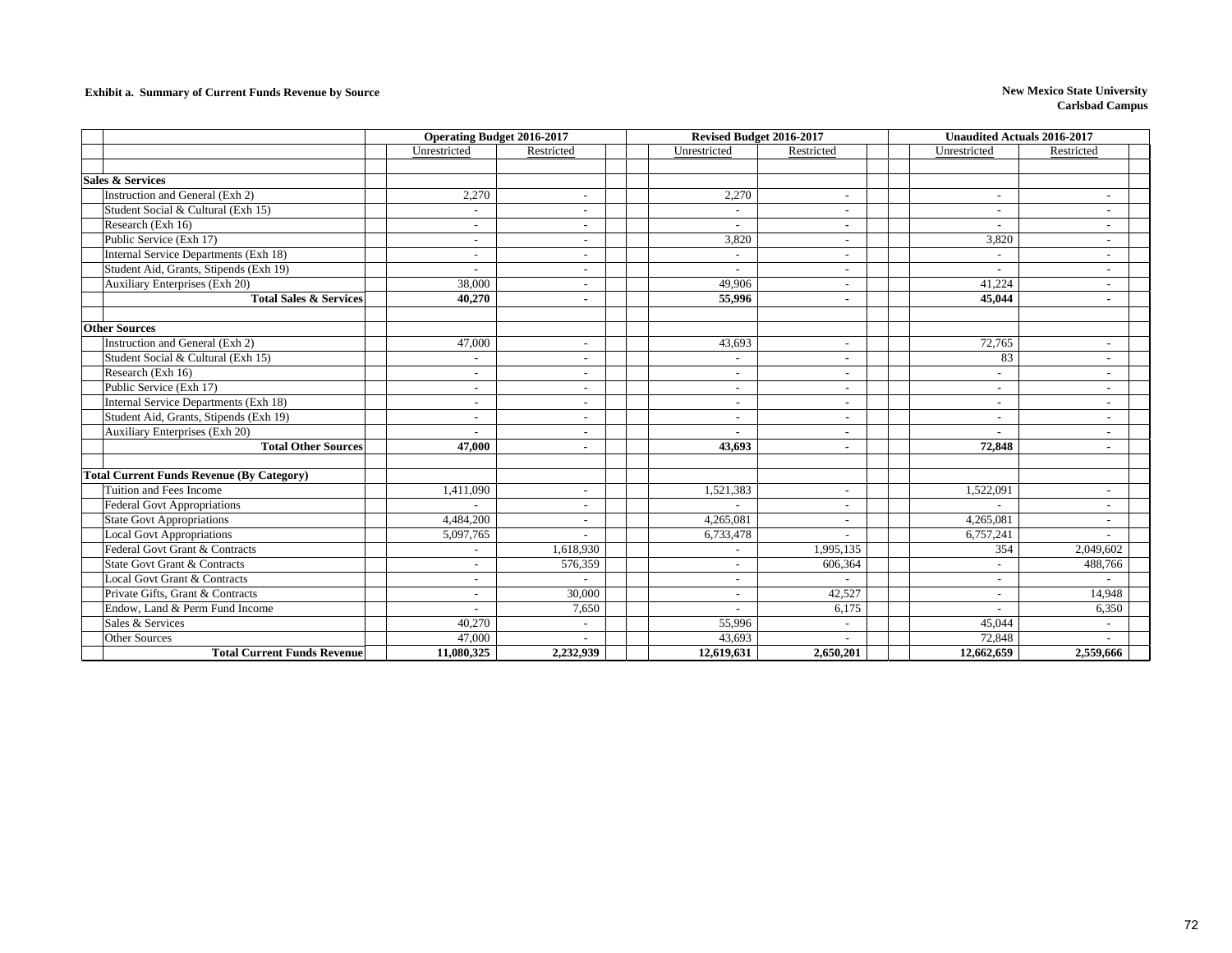### **Exhibit b. Summary of Salaries in All Current Funds New Mexico State University**

|                                                                                  |                                          | <b>Operating Budget 2016-2017</b>     |                            |                                    |                                  | Revised Budget 2016-2017    |                                    |                                  |            | <b>Unaudited Actuals 2016-2017</b>                                         |                          |                  |
|----------------------------------------------------------------------------------|------------------------------------------|---------------------------------------|----------------------------|------------------------------------|----------------------------------|-----------------------------|------------------------------------|----------------------------------|------------|----------------------------------------------------------------------------|--------------------------|------------------|
|                                                                                  | <b>FTE</b>                               | Unrestricted                          | <b>FTE</b>                 | Restricted                         | <b>FTE</b>                       | Unrestricted                | <b>FTE</b>                         | Restricted                       | <b>FTE</b> | Unrestricted                                                               | <b>FTE</b>               | Restricted       |
| <b>Summary Of Total Salaries</b>                                                 |                                          |                                       |                            |                                    |                                  |                             |                                    |                                  |            |                                                                            |                          |                  |
| Instruction (Exh 10)                                                             | 97.72                                    | 2,961,993                             | 6.80                       | 238,252                            | 110.17                           | 2,966,341                   | 8.15                               | 251,184                          | 119.34     | 3,037,381                                                                  | 8.99                     | 283,375          |
| Academic Support (Exh 11)                                                        | 11.18                                    | 387,467                               | 0.31                       | 4,900                              | 11.09                            | 362,123                     | 2.35                               | 55,049                           |            | 10.40<br>366,524                                                           | 2.55                     | 80,153           |
| Student Services (Exh 12)                                                        | 20.99                                    | 774,629                               | 0.64                       | 10,200                             | 20.11                            | 729,602                     | 0.94                               | 14,900                           |            | 19.77<br>708,903                                                           | 0.68                     | 10,886           |
| Institutional Support (Exh 13)                                                   | 16.23                                    | 633,666                               | $\omega$                   | $\blacksquare$                     | 15.40                            | 597,173                     | 0.21                               | 3,400                            |            | 14.93<br>574,006                                                           | 0.23                     | 3,772            |
| Operation & Maintenance of Plant (Exh 14)                                        | 19.17                                    | 437,710                               | $\omega$                   | $\overline{\phantom{a}}$           | 16.25                            | 381,794                     | $\sim$                             |                                  |            | 13.76<br>403,540                                                           | $\mathbb{Z}^2$           | $\sim$           |
| Student Social & Cultural (Exh 15)                                               | 0.50                                     | 8,000                                 | 1.17                       | 18,700                             | 0.25                             | 4.000                       | $\sim$                             | $\omega$                         |            | $\sim$<br>$\sim$                                                           | $\sim$                   | $\sim$           |
| Research (Exh 16)                                                                | $\omega$                                 | $\blacksquare$                        | $\omega$                   | $\overline{a}$                     | $\omega$                         | $\sim$                      | $\mathbb{Z}^2$                     | $\sim$                           |            | $\blacksquare$<br>$\sim$                                                   | $\omega$                 | $\sim$           |
| Public Service (Exh 17)                                                          | 2.70                                     | 144,618                               | 2.36                       | 82,769                             | 3.50                             | 172,777                     | 1.13                               | 35,690                           |            | 3.23<br>168,804                                                            | 1.32                     | 42,984           |
| Internal Service Departments (Exh 18)                                            | 6.11                                     | 193,363                               | $\omega$                   | $\overline{\phantom{a}}$           | 5.54                             | 180.301                     | $\omega$                           |                                  |            | 5.81<br>187,575                                                            | $\omega$                 |                  |
| Auxiliary Enterprises (Exh 20)                                                   | 5.63                                     | 172,118                               | $\sim$                     | $\overline{\phantom{a}}$           | 6.28                             | 126,601                     | $\sim$                             | $\omega$                         |            | 3.49<br>133,619                                                            | $\sim$                   | $\sim$           |
| <b>Total Of Salaries</b>                                                         | 180.23                                   | 5,713,564                             | 11.28                      | 354,821                            | 188.59                           | 5,520,712                   | 12.78                              | 360,223                          | 190.73     | 5,580,352                                                                  | 13.77                    | 421,170          |
|                                                                                  |                                          |                                       |                            |                                    |                                  |                             |                                    |                                  |            |                                                                            |                          |                  |
| <b>Faculty Salaries</b>                                                          |                                          |                                       |                            |                                    |                                  |                             |                                    |                                  |            |                                                                            |                          |                  |
| Instruction (Exh 10)                                                             | 43.11                                    | 2,324,998                             | 0.61                       | 32,675                             | 40.65                            | 2,227,824                   | 0.60                               | 32,675                           |            | 38.51<br>2,110,785                                                         | 0.82                     | 44,800           |
| Academic Support (Exh 11)                                                        | 1.44                                     | 77,628                                | $\omega$                   |                                    | 1.04                             | 56,927                      | $\omega$                           | $\sim$                           |            | 1.00<br>54,726                                                             | $\overline{\phantom{a}}$ |                  |
| Student Services (Exh 12)                                                        | $\mathbf{r}$                             | $\sim$                                | $\sim$                     | $\overline{\phantom{a}}$           | $\sim$                           | $\mathcal{L}^{\mathcal{A}}$ | $\sim$                             | $\overline{a}$                   |            | $\mathcal{L}$<br>$\overline{a}$                                            | $\overline{a}$           | $\sim$           |
| Institutional Support (Exh 13)                                                   | $\omega$                                 | $\sim$                                | $\overline{\phantom{a}}$   | $\overline{\phantom{a}}$           | $\blacksquare$                   | $\omega$                    | $\sim$                             | $\sim$                           |            | $\sim$<br>$\mathbb{Z}^2$                                                   | $\blacksquare$           | $\omega$         |
| Operation & Maintenance of Plant (Exh 14)                                        | $\overline{\phantom{a}}$                 |                                       |                            | $\blacksquare$                     |                                  |                             |                                    |                                  |            | $\blacksquare$<br>$\sim$                                                   | $\sim$                   | $\sim$           |
| Student Social & Cultural (Exh 15)                                               | $\overline{\phantom{a}}$                 | $\blacksquare$<br>$\omega$            | $\blacksquare$<br>$\omega$ | $\sim$                             | $\sim$<br>$\sim$                 | $\blacksquare$<br>$\equiv$  | $\sim$<br>$\overline{\phantom{a}}$ | $\blacksquare$<br>$\overline{a}$ |            | $\mathcal{L}$<br>$\overline{\phantom{a}}$                                  | ÷,                       | $\sim$           |
| Research (Exh 16)                                                                | $\overline{a}$                           |                                       | $\sim$                     |                                    | $\sim$                           |                             | $\overline{\phantom{a}}$           | $\sim$                           |            | $\overline{a}$                                                             | $\frac{1}{2}$            | $\overline{a}$   |
|                                                                                  |                                          |                                       | $\sim$                     | $\overline{\phantom{a}}$           |                                  |                             |                                    | $\overline{a}$                   |            |                                                                            | $\sim$                   | $\sim$           |
| Public Service (Exh 17)                                                          | 2.67                                     | 144,118                               |                            | $\sim$                             | 3.03                             | 166,337                     | $\sim$                             | $\overline{a}$                   |            | 2.91<br>159,355<br>$\sim$                                                  |                          |                  |
| Internal Service Departments (Exh 18)                                            | $\sim$                                   | $\omega$                              | $\sim$                     | $\overline{\phantom{a}}$           | $\sim$                           | $\omega$                    | $\sim$                             |                                  |            | $\omega$                                                                   | $\sim$                   | $\sim$           |
| Auxiliary Enterprises (Exh 20)                                                   | $\overline{\phantom{a}}$<br>47.22        | $\overline{\phantom{a}}$<br>2,546,744 | $\blacksquare$<br>0.61     | $\overline{\phantom{a}}$<br>32,675 | $\sim$<br>44.72                  | $\sim$<br>2,451,088         | $\sim$<br>0.60                     | $\sim$<br>32,675                 |            | $\overline{\phantom{a}}$<br>$\overline{\phantom{a}}$<br>42.42<br>2,324,866 | $\blacksquare$<br>0.82   | $\sim$<br>44.800 |
| <b>Total Of Faculty Salaries</b>                                                 |                                          |                                       |                            |                                    |                                  |                             |                                    |                                  |            |                                                                            |                          |                  |
|                                                                                  |                                          |                                       |                            |                                    |                                  |                             |                                    |                                  |            |                                                                            |                          |                  |
| <b>Part-Time Instructors Salaries</b>                                            |                                          |                                       |                            |                                    |                                  |                             |                                    |                                  |            |                                                                            |                          |                  |
| Instruction (Exh 10)                                                             | 48.75                                    | 456,000                               | $\sim$                     | $\overline{\phantom{a}}$           | 64.73                            | 588.696                     | $\sim$                             | $\overline{a}$                   |            | 71.49<br>650.011                                                           | 0.29                     | 2.667            |
| Academic Support (Exh 11)                                                        | $\overline{\phantom{a}}$                 | $\sim$                                | $\blacksquare$             | $\overline{\phantom{a}}$           | 1.71                             | 15,570                      | $\sim$                             | $\sim$                           |            | 0.26<br>2,350                                                              | $\blacksquare$           | $\sim$           |
| Student Services (Exh 12)                                                        | $\blacksquare$                           | $\sim$                                | $\omega$                   | $\blacksquare$                     |                                  | $\mathcal{L}$               | $\blacksquare$                     | $\sim$                           |            | $\overline{a}$                                                             | $\mathbb{Z}^2$           | $\sim$           |
| Institutional Support (Exh 13)                                                   | $\sim$                                   | $\overline{a}$                        | $\sim$                     | $\overline{\phantom{a}}$           | 0.30                             | 2.696                       | $\sim$                             | $\omega$                         |            | 0.30<br>2,696                                                              | $\omega$                 | $\sim$           |
| Operation & Maintenance of Plant (Exh 14)                                        | 5.78                                     | 54,050                                | $\sim$                     | $\sim$                             | 4.82                             | 43,804                      | $\mathbb{Z}^2$                     | $\sim$                           |            | $\omega$<br>$\sim$                                                         | $\sim$                   | $\sim$           |
| Student Social & Cultural (Exh 15)                                               | $\overline{a}$                           |                                       | $\sim$                     | $\sim$                             | $\blacksquare$                   | $\equiv$                    | $\blacksquare$                     | $\overline{a}$                   |            | $\overline{a}$<br>$\blacksquare$                                           | ÷,                       | $\sim$           |
| Research (Exh 16)                                                                | $\overline{\phantom{a}}$                 | $\sim$                                | $\sim$                     | $\sim$                             | $\sim$                           | $\sim$                      | $\sim$                             | $\sim$                           |            | $\blacksquare$<br>$\sim$                                                   | $\sim$                   | $\sim$           |
| Public Service (Exh 17)                                                          | $\mathbf{r}$<br>$\overline{\phantom{a}}$ | $\sim$                                | $\sim$<br>$\omega$         | $\sim$<br>$\overline{\phantom{a}}$ | 0.40<br>$\overline{\phantom{a}}$ | 3,600                       | $\sim$<br>$\overline{\phantom{a}}$ | $\sim$<br>$\sim$                 |            | $\sim$<br>$\sim$<br>$\overline{\phantom{a}}$<br>$\sim$                     | $\sim$<br>$\sim$         | $\sim$<br>$\sim$ |
| Internal Service Departments (Exh 18)                                            | 1.60                                     | 15,000                                | $\sim$                     | $\overline{\phantom{a}}$           | 3.79                             | 34,490                      | $\sim$                             | $\omega$                         |            | $\sim$<br>$\overline{a}$                                                   | $\sim$                   | $\sim$           |
| Auxiliary Enterprises (Exh 20)<br><b>Total of Part-Time Instructors Salaries</b> | 56.13                                    | 525,050                               | $\sim$                     | $\blacksquare$                     | 75.75                            | 688.856                     | $\sim$                             | $\sim$                           |            | 72.05<br>655,057                                                           | 0.29                     | 2,667            |
|                                                                                  |                                          |                                       |                            |                                    |                                  |                             |                                    |                                  |            |                                                                            |                          |                  |
|                                                                                  |                                          |                                       |                            |                                    |                                  |                             |                                    |                                  |            |                                                                            |                          |                  |
| <b>Professional Salaries</b>                                                     |                                          |                                       |                            |                                    |                                  |                             |                                    |                                  |            |                                                                            |                          |                  |
| Instruction (Exh 10)                                                             | 2.02                                     | 85.839                                | 2.96                       | 126,000                            | 1.23                             | 51.934                      | 2.78                               | 117,007                          |            | 1.58<br>66,708                                                             | 2.94                     | 123.940          |
| Academic Support (Exh 11)                                                        | 3.15                                     | 134,491                               | $\sim$                     | $\overline{a}$                     | 4.05                             | 170,398                     | 0.50                               | 21,005                           |            | 4.00<br>168,038                                                            | 1.24                     | 52,217           |
| Student Services (Exh 12)                                                        | 13.80                                    | 587,817                               | $\sim$                     | $\blacksquare$                     | 12.04                            | 506,827                     | $\sim$                             | $\sim$                           |            | 11.27<br>474,623                                                           | $\omega$                 | $\sim$           |
| Institutional Support (Exh 13)                                                   | 12.45                                    | 530,608                               | $\omega$                   | $\blacksquare$                     | 12.19                            | 513,125                     | $\mathbb{Z}^2$                     | $\sim$                           |            | 11.56<br>486,255                                                           | $\omega$                 | $\sim$           |
| Operation & Maintenance of Plant (Exh 14)                                        | 1.21                                     | 51,420                                | $\omega$                   | $\overline{\phantom{a}}$           | 1.22                             | 51,420                      | $\sim$                             | $\overline{a}$                   |            | 1.21<br>51,120                                                             | $\omega$                 | $\sim$           |
| Student Social & Cultural (Exh 15)                                               | $\mathcal{L}$                            | $\sim$                                | $\overline{\phantom{a}}$   | $\overline{a}$                     | $\blacksquare$                   | $\sim$                      | $\sim$                             | $\overline{a}$                   |            | $\omega$<br>$\mathcal{L}_{\mathcal{A}}$                                    | $\omega$                 | $\sim$           |
| Research (Exh 16)                                                                | $\blacksquare$                           | $\overline{\phantom{a}}$              | $\sim$                     | $\overline{\phantom{a}}$           | $\sim$                           | $\blacksquare$              | $\blacksquare$                     | $\sim$                           |            | $\blacksquare$<br>$\sim$                                                   | $\omega$                 | $\sim$           |
| Public Service (Exh 17)                                                          | $\sim$                                   | $\overline{a}$                        | 1.28                       | 54,315                             | 0.07                             | 2,840                       | 0.26                               | 11,063                           |            | 0.05<br>2,130                                                              | 0.43                     | 18,016           |
| Internal Service Departments (Exh 18)                                            | 1.74                                     | 74,085                                | $\sim$                     | $\blacksquare$                     | 1.76                             | 74,085                      | $\sim$                             | $\overline{a}$                   |            | 1.75<br>73,485                                                             | $\mathbb{Z}^2$           | $\sim$           |
| Auxiliary Enterprises (Exh 20)                                                   | 3.09                                     | 131,554                               | $\sim$                     | $\sim$                             | 1.59                             | 66,802                      | $\sim$                             | $\overline{a}$                   |            | 2.53<br>106,567                                                            | $\sim$                   | $\sim$           |
| <b>Total Of Professional Salaries</b>                                            | 37.46                                    | 1,595,814                             | 4.24                       | 180,315                            | 34.15                            | 1,437,431                   | 3.54                               | 149,075                          |            | 33.95<br>1,428,926                                                         | 4.61                     | 194,173          |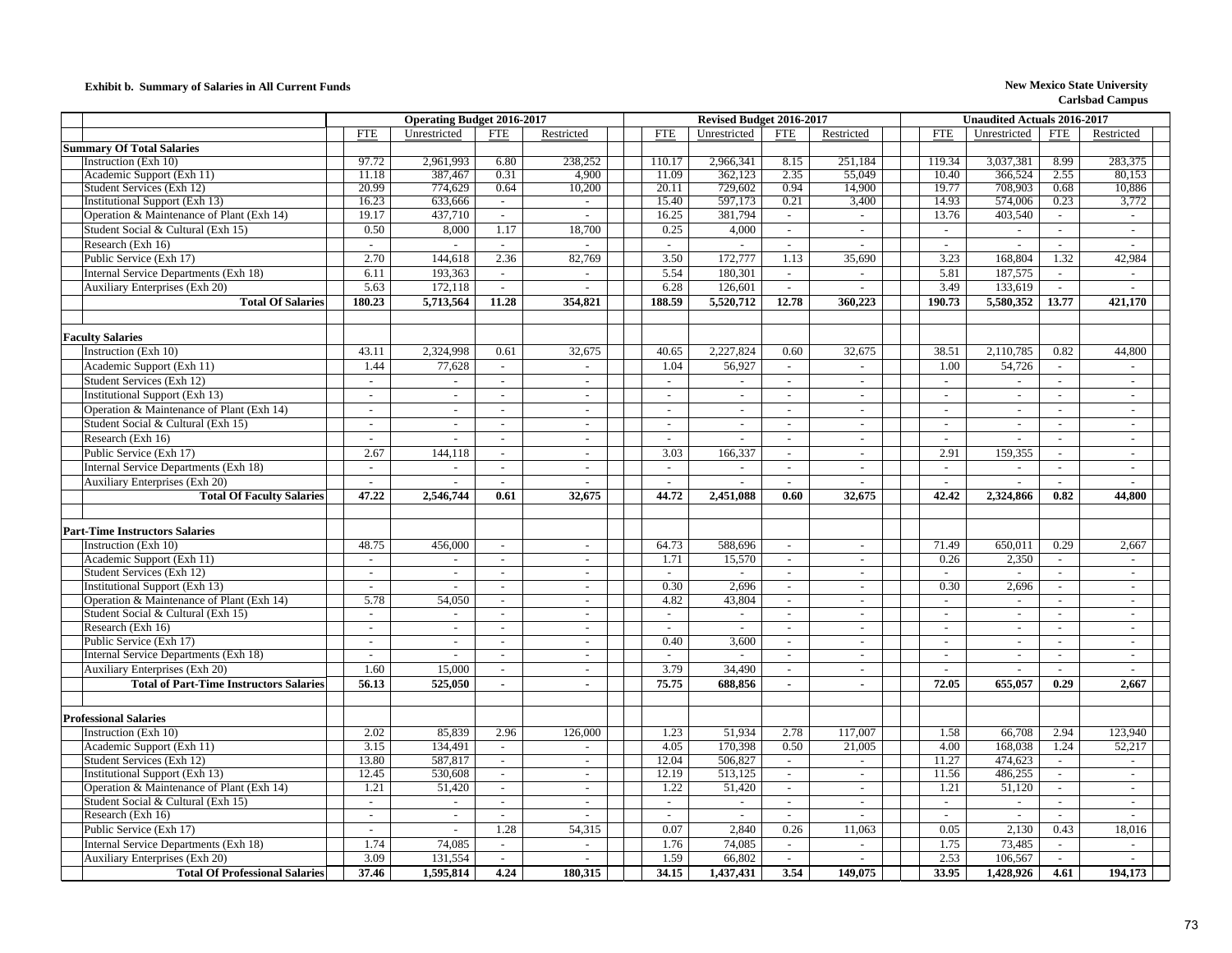### **Exhibit b. Summary of Salaries in All Current Funds New Mexico State University**

|                                           |                          | <b>Operating Budget 2016-2017</b> |                             |                          |  |                             | Revised Budget 2016-2017    |                             |                |                             | <b>Unaudited Actuals 2016-2017</b> |                          |                |
|-------------------------------------------|--------------------------|-----------------------------------|-----------------------------|--------------------------|--|-----------------------------|-----------------------------|-----------------------------|----------------|-----------------------------|------------------------------------|--------------------------|----------------|
|                                           | <b>FTE</b>               | Unrestricted                      | <b>FTE</b>                  | Restricted               |  | <b>FTE</b>                  | Unrestricted                | <b>FTE</b>                  | Restricted     | <b>FTE</b>                  | Unrestricted                       | <b>FTE</b>               | Restricted     |
|                                           |                          |                                   |                             |                          |  |                             |                             |                             |                |                             |                                    |                          |                |
| <b>Support Staff Salaries</b>             |                          |                                   |                             |                          |  |                             |                             |                             |                |                             |                                    |                          |                |
| Instruction (Exh 10)                      | 2.94                     | 80.024                            | 2.39                        | 65,277                   |  | 2.27                        | 63,727                      | 2.09                        | 58.626         | 2.33                        | 65,248                             | 2.54                     | 71,530         |
| Academic Support (Exh 11)                 | 6.19                     | 168,948                           | $\sim$                      | $\sim$                   |  | 4.18                        | 117,418                     | 0.32                        | 9.063          | 4.71                        | 132,419                            | 0.50                     | 13,993         |
| Student Services (Exh 12)                 | 6.36                     | 173,612                           | $\sim$                      | $\blacksquare$           |  | 6.34                        | 178,092                     | $\omega$                    | $\omega$       | 8.14                        | 228,392                            | $\sim$                   | $\sim$         |
| Institutional Support (Exh 13)            | 3.78                     | 103,058                           | $\sim$                      | $\mathcal{L}$            |  | 2.86                        | 80,502                      | $\sim$                      | $\omega$       | 2.99                        | 83,718                             | 0.01                     | 250            |
| Operation & Maintenance of Plant (Exh 14) | 12.18                    | 332,240                           | $\mathcal{L}_{\mathcal{A}}$ | $\sim$                   |  | 10.21                       | 286,570                     | $\blacksquare$              | $\sim$         | 12.51                       | 351,206                            | $\omega$                 | $\sim$         |
| Student Social & Cultural (Exh 15)        | $\overline{\phantom{a}}$ | $\overline{a}$                    | $\mathbf{u}$                | $\sim$                   |  | $\omega$                    | $\mathcal{L}$               | $\mathcal{L}$               | $\sim$         | $\mathcal{L}^{\mathcal{A}}$ | $\overline{a}$                     | $\mathbb{Z}^+$           | $\sim$         |
| Research (Exh 16)                         | $\overline{\phantom{a}}$ | $\overline{a}$                    | $\sim$                      | $\sim$                   |  | $\sim$                      | $\omega$                    | $\sim$                      |                | $\sim$                      | $\sim$                             | $\overline{a}$           | $\sim$         |
| Public Service (Exh 17)                   | $\sim$                   | $\overline{\phantom{a}}$          | 0.98                        | 26,854                   |  | $\sim$                      | $\sim$                      | 0.83                        | 23,389         | 0.13                        | 3,514                              | 0.89                     | 24,968         |
| Internal Service Departments (Exh 18)     | 3.99                     | 108.978                           | $\sim$                      | $\sim$                   |  | 3.78                        | 106,216                     | $\mathcal{L}$               | $\sim$         | 4.03                        | 113,138                            | $\overline{a}$           | $\sim$         |
| Auxiliary Enterprises (Exh 20)            | 0.94                     | 25,564                            | $\sim$                      | $\overline{a}$           |  | 0.90                        | 25,309                      | $\sim$                      | $\overline{a}$ | 0.96                        | 26,979                             | $\sim$                   | $\sim$         |
| <b>Total Of Sppt Staff Salaries</b>       | 36.38                    | 992,424                           | 3.37                        | 92,131                   |  | 30.54                       | 857,834                     | 3.24                        | 91.078         | 35.80                       | 1,004,614                          | 3.94                     | 110,741        |
|                                           |                          |                                   |                             |                          |  |                             |                             |                             |                |                             |                                    |                          |                |
|                                           |                          |                                   |                             |                          |  |                             |                             |                             |                |                             |                                    |                          |                |
| <b>GA/TA Salaries</b>                     |                          |                                   |                             |                          |  |                             |                             |                             |                |                             |                                    |                          |                |
| Instruction (Exh 10)                      | $\sim$                   | $\omega$                          | $\sim$                      | $\mathbf{r}$             |  | $\sim$                      | $\sim$                      | $\sim$                      | $\sim$         | $\omega$                    | $\sim$                             | $\sim$                   | $\sim$         |
| Academic Support (Exh 11)                 | $\sim$                   | $\overline{\phantom{a}}$          | $\sim$                      | $\blacksquare$           |  | $\sim$                      | $\sim$                      | $\sim$                      | $\sim$         | $\blacksquare$              | $\overline{\phantom{a}}$           | $\overline{\phantom{a}}$ | $\sim$         |
| Student Services (Exh 12)                 | $\overline{\phantom{a}}$ | $\bar{a}$                         | $\sim$                      | $\sim$                   |  | $\mathcal{L}$               | $\equiv$                    | $\overline{\phantom{a}}$    | $\sim$         | $\sim$                      | $\sim$                             | $\overline{a}$           | $\sim$         |
| Institutional Support (Exh 13)            | $\blacksquare$           | $\omega$                          | $\mathbb{Z}^2$              | $\blacksquare$           |  | $\mathcal{L}_{\mathcal{A}}$ | $\mathcal{L}_{\mathcal{A}}$ | $\omega$                    | $\sim$         | $\mathcal{L}_{\mathcal{A}}$ | $\blacksquare$                     | $\blacksquare$           | $\omega$       |
| Operation & Maintenance of Plant (Exh 14) | $\sim$                   | $\sim$                            | $\sim$                      | $\blacksquare$           |  | $\sim$                      | $\sim$                      | $\sim$                      | $\sim$         | $\sim$                      | $\sim$                             | $\sim$                   | $\sim$         |
| Student Social & Cultural (Exh 15)        | $\blacksquare$           | $\overline{\phantom{a}}$          | ÷,                          | $\blacksquare$           |  | $\sim$                      | $\equiv$                    | ÷,                          | $\blacksquare$ | $\overline{\phantom{a}}$    | $\blacksquare$                     | $\overline{a}$           | $\blacksquare$ |
| Research (Exh 16)                         | $\sim$                   | $\omega$                          | $\sim$                      | $\omega$                 |  | $\sim$                      | $\sim$                      | $\sim$                      | $\sim$         | $\overline{a}$              | $\sim$                             | $\sim$                   | $\sim$         |
| Public Service (Exh 17)                   | $\blacksquare$           | $\blacksquare$                    | $\sim$                      | $\sim$                   |  | $\sim$                      | $\sim$                      | $\blacksquare$              | $\sim$         | $\sim$                      | $\blacksquare$                     | $\overline{\phantom{a}}$ | $\sim$         |
| Internal Service Departments (Exh 18)     | $\sim$                   | $\mathcal{L}$                     | $\sim$                      | $\sim$                   |  | $\sim$                      | $\omega$                    | $\mathcal{L}_{\mathcal{A}}$ | $\sim$         | $\sim$                      | $\mathcal{L}$                      | ÷,                       | $\sim$         |
| Auxiliary Enterprises (Exh 20)            | $\mathbf{r}$             | $\overline{\phantom{a}}$          | $\sim$                      | $\sim$                   |  | $\sim$                      | $\mathcal{L}$               | $\overline{\phantom{a}}$    | $\sim$         | $\sim$                      | $\overline{a}$                     | $\overline{a}$           | $\sim$         |
| <b>Total Of GA/TA Salaries</b>            | $\blacksquare$           | $\overline{a}$                    | $\sim$                      | $\blacksquare$           |  | $\sim$                      | $\blacksquare$              | $\mathbf{r}$                | $\sim$         | $\overline{a}$              | $\mathbf{r}$                       | $\overline{\phantom{a}}$ | $\sim$         |
|                                           |                          |                                   |                             |                          |  |                             |                             |                             |                |                             |                                    |                          |                |
| <b>Student Salaries</b>                   |                          |                                   |                             |                          |  |                             |                             |                             |                |                             |                                    |                          |                |
| Instruction (Exh 10)                      | 0.85                     | 13,632                            | $\sim$                      | $\sim$                   |  | 0.16                        | 2,583                       | 0.09                        | 1,376          | 0.20                        | 3,231                              | 0.77                     | 12,253         |
| Academic Support (Exh 11)                 | 0.40                     | 6,400                             | $\mathcal{L}_{\mathcal{A}}$ | $\blacksquare$           |  | 0.11                        | 1,810                       | $\sim$                      | $\sim$         | $\sim$                      | $\sim$                             | $\sim$                   | $\sim$         |
| Student Services (Exh 12)                 | 0.83                     | 13,200                            | $\omega$                    | $\blacksquare$           |  | 0.31                        | 4,911                       | $\blacksquare$              | $\blacksquare$ | 0.14                        | 2,244                              | $\frac{1}{2}$            | $\blacksquare$ |
| <b>Institutional Support (Exh 13)</b>     | $\omega$                 | $\sim$                            | $\sim$                      | $\sim$                   |  | 0.02                        | 363                         | $\sim$                      | $\sim$         | $\mathcal{L}_{\mathcal{A}}$ | $\mathcal{L}$                      | $\sim$                   | $\sim$         |
| Operation & Maintenance of Plant (Exh 14) | $\overline{a}$           |                                   | $\sim$                      | $\sim$                   |  |                             | $\overline{a}$              | $\sim$                      | $\sim$         | $\mathcal{L}$               | $\sim$                             | $\overline{a}$           | $\sim$         |
| Student Social & Cultural (Exh 15)        | 0.50                     | 8,000                             | $\sim$                      | $\sim$                   |  | 0.25                        | 4,000                       | $\mathcal{L}$               | $\sim$         | $\sim$                      | $\overline{a}$                     | $\overline{a}$           | $\mathcal{L}$  |
| Research (Exh 16)                         | $\blacksquare$           | $\sim$                            | $\sim$                      | $\sim$                   |  | $\sim$                      | $\sim$                      | $\sim$                      | $\sim$         | $\sim$                      | $\sim$                             | $\sim$                   | $\sim$         |
| Public Service (Exh 17)                   | 0.03                     | 500                               | $\sim$                      | $\sim$                   |  | $\sim$                      | $\sim$                      | $\omega$                    | $\sim$         | $\omega$                    | $\sim$                             | $\sim$                   | $\sim$         |
| Internal Service Departments (Exh 18)     | $\mathbf{r}$             | $\overline{\phantom{a}}$          | $\sim$                      | $\sim$                   |  | $\sim$                      | $\omega_{\rm c}$            | $\omega$                    | $\sim$         | $\mathcal{L}$               | $\mathcal{L}$                      | $\mathbf{r}$             | $\blacksquare$ |
| Auxiliary Enterprises (Exh 20)            | $\sim$                   | $\overline{a}$                    | $\sim$                      | $\omega$                 |  | $\sim$                      | $\omega$                    | $\sim$                      | $\sim$         | $\sim$                      | $\overline{a}$                     | $\sim$                   | $\sim$         |
| <b>Total Of Student Salaries</b>          | 2.61                     | 41.732                            | $\sim$                      | $\blacksquare$           |  | 0.85                        | 13.667                      | 0.09                        | 1.376          | 0.34                        | 5,475                              | 0.77                     | 12,253         |
|                                           |                          |                                   |                             |                          |  |                             |                             |                             |                |                             |                                    |                          |                |
| <b>Federal Work Study Salaries</b>        |                          |                                   |                             |                          |  |                             |                             |                             |                |                             |                                    |                          |                |
| Instruction (Exh 10)                      | $\sim$                   | $\sim$                            | 0.14                        | 2,200                    |  | $\sim$                      | $\sim$                      | 0.54                        | 8,700          | 0.14                        | 2,248                              | 0.53                     | 8,452          |
| Academic Support (Exh 11)                 | $\omega$                 | $\blacksquare$                    | 0.19                        | 3,000                    |  | $\omega$                    | $\omega$                    | 0.30                        | 4,800          | 0.04                        | 718                                | 0.17                     | 2.698          |
| Student Services (Exh 12)                 | $\mathcal{L}$            | $\mathcal{L}$                     | $\sim$                      | $\overline{\phantom{a}}$ |  | $\sim$                      | $\mathcal{L}_{\mathcal{A}}$ | 0.33                        | 5,200          | 0.08                        | 1,284                              | 0.30                     | 4,828          |
| <b>Institutional Support (Exh 13)</b>     | $\mathcal{L}$            | $\sim$                            | $\mathbb{Z}^2$              | $\blacksquare$           |  | $\omega$                    | $\blacksquare$              | $\overline{\phantom{a}}$    | $\omega$ .     | $\mathcal{L}_{\mathcal{A}}$ | $\mathbb{Z}^2$                     | $\mathbf{r}$             | $\omega$ .     |
| Operation & Maintenance of Plant (Exh 14) | $\sim$                   | $\sim$                            | $\sim$                      | $\sim$                   |  | $\sim$                      | $\sim$                      | $\sim$                      | $\sim$         | $\sim$                      | $\sim$                             | $\sim$                   | $\sim$         |
| Student Social & Cultural (Exh 15)        | $\sim$                   | $\blacksquare$                    | 0.19                        | 3,100                    |  | $\sim$                      | $\sim$                      | $\sim$                      | $\sim$         | $\sim$                      | $\sim$                             | $\blacksquare$           | $\sim$         |
| Research (Exh 16)                         | $\mathcal{L}$            | $\sim$                            | $\sim$                      | $\sim$                   |  | $\sim$                      | $\omega$                    | $\sim$                      | $\sim$         | $\sim$                      | $\blacksquare$                     | $\overline{\phantom{a}}$ | $\sim$         |
| Public Service (Exh 17)                   | $\sim$                   | $\mathcal{L}$                     | 0.03                        | 500                      |  | $\omega$                    | $\mathcal{L}$               | $\sim$                      | $\sim$         | $\sim$                      | $\sim$                             | $\sim$                   | $\sim$         |
| Internal Service Departments (Exh 18)     | $\sim$                   | $\sim$                            | $\sim$                      | $\sim$                   |  | $\sim$                      | $\sim$                      | $\sim$                      | $\sim$         | $\sim$                      | $\blacksquare$                     | $\sim$                   | $\sim$         |
| Auxiliary Enterprises (Exh 20)            | $\mathbf{r}$             | $\sim$                            | $\sim$                      | $\sim$                   |  | $\sim$                      | $\blacksquare$              | $\sim$                      | $\sim$         | $\sim$                      | $\blacksquare$                     | $\overline{\phantom{a}}$ | $\sim$         |
| <b>Total Of Fed W/S Salaries</b>          |                          | $\blacksquare$                    | 0.55                        | 8,800                    |  |                             | $\blacksquare$              | 1.17                        | 18,700         | 0.26                        | 4,250                              | 1.00                     | 15,978         |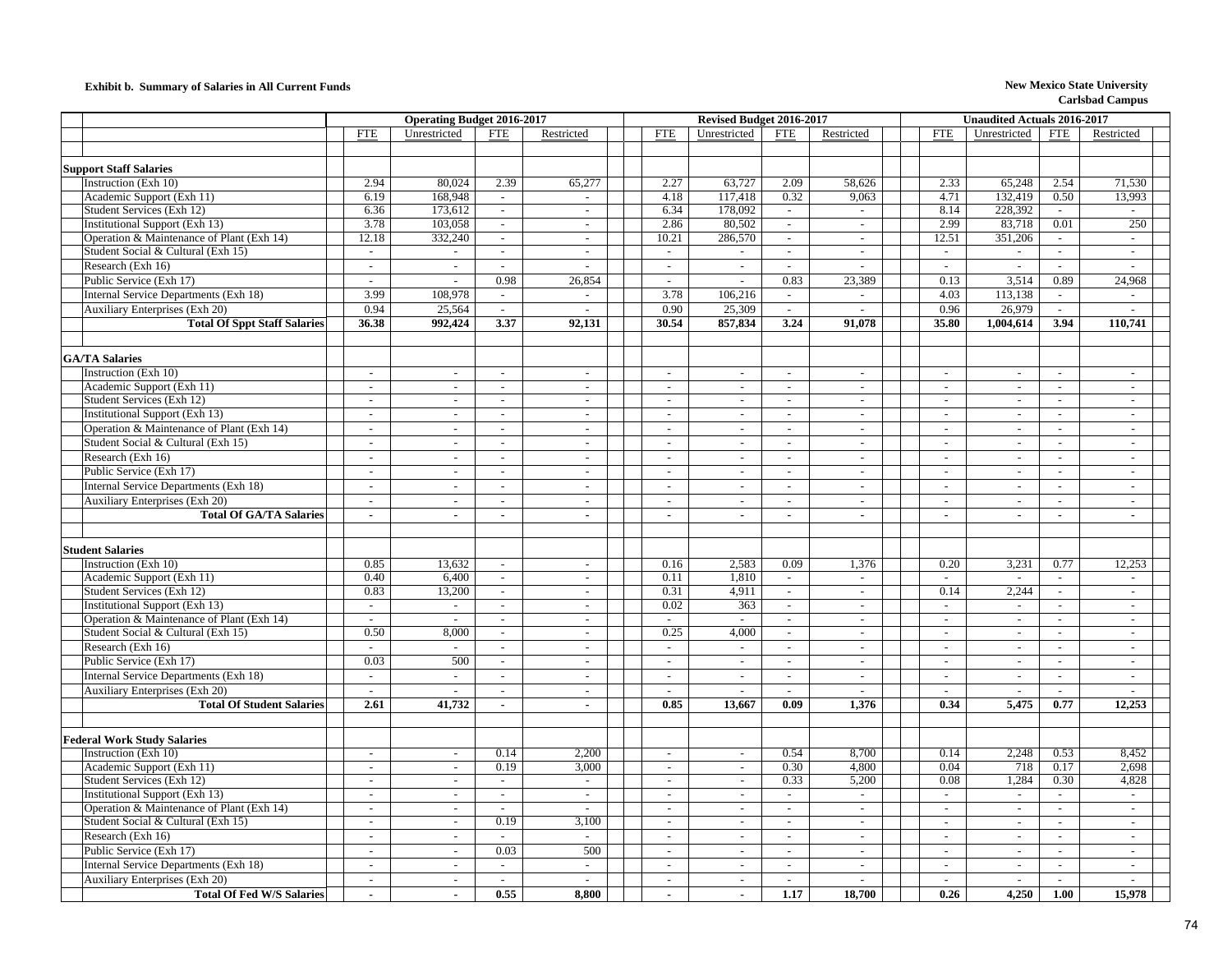### **Exhibit b. Summary of Salaries in All Current Funds New Mexico State University**

|                                           |                          | <b>Operating Budget 2016-2017</b> |                          |                          | Revised Budget 2016-2017 |                |            | <b>Unaudited Actuals 2016-2017</b> |                          |                          |              |            |  |
|-------------------------------------------|--------------------------|-----------------------------------|--------------------------|--------------------------|--------------------------|----------------|------------|------------------------------------|--------------------------|--------------------------|--------------|------------|--|
|                                           | <b>FTE</b>               | Unrestricted                      | <b>FTE</b>               | Restricted               | <b>FTE</b>               | Unrestricted   | <b>FTE</b> | Restricted                         | <b>FTE</b>               | Unrestricted             | <b>FTE</b>   | Restricted |  |
|                                           |                          |                                   |                          |                          |                          |                |            |                                    |                          |                          |              |            |  |
| <b>State Work Study Salaries</b>          |                          |                                   |                          |                          |                          |                |            |                                    |                          |                          |              |            |  |
| Instruction (Exh 10)                      |                          |                                   | 0.63                     | 10,100                   |                          |                | 2.05       | 32,800                             | 0.26                     | 4,257                    | 0.92         | 14,608     |  |
| Academic Support (Exh 11)                 | $\overline{\phantom{a}}$ | $\sim$                            | 0.12                     | 1,900                    | $\sim$                   | $\sim$         | 1.18       | 18,800                             | 0.22                     | 3,477                    | 0.57         | 9.199      |  |
| Student Services (Exh 12)                 | $\sim$                   | $\sim$                            | 0.64                     | 10,200                   | $\sim$                   | $\sim$         | 0.61       | 9.700                              | 0.14                     | 2,289                    | 0.38         | 6,058      |  |
| <b>Institutional Support (Exh 13)</b>     | $\sim$                   | $\sim$                            |                          | $\overline{a}$           | 0.03                     | 487            | 0.21       | 3,400                              | 0.08                     | 1,331                    | 0.22         | 3,522      |  |
| Operation & Maintenance of Plant (Exh 14) | $\sim$                   | $\sim$                            | $\sim$                   | $\sim$                   | $\sim$                   | $\sim$         | $\sim$     | $\sim$                             | $\overline{\phantom{a}}$ | $\overline{\phantom{a}}$ | $\sim$       | $\sim$     |  |
| Student Social & Cultural (Exh 15)        | $\overline{\phantom{a}}$ | $\sim$                            | 0.98                     | 15,600                   | $\sim$                   | $\blacksquare$ | $\sim$     | $\sim$                             | $\overline{\phantom{a}}$ |                          | $\sim$       | $\sim$     |  |
| Research (Exh 16)                         | ÷.                       | $\sim$                            |                          |                          | $\sim$                   | $\sim$         |            | $\sim$                             |                          | $\sim$                   |              | $\sim$     |  |
| Public Service (Exh 17)                   | ÷.                       | $\sim$                            | 0.07                     | 1,100                    | $\sim$                   | $\sim$         | $\sim$     | $\sim$                             | $\overline{a}$           | $\sim$                   | $\sim$       | $\sim$     |  |
| Internal Service Departments (Exh 18)     |                          | $\sim$                            | $\sim$                   | $\overline{a}$           | $\sim$                   | $\sim$         | $\sim$     | $\sim$                             | $\overline{\phantom{a}}$ | $\sim$                   |              | $\sim$     |  |
| Auxiliary Enterprises (Exh 20)            | $\overline{\phantom{a}}$ | $\sim$                            | $\sim$                   |                          |                          | $\sim$         | $\sim$     |                                    | $\overline{\phantom{a}}$ |                          |              | $\sim$     |  |
| <b>Total Of State W/S Salaries</b>        | ٠                        |                                   | 2.44                     | 38,900                   | 0.03                     | 487            | 4.05       | 64,700                             | 0.70                     | 11,354                   | 2.09         | 33,387     |  |
|                                           |                          |                                   |                          |                          |                          |                |            |                                    |                          |                          |              |            |  |
| <b>Other Salaries</b>                     |                          |                                   |                          |                          |                          |                |            |                                    |                          |                          |              |            |  |
| Instruction (Exh 10)                      | 0.05                     | 1,500                             | 0.07                     | 2,000                    | 1.13                     | 31,577         | $\sim$     | $\sim$                             | 4.83                     | 134,893                  | 0.18         | 5,125      |  |
| Academic Support (Exh 11)                 | $\sim$                   |                                   | $\sim$                   |                          |                          |                | 0.05       | 1,381                              | 0.17                     | 4,796                    | 0.07         | 2,046      |  |
| Student Services (Exh 12)                 | ÷.                       | $\sim$                            | $\sim$                   | $\blacksquare$           | 1.42                     | 39,772         | $\sim$     | $\sim$                             | $\sim$                   | 71                       | $\sim$       | $\sim$     |  |
| Institutional Support (Exh 13)            | $\sim$                   | $\sim$                            | $\sim$                   | $\overline{\phantom{a}}$ | $\sim$                   | $\omega$       |            | $\sim$                             |                          | 6                        |              | $\sim$     |  |
| Operation & Maintenance of Plant (Exh 14) | $\overline{a}$           | $\sim$                            |                          |                          |                          | $\sim$         |            |                                    | 0.04                     | 1,214                    |              | $\sim$     |  |
| Student Social & Cultural (Exh 15)        | $\overline{\phantom{a}}$ | $\sim$                            | $\sim$                   | $\overline{\phantom{a}}$ | $\sim$                   | $\omega$       | $\sim$     | $\sim$                             | $\overline{\phantom{a}}$ | $\sim$                   | ÷.           | $\sim$     |  |
| Research (Exh 16)                         | ۰                        | $\sim$                            | $\sim$                   | $\sim$                   | $\sim$                   | ٠              | $\sim$     | $\sim$                             | $\overline{\phantom{a}}$ |                          |              | $\sim$     |  |
| Public Service (Exh 17)                   |                          |                                   | $\overline{\phantom{a}}$ |                          |                          |                | 0.04       | 1,238                              | 0.14                     | 3,805                    |              | $\sim$     |  |
| Internal Service Departments (Exh 18)     | 0.38                     | 10,300                            | $\sim$                   |                          |                          |                |            |                                    | 0.03                     | 952                      |              | $\sim$     |  |
| Auxiliary Enterprises (Exh 20)            |                          |                                   |                          |                          |                          |                |            |                                    |                          | 73                       |              |            |  |
| <b>Total Of Other Salaries</b>            | 0.43                     | 11.800                            | 0.07                     | 2.000                    | 2.55                     | 71.349         | 0.09       | 2.619                              | 5.21                     | 145,810                  | 0.25         | 7.171      |  |
|                                           |                          |                                   |                          |                          |                          |                |            |                                    |                          |                          |              |            |  |
| <b>Summary Of Salaries (By Type)</b>      |                          |                                   |                          |                          |                          |                |            |                                    |                          |                          |              |            |  |
| <b>Faculty Salaries</b>                   | $\overline{47.22}$       | 2,546,744                         | 0.61                     | 32,675                   | 44.72                    | 2,451,088      | 0.60       | 32,675                             | 42.42                    | 2,324,866                | 0.82         | 44,800     |  |
| Part-Time Instructors Salaries            | 56.13                    | 525,050                           | $\sim$                   | $\overline{a}$           | 75.75                    | 688,856        | $\sim$     | $\sim$                             | 72.05                    | 655,057                  | 0.29         | 2.667      |  |
| <b>Professional Salaries</b>              | 37.46                    | 1,595,814                         | 4.24                     | 180,315                  | 34.15                    | 1,437,431      | 3.54       | 149,075                            | 33.95                    | 1,428,926                | 4.61         | 194,173    |  |
| <b>Support Staff Salaries</b>             | 36.38                    | 992,424                           | 3.37                     | 92,131                   | 30.54                    | 857,834        | 3.24       | 91,078                             | 35.80                    | 1,004,614                | 3.94         | 110,741    |  |
| <b>GA/TA Salaries</b>                     | $\blacksquare$           |                                   | $\sim$                   | $\omega$                 | $\sim$                   |                | $\sim$     | $\sim$                             | $\blacksquare$           | $\sim$                   | $\mathbf{r}$ | $\sim$     |  |
| <b>Student Salaries</b>                   | 2.61                     | 41,732                            | $\sim$                   |                          | 0.85                     | 13,667         | 0.09       | 1,376                              | 0.34                     | 5,475                    | 0.77         | 12,253     |  |
| <b>Federal Work Study Salaries</b>        | ÷.                       |                                   | 0.55                     | 8,800                    |                          |                | 1.17       | 18,700                             | 0.26                     | 4,250                    | 1.00         | 15,978     |  |
| <b>State Work Study Salaries</b>          | $\sim$                   |                                   | 2.44                     | 38,900                   | 0.03                     | 487            | 4.05       | 64,700                             | 0.70                     | 11,354                   | 2.09         | 33,387     |  |
| Other Salaries                            | 0.43                     | 11,800                            | 0.07                     | 2,000                    | 2.55                     | 71,349         | 0.09       | 2,619                              | 5.21                     | 145,810                  | 0.25         | 7,171      |  |
| <b>Total Of Salaries (By Type)</b>        | 180.23                   | 5,713,564                         | 11.28                    | 354,821                  | 188.59                   | 5,520,712      | 12.78      | 360,223                            | 190.73                   | 5,580,352                | 13.77        | 421,170    |  |